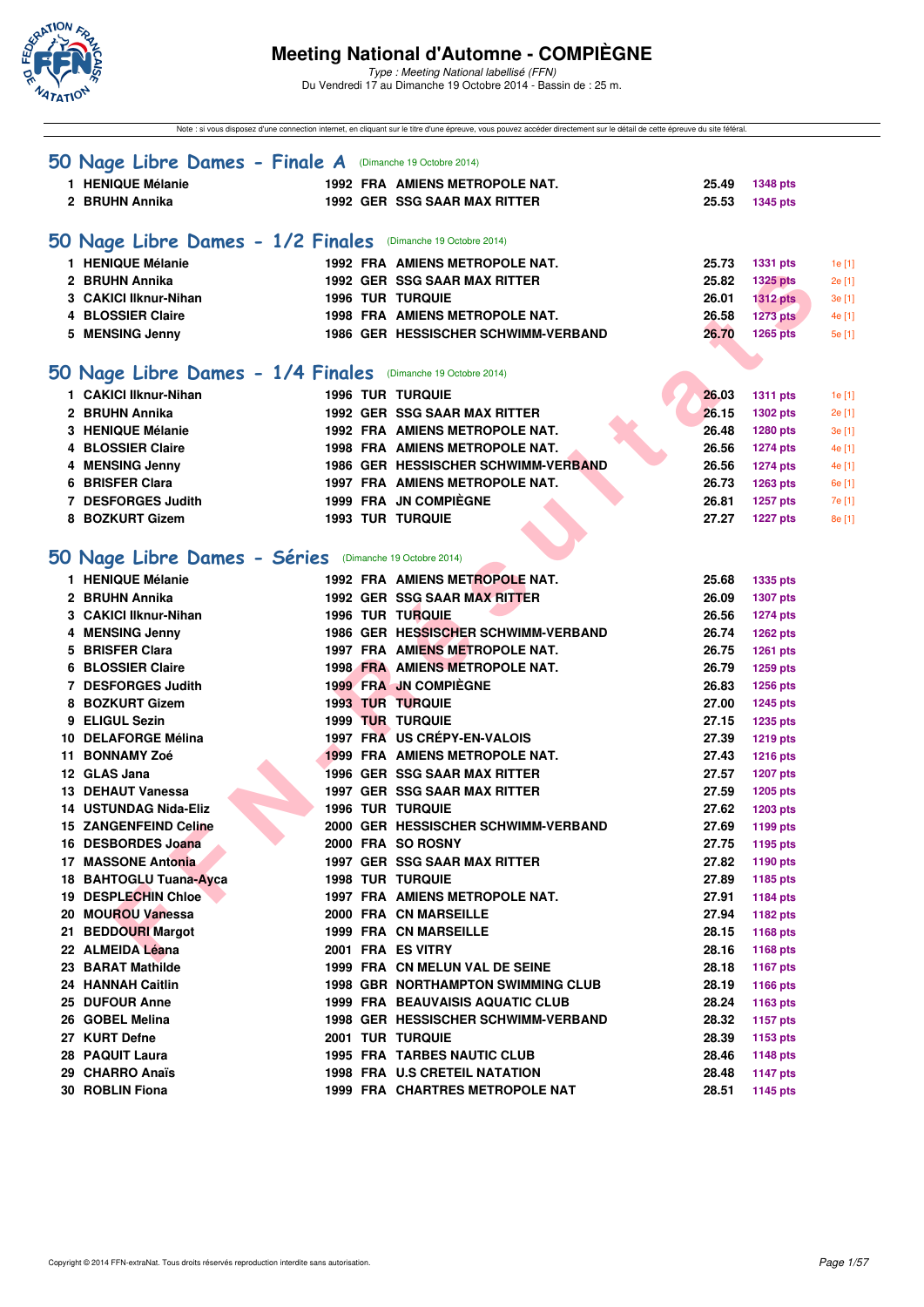

Type : Meeting National labellisé (FFN) Du Vendredi 17 au Dimanche 19 Octobre 2014 - Bassin de : 25 m.

| 50 Nage Libre Dames - Séries (suite) |  |                                                                         |       |                 |
|--------------------------------------|--|-------------------------------------------------------------------------|-------|-----------------|
| 31 DESCAMPS Mathilde                 |  | <b>2001 FRA MOREUIL NATATION</b>                                        | 28.53 | <b>1144 pts</b> |
| 32 GAMER Rose-alexia                 |  | 1999 FRA ES VITRY                                                       | 28.56 | <b>1142 pts</b> |
| <b>33 EVANS Eleanor</b>              |  | <b>1999 GBR NORTHAMPTON SWIMMING CLUB</b>                               | 28.58 | <b>1141 pts</b> |
| 34 HANRAS Tiphaine                   |  | 2000 FRA COULOMMIERS NATATION                                           | 28.62 | <b>1138 pts</b> |
| 35 RODRIGUEZ Cindy                   |  | <b>1997 FRA AQUA CLUB PONTAULT-ROISSY</b>                               | 28.63 | <b>1137 pts</b> |
| <b>36 LEMAOULT Emilie</b>            |  | 1998 FRA CN MELUN VAL DE SEINE                                          | 28.66 | 1135 pts        |
| 37 ALFAIZ Lola                       |  | 1995 FRA U.S CRETEIL NATATION                                           | 28.70 | 1133 pts        |
| 38 SOYER Emma                        |  | 1998 FRA CN MELUN VAL DE SEINE                                          | 28.72 | <b>1132 pts</b> |
| 39 HEU Charline                      |  | 1999 FRA CHÂTEAU-THIERRY NATATION 2000                                  | 28.74 | <b>1130 pts</b> |
| <b>40 TATTON Olivia</b>              |  | 2000 GBR NORTHAMPTON SWIMMING CLUB                                      | 28.75 | <b>1130 pts</b> |
| 41 LEE Amy                           |  | 2000 GBR NORTHAMPTON SWIMMING CLUB                                      | 28.83 | 1125 pts        |
| 42 PESCHEUX Pauline                  |  | 1999 FRA CHARTRES METROPOLE NAT                                         | 28.88 | <b>1121 pts</b> |
| <b>43 LORANDI Elodie</b>             |  | <b>1989 FRA CN ANTIBES</b>                                              | 28.94 | <b>1118 pts</b> |
| 44 HAYOUN Julie                      |  | 1997 FRA SO ROSNY                                                       | 29.02 | <b>1112 pts</b> |
| 45 MOREL Constance                   |  | 1999 FRA AMIENS METROPOLE NAT.                                          | 29.06 | <b>1110 pts</b> |
| 46 BRANCH Sarah                      |  | <b>2000 GBR NORTHAMPTON SWIMMING CLUB</b>                               | 29.12 | 1106 pts        |
| <b>47 MISSONIER Chloe</b>            |  | 1997 FRA SO ROSNY                                                       | 29.27 | 1097 pts        |
| 48 COMMUNAUDAT Margaux               |  | 1998 FRA CN MELUN VAL DE SEINE                                          | 29.31 | 1094 pts        |
| 49 GAUCHER Pauline                   |  | 1997 FRA OPTIMAX TRAINING NATATION 78                                   | 29.34 | 1092 pts        |
| 50 HORVILLE Eloïse                   |  | 1999 FRA AMIENS METROPOLE NAT.                                          | 29.51 | 1082 pts        |
| 50 BOISARD Laura                     |  | 1999 FRA BEAUVAISIS AQUATIC CLUB                                        | 29.51 | 1082 pts        |
| 52 FODEN Rosie                       |  | <b>1999 GBR NORTHAMPTON SWIMMING CLUB</b>                               | 29.52 | 1081 pts        |
| 53 LAPEYRIE Laura                    |  | 1999 FRA CHÂTEAU-THIERRY NATATION 2000                                  | 29.57 | 1078 pts        |
| 54 BUCKLEY Kate                      |  | <b>1997 GBR NORTHAMPTON SWIMMING CLUB</b>                               | 29.60 | 1076 pts        |
| 55 TRIQUENEAUX-FERNANDES Ava         |  | 1999 FRA CHÂTEAU-THIERRY NATATION 2000                                  | 29.71 | <b>1069 pts</b> |
| 56 THIERRY Laurine                   |  | <b>1997 FRA SOISSONS NATATION SPORTIVE</b>                              | 29.80 | 1063 pts        |
| <b>56 LAVERGNE Floriane</b>          |  | 1999 FRA AQUA CLUB PONTAULT-ROISSY                                      | 29.80 | 1063 pts        |
| 58 MARIELLO Valerie                  |  | 1997 FRA US JEUNESSE MITRY-MORY                                         | 29.85 | 1060 pts        |
| 59 DUSAILLANT Mathilde               |  | 1999 FRA CN MELUN VAL DE SEINE                                          | 29.86 | <b>1060 pts</b> |
| 60 LAJOIE Sybille                    |  | 1998 FRA CHÂTEAU-THIERRY NATATION 2000                                  | 29.97 | 1053 pts        |
| 61 BOURNONVILLE Mey                  |  | 1999 FRA ES VITRY                                                       | 30.01 | 1050 pts        |
| 62 DELACHAMBRE Marie                 |  | 1996 FRA JN COMPIEGNE                                                   | 30.03 | <b>1049 pts</b> |
| 63 VALIN-FIXOT Léa                   |  | 2000 FRA CN ST-MICHEL-SUR-ORGE                                          | 30.18 | <b>1040 pts</b> |
| <b>64 MENDES Flore</b>               |  | 2001 FRA AAE PÉRONNE                                                    | 30.19 | 1039 pts        |
| 65 ROUTIER Nolwen                    |  | 2000 FRA C.N OZOIR-LA-FERRIERE                                          | 30.25 | 1036 pts        |
| 66 SAUVAGE Clémence                  |  | 2000 FRA BEAUVAISIS AQUATIC CLUB                                        | 30.29 | 1033 pts        |
| 67 COLOMBIER Justine                 |  | 1999 FRA JN COMPIEGNE                                                   | 30.30 | 1033 pts        |
| 67 LASSALLE Clemence                 |  | 1999 FRA CHARTRES METROPOLE NAT                                         | 30.30 | 1033 pts        |
| 69 BAQUET Rosana                     |  | 1999 FRA U.S CRETEIL NATATION                                           | 30.36 | 1029 pts        |
| 70 LAUNAY Nolwenn                    |  | 1997 FRA CN ST-MICHEL-SUR-ORGE                                          | 30.37 | 1028 pts        |
| 71 BATAL Léna                        |  | 1999 FRA OPTIMAX TRAINING NATATION 78                                   | 30.46 | 1023 pts        |
| 72 DI MARTINO Lison                  |  | 1998 FRA AQUA CLUB PONTAULT-ROISSY                                      | 30.57 | 1016 pts        |
| 73 HERR Anna                         |  | 2001 FRA JN COMPIÈGNE                                                   | 30.58 | 1015 pts        |
| <b>74 FLORENT Lou</b>                |  | <b>2001 FRA MOREUIL NATATION</b>                                        | 30.64 | <b>1012 pts</b> |
| 75 PICARD Nina                       |  | 1999 FRA AQUA CLUB PONTAULT-ROISSY                                      | 30.75 | 1005 pts        |
| <b>76 CIRAUX Justine</b>             |  | <b>2000 FRA THOUROTTE NATATION</b>                                      | 30.80 | 1002 pts        |
| 77 GRESLE Amandine                   |  | <b>1995 FRA EA NOGENT-VILLERS</b>                                       | 30.84 |                 |
| 78 VAN LAECKE Eryn                   |  | 2001 FRA JN COMPIÈGNE                                                   | 30.91 | $1000$ pts      |
| 78 TOUSSIROT Émilie                  |  |                                                                         |       | 996 pts         |
| <b>78 LAMBERTYN Camille</b>          |  | <b>2001 FRA ST-QUENTIN NATATION</b><br>2000 FRA BEAUVAISIS AQUATIC CLUB | 30.91 | 996 pts         |
|                                      |  |                                                                         | 30.91 | 996 pts         |
| 81 RAMBAUD Anissa                    |  | 1999 FRA AQUA CLUB PONTAULT-ROISSY                                      | 30.97 | 992 pts         |
| 82 BERNARD Léna-Rose                 |  | 2000 FRA BEAUVAISIS AQUATIC CLUB                                        | 31.13 | 982 pts         |
| 83 CHARBONNIER Lola                  |  | 2001 FRA US CRÉPY-EN-VALOIS                                             | 31.15 | 981 pts         |

**84 CHAPLAIN Bertille 2000 FRA JN COMPIÈGNE 31.20 978 pts**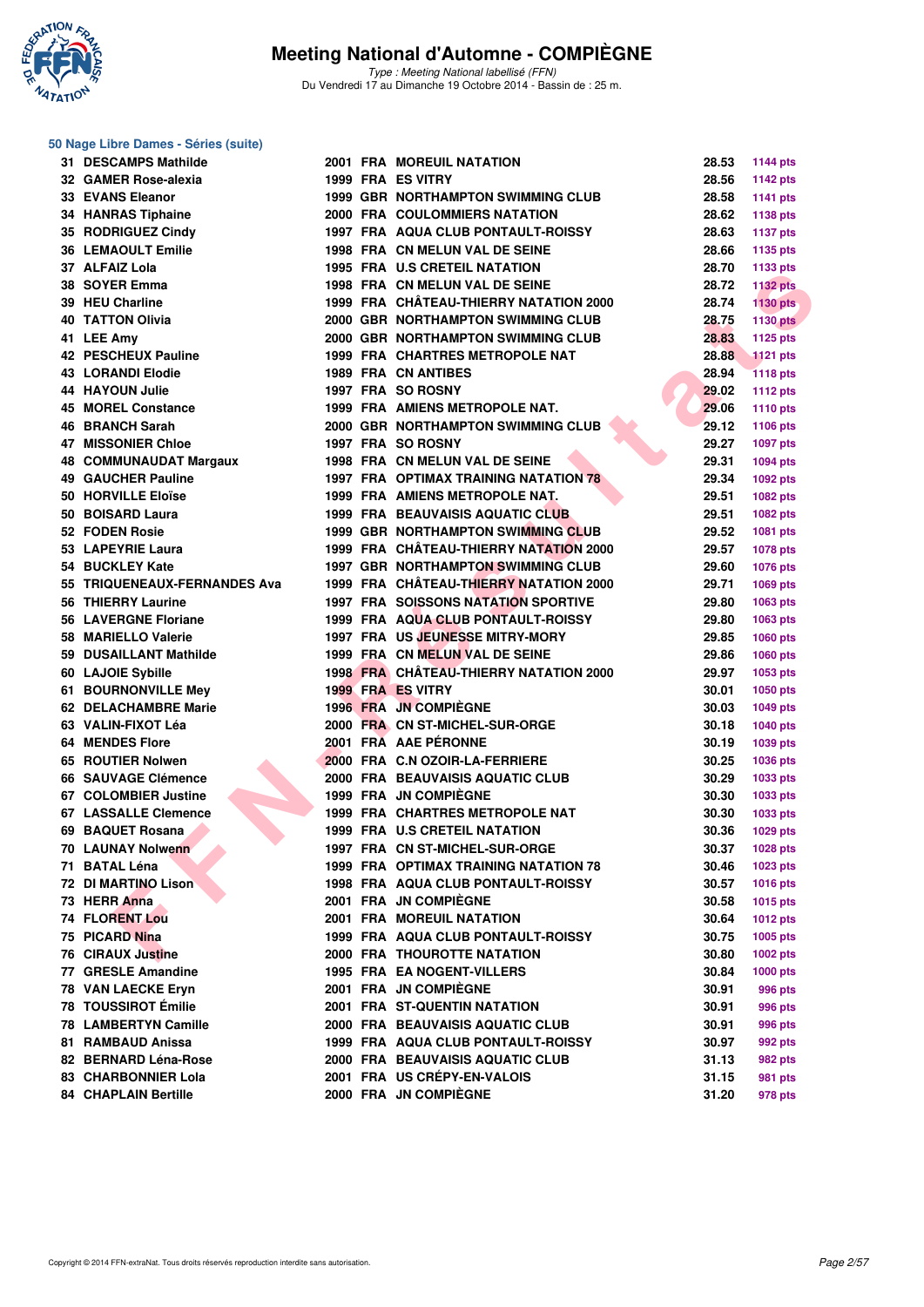

Type : Meeting National labellisé (FFN) Du Vendredi 17 au Dimanche 19 Octobre 2014 - Bassin de : 25 m.

#### **50 Nage Libre Dames - Séries (suite)**

| 85 SOHIER Mathilde                                                                                                                                                       |       |     | <b>1999 FRA ST-QUENTIN NATATION</b>                                                                                                                                                                                               |  | 31.32                                                       | 971 pts                                                                                               |
|--------------------------------------------------------------------------------------------------------------------------------------------------------------------------|-------|-----|-----------------------------------------------------------------------------------------------------------------------------------------------------------------------------------------------------------------------------------|--|-------------------------------------------------------------|-------------------------------------------------------------------------------------------------------|
| <b>86 MALLET Camille</b>                                                                                                                                                 |       |     | 2001 FRA AMIENS METROPOLE NAT.                                                                                                                                                                                                    |  | 31.33                                                       | 970 pts                                                                                               |
| 87 FALLET Audrey                                                                                                                                                         |       |     | 2000 FRA CHÂTEAU-THIERRY NATATION 2000                                                                                                                                                                                            |  | 31.34                                                       | 970 pts                                                                                               |
| 88 PERNOT Ophélie                                                                                                                                                        |       |     | 2000 FRA AQUA CLUB PONTAULT-ROISSY                                                                                                                                                                                                |  | 31.37                                                       | <b>968 pts</b>                                                                                        |
| 89 PECOUL Emilie                                                                                                                                                         |       |     | 2001 FRA AMIENS METROPOLE NAT.                                                                                                                                                                                                    |  | 31.45                                                       | 963 pts                                                                                               |
| 90 THIERRY Claudie                                                                                                                                                       |       |     | <b>2000 FRA SOISSONS NATATION SPORTIVE</b>                                                                                                                                                                                        |  | 31.54                                                       | 958 pts                                                                                               |
| 90 MPACKO Ketsia                                                                                                                                                         |       |     | 2000 FRA AQUA CLUB PONTAULT-ROISSY                                                                                                                                                                                                |  | 31.54                                                       | 958 pts                                                                                               |
| 92 LAUTH Annaelle                                                                                                                                                        |       |     | 2001 FRA JN COMPIEGNE                                                                                                                                                                                                             |  | 31.73                                                       | 947 pts                                                                                               |
| 93 STEVENS Freya                                                                                                                                                         |       |     | 2001 GBR NORTHAMPTON SWIMMING CLUB                                                                                                                                                                                                |  | 31.89                                                       | 937 pts                                                                                               |
| 94 BEAL Elodie                                                                                                                                                           |       |     | <b>1999 FRA USM VIROFLAY</b>                                                                                                                                                                                                      |  | 31.98                                                       | <b>932 pts</b>                                                                                        |
| 95 DUBOIS Lena                                                                                                                                                           |       |     | 2001 FRA CN NOYON                                                                                                                                                                                                                 |  | 32.03                                                       | 929 pts                                                                                               |
| 96 JOLY Mathilde                                                                                                                                                         |       |     | 2001 FRA C.N OZOIR-LA-FERRIERE                                                                                                                                                                                                    |  | 32.32                                                       | 913 pts                                                                                               |
| 97 BAUDOUX Héloïse                                                                                                                                                       |       |     | 2000 FRA JN COMPIEGNE                                                                                                                                                                                                             |  | 32.56                                                       | 899 pts                                                                                               |
| 98 SONGIS Eléa                                                                                                                                                           |       |     | 2000 FRA USM VIROFLAY                                                                                                                                                                                                             |  | 32.68                                                       | <b>892 pts</b>                                                                                        |
| 99 LECHINE Océane                                                                                                                                                        |       |     | <b>2000 FRA SOISSONS NATATION SPORTIVE</b>                                                                                                                                                                                        |  | 32.79                                                       | <b>886 pts</b>                                                                                        |
| 100 DELBOIS Morgane                                                                                                                                                      |       |     | <b>2001 FRA SOISSONS NATATION SPORTIVE</b>                                                                                                                                                                                        |  | 33.03                                                       | <b>872 pts</b>                                                                                        |
| 101 LANGLOIS Delphine                                                                                                                                                    |       |     | 1996 FRA JN COMPIÈGNE                                                                                                                                                                                                             |  | 34.95                                                       | 767 pts                                                                                               |
| --- PORRON Clara                                                                                                                                                         |       |     | 1996 FRA SO ROSNY                                                                                                                                                                                                                 |  | <b>DNS dec</b>                                              |                                                                                                       |
| --- HALSALL Francesca                                                                                                                                                    |       |     | 1990 GBR LOUGHBOROUGH                                                                                                                                                                                                             |  | <b>DNS dec</b>                                              |                                                                                                       |
| --- MARTINS Chloe                                                                                                                                                        |       |     | 2001 FRA US JEUNESSE MITRY-MORY                                                                                                                                                                                                   |  | <b>DNS Nd</b>                                               |                                                                                                       |
| 1 HALSALL Francesca<br>2 BRUHN Annika<br><b>3 VAN ROUWENDAAL Sharon</b><br>4 ETIENNE Ophélie-Cyrielle<br>5 CAKICI Ilknur-Nihan<br>6 BRUNO Justine<br>7 KACMAZ Esra Kubra |       |     | 1990 GBR LOUGHBOROUGH<br>1992 GER SSG SAAR MAX RITTER<br>1993 NED AAS SARCELLES NATATION 95<br>1990 FRA LILLE MÉTROPOLE NATATION<br><b>1996 TUR TURQUIE</b><br><b>1994 FRA BEAUVAISIS AQUATIC CLUB</b><br><b>1996 TUR TURQUIE</b> |  | 53.08<br>55.20<br>55.21<br>56.70<br>57.04<br>57.56<br>57.78 | <b>1416 pts</b><br><b>1343 pts</b><br>1343 pts<br>1292 pts<br>1281 pts<br><b>1264 pts</b><br>1256 pts |
| 8 CODEVELLE Coralie                                                                                                                                                      |       |     | <b>1992 FRA AAS SARCELLES NATATION 95</b>                                                                                                                                                                                         |  | 57.92                                                       | <b>1252 pts</b>                                                                                       |
| 00 Nage Libre Dames - Finale B (Samedi 18 Octobre 2014)                                                                                                                  |       |     |                                                                                                                                                                                                                                   |  |                                                             |                                                                                                       |
| 1 ELIGUL Sezin                                                                                                                                                           |       |     | 1999 TUR TURQUIE                                                                                                                                                                                                                  |  | 57.63                                                       |                                                                                                       |
|                                                                                                                                                                          |       |     |                                                                                                                                                                                                                                   |  | 50 m: 27.62 (27.62) 100 m: 57.63 (30.01)                    | <b>1261 pts</b>                                                                                       |
| 2 BLOSSIER Claire                                                                                                                                                        |       |     | 1998 FRA AMIENS METROPOLE NAT.                                                                                                                                                                                                    |  | 58.20                                                       | 1243 pts                                                                                              |
|                                                                                                                                                                          |       |     | <b>1998 TUR TURQUIE</b>                                                                                                                                                                                                           |  | 50 m: 27.77 (27.77) 100 m: 58.20 (30.43)<br>58.47           | <b>1234 pts</b>                                                                                       |
| 3 BAHTOGLU Tuana-Ayca                                                                                                                                                    |       |     |                                                                                                                                                                                                                                   |  | 50 m: 28.67 (28.67) 100 m: 58.47 (29.80)                    |                                                                                                       |
| 4 BONNAMY Zoé                                                                                                                                                            |       |     | 1999 FRA AMIENS METROPOLE NAT.                                                                                                                                                                                                    |  | 58.66                                                       | <b>1228 pts</b>                                                                                       |
| <b>5 SAMANCI Guisen beste</b>                                                                                                                                            |       |     | <b>2000 TUR TURQUIE</b>                                                                                                                                                                                                           |  | 50 m: 28.28 (28.28) 100 m: 58.66 (30.38)<br>59.16           |                                                                                                       |
|                                                                                                                                                                          |       |     |                                                                                                                                                                                                                                   |  | 50 m : 28.80 (28.80) 100 m : 59.16 (30.36)                  | <b>1211 pts</b>                                                                                       |
| 6 DI MARZIO Angelica                                                                                                                                                     |       |     | 1999 ITA CN MARSEILLE                                                                                                                                                                                                             |  | 59.47                                                       | <b>1201 pts</b>                                                                                       |
| 7 ZANGENFEIND Celine                                                                                                                                                     |       |     | 2000 GER HESSISCHER SCHWIMM-VERBAND                                                                                                                                                                                               |  | 50 m: 29.04 (29.04) 100 m: 59.47 (30.43)<br>59.65           | 1196 pts                                                                                              |
|                                                                                                                                                                          |       |     |                                                                                                                                                                                                                                   |  | 50 m: 28.43 (28.43) 100 m: 59.65 (31.22)                    |                                                                                                       |
| 8 DESFORGES Judith                                                                                                                                                       |       |     | 1999 FRA JN COMPIÈGNE                                                                                                                                                                                                             |  | 1:00.04                                                     | 1183 pts                                                                                              |
|                                                                                                                                                                          |       |     |                                                                                                                                                                                                                                   |  | 50 m: 28.36 (28.36) 100 m: 1:00.04 (31.68)                  |                                                                                                       |
| <b>All Seat</b><br>.                                                                                                                                                     | - - - | . . |                                                                                                                                                                                                                                   |  |                                                             |                                                                                                       |

#### **[100 Nage Libre Dames - Finale A](http://www.ffnatation.fr/webffn/resultats.php?idact=nat&go=epr&idcpt=24767&idepr=2)** (Samedi 18 Octobre 2014)

| 1 HALSALL Francesca            |  | 1990 GBR LOUGHBOROUGH                     | 53.08 | <b>1416 pts</b> |
|--------------------------------|--|-------------------------------------------|-------|-----------------|
| 2 BRUHN Annika                 |  | <b>1992 GER SSG SAAR MAX RITTER</b>       | 55.20 | 1343 pts        |
| <b>3 VAN ROUWENDAAL Sharon</b> |  | <b>1993 NED AAS SARCELLES NATATION 95</b> | 55.21 | 1343 pts        |
| 4 ETIENNE Ophélie-Cyrielle     |  | <b>1990 FRA LILLE MÉTROPOLE NATATION</b>  | 56.70 | <b>1292 pts</b> |
| 5 CAKICI Ilknur-Nihan          |  | <b>1996 TUR TURQUIE</b>                   | 57.04 | <b>1281 pts</b> |
| 6 BRUNO Justine                |  | <b>1994 FRA BEAUVAISIS AQUATIC CLUB</b>   | 57.56 | <b>1264 pts</b> |
| 7 KACMAZ Esra Kubra            |  | <b>1996 TUR TURQUIE</b>                   | 57.78 | <b>1256 pts</b> |
| 8 CODEVELLE Coralie            |  | <b>1992 FRA AAS SARCELLES NATATION 95</b> | 57.92 | <b>1252 pts</b> |

#### **[100 Nage Libre Dames - Finale B](http://www.ffnatation.fr/webffn/resultats.php?idact=nat&go=epr&idcpt=24767&idepr=2)** (Samedi 18 Octobre 2014)

| 1 ELIGUL Sezin         | <b>1999 TUR TURQUIE</b>               |                        | 57.63                                          | <b>1261 pts</b>                  |
|------------------------|---------------------------------------|------------------------|------------------------------------------------|----------------------------------|
| 2 BLOSSIER Claire      | <b>1998 FRA AMIENS METROPOLE NAT.</b> | 50 m: 27.62            | $(27.62)$ 100 m :<br>58.20                     | 57.63 (30.01)<br><b>1243 pts</b> |
| 3 BAHTOGLU Tuana-Ayca  | <b>1998 TUR TURQUIE</b>               |                        | 50 m: 27.77 (27.77) 100 m:<br>58.47            | 58.20 (30.43)<br><b>1234 pts</b> |
| 4 BONNAMY Zoé          | 1999 FRA AMIENS METROPOLE NAT.        | 50 m: 28.67            | $(28.67)$ 100 m :<br>58.66                     | 58.47 (29.80)<br><b>1228 pts</b> |
| 5 SAMANCI Guisen beste | 2000 TUR TURQUIE                      | $50 \text{ m}$ : 28.28 | $(28.28)$ 100 m :<br>59.16                     | 58.66 (30.38)<br><b>1211 pts</b> |
| 6 DI MARZIO Angelica   | <b>CN MARSEILLE</b><br>ITA.<br>1999   | 50 m: 28.80            | $(28.80)$ 100 m :<br>59.47                     | 59.16 (30.36)<br><b>1201 pts</b> |
| 7 ZANGENFEIND Celine   | 2000 GER HESSISCHER SCHWIMM-VERBAND   | 50 m: 29.04            | $(29.04)$ 100 m :<br>59.65                     | 59.47 (30.43)                    |
|                        |                                       | 50 m: 28.43            | $(28.43)$ 100 m :                              | 1196 pts<br>59.65 (31.22)        |
| 8 DESFORGES Judith     | 1999 FRA JN COMPIÈGNE                 | 50 m: 28.36            | 1:00.04<br>$(28.36)$ 100 m : 1:00.04 $(31.68)$ | 1183 pts                         |

## **[100 Nage Libre Dames - Série rapide](http://www.ffnatation.fr/webffn/resultats.php?idact=nat&go=epr&idcpt=24767&idepr=2)** (Samedi 18 Octobre 2014)

| 1 HALSALL Francesca     |  | <b>1990 GBR LOUGHBOROUGH</b>       |                        | 55.17                             | <b>1344 pts</b> |  |
|-------------------------|--|------------------------------------|------------------------|-----------------------------------|-----------------|--|
|                         |  |                                    | 50 m : 26.12           | $(26.12)$ 100 m : 55.17 $(29.05)$ |                 |  |
| 1 BRUHN Annika          |  | 1992 GER SSG SAAR MAX RITTER       |                        | 55.17                             | <b>1344 pts</b> |  |
|                         |  |                                    | 50 m : 26.62           | $(26.62)$ 100 m : 55.17 $(28.55)$ |                 |  |
| 3 VAN ROUWENDAAL Sharon |  | 1993 NED AAS SARCELLES NATATION 95 |                        | 56.59                             | <b>1296 pts</b> |  |
|                         |  |                                    | 50 m : 27.62           | $(27.62)$ 100 m : 56.59 $(28.97)$ |                 |  |
| 4 KACMAZ Esra Kubra     |  | <b>1996 TUR TURQUIE</b>            |                        | 56.61                             | 1295 pts        |  |
|                         |  |                                    | $50 \text{ m}$ : 27.51 | $(27.51)$ 100 m : 56.61 $(29.10)$ |                 |  |
| 5 CAKICI Ilknur-Nihan   |  | <b>1996 TUR TURQUIE</b>            |                        | 56.99                             | 1283 pts        |  |
|                         |  |                                    | $50 \text{ m}$ : 27.51 | $(27.51)$ 100 m : 56.99 $(29.48)$ |                 |  |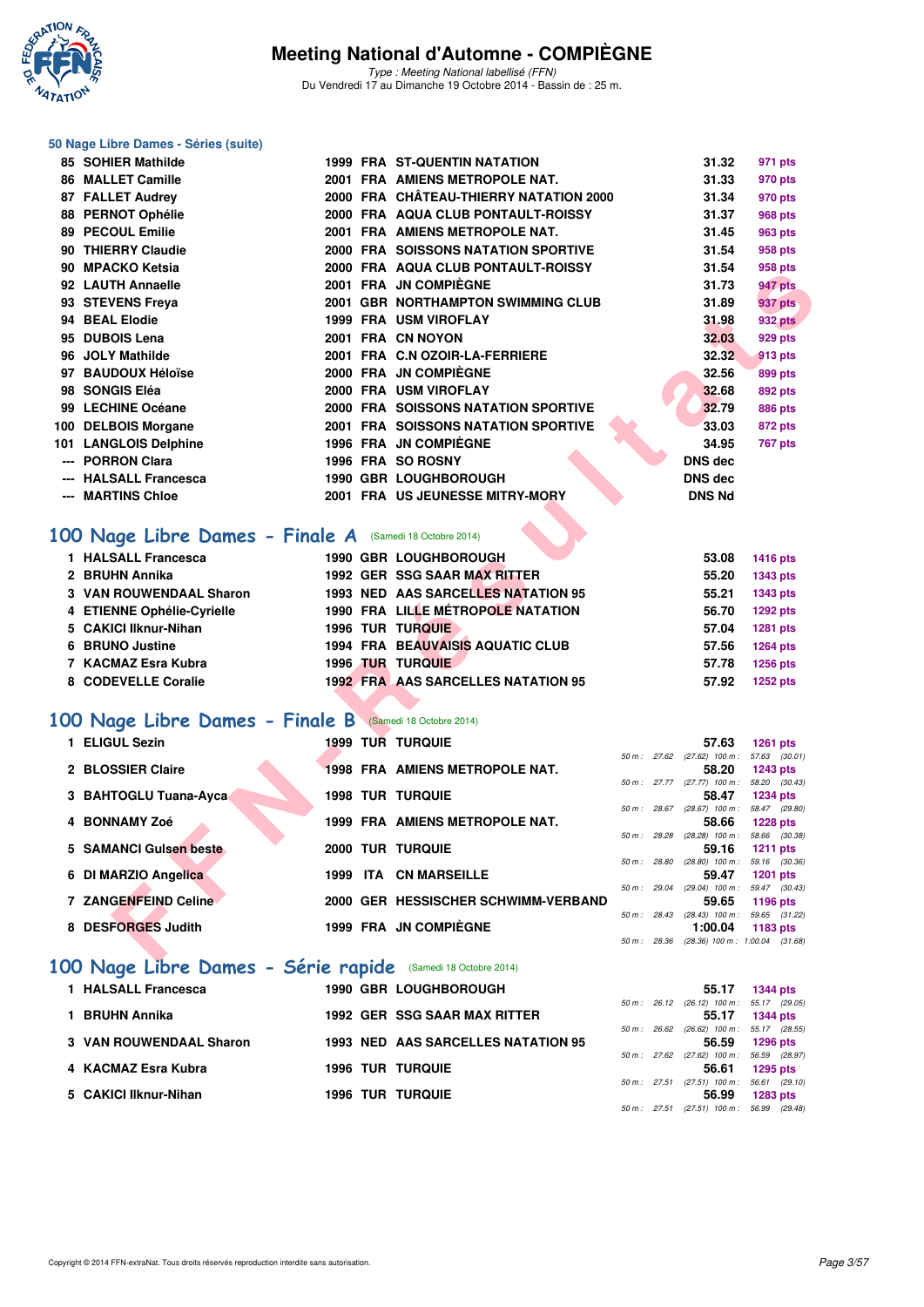

Type : Meeting National labellisé (FFN) Du Vendredi 17 au Dimanche 19 Octobre 2014 - Bassin de : 25 m.

## **100 Nage Libre Dames - Série rapide (suite)**

| 6 CODEVELLE Coralie                                          |  | 1992 FRA AAS SARCELLES NATATION 95             |             | 57.07                                                        | <b>1280 pts</b>                  |  |
|--------------------------------------------------------------|--|------------------------------------------------|-------------|--------------------------------------------------------------|----------------------------------|--|
| 6 ETIENNE Ophélie-Cyrielle                                   |  | <b>1990 FRA LILLE MÉTROPOLE NATATION</b>       |             | 50 m: 27.81 (27.81) 100 m: 57.07 (29.26)<br>57.07            | <b>1280 pts</b>                  |  |
| 8 BRUNO Justine                                              |  | <b>1994 FRA BEAUVAISIS AQUATIC CLUB</b>        |             | 50 m: 27.64 (27.64) 100 m: 57.07 (29.43)<br>57.91            | <b>1252 pts</b>                  |  |
| 9 MENSING Jenny                                              |  | 1986 GER HESSISCHER SCHWIMM-VERBAND            |             | 50 m: 28.46 (28.46) 100 m: 57.91 (29.45)<br>58.06            | <b>1247 pts</b>                  |  |
|                                                              |  |                                                |             | 50 m : 28.05 (28.05) 100 m : 58.06 (30.01)                   |                                  |  |
| 10 BOZKURT Gizem                                             |  | <b>1993 TUR TURQUIE</b>                        |             | 58.34<br>50 m : 28.26 (28.26) 100 m :                        | <b>1238 pts</b><br>58.34 (30.08) |  |
| 11 BLOSSIER Claire                                           |  | 1998 FRA AMIENS METROPOLE NAT.                 |             | 58.64                                                        | <b>1228 pts</b>                  |  |
| 12 ELIGUL Sezin                                              |  | <b>1999 TUR TURQUIE</b>                        |             | 50 m: 28.17 (28.17) 100 m: 58.64 (30.47)<br>58.76            | <b>1224 pts</b>                  |  |
| 13 BAHTOGLU Tuana-Ayca                                       |  | <b>1998 TUR TURQUIE</b>                        |             | 50 m : 27.96 (27.96) 100 m : 58.76 (30.80)<br>58.78          | <b>1224 pts</b>                  |  |
| <b>14 MASSONE Antonia</b>                                    |  | 1997 GER SSG SAAR MAX RITTER                   |             | 50 m: 28.49 (28.49) 100 m: 58.78 (30.29)<br>59.30            | <b>1207 pts</b>                  |  |
|                                                              |  |                                                |             | 50 m : 28.91 (28.91) 100 m : 59.30 (30.39)                   |                                  |  |
| 17 BONNAMY Zoé                                               |  | 1999 FRA AMIENS METROPOLE NAT.                 |             | 59.77<br>50 m: 28.54 (28.54) 100 m: 59.77 (31.23)            | 1192 pts                         |  |
| <b>18 JULIEN Camille</b>                                     |  | <b>1997 FRA CN MARSEILLE</b>                   |             | 59.85                                                        | 1189 pts                         |  |
| 19 DI MARZIO Angelica                                        |  | 1999 ITA CN MARSEILLE                          |             | 50 m: 28.74 (28.74) 100 m: 59.85 (31.11)<br>59.98            | 1185 pts                         |  |
|                                                              |  |                                                |             | 50 m: 29.37 (29.37) 100 m: 59.98 (30.61)                     |                                  |  |
| 21 USTUNDAG Nida-Eliz                                        |  | <b>1996 TUR TURQUIE</b>                        |             | 1:00.21<br>50 m : 29.06 (29.06) 100 m : 1:00.21 (31.15)      | 1178 pts                         |  |
| 24 HANNAH Caitlin                                            |  | <b>1998 GBR NORTHAMPTON SWIMMING CLUB</b>      |             | 1:00.33                                                      | 1174 pts                         |  |
| 25 BRANCH Sarah                                              |  | 2000 GBR NORTHAMPTON SWIMMING CLUB             |             | 50 m: 29.27 (29.27) 100 m: 1:00.33 (31.06)<br>1:00.43        | 1171 pts                         |  |
| 28 EVANS Eleanor                                             |  | 1999 GBR NORTHAMPTON SWIMMING CLUB             |             | 50 m: 29.26 (29.26) 100 m: 1:00.43 (31.17)<br>1:00.84        | 1158 pts                         |  |
|                                                              |  |                                                |             | 50 m: 29.17 (29.17) 100 m: 1:00.84 (31.67)                   |                                  |  |
| 30 SOYER Emma                                                |  | 1998 FRA CN MELUN VAL DE SEINE                 |             | 1:01.23<br>50 m: 29.49 (29.49) 100 m: 1:01.23 (31.74)        | 1145 pts                         |  |
| 58 ALMEIDA Léana                                             |  | 2001 FRA ES VITRY                              |             | 1:05.83                                                      | 1005 pts                         |  |
| --- PROUFF Faustine                                          |  | 1988 FRA MOUETTES DE PARIS                     |             | 50 m: 30.65 (30.65) 100 m: 1:05.83 (35.18)<br><b>DNS</b> dec |                                  |  |
|                                                              |  |                                                |             |                                                              |                                  |  |
| 00 Nage Libre Dames - Séries lentes (Samedi 18 Octobre 2014) |  |                                                |             |                                                              |                                  |  |
| <b>15 ZANGENFEIND Celine</b>                                 |  | 2000 GER HESSISCHER SCHWIMM-VERBAND            |             | 59.54<br>50 m: 28.68 (28.68) 100 m: 59.54 (30.86)            | 1199 pts                         |  |
| <b>16 SAMANCI Guisen beste</b>                               |  | 2000 TUR TURQUIE                               |             | 59.75                                                        | 1192 pts                         |  |
| 20 DESFORGES Judith                                          |  | <b>1999 FRA JN COMPIEGNE</b>                   |             | 50 m: 28.99 (28.99) 100 m: 59.75 (30.76)<br>1:00.06          | 1182 pts                         |  |
|                                                              |  |                                                |             | 50 m : $28.74$ (28.74) 100 m : 1:00.06 (31.32)               |                                  |  |
| 21 HERTHE Alexe                                              |  | 2000 FRA AMIENS METROPOLE NAT.                 |             | 1:00.21<br>50 m: 29.57 (29.57) 100 m: 1:00.21 (30.64)        | 1178 pts                         |  |
| 23 KURT Defne                                                |  | <b>2001 TUR TURQUIE</b>                        |             | 1:00.22                                                      | <b>1177 pts</b>                  |  |
|                                                              |  |                                                |             | 50 m: 28.96 (28.96) 100 m: 1:00.22 (31.26)                   |                                  |  |
| 26 DEHAUT Vanessa                                            |  | 1997 GER SSG SAAR MAX RITTER                   | 50 m: 28.80 | 1:00.50<br>$(28.80)$ 100 m : 1:00.50 $(31.70)$               | 1168 pts                         |  |
| 27 KRAMER Lina                                               |  | 1998 GER HESSISCHER SCHWIMM-VERBAND            |             | 1:00.54                                                      | <b>1167 pts</b>                  |  |
| 29 BARAT Mathilde                                            |  | 1999 FRA CN MELUN VAL DE SEINE                 |             | 50 m: 29.15 (29.15) 100 m: 1:00.54 (31.39)<br>1:00.92        | 1155 pts                         |  |
| 31 CELINI Lesy                                               |  | <b>1999 FRA ES MASSY NATATION</b>              |             | 50 m: 28.95 (28.95) 100 m: 1:00.92 (31.97)<br>1:01.33        | 1142 pts                         |  |
|                                                              |  |                                                |             | 50 m: 29.42 (29.42) 100 m: 1:01.33 (31.91)                   |                                  |  |
| 32 PAQUIT Laura                                              |  | <b>1995 FRA TARBES NAUTIC CLUB</b>             |             | 1:01.48<br>50 m: 29.91 (29.91) 100 m: 1:01.48 (31.57)        | 1137 pts                         |  |
| 00 HEH OLAHIMA                                               |  | <b>1000 FBA, QUÂTEAU TULEDDV NATATION 0000</b> |             | 4.04.04                                                      | $-4400 -$                        |  |

#### **[100 Nage Libre Dames - Séries lentes](http://www.ffnatation.fr/webffn/resultats.php?idact=nat&go=epr&idcpt=24767&idepr=2)** (Samedi 18 Octobre 2014)

| <b>15 ZANGENFEIND Celine</b> |  | 2000 GER HESSISCHER SCHWIMM-VERBAND       |                          |              | 59.54                                                            | 1199 pts      |  |
|------------------------------|--|-------------------------------------------|--------------------------|--------------|------------------------------------------------------------------|---------------|--|
|                              |  |                                           | 50 m: 28.68              |              | $(28.68)$ 100 m :                                                | 59.54 (30.86) |  |
| 16 SAMANCI Gulsen beste      |  | 2000 TUR TURQUIE                          |                          |              | 59.75                                                            | 1192 $pts$    |  |
| 20 DESFORGES Judith          |  | 1999 FRA JN COMPIÈGNE                     | $50 m$ : 28.99           |              | $(28.99)$ 100 m : 59.75 $(30.76)$<br>1:00.06                     |               |  |
|                              |  |                                           | $50 m$ : 28.74           |              | $(28.74)$ 100 m : 1:00.06 $(31.32)$                              | 1182 pts      |  |
| 21 HERTHE Alexe              |  | 2000 FRA AMIENS METROPOLE NAT.            |                          |              | 1:00.21                                                          | 1178 pts      |  |
|                              |  |                                           |                          |              | 50 m: 29.57 (29.57) 100 m: 1:00.21 (30.64)                       |               |  |
| 23 KURT Defne                |  | <b>2001 TUR TURQUIE</b>                   |                          |              | 1:00.22                                                          | 1177 pts      |  |
|                              |  |                                           | 50 m : 28.96             |              | $(28.96)$ 100 m : 1:00.22 $(31.26)$                              |               |  |
| 26 DEHAUT Vanessa            |  | 1997 GER SSG SAAR MAX RITTER              |                          |              | 1:00.50                                                          | 1168 pts      |  |
|                              |  |                                           |                          | 50 m : 28.80 | $(28.80)$ 100 m : 1:00.50 $(31.70)$                              |               |  |
| 27 KRAMER Lina               |  | 1998 GER HESSISCHER SCHWIMM-VERBAND       |                          |              | 1:00.54 1167 pts                                                 |               |  |
|                              |  |                                           |                          |              | 50 m: 29.15 (29.15) 100 m: 1:00.54 (31.39)                       |               |  |
| 29 BARAT Mathilde            |  | 1999 FRA CN MELUN VAL DE SEINE            |                          |              | 1:00.92 1155 pts                                                 |               |  |
|                              |  |                                           | 50 m : 28.95             |              | (28.95) 100 m: 1:00.92 (31.97)                                   |               |  |
| 31 CELINI Lesy               |  | <b>1999 FRA ES MASSY NATATION</b>         |                          |              | $1:01.33$ 1142 pts<br>50 m: 29.42 (29.42) 100 m: 1:01.33 (31.91) |               |  |
| 32 PAQUIT Laura              |  | <b>1995 FRA TARBES NAUTIC CLUB</b>        |                          |              | 1:01.48 $1137 \text{ pts}$                                       |               |  |
|                              |  |                                           |                          |              | 50 m: 29.91 (29.91) 100 m: 1:01.48 (31.57)                       |               |  |
| 33 HEU Charline              |  | 1999 FRA CHÂTEAU-THIERRY NATATION 2000    |                          |              | 1:01.84 1126 pts                                                 |               |  |
|                              |  |                                           |                          |              | 50 m: 29.60 (29.60) 100 m: 1:01.84 (32.24)                       |               |  |
| 34 RODRIGUEZ Cindy           |  | 1997 FRA AQUA CLUB PONTAULT-ROISSY        |                          |              | $1:01.93$ 1123 pts                                               |               |  |
|                              |  |                                           |                          |              | 50 m: 29.96 (29.96) 100 m: 1:01.93 (31.97)                       |               |  |
| 35 DUFOUR Anne               |  | <b>1999 FRA BEAUVAISIS AQUATIC CLUB</b>   |                          |              | 1:02.03                                                          | 1120 pts      |  |
|                              |  |                                           |                          |              | 50 m: 30.31 (30.31) 100 m: 1:02.03 (31.72)                       |               |  |
| 36 BEDDOURI Margot           |  | <b>1999 FRA CN MARSEILLE</b>              |                          |              | 1:02.12                                                          | 1117 pts      |  |
|                              |  |                                           | $50 \text{ m}$ : $30.21$ |              | $(30.21)$ 100 m : 1:02.12 $(31.91)$                              |               |  |
| 37 FODEN Rosie               |  | <b>1999 GBR NORTHAMPTON SWIMMING CLUB</b> |                          |              | $1:02.23$ 1114 pts<br>50 m: 30.27 (30.27) 100 m: 1:02.23 (31.96) |               |  |
| <b>38 LORANDI Elodie</b>     |  | <b>1989 FRA CN ANTIBES</b>                |                          |              | 1:02.54                                                          | 1104 pts      |  |
|                              |  |                                           |                          |              | 50 m: 30.00 (30.00) 100 m: 1:02.54 (32.54)                       |               |  |
|                              |  |                                           |                          |              |                                                                  |               |  |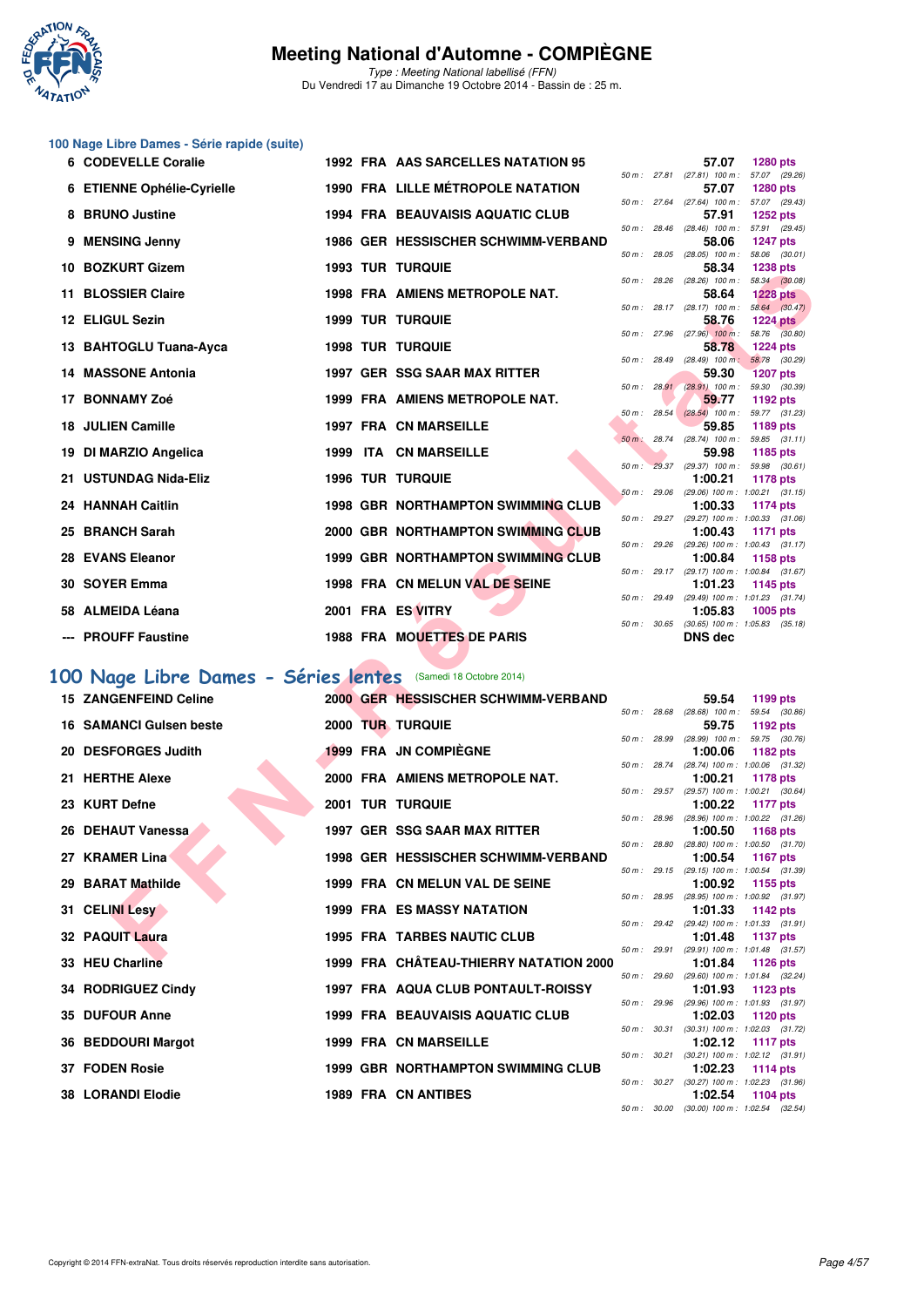

Type : Meeting National labellisé (FFN) Du Vendredi 17 au Dimanche 19 Octobre 2014 - Bassin de : 25 m.

## **100 Nage Libre Dames - Séries lentes (suite)**

| 39 MOUROU Vanessa               |  | 2000 FRA CN MARSEILLE                  |              | 1:02.57                                                 | 1104 pts        |  |
|---------------------------------|--|----------------------------------------|--------------|---------------------------------------------------------|-----------------|--|
| <b>40 LEMAOULT Emilie</b>       |  | 1998 FRA CN MELUN VAL DE SEINE         |              | 50 m: 30.15 (30.15) 100 m: 1:02.57 (32.42)<br>1:02.62   | 1102 pts        |  |
| 41 LEMAIRE Claire               |  | 1996 FRA C VIKINGS DE ROUEN            |              | 50 m : 29.68 (29.68) 100 m : 1:02.62 (32.94)<br>1:02.95 | <b>1092 pts</b> |  |
| <b>42 HANRAS Tiphaine</b>       |  | 2000 FRA COULOMMIERS NATATION          |              | 50 m : 30.36 (30.36) 100 m : 1:02.95 (32.59)<br>1:02.96 | 1091 pts        |  |
| 43 JARL-RIGHI Kenza             |  | 1999 FRA LE CHESNAY NATATION           |              | 50 m : 30.29 (30.29) 100 m : 1:02.96 (32.67)<br>1:03.22 | <b>1084 pts</b> |  |
| 44 BOISARD Laura                |  | 1999 FRA BEAUVAISIS AQUATIC CLUB       |              | 50 m : 30.72 (30.72) 100 m : 1:03.22 (32.50)<br>1:03.30 | <b>1081 pts</b> |  |
| 45 TATTON Olivia                |  | 2000 GBR NORTHAMPTON SWIMMING CLUB     |              | 50 m : 30.41 (30.41) 100 m : 1:03.30 (32.89)<br>1:03.34 | <b>1080 pts</b> |  |
| 46 DUTHOIT Cyriane              |  | <b>1999 FRA ES MASSY NATATION</b>      | 50 m : 30.31 | $(30.31)$ 100 m : 1:03.34 $(33.03)$<br>1:03.55          | 1073 pts        |  |
| 47 ROBLIN Fiona                 |  | 1999 FRA CHARTRES METROPOLE NAT        | 50 m : 30.92 | $(30.92)$ 100 m : 1:03.55 $(32.63)$<br>1:03.61          | <b>1072 pts</b> |  |
| 48 LOSCHI Lea                   |  | <b>1998 FRA ES MASSY NATATION</b>      |              | 50 m : 30.44 (30.44) 100 m : 1:03.61 (33.17)<br>1:03.62 | <b>1071 pts</b> |  |
| 49 COMMUNAUDAT Margaux          |  | 1998 FRA CN MELUN VAL DE SEINE         |              | 50 m : 30.45 (30.45) 100 m : 1:03.62 (33.17)<br>1:03.66 | <b>1070 pts</b> |  |
| 50 GAUCHER Pauline              |  | 1997 FRA OPTIMAX TRAINING NATATION 78  |              | 50 m: 30.15 (30.15) 100 m: 1:03.66 (33.51)<br>1:03.67   | <b>1070 pts</b> |  |
| 51 BARBOUCH Inès                |  | 2001 FRA US IVRY-SUR-SEINE             |              | 50 m : 30.57 (30.57) 100 m : 1:03.67 (33.10)<br>1:03.86 | <b>1064 pts</b> |  |
| 52 LAPEYRIE Laura               |  | 1999 FRA CHÂTEAU-THIERRY NATATION 2000 |              | 50 m: 31.07 (31.07) 100 m: 1:03.86 (32.79)<br>1:03.97   | <b>1061 pts</b> |  |
| 53 MUTTI Anna                   |  | 1999 FRA MOUETTES DE PARIS             |              | 50 m: 30.41 (30.41) 100 m: 1:03.97 (33.56)              |                 |  |
|                                 |  | 1998 FRA JN COMPIÈGNE                  |              | 1:04.33<br>50 m : 30.99 (30.99) 100 m : 1:04.33 (33.34) | 1050 pts        |  |
| 54 PILORGE Louise               |  |                                        |              | 1:04.62<br>50 m: 31.06 (31.06) 100 m: 1:04.62 (33.56)   | <b>1041 pts</b> |  |
| 55 PARODI Laure                 |  | 1999 FRA LE CHESNAY NATATION           |              | 1:05.22<br>50 m : 30.68 (30.68) 100 m : 1:05.22 (34.54) | <b>1023 pts</b> |  |
| 56 STEVENS Freya                |  | 2001 GBR NORTHAMPTON SWIMMING CLUB     |              | 1:05.24<br>50 m: 31.77 (31.77) 100 m: 1:05.24 (33.47)   | <b>1023 pts</b> |  |
| 57 ROBERT Jessica               |  | 2001 FRA ES MASSY NATATION             |              | 1:05.56<br>50 m: 31.32 (31.32) 100 m: 1:05.56 (34.24)   | <b>1013 pts</b> |  |
| 59 DANIEL NFAMI TCHATCHOU Kesia |  | 2000 FRA ES MASSY NATATION             |              | 1:06.05<br>50 m: 31.40 (31.40) 100 m: 1:06.05 (34.65)   | 999 pts         |  |
| 59 COLOMBIER Justine            |  | <b>1999 FRA JN COMPIEGNE</b>           |              | 1:06.05<br>50 m: 30.54 (30.54) 100 m: 1:06.05 (35.51)   | 999 pts         |  |
| 61 BONNIN Elisa                 |  | <b>2001 FRA ES MASSY NATATION</b>      |              | 1:06.36<br>50 m: 32.28 (32.28) 100 m: 1:06.36 (34.08)   | 990 pts         |  |
| 62 LAVERGNE Floriane            |  | 1999 FRA AQUA CLUB PONTAULT-ROISSY     |              | 1:06.59<br>50 m: 31.99 (31.99) 100 m: 1:06.59 (34.60)   | 983 pts         |  |
| 63 ROUTIER Nolwen               |  | 2000 FRA C.N OZOIR-LA-FERRIERE         |              | 1:06.66<br>50 m: 31.54 (31.54) 100 m: 1:06.66 (35.12)   | 981 pts         |  |
| 64 GODEFROY-FIMES Maurine       |  | 2001 FRA P.V GRANDVILLIERS NATATION    |              | 1:07.57<br>50 m: 32.63 (32.63) 100 m: 1:07.57 (34.94)   | 954 pts         |  |
| 65 REBELO Alizee                |  | <b>2001 FRA ES MASSY NATATION</b>      |              | 1:07.59<br>50 m: 32.21 (32.21) 100 m: 1:07.59 (35.38)   | 954 pts         |  |
| 66 VALIN-FIXOT Léa              |  | 2000 FRA CN ST-MICHEL-SUR-ORGE         |              | 1:07.83                                                 | 947 pts         |  |
| 67 JAMLAOUI Salsabil            |  | 1999 FRA MOUETTES DE PARIS             |              | 50 m: 31.93 (31.93) 100 m: 1:07.83 (35.90)<br>1:08.30   | 934 pts         |  |
| 68 FERGUENE Ines                |  | <b>2001 FRA ES MASSY NATATION</b>      |              | 50 m : 32.67 (32.67) 100 m : 1:08.30 (35.63)<br>1:08.46 | 929 pts         |  |
| 69 GHRIBI Célia                 |  | 2000 FRA US IVRY-SUR-SEINE             |              | 50 m : 32.18 (32.18) 100 m : 1:08.46 (36.28)<br>1:08.85 | 918 pts         |  |
| 70 JOLY Mathilde                |  | 2001 FRA C.N OZOIR-LA-FERRIERE         |              | 50 m: 33.24 (33.24) 100 m: 1:08.85 (35.61)<br>1:09.69   | 895 pts         |  |
| 71 GENRIES Chloé                |  | <b>2001 FRA ES MASSY NATATION</b>      |              | 50 m: 33.51 (33.51) 100 m: 1:09.69 (36.18)<br>1:11.86   | 835 pts         |  |
| 72 DESMAREST Lea                |  | 2001 FRA P.V GRANDVILLIERS NATATION    |              | 50 m : 33.98 (33.98) 100 m : 1:11.86 (37.88)<br>1:14.46 | 767 pts         |  |
| <b>73 LANGLOIS Delphine</b>     |  | 1996 FRA JN COMPIÈGNE                  |              | 50 m : 34.29 (34.29) 100 m : 1:14.46 (40.17)<br>1:21.64 | 593 pts         |  |
| --- GAMER Rose-alexia           |  | 1999 FRA ES VITRY                      |              | 50 m: 37.55 (37.55) 100 m: 1:21.64 (44.09)<br>DNS dec   |                 |  |

# **200 Nage Libre Dames - Série rapide** (Dimanche 19 Octobre 2014)<br>2 HALSALL Francesca 1990 GBR LOUGHBOROUGH

**2 1990 GBR LOUGHBOROUGH 1:58.15 1:58.15 1358 pts** 50 m : 26.59 (26.59) 100 m : 56.04 (29.45) 150 m : 1:27.27 (31.23) 200 m : 1:58.15 (30.88)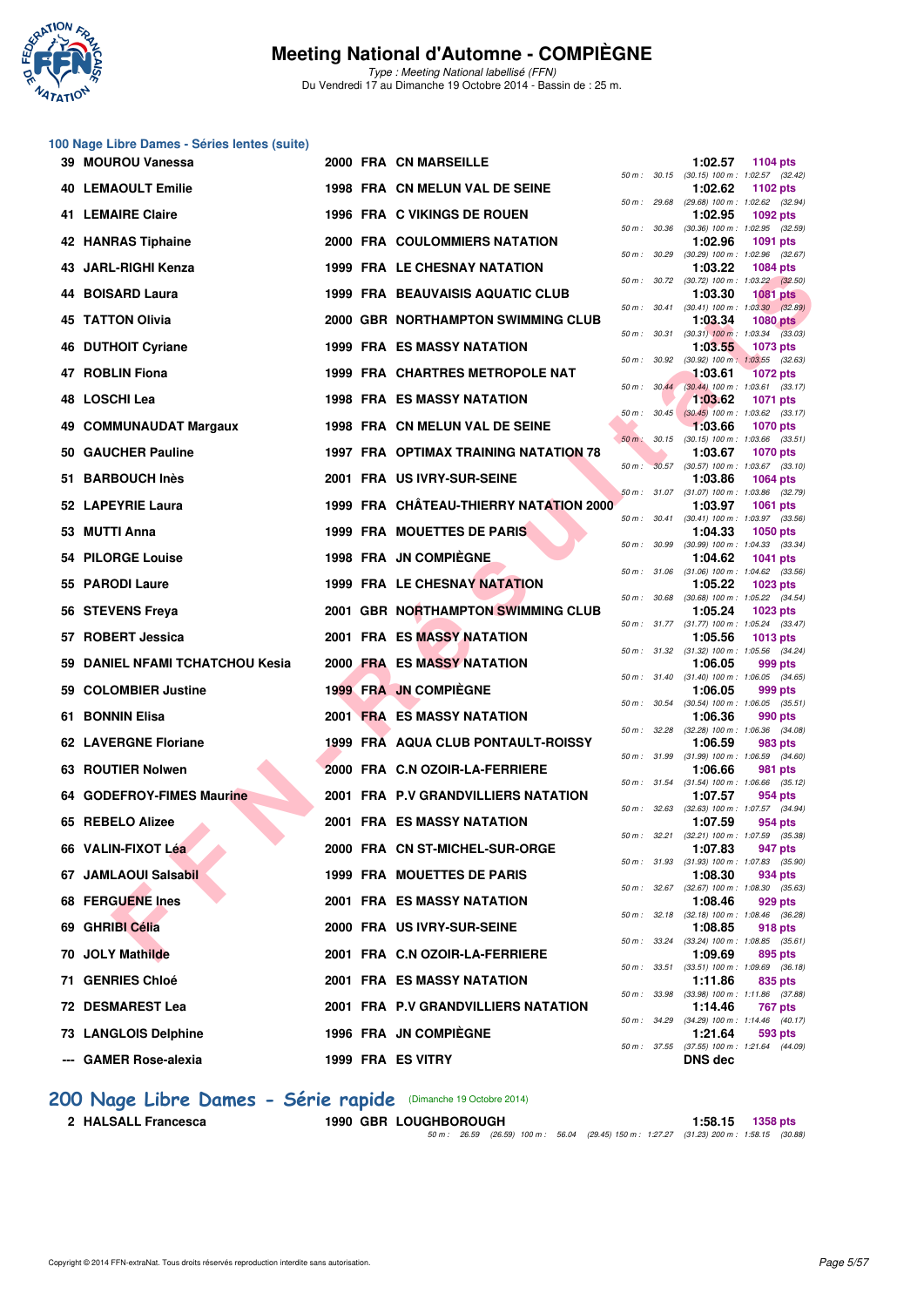

Type : Meeting National labellisé (FFN) Du Vendredi 17 au Dimanche 19 Octobre 2014 - Bassin de : 25 m.

#### **200 Nage Libre Dames - Série rapide (suite)**

| 3 BRUHN Annika             | <b>1992 GER SSG SAAR MAX RITTER</b>                                            | 1:59.48 | 1335 pts                              |
|----------------------------|--------------------------------------------------------------------------------|---------|---------------------------------------|
|                            | 50 m: 27.58 (27.58) 100 m: 57.81 (30.23) 150 m: 1:28.77                        |         | $(30.96)$ 200 m : 1:59.48 $(30.71)$   |
| 4 ETIENNE Ophélie-Cyrielle | <b>1990 FRA LILLE MÉTROPOLE NATATION</b>                                       | 1:59.76 | <b>1331 pts</b>                       |
|                            | (30.47) 150 m : 1:30.24<br>$(28.69)$ 100 m : 59.16<br>50 m: 28.69              |         | $(31.08)$ 200 m : 1:59.76 $(29.52)$   |
| 5 BOZKURT Gizem            | <b>1993 TUR TURQUIE</b>                                                        | 2:03.04 | $1275$ pts                            |
|                            | $(31.29)$ 150 m : 1:31.90<br>(28.78) 100 m : 1:00.07<br>$50 \text{ m}$ : 28.78 |         | $(31.83)$ 200 m : 2:03.04 $(31.14)$   |
| 7 BAHTOGLU Tuana-Ayca      | <b>1998 TUR TURQUIE</b>                                                        | 2:04.18 | <b>1256 pts</b>                       |
|                            | 50 m: 28.99 (28.99) 100 m: 1:00.38 (31.39) 150 m: 1:32.43                      |         | $(32.05)$ 200 m : 2:04.18 $(31.75)$   |
| 9 BRUNO Justine            | <b>1994 FRA BEAUVAISIS AQUATIC CLUB</b>                                        | 2:04.48 | $1251$ pts                            |
|                            | 50 m: 29.35 (29.35) 100 m: 1:01.25 (31.90) 150 m: 1:33.01                      |         | $(31.76)$ 200 m : 2:04.48 $(31.47)$   |
| 10 MASSONE Antonia         | 1997 GER SSG SAAR MAX RITTER                                                   | 2:05.52 | $1234$ pts                            |
|                            | (28.39) 100 m : 59.93 (31.54) 150 m : 1:32.88<br>50 m : 28.39                  |         | $(32.95)$ 200 m : $2.05.52$ $(32.64)$ |
| --- BRANCH Sarah           | 2000 GBR NORTHAMPTON SWIMMING CLUB                                             | DNS dec |                                       |

## **[200 Nage Libre Dames - Séries lentes](http://www.ffnatation.fr/webffn/resultats.php?idact=nat&go=epr&idcpt=24767&idepr=3)** (Dimanche 19 Octobre 2014)

| <b>DRUIVO JUSLING</b>                                           |  | 1994 FRA BEAUVAISIS AGUATIC CLUB                                                                                                      | 4.04.40        | ו נב <i>ו</i>    |
|-----------------------------------------------------------------|--|---------------------------------------------------------------------------------------------------------------------------------------|----------------|------------------|
| 10 MASSONE Antonia                                              |  | 50 m: 29.35 (29.35) 100 m: 1:01.25 (31.90) 150 m: 1:33.01 (31.76) 200 m: 2:04.48 (31.47)<br>1997 GER SSG SAAR MAX RITTER              | 2:05.52        | 1234 $pts$       |
| --- BRANCH Sarah                                                |  | 50 m: 28.39 (28.39) 100 m: 59.93 (31.54) 150 m: 1:32.88 (32.95) 200 m: 2:05.52 (32.64)<br>2000 GBR NORTHAMPTON SWIMMING CLUB          | <b>DNS</b> dec |                  |
|                                                                 |  |                                                                                                                                       |                |                  |
| '00 Nage Libre Dames - Séries lentes (Dimanche 19 Octobre 2014) |  |                                                                                                                                       |                |                  |
| 1 VAN ROUWENDAAL Sharon                                         |  | 1993 NED AAS SARCELLES NATATION 95                                                                                                    | 1.56.91        | <b>1380 pts</b>  |
|                                                                 |  | 50 m: 27.68 (27.68) 100 m: 56.98 (29.30) 150 m: 1:26.93 (29.95) 200 m: 1:56.91 (29.98)                                                |                |                  |
| 6 KACMAZ Esra Kubra                                             |  | <b>1996 TUR TURQUIE</b>                                                                                                               | 2:03.82        | <b>1262 pts</b>  |
| 8 CODEVELLE Coralie                                             |  | 50 m: 28.45 (28.45) 100 m: 1:00.15 (31.70) 150 m: 1:32.21 (32.06) 200 m: 2:03.82 (31.61)<br>1992 FRA AAS SARCELLES NATATION 95        | 2:04.41        | $1253$ pts       |
|                                                                 |  | 50 m: 28.97 (28.97) 100 m: 1:00.82 (31.85) 150 m: 1:32.93 (32.11) 200 m: 2:04.41 (31.48)                                              |                |                  |
| 11 GOBEL Melina                                                 |  | 1998 GER HESSISCHER SCHWIMM-VERBAND                                                                                                   | 2:06.43        | 1219 pts         |
| 12 DI MARZIO Angelica                                           |  | 50 m: 29.41 (29.41) 100 m: 1:02.16 (32.75) 150 m: 1:34.66 (32.50) 200 m: 2:06.43 (31.77)<br>1999 ITA CN MARSEILLE                     | 2:07.75        | 1198 pts         |
|                                                                 |  | 50 m: 30.86 (30.86) 100 m: 1:04.04 (33.18) 150 m: 1:36.56 (32.52) 200 m: 2:07.75 (31.19)                                              |                |                  |
| 13 GLAS Jana                                                    |  | 1996 GER SSG SAAR MAX RITTER                                                                                                          | 2:07.95        | 1195 pts         |
|                                                                 |  | 50 m: 30.42 (30.42) 100 m: 1:02.55 (32.13) 150 m: 1:35.41 (32.86) 200 m: 2:07.95 (32.54)                                              |                |                  |
| 14 BLOSSIER Claire                                              |  | 1998 FRA AMIENS METROPOLE NAT.<br>50 m: 29.23 (29.23) 100 m: 1:02.03 (32.80) 150 m: 1:34.86 (32.83) 200 m: 2:08.30 (33.44)            | 2:08.30        | 1189 pts         |
| 15 KURT Defne                                                   |  | <b>2001 TUR TURQUIE</b>                                                                                                               | 2:08.43        | 1187 pts         |
|                                                                 |  | 50 m: 30.43 (30.43) 100 m: 1:04.03 (33.60) 150 m: 1:37.33 (33.30) 200 m: 2:08.43 (31.10)                                              |                |                  |
| <b>16 HANNAH Caitlin</b>                                        |  | <b>1998 GBR NORTHAMPTON SWIMMING CLUB</b><br>50 m: 30.48 (30.48) 100 m: 1:03.64 (33.16) 150 m: 1:36.80 (33.16) 200 m: 2:08.59 (31.79) | 2:08.59        | 1185 pts         |
| 17 DESBORDES Joana                                              |  | 2000 FRA SO ROSNY                                                                                                                     | 2:08.75        | 1182 pts         |
|                                                                 |  | 50 m: 30.26 (30.26) 100 m: 1:02.62 (32.36) 150 m: 1:35.83 (33.21) 200 m: 2:08.75 (32.92)                                              |                |                  |
| 18 CAKICI Ilknur-Nihan                                          |  | <b>1996 TUR TURQUIE</b>                                                                                                               | 2:09.04        | 1177 pts         |
| 19 BONNAMY Zoé                                                  |  | 50 m: 29.27 (29.27) 100 m: 1:01.82 (32.55) 150 m: 1:35.86 (34.04) 200 m: 2:09.04 (33.18)<br><b>1999 FRA AMIENS METROPOLE NAT.</b>     | 2:09.16        | 1175 pts         |
|                                                                 |  | 50 m: 29.76 (29.76) 100 m: 1:02.36 (32.60) 150 m: 1:35.77 (33.41) 200 m: 2:09.16 (33.39)                                              |                |                  |
| 20 LEE Amy                                                      |  | 2000 GBR NORTHAMPTON SWIMMING CLUB                                                                                                    | 2:09.83        | 1165 $pts$       |
| 21 KRAMER Lina                                                  |  | 50 m: 30.61 (30.61) 100 m: 1:03.33 (32.72) 150 m: 1:36.88 (33.55) 200 m: 2:09.83 (32.95)<br>1998 GER HESSISCHER SCHWIMM-VERBAND       | 2:09.94        | 1163 pts         |
|                                                                 |  | 50 m: 29.78 (29.78) 100 m: 1:02.63 (32.85) 150 m: 1:36.57 (33.94) 200 m: 2:09.94 (33.37)                                              |                |                  |
| 22 BARAT Mathilde                                               |  | 1999 FRA CN MELUN VAL DE SEINE                                                                                                        | 2:10.20        | 1159 pts         |
| 23 FODEN Rosie                                                  |  | 50 m: 29.83 (29.83) 100 m: 1:02.76 (32.93) 150 m: 1:36.52 (33.76) 200 m: 2:10.20 (33.68)<br><b>1999 GBR NORTHAMPTON SWIMMING CLUB</b> | 2:10.38        | 1156 pts         |
|                                                                 |  | 50 m: 30.69 (30.69) 100 m: 1:04.27 (33.58) 150 m: 1:37.73 (33.46) 200 m: 2:10.38 (32.65)                                              |                |                  |
| 24 EVANS Eleanor                                                |  | 1999 GBR NORTHAMPTON SWIMMING CLUB                                                                                                    | 2:11.85        | 1133 pts         |
| 25 TATTON Olivia                                                |  | 50 m: 30.69 (30.69) 100 m: 1:04.30 (33.61) 150 m: 1:38.25 (33.95) 200 m: 2:11.85 (33.60)<br>2000 GBR NORTHAMPTON SWIMMING CLUB        | 2:11.90        | 1132 pts         |
|                                                                 |  | 50 m: 30.18 (30.18) 100 m: 1:03.46 (33.28) 150 m: 1:38.07 (34.61) 200 m: 2:11.90 (33.83)                                              |                |                  |
| 26 LEMAIRE Claire                                               |  | 1996 FRA C VIKINGS DE ROUEN                                                                                                           | 2:12.46        | 1123 pts         |
| 27 SOYER Emma                                                   |  | 50 m: 31.01 (31.01) 100 m: 1:04.41 (33.40) 150 m: 1:38.44 (34.03) 200 m: 2:12.46 (34.02)<br>1998 FRA CN MELUN VAL DE SEINE            | 2:12.54        | 1122 $pts$       |
|                                                                 |  | 50 m: 30.69 (30.69) 100 m: 1:04.18 (33.49) 150 m: 1:38.53 (34.35) 200 m: 2:12.54 (34.01)                                              |                |                  |
| 28 PILORGE Louise                                               |  | <b>1998 FRA JN COMPIEGNE</b>                                                                                                          | 2:13.67        | 1104 pts         |
| 29 DESFORGES Judith                                             |  | 50 m: 31.40 (31.40) 100 m: 1:05.34 (33.94) 150 m: 1:39.46 (34.12) 200 m: 2:13.67 (34.21)<br>1999 FRA JN COMPIEGNE                     | 2:14.41        | 1093 pts         |
|                                                                 |  | 50 m: 29.59 (29.59) 100 m: 1:02.85 (33.26) 150 m: 1:38.63 (35.78) 200 m: 2:14.41 (35.78)                                              |                |                  |
| 30 BUCKLEY Kate                                                 |  | <b>1997 GBR NORTHAMPTON SWIMMING CLUB</b>                                                                                             |                | 2:14.75 1088 pts |
| 31 HEU Charline                                                 |  | 50 m: 30.58 (30.58) 100 m: 1:04.41 (33.83) 150 m: 1:39.43 (35.02) 200 m: 2:14.75 (35.32)<br>1999 FRA CHATEAU-THIERRY NATATION 2000    | 2:14.85        |                  |
|                                                                 |  | 50 m: 31.29 (31.29) 100 m: 1:05.36 (34.07) 150 m: 1:40.35 (34.99) 200 m: 2:14.85 (34.50)                                              |                | <b>1086 pts</b>  |
| 32 LEMAOULT Emilie                                              |  | 1998 FRA CN MELUN VAL DE SEINE                                                                                                        | 2:16.07        | <b>1067 pts</b>  |
|                                                                 |  | 50 m: 31.05 (31.05) 100 m: 1:05.60 (34.55) 150 m: 1:41.21 (35.61) 200 m: 2:16.07 (34.86)                                              |                |                  |
| 33 COMMUNAUDAT Margaux                                          |  | 1998 FRA CN MELUN VAL DE SEINE<br>50 m: 30.93 (30.93) 100 m: 1:05.73 (34.80) 150 m: 1:41.27 (35.54) 200 m: 2:16.40 (35.13)            | 2:16.40        | 1062 pts         |
| 34 ROBLIN Fiona                                                 |  | 1999 FRA CHARTRES METROPOLE NAT                                                                                                       | 2:16.42        | 1062 pts         |
|                                                                 |  | 50 m: 31.09 (31.09) 100 m: 1:05.92 (34.83) 150 m: 1:41.69 (35.77) 200 m: 2:16.42 (34.73)                                              |                |                  |
| 35 RODRIGUEZ Cindy                                              |  | 1997 FRA AQUA CLUB PONTAULT-ROISSY<br>50 m: 31.92 (31.92) 100 m: 1:06.84 (34.92) 150 m: 1:42.08 (35.24) 200 m: 2:16.96 (34.88)        | 2:16.96        | <b>1054 pts</b>  |
|                                                                 |  |                                                                                                                                       |                |                  |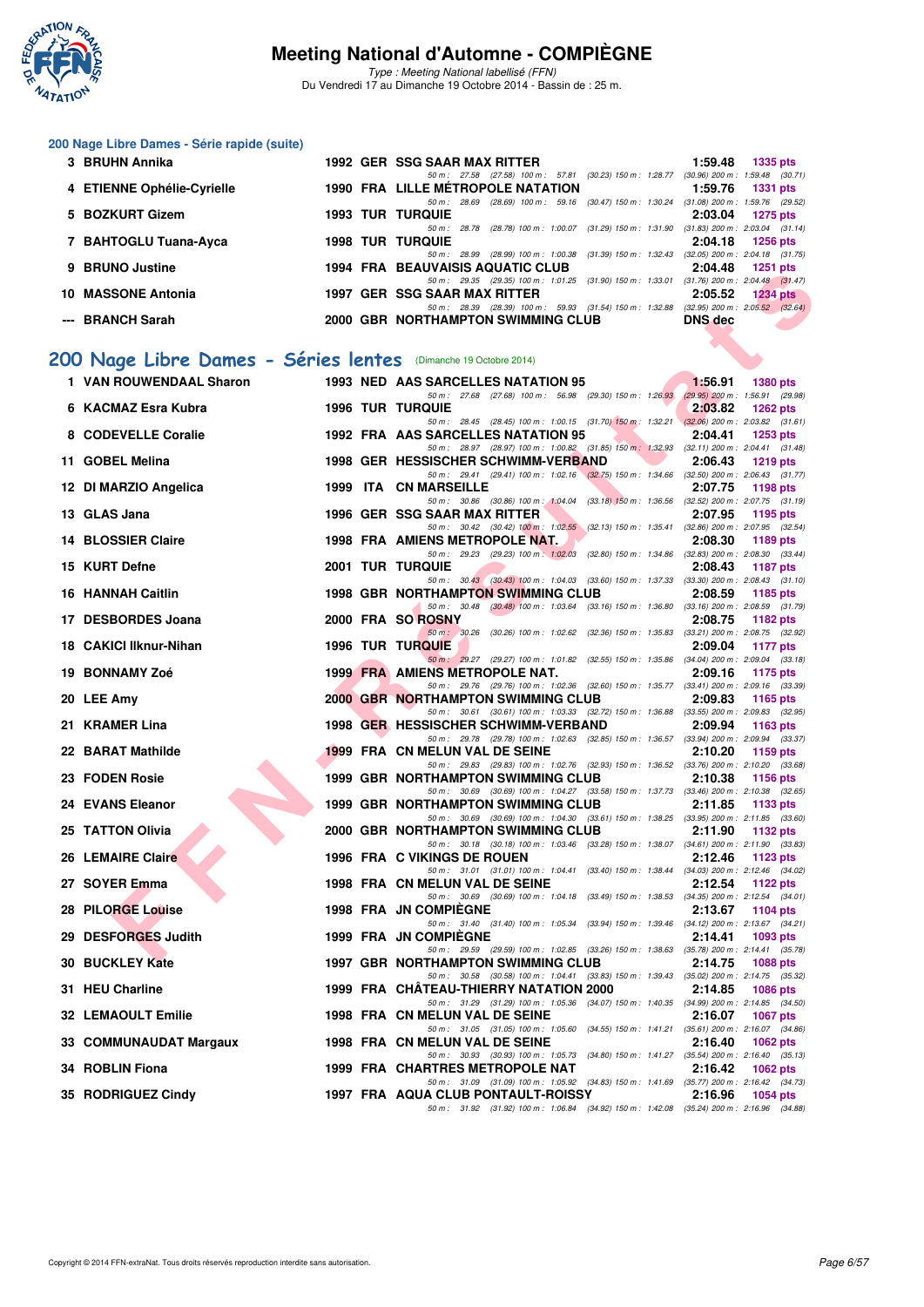

Type : Meeting National labellisé (FFN) Du Vendredi 17 au Dimanche 19 Octobre 2014 - Bassin de : 25 m.

| 200 Nage Libre Dames - Séries lentes (suite) |  |                                                           |         |                                     |
|----------------------------------------------|--|-----------------------------------------------------------|---------|-------------------------------------|
| 36 STEVENS Freya                             |  | 2001 GBR NORTHAMPTON SWIMMING CLUB                        | 2:17.51 | <b>1046 pts</b>                     |
|                                              |  | 50 m: 31.95 (31.95) 100 m: 1:06.96 (35.01) 150 m: 1:42.66 |         | $(35.70)$ 200 m : 2:17.51 $(34.85)$ |
| 37 HANRAS Tiphaine                           |  | 2000 FRA COULOMMIERS NATATION                             | 2:19.14 | 1021 pts                            |
|                                              |  | 50 m: 31.67 (31.67) 100 m: 1:07.62 (35.95) 150 m: 1:44.78 |         | $(37.16)$ 200 m : 2:19.14 $(34.36)$ |
| 38 SAMANCI Gulsen beste                      |  | 2000 TUR TURQUIE                                          | 2:20.37 | $1003$ pts                          |
|                                              |  | 50 m: 32.43 (32.43) 100 m: 1:08.24 (35.81) 150 m: 1:44.56 |         | $(36.32)$ 200 m : 2:20.37 $(35.81)$ |
| 39 JOLY Mathilde                             |  | 2001 FRA C.N OZOIR-LA-FERRIERE                            | 2:30.60 | 857 pts                             |
|                                              |  | 50 m: 34.17 (34.17) 100 m: 1:11.38 (37.21) 150 m: 1:50.74 |         | $(39.36)$ 200 m : 2:30.60 $(39.86)$ |

#### **[400 Nage Libre Dames - Série rapide](http://www.ffnatation.fr/webffn/resultats.php?idact=nat&go=epr&idcpt=24767&idepr=4)** (Samedi 18 Octobre 2014)

| 1 VAN ROUWENDAAL Sharon 1993 NED AAS SARCELLES NATATION 95 4:02.24 1401 pts                                                          |                         |                                    |                                                      |                                                                                                                                                                                              |
|--------------------------------------------------------------------------------------------------------------------------------------|-------------------------|------------------------------------|------------------------------------------------------|----------------------------------------------------------------------------------------------------------------------------------------------------------------------------------------------|
|                                                                                                                                      |                         |                                    |                                                      | 50 m : 28.36 (28.36) 100 m : 58.51 (30.15) 150 m : 1:29.34 (30.83) 200 m : 2:00.27 (30.93) 250 m : 2:30.79 (30.52) 300 m : 3:01.63 (30.84) 350 m : 3:32.09 (30.46) 400 m : 4:02.24 (30.15)   |
| 2 CODEVELLE Coralie          1992 FRA AAS SARCELLES NATATION 95                                                                      |                         |                                    |                                                      | 4:12.71 1312 pts                                                                                                                                                                             |
|                                                                                                                                      |                         |                                    |                                                      | 50 m : 29.59 (29.59) 100 m : 1:01.62 (32.03) 150 m : 1:33.86 (32.24) 200 m : 2:05.79 (31.93) 250 m : 2:37.26 (31.47) 300 m : 3:08.99 (31.73) 350 m : 3:41.45 (32.46) 400 m : 4:12.71 (31.26) |
| 3 BRUHN Annika                                                                                                                       |                         |                                    | 1992 GER SSG SAAR MAX RITTER                         | 4:15.54 1289 pts                                                                                                                                                                             |
|                                                                                                                                      |                         |                                    |                                                      | 50 m : 29.50 (29.50) 100 m : 1:01.57 (32.07) 150 m : 1:33.98 (32.41) 200 m : 2:06.93 (32.95) 250 m : 2:38.87 (31.94) 300 m : 3:11.42 (32.55) 350 m : 3:43.72 (32.30) 400 m : 4:15.54 (31.82) |
| 4 MASSONE Antonia 1997 GER SSG SAAR MAX RITTER 4:20.55 1248 pts                                                                      |                         |                                    |                                                      |                                                                                                                                                                                              |
|                                                                                                                                      |                         |                                    |                                                      | 50 m: 29.95 (29.95) 100 m: 1:02.12 (32.17) 150 m: 1:35.24 (33.12) 200 m: 2:08.47 (33.23) 250 m: 2:41.99 (33.52) 300 m: 3:15.65 (33.66) 350 m; 3:48.71 (33.06) 400 m: 4:20.55 (31.84)         |
| 5 KURT Defne                                                                                                                         | <b>2001 TUR TURQUIE</b> |                                    |                                                      | $4:20.65$ 1247 pts                                                                                                                                                                           |
|                                                                                                                                      |                         |                                    |                                                      | 50 m : 31.09 (31.09) 100 m : 1:03.26 (32.17) 150 m : 1:36.41 (33.15) 200 m : 2:09.34 (32.93) 250 m : 2:42.23 (32.89) 300 m : 3:15.62 (33.39) 350 m : 3:48.63 (33.01) 400 m : 4:20.65 (32.02) |
| 7 GOBEL Melina                                                                                                                       |                         |                                    | 1998 GER HESSISCHER SCHWIMM-VERBAND 4:24.19 1218 pts |                                                                                                                                                                                              |
| 50 m: 29.74 (29.74) 100 m: 1:02.23 (32.49) 150 m: 1:35.60 (33.37) 200 m: 2:09.30 (33.70) 250 m: 2:42.87 (33.57) 300 m: 3:17.56       |                         |                                    |                                                      | $(34.69)$ 350 m : 3:51.76 $(34.20)$ 400 m : 4:24.19 $(32.43)$                                                                                                                                |
| 8 BRANCH Sarah                                                                                                                       |                         |                                    | 2000 GBR NORTHAMPTON SWIMMING CLUB 4:24.63 1215 pts  |                                                                                                                                                                                              |
| 50 m: 30.16 (30.16) 100 m: 1:02.70 (32.54) 150 m: 1:35.84 (33.14) 200 m: 2:09.52 (33.68) 250 m: 2:43.32 (33.80) 300 m: 3:17.23       |                         |                                    |                                                      | $(33.91)$ 350 m : 3:51.33 $(34.10)$ 400 m : 4:24.63 $(33.30)$                                                                                                                                |
| 9 FODEN Rosie                                                                                                                        |                         | 1999 GBR NORTHAMPTON SWIMMING CLUB |                                                      | 4:26.36<br><b>1201 pts</b>                                                                                                                                                                   |
| 50 m : 30.45 (30.45) 100 m : 1:03.31 (32.86) 150 m : 1:36.88 (33.57) 200 m : 2:11.04 (34.16) 250 m : 2:45.09 (34.05) 300 m : 3:19.16 |                         |                                    |                                                      | $(34.07)$ 350 m : 3:53.18 $(34.02)$ 400 m : 4:26.36 $(33.18)$                                                                                                                                |

## **[400 Nage Libre Dames - Séries lentes](http://www.ffnatation.fr/webffn/resultats.php?idact=nat&go=epr&idcpt=24767&idepr=4)** (Samedi 18 Octobre 2014)

| 00 Nage Libre Dames - Série rapide (Samedi 18 Octobre 2014)  |                         |                                                                                                                                                                                                                                      |                                                                                        |
|--------------------------------------------------------------|-------------------------|--------------------------------------------------------------------------------------------------------------------------------------------------------------------------------------------------------------------------------------|----------------------------------------------------------------------------------------|
| 1 VAN ROUWENDAAL Sharon                                      |                         | 1993 NED AAS SARCELLES NATATION 95                                                                                                                                                                                                   | 4:02.24 1401 pts                                                                       |
| 2 CODEVELLE Coralie                                          |                         | 50 m : 28.36 (28.36) 100 m : 58.51 (30.15) 150 m : 1:29.34 (30.83) 200 m : 2:00.27 (30.93) 250 m : 2:30.79 (30.52) 300 m : 3:01.63 (30.84) 350 m : 3:32.09 (30.46) 400 m : 4:02.24<br>1992 FRA AAS SARCELLES NATATION 95             | (30.15)<br>4:12.71<br><b>1312 pts</b>                                                  |
| 3 BRUHN Annika                                               |                         | 50 m: 29.59 (29.59) 100 m: 1:01.62 (32.03) 150 m: 1:33.86 (32.24) 200 m: 2:05.79 (31.93) 250 m: 2:37.26 (31.47) 300 m: 3:08.99 (31.73) 350 m: 3:41.45 (32.46) 400 m: 4:12.71<br><b>1992 GER SSG SAAR MAX RITTER</b>                  | (31.26)<br>4:15.54<br>1289 pts                                                         |
| 4 MASSONE Antonia                                            |                         | 50 m: 29.50 (29.50) 100 m: 1:01.57 (32.07) 150 m: 1:33.98 (32.41) 200 m: 2:06.93 (32.95) 250 m: 2:38.87 (31.94) 300 m: 3:11.42 (32.55) 350 m; 3:43.72 (32.30) 400 m: 4:15.54 (31.82)<br>1997 GER SSG SAAR MAX RITTER                 | 4:20.55<br><b>1248 pts</b>                                                             |
| 5 KURT Defne                                                 | <b>2001 TUR TURQUIE</b> | 50 m: 29.95 (29.95) 100 m: 1:02.12 (32.17) 150 m: 1:35.24 (33.12) 200 m: 2:08.47 (33.23) 250 m: 2:41.99 (33.52) 300 m: 3:15.65 (33.66) 350 m; 3:48.71 (33.06) 400 m: 4:20.55                                                         | (31.84)<br>4:20.65<br><b>1247 pts</b>                                                  |
| 7 GOBEL Melina                                               |                         | 50 m: 31.09 (31.09) 100 m: 1:03.26 (32.17) 150 m: 1:36.41 (33.15) 200 m: 2:09.34 (32.93) 250 m: 2:42.23 (32.89) 300 m: 3:15.62 (33.39) 350 m: 3:48.63 (33.01) 400 m: 4:20.65 (32.02)<br>1998 GER HESSISCHER SCHWIMM-VERBAND          | 4:24.19<br><b>1218 pts</b>                                                             |
|                                                              |                         | 50 m: 29.74 (29.74) 100 m: 1:02.23 (32.49) 150 m: 1:35.60 (33.37) 200 m: 2:09.30 (33.70) 250 m: 2:42.87 (33.57) 300 m: 3:17.56 (34.69) 350 m: 3:51.76 (34.20) 400 m: 4:24.19 (32.43)                                                 |                                                                                        |
| 8 BRANCH Sarah                                               |                         | 2000 GBR NORTHAMPTON SWIMMING CLUB<br>50 m: 30.16 (30.16) 100 m: 1:02.70 (32.54) 150 m: 1:35.84 (33.14) 200 m: 2:09.52 (33.68) 250 m: 2:43.32 (33.80) 300 m: 3:17.23 (33.91) 350 m: 3:51.33 (34.10) 400 m: 4:24.63 (33.30)           | $\mathbf{v}$<br>4:24.63<br><b>1215 pts</b>                                             |
| 9 FODEN Rosie                                                |                         | 1999 GBR NORTHAMPTON SWIMMING CLUB<br>50 m: 30.45 (30.45) 100 m: 1:03.31 (32.86) 150 m: 1:36.88 (33.57) 200 m: 2:11.04 (34.16) 250 m: 2:45.09 (34.05) 300 m: 3:19.16 (34.07) 350 m: 3:53.18 (34.02) 400 m: 4:26.36 (33.18)           | 4:26.36<br><b>1201 pts</b>                                                             |
| 00 Nage Libre Dames - Séries lentes (Samedi 18 Octobre 2014) |                         |                                                                                                                                                                                                                                      |                                                                                        |
| 6 BAHTOGLU Tuana-Ayca                                        | <b>1998 TUR TURQUIE</b> |                                                                                                                                                                                                                                      | 4:23.94 1220 pts                                                                       |
|                                                              |                         | 50 m : 29.82 (29.82) 100 m : 1:02.29 (32.47) 150 m : 1:35.30 (33.01) 200 m : 2:08.43 (33.13) 250 m : 2:41.93 (33.50) 300 m : 3:16.47 (34.54) 350 m : 3:50.67 (34.20) 400 m : 4:23.94                                                 | (33.27)                                                                                |
| 10 BARDOT Lou                                                |                         | 1998 FRA CN MELUN VAL DE SEINE<br>50 m: 30.48 (30.48) 100 m: 1:03.68 (33.20) 150 m: 1:37.50 (33.82) 200 m: 2:11.73 (34.23) 250 m: 2:46.02 (34.29) 300 m: 3:20.48 (34.46) 350 m: 3:54.94 (34.46) 400 m: 4:28.38                       | 4:28.38<br>1185 pts<br>(33.44)                                                         |
| 11 KRAMER Lina                                               |                         | 1998 GER HESSISCHER SCHWIMM-VERBAND                                                                                                                                                                                                  | 4:28.42<br>1185 pts                                                                    |
|                                                              |                         | 50 m: 30.63 (30.63) 100 m: 1:03.71 (33.08) 150 m: 1:37.49 (33.78) 200 m: 2:11.70 (34.21) 250 m: 2:45.93 (34.23) 300 m: 3:20.05 (34.12) 350 m: 3:54.62 (34.57) 400 m: 4:28.42 (33.80)                                                 |                                                                                        |
| 12 BARAT Mathilde                                            |                         | 1999 FRA CN MELUN VAL DE SEINE<br>50 m: 30.84 (30.84) 100 m: 1:04.61 (33.77) 150 m: 1:38.81 (34.20) 200 m: 2:13.24 (34.43) 250 m: 2:47.33 (34.09) 300 m: 3:21.58 (34.25) 350 m: 3:55.56 (33.98) 400 m: 4:28.89                       | 4:28.89<br>1181 pts<br>(33.33)                                                         |
| <b>13 ZANGENFEIND Celine</b>                                 |                         | 2000 GER HESSISCHER SCHWIMM-VERBAND                                                                                                                                                                                                  | 4:30.67<br><b>1167 pts</b>                                                             |
| 14 HANNAH Caitlin                                            |                         | 50 m: 30.32 (30.32) 100 m: 1:04.26 (33.94) 150 m: 1:38.82 (34.56) 200 m: 2:13.43 (34.61) 250 m: 2:48.42 (34.99) 300 m: 3:23.43 (35.01) 350 m: 3:57.64 (34.21) 400 m: 4:30.67<br><b>1998 GBR NORTHAMPTON SWIMMING CLUB</b>            | (33.03)<br>4:34.00<br>1141 pts                                                         |
|                                                              |                         | 50 m : 31.33 (31.33) 100 m : 1:05.70 (34.37) 150 m : 1:40.54 (34.84) 200 m : 2:15.70 (35.16) 250 m : 2:49.62 (33.92) 300 m : 3:24.60 (34.98) 350 m : 3:59.78 (35.18) 400 m : 4:34.00 (34.22)                                         |                                                                                        |
| <b>15 LEMAIRE Claire</b>                                     |                         | 1996 FRA C VIKINGS DE ROUEN                                                                                                                                                                                                          | 4:34.40<br>1138 pts                                                                    |
| 16 BLOSSIER Claire                                           |                         | 50 m: 31.63 (31.63) 100 m: 1:05.65 (34.02) 150 m: 1:40.38 (34.73) 200 m: 2:14.94 (34.56) 250 m: 2:49.73 (34.79) 300 m: 3:24.83 (35.10) 350 m: 3:59.90 (35.07) 400 m: 4:34.40 (34.50)<br>1998 FRA AMIENS METROPOLE NAT.               | 4:35.39<br>1130 pts                                                                    |
| 17 TATTON Olivia                                             |                         | 50 m : 30.26 (30.26) 100 m : 1:04.28 (34.02) 150 m : 1:38.96 (34.68) 200 m : 2:13.82 (34.86) 250 m : 2:48.63 (34.81) 300 m : 3:23.65 (35.02) 350 m : 3:59.79 (36.14) 400 m : 4:35.39<br>2000 GBR NORTHAMPTON SWIMMING CLUB           | (35.60)<br>4:35.60<br>1129 pts                                                         |
|                                                              |                         | 50 m: 31.27 (31.27) 100 m: 1:04.75 (33.48) 150 m: 1:39.19 (34.44) 200 m: 2:13.72 (34.53) 250 m: 2:48.46 (34.74) 300 m: 3:24.21 (35.75) 350 m: 4:00.36 (36.15) 400 m: 4:35.60 (35.24)                                                 |                                                                                        |
| 18 DEHAUT Vanessa                                            |                         | 1997 GER SSG SAAR MAX RITTER<br>50 m : 31.17 (31.17) 100 m : 1:05.10 (33.93) 150 m : 1:39.76 (34.66) 200 m : 2:14.74 (34.98) 250 m : 2:49.77 (35.03) 300 m : 3:25.06                                                                 | 4:35.73<br>1128 pts<br>(35.29) 350 m : 4:00.71 (35.65) 400 m : 4:35.73 (35.02)         |
| 19 DUTHOIT Cyriane                                           |                         | 1999 FRA ES MASSY NATATION                                                                                                                                                                                                           | 4:36.70<br>1120 pts                                                                    |
| 20 LEE Amv                                                   |                         | 50 m: 31.71 (31.71) 100 m: 1:05.67 (33.96) 150 m: 1:40.57 (34.90) 200 m: 2:15.33 (34.76) 250 m: 2:50.47 (35.14) 300 m: 3:25.88<br>2000 GBR NORTHAMPTON SWIMMING CLUB                                                                 | (35.41) 350 m: 4:01.46 (35.58) 400 m: 4:36.70<br>(35.24)<br>4:37.26<br><b>1116 pts</b> |
|                                                              |                         | 50 m: 31.94 (31.94) 100 m: 1:06,27 (34.33) 150 m: 1:41.08 (34.81) 200 m: 2:16.53 (35.45) 250 m: 2:51.66 (35.13) 300 m: 3:27.09 (35.43) 350 m: 4:02.81 (35.72) 400 m: 4:37.26 (34.45)                                                 |                                                                                        |
| 21 CELINI Lesv                                               |                         | 1999 FRA ES MASSY NATATION<br>50 m: 31.92 (31.92) 100 m: 1:06.54 (34.62) 150 m: 1:41.98 (35.44) 200 m: 2:17.48 (35.50) 250 m: 2:52.45 (34.97) 300 m: 3:28.19 (35.74) 350 m: 4:03.66 (35.47) 400 m: 4:38.13 (34.47)                   | 4:38.13<br>1109 pts                                                                    |
| 22 HERTHE Alexe                                              |                         | 2000 FRA AMIENS METROPOLE NAT.                                                                                                                                                                                                       | 4:38.17<br>1109 pts                                                                    |
|                                                              |                         | 50 m: 32.00 (32.00) 100 m: 1:07.13 (35.13) 150 m: 1:42.47 (35.34) 200 m: 2:17.85 (35.38) 250 m: 2:52.83 (34.98) 300 m: 3:28.18 (35.35) 350 m: 4:03.37 (35.19) 400 m: 4:38.17 (34.80)                                                 |                                                                                        |
| 23 LANGLAIS Lila                                             |                         | <b>2000 FRA ES MASSY NATATION</b><br>50 m: 31.56 (31.56) 100 m: 1:05.56 (34.00) 150 m: 1:40.46 (34.90) 200 m: 2:16.15 (35.69) 250 m: 2:51.68 (35.53) 300 m: 3:27.69 (36.01) 350 m: 4:03.64 (35.95) 400 m: 4:39.38 (35.74)            | 4:39.38<br>1100 pts                                                                    |
| 24 LORANDI Elodie                                            |                         | 1989 FRA CN ANTIBES                                                                                                                                                                                                                  | 4:42.43<br>1076 pts                                                                    |
| 25 EVANS Eleanor                                             |                         | 50 m: 32.35 (32.35) 100 m: 1:07.89 (35.54) 150 m: 1:43.60 (35.71) 200 m: 2:19.40 (35.80) 250 m: 2:55.32 (35.92) 300 m: 3:31.29 (35.97) 350 m: 4:07.24 (35.95) 400 m: 4:42.43 (35.19)<br><b>1999 GBR NORTHAMPTON SWIMMING CLUB</b>    | 4:42.58<br>1075 pts                                                                    |
|                                                              |                         | 50 m : 31.58 (31.58) 100 m : 1:06.39 (34.81) 150 m : 1:42.14 (35.75) 200 m : 2:18.63 (36.49) 250 m : 2:54.47 (35.84) 300 m : 3:30.45                                                                                                 | (35.98) 350 m : 4:06.97 (36.52) 400 m : 4:42.58<br>(35.61)                             |
| 26 PILORGE Louise                                            |                         | <b>1998 FRA JN COMPIEGNE</b>                                                                                                                                                                                                         | 4:42.80<br><b>1074 pts</b>                                                             |
| 27 STEVENS Freya                                             |                         | 50 m : 32.59 (32.59) 100 m : 1:07.71 (35.12) 150 m : 1:43.24 (35.53) 200 m : 2:19.02 (35.78) 250 m : 2:54.82 (35.80) 300 m : 3:31.12 (36.30) 350 m : 4:07.21 (36.09) 400 m : 4:42.80<br>2001 GBR NORTHAMPTON SWIMMING CLUB           | (35.59)<br>4:43.82<br><b>1066 pts</b>                                                  |
|                                                              |                         | 50 m : 32.38 (32.38) 100 m : 1:07.56 (35.18) 150 m : 1:43.82 (36.26) 200 m : 2:20.01 (36.19) 250 m : 2:55.72 (35.71) 300 m : 3:32.09                                                                                                 | (36.37) 350 m : 4:08.20 (36.11) 400 m : 4:43.82<br>(35.62)                             |
| 28 BAQUET Rosana                                             |                         | <b>1999 FRA U.S CRETEIL NATATION</b><br>50 m : 32.02 (32.02) 100 m : 1:06.50 (34.48) 150 m : 1:41.95 (35.45) 200 m : 2:18.04 (36.09) 250 m : 2:54.40 (36.36) 300 m : 3:31.04 (36.64) 350 m : 4:07.90 (36.86) 400 m : 4:44.12 (36.22) | 4:44.12<br>1064 pts                                                                    |
| 29 MAILLE IIona                                              |                         | <b>2001 FRA ES MASSY NATATION</b>                                                                                                                                                                                                    | 4:44.52<br>1061 pts                                                                    |
| <b>30 HORVILLE Eloïse</b>                                    |                         | 50 m : 32.51 (32.51) 100 m : 1:07.64 (35.13) 150 m : 1:43.04 (35.40) 200 m : 2:18.83 (35.79) 250 m : 2:54.98 (36.15) 300 m : 3:31.57 (36.59) 350 m : 4:08.47 (36.90) 400 m : 4:44.52 (36.05)                                         |                                                                                        |
|                                                              |                         | 1999 FRA AMIENS METROPOLE NAT.<br>50 m : 33.23 (33.23) 100 m : 1:09.19 (35.96) 150 m : 1:45.52 (36.33) 200 m : 2:22.16 (36.64) 250 m : 2:58.58 (36.42) 300 m : 3:35.36 (36.78) 350 m : 4:12.09 (36.73) 400 m : 4:47.14 (35.05)       | 4:47.14<br><b>1041 pts</b>                                                             |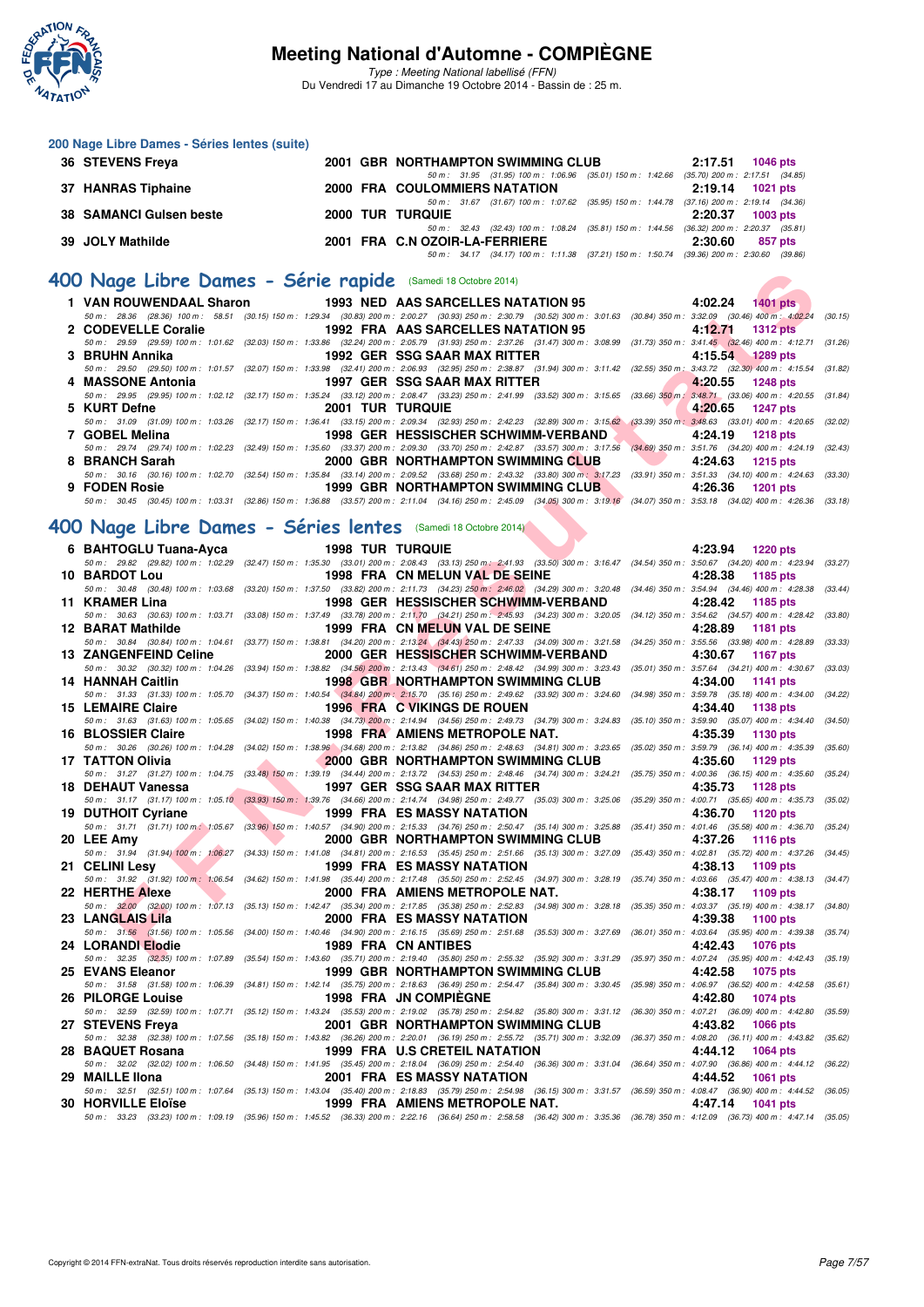

Type : Meeting National labellisé (FFN) Du Vendredi 17 au Dimanche 19 Octobre 2014 - Bassin de : 25 m.

#### **400 Nage Libre Dames - Séries lentes (suite)**

| 31 HEU Charline                           | 1999 FRA CHATEAU-THIERRY NATATION 2000 4:47.21 1041 pts                                                                                                                              |         |            |
|-------------------------------------------|--------------------------------------------------------------------------------------------------------------------------------------------------------------------------------------|---------|------------|
|                                           | 50 m: 32.36 (32.36) 100 m: 1:08.66 (36.30) 150 m: 1:44.63 (35.97) 200 m: 2:21.29 (36.66) 250 m: 2:58.11 (36.82) 300 m: 3:35.04 (36.93) 350 m: 4:11.66 (36.62) 400 m: 4:47.21 (35.55) |         |            |
| 32 HANRAS Tiphaine                        | 2000 FRA COULOMMIERS NATATION                                                                                                                                                        | 4:50.97 | $1013$ pts |
|                                           | 50 m: 33.41 (33.41) 100 m: 1:10.61 (37.20) 150 m: 1:48.30 (37.69) 200 m: 2:25.82 (37.52) 250 m: 3:03.18 (37.36) 300 m: 3:40.12 (36.94) 350 m: 4:16.86 (36.74) 400 m: 4:50.97 (34.11) |         |            |
| 33 LOSCHI Lea                             | 1998 FRA ES MASSY NATATION                                                                                                                                                           | 4:51.06 | $1012$ pts |
|                                           | 50 m: 32.01 (32.01) 100 m: 1:07.48 (35.47) 150 m: 1:44.03 (36.55) 200 m: 2:21.45 (37.42) 250 m: 2:58.37 (36.92) 300 m: 3:36.09 (37.72) 350 m: 4:13.52 (37.43) 400 m: 4:51.06 (37.54) |         |            |
|                                           | 34 BOUQUEREL Blandine 2001 FRA AMIENS METROPOLE NAT. 4:54.36                                                                                                                         |         | 988 pts    |
|                                           | 50 m: 32.84 (32.84) 100 m: 1:08.69 (35.85) 150 m: 1:45.86 (37.17) 200 m: 2:23.90 (38.04) 250 m: 3:01.48 (37.58) 300 m: 3:39.87 (38.39) 350 m: 4:17.94 (38.07) 400 m: 4:54.36 (36.42) |         |            |
| 35 HERR Anna                              | 2001 FRA JN COMPIEGNE                                                                                                                                                                | 4:55.36 | 981 pts    |
|                                           | 50 m: 34.43 (34.43) 100 m: 1:12.39 (37.96) 150 m: 1:50.67 (38.28) 200 m: 2:28.70 (38.03) 250 m: 3:05.55 (36.85) 300 m: 3:43.28 (37.73) 350 m: 4:20.22 (36.94) 400 m: 4:55.36 (35.14) |         |            |
| 36 GLAS Jana                              | 1996 GER SSG SAAR MAX RITTER                                                                                                                                                         | 4:55.88 | 977 pts    |
|                                           | 50 m: 32.78 (32.78) 100 m: 1:09.14 (36.36) 150 m: 1:45.75 (36.61) 200 m: 2:23.30 (37.55) 250 m: 3:00.64 (37.34) 300 m: 3:39.09 (38.45) 350 m: 4:17.51 (38.42) 400 m: 4:55.88 (38.37) |         |            |
|                                           |                                                                                                                                                                                      | 4:56.05 | 976 pts    |
|                                           | 50 m: 32.64 (32.64) 100 m: 1:09.45 (36.81) 150 m: 1:47.63 (38.18) 200 m: 2:25.63 (38.00) 250 m: 3:03.35 (37.72) 300 m: 3:41.50 (38.15) 350 m: 4:19.44 (37.94) 400 m: 4:56.05 (36.61) |         |            |
|                                           |                                                                                                                                                                                      | 4:56.84 | 971 pts    |
|                                           | 50 m: 33.32 (33.32) 100 m: 1:10.52 (37.20) 150 m: 1:48.60 (38.08) 200 m: 2:25.97 (37.37) 250 m: 3:03.56 (37.59) 300 m: 3:41.34 (37.78) 350 m: 4:19.28 (37.94) 400 m: 4:56.84 (37.56) |         |            |
| 39 DESFORGES Judith 1999 FRA JN COMPIEGNE |                                                                                                                                                                                      | 5:03.10 | $926$ pts  |
|                                           | 50 m: 33.19 (33.19) 100 m: 1:09.96 (36.77) 150 m: 1:49.19 (39.23) 200 m: 2:28.11 (38.92) 250 m: 3:07.61 (39.50) 300 m: 3:46.98 (39.37) 350 m: 4:25.50 (38.52) 400 m: 5:03.10 (37.60) |         |            |
| 40 BOURNONVILLE Laura 2001 FRA ES VITRY   |                                                                                                                                                                                      | 5:15.08 | 844 pts    |
|                                           | 50 m: 34.92 (34.92) 100 m: 1:14.39 (39.47) 150 m: 1:54.07 (39.68) 200 m: 2:34.28 (40.21) 250 m: 3:14.60 (40.32) 300 m: 3:55.34 (40.74) 350 m: 4:35.59 (40.25) 400 m: 5:15.08 (39.49) |         |            |

## **[800 Nage Libre Dames - Séries](http://www.ffnatation.fr/webffn/resultats.php?idact=nat&go=epr&idcpt=24767&idepr=5)** (Vendredi 17 Octobre 2014)

| TIENN AIIII                                                                                                                                                                                                                                                                     |                                                                                                                                                                                                                            | ZUUI FRA UN COMFIECINE                    |                             |                             | 4.JJ.JU<br>ี ฮิง เ  มเจ                                                                                    |                    |
|---------------------------------------------------------------------------------------------------------------------------------------------------------------------------------------------------------------------------------------------------------------------------------|----------------------------------------------------------------------------------------------------------------------------------------------------------------------------------------------------------------------------|-------------------------------------------|-----------------------------|-----------------------------|------------------------------------------------------------------------------------------------------------|--------------------|
| 50 m : 34.43 (34.43) 100 m : 1:12.39 (37.96) 150 m : 1:50.67 (38.28) 200 m : 2:28.70 (38.03) 250 m : 3:05.55 (36.85) 300 m : 3:43.28 (37.73) 350 m : 4:20.22 (36.94) 400 m : 4:55.36<br>36   GLAS Jana                                                                          |                                                                                                                                                                                                                            | 1996 GER SSG SAAR MAX RITTER              |                             |                             | 4:55.88<br>977 pts                                                                                         | (35.14)            |
| 50 m : 32.78 (32.78) 100 m : 1:09.14 (36.36) 150 m : 1:45.75 (36.61) 200 m : 2:23.30 (37.55) 250 m : 3:00.64 (37.34) 300 m : 3:39.09                                                                                                                                            |                                                                                                                                                                                                                            |                                           |                             |                             | (38.45) 350 m : 4:17.51 (38.42) 400 m : 4:55.88                                                            | (38.37)            |
| 37   DANIEL NFAMI TCHATCHOU Kesia                                                                                                                                                                                                                                               |                                                                                                                                                                                                                            | <b>2000 FRA ES MASSY NATATION</b>         |                             |                             | 4:56.05<br>976 pts                                                                                         |                    |
| 50 m :   32.64    (32.64) 100 m :  1:09.45    (36.81) 150 m :  1:47.63    (38.18) 200 m :  2:25.63    (38.00) 250 m :  3:03.35   (37.72) 300 m :   3:41.50    (38.15) 350 m :   4:19.44    (37.94) 400 m :  4:56.05<br>38   VALIN-FIXOT Léa                                     |                                                                                                                                                                                                                            | 2000 FRA CN ST-MICHEL-SUR-ORGE            |                             |                             | 4:56.84<br>971 pts                                                                                         | (36.61)            |
| 50 m: 33.32 (33.32) 100 m: 1:10.52 (37.20) 150 m: 1:48.60 (38.08) 200 m: 2:25.97 (37.37) 250 m: 3:03.56 (37.59) 300 m: 3:41.34 (37.78) 350 m: 4:19.28 (37.94) 400 m: 4:56.84                                                                                                    |                                                                                                                                                                                                                            |                                           |                             |                             |                                                                                                            | (37.56)            |
| <b>39 DESFORGES Judith</b>                                                                                                                                                                                                                                                      |                                                                                                                                                                                                                            | <b>1999 FRA JN COMPIEGNE</b>              |                             |                             | 5:03.10<br>926 pts                                                                                         |                    |
| 50 m :    33.19    (33.19) 100 m :   1:09.96    (36.77) 150 m :   1:49.19    (39.23) 200 m :   2:28.11    (38.92) 250 m :   3:07.61    (39.50) 300 m :   3:46.98<br>40 BOURNONVILLE Laura                                                                                       | 2001 FRA ES VITRY                                                                                                                                                                                                          |                                           |                             |                             | (39.37) 350 m : 4:25.50 (38.52) 400 m : 5:03.10<br>5:15.08<br>844 pts                                      | (37.60)            |
| 50 m : 34.92 (34.92) 100 m : 1:14.39 (39.47) 150 m : 1:54.07 (39.68) 200 m : 2:34.28 (40.21) 250 m : 3:14.60 (40.32) 300 m : 3:55.34 (40.74) 350 m : 4:35.59 (40.25) 400 m : 5:15.08                                                                                            |                                                                                                                                                                                                                            |                                           |                             |                             |                                                                                                            | (39.49)            |
|                                                                                                                                                                                                                                                                                 |                                                                                                                                                                                                                            |                                           |                             |                             |                                                                                                            |                    |
| 00 Nage Libre Dames - Séries (Vendredi 17 Octobre 2014)                                                                                                                                                                                                                         |                                                                                                                                                                                                                            |                                           |                             |                             |                                                                                                            |                    |
| 1 VAN ROUWENDAAL Sharon                                                                                                                                                                                                                                                         |                                                                                                                                                                                                                            | <b>1993 NED AAS SARCELLES NATATION 95</b> |                             |                             | 8:18.30<br><b>1406 pts</b><br>$(31.58)$ 350 m : 3:37.26 $(31.62)$ 400 m : 4:08.90                          |                    |
| 50 m : 28.87 (28.87) 100 m : 1:00.17 (31.30) 150 m : 1:31.27 (31.10) 200 m : 2:02.52 (31.25) 250 m : 2:34.06 (31.54) 300 m : 3:05.64<br>450 m : 4:40.45 (31.55) 500 m : 5:12.11 (31.66) 550 m : 5:43.79 (31.68) 600 m : 6:15.48 (                                               |                                                                                                                                                                                                                            |                                           |                             |                             | $(31.10)$ 750 m : 7:48.62 $(30.75)$ 800 m : 8:18.30                                                        | (31.64)<br>(29.68) |
| 2 CODEVELLE Coralie                                                                                                                                                                                                                                                             |                                                                                                                                                                                                                            | 1992 FRA AAS SARCELLES NATATION 95        |                             |                             | 8:37.82<br><b>1322 pts</b><br>(32.17) 350 m: 3:44.52 (32.32) 400 m: 4:16.87                                |                    |
| 50 m: 29.86 (29.86) 100 m: 1:02.22 (32.36) 150 m: 1:34.90 (32.68) 200 m: 2:07.43 (32.53) 250 m: 2:40.03 (32.60) 300 m: 3:12.20<br>50 m: 4:49.54 (32.67) 500 m: 5:22.48 (32.94) 550 m: 5:54.81 (32.33) 600 m: 6:27.80 (32.99) 650<br>450 m : 4:49.54 (32.67) 500 m : 5:22.48     |                                                                                                                                                                                                                            |                                           |                             |                             | (33.42) 750 m : 8:06.82 (32.68) 800 m : 8:37.82                                                            | (32.35)<br>(31.00) |
| 3 BRUHN Annika                                                                                                                                                                                                                                                                  |                                                                                                                                                                                                                            | 1992 GER SSG SAAR MAX RITTER              |                             |                             | 8:44.21<br>1296 pts                                                                                        |                    |
| 50 m: 29.12 (29.12) 100 m: 1:01.09<br>450 m : 4:51.58 (32.91) 500 m : 5:24.63                                                                                                                                                                                                   | $(31.97)$ 150 m : 1:33.62 $(32.53)$ 200 m : 2:06.44 $(32.82)$ 250 m : 2:39.18 $(32.74)$ 300 m : 3:12.20<br>$(33.05)$ 550 m $: 5.58.32$ $(33.69)$ 600 m $: 6.32.06$ $(33.74)$ 650 m $: 7.05.38$ $(33.32)$ 700 m $: 7.39.02$ |                                           |                             |                             | $(33.02)$ 350 m : 3:45.63 $(33.43)$ 400 m : 4:18.67<br>$(33.64)$ 750 m : 8:12.12 $(33.10)$ 800 m : 8:44.21 | (33.04)<br>(32.09) |
| 4 ETIENNE Ophelie-Cyrielle                                                                                                                                                                                                                                                      |                                                                                                                                                                                                                            | <b>1990 FRA LILLE METROPOLE NATATION</b>  |                             |                             | 8:45.25<br>1291 pts                                                                                        |                    |
| 50 m :   29.89    (29.89) 100 m :  1:02.08    (32.19) 150 m :  1:34.61    (32.53) 200 m :  2:07.36    (32.75) 250 m :  2:40.31   (32.95) 300 m :  3:12.82<br>450 m :  4:52.80    (33.28) 500 m :  5:26.17    (33.37) 550 m :  5:5                                               |                                                                                                                                                                                                                            |                                           |                             |                             | (32.51) 350 m : 3:46.09 (33.27) 400 m : 4:19.52<br>(33.27) 750 m: 8:13.35 (33.33) 800 m: 8:45.25           | (33.43)<br>(31.90) |
| 5 KACMAZ Esra Kubra                                                                                                                                                                                                                                                             | <b>1996 TUR TURQUIE</b>                                                                                                                                                                                                    |                                           |                             |                             | 8:55.31<br>1250 pts                                                                                        |                    |
| 6 MASSONE Antonia                                                                                                                                                                                                                                                               |                                                                                                                                                                                                                            | 1997 GER SSG SAAR MAX RITTER              |                             |                             | 8:55.98<br><b>1247 pts</b>                                                                                 |                    |
| 50 m: 29.31 (29.31) 100 m: 1.01.21 (31.90) 150 m: 1.34.03 (32.82) 200 m: 2:07.45 (33.42) 250 m: 2:41.38 (33.93) 300 m: 3:15.35 (33.97) 350 m: 3:49.21 (33.86) 400 m: 4:23.63<br>450 m: 4:57.63 (34.00) 500 m: 5:32.15 (34.52) 550                                               |                                                                                                                                                                                                                            |                                           |                             |                             |                                                                                                            | (34.42)<br>(32.87) |
| 7 BRUNO Justine                                                                                                                                                                                                                                                                 |                                                                                                                                                                                                                            | 1994 FRA BEAUVAISIS AQUATIC CLUB          |                             |                             | 8:57.59<br>1241 pts                                                                                        |                    |
| 8 SECRESTAT Charlyne                                                                                                                                                                                                                                                            |                                                                                                                                                                                                                            | <b>1998 FRA CN FONTAINEBLEAU-AVON</b>     |                             |                             | 8:57.63<br><b>1240 pts</b>                                                                                 |                    |
| 9 BRISFER Clara                                                                                                                                                                                                                                                                 |                                                                                                                                                                                                                            | 1997 FRA AMIENS METROPOLE NAT.            |                             |                             | 8:58.33<br><b>1238 pts</b>                                                                                 |                    |
| 10 FODEN Rosie                                                                                                                                                                                                                                                                  |                                                                                                                                                                                                                            | 1999 GBR NORTHAMPTON SWIMMING CLUB        |                             |                             | 9:01.16<br><b>1226 pts</b>                                                                                 |                    |
| 50 m : 30.59 (30.59) 100 m : 1:03.86<br>450 m : 5:01.80 (33.77) 500 m : 5:36.02 (34.22) 550 m : 6:10.18 (34.16) 600 m : 6:44.53 (34.35) 650 m : 7:18.86 (34.33) 700 m : 7:53.37                                                                                                 | (33.27) 150 m : 1:37.59 (33.73) 200 m : 2:11.49 (33.90) 250 m : 2:45.56 (34.07) 300 m : 3:19.84                                                                                                                            |                                           |                             |                             | (34.28) 350 m: 3:54.05 (34.21) 400 m: 4:28.03<br>$(34.51)$ 750 m : 8:27.90 $(34.53)$ 800 m : 9:01.16       | (33.98)<br>(33.26) |
| 11 BAHTOGLU Tuana-Ayca                                                                                                                                                                                                                                                          | <b>1998 TUR TURQUIE</b>                                                                                                                                                                                                    |                                           |                             |                             | 9:02.00<br><b>1223 pts</b>                                                                                 |                    |
| 12 KRAMER Lina                                                                                                                                                                                                                                                                  |                                                                                                                                                                                                                            | 1998 GER HESSISCHER SCHWIMM-VERBAND       |                             |                             | 9:02.85<br><b>1219 pts</b>                                                                                 |                    |
| 13 GOBEL Melina                                                                                                                                                                                                                                                                 |                                                                                                                                                                                                                            | 1998 GER HESSISCHER SCHWIMM-VERBAND       |                             |                             | 9:06.33<br><b>1205 pts</b>                                                                                 |                    |
| 50 m: 30.08 (30.08) 100 m: 1:03.25 (33.17) 150 m: 1:36.83 (33.58) 200 m: 2:10.85 (34.02) 250 m: 2:45.20 (34.35) 300 m: 3:19.88<br>50 m: 5:03.58 (34.43) 500 m: 5:39.16 (35.58) 550 m: 6:14.54 (35.38) 600 m: 6:49.31 (34.77) 650<br>450 m : 5:03.58 (34.43) 500 m : 5:39.16     |                                                                                                                                                                                                                            |                                           |                             |                             | (34.68) 350 m : 3:54.59 (34.71) 400 m : 4:29.15<br>$(34.07)$ 750 m : 8:33.09 $(34.93)$ 800 m : 9:06.33     | (34.56)<br>(33.24) |
| 14 BRANCH Sarah                                                                                                                                                                                                                                                                 |                                                                                                                                                                                                                            | 2000  GBR  NORTHAMPTON SWIMMING CLUB      |                             |                             | 9:10.63<br>1188 pts                                                                                        |                    |
| 50 m : 30.53 (30.53) 100 m : 1:03.52<br>450 m : 5:05.34 (34.93) 500 m : 5:40.29                                                                                                                                                                                                 | $(32.99)$ 150 m : 1:37.13 $(33.61)$ 200 m : 2:11.46 $(34.33)$ 250 m : 2:45.85 $(34.39)$ 300 m : 3:20.42<br>(34.95) 550 m : 6:15.27 (34.98) 600 m : 6:50.33 (35.06) 650 m : 7:26.01                                         |                                           | $(35.68)$ 700 m : $8.01.06$ | $(35.05)$ 750 m : $8:36.27$ | $(34.57)$ 350 m : 3:55.40 $(34.98)$ 400 m : 4:30.41<br>$(35.21)$ 800 m : 9:10.63                           | (35.01)<br>(34.36) |
| 15 BARAT Mathilde                                                                                                                                                                                                                                                               |                                                                                                                                                                                                                            | 1999 FRA CN MELUN VAL DE SEINE            |                             |                             | 9:13.92<br><b>1175 pts</b>                                                                                 |                    |
| 50 m : 30.45 (30.45) 100 m : 1:04.01<br>450 m : 5:07.18 (34.94) 500 m : 5:42.30                                                                                                                                                                                                 | $(33.56)$ 150 m : 1:38.24 $(34.23)$ 200 m : 2:12.90 $(34.66)$ 250 m : 2:47.66 $(34.76)$ 300 m : 3:22.40<br>(35.12) 550 m : 6:17.66 (35.36) 600 m : 6:52.86 (35.20) 650 m : 7:28.49 (35.63) 700 m : 8:03.98                 |                                           |                             |                             | (34.74) 350 m: 3:57.39 (34.99) 400 m: 4:32.24<br>(35.49) 750 m : 8:39.62 (35.64) 800 m : 9:13.92           | (34.85)<br>(34.30) |
| <b>16 ZANGENFEIND Celine</b>                                                                                                                                                                                                                                                    |                                                                                                                                                                                                                            | 2000  GER  HESSISCHER SCHWIMM-VERBAND     |                             |                             | 9:16.91<br>1163 pts                                                                                        |                    |
| 50 m: 30.33 (30.33) 100 m: 1:04.16<br>450 m : 5:10.61 (35.61) 500 m : 5:46.36                                                                                                                                                                                                   | $(33.83)$ 150 m : 1:38.47 $(34.31)$ 200 m : 2:13.43 $(34.96)$ 250 m : 2:48.28 $(34.85)$ 300 m : 3:23.66<br>(35.75) 550 m : 6:22.15 (35.79) 600 m : 6:58.23 (36.08) 650 m : 7:32.48 (34.25) 700 m : 8:07.52                 |                                           |                             |                             | (35.38) 350 m : 3:59.54 (35.88) 400 m : 4:35.00<br>(35.04) 750 m : 8:43.11 (35.59) 800 m : 9:16.91         | (35.46)<br>(33.80) |
| 17 SECRESTAT Jessica                                                                                                                                                                                                                                                            |                                                                                                                                                                                                                            | 2001 FRA CN FONTAINEBLEAU-AVON            |                             |                             | 9:18.13<br>1159 pts                                                                                        |                    |
| 50 m : 32.81 (32.81) 100 m : 1:07.76 (34.95) 150 m : 1:43.00 (35.24) 200 m : 2:18.14 (35.14) 250 m : 2:52.68 (34.54) 300 m : 3:27.70<br>450 m : 5:13.43 (34.83) 500 m : 5:48.54 (35.11) 550 m : 6:23.87 (35.33) 600 m : 6:58.95 (35.08) 650 m : 7:33.95 (35.00) 700 m : 8:08.73 |                                                                                                                                                                                                                            |                                           |                             |                             | (35.02) 350 m : 4:03.22 (35.52) 400 m : 4:38.60<br>$(34.78)$ 750 m $: 8.43.63$ $(34.90)$ 800 m $: 9.18.13$ | (35.38)<br>(34.50) |
| 18 CAZIER Chloé                                                                                                                                                                                                                                                                 |                                                                                                                                                                                                                            | 1998 FRA BEAUVAISIS AQUATIC CLUB          |                             |                             | 9:19.35<br>1154 pts                                                                                        |                    |
| 50 m: 30.66 (30.66) 100 m: 1:04.28 (33.62) 150 m: 1:38.78 (34.50) 200 m: 2:13.67 (34.89) 250 m: 2:48.78 (35.11) 300 m: 3:23.93 (35.15) 350 m: 3:59.34 (35.41) 400 m: 4:34.97                                                                                                    |                                                                                                                                                                                                                            |                                           |                             |                             |                                                                                                            | (35.63)            |
| 450 m : 5:10.64 (35.67) 500 m : 5:46.35 (35.71) 550 m : 6:22.08 (35.73) 600 m : 6:57.76 (35.68) 650 m : 7:33.45 (35.69) 700 m : 8:09.07 (35.62) 750 m : 8:44.91 (35.84) 800 m : 9:19.35<br>19 BARDOT Lou                                                                        |                                                                                                                                                                                                                            | 1998 FRA CN MELUN VAL DE SEINE            |                             |                             | 9:22.09<br>1143 pts                                                                                        | (34.44)            |
| 20 LEMAIRE Claire                                                                                                                                                                                                                                                               |                                                                                                                                                                                                                            | <b>1996 FRA C VIKINGS DE ROUEN</b>        |                             |                             | 9:29.06<br><b>1116 pts</b>                                                                                 |                    |
| 21 LEE Amy                                                                                                                                                                                                                                                                      |                                                                                                                                                                                                                            | 2000 GBR NORTHAMPTON SWIMMING CLUB        |                             |                             | 9:29.75<br>1113 pts                                                                                        |                    |
| 50 m: 31.54 (31.54) 100 m: 1:06.22 (34.68) 150 m: 1:41.41 (35.19) 200 m: 2:16.97 (35.56) 250 m: 2:52.79 (35.82) 300 m: 3:28.28                                                                                                                                                  |                                                                                                                                                                                                                            |                                           |                             |                             | (35.49) 350 m : 4:03.93 (35.65) 400 m : 4:39.79                                                            | (35.86)            |
| 450 m : 5:15.52 (35.73) 500 m : 5:51.92 (36.40) 550 m : 6:28.23 (36.31) 600 m : 7:04.84 (36.61) 650 m : 7:41.31 (36.47) 700 m : 8:18.05<br>22 SOYER Emma                                                                                                                        |                                                                                                                                                                                                                            | 1998 FRA CN MELUN VAL DE SEINE            |                             |                             | (36.74) 750 m : 8:54.64 (36.59) 800 m : 9:29.75<br>9:35.92<br>1090 pts                                     | (35.11)            |
| 50 m: 31.26 (31.26) 100 m: 1:06.02                                                                                                                                                                                                                                              | (34.76) 150 m : 1:42.01 (35.99) 200 m : 2:17.20 (35.19) 250 m : 2:52.87 (35.67) 300 m : 3:28.69                                                                                                                            |                                           |                             |                             | $(35.82)$ 350 m : 4:04.51 $(35.82)$ 400 m : 4:41.04                                                        | (36.53)            |
| 450 m : 5:17.66 (36.62) 500 m : 5:54.71<br>23 COMMUNAUDAT Margaux                                                                                                                                                                                                               | $(37.05)$ 550 m : 6:31.51 $(36.80)$ 600 m : 7:08.95 $(37.44)$ 650 m : 7:45.79 $(36.84)$ 700 m : 8:22.90                                                                                                                    | 1998 FRA CN MELUN VAL DE SEINE            |                             |                             | $(37.11)$ 750 m : 8:59.94 $(37.04)$ 800 m : 9:35.92<br>9:37.04<br>1085 pts                                 | (35.98)            |
| 50 m : 32.47 (32.47) 100 m : 1:08.26 (35.79) 150 m : 1:43.90 (35.64) 200 m : 2:20.34 (36.44) 250 m : 2:56.46 (36.12) 300 m : 3:32.80                                                                                                                                            |                                                                                                                                                                                                                            |                                           |                             |                             | (36.34) 350 m : 4:09.57 (36.77) 400 m : 4:46.20                                                            | (36.63)            |
| 450 m : 5:22.62 (36.42) 500 m : 5:59.15 (36.53) 550 m : 6:36.05 (36.90) 600 m : 7:13.05 (37.00) 650 m : 7:49.16 (36.11) 700 m : 8:25.67 (36.51) 750 m : 9:02.43 (36.76) 800 m : 9:37.04                                                                                         |                                                                                                                                                                                                                            |                                           |                             |                             |                                                                                                            | (34.61)            |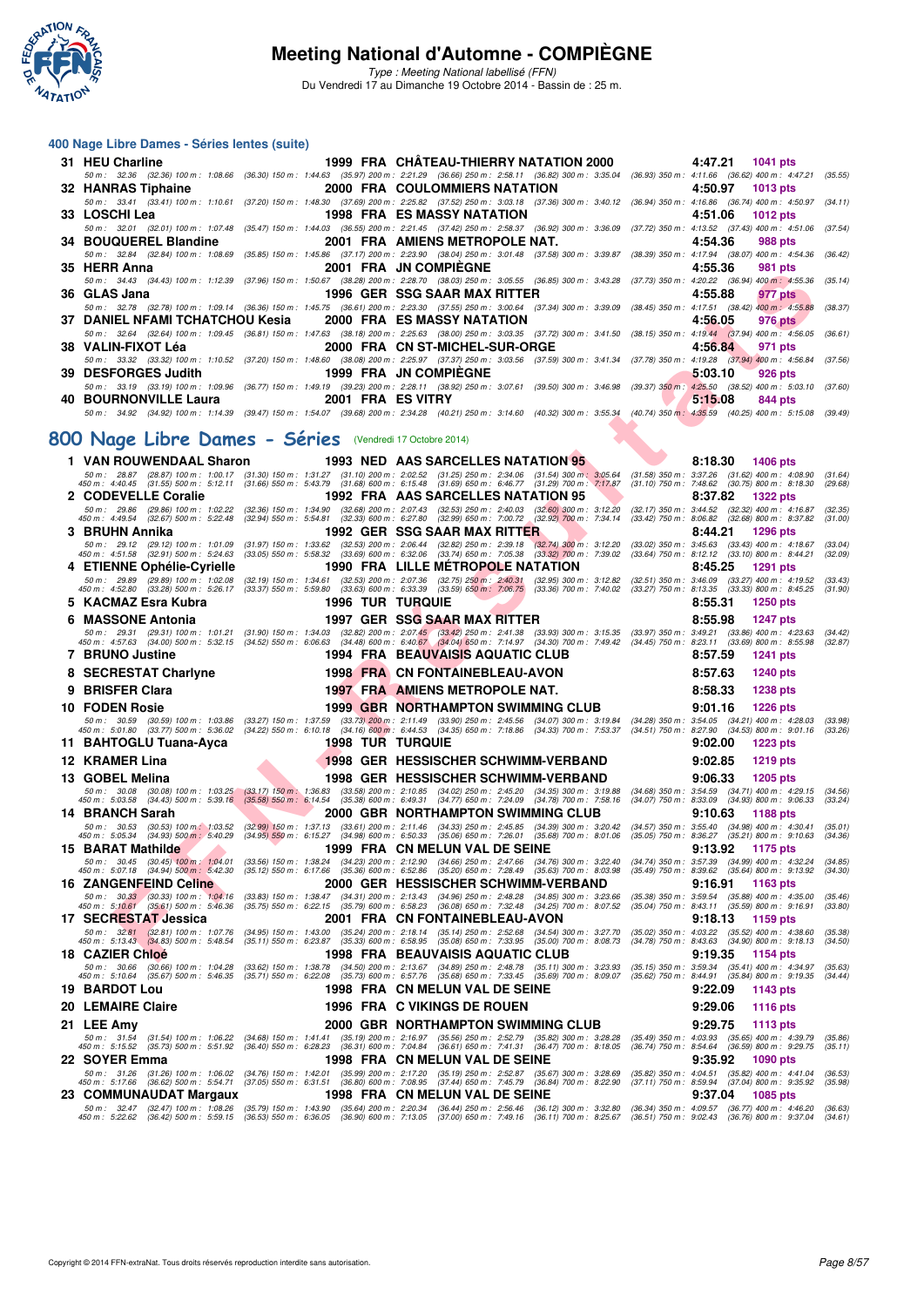

**800 Nage Libre Dames - Séries (suite)**

### **Meeting National d'Automne - COMPIÈGNE**

Type : Meeting National labellisé (FFN) Du Vendredi 17 au Dimanche 19 Octobre 2014 - Bassin de : 25 m.

#### $\begin{smallmatrix} 2.76 & 0.74 & 0.74 & 0.74 & 0.74 & 0.74 & 0.74 & 0.74 & 0.74 & 0.74 & 0.74 & 0.74 & 0.74 & 0.74 & 0.74 & 0.74 & 0.74 & 0.74 & 0.74 & 0.74 & 0.74 & 0.74 & 0.74 & 0.74 & 0.74 & 0.74 & 0.74 & 0.74 & 0.74 & 0.74 & 0.74 & 0.74 & 0.74 & 0.74 & 0.74 & 0.7$ **24 PILORGE Louise 1998 FRA JN COMPIÈGNE 1998 9:38.32 1081 pts**<br>50 m : 32.55 (32.55) 100 m : 1:08.42 (35.87) 150 m : 1:44.27 (35.85) 200 m : 2:20.59 (36.32) 250 m : 2:56.79 (36.20) 300 m : 3:32.96 (36.17) 350 m : 4:09.42 ( – 50 m : 32.55 (32.55) 100 m : 1:08.42 (35.87) 150 m : 1:4.427 (35.89) 200 m : 2:20.59 (36.20) 37.87 (36.20) 300 m : 3:2.96 (36.17) 350 m : 4:09.42 (36.49) 400 m : 4:46.13 (36.47) 800 m : 4:36.82 (36.47) 800 m : 4:38.32 **25 BONNAMY Zoé 1999 FRA AMIENS METROPOLE NAT. 9:39.88 1075 pts** 50 m: 31.97 (31.97) 100 m: 1:07.61 (35.64) 150 m: 1:43.70 (36.09) 200 m: 2:20.50 (36.80) 250 m: 2:57.24 (36.74) 300 m: 3:34.10 (36.86) 350 m: 4:10.80 (36.70) 400 m: 4:47.63 (36.83)<br>450 m: 5:24.16 (36.53) 500 m: 6:00.77 (36 **26 MERITE Maud 1997 FRA CN FONTAINEBLEAU-AVON 9:42.04 1067 pts 27 ANNE Emilie 1999 FRA CN FONTAINEBLEAU-AVON 9:44.21 1058 pts** 50 m: 34.34 (34.34) 100 m: 1:10.28 (35.94) 150 m: 1:46.90 (36.62) 200 m: 2:23.83 (36.93) 250 m: 3:00.77 (36.94) 300 m: 3:37.51 (36.74) 350 m: 4:14.17 (36.66) 400 m: 4:50.97 (36.80)<br>450 m: 5:27.77 (36.80) 500 m: 6:04.33 (36 **28 DI MARZIO Angelica**<br> **28 DI MARZIO Angelica**<br> **28 DI MARZIO Angelica**<br> **28 DI MARZIO Angelica**<br> **28 DI MARZIO Angelica**<br> **28 DI MARZIO Angelica**<br> **28 DI MARZIO Angelica**<br> **28 DI MARZIO Angelica**<br> **29 DI MARZIO Angelica** 50 m; 33.47 (33.47) 100 m; 1:10.44 (36.97) 150 m; 1:48.63 (38.19) 200 m; 225.78 (37.69) 300, 3000, 300 m; 30.71 (37.35) 350 m; 4:18.15 (37.49) 400 m; 4:55.50 (37.45,69 (37.69) 560 m; 4:15.50 (37.66) 57.000 (37.456,00 m; 4: **29 JULIEN Camille 1997 FRA CN MARSEILLE 9:48.38 1043 pts** 50 m: 32.01 (32.01) 100 m: 1:07.33 (35.32) 150 m: 1:43.46 (36.13) 200 m: 2:20.26 (36.80) 250 m: 2:57.46 (37.20) 300 m: 3:34.63 (37.17) 350 m: 4:11.98 (37.35) 400 m: 4:49.93 (37.95)<br>450 m: 5:27.94 (38.01) 500 m: 6:05.83 (37 **30 DUFOUR Anne 30 DUFOUR Anne 1999 FRA BEAUVAISIS AQUATIC CLUB** 9:50.80 **9:50.80 9:50.80 1034 pts**<br>31 BOISARD Laura **1999 FRA BEAUVAISIS AQUATIC CLUB** 9:52.91 **1026 pts 31 BOISARD Laura 1999 FRA BEAUVAISIS AQUATIC CLUB** 50 m: 34.91 (34.91) 100 m: 1:12.78 (37.87 i50 m; 1:50.78 (38.00) 200 m: 2:29.20 (38.42) 250 m: 340.39 (37.27) 300m: 450, 77.3 (38.04) 400 m: 451,73 (38.04) 400 m: 459.03 (37.30) 37.40<br>450 m; — 450 m :--- 500 m : 6:13.16 (1:14.13) 550 m :--- 600 m : 7:27.92 (1:14.76) 650 m :--- 700 m : 8.41.63 (1:13.71) 750 m :-- 800 m : 9:52.91<br>**32 LEMAOULT Emilie** 1998 FRA CN MELUN VAL DE SEINE 9:57.60 1009 pts<br>500 m : 32.389 ( 50 m: 32.30 (32.30) 100 m: 1.08.98 (36.68) 150 m: 1.46.76 (37.78) 200 m: 2:24.37 (37.61) 250 m: 3:02.28 (37.91) 300 m: 3:40.30 (38.02) 350 m: 4:18.00 (37.70) 400 m: 4:55.76 (37.76)<br>450 m: 5:33.89 (38.13) 500 m: 6:11.96 (38 **33 COUSSON Adelie** 2000 FRA JN COMPIÈGNE 32.69 9:59.69 1001 pts<br>53 m: 33.64 (33.64) 100 m: 1:11.00 (37.36) 150 m: 1:48.48 (37.48) 200 m: 2:25.43 (36.95) 250 m: 3:02.82 (37.39) 300 m: 3:40.84 (38.02) 350 m: 4:18.70 (37.86) 50 m; 33.64 (33.64) 100 m; 1:11.00 (37.36) 150 m; 1:48.48 (38.20) am; 2:25.43 (38.9) am; 3:3.69 (39.00 m; 3:40.84 (38.02) 350 m; 3:40.84 (37.86) 400 m; 4:52.69 400 m; 4:55.69 47.89)<br>450 m; 5:34.52 (37.93) 500 m; 6:12.48 (3 **34 GARCIA Morgane** 2001 FRA CN FONTAINEBLEAU-AVON 9:59.74 1001 pts<br>53 m: 33.28 (33.28) 100 m: 1:10.16 (36.88) 150 m: 1:47.83 (37.67) 200 m: 2:26.05 (38.22) 250 m: 3:03.96 (37.91) 300 m: 3:41.56 (37.60) 350 m: 4:19.99 (38. 50 m: 33.28 (33.28) 100 m: 1:10.16 (36.88) 150 m: 1:47.83 (37.67) 200 m: 2:26.05 (38.22) 250 m: 3:03.96 (37.91) 300 m: 3:41.56 (37.60) 350 m: 4:19.99 (38.43) 400 m: 4:56.28 (38.29)<br>450 m: 5:36.16 (37.88) 500 m: 6:14.32 (38 **35 BOUQUEREL Blandine 2001 FRA AMIENS METROPOLE NAT. 10:07.84 972 pts** 50 m; 31.79 (31.79) 100 m; 1.07.58 (35.79) 150 m; 1.44.77 (38.19 (30.79) 223.28 (38.51) 250.77 (39.49) 300 m; 34.2.21 (38.60) 4.21.51 (39.80) 400 m; 5:39.74 (38.50) 500 m; 5:01.68 (3.21) 600 m; 5:01.89 m; 5:01.89 m; 5:01.8 **36 MOREL Constance 1999 FRA AMIENS METROPOLE NAT. 10:10.97 960 pts** 50 m: 34.93 (34.93) 100 m: 1:12.97 (38.04) 150 m: 1:51.94 (38.97) 200 m: 2:30.44 (38.50) 250 m: 3:40.09 (38.65) 300 m: 3:48.26 (39.17) 350 m: 4:26.44 (38.18) 400 m: 5:04.94 (38.50)<br>450 m: 5:43.44 (38.50) 500 m: 6:21.94 (38 **37 HERR Anna 2001 FRA JN COMPIÈGNE 10:12.36 955 pts** 50 m; 35.32 (35.32) 100 m; 1:13.84 (38.52) 150 m; 1:52.53 (38.69) 200 m; 2:31.63 (39.70) 250 m; 3:10,91 (39.28) 300 m; 3:49.65 (38.74) 350 m; 4:28.43 (38.75) 400 m; 5:05.45 (38.75) 500 m; 5:05.60 (38.17) 800 m; 5:0:12.36 ( **38 VALIN-FIXOT Léa** 2000 FRA CN ST-MICHEL-SUR-ORGE 10:14.69 947 pts<br>
50 m: 33.81 (33.81) 100 m: 1:11.16 (37.35) 150 m: 1:49.55 (38.39) 200 m: 2:28.94 (39.39) 250 m: 3:07.16 (38.22) 300 m: 3:46.16 (39.00) 350 m: 4:25.32 (3 50 m: 33.81 (33.81) 100 m: 1:11.16 (37.35) 150 m: 1:49.55 (38.39) 200 m: 2:28.94 (39.39) 250 m: 3:07.16 (38.22) 300 m: 3:46.16 (39.00) 350 m: 4:25.32 (39.16) 400 m: 5:04.63 (39.31)<br>450 m: --- **39 GODEFROY-FIMES Maurine 2001 FRA P.V GRANDVILLIERS NATATION 10:20.96 925 pts 40 BIGOT Clémence 2001 FRA AMIENS METROPOLE NAT. 10:24.61 912 pts 41 BEDDOURI Margot 1999 FRA CN MARSEILLE 10:28.03 900 pts 42 MOUROU Vanessa 2000 FRA CN MARSEILLE 10:31.45 888 pts** 50 m; 35.03 (35.03) 100 m; 1:13.93 (38.90) 150 m; 1:53.43 (39.50) 200 m; 2:33.24 (39.81) 250 m; 35.33 (40.19) 350 m; 35.33 (40.10) 500 m; 5:53.43 (40.00) 800 m; 5:13.45 (39.89) 400 m; 5:13.45 (30.01) 500 m; 5:13.45 (38.01) **43 CIRAUX Justine 2000 FRA THOUROTTE NATATION**<br>**50 m : 34.03 (34.03) 100 m : 1:12.63** (38.60) 150 m : 1:51.43 (38.80) 200 m : 2:37.23 (45.80) 250 m : 3:10.53 (33.30) 300 m : 3:50.90 (40.37) 350 m : 4:31.23 (40.33) 400 m : 50 m; 34.03 (34.03) 100 m; 1:12.63 (38.60) 150 m; 1:51,43 (38.60) 2:23:23 (45.60) 250 m; 3:10.53 (33.00) 300 m; 35.0.90 m; 35.00 m; 5:12.8 (40.33) 400 m; 5:11.33 (40.33) 400 m; 16:31.33 (40.83) 400 m; 16:32.33 (39.76) m; -**44 MENDES Flore 10:43.20 848 pts**<br>
50 m : 35.63 (35.63) 100 m : 1:16.03 (40.40) 150 m : 1:56.80 (40.77) 200 m : 2:38.20 (41.40) 250 m : 3:19.30 (41.10) 300 m : 3:59.88 (40.58) 350 m : 4:41.94 (42.06) 400 m : 5:22.95<br> 50 m; 35.63 (35.63) 100 m; 1:16.03 (40.40) 150 m; 1:56.80 (40.77) 200 m; 2:38.20 (41.40) 300 m; 359.88 (40.59 350 m; 4:41.94 (40.06) 4006) 40.06) 4006) 4006) 400 m; 5:44.16 (40.06) 550 m; 4:41.94 (40.06) 400 m; 5:42 **45 SAUVAGE Clémence 2000 FRA BEAUVAISIS AQUATIC CLUB 10:46.79 836 pts 46 PECOUL Emilie 2001 FRA AMIENS METROPOLE NAT. 10:48.85 830 pts 47 COLOMBIER Justine** 1999 FRA JN COMPIÈGNE 10:52.90 816 pts<br>
50 m : 35.26 (35.26) 100 m : 1:14.75 (39.49) 150 m : 1:54.95 (40.20) 200 m : 2:35.81 (40.86) 250 m : 3:16.84 (41.03) 300 m : 3:58.15 (41.31) 350 m : 4:39.59 (4 50 m; 35.26 (35.26) 100 m; 134.75 (39.49) 150 m; 1:54.95 (40.20) 200 m; 2:35.81 (40.86) 300 m; 35.80 m; 35.815 (41.31) 350 m; 4:39.59 (41.49) 400 m; 5:4.85 (41.49) 400 m; 5:4.88 (45.89) 550 m; 7:25.86 (41.28) 550 m; 5:45.8 **48 VAN LAECKE Eryn 2001 FRA JN COMPIÈGNE 10:54.27 812 pts 49 CHAPLAIN Bertille 2000 FRA JN COMPIÈGNE 11:02.05 786 pts 50 BAUDOUX Héloïse 2000 FRA JN COMPIÈGNE 11:08.19 767 pts** 50 m; 37.56 (37.56) 100 m; 1:18.24 (40.68) 150 m; 1:59.30 (41.06) 200 m; 2:41.03 (41.73) 250 m; 37.300 m; 4.95.37 (42.37) 350 m; 4:48.31 (42.49) 400 m; 5:3592 (42.87) 560 m; 5:30.5 (42.49) 400 m; 5:30.5 (42.49) 400 m; 1:30 **51 LECHINE Océane 2000 FRA SOISSONS NATATION SPORTIVE 11:09.05 764 pts 52 LAUTH Annaelle 2001 FRA JN COMPIÈGNE** 42.457 900 m: 4:07.92 (42.45) 11:24.68 715 pts<br>52 .m: 36.38 (36.38) 100 m: 1:16.71 (40.33) 150 m: 1:58.53 (41.82) 200 m: 2:40.98 (42.45) 250 m: 3:24.95 (43.97 300 m: 4:07.92 (42.97 50 m: 36.38 (36.38) 100 m: 1:16.71 (40.33) 150 m: 1:58.53 (41.82) 200 m: 2:40.98 (42.45) 250 m: 3:24.95 (43.97) 300 m: 4:07.92 (42.97) 350 m: 4:51.03 (43.11) 400 m: 5:34.63 (43.60)<br>450 m: 6:18.77 (44.14) 500 m: 7:02.97 (44 **53 DUBOIS Lena 2001 FRA CN NOYON 11:30.58 697 pts 54 LAMBERTYN Camille 2000 FRA BEAUVAISIS AQUATIC CLUB 11:30.95 696 pts 55 BERNARD Léna-Rose 2000 FRA BEAUVAISIS AQUATIC CLUB 11:32.64 690 pts 56 COMMERE Camille 2001 FRA CN NOYON 12:32.96 520 pts**

#### **[50 Dos Dames - Finale A](http://www.ffnatation.fr/webffn/resultats.php?idact=nat&go=epr&idcpt=24767&idepr=11)** (Samedi 18 Octobre 2014)

**1 MENSING Jenny 1986 GER HESSISCHER SCHWIMM-VERBAND 28.60 1400 pts**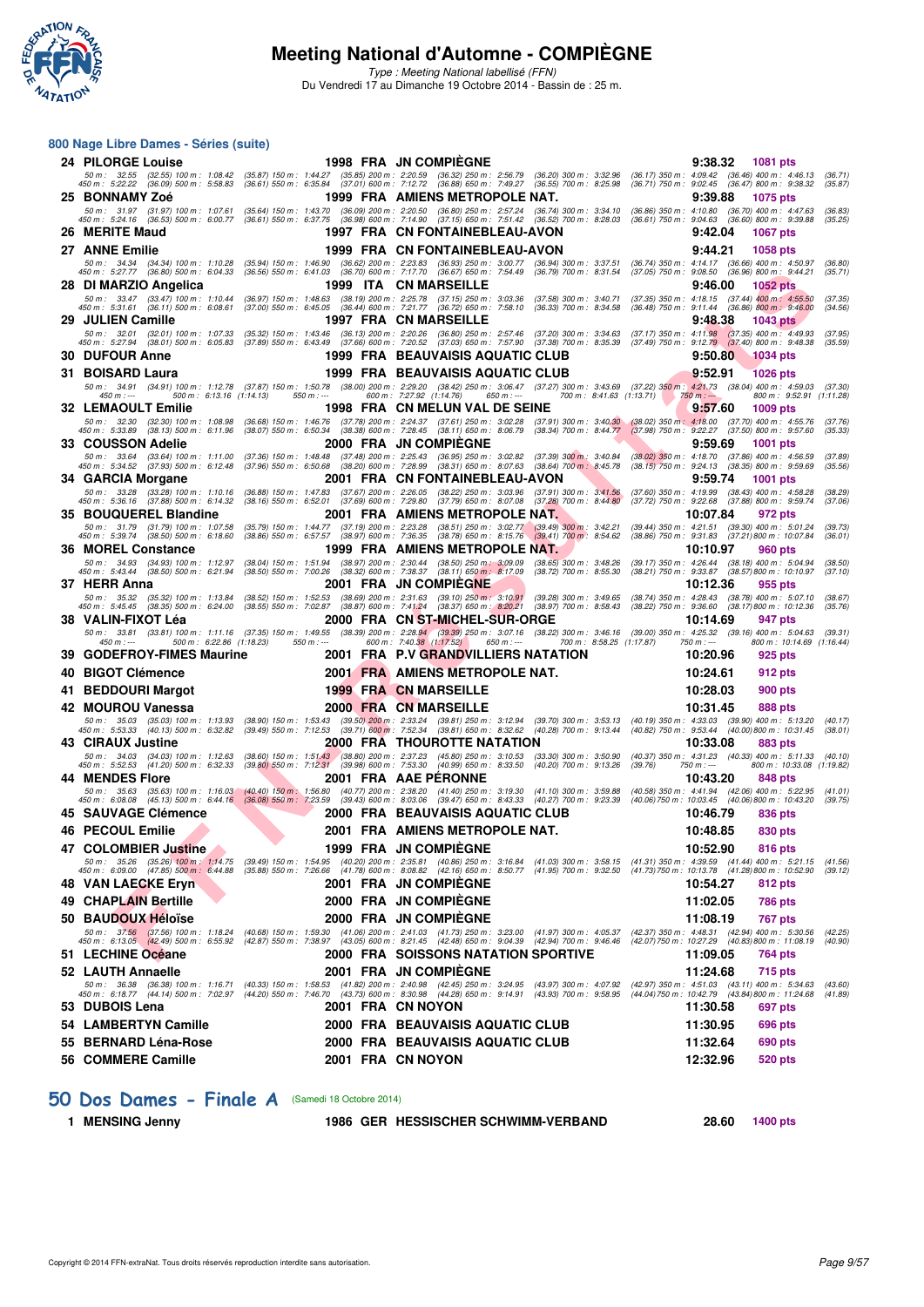

Type : Meeting National labellisé (FFN) Du Vendredi 17 au Dimanche 19 Octobre 2014 - Bassin de : 25 m.

|   | 50 Dos Dames - Finale A (suite)                   |  |                                            |       |                 |        |
|---|---------------------------------------------------|--|--------------------------------------------|-------|-----------------|--------|
|   | 2 KACMAZ Esra Kubra                               |  | <b>1996 TUR TURQUIE</b>                    | 29.66 | <b>1332 pts</b> |        |
|   | 50 Dos Dames - 1/2 Finales                        |  | (Samedi 18 Octobre 2014)                   |       |                 |        |
|   | 1 MENSING Jenny                                   |  | 1986 GER HESSISCHER SCHWIMM-VERBAND        | 29.04 | <b>1371 pts</b> | 1e[1]  |
|   | 2 KACMAZ Esra Kubra                               |  | <b>1996 TUR TURQUIE</b>                    | 29.34 | <b>1352 pts</b> | 2e [1] |
|   | 3 ETIENNE Ophélie-Cyrielle                        |  | 1990 FRA LILLE MÉTROPOLE NATATION          | 29.60 | 1336 pts        | 3e [1] |
|   | 4 ELIGUL Sezin                                    |  | <b>1999 TUR TURQUIE</b>                    | 30.02 | <b>1310 pts</b> | 4e [1] |
|   | 5 USTUNDAG Nida-Eliz                              |  | <b>1996 TUR TURQUIE</b>                    | 30.36 | <b>1288 pts</b> | 5e [1] |
|   |                                                   |  |                                            |       |                 |        |
|   | 50 Dos Dames - 1/4 Finales                        |  | (Samedi 18 Octobre 2014)                   |       |                 |        |
|   | 1 MENSING Jenny                                   |  | 1986 GER HESSISCHER SCHWIMM-VERBAND        | 29.11 | <b>1367 pts</b> | 1e [1] |
|   | 2 ELIGUL Sezin                                    |  | <b>1999 TUR TURQUIE</b>                    | 29.20 | <b>1361 pts</b> | 2e [1] |
|   | 3 KACMAZ Esra Kubra                               |  | <b>1996 TUR TURQUIE</b>                    | 29.25 | 1358 pts        | 3e [1] |
|   | 4 ETIENNE Ophélie-Cyrielle                        |  | 1990 FRA LILLE MÉTROPOLE NATATION          | 29.57 | 1338 pts        | 4e [1] |
|   | 5 USTUNDAG Nida-Eliz                              |  | <b>1996 TUR TURQUIE</b>                    | 30.22 | <b>1297 pts</b> | 5e [1] |
|   | 6 GALATEAU Pauline                                |  | 1994 FRA AMIENS METROPOLE NAT.             | 30.45 | 1283 pts        | 6e [1] |
|   | 7 RODRIGUEZ Cindy                                 |  | 1997 FRA AQUA CLUB PONTAULT-ROISSY         | 30.71 | 1267 pts        | 7e [1] |
|   | 8 BONNAMY Zoé                                     |  | 1999 FRA AMIENS METROPOLE NAT.             | 31.56 | <b>1215 pts</b> | 8e [1] |
|   |                                                   |  |                                            |       |                 |        |
|   | 50 Dos Dames - Séries<br>(Samedi 18 Octobre 2014) |  |                                            |       |                 |        |
|   | 1 ELIGUL Sezin                                    |  | <b>1999 TUR TURQUIE</b>                    | 29.43 | <b>1347 pts</b> |        |
|   | 2 MENSING Jenny                                   |  | 1986 GER HESSISCHER SCHWIMM-VERBAND        | 29.49 | <b>1343 pts</b> |        |
|   | 3 KACMAZ Esra Kubra                               |  | <b>1996 TUR TURQUIE</b>                    | 29.56 | <b>1338 pts</b> |        |
|   | 4 GALATEAU Pauline                                |  | 1994 FRA AMIENS METROPOLE NAT.             | 29.72 | <b>1328 pts</b> |        |
|   | 5 ETIENNE Ophélie-Cyrielle                        |  | 1990 FRA LILLE MÉTROPOLE NATATION          | 29.92 | <b>1316 pts</b> |        |
|   | 6 BONNAMY Zoé                                     |  | 1999 FRA AMIENS METROPOLE NAT.             | 30.76 | <b>1264 pts</b> |        |
|   | 7 RODRIGUEZ Cindy                                 |  | 1997 FRA AQUA CLUB PONTAULT-ROISSY         | 31.18 | <b>1238 pts</b> |        |
|   | 7 USTUNDAG Nida-Eliz                              |  | <b>1996 TUR TURQUIE</b>                    | 31.18 | 1238 pts        |        |
| 9 | <b>DEHAUT Vanessa</b>                             |  | 1997 GER SSG SAAR MAX RITTER               | 31.21 | <b>1236 pts</b> |        |
|   | 10 MOUROU Vanessa                                 |  | <b>2000 FRA CN MARSEILLE</b>               | 31.39 | <b>1226 pts</b> |        |
|   | 11 ALMEIDA Léana                                  |  | 2001 FRA ES VITRY                          | 31.43 | <b>1223 pts</b> |        |
|   | <b>12 ZANGENFEIND Celine</b>                      |  | 2000 GER HESSISCHER SCHWIMM-VERBAND        | 31.54 | <b>1216 pts</b> |        |
|   | <b>13 THIERRY Laurine</b>                         |  | <b>1997 FRA SOISSONS NATATION SPORTIVE</b> | 31.64 | <b>1210 pts</b> |        |
|   | <b>14 TRIQUENEAUX-FERNANDES Ava</b>               |  | 1999 FRA CHÂTEAU-THIERRY NATATION 2000     | 31.70 | <b>1207 pts</b> |        |
|   | 15 LAPEYRIE Laura                                 |  | 1999 FRA CHÂTEAU-THIERRY NATATION 2000     | 32.05 | 1186 pts        |        |
|   | 16 KURT Defne                                     |  | 2001 TUR TURQUIE                           | 32.07 | 1185 pts        |        |
|   | 17 BOZKURT Gizem                                  |  | <b>1993 TUR TURQUIE</b>                    | 32.25 | <b>1174 pts</b> |        |
|   | 18 MAILLE IIona                                   |  | 2001 FRA ES MASSY NATATION                 | 32.33 | 1169 pts        |        |
|   | <b>19 MOREL Constance</b>                         |  | 1999 FRA AMIENS METROPOLE NAT.             | 32.57 | 1155 pts        |        |
|   | 20 LAVERGNE Floriane                              |  | 1999 FRA AQUA CLUB PONTAULT-ROISSY         | 32.59 | <b>1154 pts</b> |        |
|   | 21 ROBLIN Fiona                                   |  | <b>1999 FRA CHARTRES METROPOLE NAT</b>     | 32.96 | 1133 pts        |        |
|   | 22 COMMUNAUDAT Margaux                            |  | 1998 FRA CN MELUN VAL DE SEINE             | 33.09 | <b>1125 pts</b> |        |
|   | 23 SOYER Emma                                     |  | 1998 FRA CN MELUN VAL DE SEINE             | 33.13 | <b>1123 pts</b> |        |
|   | 23 COLLARD Clemence                               |  | 1998 FRA US CREPY-EN-VALOIS                | 33.13 | <b>1123 pts</b> |        |
|   | 25 BAQUET Rosana                                  |  | 1999 FRA U.S CRETEIL NATATION              | 33.31 | <b>1112 pts</b> |        |
|   | 26 BIGOT Clémence                                 |  | 2001 FRA AMIENS METROPOLE NAT.             | 33.34 | <b>1111 pts</b> |        |
|   | 27 LOSCHI Lea                                     |  | 1998 FRA ES MASSY NATATION                 | 33.53 | <b>1100 pts</b> |        |
|   | 28 JARL-RIGHI Kenza                               |  | <b>1999 FRA LE CHESNAY NATATION</b>        | 33.54 | 1099 pts        |        |
|   | 29 HORVILLE Eloïse                                |  | 1999 FRA AMIENS METROPOLE NAT.             | 33.63 | <b>1094 pts</b> |        |
|   | 30 HERR Anna                                      |  | 2001 FRA JN COMPIÈGNE                      | 33.70 | <b>1090 pts</b> |        |
|   | 31 CANI Patricia                                  |  | <b>1996 ALB ES MASSY NATATION</b>          | 33.75 | <b>1087 pts</b> |        |
|   | 32 BRANCH Sarah                                   |  | 2000 GBR NORTHAMPTON SWIMMING CLUB         | 33.87 | 1080 pts        |        |
|   | 33 PARODI Laure                                   |  | <b>1999 FRA LE CHESNAY NATATION</b>        | 34.39 | 1051 pts        |        |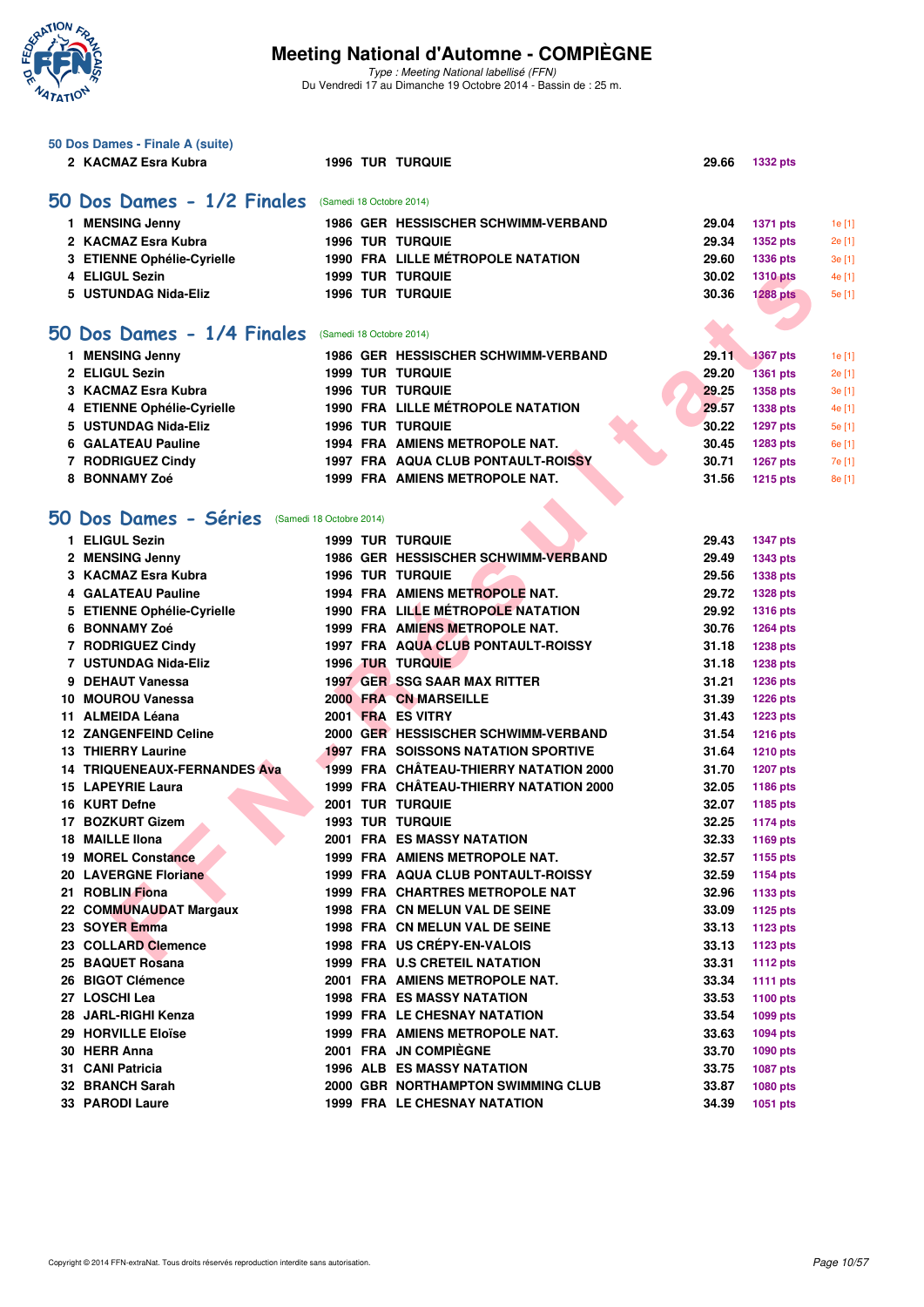

Type : Meeting National labellisé (FFN) Du Vendredi 17 au Dimanche 19 Octobre 2014 - Bassin de : 25 m.

#### **50 Dos Dames - Séries (suite)**

| <b>34 LEMAOULT Emilie</b>                          |                            | 1998 FRA CN MELUN VAL DE SEINE            |             | 34.69          | <b>1034 pts</b>                                                 |
|----------------------------------------------------|----------------------------|-------------------------------------------|-------------|----------------|-----------------------------------------------------------------|
| <b>35 FLORENT Lou</b>                              |                            | <b>2001 FRA MOREUIL NATATION</b>          |             | 34.70          | 1034 pts                                                        |
| <b>36 FERGUENE Ines</b>                            |                            | 2001 FRA ES MASSY NATATION                |             | 34.82          | <b>1027 pts</b>                                                 |
| <b>37 MENDES Flore</b>                             |                            | 2001 FRA AAE PÉRONNE                      |             | 34.92          | 1022 pts                                                        |
| 38 MPACKO Ketsia                                   |                            | 2000 FRA AQUA CLUB PONTAULT-ROISSY        |             | 34.97          | 1019 pts                                                        |
| 39 PICARD Nina                                     |                            | 1999 FRA AQUA CLUB PONTAULT-ROISSY        |             | 35.14          | 1010 pts                                                        |
| <b>40 CIRAUX Justine</b>                           |                            | <b>2000 FRA THOUROTTE NATATION</b>        |             | 35.89          | <b>969 pts</b>                                                  |
| 41 CHARBONNIER Lola                                |                            | 2001 FRA US CRÉPY-EN-VALOIS               |             | 36.19          | 953 pts                                                         |
| <b>42 CHAPLAIN Bertille</b>                        |                            | 2000 FRA JN COMPIEGNE                     |             | 36.36          | <b>944 pts</b>                                                  |
| <b>43 DI MARTINO Lison</b>                         |                            | <b>1998 FRA AQUA CLUB PONTAULT-ROISSY</b> |             | 36.42          | <b>941 pts</b>                                                  |
| 44 GODEFROY-FIMES Maurine                          |                            | 2001 FRA P.V GRANDVILLIERS NATATION       |             | 36.57          | 933 pts                                                         |
| 45 SAUVAGE Clémence                                |                            | 2000 FRA BEAUVAISIS AQUATIC CLUB          |             | 36.61          | 931 pts                                                         |
| <b>46 GENRIES Chloé</b>                            |                            | <b>2001 FRA ES MASSY NATATION</b>         |             | 37.16          | 902 pts                                                         |
| 47 SONGIS Eléa                                     |                            | 2000 FRA USM VIROFLAY                     |             | 37.19          | 901 pts                                                         |
| 48 BERNARD Léna-Rose                               |                            | 2000 FRA BEAUVAISIS AQUATIC CLUB          |             | 37.29          | 895 pts                                                         |
| <b>49 BONNIN Elisa</b>                             |                            | <b>2001 FRA ES MASSY NATATION</b>         |             | 37.38          | 891 pts                                                         |
| 50 REBELO Alizee                                   |                            | <b>2001 FRA ES MASSY NATATION</b>         |             | 37.58          | <b>880 pts</b>                                                  |
| 51 JOLY Mathilde                                   |                            | 2001 FRA C.N OZOIR-LA-FERRIERE            |             | 38.11          | 854 pts                                                         |
| 52 FALLET Audrey                                   |                            | 2000 FRA CHÂTEAU-THIERRY NATATION 2000    |             | 38.31          | 844 pts                                                         |
| 53 ADAMOVA Diana                                   |                            | 2000 FRA JN COMPIEGNE                     |             | 39.32          | <b>794 pts</b>                                                  |
| 54 DESMAREST Lea                                   |                            | 2001 FRA P.V GRANDVILLIERS NATATION       |             | 40.23          | <b>750 pts</b>                                                  |
| 55 LANGLOIS Delphine                               |                            | 1996 FRA JN COMPIEGNE                     |             | 41.57          | <b>688 pts</b>                                                  |
| --- TOUSSIROT Émilie                               |                            | <b>2001 FRA ST-QUENTIN NATATION</b>       |             | <b>DSQ Vi</b>  |                                                                 |
| <b>CAKICI Ilknur-Nihan</b>                         |                            | <b>1996 TUR TURQUIE</b>                   |             | <b>DSQ Vi</b>  |                                                                 |
| <b>PROUFF Faustine</b>                             |                            | <b>1988 FRA MOUETTES DE PARIS</b>         |             | <b>DNS</b> dec |                                                                 |
| <b>GELE Rebecca</b>                                |                            | <b>2000 FRA ES MASSY NATATION</b>         |             | <b>DNS dec</b> |                                                                 |
| <b>DAVIES Georgia</b>                              |                            | 1990 GBR LOUGHBOROUGH                     |             | <b>DNS dec</b> |                                                                 |
|                                                    |                            |                                           |             |                |                                                                 |
| 00 Dos Dames - Finale A                            | (Dimanche 19 Octobre 2014) |                                           |             |                |                                                                 |
| 1 MENSING Jenny                                    |                            | 1986 GER HESSISCHER SCHWIMM-VERBAND       |             | 1:00.61        | <b>1387 pts</b>                                                 |
|                                                    |                            |                                           |             |                | 50 m: 29.30 (29.30) 100 m: 1:00.61 (31.31)                      |
| 2 ETIENNE Ophélie-Cyrielle                         |                            | <b>1990 FRA LILLE MÉTROPOLE NATATION</b>  |             | 1:02.71        | <b>1322 pts</b><br>50 m : 30.82 (30.82) 100 m : 1:02.71 (31.89) |
| 3 RODRIGUEZ Cindy                                  |                            | <b>1997 FRA AQUA CLUB PONTAULT-ROISSY</b> |             | 1:05.70        | 1233 pts                                                        |
|                                                    |                            |                                           | 50 m: 31.80 |                | $(31.80)$ 100 m : 1:05.70 $(33.90)$                             |
| 4 BEDDOURI Margot                                  |                            | <b>1999 FRA CN MARSEILLE</b>              |             | 1:06.13        | <b>1221 pts</b><br>50 m: 32.75 (32.75) 100 m: 1:06.13 (33.38)   |
| 5 DEHAUT Vanessa                                   |                            | 1997 GER SSG SAAR MAX RITTER              |             | 1:06.26        | <b>1217 pts</b>                                                 |
|                                                    |                            |                                           |             |                | 50 m: 32.13 (32.13) 100 m: 1:06.26 (34.13)                      |
| 6 GALATEAU Pauline                                 |                            | <b>1994 FRA AMIENS METROPOLE NAT.</b>     |             | 1:06.63        | <b>1206 pts</b><br>50 m: 32.32 (32.32) 100 m: 1:06.63 (34.31)   |
| 7 TRIQUENEAUX-FERNANDES Ava                        |                            | 1999 FRA CHÂTEAU-THIERRY NATATION 2000    |             | 1:07.38        | 1185 pts                                                        |
|                                                    |                            | 1999 ITA CN MARSEILLE                     |             |                | 50 m : 32.99 (32.99) 100 m : 1:07.38 (34.39)                    |
| 8 DI MARZIO Angelica                               |                            |                                           |             | 1:08.12        | 1163 pts<br>50 m: 34.19 (34.19) 100 m: 1:08.12 (33.93)          |
|                                                    |                            |                                           |             |                |                                                                 |
| 00 Dos Dames - Finale B (Dimanche 19 Octobre 2014) |                            |                                           |             |                |                                                                 |
| 1 ELIGUL Sezin                                     |                            | <b>1999 TUR TURQUIE</b>                   |             | 1:04.26        | <b>1276 pts</b>                                                 |
| 2 BONNAMY Zoé                                      |                            | 1999 FRA AMIENS METROPOLE NAT.            |             | 1:05.81        | 50 m: 31.41 (31.41) 100 m: 1:04.26 (32.85)<br>1230 pts          |
|                                                    |                            |                                           |             |                |                                                                 |

## [100 Dos Dames - Finale A](http://www.ffnatation.fr/webffn/resultats.php?idact=nat&go=epr&idcpt=24767&idepr=12) (Dimanche 19 Octobre 2014)

| 1 MENSING Jenny                                                                                                                                                                                                                            |      |      | <b>1986 GER HESSISCHER SCHWIMM-VERBAND</b> |                  |                          | 1:00.61                                        | <b>1387 pts</b> |  |
|--------------------------------------------------------------------------------------------------------------------------------------------------------------------------------------------------------------------------------------------|------|------|--------------------------------------------|------------------|--------------------------|------------------------------------------------|-----------------|--|
|                                                                                                                                                                                                                                            |      |      |                                            | 50 m: 29.30      |                          | $(29.30)$ 100 m : 1:00.61 $(31.31)$            |                 |  |
| 2 ETIENNE Ophélie-Cyrielle                                                                                                                                                                                                                 |      |      | <b>1990 FRA LILLE MÉTROPOLE NATATION</b>   |                  |                          | 1:02.71                                        | <b>1322 pts</b> |  |
|                                                                                                                                                                                                                                            |      |      |                                            |                  | 50 m : 30.82             | $(30.82)$ 100 m : 1:02.71 $(31.89)$            |                 |  |
| 3 RODRIGUEZ Cindy                                                                                                                                                                                                                          |      |      | 1997 FRA AQUA CLUB PONTAULT-ROISSY         |                  |                          | 1:05.70                                        | <b>1233 pts</b> |  |
| 4 BEDDOURI Margot                                                                                                                                                                                                                          |      |      | <b>1999 FRA CN MARSEILLE</b>               |                  | 50 m : 31.80             | $(31.80)$ 100 m : 1:05.70 $(33.90)$<br>1:06.13 | $1221$ pts      |  |
|                                                                                                                                                                                                                                            |      |      |                                            | $50 m$ : $32.75$ |                          | $(32.75)$ 100 m : 1:06.13 $(33.38)$            |                 |  |
| 5 DEHAUT Vanessa                                                                                                                                                                                                                           |      |      | <b>1997 GER SSG SAAR MAX RITTER</b>        |                  |                          | 1:06.26                                        | 1217 pts        |  |
|                                                                                                                                                                                                                                            |      |      |                                            |                  | 50 m: 32.13              | $(32.13)$ 100 m : 1:06.26 $(34.13)$            |                 |  |
| 6 GALATEAU Pauline                                                                                                                                                                                                                         |      |      | 1994 FRA AMIENS METROPOLE NAT.             |                  |                          | 1:06.63                                        | <b>1206 pts</b> |  |
|                                                                                                                                                                                                                                            |      |      |                                            | 50 m: 32.32      |                          | $(32.32)$ 100 m : 1:06.63 $(34.31)$            |                 |  |
| 7 TRIQUENEAUX-FERNANDES Ava                                                                                                                                                                                                                |      |      | 1999 FRA CHÂTEAU-THIERRY NATATION 2000     |                  |                          | 1:07.38                                        | 1185 pts        |  |
|                                                                                                                                                                                                                                            |      |      |                                            | 50 m: 32.99      |                          | (32.99) 100 m: 1:07.38 (34.39)                 |                 |  |
| 8 DI MARZIO Angelica                                                                                                                                                                                                                       | 1999 | ITA. | <b>CN MARSEILLE</b>                        |                  |                          | 1:08.12                                        | 1163 pts        |  |
| <b><i>Contract Contract Contract Contract Contract Contract Contract Contract Contract Contract Contract Contract Contract Contract Contract Contract Contract Contract Contract Contract Contract Contract Contract Contract Cont</i></b> |      |      |                                            |                  | $50 \text{ m}$ : $34.19$ | $(34.19)$ 100 m : 1:08.12 $(33.93)$            |                 |  |

## **[100 Dos Dames - Finale B](http://www.ffnatation.fr/webffn/resultats.php?idact=nat&go=epr&idcpt=24767&idepr=12)** (Dimanche 19 Octobre 2014)

| 1 ELIGUL Sezin       |  | <b>1999 TUR TURQUIE</b>                   |                        |              | 1:04.26                                                   |                 | 1276 pts |
|----------------------|--|-------------------------------------------|------------------------|--------------|-----------------------------------------------------------|-----------------|----------|
|                      |  |                                           | $50 \text{ m}$ : 31.41 |              | $(31.41)$ 100 m : 1:04.26 $(32.85)$                       |                 |          |
| 2 BONNAMY Zoé        |  | 1999 FRA AMIENS METROPOLE NAT.            |                        |              | 1:05.81                                                   | <b>1230 pts</b> |          |
|                      |  |                                           | 50 m: 32.50            |              | $(32.50)$ 100 m : 1:05.81 $(33.31)$                       |                 |          |
| 3 MOUROU Vanessa     |  | 2000 FRA CN MARSEILLE                     |                        |              | 1:06.39                                                   | 1213 pts        |          |
|                      |  |                                           |                        | 50 m : 32.95 | $(32.95)$ 100 m : 1:06.39 $(33.44)$                       |                 |          |
| 4 ZANGENFEIND Celine |  | 2000 GER HESSISCHER SCHWIMM-VERBAND       |                        |              | 1:06.70                                                   | 1204 pts        |          |
|                      |  |                                           |                        | 50 m: 32.37  | (32.37) 100 m : 1:06.70 (34.33                            |                 |          |
| 5 ROBLIN Fiona       |  | <b>1999 FRA CHARTRES METROPOLE NAT</b>    |                        |              | $1:08.56$ 1151 pts                                        |                 |          |
| 6 HERTHE Alexe       |  | 2000 FRA AMIENS METROPOLE NAT.            | 50 m: 33.20            |              | $(33.20)$ 100 m : 1.08.56 $(35.36)$<br>$1:09.15$ 1134 pts |                 |          |
|                      |  |                                           | 50 m: 35.26            |              | (35.26) 100 m : 1:09.15 (33.89                            |                 |          |
| --- BRANCH Sarah     |  | 2000 GBR NORTHAMPTON SWIMMING CLUB        |                        |              | <b>DNS</b> dec                                            |                 |          |
|                      |  |                                           |                        |              |                                                           |                 |          |
| --- HANNAH Caitlin   |  | <b>1998 GBR NORTHAMPTON SWIMMING CLUB</b> |                        |              | <b>DNS dec</b>                                            |                 |          |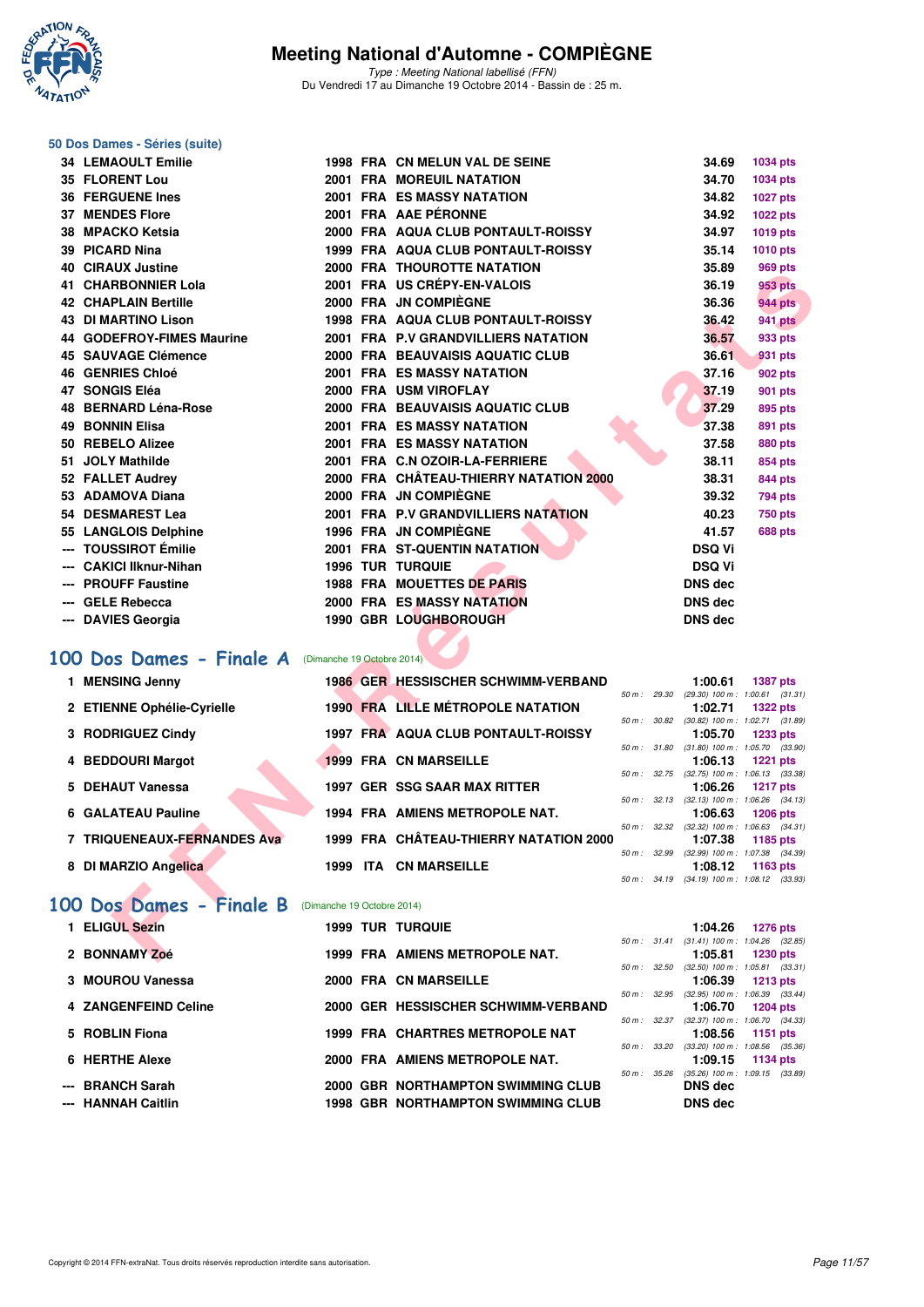

Type : Meeting National labellisé (FFN) Du Vendredi 17 au Dimanche 19 Octobre 2014 - Bassin de : 25 m.

### **[100 Dos Dames - Série rapide](http://www.ffnatation.fr/webffn/resultats.php?idact=nat&go=epr&idcpt=24767&idepr=12)** (Dimanche 19 Octobre 2014)

| 1 MENSING Jenny              |  | 1986 GER HESSISCHER SCHWIMM-VERBAND        |                  | 1:01.24                                               | 1367 pts        |  |
|------------------------------|--|--------------------------------------------|------------------|-------------------------------------------------------|-----------------|--|
| 2 GALATEAU Pauline           |  | 1994 FRA AMIENS METROPOLE NAT.             |                  | 50 m: 30.03 (30.03) 100 m: 1:01.24 (31.21)<br>1:03.33 | <b>1304 pts</b> |  |
| 3 ETIENNE Ophélie-Cyrielle   |  | 1990 FRA LILLE MÉTROPOLE NATATION          | 50 m: 30.60      | $(30.60)$ 100 m : 1:03.33 $(32.73)$<br>1:04.25        | <b>1276 pts</b> |  |
| 4 RODRIGUEZ Cindy            |  | 1997 FRA AQUA CLUB PONTAULT-ROISSY         |                  | 50 m: 31.38 (31.38) 100 m: 1:04.25 (32.87)<br>1:06.31 | <b>1215 pts</b> |  |
|                              |  |                                            |                  | 50 m: 32.37 (32.37) 100 m: 1:06.31 (33.94)            |                 |  |
| 5 ELIGUL Sezin               |  | <b>1999 TUR TURQUIE</b>                    |                  | 1:06.32<br>50 m: 31.56 (31.56) 100 m: 1:06.32 (34.76) | <b>1215 pts</b> |  |
| 6 DEHAUT Vanessa             |  | 1997 GER SSG SAAR MAX RITTER               |                  | 1:06.74                                               | $1203$ pts      |  |
| 8 BEDDOURI Margot            |  | <b>1999 FRA CN MARSEILLE</b>               |                  | 50 m: 32.08 (32.08) 100 m: 1:06.74 (34.66)<br>1:07.31 | <b>1187 pts</b> |  |
| 9 KACMAZ Esra Kubra          |  | <b>1996 TUR TURQUIE</b>                    |                  | 50 m: 33.42 (33.42) 100 m: 1:07.31 (33.89)<br>1:07.49 | $1181$ pts      |  |
|                              |  |                                            | 50 m: 31.91      | $(31.91)$ 100 m : 1:07.49 $(35.58)$                   |                 |  |
| 10 DI MARZIO Angelica        |  | 1999 ITA CN MARSEILLE                      | 50 m: 32.68      | 1:07.60<br>$(32.68)$ 100 m : 1:07.60 $(34.92)$        | 1178 pts        |  |
| 11 BONNAMY Zoé               |  | 1999 FRA AMIENS METROPOLE NAT.             |                  | 1:07.87                                               | 1171 pts        |  |
| 12 MOUROU Vanessa            |  | 2000 FRA CN MARSEILLE                      | 50 m: 33.34      | $(33.34)$ 100 m : 1:07.87 $(34.53)$                   |                 |  |
|                              |  |                                            | 50 m: 33.37      | 1:07.97<br>$(33.37)$ 100 m : 1:07.97 $(34.60)$        | 1168 pts        |  |
| 14 HERTHE Alexe              |  | 2000 FRA AMIENS METROPOLE NAT.             |                  | 1:08.41                                               | 1155 pts        |  |
| <b>15 THIERRY Laurine</b>    |  | <b>1997 FRA SOISSONS NATATION SPORTIVE</b> | 50 m : 32.89     | $(32.89)$ 100 m : 1:08.41 $(35.52)$<br>1:08.54        | 1152 pts        |  |
|                              |  |                                            | 50 m : 33.39     | $(33.39)$ 100 m : 1:08.54 $(35.15)$                   |                 |  |
| <b>17 HANNAH Caitlin</b>     |  | <b>1998 GBR NORTHAMPTON SWIMMING CLUB</b>  |                  | 1:08.98<br>50 m: 33.73 (33.73) 100 m: 1:08.98 (35.25) | 1139 pts        |  |
| 18 ROBLIN Fiona              |  | 1999 FRA CHARTRES METROPOLE NAT            |                  | 1:09.09                                               | 1136 pts        |  |
| 20 MISSONIER Chloe           |  | 1997 FRA SO ROSNY                          | 50 m: 33.61      | $(33.61)$ 100 m : 1:09.09 $(35.48)$<br>1:09.46        | <b>1126 pts</b> |  |
|                              |  |                                            |                  | 50 m: 33.76 (33.76) 100 m: 1:09.46 (35.70)            |                 |  |
| 22 BAQUET Rosana             |  | <b>1999 FRA U.S CRETEIL NATATION</b>       |                  | 1:09.70                                               | <b>1119 pts</b> |  |
| 23 LAPEYRIE Laura            |  | 1999 FRA CHATEAU-THIERRY NATATION 2000     |                  | 50 m: 34.22 (34.22) 100 m: 1:09.70 (35.48)<br>1:10.26 | 1103 pts        |  |
|                              |  |                                            |                  | 50 m: 33.74 (33.74) 100 m: 1:10.26 (36.52)            |                 |  |
| 29 COMMUNAUDAT Margaux       |  | 1998 FRA CN MELUN VAL DE SEINE             |                  | 1:11.70<br>50 m: 34.62 (34.62) 100 m: 1:11.70 (37.08) | <b>1064 pts</b> |  |
| 30 ALMEIDA Léana             |  | 2001 FRA ES VITRY                          |                  | 1:12.03                                               | 1055 pts        |  |
| 30 SOYER Emma                |  | 1998 FRA CN MELUN VAL DE SEINE             |                  | 50 m: 34.67 (34.67) 100 m: 1:12.03 (37.36)<br>1:12.03 | 1055 pts        |  |
|                              |  |                                            |                  | 50 m: 34.83 (34.83) 100 m: 1:12.03 (37.20)            |                 |  |
| 37 SAMANCI Gulsen beste      |  | 2000 TUR TURQUIE                           | $50 m$ : $36.03$ | 1:14.32<br>$(36.03)$ 100 m : 1:14.32 $(38.29)$        | 994 pts         |  |
| --- PORRON Clara             |  | 1996 FRA SO ROSNY                          |                  | DNS dec                                               |                 |  |
| --- DAVIES Georgia           |  | <b>1990 GBR LOUGHBOROUGH</b>               |                  | <b>DNS dec</b>                                        |                 |  |
|                              |  |                                            |                  |                                                       |                 |  |
| 00 Dos Dames - Séries lentes |  | (Dimanche 19 Octobre 2014)                 |                  |                                                       |                 |  |
| 7 TRIQUENEAUX-FERNANDES Ava  |  | 1999 FRA CHÂTEAU-THIERRY NATATION 2000     |                  | 1:06.83                                               | <b>1200 pts</b> |  |
| 13 ZANGENFEIND Celine        |  | 2000 GER HESSISCHER SCHWIMM-VERBAND        | 50 m: 32.39      | $(32.39)$ 100 m : 1:06.83 $(34.44)$<br>1:08.04        | <b>1166 pts</b> |  |
|                              |  |                                            |                  | 50 m: 32.52 (32.52) 100 m: 1:08.04 (35.52)            |                 |  |
| 16 BRANCH Sarah              |  | 2000 GBR NORTHAMPTON SWIMMING CLUB         |                  | 1:08.62                                               | 1149 pts        |  |
| <b>19 LAVERGNE Floriane</b>  |  | 1999 FRA AQUA CLUB PONTAULT-ROISSY         | 50 m : 33.99     | $(33.99)$ 100 m : 1:08.62 $(34.63)$<br>1:09.28        | <b>1131 pts</b> |  |
|                              |  |                                            |                  | 50 m: 33.72 (33.72) 100 m: 1:09.28 (35.56)            |                 |  |
| 21 MOREL Constance           |  | 1999 FRA AMIENS METROPOLE NAT.             |                  | 1:09.56<br>50 m: 33.56 (33.56) 100 m: 1:09.56 (36.00) | 1123 pts        |  |
| <b>04 BECEOBOED LUBB</b>     |  | $1000 FBA$ IN COMBICANT                    |                  | $-1.40.44$                                            | $1000 -$        |  |

#### **[100 Dos Dames - Séries lentes](http://www.ffnatation.fr/webffn/resultats.php?idact=nat&go=epr&idcpt=24767&idepr=12)** (Dimanche 19 Octobre 2014)

| 7 TRIQUENEAUX-FERNANDES Ava  |  | 1999 FRA CHÂTEAU-THIERRY NATATION 2000 |                          | 1:06.83                                        | $1200$ pts |  |
|------------------------------|--|----------------------------------------|--------------------------|------------------------------------------------|------------|--|
|                              |  |                                        | 50 m : 32.39             | $(32.39)$ 100 m : 1:06.83 $(34.44)$            |            |  |
| <b>13 ZANGENFEIND Celine</b> |  | 2000 GER HESSISCHER SCHWIMM-VERBAND    |                          | $1:08.04$ 1166 pts                             |            |  |
| 16 BRANCH Sarah              |  | 2000 GBR NORTHAMPTON SWIMMING CLUB     | $50 \text{ m}$ : $32.52$ | $(32.52)$ 100 m : 1:08.04 $(35.52)$<br>1:08.62 |            |  |
|                              |  |                                        | 50 m: 33.99              | $(33.99)$ 100 m : 1:08.62 $(34.63)$            | 1149 pts   |  |
| <b>19 LAVERGNE Floriane</b>  |  | 1999 FRA AQUA CLUB PONTAULT-ROISSY     |                          | $1:09.28$ 1131 pts                             |            |  |
|                              |  |                                        | 50 m : 33.72             | $(33.72)$ 100 m : 1:09.28 $(35.56)$            |            |  |
| 21 MOREL Constance           |  | 1999 FRA AMIENS METROPOLE NAT.         |                          | $1:09.56$ 1123 pts                             |            |  |
|                              |  |                                        |                          | 50 m: 33.56 (33.56) 100 m: 1:09.56 (36.00)     |            |  |
| 24 DESFORGES Judith          |  | 1999 FRA JN COMPIÈGNE                  |                          | $1:10.41$ 1099 pts                             |            |  |
|                              |  |                                        |                          | 50 m: 34.42 (34.42) 100 m: 1:10.41 (35.99)     |            |  |
| 25 TATTON Olivia             |  | 2000 GBR NORTHAMPTON SWIMMING CLUB     |                          | $1:10.73$ 1090 pts                             |            |  |
|                              |  |                                        |                          | 50 m: 35.16 (35.16) 100 m: 1:10.73 (35.57)     |            |  |
| 26 LEE Amy                   |  | 2000 GBR NORTHAMPTON SWIMMING CLUB     |                          | 1:10.79                                        | 1089 pts   |  |
|                              |  |                                        | 50 m : 35.21             | $(35.21)$ 100 m : 1:10.79 $(35.58)$            |            |  |
| 27 BARAT Mathilde            |  | 1999 FRA CN MELUN VAL DE SEINE         |                          | $1:11.44$ 1071 pts                             |            |  |
|                              |  |                                        |                          | 50 m: 34.46 (34.46) 100 m: 1:11.44 (36.98)     |            |  |
| 28 HORVILLE Eloïse           |  | 1999 FRA AMIENS METROPOLE NAT.         |                          | 1:11.61                                        | 1066 pts   |  |
|                              |  |                                        | 50 m : 34.69             | $(34.69)$ 100 m : 1:11.61 $(36.92)$            |            |  |
| 32 COLLARD Clemence          |  | 1998 FRA US CRÉPY-EN-VALOIS            |                          | 1:12.24 $1049 \text{ pts}$                     |            |  |
|                              |  |                                        |                          | 50 m: 35.50 (35.50) 100 m: 1:12.24 (36.74)     |            |  |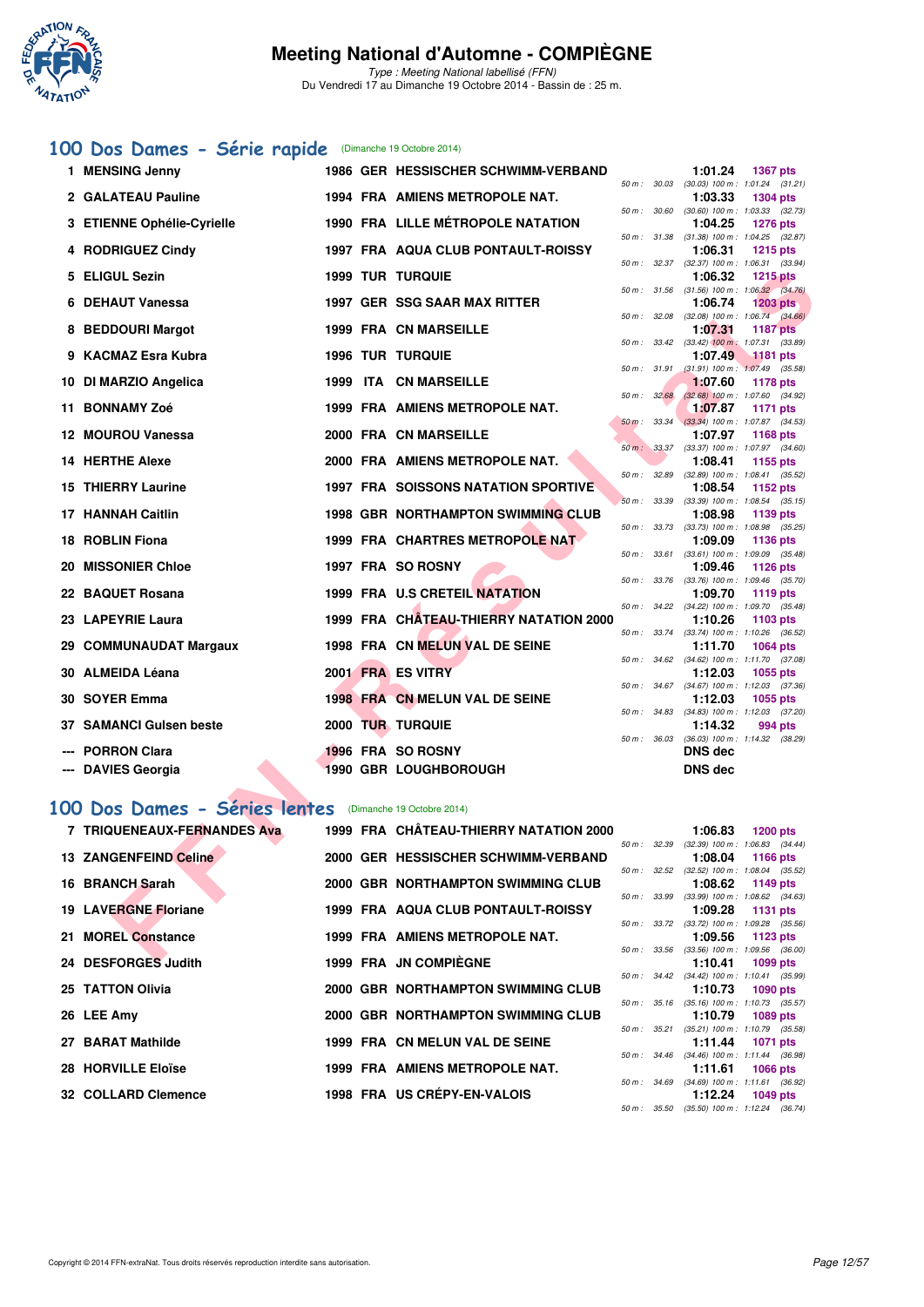

Type : Meeting National labellisé (FFN) Du Vendredi 17 au Dimanche 19 Octobre 2014 - Bassin de : 25 m.

| 100 Dos Dames - Séries lentes (suite)                    |                            |                                                                    |                  |                        |                                                               |                 |
|----------------------------------------------------------|----------------------------|--------------------------------------------------------------------|------------------|------------------------|---------------------------------------------------------------|-----------------|
| <b>33 PILORGE Louise</b>                                 |                            | <b>1998 FRA JN COMPIEGNE</b>                                       |                  | 1:13.23                | 1023 pts                                                      |                 |
| 34 HERR Anna                                             |                            | 2001 FRA JN COMPIÈGNE                                              |                  | 1:13.70                | 50 m: 35.18 (35.18) 100 m: 1:13.23 (38.05)<br><b>1010 pts</b> |                 |
| 35 BIGOT Clémence                                        |                            | 2001 FRA AMIENS METROPOLE NAT.                                     |                  | 1:13.74                | 50 m: 35.97 (35.97) 100 m: 1:13.70 (37.73)<br>1009 pts        |                 |
|                                                          |                            | 1999 FRA USM VIROFLAY                                              |                  |                        | 50 m: 34.92 (34.92) 100 m: 1:13.74 (38.82)                    |                 |
| 36 BEAL Elodie                                           |                            |                                                                    | 50 m : 36.29     | 1:14.25                | 996 pts<br>$(36.29)$ 100 m : 1:14.25 $(37.96)$                |                 |
| <b>38 MARTINS Chloe</b>                                  |                            | 2001 FRA US JEUNESSE MITRY-MORY                                    |                  | 1:14.34                | 993 pts<br>50 m: 35.25 (35.25) 100 m: 1:14.34 (39.09)         |                 |
| 39 GOMEZ Melissande                                      |                            | <b>1997 FRA US JEUNESSE MITRY-MORY</b>                             |                  | 1:14.40                | 992 pts                                                       |                 |
| <b>40 GAULTIER Emma</b>                                  |                            | <b>1999 FRA US JEUNESSE MITRY-MORY</b>                             | 50 m : 36.24     | 1:14.50                | $(36.24)$ 100 m : 1:14.40 $(38.16)$<br>989 pts                |                 |
| 41 BOURNONVILLE Mey                                      |                            | 1999 FRA ES VITRY                                                  |                  | 1:14.82                | 50 m : 36.52 (36.52) 100 m : 1:14.50 (37.98)<br>981 pts       |                 |
| 42 LAUTH Annaelle                                        |                            | 2001 FRA JN COMPIEGNE                                              | 50 m : 36.31     | 1:14.85                | $(36.31)$ 100 m : 1:14.82 $(38.51)$<br>980 pts                |                 |
|                                                          |                            |                                                                    | 50 m: 35.34      |                        | $(35.34)$ 100 m : 1:14.85 $(39.51)$                           |                 |
| <b>43 GAUCHER Pauline</b>                                |                            | <b>1997 FRA OPTIMAX TRAINING NATATION 78</b>                       |                  | 1:15.03                | 975 pts<br>50 m : 36.18 (36.18) 100 m : 1:15.03 (38.85)       |                 |
| 44 PICARD Nina                                           |                            | <b>1999 FRA AQUA CLUB PONTAULT-ROISSY</b>                          |                  | 1:16.02                | 950 pts                                                       |                 |
| <b>45 CIRAUX Justine</b>                                 |                            | <b>2000 FRA THOUROTTE NATATION</b>                                 | $50 m$ : $36.74$ | 1:18.13                | $(36.74)$ 100 m : 1:16.02 $(39.28)$<br>896 pts                |                 |
| <b>46 CHARBONNIER Lola</b>                               |                            | 2001 FRA US CRÉPY-EN-VALOIS                                        |                  | 1:18.53                | 50 m: 37.79 (37.79) 100 m: 1:18.13 (40.34)<br>886 pts         |                 |
|                                                          |                            |                                                                    | 50 m : 37.59     |                        | $(37.59)$ 100 m : 1:18.53 $(40.94)$                           |                 |
| 50 Brasse Dames - Finale A                               |                            | (Dimanche 19 Octobre 2014)                                         |                  |                        |                                                               |                 |
| 1 SAMANCI Gulsen beste                                   |                            | <b>2000 TUR TURQUIE</b>                                            |                  | 31.64                  | <b>1360 pts</b>                                               |                 |
| 2 CAZIER Chloé                                           |                            | <b>1998 FRA BEAUVAISIS AQUATIC CLUB</b>                            |                  | 32.83                  | <b>1298 pts</b>                                               |                 |
|                                                          |                            |                                                                    |                  |                        |                                                               |                 |
| 50 Brasse Dames - 1/2 Finales (Dimanche 19 Octobre 2014) |                            |                                                                    |                  |                        |                                                               |                 |
| 1 SAMANCI Gulsen beste                                   |                            | 2000 TUR TURQUIE                                                   |                  | 31.76                  | <b>1354 pts</b>                                               | 1e [1]          |
| 2 CAZIER Chloé<br>3 BOZKURT Gizem                        |                            | <b>1998 FRA BEAUVAISIS AQUATIC CLUB</b><br><b>1993 TUR TURQUIE</b> |                  | 32.48<br>33.00         | <b>1316 pts</b>                                               | 2e [1]          |
| 4 NOE Chantal                                            |                            | 1998 GER HESSISCHER SCHWIMM-VERBAND                                |                  | 33.03                  | <b>1289 pts</b><br><b>1288 pts</b>                            | 3e [1]<br>4e [1 |
| 5 KRAMER Lina                                            |                            | 1998 GER HESSISCHER SCHWIMM-VERBAND                                |                  | 34.90                  | 1193 pts                                                      | 5e [1]          |
|                                                          |                            |                                                                    |                  |                        |                                                               |                 |
| 50 Brasse Dames - 1/4 Finales (Dimanche 19 Octobre 2014) |                            |                                                                    |                  |                        |                                                               |                 |
| 1 SAMANCI Gulsen beste                                   |                            | <b>2000 TUR TURQUIE</b>                                            |                  | 32.15                  | <b>1333 pts</b>                                               | 1e [1]          |
| 2 CAZIER Chloé                                           |                            | <b>1998 FRA BEAUVAISIS AQUATIC CLUB</b>                            |                  | 32.77                  | 1301 pts                                                      | 2e [1]          |
| 3 BOZKURT Gizem                                          |                            | <b>1993 TUR TURQUIE</b>                                            |                  | 32.94                  | <b>1292 pts</b>                                               | 3e [1]          |
| 4 NOE Chantal                                            |                            | 1998 GER HESSISCHER SCHWIMM-VERBAND                                |                  | 33.40                  | <b>1269 pts</b>                                               | 4e [1]          |
| 5 KRAMER Lina                                            |                            | 1998 GER HESSISCHER SCHWIMM-VERBAND                                |                  | 34.77                  | <b>1200 pts</b>                                               | 5e [1]          |
| 6 CHARRO Anaïs                                           |                            | 1998 FRA U.S CRETEIL NATATION                                      |                  | 34.90                  | 1193 pts                                                      | 6e [1           |
| 7 DESBORDES Joana<br>--- PAQUIT Laura                    |                            | 2000 FRA SO ROSNY<br><b>1995 FRA TARBES NAUTIC CLUB</b>            |                  | 35.47<br><b>DNS Nd</b> | 1165 pts                                                      | 7e [1]          |
|                                                          |                            |                                                                    |                  |                        |                                                               | $-$ [1]         |
| 50 Brasse Dames - Séries                                 | (Dimanche 19 Octobre 2014) |                                                                    |                  |                        |                                                               |                 |
| 1 SAMANCI Gulsen beste                                   |                            | <b>2000 TUR TURQUIE</b>                                            |                  | 31.83                  | 1350 pts                                                      |                 |
| 2 BOZKURT Gizem                                          |                            | <b>1993 TUR TURQUIE</b>                                            |                  | 32.02                  | <b>1340 pts</b>                                               |                 |
| 3 NOE Chantal                                            |                            | 1998 GER HESSISCHER SCHWIMM-VERBAND                                |                  | 33.27                  | <b>1275 pts</b>                                               |                 |
| 4 CAZIER Chloé                                           |                            | <b>1998 FRA BEAUVAISIS AQUATIC CLUB</b>                            |                  | 33.32                  | <b>1273 pts</b>                                               |                 |
| 5 PAQUIT Laura                                           |                            | <b>1995 FRA TARBES NAUTIC CLUB</b>                                 |                  | 33.92                  | <b>1242 pts</b>                                               |                 |
| 6 CHARRO Anaïs                                           |                            | 1998 FRA U.S CRETEIL NATATION                                      |                  | 34.73                  | <b>1202 pts</b>                                               |                 |
| 7 DESBORDES Joana                                        |                            | 2000 FRA SO ROSNY                                                  |                  | 34.81                  | 1198 pts                                                      |                 |
| 8 KRAMER Lina                                            |                            | 1998 GER HESSISCHER SCHWIMM-VERBAND                                |                  | 35.29                  | <b>1174 pts</b>                                               |                 |

**9 DUSAILLANT Mathilde 1999 FRA CN MELUN VAL DE SEINE 35.76 1151 pts 10 WALCH Carolina 2000 GER HESSISCHER SCHWIMM-VERBAND 35.77 1150 pts**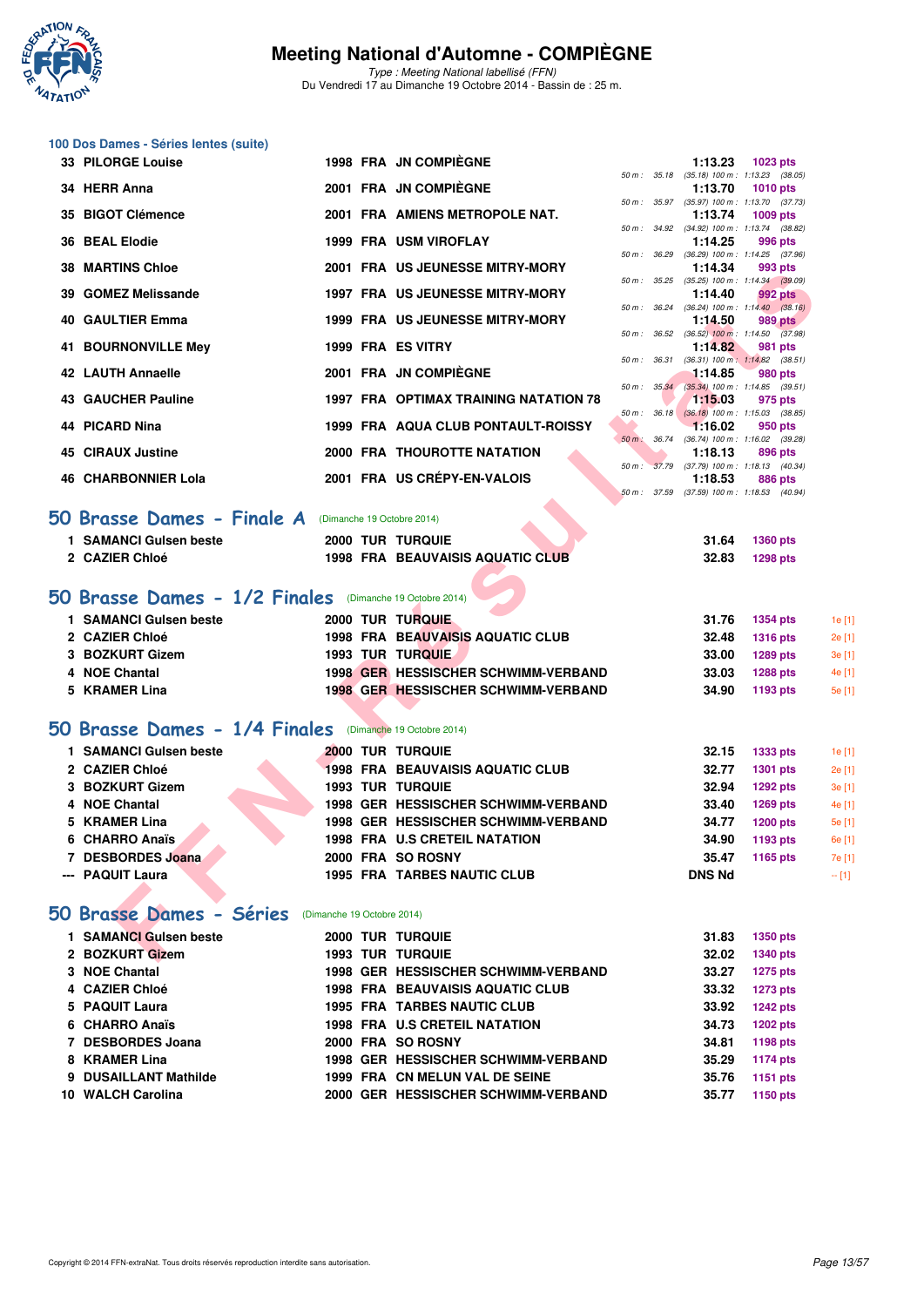

Type : Meeting National labellisé (FFN) Du Vendredi 17 au Dimanche 19 Octobre 2014 - Bassin de : 25 m.

#### **50 Brasse Dames - Séries (suite)**

| <b>11 DUFOUR Anne</b>                                      |  | <b>1999 FRA BEAUVAISIS AQUATIC CLUB</b>      | 36.14                                                 | <b>1132 pts</b> |
|------------------------------------------------------------|--|----------------------------------------------|-------------------------------------------------------|-----------------|
| 12 LEE Amy                                                 |  | 2000 GBR NORTHAMPTON SWIMMING CLUB           | 36.38                                                 | 1121 pts        |
| <b>13 LASSALLE Clemence</b>                                |  | <b>1999 FRA CHARTRES METROPOLE NAT</b>       | 36.65                                                 | 1108 pts        |
| <b>13 DELACHAMBRE Marie</b>                                |  | 1996 FRA JN COMPIEGNE                        | 36.65                                                 | 1108 pts        |
| <b>15 LAUNAY Nolwenn</b>                                   |  | 1997 FRA CN ST-MICHEL-SUR-ORGE               | 36.76                                                 | 1103 pts        |
| 16 ALFAIZ Lola                                             |  | <b>1995 FRA U.S CRETEIL NATATION</b>         | 37.27                                                 | 1078 pts        |
| 17 BATAL Janelle                                           |  | 2001 FRA OPTIMAX TRAINING NATATION 78        | 37.72                                                 | 1057 pts        |
| <b>18 BOURNONVILLE Laura</b>                               |  | 2001 FRA ES VITRY                            | 37.92                                                 | <b>1048 pts</b> |
| 19 LAJOIE Sybille                                          |  | 1998 FRA CHÂTEAU-THIERRY NATATION 2000       | 38.20                                                 | <b>1035 pts</b> |
| 20 FODEN Rosie                                             |  | 1999 GBR NORTHAMPTON SWIMMING CLUB           | 38.25                                                 | <b>1033 pts</b> |
| 21 EVANS Eleanor                                           |  | 1999 GBR NORTHAMPTON SWIMMING CLUB           | 38.33                                                 | 1029 pts        |
| 22 BATAL Léna                                              |  | <b>1999 FRA OPTIMAX TRAINING NATATION 78</b> | 38.41                                                 | 1025 pts        |
| 23 MALLET Camille                                          |  | 2001 FRA AMIENS METROPOLE NAT.               | 38.44                                                 | <b>1024 pts</b> |
| <b>24 MARTINS Chloe</b>                                    |  | 2001 FRA US JEUNESSE MITRY-MORY              | 39.05                                                 | 996 pts         |
| 25 VALIN-FIXOT Léa                                         |  | 2000 FRA CN ST-MICHEL-SUR-ORGE               | 39.55                                                 | 974 pts         |
| 26 VAN LAECKE Eryn                                         |  | 2001 FRA JN COMPIÈGNE                        | 39.76                                                 | 964 pts         |
| 27 PERNOT Ophélie                                          |  | 2000 FRA AQUA CLUB PONTAULT-ROISSY           | 39.81                                                 | 962 pts         |
| 28 TOUSSIROT Émilie                                        |  | 2001 FRA ST-QUENTIN NATATION                 | 40.26                                                 | 942 pts         |
| 29 JOLY Mathilde                                           |  | 2001 FRA C.N OZOIR-LA-FERRIERE               | 40.48                                                 | 932 pts         |
| 30 BIGOT Clémence                                          |  | 2001 FRA AMIENS METROPOLE NAT.               | 40.67                                                 | <b>924 pts</b>  |
| 31 FALLET Audrey                                           |  | 2000 FRA CHÂTEAU-THIERRY NATATION 2000       | 40.68                                                 | 924 pts         |
| 32 GARNIER Alexandra                                       |  | 1999 FRA JN COMPIEGNE                        | 40.88                                                 | 915 pts         |
| <b>33 FLORENT Lou</b>                                      |  | <b>2001 FRA MOREUIL NATATION</b>             | 40.97                                                 | 911 pts         |
| <b>34 BAUDOUX Héloïse</b>                                  |  | 2000 FRA JN COMPIÈGNE                        | 42.45                                                 | <b>848 pts</b>  |
| 35 ANDROUIN Justine                                        |  | 2001 FRA USM VIROFLAY                        | 42.93                                                 | <b>828 pts</b>  |
| 36 LANGLOIS Delphine                                       |  | 1996 FRA JN COMPIÈGNE                        | 45.67                                                 | 719 pts         |
| --- KURT Defne                                             |  | 2001 TUR TURQUIE                             | <b>DNS Nd</b>                                         |                 |
|                                                            |  |                                              |                                                       |                 |
| 00 Brasse Dames - Finale A (Samedi 18 Octobre 2014)        |  |                                              |                                                       |                 |
| 1 SAMANCI Gulsen beste                                     |  | 2000 TUR TURQUIE                             | 1:08.66                                               | <b>1356 pts</b> |
| 2 CAZIER Chloé                                             |  | <b>1998 FRA BEAUVAISIS AQUATIC CLUB</b>      | 1:10.39                                               | <b>1311 pts</b> |
| 3 BOZKURT Gizem                                            |  | <b>1993 TUR TURQUIE</b>                      | 1:10.97                                               | 1296 pts        |
| 4 PAQUIT Laura                                             |  | <b>1995 FRA TARBES NAUTIC CLUB</b>           | 1:11.32                                               | <b>1287 pts</b> |
| 5 NOE Chantal                                              |  | 1998 GER HESSISCHER SCHWIMM-VERBAND          | 1:11.40                                               | 1285 pts        |
| 6 RAYNERT Maud                                             |  | <b>1998 FRA ES MASSY NATATION</b>            | 1:14.08                                               | <b>1218 pts</b> |
| 7 GLAS Jana                                                |  | 1996 GER SSG SAAR MAX RITTER                 | 1:15.09                                               | 1193 pts        |
| 8 DESPLECHIN Chloe                                         |  | 1997 FRA AMIENS METROPOLE NAT.               | 1:15.53                                               | 1182 pts        |
|                                                            |  |                                              |                                                       |                 |
| <b>00 Brasse Dames - Finale B</b> (Samedi 18 Octobre 2014) |  |                                              |                                                       |                 |
| 1 WALCH Carolina                                           |  | 2000 GER HESSISCHER SCHWIMM-VERBAND          | 1:15.57<br>50 m: 36.79 (36.79) 100 m: 1:15.57 (38.78) | 1181 pts        |
| 2 HUGENELL Leonie                                          |  | 1999 GER HESSISCHER SCHWIMM-VERBAND          | 1:17.56                                               | 1133 pts        |
| 3 CHARRO Anaïs                                             |  | <b>1998 FRA U.S CRETEIL NATATION</b>         | 50 m: 37.17 (37.17) 100 m: 1:17.56 (40.39)<br>1:17.67 | 1130 pts        |
|                                                            |  |                                              | 50 m: 35.84 (35.84) 100 m: 1:17.67 (41.83)            |                 |
| 4 LEE Amy                                                  |  | 2000 GBR NORTHAMPTON SWIMMING CLUB           | 1:17.68                                               | 1130 pts        |
|                                                            |  |                                              | 50 m: 37.34 (37.34) 100 m: 1:17.68 (40.34)            |                 |

## **[100 Brasse Dames - Finale A](http://www.ffnatation.fr/webffn/resultats.php?idact=nat&go=epr&idcpt=24767&idepr=22)** (Samedi 18 Octobre 2014)

| 1 SAMANCI Gulsen beste |  | 2000 TUR TURQUIE                        | 1:08.66 | <b>1356 pts</b> |
|------------------------|--|-----------------------------------------|---------|-----------------|
| 2 CAZIER Chloé         |  | <b>1998 FRA BEAUVAISIS AQUATIC CLUB</b> | 1:10.39 | 1311 pts        |
| 3 BOZKURT Gizem        |  | <b>1993 TUR TURQUIE</b>                 | 1:10.97 | 1296 pts        |
| 4 PAQUIT Laura         |  | <b>1995 FRA TARBES NAUTIC CLUB</b>      | 1:11.32 | <b>1287 pts</b> |
| 5 NOE Chantal          |  | 1998 GER HESSISCHER SCHWIMM-VERBAND     | 1:11.40 | 1285 pts        |
| 6 RAYNERT Maud         |  | <b>1998 FRA ES MASSY NATATION</b>       | 1:14.08 | <b>1218 pts</b> |
| 7 $~$ GLAS Jana        |  | 1996 GER SSG SAAR MAX RITTER            | 1:15.09 | 1193 pts        |
| 8 DESPLECHIN Chloe     |  | 1997 FRA AMIENS METROPOLE NAT.          | 1:15.53 | 1182 pts        |
|                        |  |                                         |         |                 |

### **[100 Brasse Dames - Finale B](http://www.ffnatation.fr/webffn/resultats.php?idact=nat&go=epr&idcpt=24767&idepr=22)** (Samedi 18 Octobre 2014)

| 1 WALCH Carolina          |  | 2000 GER HESSISCHER SCHWIMM-VERBAND       |                  |             | 1:15.57                             | 1181 pts |  |
|---------------------------|--|-------------------------------------------|------------------|-------------|-------------------------------------|----------|--|
|                           |  |                                           | $50 m$ : $36.79$ |             | (36.79) 100 m : 1:15.57 (38.78      |          |  |
| 2 HUGENELL Leonie         |  | 1999 GER HESSISCHER SCHWIMM-VERBAND       |                  |             | 1:17.56                             | 1133 pts |  |
|                           |  |                                           | $50 m$ : $37.17$ |             | (37.17) 100 m : 1:17.56 (40.39      |          |  |
| 3 CHARRO Anaïs            |  | <b>1998 FRA U.S CRETEIL NATATION</b>      |                  |             | 1:17.67                             | 1130 pts |  |
|                           |  |                                           | 50 m: 35.84      |             | (35.84) 100 m: 1:17.67 (41.83       |          |  |
| 4 LEE Amy                 |  | 2000 GBR NORTHAMPTON SWIMMING CLUB        |                  |             | 1:17.68 1130 pts                    |          |  |
|                           |  |                                           |                  | 50 m: 37.34 | (37.34) 100 m: 1:17.68 (40.34       |          |  |
| 5 FODEN Rosie             |  | <b>1999 GBR NORTHAMPTON SWIMMING CLUB</b> |                  |             | 1:18.46 $1111 \text{ pts}$          |          |  |
|                           |  |                                           | 50 m: 37.43      |             | $(37.43)$ 100 m : 1:18.46 $(41.03)$ |          |  |
| 6 DUSAILLANT Mathilde     |  | 1999 FRA CN MELUN VAL DE SEINE            |                  |             | 1:18.72 $1105 \text{ pts}$          |          |  |
|                           |  |                                           | 50 m : 37.34     |             | (37.34) 100 m : 1:18.72 (41.38      |          |  |
| <b>7 BOURNONVILLE Mey</b> |  | 1999 FRA ES VITRY                         |                  |             | 1:20.71                             | 1059 pts |  |
|                           |  |                                           | 50 m: 38.41      |             | $(38.41)$ 100 m : 1:20.71 $(42.30)$ |          |  |
| --- JARL-RIGHI Kenza      |  | <b>1999 FRA LE CHESNAY NATATION</b>       |                  |             | <b>DNS Nd</b>                       |          |  |

#### **[100 Brasse Dames - Série rapide](http://www.ffnatation.fr/webffn/resultats.php?idact=nat&go=epr&idcpt=24767&idepr=22)** (Samedi 18 Octobre 2014)

**1 SAMANCI Gulsen beste 2000 TUR TURQUIE 1:09.85 1325 pts**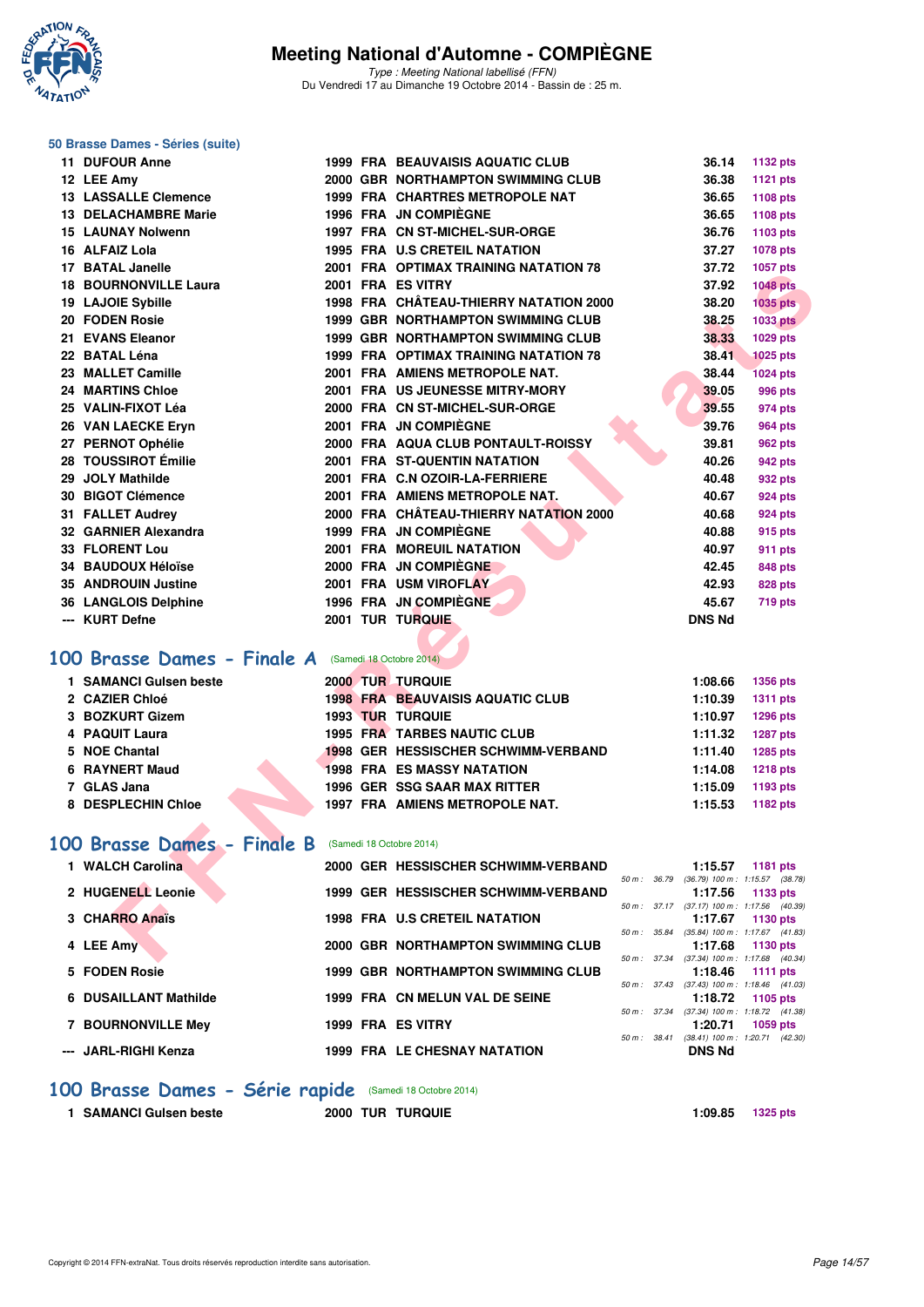

Type : Meeting National labellisé (FFN) Du Vendredi 17 au Dimanche 19 Octobre 2014 - Bassin de : 25 m.

#### **100 Brasse Dames - Série rapide (suite)**

| 2 CAZIER Chloé                                           |  | <b>1998 FRA BEAUVAISIS AQUATIC CLUB</b>   |                | 1:11.52            | <b>1282 pts</b>                                               |  |
|----------------------------------------------------------|--|-------------------------------------------|----------------|--------------------|---------------------------------------------------------------|--|
| 3 PAQUIT Laura                                           |  | <b>1995 FRA TARBES NAUTIC CLUB</b>        |                | 1:11.92            | 50 m: 33.95 (33.95) 100 m: 1:11.52 (37.57)<br><b>1272 pts</b> |  |
| 4 NOE Chantal                                            |  | 1998 GER HESSISCHER SCHWIMM-VERBAND       |                | 1:12.08            | 50 m: 35.29 (35.29) 100 m: 1:11.92 (36.63)<br><b>1268 pts</b> |  |
| 5 BOZKURT Gizem                                          |  | <b>1993 TUR TURQUIE</b>                   | 50 m: 34.11    | 1:12.23            | $(34.11)$ 100 m : 1:12.08 $(37.97)$<br><b>1264 pts</b>        |  |
| 6 RAYNERT Maud                                           |  | <b>1998 FRA ES MASSY NATATION</b>         |                | 1:13.92            | 50 m: 35.06 (35.06) 100 m: 1:12.23 (37.17)<br><b>1222 pts</b> |  |
| <b>7 DESPLECHIN Chloe</b>                                |  | 1997 FRA AMIENS METROPOLE NAT.            | 50 m : 35.19   | 1:15.13            | $(35.19)$ 100 m : 1:13.92 $(38.73)$<br><b>1192 pts</b>        |  |
| 8 WALCH Carolina                                         |  | 2000 GER HESSISCHER SCHWIMM-VERBAND       |                | 1:15.29            | 50 m: 35.97 (35.97) 100 m: 1:15.13 (39.16)<br>1188 pts        |  |
| 9 GLAS Jana                                              |  | <b>1996 GER SSG SAAR MAX RITTER</b>       |                | 1:15.90            | 1173 pts<br>50 m: 35.77 (35.77) 100 m: 1:15.90 (40.13)        |  |
| <b>10 HUGENELL Leonie</b>                                |  | 1999 GER HESSISCHER SCHWIMM-VERBAND       |                | 1:16.88            | $1149$ pts                                                    |  |
| <b>11 DELACHAMBRE Marie</b>                              |  | 1996 FRA JN COMPIEGNE                     | 50 m: 36.77    | 1:18.02            | 1122 pts<br>$(36.77)$ 100 m : 1:18.02 $(41.25)$               |  |
| 12 CHARRO Anaïs                                          |  | <b>1998 FRA U.S CRETEIL NATATION</b>      | $50 m$ : 36.00 | 1:18.21            | <b>1117 pts</b><br>$(36.00)$ 100 m : 1:18.21 $(42.21)$        |  |
| 13 LEE Amy                                               |  | 2000 GBR NORTHAMPTON SWIMMING CLUB        |                | 1:19.52            | <b>1086 pts</b>                                               |  |
| <b>14 DUSAILLANT Mathilde</b>                            |  | 1999 FRA CN MELUN VAL DE SEINE            |                | 1:19.56            | 1085 pts                                                      |  |
| <b>15 FODEN Rosie</b>                                    |  | <b>1999 GBR NORTHAMPTON SWIMMING CLUB</b> | 50 m : 37.71   | 1:19.72            | <b>1082 pts</b><br>$(37.71)$ 100 m : 1:19.72 $(42.01)$        |  |
| 16 JARL-RIGHI Kenza                                      |  | 1999 FRA LE CHESNAY NATATION              |                | 1:20.09            | 1073 pts                                                      |  |
| <b>18 BOURNONVILLE Mey</b>                               |  | 1999 FRA ES VITRY                         |                | 1:20.47            | <b>1064 pts</b><br>50 m: 37.71 (37.71) 100 m: 1:20.47 (42.76) |  |
| <b>19 DUFOUR Anne</b>                                    |  | <b>1999 FRA BEAUVAISIS AQUATIC CLUB</b>   | 50 m : 37.61   | 1:20.75            | 1058 pts                                                      |  |
| 21 BATAL Janelle                                         |  | 2001 FRA OPTIMAX TRAINING NATATION 78     |                | 1:20.92            | $(37.61)$ 100 m : 1:20.75 $(43.14)$<br>1054 pts               |  |
| 22 LAUNAY Nolwenn                                        |  | 1997 FRA CN ST-MICHEL-SUR-ORGE            |                | 1:20.95            | 1053 pts                                                      |  |
| 25 LASSALLE Clemence                                     |  | 1999 FRA CHARTRES METROPOLE NAT           |                | 1:21.30            | 50 m: 37.77 (37.77) 100 m: 1:20.95 (43.18)<br>1045 pts        |  |
| 26 LANGLAIS Lila                                         |  | 2000 FRA ES MASSY NATATION                |                | 1:21.41            | 50 m: 37.61 (37.61) 100 m: 1:21.30 (43.69)<br><b>1042 pts</b> |  |
| 30 LAJOIE Sybille                                        |  | 1998 FRA CHATEAU-THIERRY NATATION 2000    |                |                    | 50 m: 38.78 (38.78) 100 m: 1:21.41 (42.63)                    |  |
| 35 JAMLAOUI Salsabil                                     |  | <b>1999 FRAMOUETTES DE PARIS</b>          |                | 1:23.72<br>1:27.75 | 990 pts<br>902 pts                                            |  |
|                                                          |  |                                           |                |                    | 50 m: 41.76 (41.76) 100 m: 1:27.75 (45.99)                    |  |
| 00 Brasse Dames - Séries lentes (Samedi 18 Octobre 2014) |  |                                           |                |                    |                                                               |  |
| 17 CANI Patricia                                         |  | <b>1996 ALB ES MASSY NATATION</b>         |                | 1:20.31            | <b>1068 pts</b>                                               |  |
| 20 PESCHEUX Pauline                                      |  | 1999 FRA CHARTRES METROPOLE NAT           |                | 1:20.87            | 50 m: 38.02 (38.02) 100 m: 1:20.31 (42.29)<br>1055 pts        |  |
| 23 MUTTI Anna                                            |  | <b>1999 FRA MOUETTES DE PARIS</b>         | 50 m : 38.28   | 1:21.22            | $(38.28)$ 100 m : 1:20.87 $(42.59)$<br><b>1047 pts</b>        |  |
|                                                          |  |                                           |                |                    | 50 m: 37.90 (37.90) 100 m: 1:21.22 (43.32)                    |  |
| 24 BUCKLEY Kate                                          |  | <b>1997 GBR NORTHAMPTON SWIMMING CLUB</b> |                | 1:21.27            | <b>1046 pts</b><br>50 m: 38.57 (38.57) 100 m: 1:21.27 (42.70) |  |
| 27 HANNAH Caitlin                                        |  | <b>1998 GBR NORTHAMPTON SWIMMING CLUB</b> |                | 1:22.12            | 1026 pts                                                      |  |
| 28 BATAL Léna                                            |  | 1999 FRA OPTIMAX TRAINING NATATION 78     |                | 1:22.84            | 50 m: 38.95 (38.95) 100 m: 1:22.12 (43.17)<br><b>1010 pts</b> |  |
| 29 BOURNONVILLE Laura                                    |  | 2001 FRA ES VITRY                         |                | 1:23.04            | 50 m : 38.86 (38.86) 100 m : 1:22.84 (43.98)<br>1005 pts      |  |
| 31 MALLET Camille                                        |  | 2001 FRA AMIENS METROPOLE NAT.            |                |                    | 50 m : 38.87 (38.87) 100 m : 1:23.04 (44.17)                  |  |
|                                                          |  |                                           |                | 1:24.77            | 966 pts<br>50 m: 39.79 (39.79) 100 m: 1:24.77 (44.98)         |  |
| 32 MAILLE IIona                                          |  | <b>2001 FRA ES MASSY NATATION</b>         |                | 1:24.94            | 963 pts                                                       |  |

#### **[100 Brasse Dames - Séries lentes](http://www.ffnatation.fr/webffn/resultats.php?idact=nat&go=epr&idcpt=24767&idepr=22)** (Samedi 18 Octobre 2014)

| 17 CANI Patricia          |  | <b>1996 ALB ES MASSY NATATION</b>         |              | 1:20.31 1068 pts                                            |         |  |
|---------------------------|--|-------------------------------------------|--------------|-------------------------------------------------------------|---------|--|
| 20 PESCHEUX Pauline       |  | <b>1999 FRA CHARTRES METROPOLE NAT</b>    | 50 m : 38.02 | $(38.02)$ 100 m : 1:20.31 (42.<br>1:20.87 1055 pts          |         |  |
| 23 MUTTI Anna             |  | <b>1999 FRA MOUETTES DE PARIS</b>         |              | 50 m: 38.28 (38.28) 100 m: 1:20.87 (42.<br>1:21.22 1047 pts |         |  |
| 24 BUCKLEY Kate           |  | <b>1997 GBR NORTHAMPTON SWIMMING CLUB</b> |              | 50 m: 37.90 (37.90) 100 m: 1:21.22 (43.<br>1:21.27 1046 pts |         |  |
| 27 HANNAH Caitlin         |  | 1998 GBR NORTHAMPTON SWIMMING CLUB        |              | 50 m: 38.57 (38.57) 100 m: 1:21.27 (42.<br>1:22.12 1026 pts |         |  |
|                           |  |                                           |              | 50 m: 38.95 (38.95) 100 m: 1:22.12 (43.                     |         |  |
| 28 BATAL Léna             |  | 1999 FRA OPTIMAX TRAINING NATATION 78     |              | 1:22.84 1010 pts<br>50 m: 38.86 (38.86) 100 m: 1:22.84 (43. |         |  |
| 29 BOURNONVILLE Laura     |  | 2001 FRA ES VITRY                         |              | 1:23.04 1005 pts<br>50 m: 38.87 (38.87) 100 m: 1:23.04 (44. |         |  |
| 31 MALLET Camille         |  | 2001 FRA AMIENS METROPOLE NAT.            |              | 1:24.77 966 pts<br>50 m: 39.79 (39.79) 100 m: 1:24.77 (44.  |         |  |
| 32 MAILLE IIona           |  | <b>2001 FRA ES MASSY NATATION</b>         |              | 1:24.94<br>50 m: 39.70 (39.70) 100 m: 1:24.94 (45.          | 963 pts |  |
| 33 GODEFROY-FIMES Maurine |  | 2001 FRA P.V GRANDVILLIERS NATATION       |              | 1:26.63 926 pts<br>50 m: 40.57 (40.57) 100 m: 1:26.63 (46.  |         |  |
| 34 STEVENS Freya          |  | 2001 GBR NORTHAMPTON SWIMMING CLUB        |              | 1:27.65                                                     | 904 pts |  |
| 36 JOLY Mathilde          |  | 2001 FRA C.N OZOIR-LA-FERRIERE            |              | 50 m: 41.93 (41.93) 100 m: 1:27.65 (45.<br>1:28.49          | 886 pts |  |
| 37 GARNIER Alexandra      |  | 1999 FRA JN COMPIÈGNE                     |              | 50 m: 41.13 (41.13) 100 m: 1:28.49 (47.<br>1:28.53 885 pts  |         |  |
| 38 GHRIBI Célia           |  | 2000 FRA US IVRY-SUR-SEINE                |              | 50 m: 41.38 (41.38) 100 m: 1:28.53 (47.<br>1:29.44 866 pts  |         |  |
|                           |  |                                           |              | استناد مصادر الممتادة والمتصدر المسامع                      |         |  |

|                  |       | 1:20.31                             | 1068 pts            |  |
|------------------|-------|-------------------------------------|---------------------|--|
| 50 m: 38.02      |       | $(38.02)$ 100 m :                   | 1:20.31 (42.29)     |  |
|                  |       | 1:20.87                             | 1055 pts            |  |
| 50 m :           | 38.28 | $(38.28)$ 100 m :                   | 1:20.87 (42.59)     |  |
|                  |       | 1:21.22                             | <b>1047 pts</b>     |  |
| 50 m: 37.90      |       | $(37.90)$ 100 m :                   | 1:21.22 (43.32)     |  |
|                  |       | 1:21.27                             | 1046 pts            |  |
| 50 m: 38.57      |       | $(38.57)$ 100 m :                   | 1:21.27 (42.70)     |  |
|                  |       | 1:22.12                             | 1026 pts            |  |
| 50 m: 38.95      |       | $(38.95) 100 m$ :                   | $1:22.12$ $(43.17)$ |  |
|                  |       | 1:22.84                             | 1010 pts            |  |
| 50 m : 38.86     |       | $(38.86) 100 m$ :                   | 1:22.84 (43.98)     |  |
|                  |       | 1:23.04                             | 1005 pts            |  |
| 50 m: 38.87      |       | $(38.87) 100 m$ :                   | $1:23.04$ $(44.17)$ |  |
|                  |       | 1:24.77                             | 966 pts             |  |
| 50 m : 39.79     |       | $(39.79)$ 100 m :                   | 1:24.77 (44.98)     |  |
|                  |       | 1:24.94                             | 963 pts             |  |
| 50 m : 39.70     |       | $(39.70)$ 100 m :                   | 1:24.94 (45.24)     |  |
|                  |       | 1:26.63                             | 926 pts             |  |
| $50 m$ : $40.57$ |       | $(40.57)$ 100 m :                   | 1:26.63 (46.06)     |  |
|                  |       | 1:27.65                             | 904 pts             |  |
| $50 m$ : 41.93   |       | $(41.93) 100 m$ :                   | 1:27.65 (45.72)     |  |
|                  |       | 1:28.49                             | 886 pts             |  |
| $50 m$ : 41.13   |       | (41.13) 100 m:                      | 1:28.49 (47.36)     |  |
|                  |       | 1:28.53                             | 885 pts             |  |
| 50 m : 41.38     |       | $(41.38)$ 100 m : 1:28.53 $(47.15)$ |                     |  |
|                  |       | 1:29.44                             | 866 pts             |  |
| 50 m :           | 42.43 | $(42.43) 100 m$ :                   | $1:29.44$ $(47.01)$ |  |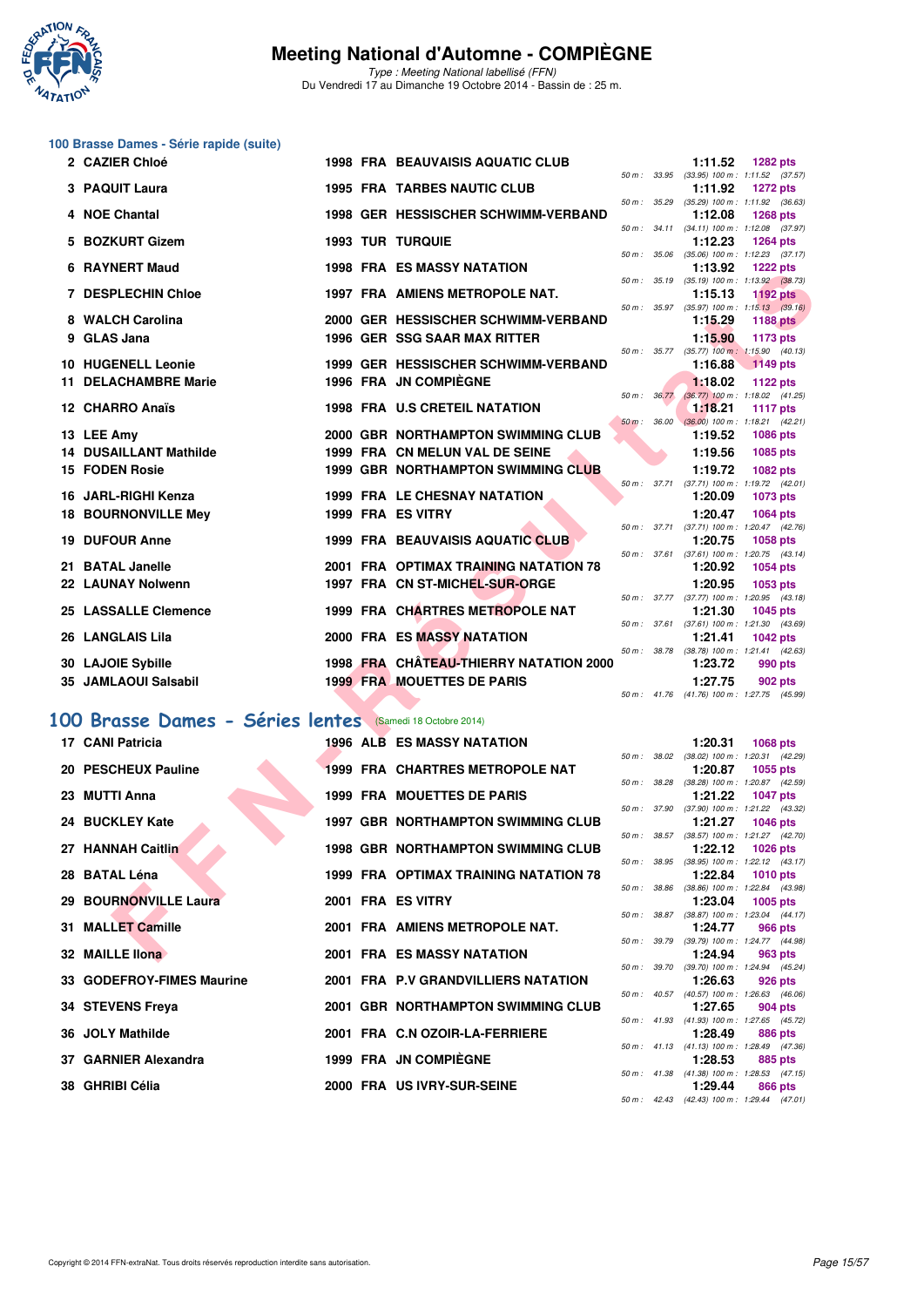

Type : Meeting National labellisé (FFN) Du Vendredi 17 au Dimanche 19 Octobre 2014 - Bassin de : 25 m.

| 100 Brasse Dames - Séries lentes (suite)                 |  |                                                                |              |                                                 |                                    |        |
|----------------------------------------------------------|--|----------------------------------------------------------------|--------------|-------------------------------------------------|------------------------------------|--------|
| 39 DESMAREST Lea                                         |  | 2001 FRA P.V GRANDVILLIERS NATATION                            |              | 1:32.89                                         | 795 pts                            |        |
| <b>40 LANGLOIS Delphine</b>                              |  | 1996 FRA JN COMPIÈGNE                                          |              | 50 m : 42.97 (42.97) 100 m : 1:32.89<br>1:38.43 | (49.92)<br>688 pts                 |        |
|                                                          |  |                                                                | 50 m : 46.20 |                                                 | (46.20) 100 m: 1:38.43 (52.23)     |        |
| 50 Papillon Dames - Finale A (Samedi 18 Octobre 2014)    |  |                                                                |              |                                                 |                                    |        |
| 1 HALSALL Francesca                                      |  | 1990 GBR LOUGHBOROUGH                                          |              | 25.69                                           | <b>1442 pts</b>                    |        |
| 2 KELLY Rachael                                          |  | <b>1994 GBR LOUGHBOROUGH</b>                                   |              | 26.75                                           | 1374 pts                           |        |
|                                                          |  |                                                                |              |                                                 |                                    |        |
| 50 Papillon Dames - 1/2 Finales (Samedi 18 Octobre 2014) |  |                                                                |              |                                                 |                                    |        |
| 1 HALSALL Francesca                                      |  | 1990 GBR LOUGHBOROUGH                                          |              | 26.17                                           | <b>1411 pts</b>                    | 1e [1] |
| 2 KELLY Rachael                                          |  | 1994 GBR LOUGHBOROUGH                                          |              | 26.49                                           | 1390 pts                           | 2e [1] |
| 3 HENIQUE Mélanie                                        |  | 1992 FRA AMIENS METROPOLE NAT.                                 |              | 26.51                                           | 1389 pts                           | 3e [1] |
| 4 BRUNO Justine                                          |  | <b>1994 FRA BEAUVAISIS AQUATIC CLUB</b>                        |              | 27.80                                           | <b>1308 pts</b>                    | 4e [1  |
| 5 USTUNDAG Nida-Eliz                                     |  | <b>1996 TUR TURQUIE</b>                                        |              | 28.03                                           | <b>1293 pts</b>                    | 5e [1] |
|                                                          |  |                                                                |              |                                                 |                                    |        |
| 50 Papillon Dames - 1/4 Finales (Samedi 18 Octobre 2014) |  |                                                                |              |                                                 |                                    |        |
| 1 HALSALL Francesca                                      |  | 1990 GBR LOUGHBOROUGH                                          |              | 26.58                                           | <b>1384 pts</b>                    | 1e [1] |
| 2 HENIQUE Mélanie                                        |  | 1992 FRA AMIENS METROPOLE NAT.                                 |              | 26.61                                           | <b>1382 pts</b>                    | 2e [1] |
| 3 BRUNO Justine                                          |  | <b>1994 FRA BEAUVAISIS AQUATIC CLUB</b>                        |              | 27.43                                           | <b>1331 pts</b>                    | 3e [1] |
| 4 KELLY Rachael                                          |  | 1994 GBR LOUGHBOROUGH                                          |              | 27.74                                           | <b>1311 pts</b>                    | 4e [1] |
| 5 USTUNDAG Nida-Eliz                                     |  | <b>1996 TUR TURQUIE</b>                                        |              | 27.75                                           | <b>1311 pts</b>                    | 5e [1] |
| 6 KACMAZ Esra Kubra                                      |  | <b>1996 TUR TURQUIE</b>                                        |              | 27.87                                           | <b>1303 pts</b>                    | 6e [1] |
| 7 ELIGUL Sezin                                           |  | <b>1999 TUR TURQUIE</b>                                        |              | 27.93                                           | <b>1300 pts</b>                    | 7e [1  |
| 8 BRISFER Clara                                          |  | 1997 FRA AMIENS METROPOLE NAT.                                 |              | 28.15                                           | <b>1286 pts</b>                    | 8e [1] |
|                                                          |  |                                                                |              |                                                 |                                    |        |
| 50 Papillon Dames - Séries (Samedi 18 Octobre 2014)      |  |                                                                |              |                                                 |                                    |        |
| 1 HENIQUE Mélanie                                        |  | 1992 FRA AMIENS METROPOLE NAT.                                 |              | 26.03                                           | <b>1420 pts</b>                    |        |
| 2 HALSALL Francesca                                      |  | 1990 GBR LOUGHBOROUGH                                          |              | 26.28                                           | <b>1404 pts</b>                    |        |
| 3 KELLY Rachael                                          |  | <b>1994 GBR LOUGHBOROUGH</b>                                   |              | 26.97                                           | <b>1360 pts</b>                    |        |
| 4 BRUNO Justine                                          |  | <b>1994 FRA BEAUVAISIS AQUATIC CLUB</b>                        |              | 27.57                                           | <b>1322 pts</b>                    |        |
| 5 ELIGUL Sezin                                           |  | <b>1999 TUR TURQUIE</b>                                        |              | 27.75                                           | <b>1311 pts</b>                    |        |
| 6 USTUNDAG Nida-Eliz                                     |  | <b>1996 TUR TURQUIE</b>                                        |              | 27.86                                           | <b>1304 pts</b>                    |        |
| 7 KACMAZ Esra Kubra                                      |  | <b>1996 TUR TURQUIE</b>                                        |              | 28.15                                           | <b>1286 pts</b>                    |        |
| 8 BRISFER Clara                                          |  | 1997 FRA AMIENS METROPOLE NAT.                                 |              | 28.30                                           | <b>1277 pts</b>                    |        |
| 9 BRUHN Annika                                           |  | 1992 GER SSG SAAR MAX RITTER                                   |              | 28.64                                           | 1256 pts                           |        |
| 10 KURT Defne                                            |  | <b>2001 TUR TURQUIE</b>                                        |              | 28.87                                           | <b>1242 pts</b>                    |        |
| 11 BOZKURT Gizem                                         |  | 1993 TUR TURQUIE                                               |              | 29.01                                           | <b>1234 pts</b>                    |        |
| <b>12 BARDOT Lou</b>                                     |  | 1998 FRA CN MELUN VAL DE SEINE                                 |              | 29.38                                           | <b>1212 pts</b>                    |        |
| 13 BLOSSIER Claire<br>14 JULIEN Camille                  |  | 1998 FRA AMIENS METROPOLE NAT.<br><b>1997 FRA CN MARSEILLE</b> |              | 29.40<br>29.48                                  | <b>1210 pts</b>                    |        |
| <b>15 HERTHE Alexe</b>                                   |  | 2000 FRA AMIENS METROPOLE NAT.                                 |              | 29.57                                           | <b>1206 pts</b><br><b>1200 pts</b> |        |
| 16 DELAFORGE Mélina                                      |  | 1997 FRA US CRÉPY-EN-VALOIS                                    |              | 29.59                                           | 1199 pts                           |        |
| 17 MASSONE Antonia                                       |  | 1997 GER SSG SAAR MAX RITTER                                   |              | 29.78                                           | 1188 pts                           |        |
| 18 DESFORGES Judith                                      |  | 1999 FRA JN COMPIEGNE                                          |              | 29.80                                           | <b>1187 pts</b>                    |        |
| 19 BAHTOGLU Tuana-Ayca                                   |  | <b>1998 TUR TURQUIE</b>                                        |              | 29.92                                           | 1180 pts                           |        |
| 20 DEHAUT Vanessa                                        |  | 1997 GER SSG SAAR MAX RITTER                                   |              | 30.04                                           | <b>1173 pts</b>                    |        |
| 21 DI MARZIO Angelica                                    |  | 1999 ITA CN MARSEILLE                                          |              | 30.11                                           | 1168 pts                           |        |
| 22 SAMANCI Gulsen beste                                  |  | 2000 TUR TURQUIE                                               |              | 30.20                                           | 1163 pts                           |        |
| 23 ALFAIZ Lola                                           |  | 1995 FRA U.S CRETEIL NATATION                                  |              | 30.29                                           | 1158 pts                           |        |
| 24 WALCH Carolina                                        |  | 2000 GER HESSISCHER SCHWIMM-VERBAND                            |              | 30.36                                           | <b>1154 pts</b>                    |        |
| 25 BOUQUEREL Blandine                                    |  | 2001 FRA AMIENS METROPOLE NAT.                                 |              | 30.48                                           | <b>1147 pts</b>                    |        |
| 26 DESCAMPS Mathilde                                     |  | 2001 FRA MOREUIL NATATION                                      |              | 30.55                                           | 1143 pts                           |        |
| 27 EVANS Eleanor                                         |  | <b>1999 GBR NORTHAMPTON SWIMMING CLUB</b>                      |              | 30.59                                           | <b>1141 pts</b>                    |        |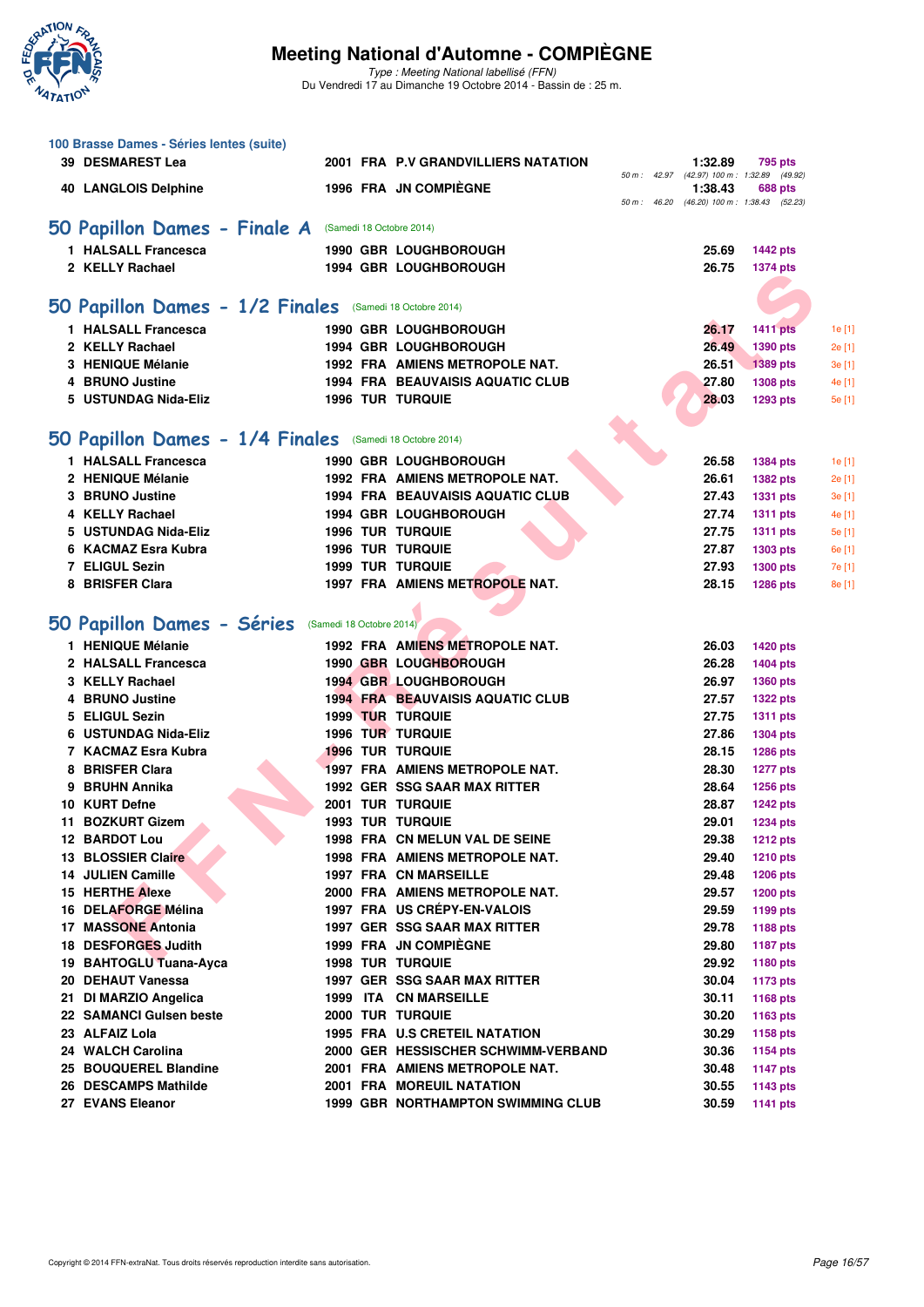

**50 Papillon Dames - Séries (suite)**

### **Meeting National d'Automne - COMPIÈGNE**

Type : Meeting National labellisé (FFN) Du Vendredi 17 au Dimanche 19 Octobre 2014 - Bassin de : 25 m.

| 29 CHARRO Anaïs<br>30 PESCHEUX Pauline |                                                                                                                                                                                                                                                                                                                                                                                                                                                                                                                                                                                                                                                                                                                                                                                                                                                                                                                                                  | <b>1998 FRA U.S CRETEIL NATATION</b> | 30.86                                                                                                                                                                                                                                                                                                                                                                                                                                                                                                                                                                                                                                                                                                                                                                                                                                                                                                                                                                                                                                                                                                                                                                                                                                                                                                                                                                                                                                                                                                              | 1125 pts                                                                                                                                                                                                             |
|----------------------------------------|--------------------------------------------------------------------------------------------------------------------------------------------------------------------------------------------------------------------------------------------------------------------------------------------------------------------------------------------------------------------------------------------------------------------------------------------------------------------------------------------------------------------------------------------------------------------------------------------------------------------------------------------------------------------------------------------------------------------------------------------------------------------------------------------------------------------------------------------------------------------------------------------------------------------------------------------------|--------------------------------------|--------------------------------------------------------------------------------------------------------------------------------------------------------------------------------------------------------------------------------------------------------------------------------------------------------------------------------------------------------------------------------------------------------------------------------------------------------------------------------------------------------------------------------------------------------------------------------------------------------------------------------------------------------------------------------------------------------------------------------------------------------------------------------------------------------------------------------------------------------------------------------------------------------------------------------------------------------------------------------------------------------------------------------------------------------------------------------------------------------------------------------------------------------------------------------------------------------------------------------------------------------------------------------------------------------------------------------------------------------------------------------------------------------------------------------------------------------------------------------------------------------------------|----------------------------------------------------------------------------------------------------------------------------------------------------------------------------------------------------------------------|
|                                        |                                                                                                                                                                                                                                                                                                                                                                                                                                                                                                                                                                                                                                                                                                                                                                                                                                                                                                                                                  |                                      |                                                                                                                                                                                                                                                                                                                                                                                                                                                                                                                                                                                                                                                                                                                                                                                                                                                                                                                                                                                                                                                                                                                                                                                                                                                                                                                                                                                                                                                                                                                    |                                                                                                                                                                                                                      |
|                                        |                                                                                                                                                                                                                                                                                                                                                                                                                                                                                                                                                                                                                                                                                                                                                                                                                                                                                                                                                  | 1999 FRA CHARTRES METROPOLE NAT      | 30.89                                                                                                                                                                                                                                                                                                                                                                                                                                                                                                                                                                                                                                                                                                                                                                                                                                                                                                                                                                                                                                                                                                                                                                                                                                                                                                                                                                                                                                                                                                              | <b>1123 pts</b>                                                                                                                                                                                                      |
| 31 BEDDOURI Margot                     |                                                                                                                                                                                                                                                                                                                                                                                                                                                                                                                                                                                                                                                                                                                                                                                                                                                                                                                                                  | <b>1999 FRA CN MARSEILLE</b>         | 30.96                                                                                                                                                                                                                                                                                                                                                                                                                                                                                                                                                                                                                                                                                                                                                                                                                                                                                                                                                                                                                                                                                                                                                                                                                                                                                                                                                                                                                                                                                                              | <b>1119 pts</b>                                                                                                                                                                                                      |
| 32 COUSSON Adelie                      |                                                                                                                                                                                                                                                                                                                                                                                                                                                                                                                                                                                                                                                                                                                                                                                                                                                                                                                                                  | 2000 FRA JN COMPIEGNE                | 30.98                                                                                                                                                                                                                                                                                                                                                                                                                                                                                                                                                                                                                                                                                                                                                                                                                                                                                                                                                                                                                                                                                                                                                                                                                                                                                                                                                                                                                                                                                                              | <b>1118 pts</b>                                                                                                                                                                                                      |
| 33 HANRAS Tiphaine                     |                                                                                                                                                                                                                                                                                                                                                                                                                                                                                                                                                                                                                                                                                                                                                                                                                                                                                                                                                  | 2000 FRA COULOMMIERS NATATION        | 31.07                                                                                                                                                                                                                                                                                                                                                                                                                                                                                                                                                                                                                                                                                                                                                                                                                                                                                                                                                                                                                                                                                                                                                                                                                                                                                                                                                                                                                                                                                                              | <b>1113 pts</b>                                                                                                                                                                                                      |
|                                        |                                                                                                                                                                                                                                                                                                                                                                                                                                                                                                                                                                                                                                                                                                                                                                                                                                                                                                                                                  |                                      | 31.09                                                                                                                                                                                                                                                                                                                                                                                                                                                                                                                                                                                                                                                                                                                                                                                                                                                                                                                                                                                                                                                                                                                                                                                                                                                                                                                                                                                                                                                                                                              | <b>1112 pts</b>                                                                                                                                                                                                      |
|                                        |                                                                                                                                                                                                                                                                                                                                                                                                                                                                                                                                                                                                                                                                                                                                                                                                                                                                                                                                                  |                                      | 31.10                                                                                                                                                                                                                                                                                                                                                                                                                                                                                                                                                                                                                                                                                                                                                                                                                                                                                                                                                                                                                                                                                                                                                                                                                                                                                                                                                                                                                                                                                                              | <b>1111 pts</b>                                                                                                                                                                                                      |
|                                        |                                                                                                                                                                                                                                                                                                                                                                                                                                                                                                                                                                                                                                                                                                                                                                                                                                                                                                                                                  |                                      | 31.25                                                                                                                                                                                                                                                                                                                                                                                                                                                                                                                                                                                                                                                                                                                                                                                                                                                                                                                                                                                                                                                                                                                                                                                                                                                                                                                                                                                                                                                                                                              | <b>1103 pts</b>                                                                                                                                                                                                      |
|                                        |                                                                                                                                                                                                                                                                                                                                                                                                                                                                                                                                                                                                                                                                                                                                                                                                                                                                                                                                                  |                                      | 31.46                                                                                                                                                                                                                                                                                                                                                                                                                                                                                                                                                                                                                                                                                                                                                                                                                                                                                                                                                                                                                                                                                                                                                                                                                                                                                                                                                                                                                                                                                                              | <b>1091 pts</b>                                                                                                                                                                                                      |
|                                        |                                                                                                                                                                                                                                                                                                                                                                                                                                                                                                                                                                                                                                                                                                                                                                                                                                                                                                                                                  |                                      |                                                                                                                                                                                                                                                                                                                                                                                                                                                                                                                                                                                                                                                                                                                                                                                                                                                                                                                                                                                                                                                                                                                                                                                                                                                                                                                                                                                                                                                                                                                    | 1088 pts                                                                                                                                                                                                             |
|                                        |                                                                                                                                                                                                                                                                                                                                                                                                                                                                                                                                                                                                                                                                                                                                                                                                                                                                                                                                                  |                                      |                                                                                                                                                                                                                                                                                                                                                                                                                                                                                                                                                                                                                                                                                                                                                                                                                                                                                                                                                                                                                                                                                                                                                                                                                                                                                                                                                                                                                                                                                                                    | <b>1088 pts</b>                                                                                                                                                                                                      |
|                                        |                                                                                                                                                                                                                                                                                                                                                                                                                                                                                                                                                                                                                                                                                                                                                                                                                                                                                                                                                  |                                      |                                                                                                                                                                                                                                                                                                                                                                                                                                                                                                                                                                                                                                                                                                                                                                                                                                                                                                                                                                                                                                                                                                                                                                                                                                                                                                                                                                                                                                                                                                                    | <b>1081 pts</b>                                                                                                                                                                                                      |
|                                        |                                                                                                                                                                                                                                                                                                                                                                                                                                                                                                                                                                                                                                                                                                                                                                                                                                                                                                                                                  |                                      |                                                                                                                                                                                                                                                                                                                                                                                                                                                                                                                                                                                                                                                                                                                                                                                                                                                                                                                                                                                                                                                                                                                                                                                                                                                                                                                                                                                                                                                                                                                    | 1072 pts                                                                                                                                                                                                             |
|                                        |                                                                                                                                                                                                                                                                                                                                                                                                                                                                                                                                                                                                                                                                                                                                                                                                                                                                                                                                                  |                                      |                                                                                                                                                                                                                                                                                                                                                                                                                                                                                                                                                                                                                                                                                                                                                                                                                                                                                                                                                                                                                                                                                                                                                                                                                                                                                                                                                                                                                                                                                                                    | 1059 pts                                                                                                                                                                                                             |
|                                        |                                                                                                                                                                                                                                                                                                                                                                                                                                                                                                                                                                                                                                                                                                                                                                                                                                                                                                                                                  |                                      |                                                                                                                                                                                                                                                                                                                                                                                                                                                                                                                                                                                                                                                                                                                                                                                                                                                                                                                                                                                                                                                                                                                                                                                                                                                                                                                                                                                                                                                                                                                    | 1054 pts                                                                                                                                                                                                             |
|                                        |                                                                                                                                                                                                                                                                                                                                                                                                                                                                                                                                                                                                                                                                                                                                                                                                                                                                                                                                                  |                                      |                                                                                                                                                                                                                                                                                                                                                                                                                                                                                                                                                                                                                                                                                                                                                                                                                                                                                                                                                                                                                                                                                                                                                                                                                                                                                                                                                                                                                                                                                                                    | 1054 pts                                                                                                                                                                                                             |
|                                        |                                                                                                                                                                                                                                                                                                                                                                                                                                                                                                                                                                                                                                                                                                                                                                                                                                                                                                                                                  |                                      |                                                                                                                                                                                                                                                                                                                                                                                                                                                                                                                                                                                                                                                                                                                                                                                                                                                                                                                                                                                                                                                                                                                                                                                                                                                                                                                                                                                                                                                                                                                    | 1054 pts                                                                                                                                                                                                             |
|                                        |                                                                                                                                                                                                                                                                                                                                                                                                                                                                                                                                                                                                                                                                                                                                                                                                                                                                                                                                                  |                                      |                                                                                                                                                                                                                                                                                                                                                                                                                                                                                                                                                                                                                                                                                                                                                                                                                                                                                                                                                                                                                                                                                                                                                                                                                                                                                                                                                                                                                                                                                                                    | 1052 pts                                                                                                                                                                                                             |
|                                        |                                                                                                                                                                                                                                                                                                                                                                                                                                                                                                                                                                                                                                                                                                                                                                                                                                                                                                                                                  |                                      |                                                                                                                                                                                                                                                                                                                                                                                                                                                                                                                                                                                                                                                                                                                                                                                                                                                                                                                                                                                                                                                                                                                                                                                                                                                                                                                                                                                                                                                                                                                    | 1050 pts                                                                                                                                                                                                             |
|                                        |                                                                                                                                                                                                                                                                                                                                                                                                                                                                                                                                                                                                                                                                                                                                                                                                                                                                                                                                                  |                                      |                                                                                                                                                                                                                                                                                                                                                                                                                                                                                                                                                                                                                                                                                                                                                                                                                                                                                                                                                                                                                                                                                                                                                                                                                                                                                                                                                                                                                                                                                                                    |                                                                                                                                                                                                                      |
|                                        |                                                                                                                                                                                                                                                                                                                                                                                                                                                                                                                                                                                                                                                                                                                                                                                                                                                                                                                                                  |                                      |                                                                                                                                                                                                                                                                                                                                                                                                                                                                                                                                                                                                                                                                                                                                                                                                                                                                                                                                                                                                                                                                                                                                                                                                                                                                                                                                                                                                                                                                                                                    | <b>1044 pts</b>                                                                                                                                                                                                      |
|                                        |                                                                                                                                                                                                                                                                                                                                                                                                                                                                                                                                                                                                                                                                                                                                                                                                                                                                                                                                                  |                                      |                                                                                                                                                                                                                                                                                                                                                                                                                                                                                                                                                                                                                                                                                                                                                                                                                                                                                                                                                                                                                                                                                                                                                                                                                                                                                                                                                                                                                                                                                                                    | 1043 pts                                                                                                                                                                                                             |
|                                        |                                                                                                                                                                                                                                                                                                                                                                                                                                                                                                                                                                                                                                                                                                                                                                                                                                                                                                                                                  |                                      |                                                                                                                                                                                                                                                                                                                                                                                                                                                                                                                                                                                                                                                                                                                                                                                                                                                                                                                                                                                                                                                                                                                                                                                                                                                                                                                                                                                                                                                                                                                    | 1038 pts                                                                                                                                                                                                             |
|                                        |                                                                                                                                                                                                                                                                                                                                                                                                                                                                                                                                                                                                                                                                                                                                                                                                                                                                                                                                                  |                                      |                                                                                                                                                                                                                                                                                                                                                                                                                                                                                                                                                                                                                                                                                                                                                                                                                                                                                                                                                                                                                                                                                                                                                                                                                                                                                                                                                                                                                                                                                                                    | 1034 pts                                                                                                                                                                                                             |
|                                        |                                                                                                                                                                                                                                                                                                                                                                                                                                                                                                                                                                                                                                                                                                                                                                                                                                                                                                                                                  |                                      |                                                                                                                                                                                                                                                                                                                                                                                                                                                                                                                                                                                                                                                                                                                                                                                                                                                                                                                                                                                                                                                                                                                                                                                                                                                                                                                                                                                                                                                                                                                    | 1034 pts                                                                                                                                                                                                             |
|                                        |                                                                                                                                                                                                                                                                                                                                                                                                                                                                                                                                                                                                                                                                                                                                                                                                                                                                                                                                                  |                                      |                                                                                                                                                                                                                                                                                                                                                                                                                                                                                                                                                                                                                                                                                                                                                                                                                                                                                                                                                                                                                                                                                                                                                                                                                                                                                                                                                                                                                                                                                                                    | 1026 pts                                                                                                                                                                                                             |
|                                        |                                                                                                                                                                                                                                                                                                                                                                                                                                                                                                                                                                                                                                                                                                                                                                                                                                                                                                                                                  |                                      |                                                                                                                                                                                                                                                                                                                                                                                                                                                                                                                                                                                                                                                                                                                                                                                                                                                                                                                                                                                                                                                                                                                                                                                                                                                                                                                                                                                                                                                                                                                    | 1023 pts                                                                                                                                                                                                             |
|                                        |                                                                                                                                                                                                                                                                                                                                                                                                                                                                                                                                                                                                                                                                                                                                                                                                                                                                                                                                                  |                                      |                                                                                                                                                                                                                                                                                                                                                                                                                                                                                                                                                                                                                                                                                                                                                                                                                                                                                                                                                                                                                                                                                                                                                                                                                                                                                                                                                                                                                                                                                                                    | 1010 pts                                                                                                                                                                                                             |
|                                        |                                                                                                                                                                                                                                                                                                                                                                                                                                                                                                                                                                                                                                                                                                                                                                                                                                                                                                                                                  |                                      |                                                                                                                                                                                                                                                                                                                                                                                                                                                                                                                                                                                                                                                                                                                                                                                                                                                                                                                                                                                                                                                                                                                                                                                                                                                                                                                                                                                                                                                                                                                    | 1008 pts                                                                                                                                                                                                             |
|                                        |                                                                                                                                                                                                                                                                                                                                                                                                                                                                                                                                                                                                                                                                                                                                                                                                                                                                                                                                                  |                                      |                                                                                                                                                                                                                                                                                                                                                                                                                                                                                                                                                                                                                                                                                                                                                                                                                                                                                                                                                                                                                                                                                                                                                                                                                                                                                                                                                                                                                                                                                                                    | 1005 pts                                                                                                                                                                                                             |
|                                        |                                                                                                                                                                                                                                                                                                                                                                                                                                                                                                                                                                                                                                                                                                                                                                                                                                                                                                                                                  |                                      |                                                                                                                                                                                                                                                                                                                                                                                                                                                                                                                                                                                                                                                                                                                                                                                                                                                                                                                                                                                                                                                                                                                                                                                                                                                                                                                                                                                                                                                                                                                    | 1000 pts                                                                                                                                                                                                             |
|                                        |                                                                                                                                                                                                                                                                                                                                                                                                                                                                                                                                                                                                                                                                                                                                                                                                                                                                                                                                                  |                                      |                                                                                                                                                                                                                                                                                                                                                                                                                                                                                                                                                                                                                                                                                                                                                                                                                                                                                                                                                                                                                                                                                                                                                                                                                                                                                                                                                                                                                                                                                                                    | 998 pts                                                                                                                                                                                                              |
|                                        |                                                                                                                                                                                                                                                                                                                                                                                                                                                                                                                                                                                                                                                                                                                                                                                                                                                                                                                                                  |                                      |                                                                                                                                                                                                                                                                                                                                                                                                                                                                                                                                                                                                                                                                                                                                                                                                                                                                                                                                                                                                                                                                                                                                                                                                                                                                                                                                                                                                                                                                                                                    | 985 pts                                                                                                                                                                                                              |
|                                        |                                                                                                                                                                                                                                                                                                                                                                                                                                                                                                                                                                                                                                                                                                                                                                                                                                                                                                                                                  |                                      |                                                                                                                                                                                                                                                                                                                                                                                                                                                                                                                                                                                                                                                                                                                                                                                                                                                                                                                                                                                                                                                                                                                                                                                                                                                                                                                                                                                                                                                                                                                    | 985 pts                                                                                                                                                                                                              |
|                                        |                                                                                                                                                                                                                                                                                                                                                                                                                                                                                                                                                                                                                                                                                                                                                                                                                                                                                                                                                  |                                      | 33.44                                                                                                                                                                                                                                                                                                                                                                                                                                                                                                                                                                                                                                                                                                                                                                                                                                                                                                                                                                                                                                                                                                                                                                                                                                                                                                                                                                                                                                                                                                              | 982 pts                                                                                                                                                                                                              |
|                                        |                                                                                                                                                                                                                                                                                                                                                                                                                                                                                                                                                                                                                                                                                                                                                                                                                                                                                                                                                  |                                      | 33.60                                                                                                                                                                                                                                                                                                                                                                                                                                                                                                                                                                                                                                                                                                                                                                                                                                                                                                                                                                                                                                                                                                                                                                                                                                                                                                                                                                                                                                                                                                              | 973 pts                                                                                                                                                                                                              |
|                                        |                                                                                                                                                                                                                                                                                                                                                                                                                                                                                                                                                                                                                                                                                                                                                                                                                                                                                                                                                  |                                      | 33.60                                                                                                                                                                                                                                                                                                                                                                                                                                                                                                                                                                                                                                                                                                                                                                                                                                                                                                                                                                                                                                                                                                                                                                                                                                                                                                                                                                                                                                                                                                              | 973 pts                                                                                                                                                                                                              |
|                                        |                                                                                                                                                                                                                                                                                                                                                                                                                                                                                                                                                                                                                                                                                                                                                                                                                                                                                                                                                  |                                      | 33.66                                                                                                                                                                                                                                                                                                                                                                                                                                                                                                                                                                                                                                                                                                                                                                                                                                                                                                                                                                                                                                                                                                                                                                                                                                                                                                                                                                                                                                                                                                              | 970 pts                                                                                                                                                                                                              |
|                                        |                                                                                                                                                                                                                                                                                                                                                                                                                                                                                                                                                                                                                                                                                                                                                                                                                                                                                                                                                  |                                      | 33.76                                                                                                                                                                                                                                                                                                                                                                                                                                                                                                                                                                                                                                                                                                                                                                                                                                                                                                                                                                                                                                                                                                                                                                                                                                                                                                                                                                                                                                                                                                              | <b>964 pts</b>                                                                                                                                                                                                       |
|                                        |                                                                                                                                                                                                                                                                                                                                                                                                                                                                                                                                                                                                                                                                                                                                                                                                                                                                                                                                                  |                                      | 33.82                                                                                                                                                                                                                                                                                                                                                                                                                                                                                                                                                                                                                                                                                                                                                                                                                                                                                                                                                                                                                                                                                                                                                                                                                                                                                                                                                                                                                                                                                                              | 961 pts                                                                                                                                                                                                              |
|                                        |                                                                                                                                                                                                                                                                                                                                                                                                                                                                                                                                                                                                                                                                                                                                                                                                                                                                                                                                                  |                                      | 34.08                                                                                                                                                                                                                                                                                                                                                                                                                                                                                                                                                                                                                                                                                                                                                                                                                                                                                                                                                                                                                                                                                                                                                                                                                                                                                                                                                                                                                                                                                                              | 947 pts                                                                                                                                                                                                              |
|                                        |                                                                                                                                                                                                                                                                                                                                                                                                                                                                                                                                                                                                                                                                                                                                                                                                                                                                                                                                                  |                                      | 34.10                                                                                                                                                                                                                                                                                                                                                                                                                                                                                                                                                                                                                                                                                                                                                                                                                                                                                                                                                                                                                                                                                                                                                                                                                                                                                                                                                                                                                                                                                                              | 946 pts                                                                                                                                                                                                              |
|                                        |                                                                                                                                                                                                                                                                                                                                                                                                                                                                                                                                                                                                                                                                                                                                                                                                                                                                                                                                                  |                                      | 34.14                                                                                                                                                                                                                                                                                                                                                                                                                                                                                                                                                                                                                                                                                                                                                                                                                                                                                                                                                                                                                                                                                                                                                                                                                                                                                                                                                                                                                                                                                                              | 944 pts                                                                                                                                                                                                              |
|                                        |                                                                                                                                                                                                                                                                                                                                                                                                                                                                                                                                                                                                                                                                                                                                                                                                                                                                                                                                                  |                                      | 34.16                                                                                                                                                                                                                                                                                                                                                                                                                                                                                                                                                                                                                                                                                                                                                                                                                                                                                                                                                                                                                                                                                                                                                                                                                                                                                                                                                                                                                                                                                                              | 943 pts                                                                                                                                                                                                              |
|                                        |                                                                                                                                                                                                                                                                                                                                                                                                                                                                                                                                                                                                                                                                                                                                                                                                                                                                                                                                                  |                                      | 34.25                                                                                                                                                                                                                                                                                                                                                                                                                                                                                                                                                                                                                                                                                                                                                                                                                                                                                                                                                                                                                                                                                                                                                                                                                                                                                                                                                                                                                                                                                                              | 939 pts                                                                                                                                                                                                              |
|                                        |                                                                                                                                                                                                                                                                                                                                                                                                                                                                                                                                                                                                                                                                                                                                                                                                                                                                                                                                                  |                                      | 34.44                                                                                                                                                                                                                                                                                                                                                                                                                                                                                                                                                                                                                                                                                                                                                                                                                                                                                                                                                                                                                                                                                                                                                                                                                                                                                                                                                                                                                                                                                                              | 929 pts                                                                                                                                                                                                              |
| 74 REBELO Alizee                       |                                                                                                                                                                                                                                                                                                                                                                                                                                                                                                                                                                                                                                                                                                                                                                                                                                                                                                                                                  |                                      | 34.48                                                                                                                                                                                                                                                                                                                                                                                                                                                                                                                                                                                                                                                                                                                                                                                                                                                                                                                                                                                                                                                                                                                                                                                                                                                                                                                                                                                                                                                                                                              | 927 pts                                                                                                                                                                                                              |
| 75 MPACKO Ketsia                       |                                                                                                                                                                                                                                                                                                                                                                                                                                                                                                                                                                                                                                                                                                                                                                                                                                                                                                                                                  | 2000 FRA AQUA CLUB PONTAULT-ROISSY   | 34.56                                                                                                                                                                                                                                                                                                                                                                                                                                                                                                                                                                                                                                                                                                                                                                                                                                                                                                                                                                                                                                                                                                                                                                                                                                                                                                                                                                                                                                                                                                              | 922 pts                                                                                                                                                                                                              |
|                                        |                                                                                                                                                                                                                                                                                                                                                                                                                                                                                                                                                                                                                                                                                                                                                                                                                                                                                                                                                  | <b>2000 FRA THOUROTTE NATATION</b>   | 34.70                                                                                                                                                                                                                                                                                                                                                                                                                                                                                                                                                                                                                                                                                                                                                                                                                                                                                                                                                                                                                                                                                                                                                                                                                                                                                                                                                                                                                                                                                                              | 915 pts                                                                                                                                                                                                              |
| <b>76 CIRAUX Justine</b>               |                                                                                                                                                                                                                                                                                                                                                                                                                                                                                                                                                                                                                                                                                                                                                                                                                                                                                                                                                  |                                      |                                                                                                                                                                                                                                                                                                                                                                                                                                                                                                                                                                                                                                                                                                                                                                                                                                                                                                                                                                                                                                                                                                                                                                                                                                                                                                                                                                                                                                                                                                                    |                                                                                                                                                                                                                      |
| 77 GENRIES Chloé                       |                                                                                                                                                                                                                                                                                                                                                                                                                                                                                                                                                                                                                                                                                                                                                                                                                                                                                                                                                  | <b>2001 FRA ES MASSY NATATION</b>    | 34.93                                                                                                                                                                                                                                                                                                                                                                                                                                                                                                                                                                                                                                                                                                                                                                                                                                                                                                                                                                                                                                                                                                                                                                                                                                                                                                                                                                                                                                                                                                              | 903 pts                                                                                                                                                                                                              |
| <b>78 CHAPLAIN Bertille</b>            |                                                                                                                                                                                                                                                                                                                                                                                                                                                                                                                                                                                                                                                                                                                                                                                                                                                                                                                                                  | 2000 FRA JN COMPIÈGNE                | 35.16                                                                                                                                                                                                                                                                                                                                                                                                                                                                                                                                                                                                                                                                                                                                                                                                                                                                                                                                                                                                                                                                                                                                                                                                                                                                                                                                                                                                                                                                                                              | 891 pts                                                                                                                                                                                                              |
| 79 MALLET Camille                      |                                                                                                                                                                                                                                                                                                                                                                                                                                                                                                                                                                                                                                                                                                                                                                                                                                                                                                                                                  | 2001 FRA AMIENS METROPOLE NAT.       | 35.32                                                                                                                                                                                                                                                                                                                                                                                                                                                                                                                                                                                                                                                                                                                                                                                                                                                                                                                                                                                                                                                                                                                                                                                                                                                                                                                                                                                                                                                                                                              | 883 pts                                                                                                                                                                                                              |
| 80 BERNARD Léna-Rose                   |                                                                                                                                                                                                                                                                                                                                                                                                                                                                                                                                                                                                                                                                                                                                                                                                                                                                                                                                                  | 2000 FRA BEAUVAISIS AQUATIC CLUB     | 35.91                                                                                                                                                                                                                                                                                                                                                                                                                                                                                                                                                                                                                                                                                                                                                                                                                                                                                                                                                                                                                                                                                                                                                                                                                                                                                                                                                                                                                                                                                                              | 853 pts                                                                                                                                                                                                              |
|                                        | 34 HEU Charline<br>35 CELINI Lesy<br><b>36 LEMAOULT Emilie</b><br>37 BOISARD Laura<br><b>38 HORVILLE Eloïse</b><br>39 SOYER Emma<br>40 LOSCHI Lea<br>41 BARBOUCH Inès<br><b>42 PARODI Laure</b><br>43 KANDOLO Zoé<br>43 THIERRY Claudie<br>43 LEE Amy<br><b>46 LANGLAIS Lila</b><br><b>47 GAUCHER Pauline</b><br><b>48 BRANCH Sarah</b><br><b>49 ROUTIER Nolwen</b><br>50 LAUNAY Nolwenn<br>51 COMMUNAUDAT Margaux<br>51 HANNAH Caitlin<br>53 CANI Patricia<br>54 BUCKLEY Kate<br>55 VAN LAECKE Eryn<br>56 COLOMBIER Justine<br><b>57 LAVERGNE Floriane</b><br>58 VALIN-FIXOT Léa<br>59 ROBLIN Fiona<br>60 LASSALLE Clemence<br>60 DUTHOIT Cyriane<br><b>62 SAUVAGE Clémence</b><br>63 BEAL Elodie<br>63 RAMBAUD Anissa<br>65 DANIEL NFAMI TCHATCHOU Kesia<br>66 BONNIN Elisa<br>67 DI MARTINO Lison<br>68 ADAMOVA Diana<br>69 LAUTH Annaelle<br><b>70 TATTON Olivia</b><br>71 SOHIER Mathilde<br>72 ROBERT Jessica<br>73 GODEFROY-FIMES Maurine |                                      | 1999 FRA CHÂTEAU-THIERRY NATATION 2000<br><b>1999 FRA ES MASSY NATATION</b><br>1998 FRA CN MELUN VAL DE SEINE<br><b>1999 FRA BEAUVAISIS AQUATIC CLUB</b><br>1999 FRA AMIENS METROPOLE NAT.<br>1998 FRA CN MELUN VAL DE SEINE<br><b>1998 FRA ES MASSY NATATION</b><br>2001 FRA US IVRY-SUR-SEINE<br><b>1999 FRA LE CHESNAY NATATION</b><br>2000 FRA US IVRY-SUR-SEINE<br>2000 FRA SOISSONS NATATION SPORTIVE<br>2000 GBR NORTHAMPTON SWIMMING CLUB<br><b>2000 FRA ES MASSY NATATION</b><br>1997 FRA OPTIMAX TRAINING NATATION 78<br>2000 GBR NORTHAMPTON SWIMMING CLUB<br>2000 FRA C.N OZOIR-LA-FERRIERE<br>1997 FRA CN ST-MICHEL-SUR-ORGE<br>1998 FRA CN MELUN VAL DE SEINE<br><b>1998 GBR NORTHAMPTON SWIMMING CLUB</b><br><b>1996 ALB ES MASSY NATATION</b><br><b>1997 GBR NORTHAMPTON SWIMMING CLUB</b><br>2001 FRA JN COMPIEGNE<br>1999 FRA JN COMPIEGNE<br><b>1999 FRA AQUA CLUB PONTAULT-ROISSY</b><br>2000 FRA CN ST-MICHEL-SUR-ORGE<br>1999 FRA CHARTRES METROPOLE NAT<br><b>1999 FRA CHARTRES METROPOLE NAT</b><br><b>1999 FRA ES MASSY NATATION</b><br>2000 FRA BEAUVAISIS AQUATIC CLUB<br>1999 FRA USM VIROFLAY<br>1999 FRA AQUA CLUB PONTAULT-ROISSY<br>2000 FRA ES MASSY NATATION<br><b>2001 FRA ES MASSY NATATION</b><br>1998 FRA AQUA CLUB PONTAULT-ROISSY<br>2000 FRA JN COMPIEGNE<br>2001 FRA JN COMPIEGNE<br>2000 GBR NORTHAMPTON SWIMMING CLUB<br><b>1999 FRA ST-QUENTIN NATATION</b><br>2001 FRA ES MASSY NATATION<br>2001 FRA P.V GRANDVILLIERS NATATION<br><b>2001 FRA ES MASSY NATATION</b> | 31.50<br>31.51<br>31.63<br>31.80<br>32.02<br>32.11<br>32.11<br>32.11<br>32.15<br>32.19<br>32.30<br>32.31<br>32.40<br>32.47<br>32.47<br>32.63<br>32.67<br>32.91<br>32.95<br>33.00<br>33.10<br>33.13<br>33.37<br>33.37 |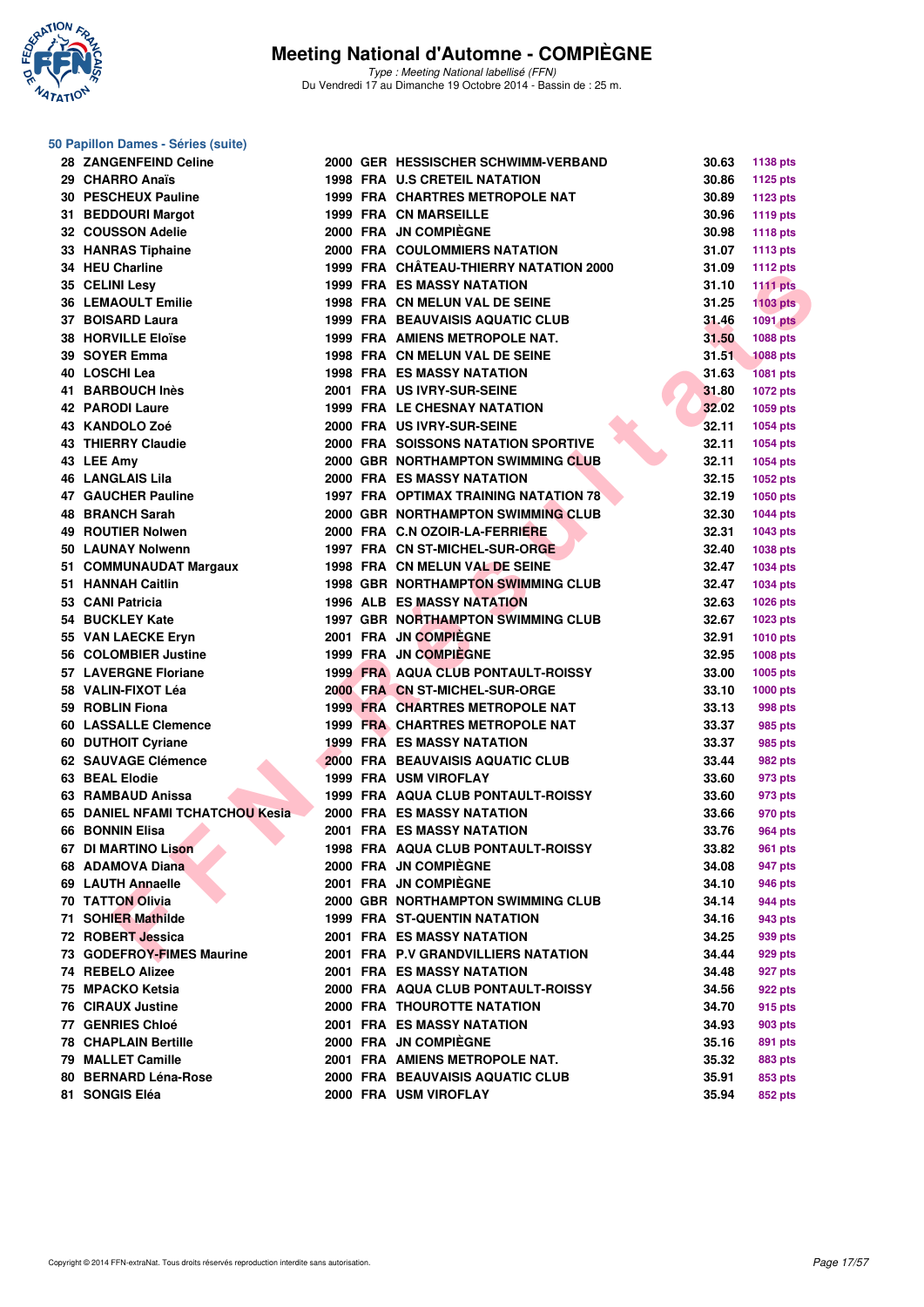

Type : Meeting National labellisé (FFN) Du Vendredi 17 au Dimanche 19 Octobre 2014 - Bassin de : 25 m.

#### **50 Papillon Dames - Séries (suite)**

| 82 GARNIER Alexandra        |  | 1999 FRA JN COMPIÈGNE                  | 36.06          | 846 pts                           |
|-----------------------------|--|----------------------------------------|----------------|-----------------------------------|
| <b>83 FERGUENE Ines</b>     |  | <b>2001 FRA ES MASSY NATATION</b>      | 36.17          | 840 pts                           |
| <b>84 FALLET Audrey</b>     |  | 2000 FRA CHÂTEAU-THIERRY NATATION 2000 | 36.61          | 819 pts                           |
| 85 TOUSSIROT Émilie         |  | 2001 FRA ST-QUENTIN NATATION           | 36.77          | 811 pts                           |
| 86 DELBOIS Morgane          |  | 2001 FRA SOISSONS NATATION SPORTIVE    | 37.05          | 797 pts                           |
| 87 DESMAREST Lea            |  | 2001 FRA P.V GRANDVILLIERS NATATION    | 38.91          | <b>710 pts</b>                    |
| <b>88 LANGLOIS Delphine</b> |  | 1996 FRA JN COMPIÈGNE                  | 42.52          | 555 pts                           |
| --- RAYNERT Maud            |  | <b>1998 FRA ES MASSY NATATION</b>      | <b>DSQ Da</b>  |                                   |
| --- GELE Rebecca            |  | 2000 FRA ES MASSY NATATION             | <b>DNS</b> dec |                                   |
| --- PROUFF Faustine         |  | <b>1988 FRA MOUETTES DE PARIS</b>      | <b>DNS</b> dec | <b>Contract Contract Contract</b> |
| --- GAMER Rose-alexia       |  | 1999 FRA ES VITRY                      | <b>DNS</b> dec |                                   |

### **[100 Papillon Dames - Finale A](http://www.ffnatation.fr/webffn/resultats.php?idact=nat&go=epr&idcpt=24767&idepr=32)** (Dimanche 19 Octobre 2014)

| 1 KELLY Rachael      | <b>1994 GBR LOUGHBOROUGH</b>            |                   | 58.50<br>1390 pts                                       |
|----------------------|-----------------------------------------|-------------------|---------------------------------------------------------|
|                      |                                         | $50 m$ : 27.49    | $(27.49)$ 100 m :<br>58.50 (31.                         |
| 2 BRUNO Justine      | <b>1994 FRA BEAUVAISIS AQUATIC CLUB</b> | 28.90<br>$50 m$ : | 1:00.97<br>1313 pts<br>$(28.90)$ 100 m : 1:00.97 (32.   |
| 3 USTUNDAG Nida-Eliz | <b>1996 TUR TURQUIE</b>                 |                   | 1:01.10<br>1309 pts                                     |
|                      |                                         | 50 m: 28.87       | $(28.87)$ 100 m : 1:01.10 (32.                          |
| 4 BRISFER Clara      | 1997 FRA AMIENS METROPOLE NAT.          | 50 m: 29.46       | 1:02.40<br>1269 pts<br>$(29.46)$ 100 m : 1:02.40 $(32.$ |
| 5 DESPLECHIN Chloe   | 1997 FRA AMIENS METROPOLE NAT.          |                   | 1:04.42<br>1208 pts                                     |
|                      |                                         | 50 m: 30.91       | $(30.91)$ 100 m : 1:04.42 (33.                          |
| 6 DEHAUT Vanessa     | 1997 GER SSG SAAR MAX RITTER            | 50 m: 31.10       | 1:06.40<br>1151 pts<br>$(31.10)$ 100 m : 1:06.40 $(35.$ |
| 7 KACMAZ Esra Kubra  | <b>1996 TUR TURQUIE</b>                 |                   | 1:06.57<br>1146 pts                                     |
|                      |                                         | 50 m: 29.93       | (29.93) 100 m: 1:06.57 (36.                             |
| 8 JULIEN Camille     | <b>1997 FRA CN MARSEILLE</b>            |                   | 1:08.42<br>1093 pts                                     |

## **[100 Papillon Dames - Finale B](http://www.ffnatation.fr/webffn/resultats.php?idact=nat&go=epr&idcpt=24767&idepr=32)** (Dimanche 19 Octobre 2014)

| <b>1998 FRA ES MASSY NATATION</b><br>--- RAYNERT Maud          | <b>DSQ Da</b>                                                              |
|----------------------------------------------------------------|----------------------------------------------------------------------------|
|                                                                |                                                                            |
| --- GELE Rebecca<br>2000 FRA ES MASSY NATATION                 | <b>DNS dec</b>                                                             |
| --- PROUFF Faustine<br><b>1988 FRA MOUETTES DE PARIS</b>       | <b>DNS</b> dec                                                             |
| --- GAMER Rose-alexia<br>1999 FRA ES VITRY                     | <b>DNS</b> dec                                                             |
|                                                                |                                                                            |
|                                                                |                                                                            |
| <b>00 Papillon Dames - Finale A</b> (Dimanche 19 Octobre 2014) |                                                                            |
| 1 KELLY Rachael<br><b>1994 GBR LOUGHBOROUGH</b>                | 58.50<br><b>1390 pts</b>                                                   |
| 2 BRUNO Justine<br>1994 FRA BEAUVAISIS AQUATIC CLUB            | 50 m: 27.49 (27.49) 100 m: 58.50 (31.01)<br>1:00.97<br><b>1313 pts</b>     |
| 50 m: 28.90                                                    | (28.90) 100 m: 1:00.97 (32.07)                                             |
| 3 USTUNDAG Nida-Eliz<br><b>1996 TUR TURQUIE</b>                | 1:01.10<br><b>1309 pts</b>                                                 |
|                                                                | 50 m: 28.87 (28.87) 100 m: 1:01.10 (32.23)                                 |
| 1997 FRA AMIENS METROPOLE NAT.<br>4 BRISFER Clara              | 1:02.40<br><b>1269 pts</b><br>50 m: 29.46 (29.46) 100 m: 1:02.40 (32.94)   |
| 5 DESPLECHIN Chloe<br>1997 FRA AMIENS METROPOLE NAT            | 1:04.42<br><b>1208 pts</b>                                                 |
|                                                                | 50 m: 30.91 (30.91) 100 m: 1:04.42 (33.51)                                 |
| 6 DEHAUT Vanessa<br>1997 GER SSG SAAR MAX RITTER               | 1:06.40<br>1151 pts                                                        |
|                                                                | 50 m: 31.10 (31.10) 100 m: 1:06.40 (35.30)                                 |
| 7 KACMAZ Esra Kubra<br><b>1996 TUR TURQUIE</b>                 | 1:06.57<br><b>1146 pts</b><br>50 m : 29.93 (29.93) 100 m : 1:06.57 (36.64) |
| 8 JULIEN Camille<br>1997 FRA CN MARSEILLE                      | 1:08.42<br>1093 pts                                                        |
|                                                                | 50 m: 30.90 (30.90) 100 m: 1:08.42 (37.52)                                 |
|                                                                |                                                                            |
| <b>00 Papillon Dames - Finale B</b> (Dimanche 19 Octobre 2014) |                                                                            |
| 1 ELIGUL Sezin<br>1999 TUR TURQUIE                             | 1:02.55<br><b>1265 pts</b>                                                 |
|                                                                | 50 m: 29.33 (29.33) 100 m: 1:02.55 (33.22)                                 |
| 2 KURT Defne<br><b>2001 TUR TURQUIE</b>                        | 1:03.73<br><b>1229 pts</b><br>50 m: 29.94 (29.94) 100 m: 1:03.73 (33.79)   |
| 2000 FRA AMIENS METROPOLE NAT.<br>3 HERTHE Alexe               | 1:04.32<br><b>1211 pts</b>                                                 |
| 50 m : 30.19                                                   | $(30.19)$ 100 m : 1:04.32 $(34.13)$                                        |
| 4 BAHTOGLU Tuana-Ayca<br>1998 TUR TURQUIE                      | 1:05.38<br>1180 pts                                                        |
| 5 CAZIER Chloé<br><b>1998 FRA BEAUVAISIS AQUATIC CLUB</b>      | 50 m: 31.11 (31.11) 100 m: 1:05.38 (34.27)<br>1:05.59                      |
|                                                                | 1174 pts<br>50 m: 30.50 (30.50) 100 m: 1:05.59 (35.09)                     |
| 6 WALCH Carolina<br>2000  GER  HESSISCHER SCHWIMM-VERBAND      | 1:07.11<br>1130 pts                                                        |
|                                                                | 50 m: 31.91 (31.91) 100 m: 1:07.11 (35.20)                                 |
| 1999 GER HESSISCHER SCHWIMM-VERBAND<br>7 HUGENELL Leonie       | 1:08.85<br>1081 pts                                                        |
| 8 GOBEL Melina<br><b>1998 GER HESSISCHER SCHWIMM-VERBAND</b>   | 50 m : 32.09 (32.09) 100 m : 1:08.85 (36.76)<br>1:10.09<br><b>1046 pts</b> |
|                                                                | 50 m: 32.85 (32.85) 100 m: 1:10.09 (37.24)                                 |
|                                                                |                                                                            |
| 00 Papillon Dames - Série rapide (Dimanche 19 Octobre 2014)    |                                                                            |
| 1 BRUNO Justine<br><b>1994 FRA BEAUVAISIS AQUATIC CLUB</b>     | 1:01.25<br><b>1304 pts</b>                                                 |
|                                                                | 50 m: 28.87 (28.87) 100 m: 1:01.25 (32.38)                                 |
| 2 KELLY Rachael<br><b>1994 GBR LOUGHBOROUGH</b>                | 1:02.11<br><b>1278 pts</b>                                                 |
| 3 USTUNDAG Nida-Eliz<br><b>1996 TUR TURQUIE</b>                | 50 m: 28.76 (28.76) 100 m: 1:02.11 (33.35)<br>1:02.59<br>1263 pts          |
|                                                                | 50 m : 29.59 (29.59) 100 m : 1:02.59 (33.00)                               |

## **[100 Papillon Dames - Série rapide](http://www.ffnatation.fr/webffn/resultats.php?idact=nat&go=epr&idcpt=24767&idepr=32)** (Dimanche 19 Octobre 2014)

| 1 BRUNO Justine           | <b>1994 FRA BEAUVAISIS AQUATIC CLUB</b> |              | 1:01.25                                     | 1304 pts        |  |
|---------------------------|-----------------------------------------|--------------|---------------------------------------------|-----------------|--|
| 2 KELLY Rachael           | <b>1994 GBR LOUGHBOROUGH</b>            | 50 m: 28.87  | (28.87) 100 m: 1:01.25 (32.<br>1:02.11      | 1278 pts        |  |
| 3 USTUNDAG Nida-Eliz      | <b>1996 TUR TURQUIE</b>                 | 50 m : 28.76 | $(28.76)$ 100 m : 1:02.11 (33.<br>1:02.59   | 1263 pts        |  |
| 4 BRISFER Clara           | 1997 FRA AMIENS METROPOLE NAT.          | 50 m: 29.59  | (29.59) 100 m : 1:02.59 (33.<br>1:02.98     |                 |  |
|                           |                                         | 50 m : 29.67 | (29.67) 100 m : 1:02.98 (33.                | 1252 pts        |  |
| 5 KACMAZ Esra Kubra       | <b>1996 TUR TURQUIE</b>                 | 50 m : 29.54 | 1:03.06<br>$(29.54)$ 100 m : 1:03.06 (33.   | 1249 pts        |  |
| 6 HERTHE Alexe            | 2000 FRA AMIENS METROPOLE NAT.          | 50 m: 29.95  | 1:04.37<br>(29.95) 100 m : 1:04.37 (34.     | <b>1210 pts</b> |  |
| <b>7 DESPLECHIN Chloe</b> | 1997 FRA AMIENS METROPOLE NAT.          | 50 m : 31.16 | 1:05.14<br>$(31.16)$ 100 m : 1:05.14 $(33.$ | 1187 pts        |  |
| 8 BOZKURT Gizem           | <b>1993 TUR TURQUIE</b>                 |              | 1:05.35                                     | 1181 pts        |  |
| 9 DEHAUT Vanessa          | 1997 GER SSG SAAR MAX RITTER            | 50 m : 30.67 | $(30.67)$ 100 m : 1:05.35 (34.<br>1:05.71   | 1171 pts        |  |
|                           |                                         |              |                                             |                 |  |

|                        |              | 58.50                                      | <b>1390 pts</b>     |  |
|------------------------|--------------|--------------------------------------------|---------------------|--|
| 50 m: 27.49            |              | $(27.49)$ 100 m :                          | 58.50 (31.01)       |  |
|                        |              | $1:00.97$ 1313 pts                         |                     |  |
| $50 \text{ m}$ : 28.90 |              | $(28.90)$ 100 m :                          | 1:00.97 (32.07)     |  |
|                        |              | 1:01.10                                    | 1309 pts            |  |
|                        |              | 50 m: 28.87 (28.87) 100 m:                 | $1:01.10$ $(32.23)$ |  |
|                        |              | $1:02.40$ 1269 pts                         |                     |  |
|                        |              | 50 m: 29.46 (29.46) 100 m:                 | $1:02.40$ $(32.94)$ |  |
|                        |              |                                            |                     |  |
|                        |              | $1:04.42$ 1208 pts                         |                     |  |
|                        |              | 50 m: 30.91 (30.91) 100 m:                 | $1:04.42$ $(33.51)$ |  |
|                        |              | $1:06.40$ 1151 pts                         |                     |  |
|                        | 50 m : 31.10 | $(31.10) 100 m$ :                          | 1:06.40 (35.30)     |  |
|                        |              | $1:06.57$ 1146 pts                         |                     |  |
|                        |              | 50 m: 29.93 (29.93) 100 m: 1:06.57 (36.64) |                     |  |
|                        |              | $1:08.42$ 1093 pts                         |                     |  |

|                |              | 1:02.55           | $1265$ pts          |
|----------------|--------------|-------------------|---------------------|
| $50 m$ : 29.33 |              | $(29.33)$ 100 m : | $1:02.55$ $(33.22)$ |
|                |              | 1:03.73           | 1229 pts            |
| 50 m: 29.94    |              | $(29.94)$ 100 m : | 1:03.73 (33.79)     |
|                |              | 1:04.32           | 1211 pts            |
| 50 m: 30.19    |              | $(30.19)$ 100 m : | $1:04.32$ $(34.13)$ |
|                |              | 1:05.38           | 1180 pts            |
|                | 50 m : 31.11 | $(31.11)$ 100 m : | 1:05.38 (34.27)     |
|                |              |                   |                     |
|                |              | 1:05.59           | 1174 pts            |
| 50 m: 30.50    |              | $(30.50)$ 100 m : | 1:05.59 (35.09)     |
|                |              | 1:07.11           | 1130 pts            |
| $50 m$ :       | 31.91        | $(31.91)$ 100 m : | $1:07.11$ $(35.20)$ |
|                |              | 1:08.85           | 1081 pts            |
| 50 m: 32.09    |              | $(32.09)$ 100 m : | 1:08.85 (36.76)     |
|                |              |                   | 1:10.09 1046 pts    |

|                |              | 1:01.25                                    | <b>1304 pts</b>     |  |
|----------------|--------------|--------------------------------------------|---------------------|--|
|                | 50 m : 28.87 | $(28.87)$ 100 m :                          | 1:01.25 (32.38)     |  |
|                |              | $1:02.11$ 1278 pts                         |                     |  |
|                |              | 50 m: 28.76 (28.76) 100 m:                 | $1:02.11$ $(33.35)$ |  |
|                |              | 1:02.59                                    | 1263 pts            |  |
| $50 m$ : 29.59 |              | $(29.59)$ 100 m :                          | 1:02.59 (33.00)     |  |
|                |              | 1:02.98                                    | 1252 pts            |  |
| $50 m$ : 29.67 |              | $(29.67)$ 100 m :                          | 1:02.98 (33.31)     |  |
|                |              | 1:03.06                                    | 1249 pts            |  |
| $50 m$ : 29.54 |              | $(29.54)$ 100 m :                          | 1:03.06 (33.52)     |  |
|                |              | 1:04.37 1210 pts                           |                     |  |
|                |              | 50 m: 29.95 (29.95) 100 m:                 | $1:04.37$ $(34.42)$ |  |
|                |              | 1:05.14 1187 pts                           |                     |  |
|                |              | 50 m: 31.16 (31.16) 100 m:                 | 1:05.14 (33.98)     |  |
|                |              | 1:05.35                                    | 1181 pts            |  |
|                |              | 50 m: 30.67 (30.67) 100 m:                 | 1:05.35 (34.68)     |  |
|                |              | 1:05.71 1171 pts                           |                     |  |
|                |              | 50 m: 30.68 (30.68) 100 m: 1:05.71 (35.03) |                     |  |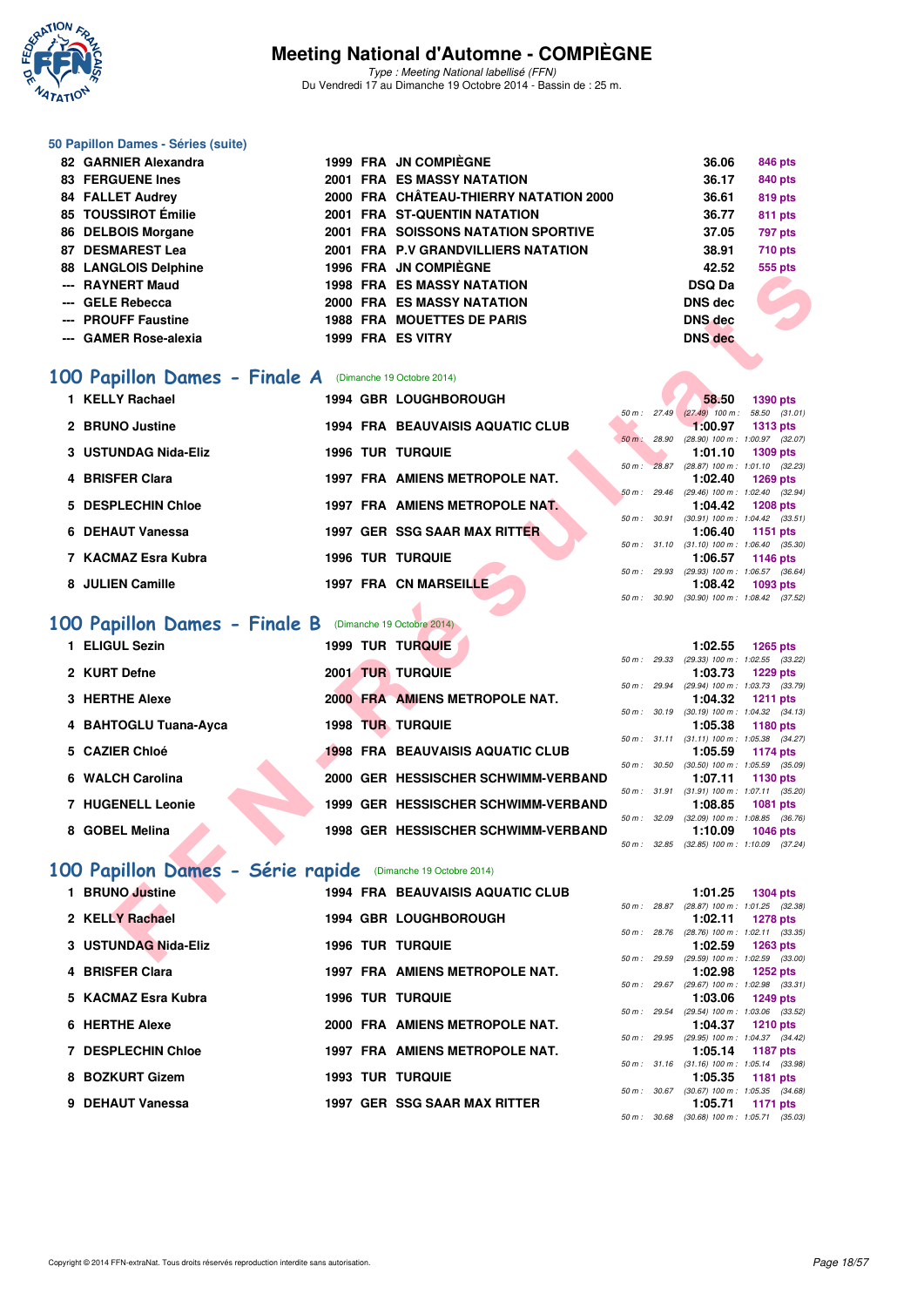

Type : Meeting National labellisé (FFN) Du Vendredi 17 au Dimanche 19 Octobre 2014 - Bassin de : 25 m.

## **100 Papillon Dames - Série rapide (suite)**

| 10 ELIGUL Sezin         |  | <b>1999 TUR TURQUIE</b>                   |  | 1:06.09                                                          |         | 1160 $pts$      |
|-------------------------|--|-------------------------------------------|--|------------------------------------------------------------------|---------|-----------------|
|                         |  |                                           |  | 50 m: 29.97 (29.97) 100 m: 1:06.09 (36.12                        |         |                 |
| 11 KURT Defne           |  | <b>2001 TUR TURQUIE</b>                   |  | 1:06.19                                                          |         | 1157 pts        |
|                         |  | <b>1998 TUR TURQUIE</b>                   |  | 50 m: 31.00 (31.00) 100 m: 1:06.19 (35.19)<br>$1:06.39$ 1151 pts |         |                 |
| 12 BAHTOGLU Tuana-Ayca  |  |                                           |  | 50 m: 31.42 (31.42) 100 m: 1:06.39 (34.97                        |         |                 |
| 15 WALCH Carolina       |  | 2000 GER HESSISCHER SCHWIMM-VERBAND       |  | 1:06.79                                                          |         | 1139 $pts$      |
|                         |  |                                           |  | 50 m: 31.78 (31.78) 100 m: 1:06.79 (35.01)                       |         |                 |
| 17 GOBEL Melina         |  | 1998 GER HESSISCHER SCHWIMM-VERBAND       |  | 1:06.85                                                          |         | 1138 pts        |
|                         |  |                                           |  | 50 m: 31.78 (31.78) 100 m: 1:06.85 (35.07                        |         |                 |
| 18 KRAMER Lina          |  | 1998 GER HESSISCHER SCHWIMM-VERBAND       |  | 1:06.87 1137 pts                                                 |         |                 |
|                         |  |                                           |  | 50 m: 31.45 (31.45) 100 m: 1:06.87 (35.42)                       |         |                 |
| 19 EVANS Eleanor        |  | <b>1999 GBR NORTHAMPTON SWIMMING CLUB</b> |  | $1:07.54$ 1118 pts                                               |         |                 |
|                         |  |                                           |  | 50 m: 31.87 (31.87) 100 m: 1:07.54 (35.67                        |         |                 |
| 20 DESBORDES Joana      |  | 2000 FRA SO ROSNY                         |  | $1:08.06$ 1103 pts<br>50 m: 31.19 (31.19) 100 m: 1:08.06 (36.87  |         |                 |
| 21 ALFAIZ Lola          |  | <b>1995 FRA U.S CRETEIL NATATION</b>      |  | $1:08.33$ 1095 pts                                               |         |                 |
|                         |  |                                           |  | 50 m: 32.12 (32.12) 100 m: 1:08.33 (36.21                        |         |                 |
| 22 DELAFORGE Mélina     |  | 1997 FRA US CRÉPY-EN-VALOIS               |  | $1:08.34$ 1095 pts                                               |         |                 |
|                         |  |                                           |  | 50 m: 31.98 (31.98) 100 m: 1:08.34 (36.36                        |         |                 |
| 24 COUSSON Adelie       |  | 2000 FRA JN COMPIÈGNE                     |  | $1:08.62$ 1087 pts                                               |         |                 |
|                         |  |                                           |  | 50 m : 31.79 (31.79) 100 m : 1:08.62 (36.83                      |         |                 |
| 26 BRANCH Sarah         |  | 2000 GBR NORTHAMPTON SWIMMING CLUB        |  | 1:09.01                                                          |         | <b>1076 pts</b> |
| 29 GAMER Rose-alexia    |  | 1999 FRA ES VITRY                         |  | 50 m : 32.05 (32.05) 100 m : 1:09.01 (36.96)<br>1:09.56          |         |                 |
|                         |  |                                           |  | 50 m: 31.86 (31.86) 100 m: 1:09.56 (37.70)                       |         | 1061 pts        |
| 33 SAMANCI Gulsen beste |  | <b>2000 TUR TURQUIE</b>                   |  | 1:11.23                                                          |         | 1015 $pts$      |
|                         |  |                                           |  | 50 m: 32.66 (32.66) 100 m: 1:11.23 (38.57)                       |         |                 |
| 40 GRESLE Amandine      |  | <b>1995 FRA EA NOGENT-VILLERS</b>         |  | 1:18.21                                                          | 835 pts |                 |
|                         |  |                                           |  | 50 : 05.00 (05.00) 100 : 110.01 (10.00                           |         |                 |

# [100 Papillon Dames - Séries lentes](http://www.ffnatation.fr/webffn/resultats.php?idact=nat&go=epr&idcpt=24767&idepr=32) **(Dimanche 19 Octobre 2014)**<br>13 JULIEN Camille 1997 FRA CN MARSEILLE

| GUDEL MEIIII                                                 |  | <u>UCH TIESSISCHEN SCHWIMM-VENDANI</u>     |                  |              | 1.00.00                                               | <b>1130 pm</b>  |  |
|--------------------------------------------------------------|--|--------------------------------------------|------------------|--------------|-------------------------------------------------------|-----------------|--|
| 18 KRAMER Lina                                               |  | 1998 GER HESSISCHER SCHWIMM-VERBAND        |                  |              | 50 m: 31.78 (31.78) 100 m: 1:06.85 (35.07)<br>1:06.87 | <b>1137 pts</b> |  |
| 19 EVANS Eleanor                                             |  | <b>1999 GBR NORTHAMPTON SWIMMING CLUB</b>  | 50 m: 31.45      |              | $(31.45)$ 100 m : 1:06.87 $(35.42)$<br>1:07.54        | <b>1118 pts</b> |  |
|                                                              |  |                                            |                  |              | 50 m: 31.87 (31.87) 100 m: 1:07.54 (35.67)            |                 |  |
| 20 DESBORDES Joana                                           |  | 2000 FRA SO ROSNY                          |                  |              | 1:08.06<br>50 m: 31.19 (31.19) 100 m: 1:08.06 (36.87) | 1103 pts        |  |
| 21 ALFAIZ Lola                                               |  | <b>1995 FRA U.S CRETEIL NATATION</b>       |                  |              | 1:08.33                                               | 1095 pts        |  |
|                                                              |  |                                            |                  | 50 m: 32.12  | $(32.12)$ 100 m : 1:08.33 $(36.21)$                   |                 |  |
| 22 DELAFORGE Mélina                                          |  | 1997 FRA US CRÉPY-EN-VALOIS                |                  | 50 m: 31.98  | 1:08.34<br>$(31.98)$ 100 m : 1:08.34 $(36.36)$        | 1095 pts        |  |
| 24 COUSSON Adelie                                            |  | 2000 FRA JN COMPIEGNE                      |                  |              | 1:08.62                                               | <b>1087 pts</b> |  |
| 26 BRANCH Sarah                                              |  | 2000 GBR NORTHAMPTON SWIMMING CLUB         |                  |              | 50 m: 31.79 (31.79) 100 m: 1:08.62 (36.83)<br>1:09.01 | <b>1076 pts</b> |  |
|                                                              |  |                                            | $50 m$ :         | 32.05        | $(32.05)$ 100 m : 1:09.01 $(36.96)$                   |                 |  |
| 29 GAMER Rose-alexia                                         |  | 1999 FRA ES VITRY                          |                  |              | 1:09.56                                               | <b>1061 pts</b> |  |
| 33 SAMANCI Gulsen beste                                      |  | <b>2000 TUR TURQUIE</b>                    |                  | 50 m : 31.86 | $(31.86)$ 100 m : 1:09.56 $(37.70)$<br>1:11.23        | <b>1015 pts</b> |  |
|                                                              |  |                                            |                  |              | 50 m: 32.66 (32.66) 100 m: 1:11.23 (38.57)            |                 |  |
| 40 GRESLE Amandine                                           |  | 1995 FRA EA NOGENT-VILLERS                 |                  |              | 1:18.21                                               | 835 pts         |  |
|                                                              |  |                                            | 50 m: 35.32      |              | $(35.32)$ 100 m : 1:18.21 $(42.89)$                   |                 |  |
| 00 Papillon Dames - Séries lentes (Dimanche 19 Octobre 2014) |  |                                            |                  |              |                                                       |                 |  |
| <b>13 JULIEN Camille</b>                                     |  | <b>1997 FRA CN MARSEILLE</b>               |                  |              | 1:06.59                                               | 1145 pts        |  |
|                                                              |  |                                            |                  |              | 50 m : 30.53 (30.53) 100 m : 1:06.59 (36.06)          |                 |  |
| <b>14 HUGENELL Leonie</b>                                    |  | 1999 GER HESSISCHER SCHWIMM-VERBAND        |                  |              | 1:06.66<br>50 m: 31.34 (31.34) 100 m: 1:06.66 (35.32) | 1143 pts        |  |
| 16 CAZIER Chloé                                              |  | <b>1998 FRA BEAUVAISIS AQUATIC CLUB</b>    |                  |              | 1:06.83                                               | 1138 pts        |  |
| 23 PESCHEUX Pauline                                          |  | <b>1999 FRA CHARTRES METROPOLE NAT</b>     |                  | 50 m : 30.73 | $(30.73)$ 100 m : 1:06.83 $(36.10)$<br>1:08.46        |                 |  |
|                                                              |  |                                            | 50 m : 31.98     |              | $(31.98)$ 100 m : 1:08.46 $(36.48)$                   | <b>1092 pts</b> |  |
| 25 HANRAS Tiphaine                                           |  | <b>2000 FRA COULOMMIERS NATATION</b>       |                  |              | 1:08.96                                               | <b>1078 pts</b> |  |
| 27 CHARRO Anaïs                                              |  | 1998 FRA U.S CRETEIL NATATION              |                  | 50 m: 32.41  | $(32.41)$ 100 m : 1:08.96 $(36.55)$<br>1:09.08        | <b>1074 pts</b> |  |
|                                                              |  |                                            | 50 m: 31.58      |              | $(31.58)$ 100 m : 1:09.08 $(37.50)$                   |                 |  |
| 28 BOISARD Laura                                             |  | <b>1999 FRA BEAUVAISIS AQUATIC CLUB</b>    |                  |              | 1:09.48                                               | 1063 pts        |  |
| 30 DEVILLE Louise                                            |  | <b>1997 FRA USM VIROFLAY</b>               | 50 m: 32.70      |              | $(32.70)$ 100 m : 1:09.48 $(36.78)$<br>1:09.62        | 1059 pts        |  |
|                                                              |  |                                            |                  |              | 50 m: 31.44 (31.44) 100 m: 1:09.62 (38.18)            |                 |  |
| <b>31 FODEN Rosie</b>                                        |  | <b>1999 GBR NORTHAMPTON SWIMMING CLUB</b>  |                  |              | 1:10.95                                               | 1023 pts        |  |
| <b>32 THIERRY Claudie</b>                                    |  | <b>2000 FRA SOISSONS NATATION SPORTIVE</b> | $50 m$ : $33.25$ |              | $(33.25)$ 100 m : 1:10.95 $(37.70)$<br>1:11.04        | <b>1020 pts</b> |  |
|                                                              |  |                                            |                  |              | 50 m: 33.22 (33.22) 100 m: 1:11.04 (37.82)            |                 |  |
| <b>34 MISSONIER Chloe</b>                                    |  | 1997 FRA SO ROSNY                          |                  |              | 1:12.08<br>50 m: 31.77 (31.77) 100 m: 1:12.08 (40.31) | 992 pts         |  |
| 35 ROUTIER Nolwen                                            |  | 2000 FRA C.N OZOIR-LA-FERRIERE             |                  |              | 1:12.75                                               | 974 pts         |  |
|                                                              |  |                                            | 50 m: 33.68      |              | (33.68) 100 m: 1:12.75 (39.07)                        |                 |  |
| <b>36 DELACHAMBRE Marie</b>                                  |  | <b>1996 FRA JN COMPIEGNE</b>               | 50 m: 33.68      |              | 1:12.77<br>$(33.68)$ 100 m : 1:12.77 $(39.09)$        | 974 pts         |  |
| 37 BOURNONVILLE Laura                                        |  | 2001 FRA ES VITRY                          |                  |              | 1:13.80                                               | 947 pts         |  |
|                                                              |  |                                            |                  |              | 50 m: 34.16 (34.16) 100 m: 1:13.80 (39.64)            |                 |  |
| 38 BUCKLEY Kate                                              |  | <b>1997 GBR NORTHAMPTON SWIMMING CLUB</b>  |                  | 50 m : 33.54 | 1:14.02<br>$(33.54)$ 100 m : 1:14.02 $(40.48)$        | 941 pts         |  |
| 39 STEVENS Freya                                             |  | <b>2001 GBR NORTHAMPTON SWIMMING CLUB</b>  |                  |              | 1:14.51                                               | 928 pts         |  |
|                                                              |  |                                            |                  |              | 50 m: 34.56 (34.56) 100 m: 1:14.51 (39.95)            |                 |  |

#### **[100 4 Nages Dames - Finale A](http://www.ffnatation.fr/webffn/resultats.php?idact=nat&go=epr&idcpt=24767&idepr=40)** (Dimanche 19 Octobre 2014)

| BRUHN Annika               | <b>1992 GER SSG SAAR MAX RITTER</b> |  | 1:02.61                                      | 1386 pts |  |
|----------------------------|-------------------------------------|--|----------------------------------------------|----------|--|
|                            |                                     |  | 50 m : 29.03 (29.03) 100 m : 1:02.61 (33.58) |          |  |
| 2 BOZKURT Gizem            | <b>1993 TUR TURQUIE</b>             |  | $1:04.06$ 1339 pts                           |          |  |
|                            |                                     |  | 50 m : 30.72 (30.72) 100 m : 1:04.06 (33.34) |          |  |
| 3 ETIENNE Ophélie-Cyrielle | 1990 FRA LILLE MÉTROPOLE NATATION   |  | $1:04.10$ 1338 pts                           |          |  |
|                            |                                     |  | 50 m : 29.12 (29.12) 100 m : 1:04.10 (34.98) |          |  |

| $(31.78) 100 m$ :<br>1:06.85 (35.07)<br>50 m : 31.78<br>1:06.87<br><b>1137 pts</b><br>$(31.45)$ 100 m :<br>1:06.87 (35.42)<br>$50 m$ : $31.45$<br>1:07.54<br>1118 pts<br>$(31.87)$ 100 m :<br>1:07.54 (35.67)<br>50 m: 31.87<br>1:08.06<br>1103 pts<br>$(31.19) 100 m$ :<br>1:08.06 (36.87)<br>50 m: 31.19<br>1:08.33<br>1095 pts<br>$(32.12)$ 100 m :<br>32.12<br>1:08.33 (36.21)<br>$50 m$ :<br>1:08.34<br>1095 pts<br>$(31.98) 100 m$ :<br>1:08.34 (36.36)<br>50 m: 31.98<br>$1:08.62$ 1087 pts<br>$(31.79) 100 m$ :<br>1:08.62 (36.83)<br>$50 \text{ m}$ : 31.79<br>1:09.01<br>1076 pts<br>$(32.05)$ 100 m :<br>1:09.01 (36.96)<br>32.05<br>$50 m$ :<br>1:09.56 1061 pts<br>$(31.86) 100 m$ :<br>1:09.56 (37.70)<br>50 m: 31.86<br>1:11.23 $1015 \text{ pts}$<br>(32.66) 100 m: 1:11.23 (38.57)<br>$50 m$ : 32.66<br>$1:18.21$ 835 pts<br>(35.32) 100 m: 1:18.21 (42.89)<br>$50 m$ : 35.32<br>$1:06.59$ 1145 pts<br>50 m: 30.53 (30.53) 100 m: 1:06.59 (36.06)<br>1:06.66 1143 pts<br>$50 m$ : $31.34$ $(31.34) 100 m$ :<br>1:06.66 (35.32)<br>1:06.83<br>1138 pts |  | 1:06.85 | 1138 pts |  |
|------------------------------------------------------------------------------------------------------------------------------------------------------------------------------------------------------------------------------------------------------------------------------------------------------------------------------------------------------------------------------------------------------------------------------------------------------------------------------------------------------------------------------------------------------------------------------------------------------------------------------------------------------------------------------------------------------------------------------------------------------------------------------------------------------------------------------------------------------------------------------------------------------------------------------------------------------------------------------------------------------------------------------------------------------------------------|--|---------|----------|--|
|                                                                                                                                                                                                                                                                                                                                                                                                                                                                                                                                                                                                                                                                                                                                                                                                                                                                                                                                                                                                                                                                        |  |         |          |  |
|                                                                                                                                                                                                                                                                                                                                                                                                                                                                                                                                                                                                                                                                                                                                                                                                                                                                                                                                                                                                                                                                        |  |         |          |  |
|                                                                                                                                                                                                                                                                                                                                                                                                                                                                                                                                                                                                                                                                                                                                                                                                                                                                                                                                                                                                                                                                        |  |         |          |  |
|                                                                                                                                                                                                                                                                                                                                                                                                                                                                                                                                                                                                                                                                                                                                                                                                                                                                                                                                                                                                                                                                        |  |         |          |  |
|                                                                                                                                                                                                                                                                                                                                                                                                                                                                                                                                                                                                                                                                                                                                                                                                                                                                                                                                                                                                                                                                        |  |         |          |  |
|                                                                                                                                                                                                                                                                                                                                                                                                                                                                                                                                                                                                                                                                                                                                                                                                                                                                                                                                                                                                                                                                        |  |         |          |  |
|                                                                                                                                                                                                                                                                                                                                                                                                                                                                                                                                                                                                                                                                                                                                                                                                                                                                                                                                                                                                                                                                        |  |         |          |  |
|                                                                                                                                                                                                                                                                                                                                                                                                                                                                                                                                                                                                                                                                                                                                                                                                                                                                                                                                                                                                                                                                        |  |         |          |  |
|                                                                                                                                                                                                                                                                                                                                                                                                                                                                                                                                                                                                                                                                                                                                                                                                                                                                                                                                                                                                                                                                        |  |         |          |  |
|                                                                                                                                                                                                                                                                                                                                                                                                                                                                                                                                                                                                                                                                                                                                                                                                                                                                                                                                                                                                                                                                        |  |         |          |  |
|                                                                                                                                                                                                                                                                                                                                                                                                                                                                                                                                                                                                                                                                                                                                                                                                                                                                                                                                                                                                                                                                        |  |         |          |  |
|                                                                                                                                                                                                                                                                                                                                                                                                                                                                                                                                                                                                                                                                                                                                                                                                                                                                                                                                                                                                                                                                        |  |         |          |  |
|                                                                                                                                                                                                                                                                                                                                                                                                                                                                                                                                                                                                                                                                                                                                                                                                                                                                                                                                                                                                                                                                        |  |         |          |  |
|                                                                                                                                                                                                                                                                                                                                                                                                                                                                                                                                                                                                                                                                                                                                                                                                                                                                                                                                                                                                                                                                        |  |         |          |  |
|                                                                                                                                                                                                                                                                                                                                                                                                                                                                                                                                                                                                                                                                                                                                                                                                                                                                                                                                                                                                                                                                        |  |         |          |  |
|                                                                                                                                                                                                                                                                                                                                                                                                                                                                                                                                                                                                                                                                                                                                                                                                                                                                                                                                                                                                                                                                        |  |         |          |  |
|                                                                                                                                                                                                                                                                                                                                                                                                                                                                                                                                                                                                                                                                                                                                                                                                                                                                                                                                                                                                                                                                        |  |         |          |  |
|                                                                                                                                                                                                                                                                                                                                                                                                                                                                                                                                                                                                                                                                                                                                                                                                                                                                                                                                                                                                                                                                        |  |         |          |  |
|                                                                                                                                                                                                                                                                                                                                                                                                                                                                                                                                                                                                                                                                                                                                                                                                                                                                                                                                                                                                                                                                        |  |         |          |  |
|                                                                                                                                                                                                                                                                                                                                                                                                                                                                                                                                                                                                                                                                                                                                                                                                                                                                                                                                                                                                                                                                        |  |         |          |  |
|                                                                                                                                                                                                                                                                                                                                                                                                                                                                                                                                                                                                                                                                                                                                                                                                                                                                                                                                                                                                                                                                        |  |         |          |  |
|                                                                                                                                                                                                                                                                                                                                                                                                                                                                                                                                                                                                                                                                                                                                                                                                                                                                                                                                                                                                                                                                        |  |         |          |  |
|                                                                                                                                                                                                                                                                                                                                                                                                                                                                                                                                                                                                                                                                                                                                                                                                                                                                                                                                                                                                                                                                        |  |         |          |  |
|                                                                                                                                                                                                                                                                                                                                                                                                                                                                                                                                                                                                                                                                                                                                                                                                                                                                                                                                                                                                                                                                        |  |         |          |  |
|                                                                                                                                                                                                                                                                                                                                                                                                                                                                                                                                                                                                                                                                                                                                                                                                                                                                                                                                                                                                                                                                        |  |         |          |  |
|                                                                                                                                                                                                                                                                                                                                                                                                                                                                                                                                                                                                                                                                                                                                                                                                                                                                                                                                                                                                                                                                        |  |         |          |  |
|                                                                                                                                                                                                                                                                                                                                                                                                                                                                                                                                                                                                                                                                                                                                                                                                                                                                                                                                                                                                                                                                        |  |         |          |  |

| 50 m : 30.53 |       | $(30.53)$ 100 m : | 1:06.59 (36.06)     |  |
|--------------|-------|-------------------|---------------------|--|
|              |       | 1:06.66           | 1143 pts            |  |
| 50 m: 31.34  |       | $(31.34) 100 m$ : | 1:06.66 (35.32)     |  |
|              |       | 1:06.83           | 1138 pts            |  |
| $50 m$ :     | 30.73 | $(30.73)$ 100 m : | 1:06.83 (36.10)     |  |
|              |       | 1:08.46           | <b>1092 pts</b>     |  |
| 50 m: 31.98  |       | $(31.98) 100 m$ : | $1:08.46$ $(36.48)$ |  |
|              |       | 1:08.96           | 1078 pts            |  |
| $50 m$ :     | 32.41 | $(32.41)$ 100 m : | 1:08.96 (36.55)     |  |
|              |       | 1:09.08           | 1074 pts            |  |
| 50 m: 31.58  |       | $(31.58) 100 m$ : | 1:09.08 (37.50)     |  |
|              |       | 1:09.48           | 1063 pts            |  |
| $50 m$ :     | 32.70 | $(32.70)$ 100 m : | 1:09.48 (36.78)     |  |
|              |       | 1:09.62           | 1059 pts            |  |
| 50 m: 31.44  |       | $(31.44) 100 m$ : | 1:09.62 (38.18)     |  |
|              |       | 1:10.95           | 1023 pts            |  |
| 50 m :       | 33.25 | $(33.25)$ 100 m : | $1:10.95$ (37.70)   |  |
|              |       | 1:11.04           | 1020 pts            |  |
| 50 m: 33.22  |       | $(33.22)$ 100 m : | 1:11.04 (37.82)     |  |
|              |       | 1:12.08           | 992 pts             |  |
| 50 m: 31.77  |       | $(31.77) 100 m$ : | $1:12.08$ $(40.31)$ |  |
|              |       | 1:12.75           | 974 pts             |  |
| 50 m :       | 33.68 | $(33.68) 100 m$ : | 1:12.75 (39.07)     |  |
|              |       | 1:12.77           | 974 pts             |  |
| 50 m: 33.68  |       | $(33.68) 100 m$ : | 1:12.77 (39.09)     |  |
|              |       | 1:13.80           | 947 pts             |  |
| $50 m$ :     | 34.16 | $(34.16) 100 m$ : | 1:13.80 (39.64)     |  |
|              |       | 1:14.02           | 941 pts             |  |
| 50 m: 33.54  |       | $(33.54) 100 m$ : | $1:14.02$ $(40.48)$ |  |
|              |       | 1:14.51           | 928 pts             |  |
| $50 m$ :     | 34.56 | $(34.56)$ 100 m : | $1:14.51$ (39.95)   |  |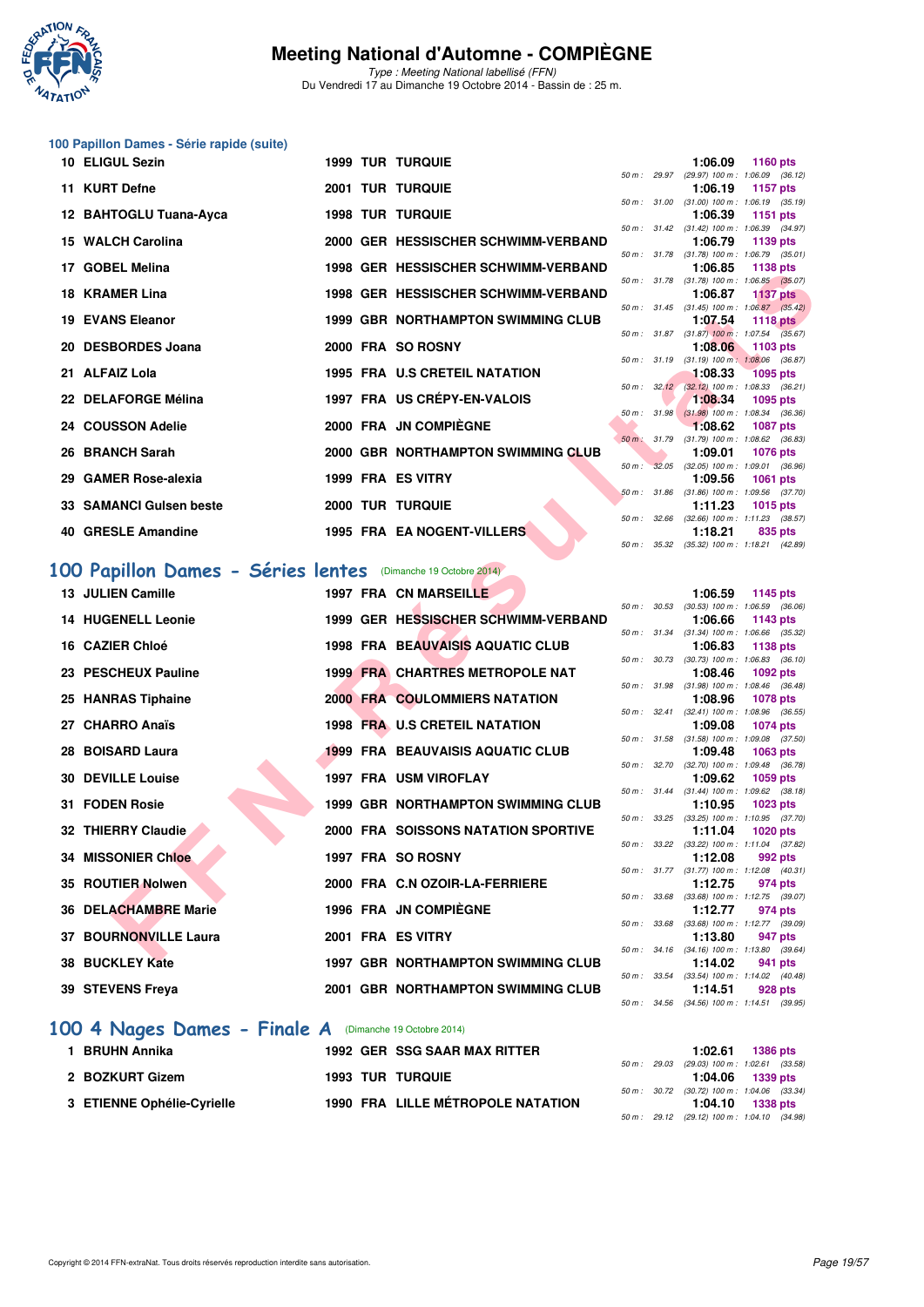

Type : Meeting National labellisé (FFN) Du Vendredi 17 au Dimanche 19 Octobre 2014 - Bassin de : 25 m.

| 100 4 Nages Dames - Finale A (suite) |  |                                |                        |                                     |                 |  |
|--------------------------------------|--|--------------------------------|------------------------|-------------------------------------|-----------------|--|
| 4 KACMAZ Esra Kubra                  |  | <b>1996 TUR TURQUIE</b>        |                        | 1:04.33                             | <b>1331 pts</b> |  |
|                                      |  |                                | 50 m : 29.58           | $(29.58)$ 100 m : 1:04.33 $(34.75)$ |                 |  |
| 5 GALATEAU Pauline                   |  | 1994 FRA AMIENS METROPOLE NAT. |                        | 1:05.89                             | 1281 pts        |  |
|                                      |  |                                | 50 m : 29.87           | $(29.87)$ 100 m : 1:05.89 $(36.02)$ |                 |  |
| 6 GLAS Jana                          |  | 1996 GER SSG SAAR MAX RITTER   |                        | 1:06.22                             | <b>1271 pts</b> |  |
|                                      |  |                                | 50 m : 30.94           | $(30.94)$ 100 m : 1:06.22 $(35.28)$ |                 |  |
| <b>MASSONE Antonia</b>               |  | 1997 GER SSG SAAR MAX RITTER   |                        | 1:07.26                             | 1239 pts        |  |
|                                      |  |                                | $50 \text{ m}$ : 31.91 | $(31.91)$ 100 m : 1:07.26 $(35.35)$ |                 |  |
| 8 JULIEN Camille                     |  | <b>1997 FRA CN MARSEILLE</b>   |                        | 1:08.22                             | $1210$ pts      |  |
|                                      |  |                                | 50 m : 30.36           | $(30.36)$ 100 m : 1.08.22 $(37.86)$ |                 |  |

#### **[100 4 Nages Dames - Finale B](http://www.ffnatation.fr/webffn/resultats.php?idact=nat&go=epr&idcpt=24767&idepr=40)** (Dimanche 19 Octobre 2014)

|  |                                                                                                                                                                                                                                                                          |                                                            | 1:04.27                                                                  | <b>1333 pts</b>                                                                |                                                                                                                                                                                                                                                                                                                                                                                        |
|--|--------------------------------------------------------------------------------------------------------------------------------------------------------------------------------------------------------------------------------------------------------------------------|------------------------------------------------------------|--------------------------------------------------------------------------|--------------------------------------------------------------------------------|----------------------------------------------------------------------------------------------------------------------------------------------------------------------------------------------------------------------------------------------------------------------------------------------------------------------------------------------------------------------------------------|
|  |                                                                                                                                                                                                                                                                          |                                                            |                                                                          |                                                                                |                                                                                                                                                                                                                                                                                                                                                                                        |
|  |                                                                                                                                                                                                                                                                          |                                                            | 1:05.57                                                                  | <b>1291 pts</b>                                                                |                                                                                                                                                                                                                                                                                                                                                                                        |
|  |                                                                                                                                                                                                                                                                          |                                                            |                                                                          |                                                                                |                                                                                                                                                                                                                                                                                                                                                                                        |
|  |                                                                                                                                                                                                                                                                          |                                                            |                                                                          | $1263$ pts                                                                     |                                                                                                                                                                                                                                                                                                                                                                                        |
|  |                                                                                                                                                                                                                                                                          |                                                            |                                                                          |                                                                                |                                                                                                                                                                                                                                                                                                                                                                                        |
|  |                                                                                                                                                                                                                                                                          |                                                            |                                                                          | 1251 pts                                                                       |                                                                                                                                                                                                                                                                                                                                                                                        |
|  |                                                                                                                                                                                                                                                                          |                                                            |                                                                          |                                                                                |                                                                                                                                                                                                                                                                                                                                                                                        |
|  |                                                                                                                                                                                                                                                                          |                                                            |                                                                          |                                                                                |                                                                                                                                                                                                                                                                                                                                                                                        |
|  |                                                                                                                                                                                                                                                                          |                                                            |                                                                          |                                                                                |                                                                                                                                                                                                                                                                                                                                                                                        |
|  |                                                                                                                                                                                                                                                                          |                                                            |                                                                          |                                                                                |                                                                                                                                                                                                                                                                                                                                                                                        |
|  |                                                                                                                                                                                                                                                                          |                                                            |                                                                          |                                                                                |                                                                                                                                                                                                                                                                                                                                                                                        |
|  |                                                                                                                                                                                                                                                                          |                                                            |                                                                          |                                                                                |                                                                                                                                                                                                                                                                                                                                                                                        |
|  |                                                                                                                                                                                                                                                                          |                                                            |                                                                          |                                                                                |                                                                                                                                                                                                                                                                                                                                                                                        |
|  |                                                                                                                                                                                                                                                                          |                                                            |                                                                          |                                                                                |                                                                                                                                                                                                                                                                                                                                                                                        |
|  |                                                                                                                                                                                                                                                                          |                                                            |                                                                          |                                                                                |                                                                                                                                                                                                                                                                                                                                                                                        |
|  | <b>1999 TUR TURQUIE</b><br>2000 TUR TURQUIE<br>2001 TUR TURQUIE<br>1998 GER HESSISCHER SCHWIMM-VERBAND<br>1998 GER HESSISCHER SCHWIMM-VERBAND<br><b>1998 GBR NORTHAMPTON SWIMMING CLUB</b><br>1999 GER HESSISCHER SCHWIMM-VERBAND<br>2000 GER HESSISCHER SCHWIMM-VERBAND | 00 4 Nages Dames - Série rapide (Dimanche 19 Octobre 2014) | 50 m : 28.22<br>50 m: 32.62<br>50 m: 30.57<br>50 m: 31.79<br>50 m: 32.68 | 1:06.48<br>1:06.88<br>1:07.38<br>1:08.58<br>50 m : 31.72<br>1:08.85<br>1:09.68 | $(28.22)$ 100 m : 1:04.27 $(36.05)$<br>$(32.62)$ 100 m : 1:05.57 $(32.95)$<br>$(30.57)$ 100 m : 1:06.48 $(35.91)$<br>50 m : 32.74 (32.74) 100 m : 1:06.88 (34.14)<br>1235 pts<br>50 m : 31.91 (31.91) 100 m : 1:07.38 (35.47)<br>1199 pts<br>$(31.72)$ 100 m : 1:08.58 $(36.86)$<br>1191 pts<br>$(31.79)$ 100 m : 1:08.85 $(37.06)$<br>1166 pts<br>$(32.68)$ 100 m : 1:09.68 $(37.00)$ |

#### **[100 4 Nages Dames - Série rapide](http://www.ffnatation.fr/webffn/resultats.php?idact=nat&go=epr&idcpt=24767&idepr=40)** (Dimanche 19 Octobre 2014)

| <b>JULIEN CATTLE</b>                                       |  |                                           | 50 m : 30.36           | 1.00.ZZ                                           | ם או 14 Dis<br>$(30.36)$ 100 m : 1:08.22 $(37.86)$            |
|------------------------------------------------------------|--|-------------------------------------------|------------------------|---------------------------------------------------|---------------------------------------------------------------|
| 00 4 Nages Dames - Finale B (Dimanche 19 Octobre 2014)     |  |                                           |                        |                                                   |                                                               |
|                                                            |  |                                           |                        |                                                   |                                                               |
| 1 ELIGUL Sezin                                             |  | <b>1999 TUR TURQUIE</b>                   | 50 m : 28.22           | 1:04.27                                           | <b>1333 pts</b><br>$(28.22)$ 100 m : 1:04.27 $(36.05)$        |
| 2 SAMANCI Gulsen beste                                     |  | <b>2000 TUR TURQUIE</b>                   |                        | 1:05.57                                           | <b>1291 pts</b>                                               |
|                                                            |  |                                           | 50 m: 32.62            |                                                   | $(32.62)$ 100 m : 1:05.57 $(32.95)$                           |
| 3 KURT Defne                                               |  | <b>2001 TUR TURQUIE</b>                   | 50 m: 30.57            | 1:06.48                                           | <b>1263 pts</b>                                               |
| 4 NOE Chantal                                              |  | 1998 GER HESSISCHER SCHWIMM-VERBAND       |                        | 1:06.88                                           | $(30.57)$ 100 m : 1:06.48 $(35.91)$<br><b>1251 pts</b>        |
|                                                            |  |                                           | $50 \text{ m}$ : 32.74 |                                                   | $(32.74)$ 100 m : 1:06.88 $(34.14)$                           |
| 5 KRAMER Lina                                              |  | 1998 GER HESSISCHER SCHWIMM-VERBAND       |                        | 1:07.38                                           | 1235 pts<br>50 m: 31.91 (31.91) 100 m: 1:07.38 (35.47)        |
| 6 HANNAH Caitlin                                           |  | <b>1998 GBR NORTHAMPTON SWIMMING CLUB</b> |                        | 1:08.58                                           | 1199 pts                                                      |
| <b>7 HUGENELL Leonie</b>                                   |  | 1999 GER HESSISCHER SCHWIMM-VERBAND       |                        | 1:08.85                                           | 50 m: 31.72 (31.72) 100 m: 1:08.58 (36.86)<br>1191 pts        |
|                                                            |  |                                           |                        |                                                   | 50 m: 31.79 (31.79) 100 m: 1:08.85 (37.06)                    |
| 8 WALCH Carolina                                           |  | 2000 GER HESSISCHER SCHWIMM-VERBAND       |                        | 1:09.68                                           | <b>1166 pts</b>                                               |
|                                                            |  |                                           | 50 m : 32.68           |                                                   | $(32.68)$ 100 m : 1:09.68 $(37.00)$                           |
| 00 4 Nages Dames - Série rapide (Dimanche 19 Octobre 2014) |  |                                           |                        |                                                   |                                                               |
| 1 BRUHN Annika                                             |  | 1992 GER SSG SAAR MAX RITTER              |                        | 1:03.17                                           | <b>1368 pts</b>                                               |
| 2 BOZKURT Gizem                                            |  | <b>1993 TUR TURQUIE</b>                   |                        | 1:04.13                                           | 50 m: 29.00 (29.00) 100 m: 1:03.17 (34.17)<br><b>1337 pts</b> |
|                                                            |  |                                           |                        |                                                   | 50 m: 30.43 (30.43) 100 m: 1:04.13 (33.70)                    |
| 3 KACMAZ Esra Kubra                                        |  | 1996 TUR TURQUIE                          |                        | 1:04.21                                           | <b>1334 pts</b>                                               |
| 4 GALATEAU Pauline                                         |  | 1994 FRA AMIENS METROPOLE NAT.            | 50 m : 29.87           | 1:05.20                                           | (29.87) 100 m: 1:04.21 (34.34)<br>1303 pts                    |
|                                                            |  |                                           | 50 m : 29.56           |                                                   | $(29.56)$ 100 m : 1:05.20 $(35.64)$                           |
| 5 ETIENNE Ophélie-Cyrielle                                 |  | <b>1990 FRA LILLE MÉTROPOLE NATATION</b>  |                        | 1:05.23                                           | <b>1302 pts</b>                                               |
| <b>6 SAMANCI Guisen beste</b>                              |  | 2000 TUR TURQUIE                          |                        | 1:06.07                                           | 50 m: 29.83 (29.83) 100 m: 1:05.23 (35.40)<br><b>1276 pts</b> |
|                                                            |  |                                           |                        |                                                   | 50 m: 32.55 (32.55) 100 m: 1:06.07 (33.52)                    |
| 7 ELIGUL Sezin                                             |  | 1999 TUR TURQUIE                          |                        | 1:06.45<br>50 m: 1:14.64 (1:14.64) 100 m: 1:06.45 | <b>1264 pts</b><br>$\theta$                                   |
| 8 GLAS Jana                                                |  | 1996 GER SSG SAAR MAX RITTER              |                        | 1:06.93                                           | <b>1249 pts</b>                                               |
|                                                            |  |                                           |                        |                                                   | 50 m: 32.37 (32.37) 100 m: 1:06.93 (34.56)                    |
| 9 MASSONE Antonia                                          |  | 1997 GER SSG SAAR MAX RITTER              |                        | 1:07.83                                           | <b>1222 pts</b><br>50 m: 31.56 (31.56) 100 m: 1:07.83 (36.27) |
| 10 JULIEN Camille                                          |  | 1997 FRA CN MARSEILLE                     |                        | 1:08.06                                           | <b>1215 pts</b>                                               |
| 11 NOE Chantal                                             |  | 1998 GER HESSISCHER SCHWIMM-VERBAND       | 50 m: 30.28            | 1:08.11                                           | $(30.28)$ 100 m : 1:08.06 $(37.78)$<br>1213 pts               |
|                                                            |  |                                           |                        |                                                   | 50 m: 32.97 (32.97) 100 m: 1:08.11 (35.14)                    |
| 12 CAKICI Ilknur-Nihan                                     |  | <b>1996 TUR TURQUIE</b>                   |                        | 1:08.52                                           | <b>1201 pts</b>                                               |
| 13 KURT Defne                                              |  | <b>2001 TUR TURQUIE</b>                   |                        | 1:08.74                                           | 50 m: 31.79 (31.79) 100 m: 1:08.52 (36.73)<br>1194 pts        |
|                                                            |  |                                           |                        |                                                   | 50 m: 31.85 (31.85) 100 m: 1:08.74 (36.89)                    |
| 14 KRAMER Lina                                             |  | 1998 GER HESSISCHER SCHWIMM-VERBAND       |                        | 1:08.93                                           | 1188 pts<br>50 m: 32.54 (32.54) 100 m: 1:08.93 (36.39)        |
| 15 HANNAH Caitlin                                          |  | <b>1998 GBR NORTHAMPTON SWIMMING CLUB</b> |                        | 1:09.01                                           | <b>1186 pts</b>                                               |
|                                                            |  |                                           |                        |                                                   | 50 m: 32.10 (32.10) 100 m: 1:09.01 (36.91)                    |
| 16 USTUNDAG Nida-Eliz                                      |  | <b>1996 TUR TURQUIE</b>                   | 50 m: 30.79            | 1:09.03                                           | 1185 pts<br>$(30.79)$ 100 m : 1:09.03 $(38.24)$               |
| 17 HUGENELL Leonie                                         |  | 1999 GER HESSISCHER SCHWIMM-VERBAND       |                        | 1:09.06                                           | <b>1184 pts</b>                                               |
| 18 WALCH Carolina                                          |  | 2000 GER HESSISCHER SCHWIMM-VERBAND       |                        |                                                   | 50 m: 31.96 (31.96) 100 m: 1:09.06 (37.10)                    |
|                                                            |  |                                           |                        | 1:09.15                                           | 1182 pts<br>50 m: 32.58 (32.58) 100 m: 1:09.15 (36.57)        |
| 19 BLOSSIER Claire                                         |  | 1998 FRA AMIENS METROPOLE NAT.            |                        | 1:09.48                                           | 1172 pts                                                      |
| 20 DESBORDES Joana                                         |  | 2000 FRA SO ROSNY                         |                        | 1:09.99                                           | 50 m: 32.11 (32.11) 100 m: 1:09.48 (37.37)<br>1157 pts        |
|                                                            |  |                                           |                        |                                                   | 50 m: 32.34 (32.34) 100 m: 1:09.99 (37.65)                    |
| 21 CHARRO Anaïs                                            |  | 1998 FRA U.S CRETEIL NATATION             |                        | 1:10.43                                           | <b>1144 pts</b>                                               |

|          |              | 1:03.17                                | 1368 pts            |          |
|----------|--------------|----------------------------------------|---------------------|----------|
|          | 50 m : 29.00 | $(29.00)$ 100 m :                      | $1:03.17$ $(34.17)$ |          |
|          |              | 1:04.13                                | 1337 pts            |          |
| $50 m$ : | 30.43        | $(30.43) 100 m$ :                      | $1:04.13$ $(33.70)$ |          |
|          |              | 1:04.21                                | 1334 pts            |          |
| $50 m$ : | 29.87        | $(29.87) 100 m$ :                      | $1:04.21$ $(34.34)$ |          |
|          |              | 1:05.20                                | <b>1303 pts</b>     |          |
| $50 m$ : | 29.56        | $(29.56)$ 100 m :                      | $1:05.20$ $(35.64)$ |          |
|          |              | 1:05.23                                | 1302 pts            |          |
| $50 m$ : | 29.83        | $(29.83) 100 m$ :                      | $1:05.23$ $(35.40)$ |          |
|          |              | 1:06.07                                | 1276 pts            |          |
| $50 m$ : | 32.55        | $(32.55)$ 100 m :                      | 1:06.07 (33.52)     |          |
|          |              | 1:06.45                                | <b>1264 pts</b>     |          |
|          |              | 50 m: 1:14.64 (1:14.64) 100 m: 1:06.45 |                     | $\theta$ |
|          |              | 1:06.93                                | 1249 pts            |          |
| $50 m$ : | 32.37        | $(32.37) 100 m$ :                      | 1:06.93 (34.56)     |          |
|          |              | 1:07.83                                | <b>1222 pts</b>     |          |
| $50 m$ : | 31.56        | $(31.56) 100 m$ :                      | 1:07.83 (36.27)     |          |
|          |              | 1:08.06                                | <b>1215 pts</b>     |          |
| $50 m$ : | 30.28        | $(30.28) 100 m$ :                      | 1:08.06 (37.78)     |          |
|          |              | 1:08.11                                | <b>1213 pts</b>     |          |
| $50 m$ : | 32.97        | $(32.97) 100 m$ :                      | $1:08.11$ $(35.14)$ |          |
|          |              | 1:08.52                                | 1201 pts            |          |
| $50 m$ : | 31.79        | $(31.79) 100 m$ :                      | 1:08.52 (36.73)     |          |
|          |              | 1:08.74                                | 1194 pts            |          |
| $50 m$ : | 31.85        | $(31.85) 100 m$ :                      | 1:08.74 (36.89)     |          |
|          |              | 1:08.93                                | 1188 pts            |          |
| $50 m$ : | 32.54        | $(32.54) 100 m$ :                      | 1:08.93 (36.39)     |          |
|          |              | 1:09.01                                | 1186 pts            |          |
| $50 m$ : | 32.10        | $(32.10)$ 100 m :                      | 1:09.01 (36.91)     |          |
|          |              | 1:09.03                                | 1185 pts            |          |
| $50 m$ : | 30.79        | $(30.79)$ 100 m :                      | 1:09.03 (38.24)     |          |
|          |              | 1:09.06                                | <b>1184 pts</b>     |          |
| $50 m$ : | 31.96        | $(31.96) 100 m$ :                      | 1:09.06 (37.10)     |          |
|          |              | 1:09.15                                | 1182 pts            |          |
| $50 m$ : | 32.58        | $(32.58) 100 m$ :                      | 1:09.15 (36.57)     |          |
|          |              | 1:09.48                                | 1172 pts            |          |
| $50 m$ : | 32.11        | $(32.11)$ 100 m :                      | 1:09.48 (37.37)     |          |
|          |              | 1:09.99                                | 1157 pts            |          |
| $50 m$ : | 32.34        | $(32.34) 100 m$ :                      | 1:09.99 (37.65)     |          |
|          |              | 1:10.43                                | <b>1144 pts</b>     |          |
| $50 m$ : | 32.60        | $(32.60)$ 100 m :                      | $1:10.43$ (37.83)   |          |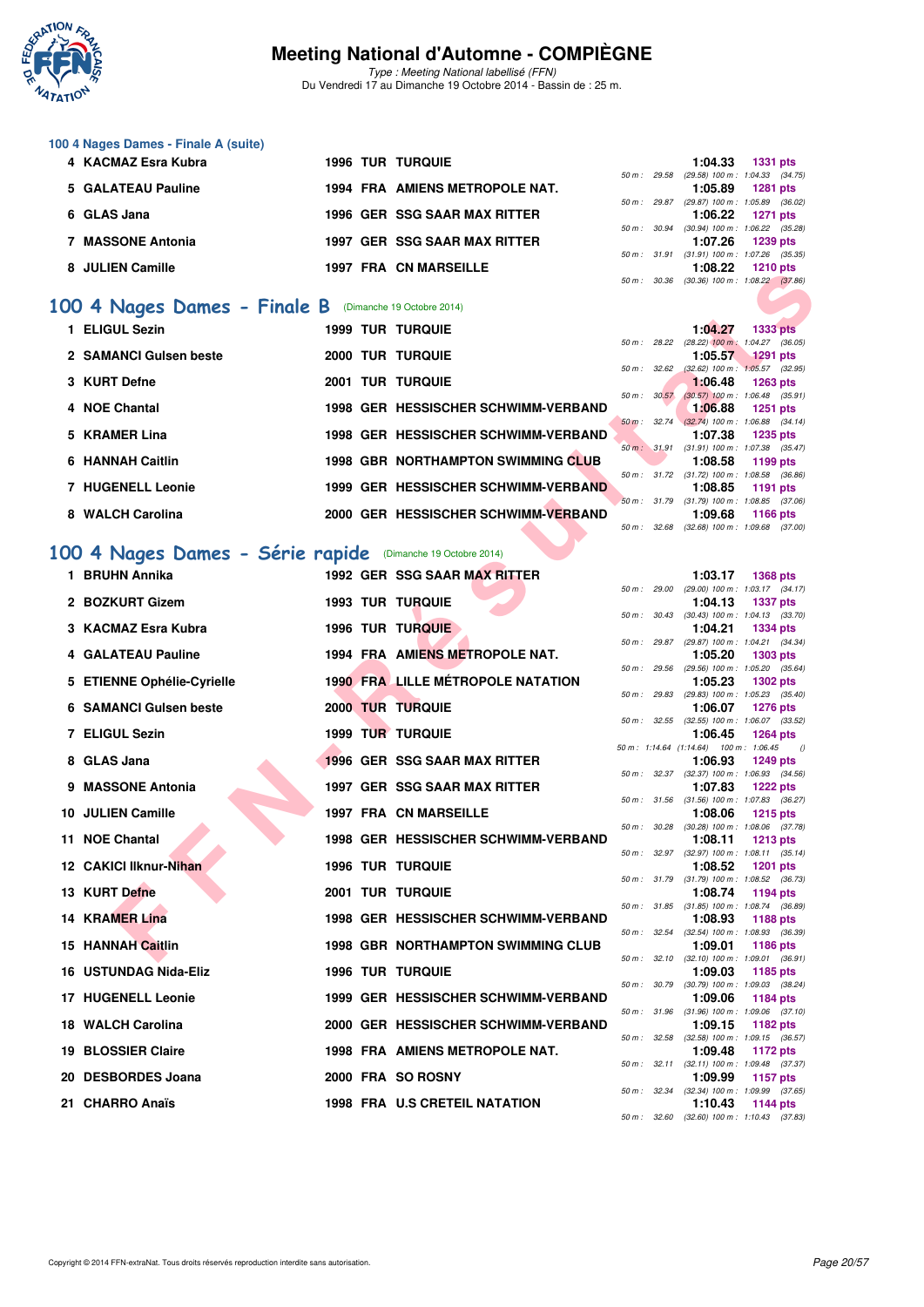

Type : Meeting National labellisé (FFN) Du Vendredi 17 au Dimanche 19 Octobre 2014 - Bassin de : 25 m.

|                                                                                                         |  |                                                                                                    | 1:10.63        | 1138 pts |                                                                                  |
|---------------------------------------------------------------------------------------------------------|--|----------------------------------------------------------------------------------------------------|----------------|----------|----------------------------------------------------------------------------------|
|                                                                                                         |  |                                                                                                    |                |          |                                                                                  |
|                                                                                                         |  |                                                                                                    | 1:15.91        |          | 988 pts                                                                          |
|                                                                                                         |  |                                                                                                    |                |          |                                                                                  |
|                                                                                                         |  |                                                                                                    | DNS dec        |          |                                                                                  |
| 100 4 Nages Dames - Série rapide (suite)<br>23 COUSSON Adelie<br>40 EVANS Eleanor<br>--- DAVIES Georgia |  | 2000 FRA JN COMPIÈGNE<br><b>1999 GBR NORTHAMPTON SWIMMING CLUB</b><br><b>1990 GBR LOUGHBOROUGH</b> | $50 m$ : 34.11 |          | 50 m: 32.76 (32.76) 100 m: 1:10.63 (37.87<br>$(34.11)$ 100 m : 1:15.91 $(41.80)$ |

#### [100 4 Nages Dames - Séries lentes](http://www.ffnatation.fr/webffn/resultats.php?idact=nat&go=epr&idcpt=24767&idepr=40) (Dimanche 19 Octobre 2014)

| 22 HEU Charline                     |  | 1999 FRA CHÂTEAU-THIERRY NATATION 2000                                                                                          |              | 1:10.52                                                      | <b>1141 pts</b> |  |
|-------------------------------------|--|---------------------------------------------------------------------------------------------------------------------------------|--------------|--------------------------------------------------------------|-----------------|--|
| 24 DESCAMPS Mathilde                |  | <b>2001 FRA MOREUIL NATATION</b>                                                                                                | 50 m: 32.03  | $(32.03)$ 100 m : 1:10.52 $(38.49)$<br>1:10.78               | <b>1133 pts</b> |  |
|                                     |  |                                                                                                                                 |              | 50 m: 31.72 (31.72) 100 m: 1:10.78 (39.06)                   |                 |  |
| 25 BUCKLEY Kate                     |  | <b>1997 GBR NORTHAMPTON SWIMMING CLUB</b>                                                                                       |              | 1:11.28                                                      | <b>1119 pts</b> |  |
| 26 BOUQUEREL Blandine               |  | 2001 FRA AMIENS METROPOLE NAT.                                                                                                  | 50 m : 33.06 | $(33.06)$ 100 m : 1:11.28 $(38.22)$<br>1:11.32               | $-1118$ pts     |  |
|                                     |  |                                                                                                                                 | 50 m: 32.26  | $(32.26)$ 100 m : 1:11.32 $(39.06)$                          |                 |  |
| 27 PESCHEUX Pauline                 |  | 1999 FRA CHARTRES METROPOLE NAT                                                                                                 |              | 1:11.92                                                      | 1100 pts        |  |
|                                     |  |                                                                                                                                 | 50 m : 33.84 | $(33.84)$ 100 m : 1:11.92 $(38.08)$                          |                 |  |
| 28 THIERRY Laurine                  |  | 1997 FRA SOISSONS NATATION SPORTIVE                                                                                             | 50 m: 33.32  | <u>1:11.99</u><br>$(33.32)$ 100 m : 1:11.99 $(38.67)$        | <b>1098 pts</b> |  |
| 29 ALFAIZ Lola                      |  | 1995 FRA U.S CRETEIL NATATION                                                                                                   |              | 1:12.05                                                      | 1096 pts        |  |
|                                     |  |                                                                                                                                 | 50 m: 33.15  | $(33.15)$ 100 m : 1:12.05 $(38.90)$                          |                 |  |
| <b>30 TRIQUENEAUX-FERNANDES Ava</b> |  | 1999 FRA CHÂTEAU-THIERRY NATATION 2000                                                                                          |              | 1:12.33                                                      | <b>1088 pts</b> |  |
|                                     |  |                                                                                                                                 |              | 50 m: 31.84 (31.84) 100 m: 1:12.33 (40.49)                   |                 |  |
| 31 LAPEYRIE Laura                   |  | 1999 FRA CHÂTEAU-THIERRY NATATION 2000                                                                                          |              | 1:12.94                                                      | <b>1071 pts</b> |  |
| <b>32 DEVILLE Louise</b>            |  | 1997 FRA USM VIROFLAY                                                                                                           |              | 50 m: 32.90 (32.90) 100 m: 1:12.94 (40.04)<br>1:13.14        | 1065 pts        |  |
|                                     |  |                                                                                                                                 | 50 m: 32.93  | $(32.93)$ 100 m : 1:13.14 $(40.21)$                          |                 |  |
| 33 BAQUET Rosana                    |  | 1999 FRA U.S CRETEIL NATATION                                                                                                   |              | 1:13.50                                                      | 1055 pts        |  |
|                                     |  |                                                                                                                                 |              | 50 m: 33.18 (33.18) 100 m: 1:13.50 (40.32)                   |                 |  |
| <b>34 LEMAOULT Emilie</b>           |  | 1998 FRA CN MELUN VAL DE SEINE                                                                                                  |              | 1:13.60                                                      | 1052 pts        |  |
|                                     |  |                                                                                                                                 | 50 m: 32.63  | $(32.63)$ 100 m : 1:13.60 $(40.97)$                          |                 |  |
| 35 ROBLIN Fiona                     |  | 1999 FRA CHARTRES METROPOLE NAT                                                                                                 |              | 1:14.52                                                      | <b>1026 pts</b> |  |
| <b>36 LASSALLE Clemence</b>         |  | 1999 FRA CHARTRES METROPOLE NAT                                                                                                 | 50 m : 32.74 | (32.74) 100 m: 1:14.52 (41.78)<br>1:14.82                    | <b>1018 pts</b> |  |
|                                     |  |                                                                                                                                 |              | 50 m: 35.78 (35.78) 100 m: 1:14.82 (39.04)                   |                 |  |
| 37 LAJOIE Sybille                   |  | 1998 FRA CHATEAU-THIERRY NATATION 2000                                                                                          |              | 1:15.07                                                      | <b>1011 pts</b> |  |
|                                     |  |                                                                                                                                 | 50 m: 35.52  | $(35.52)$ 100 m : 1:15.07 $(39.55)$                          |                 |  |
| 38 BATAL Janelle                    |  | 2001 FRA OPTIMAX TRAINING NATATION 78                                                                                           |              | 1:15.67                                                      | 994 pts         |  |
|                                     |  |                                                                                                                                 |              | 50 m: 35.92 (35.92) 100 m: 1:15.67 (39.75)                   |                 |  |
| 39 COLOMBIER Justine                |  | 1999 FRA JN COMPIEGNE                                                                                                           |              | 1:15.69<br>50 m: 34.72 (34.72) 100 m: 1:15.69 (40.97)        | 994 pts         |  |
| 41 STEVENS Freya                    |  | 2001 GBR NORTHAMPTON SWIMMING CLUB                                                                                              |              | 1:16.74                                                      | 965 pts         |  |
|                                     |  |                                                                                                                                 | 50 m : 35.38 | $(35.38)$ 100 m : 1:16.74 $(41.36)$                          |                 |  |
| 42 GARNIER Alexandra                |  | 1999 FRA JN COMPIEGNE                                                                                                           |              | 1:20.03                                                      | 878 pts         |  |
|                                     |  |                                                                                                                                 |              | 50 m: 37.27 (37.27) 100 m: 1:20.03 (42.76)                   |                 |  |
| 43 LANGLOIS Delphine                |  | 1996 FRA JN COMPIEGNE                                                                                                           |              | 1:29.08                                                      | 660 pts         |  |
| --- LORANDI Elodie                  |  | 1989 FRA CN ANTIBES                                                                                                             |              | 50 m: 41.91 (41.91) 100 m: 1:29.08 (47.17)<br><b>DNS dec</b> |                 |  |
|                                     |  |                                                                                                                                 |              |                                                              |                 |  |
|                                     |  |                                                                                                                                 |              |                                                              |                 |  |
| 200 4 Nages Dames - Série rapide    |  | (Samedi 18 Octobre 2014)                                                                                                        |              |                                                              |                 |  |
|                                     |  |                                                                                                                                 |              | 2:16.80                                                      | <b>1316 pts</b> |  |
|                                     |  |                                                                                                                                 |              |                                                              |                 |  |
| 1 MENSING Jenny                     |  | 1986 GER HESSISCHER SCHWIMM-VERBAND<br>50 m: 29.22 (29.22) 100 m: 1:01.63 (32.41) 150 m: 1:44.02 (42.39) 200 m: 2:16.80 (32.78) |              |                                                              |                 |  |
| 2 BOZKURT Gizem                     |  | <b>1993 TUR TURQUIE</b>                                                                                                         |              | 2:16.83                                                      | <b>1316 pts</b> |  |
|                                     |  | 50 m: 29.94 (29.94) 100 m: 1:06.30 (36.36) 150 m: 1:45.28 (38.98) 200 m: 2:16.83 (31.55)                                        |              |                                                              |                 |  |
| 3 PAQUIT Laura                      |  | <b>1995 FRA TARBES NAUTIC CLUB</b>                                                                                              |              | 2:21.55                                                      | <b>1242 pts</b> |  |
| 4 GALATEAU Pauline                  |  | 50 m: 32.36 (32.36) 100 m: 1:10.68 (38.32) 150 m: 1:49.39 (38.71) 200 m: 2:21.55 (32.16)<br>1994 FRA AMIENS METROPOLE NAT.      |              | 2:21.76                                                      | 1239 pts        |  |

## **[200 4 Nages Dames - Série rapide](http://www.ffnatation.fr/webffn/resultats.php?idact=nat&go=epr&idcpt=24767&idepr=41)** (Samedi 18 Octobre 2014)

| <b>MENSING Jenny</b>      |      | 1986 GER HESSISCHER SCHWIMM-VERBAND                                     | 2:16.80                             | $1316$ pts      |  |
|---------------------------|------|-------------------------------------------------------------------------|-------------------------------------|-----------------|--|
|                           |      | 50 m: 29.22 (29.22) 100 m: 1:01.63 (32.41) 150 m: 1:44.02               | $(42.39)$ 200 m : 2:16.80 $(32.78)$ |                 |  |
| 2 BOZKURT Gizem           |      | <b>1993 TUR TURQUIE</b>                                                 | 2:16.83                             | <b>1316 pts</b> |  |
|                           |      | 50 m: 29.94 (29.94) 100 m: 1:06.30 (36.36) 150 m: 1:45.28               | $(38.98)$ 200 m : 2:16.83 $(31.55)$ |                 |  |
| 3 PAQUIT Laura            |      | <b>1995 FRA TARBES NAUTIC CLUB</b>                                      | 2:21.55                             | 1242 pts        |  |
|                           |      | 50 m: 32.36 (32.36) 100 m: 1:10.68 (38.32) 150 m: 1:49.39               | $(38.71)$ 200 m : 2:21.55 $(32.16)$ |                 |  |
| 4 GALATEAU Pauline        |      | 1994 FRA AMIENS METROPOLE NAT.                                          | 2:21.76                             | <b>1239 pts</b> |  |
|                           |      | 50 m : 30.32 (30.32) 100 m : 1:05.82 (35.50) 150 m : 1:48.70            | $(42.88)$ 200 m : 2:21.76 $(33.06)$ |                 |  |
| 5 GLAS Jana               |      | 1996 GER SSG SAAR MAX RITTER                                            | 2:22.27                             | <b>1231 pts</b> |  |
|                           |      | $(30.63)$ 100 m : 1:07.02 $(36.39)$ 150 m : 1:48.55<br>50 m: 30.63      | $(41.53)$ 200 m : 2:22.27 $(33.72)$ |                 |  |
| 8 KURT Defne              | 2001 | <b>TUR TURQUIE</b>                                                      | 2:23.67                             | 1210 pts        |  |
|                           |      | 50 m: 31.30 (31.30) 100 m: 1:08.43 (37.13) 150 m: 1:51.07               | $(42.64)$ 200 m : 2:23.67 $(32.60)$ |                 |  |
| <b>17 HUGENELL Leonie</b> |      | 1999 GER HESSISCHER SCHWIMM-VERBAND                                     | 2:26.96                             | 1161 $pts$      |  |
|                           |      | 50 m: 31.93 (31.93) 100 m: 1:10.35 (38.42) 150 m: 1:52.77               | $(42.42)$ 200 m : 2:26.96 $(34.19)$ |                 |  |
| 19 NOE Chantal            |      | 1998 GER HESSISCHER SCHWIMM-VERBAND                                     | 2:28.46                             | 1139 pts        |  |
|                           |      | $(34.61)$ 100 m : 1:13.34 $(38.73)$ 150 m : 1:53.10<br>$50 m$ : $34.61$ | $(39.76)$ 200 m : 2:28.46 $(35.36)$ |                 |  |
|                           |      |                                                                         |                                     |                 |  |

### **[200 4 Nages Dames - Séries lentes](http://www.ffnatation.fr/webffn/resultats.php?idact=nat&go=epr&idcpt=24767&idepr=41)** (Samedi 18 Octobre 2014)

| 6 ELIGUL Sezin |  | <b>1999 TUR TURQUIE</b> |  |                                                                                              | 2:22.84 1223 pts |  |
|----------------|--|-------------------------|--|----------------------------------------------------------------------------------------------|------------------|--|
|                |  |                         |  | 50 m : 29.62 (29.62) 100 m : 1:05.42 (35.80) 150 m : 1:48.79 (43.37) 200 m : 2:22.84 (34.05) |                  |  |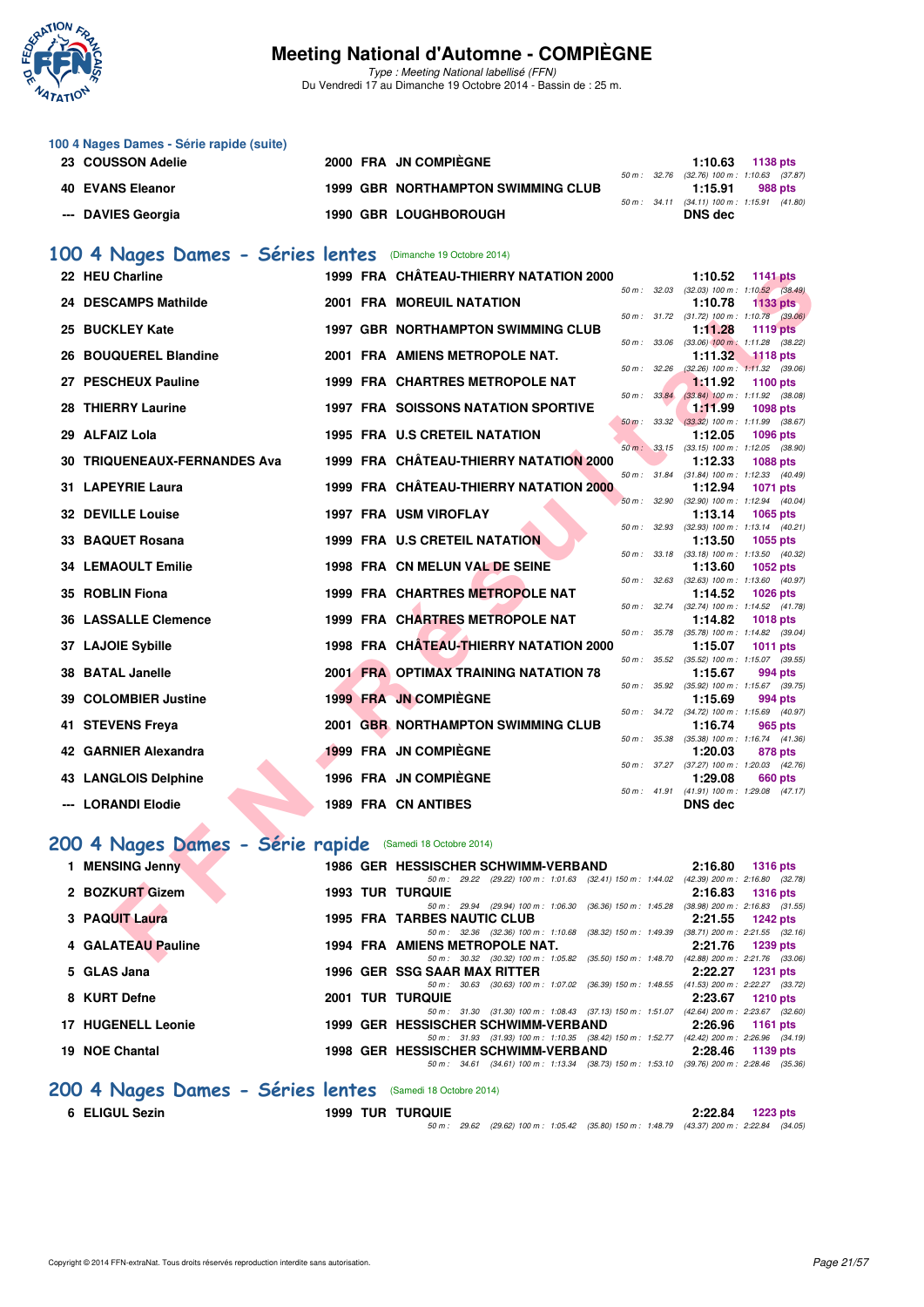

Type : Meeting National labellisé (FFN) Du Vendredi 17 au Dimanche 19 Octobre 2014 - Bassin de : 25 m.

## **200 4 Nages Dames - Séries lentes (suite)**

| 7 GOBEL Melina                 |  | 1998 GER HESSISCHER SCHWIMM-VERBAND                                                                                                                                                                                    | 2:23.56<br><b>1212 pts</b> |  |
|--------------------------------|--|------------------------------------------------------------------------------------------------------------------------------------------------------------------------------------------------------------------------|----------------------------|--|
| 9 BRISFER Clara                |  | 50 m: 31.20 (31.20) 100 m: 1:08.12 (36.92) 150 m: 1:50.96 (42.84) 200 m: 2:23.56 (32.60)<br>1997 FRA AMIENS METROPOLE NAT.                                                                                             | 2:23.76<br>1209 pts        |  |
| 10 DESPLECHIN Chloe            |  | 50 m: 30.85 (30.85) 100 m: 1:08.68 (37.83) 150 m: 1:50.80 (42.12) 200 m: 2:23.76 (32.96)<br>1997 FRA AMIENS METROPOLE NAT.<br>50 m: 30.63 (30.63) 100 m: 1:08.75 (38.12) 150 m: 1:49.64 (40.89) 200 m: 2:23.80 (34.16) | 2:23.80<br><b>1208 pts</b> |  |
| 11 BARDOT Lou                  |  | 1998 FRA CN MELUN VAL DE SEINE                                                                                                                                                                                         | 2:24.28<br><b>1201 pts</b> |  |
| 12 USTUNDAG Nida-Eliz          |  | 50 m: 31.08 (31.08) 100 m: 1:08.41 (37.33) 150 m: 1:51.18 (42.77) 200 m: 2:24.28 (33.10)<br><b>1996 TUR TURQUIE</b>                                                                                                    | 2:25.26<br><b>1186 pts</b> |  |
| 13 CAZIER Chloé                |  | 50 m: 29.15 (29.15) 100 m: 1:05.62 (36.47) 150 m: 1:50.83 (45.21) 200 m: 2:25.26 (34.43)<br><b>1998 FRA BEAUVAISIS AQUATIC CLUB</b>                                                                                    | 2:25.88<br>1177 $pts$      |  |
| <b>14 SAMANCI Guisen beste</b> |  | 50 m: 31.41 (31.41) 100 m: 1:10.92 (39.51) 150 m: 1:51.95 (41.03) 200 m: 2:25.88 (33.93)<br><b>2000 TUR TURQUIE</b>                                                                                                    | 2:26.06<br>1174 $pts$      |  |
| 15 RAYNERT Maud                |  | 50 m: 32.37 (32.37) 100 m: 1:14.46 (42.09) 150 m: 1:53.27 (38.81) 200 m: 2:26.06 (32.79)<br><b>1998 FRA ES MASSY NATATION</b>                                                                                          | 2:26.43<br>1169 pts        |  |
| 16 WALCH Carolina              |  | 50 m: 31.37 (31.37) 100 m: 1:10.02 (38.65) 150 m: 1:51.35 (41.33) 200 m: 2:26.43 (35.08)<br>2000 GER HESSISCHER SCHWIMM-VERBAND                                                                                        | 2:26.82<br><b>1163 pts</b> |  |
| 18 KRAMER Lina                 |  | 50 m: 31.65 (31.65) 100 m: 1:09.33 (37.68) 150 m: 1:52.59 (43.26) 200 m: 2:26.82 (34.23)<br>1998 GER HESSISCHER SCHWIMM-VERBAND                                                                                        | 2:28.01<br>1146 pts        |  |
| 20 BRANCH Sarah                |  | 50 m: 31.46 (31.46) 100 m: 1:10.62 (39.16) 150 m: 1:53.39 (42.77) 200 m: 2:28.01 (34.62)<br>2000 GBR NORTHAMPTON SWIMMING CLUB                                                                                         | 2:28.48<br>1139 pts        |  |
| 21 LEE Amy                     |  | 50 m: 32.40 (32.40) 100 m: 1:09.22 (36.82) 150 m: 1:54.95 (45.73) 200 m: 2:28.48 (33.53)<br><b>The Second Service</b><br>2000 GBR NORTHAMPTON SWIMMING CLUB                                                            | 2:29.32<br>1126 pts        |  |
| 22 ZANGENFEIND Celine          |  | 50 m: 32.92 (32.92) 100 m: 1:11.17 (38.25) 150 m: 1:54.63 (43.46) 200 m: 2:29.32 (34.69)<br>2000 GER HESSISCHER SCHWIMM-VERBAND                                                                                        | 2:29.69<br>1121 $pts$      |  |
| 23 BUCKLEY Kate                |  | 50 m: 32.15 (32.15) 100 m: 1:10.42 (38.27) 150 m: 1:56.17 (45.75) 200 m: 2:29.69 (33.52)<br>1997 GBR NORTHAMPTON SWIMMING CLUB                                                                                         | 2:29.83<br>1119 $pts$      |  |
| 24 FODEN Rosie                 |  | 50 m: 32.72 (32.72) 100 m: 1:10.41 (37.69) 150 m: 1:54.79 (44.38) 200 m: 2:29.83 (35.04)<br>1999 GBR NORTHAMPTON SWIMMING CLUB                                                                                         | 2:30.54<br>1109 pts        |  |
| 25 PESCHEUX Pauline            |  | 50 m: 34.01 (34.01) 100 m: 1:14.70 (40.69) 150 m: 1:57.54 (42.84) 200 m: 2:30.54 (33.00)<br>1999 FRA CHARTRES METROPOLE NAT                                                                                            | 2:31.10<br><b>1101 pts</b> |  |
| 26 MAILLE IIona                |  | 50 m: 32.41 (32.41) 100 m: 1:10.42 (38.01) 150 m: 1:56.52 (46.10) 200 m: 2:31.10 (34.58)<br>2001 FRA ES MASSY NATATION                                                                                                 | 2:31.15<br>1100 $pts$      |  |
| 27 BOURNONVILLE Mey            |  | 50 m: 32.34 (32.34) 100 m: 1:10.37 (38.03) 150 m: 1:54.62 (44.25) 200 m: 2:31.15 (36.53)<br>1999 FRA ES VITRY                                                                                                          | 2:31.37<br><b>1097 pts</b> |  |
| 28 LANGLAIS Lila               |  | 50 m: 33.43 (33.43) 100 m: 1:12.32 (38.89) 150 m: 1:57.04 (44.72) 200 m: 2:31.37 (34.33)<br>2000 FRA ES MASSY NATATION                                                                                                 | 2:31.47<br>1095 pts        |  |
| 29 BARAT Mathilde              |  | 50 m: 32.13 (32.13) 100 m: 1:12.23 (40.10) 150 m: 1:55.98 (43.75) 200 m: 2:31.47 (35.49)<br>1999 FRA CN MELUN VAL DE SEINE                                                                                             | 2:32.46<br><b>1081 pts</b> |  |
| 30 CHARRO Anaïs                |  | 50 m: 32.77 (32.77) 100 m: 1:11.04 (38.27) 150 m: 1:57.19 (46.15) 200 m: 2:32.46 (35.27)<br><b>1998 FRA U.S CRETEIL NATATION</b>                                                                                       | 2:33.20<br><b>1071 pts</b> |  |
| 31 JARL-RIGHI Kenza            |  | 50 m: 31.43 (31.43) 100 m: 1:11.47 (40.04) 150 m: 1:56.56 (45.09) 200 m: 2:33.20 (36.64)<br>1999 FRA LE CHESNAY NATATION                                                                                               | 2:33.41<br><b>1068 pts</b> |  |
| 32 EVANS Eleanor               |  | 50 m: 38.24 (38.24) 100 m: 1:16.44 (38.20) 150 m: 1:59.33 (42.89) 200 m: 2:33.41 (34.08)<br><b>1999 GBR NORTHAMPTON SWIMMING CLUB</b>                                                                                  | 2:33.50<br><b>1066 pts</b> |  |
| <b>33 DELACHAMBRE Marie</b>    |  | 50 m: 32.22 (32.22) 100 m: 1:10.37 (38.15) 150 m: 1:58.45 (48.08) 200 m: 2:33.50 (35.05)<br>1996 FRA JN COMPIEGNE                                                                                                      | 2:33.62<br>1065 pts        |  |
| 34 BAQUET Rosana               |  | 50 m: 33.88 (33.88) 100 m: 1:13.77 (39.89) 150 m: 1:57.52 (43.75) 200 m: 2:33.62 (36.10)<br>1999 FRA U.S CRETEIL NATATION                                                                                              | 2:33.96<br>1060 $pts$      |  |
| 35 TATTON Olivia               |  | 50 m: 33.92 (33.92) 100 m: 1:11.34 (37.42) 150 m: 1:58.32 (46.98) 200 m: 2:33.96 (35.64)<br>2000 GBR NORTHAMPTON SWIMMING CLUB                                                                                         | 2:34.48<br>1052 $pts$      |  |
| 36 COUSSON Adelie              |  | 50 m: 34.06 (34.06) 100 m: 1:12.55 (38.49) 150 m: 1:59.03 (46.48) 200 m: 2:34.48 (35.45)<br>2000 FRA JN COMPIÈGNE                                                                                                      | 2:35.73<br>1035 pts        |  |
| 37 BOUQUEREL Blandine          |  | 50 m: 32.19 (32.19) 100 m: 1:11.23 (39.04) 150 m: 1:57.97 (46.74) 200 m: 2:35.73 (37.76)<br>2001 FRA AMIENS METROPOLE NAT.                                                                                             | 2:37.15<br>1015 pts        |  |
| <b>38 MOREL Constance</b>      |  | 50 m: 32.05 (32.05) 100 m: 1:11.88 (39.83) 150 m: 1:59.14 (47.26) 200 m: 2:37.15 (38.01)<br>1999 FRA AMIENS METROPOLE NAT.                                                                                             | 2:37.98<br>1004 pts        |  |
| 39 BATAL Janelle               |  | 50 m: 34.72 (34.72) 100 m: 1:14.96 (40.24) 150 m: 2:01.20 (46.24) 200 m: 2:37.98 (36.78)<br>2001 FRA OPTIMAX TRAINING NATATION 78                                                                                      | 2:38.50<br>997 pts         |  |
| 40 STEVENS Freya               |  | 50 m: 36.28 (36.28) 100 m: 1:16.56 (40.28) 150 m: 2:01.63 (45.07) 200 m: 2:38.50 (36.87)<br>2001 GBR NORTHAMPTON SWIMMING CLUB                                                                                         | 2:39.99<br>976 pts         |  |
| 41 PARODI Laure                |  | 50 m: 35.55 (35.55) 100 m: 1:15.61 (40.06) 150 m: 2:04.11 (48.50) 200 m: 2:39.99 (35.88)<br>1999 FRA LE CHESNAY NATATION                                                                                               | 2:41.11<br>961 pts         |  |
| 42 LASSALLE Clemence           |  | 50 m: 35.26 (35.26) 100 m: 1:16.31 (41.05) 150 m: 2:03.77 (47.46) 200 m: 2:41.11 (37.34)<br>1999 FRA CHARTRES METROPOLE NAT                                                                                            | 2:41.41<br>957 pts         |  |
| <b>43 BOURNONVILLE Laura</b>   |  | 50 m: 34.45 (34.45) 100 m: 1:18.04 (43.59) 150 m: 2:03.52 (45.48) 200 m: 2:41.41 (37.89)<br>2001 FRA ES VITRY                                                                                                          | 2:42.21<br>946 pts         |  |
| 44 BATAL Léna                  |  | 50 m: 35.01 (35.01) 100 m: 1:16.58 (41.57) 150 m: 2:05.71 (49.13) 200 m: 2:42.21 (36.50)<br>1999 FRA OPTIMAX TRAINING NATATION 78                                                                                      | 2:42.81<br>939 pts         |  |
| 45 THIERRY Claudie             |  | 50 m: 36.14 (36.14) 100 m: 1:18.89 (42.75) 150 m: 2:04.49 (45.60) 200 m: 2:42.81 (38.32)<br><b>2000 FRA SOISSONS NATATION SPORTIVE</b>                                                                                 | 2:43.32<br>932 pts         |  |
|                                |  | 50 m: 33.52 (33.52) 100 m: 1:15.32 (41.80) 150 m: 2:05.02 (49.70) 200 m: 2:43.32 (38.30)                                                                                                                               |                            |  |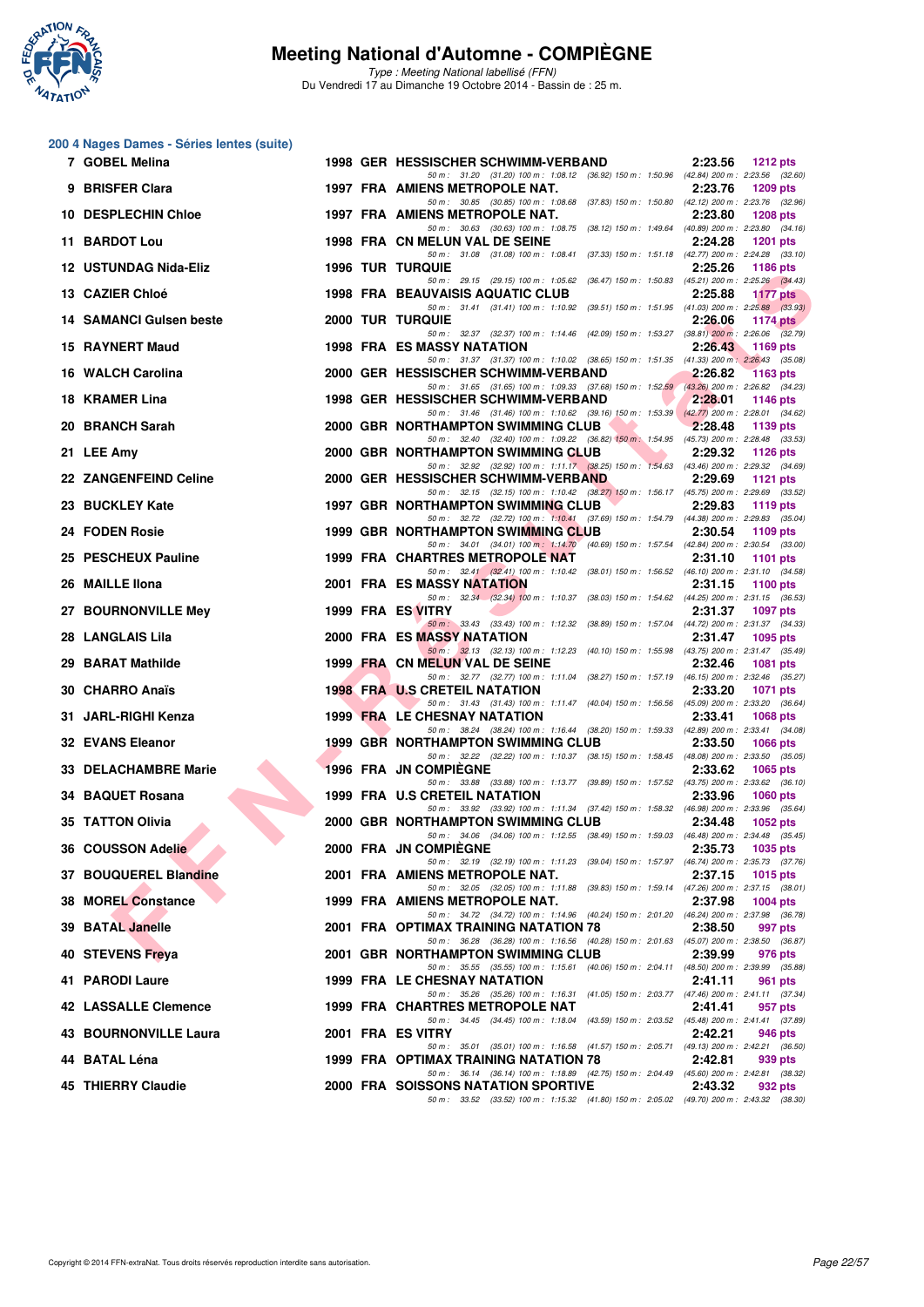

Type : Meeting National labellisé (FFN) Du Vendredi 17 au Dimanche 19 Octobre 2014 - Bassin de : 25 m.

| 200 4 Nages Dames - Séries lentes (suite) |  |  |  |
|-------------------------------------------|--|--|--|
|-------------------------------------------|--|--|--|

| 46 BIGOT Clémence         |  | 2001 FRA AMIENS METROPOLE NAT.                            | 2:43.70                             | 927 pts                         |
|---------------------------|--|-----------------------------------------------------------|-------------------------------------|---------------------------------|
|                           |  | 50 m: 35.04 (35.04) 100 m: 1:16.09 (41.05) 150 m: 2:05.43 | (49.34) 200 m : 2:43.70 (38.27      |                                 |
| 47 BEAL Elodie            |  | 1999 FRA USM VIROFLAY                                     | 2:43.72                             | 926 pts                         |
|                           |  | 50 m: 35.52 (35.52) 100 m: 1:15.41 (39.89) 150 m: 2:04.50 | (49.09) 200 m : 2:43.72 (39.22)     |                                 |
| 48 ROBLIN Fiona           |  | 1999 FRA CHARTRES METROPOLE NAT                           | 2:44.13                             | 921 pts                         |
|                           |  | 50 m: 34.50 (34.50) 100 m: 1:14.65 (40.15) 150 m: 2:06.90 | (52.25) 200 m : 2:44.13 (37.23      |                                 |
| 49 VALIN-FIXOT Léa        |  | 2000 FRA CN ST-MICHEL-SUR-ORGE                            | 2:46.85                             | 886 pts                         |
|                           |  | 50 m: 35.88 (35.88) 100 m: 1:17.36 (41.48) 150 m: 2:07.80 | $(50.44)$ 200 m : 2:46.85 $(39.05)$ |                                 |
| 50 GODEFROY-FIMES Maurine |  | 2001 FRA P.V GRANDVILLIERS NATATION                       | 2:47.79                             | 873 pts                         |
|                           |  | 50 m: 36.24 (36.24) 100 m: 1:18.93 (42.69) 150 m: 2:08.15 |                                     | (49.22) 200 m : 2:47.79 (39.64) |
| 51 LAUTH Annaelle         |  | 2001 FRA JN COMPIEGNE                                     | 2:50.67                             | 837 pts                         |
|                           |  | 50 m: 34.64 (34.64) 100 m: 1:16.97 (42.33) 150 m: 2:11.01 | $(54.04)$ 200 m : 2:50.67 $(39.66)$ |                                 |
| 52 DESMAREST Lea          |  | 2001 FRA P.V GRANDVILLIERS NATATION                       | 3:06.08                             | $655$ pts                       |
|                           |  | 50 m: 39.21 (39.21) 100 m: 1:27.94 (48.73) 150 m: 2:23.24 | $(55.30)$ 200 m : 3:06.08 $(42.84)$ |                                 |
| --- JAMLAOUI Salsabil     |  | <b>1999 FRA MOUETTES DE PARIS</b>                         | <b>DNS Nd</b>                       |                                 |

#### **[400 4 Nages Dames - Séries](http://www.ffnatation.fr/webffn/resultats.php?idact=nat&go=epr&idcpt=24767&idepr=42)** (Vendredi 17 Octobre 2014)

| <b>JU GUDEFRUTTIMES MAUTHE</b>                       |                                       | <b>2001 THA F.V GRANDVILLIERS IVATATION</b>                                                                                                                                                                                                     | 2.41.19<br>oro pis         |          |
|------------------------------------------------------|---------------------------------------|-------------------------------------------------------------------------------------------------------------------------------------------------------------------------------------------------------------------------------------------------|----------------------------|----------|
| 51 LAUTH Annaelle                                    |                                       | 50 m: 36.24 (36.24) 100 m: 1:18.93 (42.69) 150 m: 2:08.15 (49.22) 200 m: 2:47.79 (39.64)<br>2001 FRA JN COMPIEGNE                                                                                                                               | 2:50.67<br>837 pts         |          |
| 52 DESMAREST Lea                                     |                                       | 50 m: 34.64 (34.64) 100 m: 1:16.97 (42.33) 150 m: 2:11.01 (54.04) 200 m: 2:50.67 (39.66)<br>2001 FRA P.V GRANDVILLIERS NATATION                                                                                                                 | 3:06.08<br>655 pts         |          |
| --- JAMLAOUI Salsabil                                |                                       | 50 m: 39.21 (39.21) 100 m: 1:27.94 (48.73) 150 m: 2:23.24 (55.30) 200 m: 3:06.08 (42.84)<br><b>1999 FRA MOUETTES DE PARIS</b>                                                                                                                   | <b>DNS Nd</b>              |          |
|                                                      |                                       |                                                                                                                                                                                                                                                 |                            |          |
| 00 4 Nages Dames - Séries (Vendredi 17 Octobre 2014) |                                       |                                                                                                                                                                                                                                                 |                            |          |
| 1 VAN ROUWENDAAL Sharon                              |                                       | 1993 NED AAS SARCELLES NATATION 95                                                                                                                                                                                                              | 4:38.40 1400 pts           |          |
|                                                      |                                       | 50 m: 29.95 (29.95) 100 m: 1:03.63 (33.68) 150 m: 1:38.61 (34.98) 200 m: 2:12.97 (34.36) 250 m: 2:54.63 (41.66) 300 m: 3:36.52 (41.89) 350 m: 4:07.73 (31.21) 400 m: 4:38.40 (30.67)                                                            |                            |          |
| 2 CODEVELLE Coralie                                  |                                       | 1992 FRA AAS SARCELLES NATATION 95                                                                                                                                                                                                              | 4:49.33<br><b>1313 pts</b> |          |
| 3 KURT Defne                                         |                                       | 50 m : 30.62 (30.62) 100 m : 1:05.87 (35.25) 150 m : 1:44.19 (38.32) 200 m : 2:21.02 (36.83) 250 m : 3:00.81 (39.79) 300 m : 3:41.64 (40.83) 350 m : 4:16.47 (34.83) 400 m : 4:49.33 (32.86)<br><b>2001 TUR TURQUIE</b>                         | 4:49.67<br><b>1310 pts</b> |          |
|                                                      |                                       | 50 m: 31.24 (31.24) 100 m: 1:06.92 (35.68) 150 m: 1:44.99 (38.07) 200 m: 2:20.99 (36.00) 250 m: 3:02.49 (41.50) 300 m; 3:44.75 (42.26) 350 m: 4:18.08 (33.33) 400 m: 4:49.67                                                                    |                            | (31.59)  |
| 4 BOZKURT Gizem                                      |                                       | <b>1993 TUR TURQUIE</b>                                                                                                                                                                                                                         | 4:50.03<br><b>1307 pts</b> |          |
| 5 ETIENNE Ophélie-Cyrielle                           |                                       | 50 m: 30.79 (30.79) 100 m: 1:06.93 (36.14) 150 m: 1:45.90 (38.97) 200 m: 2:23.76 (37.86) 250 m: 3:03.89 (40.13) 300 m: 3:44.55 (40.66) 350 m: 4:18.43 (33.88) 400 m: 4:50.03 (31.60)<br>1990 FRA LILLE METROPOLE NATATION                       | 4:54.04<br><b>1276 pts</b> |          |
|                                                      |                                       | 50 m : 30.64 (30.64) 100 m : 1:05.71 (35.07) 150 m : 1:43.68 (37.97) 200 m : 2:20.60 (36.92) 250 m : 3:05.13 (44.53) 300 m : 3:49.60 (44.47) 350 m : 4:22.77 (33.17) 400 m : 4:54.04 (31.27)                                                    |                            |          |
| 6 PAQUIT Laura                                       |                                       | $\sim$ 10 $\times$<br>1995 FRA TARBES NAUTIC CLUB                                                                                                                                                                                               | 4:57.70<br><b>1248 pts</b> |          |
|                                                      |                                       | 50 m: 33.51 (33.51) 100 m: 1:11.85 (38.34) 150 m: 1:51.57 (39.72) 200 m: 2:30.20 (38.63) 250 m: 3:09.02 (38.82) 300 m: 3:48.85 (39.83) 350 m: 4:23.79 (34.94) 400 m: 4:57.70                                                                    |                            | (33.91)  |
| 7 HUGENELL Leonie                                    |                                       | 1999   GER   HESSISCHER <b>SCH</b> WIMM-VERBAND<br>50 m : 31.93 (31.93) 100 m : 1:08.64 (36.71) 150 m : 1:48.27 (39.63) 200 m : 2:26.29 (38.02) 250 m : 3:08.91 (42.62) 300 m : 3:52.10 (43.19) 350 m : 4:27.41 (35.31) 400 m : 5:01.08 (33.67) | 5:01.08<br><b>1222 pts</b> |          |
| 8 SECRESTAT Charlyne                                 |                                       | 1998 FRA CN FONTAINEBLEAU-AVON                                                                                                                                                                                                                  | 5:01.49<br>1219 pts        |          |
|                                                      |                                       | 50 m: 31.82 (31.82) 100 m: 1:07.74 (35.92) 150 m: 1:48.11 (40.37) 200 m: 2:27.04 (38.93) 250 m: 3:09.97 (42.93) 300 m: 3:53.12 (43.15) 350 m: 4:28.07 (34.95) 400 m: 5:01.49 (33.42)                                                            |                            |          |
| 9 BARDOT Lou                                         |                                       | 1998 FRA CN MELUN VAL DE SEINE<br>50 m : 31.57 (31.57) 100 m : 1:07.86 (36.29) 150 m : 1:47.12 (39.26) 200 m : 2:25.99 (38.87) 250 m : 3:09.88 (43.89) 300 m : 3:54.26 (44.38) 350 m : 4:29.42 (35.16) 400 m : 5:02.40 (32.98)                  | 5:02.40<br>1212 pts        |          |
| 10 USTUNDAG Nida-Eliz                                |                                       | <b>1996 TUR TURQUIE</b>                                                                                                                                                                                                                         | 5:05.98<br>1185 pts        |          |
|                                                      |                                       | 50 m: 31.07 (31.07) 100 m: 1:06.37 (35.30) 150 m: 1:45.79 (39.42) 200 m: 2:23.51 (37.72) 250 m: 3:09.59 (46.08) 300 m: 3:55.60 (46.01) 350 m: 4:31.33 (35.73) 400 m: 5:05.98                                                                    |                            | (34.65)  |
| 11 GLAS Jana                                         |                                       | <b>1996 GER SSG SAAR MAX RITTER</b>                                                                                                                                                                                                             | 5:07.40<br>1175 pts        |          |
| <b>12 HERTHE Alexe</b>                               |                                       | 50 m : 31.75 (31.75) 100 m : 1:08.63 (36.88) 150 m : 1:47.47 (38.84) 200 m : 2:25.87 (38.40) 250 m : 3:09.60 (43.73) 300 m : 3:54.68 (45.08) 350 m : 4:31.43 (36.75) 400 m : 5:07.40 (35.97)<br>2000 FRA AMIENS METROPOLE NAT.                  | 5:07.95<br>1171 pts        |          |
|                                                      |                                       | 50 m: 31.63 (31.63) 100 m: 1:07.69 (36.06) 150 m: 1:46.00 (38.31) 200 m: 2:23.48 (37.48) 250 m: 3:09.69 (46.21) 300 m: 3:54.28 (44.59) 350 m: 4:31.45 (37.17) 400 m: 5:07.95 (36.50)                                                            |                            |          |
| 13 WALCH Carolina                                    |                                       | 2000 GER, HESSISCHER SCHWIMM-VERBAND                                                                                                                                                                                                            | 5:09.03<br>1163 pts        |          |
|                                                      |                                       | 50 m: 33.17 (33.17) 100 m: 1:10.42 (37.25) 150 m: 1:50.22 (39.80) 200 m: 2:28.74 (38.52) 250 m: 3:12.77 (44.03) 300 m: 3:56.62 (43.85) 350 m: 4:34.56 (37.94) 400 m: 5:09.03 (34.47)                                                            |                            |          |
| 14 MASSONE Antonia                                   |                                       | <b>19</b> 97 GER SSG SAAR MAX RITTER<br>50 m : 30.42 (30.42) 100 m : 1:04.81 (34.39) 150 m : 1:49.45 (44.64) 200 m : 2:30.51 (41.06) 250 m : 3:15.31 (44.80) 300 m : 4:01.27 (45.96) 350 m : 4:38.36 (37.09) 400 m : 5:11.29 (32.93)            | 5:11.29<br><b>1146 pts</b> |          |
| 15 CAKICI Ilknur-Nihan                               | <b>The Contract of Street</b>         | <b>1996 TUR TURQUIE</b>                                                                                                                                                                                                                         | 5:12.06<br>1140 pts        |          |
|                                                      |                                       | 50 m: 32.22 (32.22) 100 m: 1:11.38 (39.16) 150 m: 2:29.75 (1:18.37) 200 m: 3:16.04 (46.29) 250 m: 4:02.55 (46.51) 300 m: 4:38.73 (36.18) 350 m: 5:12.06 (33.33) 400 m: 5:12.06                                                                  |                            | $\theta$ |
| 16 HANNAH Caitlin                                    |                                       | 1998 GBR NORTHAMPTON SWIMMING CLUB<br>50 m: 33.59 (33.59) 100 m: 1:13.62 (40.03) 150 m: 1:52.65 (39.03) 200 m: 2:31.76 (39.11) 250 m: 3:16.83 (45.07) 300 m: 4:02.57 (45.74) 350 m: 4:38.15 (35.58) 400 m: 5:12.86 (34.71)                      | 5:12.86<br>1135 pts        |          |
| 17 DESPLECHIN Chloe                                  | <b>The Contract of Contract State</b> | 1997 FRA AMIENS METROPOLE NAT.                                                                                                                                                                                                                  | 5:13.05<br>1133 pts        |          |
|                                                      |                                       | 50 m: 32.30 (32.30) 100 m: 1:11.21 (38.91) 150 m: 1:53.29 (42.08) 200 m: 2:34.67 (41.38) 250 m: 3:17.04 (42.37) 300 m: 4:00.16 (43.12) 350 m: 4:37.61 (37.45) 400 m: 5:13.05 (35.44)                                                            |                            |          |
| 18 BUCKLEY Kate                                      |                                       | 1997 GBR NORTHAMPTON SWIMMING CLUB<br>50 m: 33.37 (33.37) 100 m: 1.12.88 (39.51) 150 m: 1:51.94 (39.06) 200 m: 2:29.78 (37.84) 250 m: 3:15.35 (45.57) 300 m: 4:01.34 (45.99) 350 m: 4:37.63 (36.29) 400 m: 5:13.23 (35.60)                      | 5:13.23<br>1132 pts        |          |
| 19 TATTON Olivia                                     |                                       | 2000 GBR NORTHAMPTON SWIMMING CLUB                                                                                                                                                                                                              | 5:17.66<br>1100 pts        |          |
|                                                      |                                       | 50 m: 34,06 (34.06) 100 m: 1:13.72 (39.66) 150 m: 1:52.99 (39.27) 200 m: 2:30.73 (37.74) 250 m: 3:17.34 (46.61) 300 m: 4:05.10 (47.76) 350 m: 4:42.64 (37.54) 400 m: 5:17.66 (35.02)                                                            |                            |          |
| 20 EVANS Eleanor                                     |                                       | 1999 GBR NORTHAMPTON SWIMMING CLUB                                                                                                                                                                                                              | 5:20.38<br><b>1080 pts</b> |          |
| 21 SECRESTAT Jessica                                 |                                       | 50 m: 32.11 (32.11) 100 m: 1:09.63 (37.52) 150 m: 1:49.56 (39.93) 200 m: 2:29.59 (40.03) 250 m: 3:17.99 (48.40) 300 m: 4:07.71 (49.72) 350 m: 4:44.23 (36.52) 400 m: 5:20.38 (36.15)<br>2001 FRA CN FONTAINEBLEAU-AVON                          | 5:21.33<br>1074 pts        |          |
|                                                      |                                       | 50 m: 34.78 (34.78) 100 m: 1:16.05 (41.27) 150 m: 1:58.33 (42.28) 200 m: 2:38.65 (40.32) 250 m: 3:25.19 (46.54) 300 m: 4:11.28 (46.09) 350 m: 4:46.89 (35.61) 400 m: 5:21.33 (34.44)                                                            |                            |          |
| 22 STEVENS Freya                                     |                                       | 2001 GBR NORTHAMPTON SWIMMING CLUB                                                                                                                                                                                                              | 5:24.59 1051 pts           |          |
|                                                      |                                       | 50 m: 34.11 (34.11) 100 m: 1:14.85 (40.74) 150 m: 1:55.67 (40.82) 200 m: 2:36.18 (40.51) 250 m: 3:23.99 (47.81) 300 m: 4:13.37 (49.38) 350 m: 4:49.45 (36.08) 400 m: 5:24.59 (35.14)                                                            |                            |          |
| 23 THIERRY Laurine                                   |                                       | <b>1997 FRA SOISSONS NATATION SPORTIVE</b><br>50 m : 35.89 (35.89) 100 m : 1:18.39 (42.50) 150 m : 1:57.95 (39.56) 200 m : 2:36.45 (38.50) 250 m : 3:23.15 (46.70) 300 m : 4:09.88 (46.73) 350 m : 4:47.92 (38.04) 400 m : 5:25.27 (37.35)      | 5:25.27<br><b>1046 pts</b> |          |
| 24 PILORGE Louise                                    |                                       | 1998 FRA JN COMPIEGNE                                                                                                                                                                                                                           | 5:25.64<br>1043 pts        |          |
|                                                      |                                       | 50 m: 33.83 (33.83) 100 m: 1:13.72 (39.89) 150 m: 1:55.96 (42.24) 200 m: 2:37.61 (41.65) 250 m: 3:24.35 (46.74) 300 m: 4:12.25 (47.90) 350 m: 4:49.94 (37.69) 400 m: 5:25.64 (35.70)                                                            |                            |          |
| 25   COUSSON Adelie                                  |                                       | 2000 FRA JN COMPIEGNE<br>50 m: 34.15 (34.15) 100 m: 1:13.58 (39.43) 150 m: 1:55.59 (42.01) 200 m: 2:36.97 (41.38) 250 m: 3:24.73 (47.76) 300 m: 4:13.12 (48.39) 350 m: 4:53.42 (40.30) 400 m: 5:30.71 (37.29)                                   | 5:30.71<br><b>1008 pts</b> |          |
| 26 GODEFROY-FIMES Maurine                            |                                       | 2001 FRA P.V GRANDVILLIERS NATATION                                                                                                                                                                                                             | 5:34.14<br>985 pts         |          |
|                                                      |                                       | 50 m: 35.99 (35.99) 100 m: 1:18.53 (42.54) 150 m: 2:00.29 (41.76) 200 m: 2:41.76 (41.47) 250 m: 3:28.05 (46.29) 300 m: 4:15.52 (47.47) 350 m: 4:55.78 (40.26) 400 m: 5:34.14 (38.36)                                                            |                            |          |
| 27 DI MARZIO Angelica                                |                                       | 1999 ITA CN MARSEILLE                                                                                                                                                                                                                           | 5:34.64<br>981 pts         |          |
|                                                      |                                       | 50 m: 31.74 (31.74) 100 m: 1:15.35 (43.61) 150 m: 2:02.28 (46.93) 200 m: 2:40.89 (38.61) 250 m: 3:31.91 (51.02) 300 m: 4:19.95 (48.04) 350 m: 5:01.27 (41.32) 400 m: 5:34.64 (33.37)                                                            |                            |          |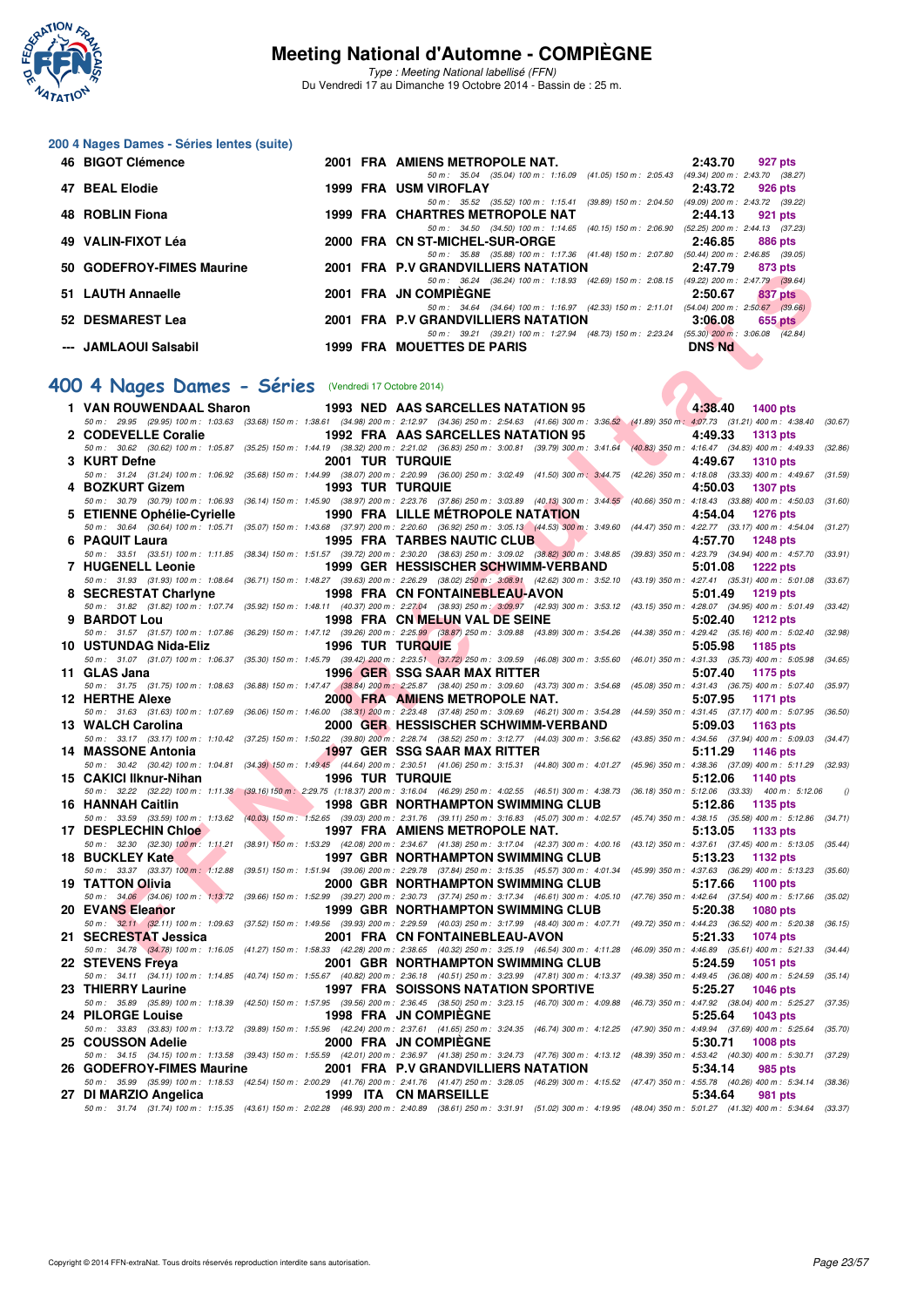

Type : Meeting National labellisé (FFN) Du Vendredi 17 au Dimanche 19 Octobre 2014 - Bassin de : 25 m.

#### **400 4 Nages Dames - Séries (suite)**

| 28 JULIEN Camille                                                |                         | 1997 FRA CN MARSEILLE                                                                                                                                                                                                       | 5:34.77        | 980 pts                            |                  |
|------------------------------------------------------------------|-------------------------|-----------------------------------------------------------------------------------------------------------------------------------------------------------------------------------------------------------------------------|----------------|------------------------------------|------------------|
| 29 LAUNAY Nolwenn                                                |                         | 50 m: 30.93 (30.93) 100 m: 1:15.73 (44.80) 150 m: 2:00.18 (44.45) 200 m: 2:40.28 (40.10) 250 m: 3:32.02 (51.74) 300 m: 4:20.14 (48.12) 350 m: 5:01.09 (40.95) 400 m: 5:34.77 (33.68)<br>1997 FRA CN ST-MICHEL-SUR-ORGE      | 5:35.76        | 974 pts                            |                  |
| 30 THIERRY Claudie                                               |                         | 50 m: 34.37 (34.37) 100 m: 1:15.61 (41.24) 150 m: 1:59.31 (43.70) 200 m: 2:42.45 (43.14) 250 m: 3:28.50 (46.05) 300 m: 4:15.56 (47.06) 350 m: 4:56.51 (40.95) 400 m: 5:35.76 (39.25)<br>2000 FRA SOISSONS NATATION SPORTIVE | 5:36.90        | 966 pts                            |                  |
|                                                                  |                         | 50 m: 34.26 (34.26) 100 m: 1:14.22 (39.96) 150 m: 1:57.10 (42.88) 200 m: 2:39.29 (42.19) 250 m: 3:28.71 (49.42) 300 m: 4:18.02 (49.31) 350 m: 4:58.21 (40.19) 400 m: 5:36.90                                                |                |                                    | (38.69)          |
| 31 ANNE Emilie                                                   |                         | 1999 FRA CN FONTAINEBLEAU-AVON<br>50 m: 37.37 (37.37) 100 m: 1:19.28 (41.91) 150 m: 2:01.97 (42.69) 200 m: 2:44.35 (42.38) 250 m: 3:34.30 (49.95) 300 m: 4:24.05 (49.75) 350 m: 5:01.83 (37.78) 400 m: 5:37.21 (35.38)      | 5:37.21        | 964 pts                            |                  |
| 32 GARCIA Morgane                                                |                         | 2001 FRA CN FONTAINEBLEAU-AVON                                                                                                                                                                                              | 5:37.29        | 963 pts                            |                  |
| 33 VALIN-FIXOT Léa                                               |                         | 50 m: 38.27 (38.27) 100 m: 1:23.10 (44.83) 150 m: 2:03.83 (40.73) 200 m: 2:43.76 (39.93) 250 m: 3:32.26 (48.50) 300 m: 4:21.59 (49.33) 350 m: 5:00.08 (38.49) 400 m: 5:37.29<br>2000 FRA CN ST-MICHEL-SUR-ORGE              | 5:44.85        | 913 pts                            | (37.21)          |
| 34 RAMBAUD Anissa                                                |                         | 50 m: 35.73 (35.73) 100 m: 1:18.25 (42.52) 150 m: 2:01.92 (43.67) 200 m: 2:43.41 (41.49) 250 m: 3:33.77 (50.36) 300 m: 4:26.35 (52.58) 350 m: 5:06.91 (40.56) 400 m: 5:44.85 (37.94)<br>1999 FRA AQUA CLUB PONTAULT-ROISSY  | 5:47.52        |                                    |                  |
|                                                                  |                         | 50 m: 37.12 (37.12) 100 m: 1:22.78 (45.66) 150 m: 2:05.30 (42.52) 200 m: 2:47.20 (41.90) 250 m: 3:38.24 (51.04) 300 m: 4:30.48 (52.24) 350 m: 5:09.65 (39.17) 400 m: 5:47.52 (37.87)                                        |                | 896 pts                            |                  |
| 35 HERR Anna                                                     |                         | 2001 FRA JN COMPIEGNE<br>50 m: 37.60 (37.60) 100 m: 1:26.39 (48.79) 150 m: 2:09.13 (42.74) 200 m: 2:50.50 (41.37) 250 m: 3:42.97 (52.47) 300 m: 4:35.65 (52.68) 350 m: 5:14.40 (38.75) 400 m: 5:50.92 (36.52)               | 5:50.92        | 874 pts                            |                  |
| 36 ADAMOVA Diana                                                 |                         | 2000 FRA JN COMPIEGNE                                                                                                                                                                                                       | 5:57.99        | 829 pts                            |                  |
| 37 CHAPLAIN Bertille                                             |                         | 50 m: 36.05 (36.05) 100 m: 1:19.78 (43.73) 150 m: 2:07.20 (47.42) 200 m: 2:52.72 (45.52) 250 m: 3:43.89 (51.17) 300 m: 4:36.09 (52.20) 350 m: 5:16.81 (40.72) 400 m: 5:57.99 (41.18)<br>2000 FRA JN COMPIEGNE               | 6:00.47        | 814 pts                            |                  |
|                                                                  |                         | 50 m: 38.01 (38.01) 100 m: 1:24.86 (46.85) 150 m: 2:11.69 (46.83) 200 m: 2:56.55 (44.86) 250 m: 3:46.35 (49.80) 300 m: 4:36.20 (49.85) 350 m: 5:19.60 (43.40) 400 m: 6:00.47 (40.87)                                        |                |                                    |                  |
| 38 VAN LAECKE Eryn                                               |                         | 2001 FRA JN COMPIEGNE<br>50 m : 36.81 (36.81) 100 m : 1:23.19 (46.38) 150 m : 2:12.10 (48.91) 200 m : 2:57.89 (45.79) 250 m : 3:48.73 (50.84) 300 m : 4:40.34 (51.61) 350 m : 5:23.78 (43.44) 400 m : 6:01.84 (38.06)       | 6:01.84        | 805 pts                            |                  |
| 39 BAUDOUX Héloïse                                               |                         | 2000 FRA JN COMPIEGNE                                                                                                                                                                                                       | 6:02.28        | <b>803 pts</b>                     |                  |
| 40 MOUROU Vanessa                                                |                         | 50 m: 38.59 (38.59) 100 m: 1:25.89 (47.30) 150 m: 2:14.56 (48.67) 200 m: 3:00.81 (46.25) 250 m: 3:50.94 (50.13) 300 m: 4:41.53 (50.59) 350 m: 5:23.20 (41.67) 400 m: 6:02.28 (39.08)<br>2000 FRA CN MARSEILLE               | 6:02.87        | <b>799 pts</b>                     |                  |
| 41 MENDES Flore                                                  |                         | 50 m: 32.26 (32.26) 100 m: 1:20.70 (48.44) 150 m: 2:08.21 (47.51) 200 m: 2:45.54 (37.33) 250 m: 3:45.36 (59.82) 300 m: 4:38.88 (53.52) 350 m: 5:27.26 (48.38) 400 m: 6:02.87 (35.61)<br>2001 FRA AAE PERONNE                | 6:06.96        |                                    |                  |
|                                                                  |                         | 50 m : 39.87 (39.87) 100 m : 1:30.62 (50.75) 150 m : 2:16.08 (45.46) 200 m : 2:59.63 (43.55) 250 m : 354.18 (54.55) 300 m : 4:48.31 (54.13) 350 m : 5:28.56 (40.25) 400 m : 6:06.96 (38.40)                                 |                | 774 pts                            |                  |
| 42 SOHIER Mathilde                                               |                         | <b>1999 FRA ST-QUENTIN NATATION</b><br>50 m: 36.44 (36.44) 100 m: 1:20.92 (44.48) 150 m: 2:08.83 (47.91) 200 m: 2:54.77 (45.94) 250 m: 3:46.59 (51.82) 300 m: 4:40.85 (54.26) 350 m: 5:24.29 (43.44) 400 m: 6:08.08 (43.79) | 6:08.08        | 768 pts                            |                  |
| 43 DELESPIERRE Chloé                                             |                         | 2000 FRA JN COMPIEGNE                                                                                                                                                                                                       | 6:08.38        | 766 pts                            |                  |
| 44 LECHINE Océane                                                |                         | 50 m: 41.48 (41.48) 100 m: 1:31.02 (49.54) 150 m: 2:17.07 (46.05) 200 m: 3:02.30 (45.23) 250 m: 3:51.97 (49.67) 300 m: 4:41.80 (49.83) 350 m: 5:26.63 (44.83) 400 m: 6:08.38 (41.75)<br>2000 FRA SOISSONS NATATION SPORTIVE | 6:12.36        | 742 pts                            |                  |
|                                                                  |                         | 50 m : 39.25 (39.25) 100 m : 1:28.09 (48.84) 150 m : 2:14.13 (46.04) 200 m : 2:59.47 (45.34) 250 m : 354.30 (54.83) 300 m : 4:49.95 (55.65) 350 m : 5:31.47 (41.52) 400 m : 6:12.36 (40.89)                                 |                |                                    |                  |
| 45 DUBOIS Lena                                                   |                         | 2001 FRA CN NOYON<br>50 m: 40.08 (40.08) 100 m: 1:31.75 (51.67) 150 m: 2:21.02 (49.27) 200 m: 3:08.85 (47.83) 250 m: 4:03.06 (54.21) 300 m: 4:56.87 (53.81) 350 m: 5:39.29 (42.42) 400 m: 6:20.73 (41.44)                   | 6:20.73        | 694 pts                            |                  |
| 46 COMMERE Camille                                               |                         | 2001 FRA CN NOYON                                                                                                                                                                                                           | 6:46.23        | 556 pts                            |                  |
|                                                                  |                         | 50 m: 43.11 (43.11) 100 m: 1:38.36 (55.25) 150 m: 2:28.37 (50.01) 200 m: 3:17.45 (49.08) 250 m: 4:14.72 (57.27) 300 m: 5:12.13 (57.41) 350 m: 5:59.77 (47.64) 400 m: 6:46.23 (46.46)                                        |                |                                    |                  |
|                                                                  |                         |                                                                                                                                                                                                                             | <b>DSQ Vi</b>  |                                    |                  |
| --- LAUTH Annaelle<br>--- NOE Chantal                            |                         | 2001 FRA JN COMPIEGNE<br><b>1998 GER HESSISCHER SCHWIMM-VERBAND</b>                                                                                                                                                         | <b>DSQ Vi</b>  |                                    |                  |
|                                                                  |                         |                                                                                                                                                                                                                             |                |                                    |                  |
| 50 Nage Libre Messieurs - Finale A (Dimanche 19 Octobre 2014)    |                         |                                                                                                                                                                                                                             |                |                                    |                  |
| 1 MANAUDOU Florent                                               |                         | 1990 FRA CN MARSEILLE                                                                                                                                                                                                       | 21.83          | <b>1364 pts</b>                    |                  |
| 2 MIGNON Clément                                                 |                         | <b>1993 FRA CN MARSEILLE</b>                                                                                                                                                                                                | 22.41          | 1320 pts                           |                  |
|                                                                  |                         |                                                                                                                                                                                                                             |                |                                    |                  |
| 50 Nage Libre Messieurs - 1/2 Finales (Dimanche 19 Octobre 2014) |                         |                                                                                                                                                                                                                             |                |                                    |                  |
| 1 MANAUDOU Florent                                               |                         | <b>1990 FRA CN MARSEILLE</b>                                                                                                                                                                                                | 22.18          | 1337 pts                           | 1e [1]           |
| 2 MIGNON Clément                                                 |                         | <b>1993 FRA CN MARSEILLE</b>                                                                                                                                                                                                | 22.23          | <b>1333 pts</b>                    | 2e [1]           |
| 3 METELLA Mehdy                                                  |                         | <b>1992 FRA CN MARSEILLE</b>                                                                                                                                                                                                | 22.74          | <b>1294 pts</b>                    | 3e [1]           |
| 4 SAKCI Huseyin emre                                             | <b>1997 TUR TURQUIE</b> |                                                                                                                                                                                                                             | 23.00          | <b>1275 pts</b>                    | 4e [1]           |
| 5 MOUEDDENE Eddie                                                |                         | 1990 FRA AMIENS METROPOLE NAT.                                                                                                                                                                                              | 23.41          | 1244 pts                           | 5e [1]           |
|                                                                  |                         |                                                                                                                                                                                                                             |                |                                    |                  |
| 50 Nage Libre Messieurs - 1/4 Finales (Dimanche 19 Octobre 2014) |                         |                                                                                                                                                                                                                             |                |                                    |                  |
| 1 MANAUDOU Florent<br>2 MIGNON Clément                           |                         | <b>1990 FRA CN MARSEILLE</b><br><b>1993 FRA CN MARSEILLE</b>                                                                                                                                                                | 22.17<br>22.53 | <b>1338 pts</b>                    | 1e [1]<br>2e [1] |
| 3 METELLA Mehdy                                                  |                         | 1992 FRA CN MARSEILLE                                                                                                                                                                                                       | 22.67          | <b>1310 pts</b><br><b>1300 pts</b> | 3e [1]           |
| 4 SAKCI Huseyin emre                                             | <b>1997 TUR TURQUIE</b> |                                                                                                                                                                                                                             | 22.85          | <b>1286 pts</b>                    | 4e [1]           |
| 5 MOUEDDENE Eddie                                                |                         | 1990 FRA AMIENS METROPOLE NAT.                                                                                                                                                                                              | 22.87          | <b>1285 pts</b>                    | 5e [1]           |
| 6 PEREZ DORTONA Giacomo                                          |                         | <b>1989 FRA CN MARSEILLE</b>                                                                                                                                                                                                | 22.93          | <b>1280 pts</b>                    | 6e [1]           |
| 7 STASIULIS Benjamin                                             |                         | <b>1986 FRA CN MARSEILLE</b>                                                                                                                                                                                                | 23.26          | 1255 pts                           | 7e [1]           |
| 8 FUCHS Théo                                                     |                         | 1993 FRA AMIENS METROPOLE NAT.                                                                                                                                                                                              | 23.43          | <b>1243 pts</b>                    | 8e [1]           |
|                                                                  |                         | 50 Nage Libre Messieurs - Barrage 1/4 Finales (Dimanche 19 Octobre 2014)                                                                                                                                                    |                |                                    |                  |

**1 FUCHS Théo 1993 FRA AMIENS METROPOLE NAT. 23.09 1268 pts**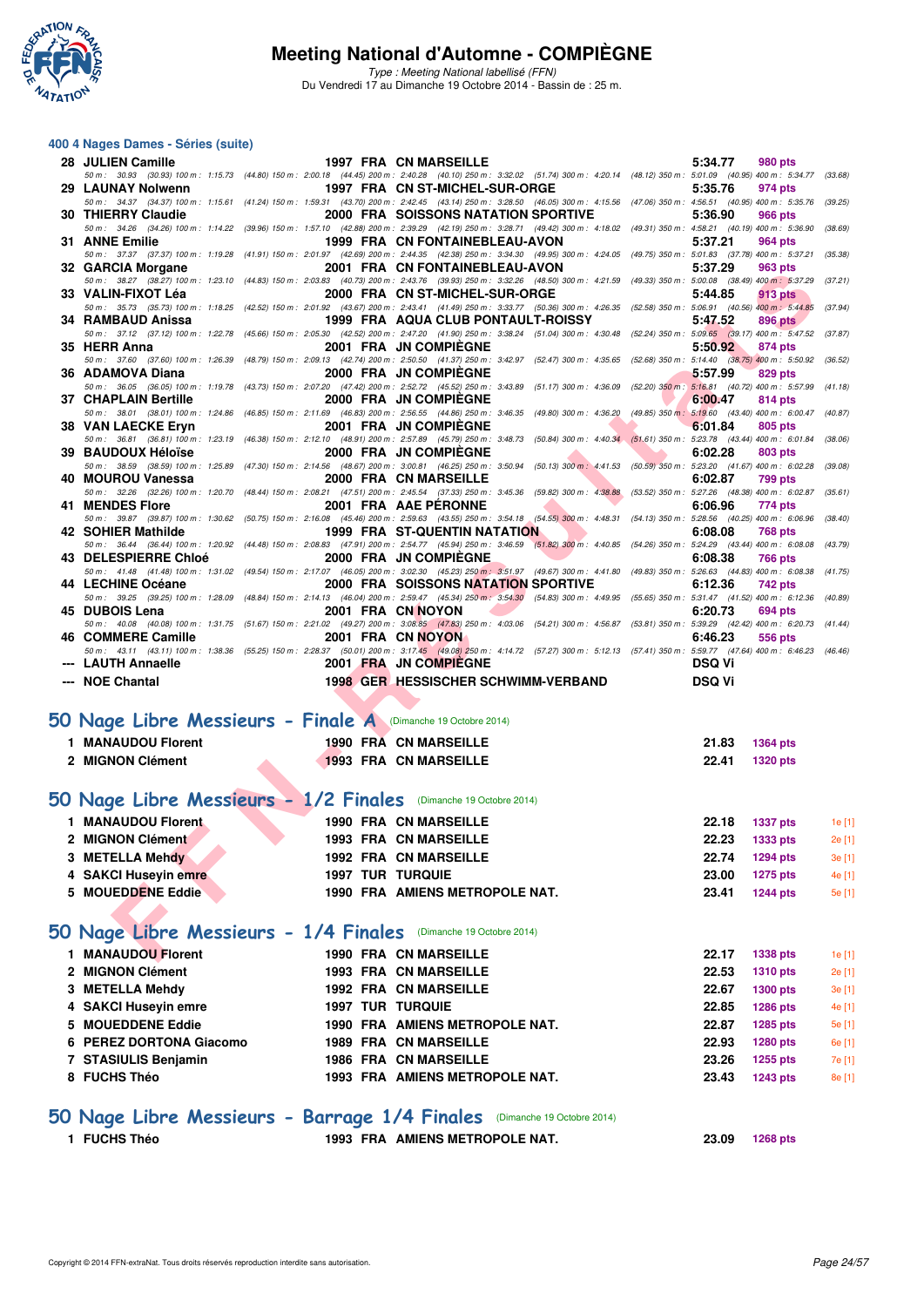

Type : Meeting National labellisé (FFN) Du Vendredi 17 au Dimanche 19 Octobre 2014 - Bassin de : 25 m.

|    | 50 Nage Libre Messieurs - Barrage 1/4 Finales (suite) |  |                                         |                |                 |
|----|-------------------------------------------------------|--|-----------------------------------------|----------------|-----------------|
|    | 2 ELMERINI Merwane                                    |  | <b>1997 FRA CN MARSEILLE</b>            | 23.98          | <b>1202 pts</b> |
|    |                                                       |  |                                         |                |                 |
|    | 50 Nage Libre Messieurs - Séries                      |  | (Dimanche 19 Octobre 2014)              |                |                 |
|    | 1 MIGNON Clément                                      |  | <b>1993 FRA CN MARSEILLE</b>            | 22.21          | 1335 pts        |
|    | 2 METELLA Mehdy                                       |  | <b>1992 FRA CN MARSEILLE</b>            | 22.37          | <b>1323 pts</b> |
|    | 3 MANAUDOU Florent                                    |  | <b>1990 FRA CN MARSEILLE</b>            | 22.79          | 1291 pts        |
|    | 4 MOUEDDENE Eddie                                     |  | 1990 FRA AMIENS METROPOLE NAT.          | 22.91          | <b>1282 pts</b> |
|    | 5 SAKCI Huseyin emre                                  |  | <b>1997 TUR TURQUIE</b>                 | 23.01          | <b>1274 pts</b> |
|    | 6 STASIULIS Benjamin                                  |  | 1986 FRA CN MARSEILLE                   | 23.12          | $1266$ pts      |
|    | 7 PEREZ DORTONA Giacomo                               |  | <b>1989 FRA CN MARSEILLE</b>            | 23.15          | <b>1264 pts</b> |
|    | 8 FUCHS Théo                                          |  | 1993 FRA AMIENS METROPOLE NAT.          | 23.40          | 1245 pts        |
|    | 8 ELMERINI Merwane                                    |  | <b>1997 FRA CN MARSEILLE</b>            | 23.40          | <b>1245 pts</b> |
|    | 10 BOUTON Axel                                        |  | <b>1994 FRA CN MARSEILLE</b>            | 23.41          | <b>1244 pts</b> |
| 11 | <b>DENCAUSSE Jean</b>                                 |  | 1997 FRA CN MARSEILLE                   | 23.43          | <b>1243 pts</b> |
|    | <b>12 ARNOUX Laurent</b>                              |  | <b>1995 FRA CN MARSEILLE</b>            | 23.48          | 1239 pts        |
|    | <b>13 AUBRY Flavien</b>                               |  | 1994 FRA U.S CRETEIL NATATION           | 23.51          | <b>1237 pts</b> |
|    | 14 POSTOLACHI Mikael                                  |  | 1994 FRA SO ROSNY                       | 23.57          | 1233 pts        |
|    | 15 BEDEL Paul-Gabriel                                 |  | <b>1994 FRA CN MARSEILLE</b>            | 23.81          | <b>1215 pts</b> |
|    | <b>16 PALALAR Deniz</b>                               |  | <b>1996 TUR TURQUIE</b>                 | 23.88          | <b>1210 pts</b> |
|    | 17 CADIAT Maxime                                      |  | <b>1997 FRA CN ANTIBES</b>              | 23.89          | 1209 pts        |
|    | <b>18 RALEFY Anthonny</b>                             |  | <b>1995 MAD CN MARSEILLE</b>            | 23.95          |                 |
|    | <b>19 PERNER Nico</b>                                 |  | 1998 GER SSG SAAR MAX RITTER            | 24.12          | 1205 pts        |
|    | 20 OZKUL Berk                                         |  | <b>1998 TUR TURQUIE</b>                 |                | 1192 pts        |
|    |                                                       |  | 1997 FRA LAGNY-SUR-MARNE NATATION       | 24.17          | 1189 pts        |
|    | 21 D'ADDA Alexandre                                   |  | 1998 GER HESSISCHER SCHWIMM-VERBAND     | 24.20<br>24.30 | <b>1187 pts</b> |
|    | 22 KRUSCH Tjaard                                      |  |                                         |                | <b>1179 pts</b> |
|    | 23 BERNEBURG Jonathan                                 |  | 1998 GER SSG SAAR MAX RITTER            | 24.32          | <b>1178 pts</b> |
|    | 24 AYDIN Firat                                        |  | 1998 GER HESSISCHER SCHWIMM-VERBAND     | 24.35          | 1176 pts        |
|    | 25 LONCKE Quentin                                     |  | 1999 FRA CHARTRES METROPOLE NAT         | 24.37          | 1174 pts        |
|    | 26 RADU lonut                                         |  | <b>1999 ROU CN MARSEILLE</b>            | 24.39          | 1173 pts        |
|    | 27 SERTIC Charles                                     |  | <b>1996 FRA CN MARSEILLE</b>            | 24.60          | 1158 pts        |
|    | 28 NOYON Alexandre                                    |  | 1997 FRA CN MELUN VAL DE SEINE          | 24.62          | 1156 pts        |
|    | 29 DINNICHERT Romain                                  |  | <b>1996 FRA USM VIROFLAY</b>            | 24.69          | <b>1151 pts</b> |
|    | 30 VOISIN Dylan                                       |  | 1998 FRA U.S CRETEIL NATATION           | 24.76          | 1146 pts        |
|    | <b>31 MOBAILLY Alexis</b>                             |  | <b>1987 FRA BEAUVAISIS AQUATIC CLUB</b> | 24.82          | <b>1142 pts</b> |
|    | 32 ROUBIOL Titouan                                    |  | 1997 FRA AQUA CLUB PONTAULT-ROISSY      | 24.83          | 1141 pts        |
|    | <b>33 DECHENEST Pierre</b>                            |  | 1995 FRA CN MELUN VAL DE SEINE          | 24.93          | <b>1134 pts</b> |
|    | 34 CATALA Alexandre                                   |  | 1995 FRA C.N OZOIR-LA-FERRIERE          | 24.95          | 1133 pts        |
|    | 35 SAVAGE Danny                                       |  | 2000 GBR NORTHAMPTON SWIMMING CLUB      | 25.04          | <b>1127 pts</b> |
|    | 36 VIAUT Joris                                        |  | 1994 FRA AQUA CLUB PONTAULT-ROISSY      | 25.09          | 1123 pts        |
|    | 37 MILLION Curtis                                     |  | <b>2000 FRA COULOMMIERS NATATION</b>    | 25.19          | 1116 pts        |
|    | 38 SAHLI Taha                                         |  | <b>1990 MAR ST-QUENTIN NATATION</b>     | 25.20          | 1115 pts        |
|    | 39 CLEDIERE Antoine                                   |  | 1997 FRA SO ROSNY                       | 25.23          | <b>1113 pts</b> |
|    | <b>40 VANCON Romain</b>                               |  | <b>1999 FRA JN COMPIEGNE</b>            | 25.34          | 1105 pts        |
|    | 41 LIV Nicolas                                        |  | 1999 FRA LAGNY-SUR-MARNE NATATION       | 25.36          | 1104 pts        |
|    | 42 DEBRAY-BOCQUET Valentin                            |  | 1998 FRA AMIENS METROPOLE NAT.          | 25.40          | <b>1101 pts</b> |
|    | <b>43 LATIMIER Flavien</b>                            |  | 1997 FRA CHARTRES METROPOLE NAT         | 25.42          | 1100 pts        |
|    | 44 LINO Rafaël                                        |  | 1999 FRA C.N OZOIR-LA-FERRIERE          | 25.47          | 1096 pts        |
|    | <b>44 NANTES Quentin</b>                              |  | <b>1998 FRA U.S CRETEIL NATATION</b>    | 25.47          | 1096 pts        |
|    | <b>46 DELACHAMBRE Remi</b>                            |  | <b>1999 FRA JN COMPIEGNE</b>            | 25.51          | 1094 pts        |
|    | 47 BUSSIERE Theo                                      |  | <b>1995 FRA CN MARSEILLE</b>            | 25.56          | 1090 pts        |
|    | 47 ZABUDKIN Leo                                       |  | 1998 GER HESSISCHER SCHWIMM-VERBAND     | 25.56          | 1090 pts        |
|    | 49 ZINSMEISTER Julien                                 |  | <b>1997 FRA COULOMMIERS NATATION</b>    | 25.57          | 1089 pts        |
|    | 50 HORTE Emilien                                      |  | 2000 FRA EA NOGENT-VILLERS              | 25.66          | 1083 pts        |
|    | 50 CALONNE Tony                                       |  | <b>1997 FRA ST-QUENTIN NATATION</b>     | 25.66          | 1083 pts        |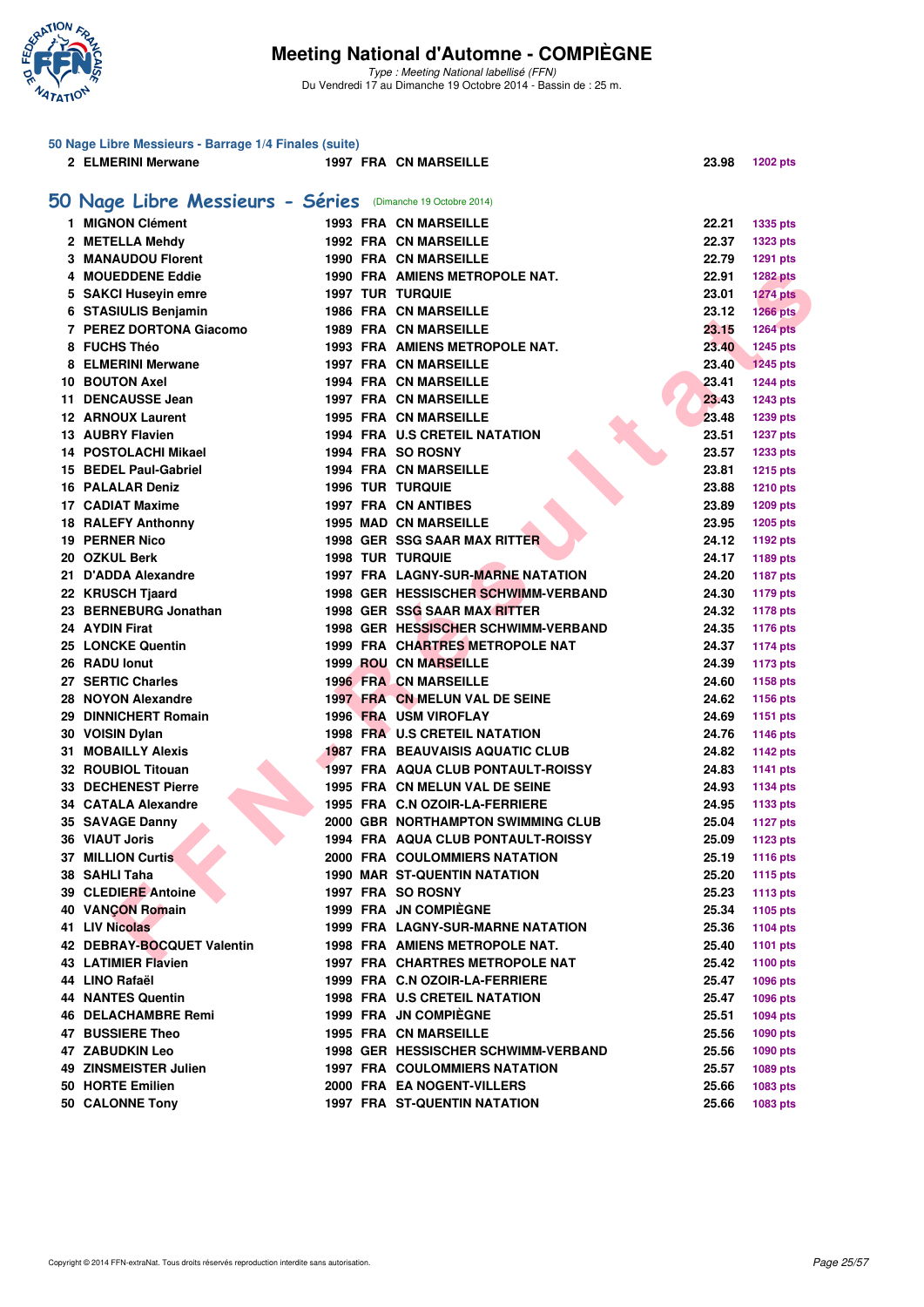

Type : Meeting National labellisé (FFN) Du Vendredi 17 au Dimanche 19 Octobre 2014 - Bassin de : 25 m.

#### **50 Nage Libre Messieurs - Séries (suite)**

| <b>52 TOURDES Alexis</b>    |  | 1999 FRA US JEUNESSE MITRY-MORY            | 25.67 | 1083 pts        |
|-----------------------------|--|--------------------------------------------|-------|-----------------|
| 53 PINTO DA SILVA Kristofer |  | 1998 FRA CHÂTEAU-THIERRY NATATION 2000     | 25.71 | 1080 pts        |
| 54 MENDES Romain            |  | <b>1998 FRA AQUA CLUB PONTAULT-ROISSY</b>  | 25.77 | 1076 pts        |
| 55 ASCENZI Ugo              |  | <b>1998 FRA CN MARSEILLE</b>               | 25.79 | 1074 pts        |
| 56 MEIGNAL Justin           |  | <b>1999 FRA CN MARSEILLE</b>               | 25.80 | 1074 pts        |
| 56 PONCIN Charles           |  | <b>1998 FRA U.S CRETEIL NATATION</b>       | 25.80 | <b>1074 pts</b> |
| 58 MBUYI Clarence           |  | 1998 FRA U.S CRETEIL NATATION              | 25.89 | 1067 pts        |
| 59 TONNEAU Guillaume        |  | 1998 FRA CN ST-MICHEL-SUR-ORGE             | 25.90 | <b>1067 pts</b> |
| 60 MADEC Marc-Antoine       |  | <b>1997 FRA BEAUVAISIS AQUATIC CLUB</b>    | 25.93 | $1065$ pts      |
| 61 FERREIRA Sebastien       |  | 1999 FRA JN COMPIÈGNE                      | 25.95 | <b>1063 pts</b> |
| 62 GAUSSERES Marin          |  | <b>1999 FRA CN MARSEILLE</b>               | 26.03 | 1058 pts        |
| 63 MALARD Thibault          |  | 1998 FRA CHÂTEAU-THIERRY NATATION 2000     | 26.15 | <b>1050 pts</b> |
| <b>64 MULTON Etienne</b>    |  | <b>1994 FRA USM VIROFLAY</b>               | 26.34 | <b>1037 pts</b> |
| 65 CHASSEVENT Owen          |  | 1999 FRA CN MELUN VAL DE SEINE             | 26.39 | 1033 pts        |
| <b>66 SCARDONE Enzo</b>     |  | <b>1998 FRA BEAUVAISIS AQUATIC CLUB</b>    | 26.49 | <b>1027 pts</b> |
| 66 BOUVIER Kevin            |  | 1998 FRA CHARTRES METROPOLE NAT            | 26.49 | <b>1027 pts</b> |
| 68 KUMKUMOGLU Kemal ege     |  | <b>1998 TUR TURQUIE</b>                    | 26.51 | <b>1025 pts</b> |
| 69 BENDRIMIA Axel           |  | 1998 FRA CN ST-MICHEL-SUR-ORGE             | 26.53 | <b>1024 pts</b> |
| 69 FAUTRA Yohan             |  | <b>2000 FRA AQUA CLUB PONTAULT-ROISSY</b>  | 26.53 | <b>1024 pts</b> |
| 71 BLECHET Quentin          |  | 1998 FRA CNC ATTICHY                       | 26.54 | <b>1023 pts</b> |
| <b>72 SPENCER Matthew</b>   |  | 1998 GBR NORTHAMPTON SWIMMING CLUB         | 26.56 | <b>1022 pts</b> |
| 73 ROBERT Sébastien         |  | 1994 FRA JN COMPIÈGNE                      | 26.73 | 1011 pts        |
| 74 BENAZET Julien           |  | 1999 FRA CN MELUN VAL DE SEINE             | 26.75 | 1009 pts        |
| 75 DUCROCQ Rémi             |  | 1996 FRA ST-QUENTIN NATATION               | 26.78 | 1007 pts        |
| 76 SUTTON James             |  | 1998 GBR NORTHAMPTON SWIMMING CLUB         | 26.83 | 1004 pts        |
| 77 BOUCHEZ Maxime           |  | 2000 FRA AMIENS METROPOLE NAT.             | 26.88 | 1001 pts        |
| <b>78 PELLE Clement</b>     |  | 1999 FRA CNC ATTICHY                       | 26.92 | 998 pts         |
| 79 HALLOIN Adrien           |  | 1998 FRA CHARTRES METROPOLE NAT            | 26.99 | 993 pts         |
| 80 RECOURSE Clément         |  | 1998 FRA CN ST-MICHEL-SUR-ORGE             | 27.07 | 988 pts         |
| 80 POUSSIN Gaétan           |  | 2000 FRA C.N OZOIR-LA-FERRIERE             | 27.07 | 988 pts         |
| 82 GHESQUIERE Hugo          |  | <b>1998 FRA USM VIROFLAY</b>               | 27.08 | 987 pts         |
| 83 LESPRIT Paul             |  | <b>1999 FRA U.S CRETEIL NATATION</b>       | 27.13 | 984 pts         |
| 84 GABRIEL Jean-Emmanuel    |  | 2000 FRA AQUA CLUB PONTAULT-ROISSY         | 27.15 | 983 pts         |
| 85 BERTE Adrien             |  | 1998 FRA CN MELUN VAL DE SEINE             | 27.31 | 972 pts         |
| 86 HELLO Pierre-Antoine     |  | 1997 FRA AAE PÉRONNE                       | 27.42 | 965 pts         |
| 87 WALDNER Sacha            |  | 1998 FRA AMIENS METROPOLE NAT.             | 27.56 | 956 pts         |
| 88 ALVES Jean-Baptiste      |  | <b>1998 FRA SOISSONS NATATION SPORTIVE</b> | 27.58 | 955 pts         |
| 89 HERN Edward              |  | <b>1999 GBR NORTHAMPTON SWIMMING CLUB</b>  | 27.60 | 953 pts         |
| 90 RIAD Samy                |  | 1999 FRA JN COMPIÈGNE                      | 27.62 | 952 pts         |
| 90 WINKLER Nico             |  | <b>1999 GBR NORTHAMPTON SWIMMING CLUB</b>  | 27.62 | 952 pts         |
| 92 ZEMMER Alexandre         |  | <b>1998 FRA SOISSONS NATATION SPORTIVE</b> | 27.66 | 949 pts         |
| 93 LEFEVRE Mathieu          |  | <b>1999 FRA THOUROTTE NATATION</b>         | 27.67 | 949 pts         |
| 94 BOUHOURS Gabin           |  | 2000 FRA JN COMPIÈGNE                      | 27.74 | 944 pts         |
| 95 SNOOK Liam               |  | <b>1998 GBR NORTHAMPTON SWIMMING CLUB</b>  | 27.77 | 942 pts         |
| 96 BOURGEOIS Mathieu        |  | 2001 FRA EA NOGENT-VILLERS                 | 27.78 | 942 pts         |
| 97 HANTRAYE Adrien          |  | 1999 FRA AQUA CLUB PONTAULT-ROISSY         | 27.87 | 936 pts         |
| 98 LLOYD Joshua             |  | <b>1999 GBR NORTHAMPTON SWIMMING CLUB</b>  | 27.94 | 931 pts         |
| 99 SOARES Adrien            |  | <b>1997 FRA ST-QUENTIN NATATION</b>        | 27.98 | 929 pts         |
| 100 RICHARD Robin           |  | 2001 FRA CN NOYON                          | 28.03 | 926 pts         |
| 101 WICKS Alasdiar          |  | 2001 GBR NORTHAMPTON SWIMMING CLUB         | 28.07 | 923 pts         |
| 101 LLOYD Samuel            |  | <b>1999 GBR NORTHAMPTON SWIMMING CLUB</b>  | 28.07 | 923 pts         |
| 103 CATRY Corentin          |  | <b>1998 FRA ST-QUENTIN NATATION</b>        | 28.14 | 919 pts         |
| 104 STANLEY Blake           |  | 2000 GBR NORTHAMPTON SWIMMING CLUB         | 28.28 | 910 pts         |
| 105 THUROTTE Cyprien        |  | 2001 FRA US CRÉPY-EN-VALOIS                | 28.30 | 909 pts         |
|                             |  |                                            |       |                 |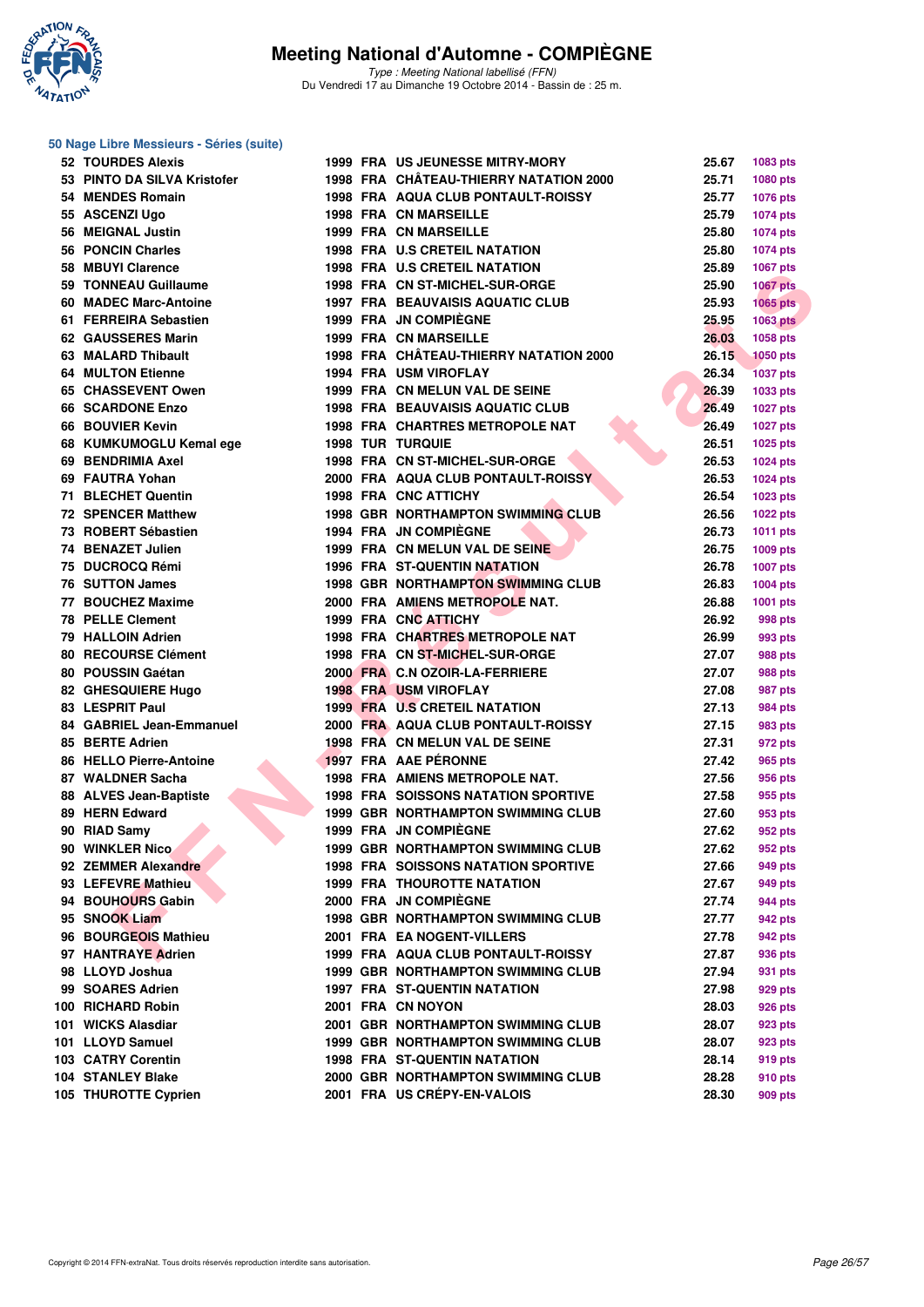

**50 Nage Libre Messieurs - Séries (suite)**

Type : Meeting National labellisé (FFN) Du Vendredi 17 au Dimanche 19 Octobre 2014 - Bassin de : 25 m.

| 106 D'INCA Fabio                                                 |          | 2000 FRA BEAUVAISIS AQUATIC CLUB                           |              | 28.34                                               | <b>906 pts</b>            |
|------------------------------------------------------------------|----------|------------------------------------------------------------|--------------|-----------------------------------------------------|---------------------------|
| 107 MAILLARD Maugan                                              |          | 1998 FRA AMICALE CREIL NATATION                            |              | 28.45                                               | 899 pts                   |
| 107 PETTIT William                                               |          | 2001 GBR NORTHAMPTON SWIMMING CLUB                         |              | 28.45                                               | 899 pts                   |
| 109 GERBET Dorian                                                |          | 1998 FRA AQUA CLUB PONTAULT-ROISSY                         |              | 28.54                                               | 893 pts                   |
| 110 KAZMIERCZAK Enzo                                             |          | 2000 FRA AMICALE CREIL NATATION                            |              | 28.57                                               | 891 pts                   |
| 111 RAJAONA RAJAOFETRA Maxime                                    |          | 2001 FRA AQUA CLUB PONTAULT-ROISSY                         |              | 28.58                                               | 891 pts                   |
| 112 BLACKETT Sam                                                 |          | <b>1998 GBR NORTHAMPTON SWIMMING CLUB</b>                  |              | 28.64                                               | 887 pts                   |
| 113 MUSSARD Baptiste                                             |          | 2000 FRA JN COMPIEGNE                                      |              | 28.69                                               | <b>884 pts</b>            |
| 114 DYER Samuel                                                  |          | 2000 GBR NORTHAMPTON SWIMMING CLUB                         |              | 28.81                                               | 877 pts                   |
| 115 GREHAN Martin                                                |          | 2000 FRA JN COMPIÈGNE                                      |              | 29.15                                               | <b>856 pts</b>            |
| 116 WADE Theo                                                    |          | 2001 FRA BEAUVAISIS AQUATIC CLUB                           |              | 29.27                                               | 848 pts                   |
| 117 FAULIN Samuel                                                |          | <b>2000 FRA EA NOGENT-VILLERS</b>                          |              | 29.45                                               | 837 pts                   |
| 118 HINARD Cyprien                                               |          | 2000 FRA CNC ATTICHY                                       |              | 29.74                                               | 820 pts                   |
| 119 ACHOUR TALET Iciane                                          |          | <b>1999 FRA SOISSONS NATATION SPORTIVE</b>                 |              | 29.99                                               | 805 pts                   |
| 120 BLAIN Gauvain                                                |          | 2000 FRA US CRÉPY-EN-VALOIS                                |              | 30.27                                               | <b>788 pts</b>            |
| 121 RIAD Yanis                                                   |          | 2001 FRA JN COMPIÈGNE                                      |              | 30.76                                               | <b>759 pts</b>            |
| 122 ALVES Pierre<br><b>123 BARDIN Florent</b>                    |          | <b>2001 FRA SOISSONS NATATION SPORTIVE</b>                 |              | 30.85                                               | 754 pts                   |
|                                                                  | 1998 FRA |                                                            |              | 41.34                                               | 271 pts                   |
| --- RENAUD Aurélien<br>--- GEBEL-DE-GEBHARDT Maxime              |          | <b>1999 FRA EA NOGENT-VILLERS</b><br>2000 FRA JN COMPIÈGNE |              | <b>DSQ Da</b><br>DNS dec                            |                           |
| --- STACCHIOTTI Raphaël                                          |          | <b>1992 LUX CN MARSEILLE</b>                               |              | DNS dec                                             |                           |
| --- JOLIVET Erwan                                                |          | 1997 FRA JN COMPIÈGNE                                      |              | <b>DNS dec</b>                                      |                           |
| --- BEAL Thomas                                                  |          | 1994 FRA USM VIROFLAY                                      |              | <b>DNS Nd</b>                                       |                           |
| --- BERNIER Aurélien                                             |          | 1994 FRA US JEUNESSE MITRY-MORY                            |              | <b>DNS Nd</b>                                       |                           |
|                                                                  |          |                                                            |              |                                                     |                           |
|                                                                  |          |                                                            |              |                                                     |                           |
| 100 Nage Libre Messieurs - Finale A (Samedi 18 Octobre 2014)     |          |                                                            |              |                                                     |                           |
| 1 MANAUDOU Florent                                               |          | <b>1990 FRA CN MARSEILLE</b>                               |              | 46.48                                               | <b>1427 pts</b>           |
| 2 METELLA Mehdy                                                  |          | 1992 FRA CN MARSEILLE                                      |              | 47.18                                               | 1400 pts                  |
| 3 MIGNON Clément                                                 |          | <b>1993 FRA CN MARSEILLE</b>                               |              | 48.08                                               | 1366 pts                  |
| 4 BARRETT Adam                                                   |          | 1992 GBR LOUGHBOROUGH                                      |              | 49.26                                               | <b>1322 pts</b>           |
| 5 FUCHS Théo                                                     |          | 1993 FRA AMIENS METROPOLE NAT.                             |              | 49.93                                               | <b>1298 pts</b>           |
| 6 MOUEDDENE Eddie                                                |          | 1990 FRA AMIENS METROPOLE NAT.                             |              | 50.70                                               | <b>1270 pts</b>           |
| 7 SAKCI Huseyin emre                                             |          | 1997 TUR TURQUIE                                           |              | 50.94                                               | <b>1261 pts</b>           |
| 8 STASIULIS Benjamin                                             |          | <b>1986 FRA CN MARSEILLE</b>                               |              | 55.80                                               | 1092 pts                  |
|                                                                  |          |                                                            |              |                                                     |                           |
| 100 Nage Libre Messieurs - Finale B                              |          | (Samedi 18 Octobre 2014)                                   |              |                                                     |                           |
| 1 AYDIN Firat                                                    |          | 1998 GER HESSISCHER SCHWIMM-VERBAND                        |              | 52.23                                               | 1215 pts                  |
| 2 RADU lonut                                                     |          | <b>1999 ROU CN MARSEILLE</b>                               |              | 50 m: 25.01 (25.01) 100 m:<br>53.14                 | 52.23 (27.22)<br>1183 pts |
|                                                                  |          |                                                            | 50 m : 26.00 | (26.00) 100 m : 53.14 (27.14)                       |                           |
| 3 LIV Nicolas                                                    |          | 1999 FRA LAGNY-SUR-MARNE NATATION                          |              | 53.54                                               | 1169 pts                  |
| 4 FUCHS Roman                                                    |          | 1998 FRA AMIENS METROPOLE NAT.                             |              | 50 m : 26.18 (26.18) 100 m : 53.54 (27.36)<br>53.58 | 1168 pts                  |
|                                                                  |          |                                                            |              | 50 m : 26.68 (26.68) 100 m : 53.58 (26.90)          |                           |
| 5 BERNEBURG Jonathan                                             |          | 1998 GER SSG SAAR MAX RITTER                               |              | 54.13<br>50 m: 25.78 (25.78) 100 m: 54.13 (28.35)   | 1149 pts                  |
| 6 OZKUL Berk                                                     |          | <b>1998 TUR TURQUIE</b>                                    |              | 54.57                                               | 1134 pts                  |
|                                                                  |          |                                                            |              | 50 m: 26.32 (26.32) 100 m: 54.57 (28.25)            |                           |
| 7 VOISIN Dylan                                                   |          | 1998 FRA U.S CRETEIL NATATION                              |              | 54.60<br>50 m: 26.71 (26.71) 100 m: 54.60 (27.89)   | 1133 pts                  |
| 8 KELLER Viktor                                                  |          | 1998 GER HESSISCHER SCHWIMM-VERBAND                        |              | 54.61                                               | 1132 pts                  |
|                                                                  |          |                                                            |              | 50 m: 26.10 (26.10) 100 m: 54.61 (28.51)            |                           |
| 100 Nage Libre Messieurs - Série rapide (Samedi 18 Octobre 2014) |          |                                                            |              |                                                     |                           |
| 2 MIGNON Clément                                                 |          | <b>1993 FRA CN MARSEILLE</b>                               |              |                                                     |                           |
|                                                                  |          |                                                            | 50 m : 23.85 | 48.92<br>(23.85) 100 m : 48.92 (25.07)              | <b>1335 pts</b>           |
| 3 METELLA Mehdy                                                  |          | <b>1992 FRA CN MARSEILLE</b>                               |              | 49.11                                               | <b>1328 pts</b>           |
|                                                                  |          |                                                            |              | 50 m: 23.51 (23.51) 100 m: 49.11 (25.60)            |                           |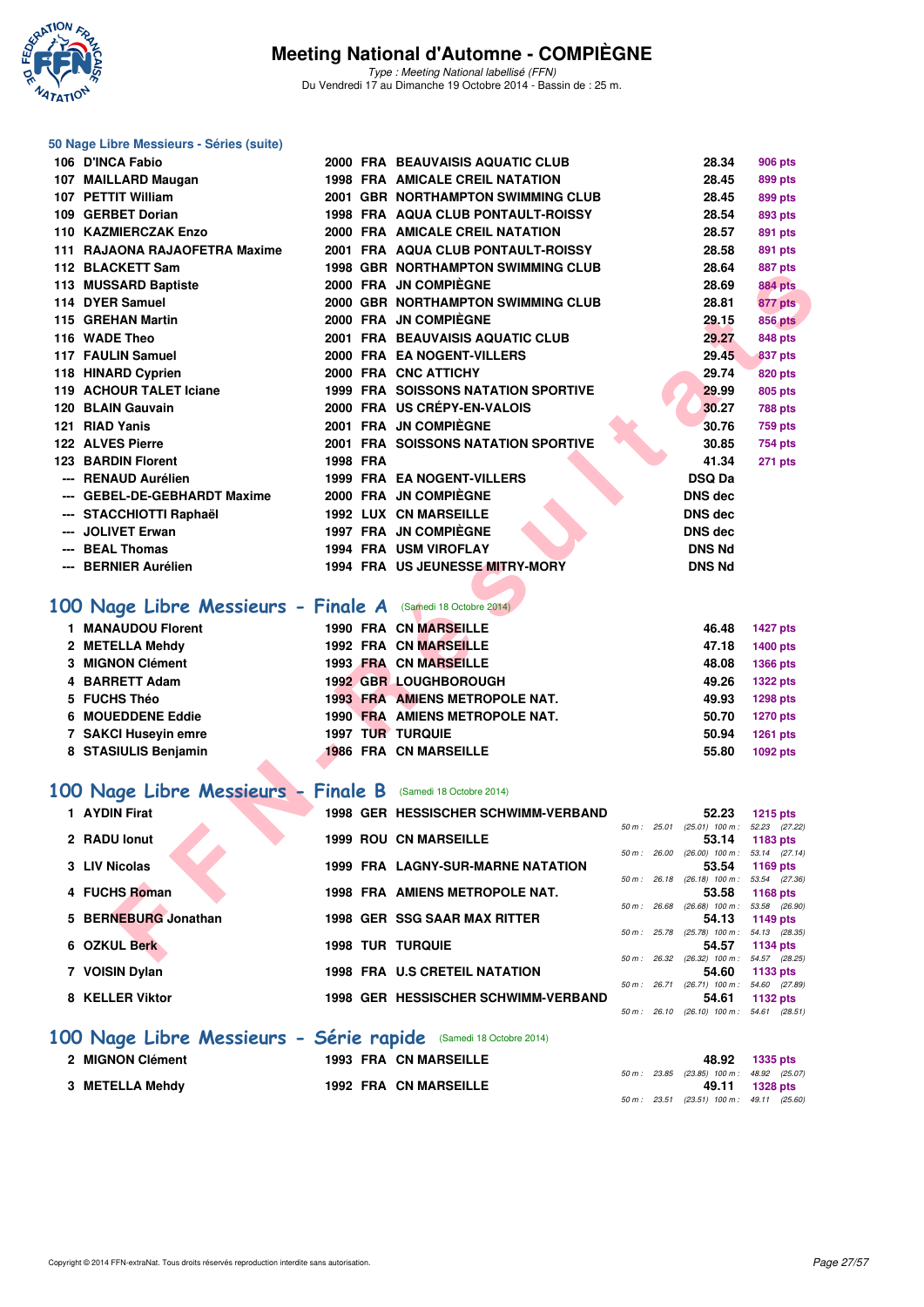

Type : Meeting National labellisé (FFN) Du Vendredi 17 au Dimanche 19 Octobre 2014 - Bassin de : 25 m.

## **100 Nage Libre Messieurs - Série rapide (suite)**

| 4 BARRETT Adam                                                   |  | 1992 GBR LOUGHBOROUGH                    |  | 49.60                                                    | 1310 pts        |               |
|------------------------------------------------------------------|--|------------------------------------------|--|----------------------------------------------------------|-----------------|---------------|
| 5 FUCHS Théo                                                     |  | 1993 FRA AMIENS METROPOLE NAT.           |  | 50 m: 23.60 (23.60) 100 m: 49.60 (26.00)<br>49.87        | <b>1300 pts</b> |               |
|                                                                  |  | <b>1997 TUR TURQUIE</b>                  |  | 50 m: 24.17 (24.17) 100 m: 49.87 (25.70)<br>50.12        | <b>1291 pts</b> |               |
| 6 SAKCI Huseyin emre                                             |  |                                          |  | 50 m: 23.95 (23.95) 100 m: 50.12 (26.17)                 |                 |               |
| 7 MOUEDDENE Eddie                                                |  | 1990 FRA AMIENS METROPOLE NAT.           |  | 50.35<br>50 m: 23.95 (23.95) 100 m: 50.35 (26.40)        | <b>1282 pts</b> |               |
| 8 STASIULIS Benjamin                                             |  | 1986 FRA CN MARSEILLE                    |  | 50.60                                                    | <b>1273 pts</b> |               |
| 9 AUBRY Flavien                                                  |  | <b>1994 FRA U.S CRETEIL NATATION</b>     |  | 50 m: 24.31 (24.31) 100 m: 50.60 (26.29)<br>50.65        | <b>1271 pts</b> |               |
|                                                                  |  |                                          |  | 50 m : 24.50 (24.50) 100 m : 50.65 (26.15)               |                 |               |
| 11 AUBRY Yohann                                                  |  | 1993 FRA C VIKINGS DE ROUEN              |  | 51.60<br>50 m: 24.89 (24.89) 100 m: 51.60 (26.71)        | <b>1237 pts</b> |               |
| <b>13 BOUTON Axel</b>                                            |  | <b>1994 FRA CN MARSEILLE</b>             |  | 51.86                                                    | <b>1228 pts</b> |               |
| <b>14 PALALAR Deniz</b>                                          |  | <b>1996 TUR TURQUIE</b>                  |  | 50 m: 24.78 (24.78) 100 m: 51.86 (27.08)<br>51.97        | <b>1224 pts</b> |               |
|                                                                  |  |                                          |  | 50 m: 24.90 (24.90) 100 m: 51.97 (27.07)                 |                 |               |
| 15 FORSTER Philipp                                               |  | 1994 GER HESSISCHER SCHWIMM-VERBAND      |  | 51.98<br>50 m: 24.96 (24.96) 100 m: 51.98 (27.02)        | <b>1224 pts</b> |               |
| 16 GOZDOWSKI Antoine                                             |  | 1995 FRA C VIKINGS DE ROUEN              |  | 52.13                                                    | <b>1218 pts</b> |               |
| 17 DEBAST Benoît                                                 |  | 1989 FRA AAS SARCELLES NATATION 95       |  | 50 m : 25.43 (25.43) 100 m : 52.13 (26.70)<br>52.42      | <b>1208 pts</b> |               |
|                                                                  |  | <b>1995 FRA CN MARSEILLE</b>             |  | 50 m : 25.66 (25.66) 100 m : 52.42 (26.76)<br>52.66      |                 |               |
| <b>18 ARNOUX Laurent</b>                                         |  |                                          |  | 50 m: 25.24 (25.24) 100 m: 52.66 (27.42)                 | <b>1200 pts</b> |               |
| <b>19 KELLER Viktor</b>                                          |  | 1998 GER HESSISCHER SCHWIMM-VERBAND      |  | 52.67<br>50 m: 25.79 (25.79) 100 m: 52.67 (26.88)        | 1199 pts        |               |
| 20 BERNEBURG Jonathan                                            |  | 1998 GER SSG SAAR MAX RITTER             |  | 52.69                                                    | 1199 pts        |               |
| 21 AYDIN Firat                                                   |  | 1998 GER HESSISCHER SCHWIMM-VERBAND      |  | 50 m: 25.15 (25.15) 100 m: 52.69 (27.54)<br>52.84        | 1193 pts        |               |
|                                                                  |  |                                          |  | 50 m: 25.47 (25.47) 100 m: 52.84 (27.37)                 |                 |               |
| 24 RALEFY Anthonny                                               |  | <b>1995 MAD CN MARSEILLE</b>             |  | 53.07<br>50 m: 25.83 (25.83) 100 m: 53.07 (27.24)        | 1185 pts        |               |
| 25 CADIAT Maxime                                                 |  | 1997 FRA CN ANTIBES                      |  | 53.35                                                    | <b>1176 pts</b> |               |
| 27 ABDELKHALEK Haythem                                           |  | 1994 TUN C VIKINGS DE ROUEN              |  | 50 m : 25.51 (25.51) 100 m : 53.35 (27.84)<br>53.60      | <b>1167 pts</b> |               |
|                                                                  |  |                                          |  | 50 m: 26.01 (26.01) 100 m: 53.60 (27.59)                 |                 |               |
| <b>28 MOBAILLY Alexis</b>                                        |  | <b>1987 FRA BEAUVAISIS AQUATIC CLUB</b>  |  | 53.63<br>50 m : 25.62 (25.62) 100 m : 53.63 (28.01)      | 1166 pts        |               |
| 33 D'ADDA Alexandre                                              |  | <b>1997 FRA LAGNY-SUR-MARNE NATATION</b> |  | 53.96                                                    | 1155 pts        |               |
| 60 VIAUT Joris                                                   |  | 1994 FRA AQUA CLUB PONTAULT-ROISSY       |  | 50 m: 25.72 (25.72) 100 m: 53.96 (28.24)<br>56.09        | <b>1082 pts</b> |               |
|                                                                  |  |                                          |  | 50 m: 26.08 (26.08) 100 m: 56.09 (30.01)                 |                 |               |
| 00 Nage Libre Messieurs - Séries lentes (Samedi 18 Octobre 2014) |  |                                          |  |                                                          |                 |               |
| 1 MANAUDOU Florent                                               |  | <b>1990 FRA CN MARSEILLE</b>             |  | 48.89                                                    | <b>1336 pts</b> |               |
|                                                                  |  |                                          |  | $50 m$ : 23.15 (23.15) 100 m :                           |                 | 48.89 (25.74) |
| 10 BEDEL Paul-Gabriel                                            |  | 1994 FRA CN MARSEILLE                    |  | 51.49<br>50 m: 24.66 (24.66) 100 m: 51.49 (26.83)        | <b>1241 pts</b> |               |
| 12 MERLHIOT Marveen                                              |  | <b>1991 FRA ES MASSY NATATION</b>        |  | 51.69                                                    | <b>1234 pts</b> |               |
| 22 BRANTU Benjamin                                               |  | 1995 FRA C VIKINGS DE ROUEN              |  | 50 m: 24.80 (24.80) 100 m: 51.69 (26.89)<br>52.88        | 1192 pts        |               |
|                                                                  |  |                                          |  | 50 m: 25.56 (25.56) 100 m: 52.88 (27.32)                 |                 |               |
| 23 PIEKARZ Baptiste                                              |  | <b>1995 FRA ES MASSY NATATION</b>        |  | 52.99<br>50 m : 25.31 (25.31) 100 m : 52.99 (27.68)      | 1188 pts        |               |
| 26 FUCHS Roman                                                   |  | 1998 FRA AMIENS METROPOLE NAT.           |  | 53.37                                                    | 1175 pts        |               |
| 29 AUBRY David                                                   |  | 1996 FRA C VIKINGS DE ROUEN              |  | 50 m: 25.72 (25.72) 100 m: 53.37 (27.65)<br>53.75        | 1162 pts        |               |
| $00.181$ M/matters                                               |  | 1000 FBA LACHV CUB MABUE NATATION        |  | 50 m: 26.39 (26.39) 100 m: 53.75 (27.36)<br><b>FO 77</b> | <b>AMO</b>      |               |

#### **[100 Nage Libre Messieurs - Séries lentes](http://www.ffnatation.fr/webffn/resultats.php?idact=nat&go=epr&idcpt=24767&idepr=52)** (Samedi 18 Octobre 2014)

| 1 MANAUDOU Florent    |  | <b>1990 FRA CN MARSEILLE</b>             |  | 48.89 1336 pts                                          |          |  |
|-----------------------|--|------------------------------------------|--|---------------------------------------------------------|----------|--|
|                       |  |                                          |  | 50 m: 23.15 (23.15) 100 m: 48.89 (25.                   |          |  |
| 10 BEDEL Paul-Gabriel |  | <b>1994 FRA CN MARSEILLE</b>             |  | 51.49 1241 pts                                          |          |  |
|                       |  |                                          |  | 50 m: 24.66 (24.66) 100 m: 51.49 (26.                   |          |  |
| 12 MERLHIOT Marveen   |  | <b>1991 FRA ES MASSY NATATION</b>        |  | 51.69 1234 pts                                          |          |  |
|                       |  |                                          |  | 50 m : 24.80 (24.80) 100 m : 51.69 (26.                 |          |  |
| 22 BRANTU Benjamin    |  | 1995 FRA C VIKINGS DE ROUEN              |  | 52.88                                                   | 1192 pts |  |
|                       |  |                                          |  | 50 m : 25.56 (25.56) 100 m : 52.88 (27.                 |          |  |
| 23 PIEKARZ Baptiste   |  | <b>1995 FRA ES MASSY NATATION</b>        |  | 52.99                                                   | 1188 pts |  |
|                       |  |                                          |  | 50 m: 25.31 (25.31) 100 m: 52.99 (27.                   |          |  |
| 26 FUCHS Roman        |  | 1998 FRA AMIENS METROPOLE NAT.           |  | 53.37 1175 pts                                          |          |  |
| 29 AUBRY David        |  | 1996 FRA C VIKINGS DE ROUEN              |  | 50 m: 25.72 (25.72) 100 m: 53.37 (27.<br>53.75 1162 pts |          |  |
|                       |  |                                          |  | 50 m: 26.39 (26.39) 100 m: 53.75 (27.                   |          |  |
| 30 LIV Nicolas        |  | <b>1999 FRA LAGNY-SUR-MARNE NATATION</b> |  | 53.77                                                   | 1161 pts |  |
|                       |  |                                          |  | 50 m: 26.79 (26.79) 100 m: 53.77 (26.                   |          |  |
| 31 KOBER Daniel       |  | 1997 GER SSG SAAR MAX RITTER             |  | 53.79 1160 pts                                          |          |  |
|                       |  |                                          |  | 50 m : 26.32 (26.32) 100 m : 53.79 (27.                 |          |  |
| 32 CATALA Alexandre   |  | 1995 FRA C.N OZOIR-LA-FERRIERE           |  | 53.94                                                   | 1155 pts |  |
|                       |  |                                          |  | 50 m: 25.97 (25.97) 100 m: 53.94 (27.                   |          |  |
| 34 RADU lonut         |  | <b>1999 ROU CN MARSEILLE</b>             |  | 54.16                                                   | 1148 pts |  |
|                       |  |                                          |  | 50 m: 26.27 (26.27) 100 m: 54.16 (27.                   |          |  |
| 35 DINNICHERT Romain  |  | 1996 FRA USM VIROFLAY                    |  | 54.19 1147 pts                                          |          |  |
|                       |  |                                          |  | 50 m: 26.09 (26.09) 100 m: 54.19 (28.                   |          |  |
| 36 MECHICHE Magsen    |  | <b>1995 FRA MOUETTES DE PARIS</b>        |  | 54.46 1137 pts                                          |          |  |
|                       |  |                                          |  |                                                         |          |  |

| 50 m: 25.72 |             |                   |       | (25.72) 100 m: 53.96 (28.24)      |  |
|-------------|-------------|-------------------|-------|-----------------------------------|--|
|             |             |                   | 56.09 | 1082 pts                          |  |
| 50 m :      | 26.08       |                   |       | $(26.08)$ 100 m : 56.09 $(30.01)$ |  |
|             |             |                   |       |                                   |  |
|             |             |                   |       |                                   |  |
|             |             |                   |       |                                   |  |
|             |             |                   | 48.89 | 1336 pts                          |  |
|             | 50 m: 23.15 | $(23.15)$ 100 m : |       | 48.89 (25.74)                     |  |
|             |             |                   | 51.49 | <b>1241 pts</b>                   |  |
| $50 m$ :    | 24.66       | $(24.66)$ 100 m : |       | 51.49 (26.83)                     |  |
|             |             |                   | 51.69 | 1234 pts                          |  |
| $50 m$ :    | 24.80       | $(24.80)$ 100 m : |       | 51.69 (26.89)                     |  |
|             |             |                   | 52.88 | 1192 $pts$                        |  |
| $50 m$ :    | 25.56       | $(25.56)$ 100 m : |       | 52.88 (27.32)                     |  |
|             |             |                   | 52.99 | 1188 pts                          |  |
| $50 m$ :    | 25.31       | $(25.31)$ 100 m : |       | 52.99 (27.68)                     |  |
|             |             |                   | 53.37 | 1175 pts                          |  |
| $50 m$ :    | 25.72       | $(25.72)$ 100 m : |       | 53.37 (27.65)                     |  |
|             |             |                   | 53.75 | 1162 $pts$                        |  |
| $50 m$ :    | 26.39       | $(26.39)$ 100 m : |       | 53.75 (27.36)                     |  |
|             |             |                   | 53.77 | 1161 $pts$                        |  |
| $50 m$ :    | 26.79       | $(26.79)$ 100 m : |       | 53.77 (26.98)                     |  |
|             |             |                   | 53.79 | 1160 pts                          |  |
| $50 m$ :    | 26.32       | $(26.32)$ 100 m : |       | 53.79 (27.47)                     |  |
|             |             |                   | 53.94 | 1155 pts                          |  |
| $50 m$ :    | 25.97       | $(25.97)$ 100 m : |       | 53.94 (27.97)                     |  |
|             |             |                   | 54.16 | 1148 $pts$                        |  |
| $50 m$ :    | 26.27       | $(26.27)$ 100 m : |       | 54.16 (27.89)                     |  |
|             |             |                   | 54.19 | <b>1147 pts</b>                   |  |
| $50 m$ :    | 26.09       | $(26.09)$ 100 m : |       | 54.19 (28.10)                     |  |
|             |             |                   | 54.46 | <b>1137 pts</b>                   |  |
| 50 m :      | 25.82       | $(25.82)$ 100 m : |       | 54.46 (28.64)                     |  |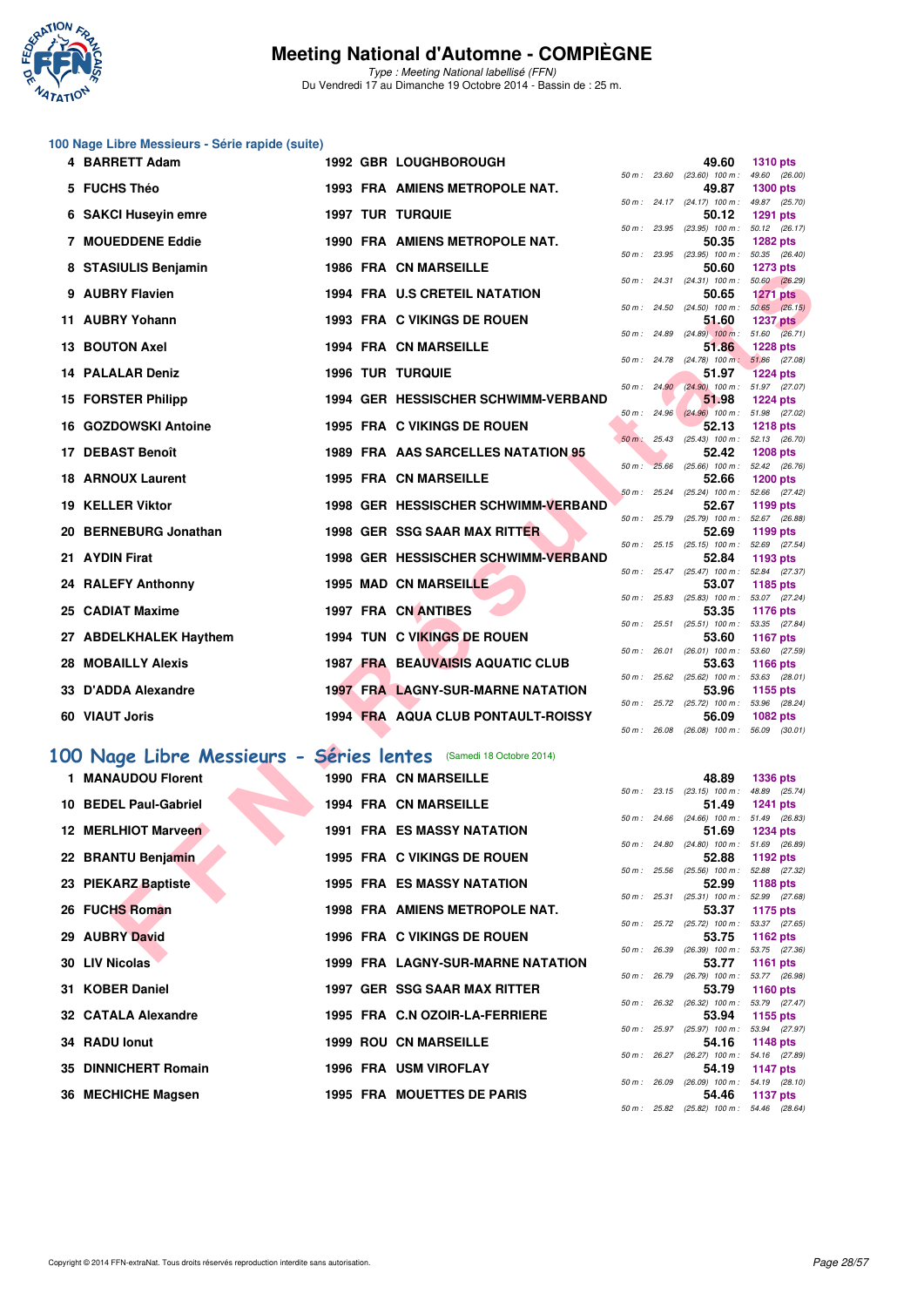

Type : Meeting National labellisé (FFN) Du Vendredi 17 au Dimanche 19 Octobre 2014 - Bassin de : 25 m.

## **100 Nage Libre Messieurs - Séries lentes (suite)**

|     | 37 SERTIC Charles          |  | <b>1996 FRA CN MARSEILLE</b>              |             | 54.52                                               | 1135 pts                         |
|-----|----------------------------|--|-------------------------------------------|-------------|-----------------------------------------------------|----------------------------------|
|     | 38 SAHLI Taha              |  | <b>1990 MAR ST-QUENTIN NATATION</b>       | 50 m: 26.30 | (26.30) 100 m : 54.52 (28.22)<br>54.58              | 1133 pts                         |
|     | 38 OZKUL Berk              |  | <b>1998 TUR TURQUIE</b>                   |             | 50 m: 26.42 (26.42) 100 m: 54.58 (28.16)<br>54.58   | 1133 pts                         |
| 40. | <b>ZINSMEISTER Julien</b>  |  | <b>1997 FRA COULOMMIERS NATATION</b>      |             | 50 m: 26.72 (26.72) 100 m: 54.58 (27.86)<br>54.61   | 1132 pts                         |
| 41. | <b>VOISIN Dylan</b>        |  | <b>1998 FRA U.S CRETEIL NATATION</b>      |             | 50 m: 26.46 (26.46) 100 m: 54.61 (28.15)<br>54.73   | <b>1128 pts</b>                  |
|     | 42 BOUVIER Kevin           |  | 1998 FRA CHARTRES METROPOLE NAT           |             | 50 m: 27.01 (27.01) 100 m: 54.73 (27.72)<br>54.95   | <b>1121 pts</b>                  |
| 43. | <b>BARTELS Moritz</b>      |  | 1998 GER SSG SAAR MAX RITTER              |             | 50 m: 26.51 (26.51) 100 m: 54.95 (28.44)<br>55.06   | 1117 pts                         |
|     | <b>44 CURTON Davy</b>      |  | 1995 FRA C VIKINGS DE ROUEN               |             | $50 m$ : $26.42$ $(26.42)$ $100 m$ :<br>55.19       | 55.06 (28.64)<br>1113 pts        |
| 45  | <b>BERNARD Romain</b>      |  | 1995 FRA ASPTT ORLÉANS                    |             | 50 m: 26.57 (26.57) 100 m: 55.19 (28.62)<br>55.23   | 1111 pts                         |
|     | 46 CORBEL Yann             |  | 1995 FRA C VIKINGS DE ROUEN               |             | 50 m : 26.62 (26.62) 100 m : 55.23 (28.61)<br>55.27 | <b>1110 pts</b>                  |
|     | 47 LINO Rafaël             |  | 1999 FRA C.N OZOIR-LA-FERRIERE            |             | 50 m: 26.70 (26.70) 100 m: 55.27 (28.57)<br>55.28   | <b>1110 pts</b>                  |
|     | <b>48 ROUBIOL Titouan</b>  |  | 1997 FRA AQUA CLUB PONTAULT-ROISSY        |             | 50 m : 26.54 (26.54) 100 m : 55.28 (28.74)<br>55.31 | 1109 pts                         |
|     | 49 LEGOUT Antoine          |  | 1998 FRA AMIENS METROPOLE NAT.            | $50 m$ :    | $26.43$ $(26.43)$ 100 m :<br>55.35                  | 55.31 (28.88)<br><b>1107 pts</b> |
|     | 50 LANGLOIS Guillaume      |  | <b>1999 FRA ES MASSY NATATION</b>         |             | 50 m: 27.05 (27.05) 100 m: 55.35 (28.30)<br>55.45   | 1104 pts                         |
|     | 51 LATIMIER Flavien        |  | <b>1997 FRA CHARTRES METROPOLE NAT</b>    |             | 50 m : 26.91 (26.91) 100 m : 55.45 (28.54)<br>55.52 | <b>1101 pts</b>                  |
|     | 52 DEBRAY-BOCQUET Valentin |  | 1998 FRA AMIENS METROPOLE NAT.            | 50 m: 26.32 | (26.32) 100 m : 55.52 (29.20)<br>55.65              | <b>1097 pts</b>                  |
|     | 53 TRUCHOT Florian         |  | 1996 FRA ASPTT ORLEANS                    |             | 50 m: 27.21 (27.21) 100 m: 55.65 (28.44)<br>55.71   | 1095 pts                         |
|     | 54 SAVAGE Danny            |  | 2000 GBR NORTHAMPTON SWIMMING CLUB        |             | 50 m: 25.68 (25.68) 100 m: 55.71 (30.03)<br>55.77   | 1093 pts                         |
|     | 55 NANTES Quentin          |  | 1998 FRA U.S CRETEIL NATATION             |             | 50 m : 26.88 (26.88) 100 m : 55.77 (28.89)<br>55.87 | <b>1090 pts</b>                  |
|     | 56 VANÇON Romain           |  | 1999 FRA JN COMPIEGNE                     |             | 50 m: 26.92 (26.92) 100 m: 55.87 (28.95)<br>55.90   | 1089 pts                         |
| 57. | <b>RABIER Corentin</b>     |  | 1998 FRA C VIKINGS DE ROUEN               |             | 50 m: 27.04 (27.04) 100 m: 55.90 (28.86)<br>55.92   | <b>1088 pts</b>                  |
|     | 58 MESSANT Pierre          |  | <b>1998 FRA COULOMMIERS NATATION</b>      |             | 50 m: 26.57 (26.57) 100 m: 55.92 (29.35)<br>55.96   | <b>1087 pts</b>                  |
|     | 59 MADEC Marc-Antoine      |  | 1997 FRA BEAUVAISIS AQUATIC CLUB          |             | 50 m : 26.72 (26.72) 100 m :<br>56.00               | 55.96 (29.24)<br><b>1085 pts</b> |
|     | 61 REUILLON Paul           |  | <b>1997 FRA U.S CRETEIL NATATION</b>      |             | 50 m : 26.74 (26.74) 100 m : 56.00 (29.26)<br>56.25 | <b>1077 pts</b>                  |
|     | 62 DELACHAMBRE Remi        |  | <b>1999 FRA JN COMPIEGNE</b>              |             | 50 m : 27.07 (27.07) 100 m :<br>56.31               | 56.25 (29.18)<br>1075 pts        |
|     | 63 RACZYNSKI Stanislas     |  | 1996 FRA CN MELUN VAL DE SEINE            |             | 50 m: 27.17 (27.17) 100 m: 56.31 (29.14)<br>56.45   | <b>1070 pts</b>                  |
|     | 64 MILLION Curtis          |  | 2000 FRA COULOMMIERS NATATION             |             | 50 m: 27.24 (27.24) 100 m: 56.45 (29.21)<br>56.58   | 1066 pts                         |
|     | 65 MEIGNAL Justin          |  | 1999 FRA CN MARSEILLE                     |             | 50 m : 26.83 (26.83) 100 m : 56.58 (29.75)<br>56.71 | <b>1062 pts</b>                  |
|     | 66 KUMKUMOGLU Kemal ege    |  | <b>1998 TUR TURQUIE</b>                   |             | 50 m: 26.94 (26.94) 100 m: 56.71 (29.77)<br>56.74   | 1061 pts                         |
|     | 67 ASCENZI Ugo             |  | 1998 FRA CN MARSEILLE                     |             | 50 m: 28.02 (28.02) 100 m: 56.74 (28.72)<br>56.87   | 1057 pts                         |
|     | 68 MOKHFI Naim             |  | <b>2000 FRA ES MASSY NATATION</b>         |             | 50 m : 28.05 (28.05) 100 m :<br>56.94               | 56.87 (28.82)<br>1054 pts        |
|     | 69 SPENCER Matthew         |  | <b>1998 GBR NORTHAMPTON SWIMMING CLUB</b> |             | 50 m: 27.72 (27.72) 100 m: 56.94 (29.22)<br>57.02   | 1052 pts                         |
|     | 70 HORTE Emilien           |  | 2000 FRA EA NOGENT-VILLERS                |             | 50 m: 27.55 (27.55) 100 m: 57.02 (29.47)<br>57.03   | 1051 pts                         |
| 71  | <b>DRUJON Colin</b>        |  | 1999 FRA AMIENS METROPOLE NAT.            |             | 50 m: 27.72 (27.72) 100 m: 57.03 (29.31)<br>57.17   | <b>1047 pts</b>                  |
|     | <b>72 RICHMOND Matthew</b> |  | 2000 GBR NORTHAMPTON SWIMMING CLUB        |             | 50 m: 27.31 (27.31) 100 m: 57.17 (29.86)<br>57.29   | 1043 pts                         |
|     | 73 TESIC Enzo              |  | 2000 FRA C.N OZOIR-LA-FERRIERE            |             | 50 m: 27.41 (27.41) 100 m: 57.29 (29.88)<br>57.31   | 1042 pts                         |
|     |                            |  |                                           |             | 50 m : 28.10 (28.10) 100 m : 57.31 (29.21)          |                                  |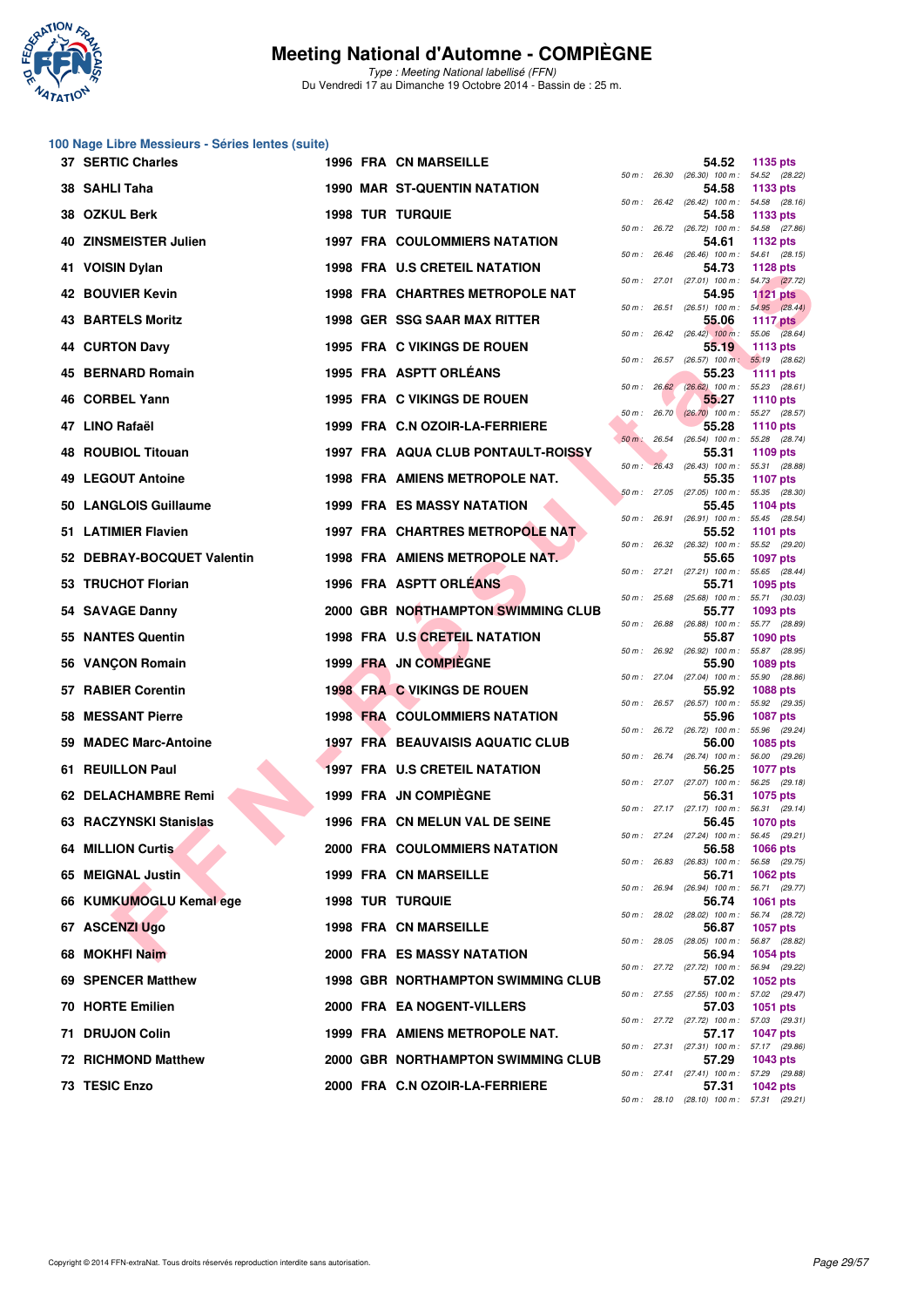

Type : Meeting National labellisé (FFN) Du Vendredi 17 au Dimanche 19 Octobre 2014 - Bassin de : 25 m.

#### **100 Nage Libre Messieurs - Séries lentes (suite)**

|     | 74 CHOPINEAU Hugo         |  | <b>1998 FRA SN VERSAILLES</b>             |              |              | 57.50                                                 | 1036 pts                         |  |
|-----|---------------------------|--|-------------------------------------------|--------------|--------------|-------------------------------------------------------|----------------------------------|--|
|     | 75 LESPRIT Paul           |  | <b>1999 FRA U.S CRETEIL NATATION</b>      |              |              | 50 m : 27.58 (27.58) 100 m :<br>57.66                 | 57.50 (29.92)<br><b>1031 pts</b> |  |
|     | 76 MBUYI Clarence         |  | 1998 FRA U.S CRETEIL NATATION             | 50 m: 28.22  |              | $(28.22)$ 100 m : 57.66 $(29.44)$<br>57.75            | <b>1028 pts</b>                  |  |
| 77  | <b>BLOOM Franck</b>       |  | <b>1993 FRA LE CHESNAY NATATION</b>       |              |              | 50 m: 27.76 (27.76) 100 m: 57.75 (29.99)<br>57.83     | 1025 pts                         |  |
| 78  | <b>ELKINGTON Adam</b>     |  | 1998 GBR NORTHAMPTON SWIMMING CLUB        | 50 m: 28.01  |              | (28.01) 100 m: 57.83 (29.82)<br>57.87                 | <b>1024 pts</b>                  |  |
|     | <b>79 CALONNE Tony</b>    |  | 1997 FRA ST-QUENTIN NATATION              |              |              | 50 m: 27.44 (27.44) 100 m: 57.87 (30.43)<br>57.99     | $1020$ pts                       |  |
|     | 79 HALLOIN Adrien         |  | <b>1998 FRA CHARTRES METROPOLE NAT</b>    |              |              | 50 m : 27.66 (27.66) 100 m :<br>57.99                 | 57.99 (30.33)<br>$1020$ pts      |  |
|     | 81 SCARDONE Enzo          |  | 1998 FRA BEAUVAISIS AQUATIC CLUB          |              |              | 50 m : 27.91 (27.91) 100 m :<br>58.02                 | 57.99 (30.08)<br><b>1019 pts</b> |  |
|     | 82 FERREIRA Sebastien     |  | 1999 FRA JN COMPIEGNE                     | 50 m: 27.33  |              | $(27.33)$ 100 m :<br>58.05                            | 58.02 (30.69)<br><b>1018 pts</b> |  |
|     | <b>83 MALARD Thibault</b> |  | 1998 FRA CHÂTEAU-THIERRY NATATION 2000    |              |              | 50 m : 28.16 (28.16) 100 m : 58.05 (29.89)<br>58,07   | <b>1017 pts</b>                  |  |
|     | 84 BOUCHEZ Maxime         |  | 2000 FRA AMIENS METROPOLE NAT.            |              |              | $50 m$ : 27.47 (27.47) 100 m :<br>58.18               | 58.07 (30.60)<br>1014 pts        |  |
|     | 85 CHASSEVENT Owen        |  | 1999 FRA CN MELUN VAL DE SEINE            | $50 m$ :     | 28.06        | $(28.06)$ 100 m :<br>58.33                            | 58.18 (30.12)<br><b>1009 pts</b> |  |
| 86  | <b>BLECHET Quentin</b>    |  | 1998 FRA CNC ATTICHY                      | $50 m$ :     |              | 28.25 (28.25) 100 m: 58.33 (30.08)<br>58.34           | 1009 pts                         |  |
|     | 87 SNOOK Liam             |  | 1998 GBR NORTHAMPTON SWIMMING CLUB        |              |              | $50 m$ : 27.60 (27.60) 100 m :<br>58.47               | 58.34 (30.74)<br><b>1004 pts</b> |  |
| 88  | <b>BENAZET Julien</b>     |  | 1999 FRA CN MELUN VAL DE SEINE            |              | 50 m : 27.64 | $(27.64)$ 100 m :<br>58.51                            | 58.47 (30.83)<br>1003 pts        |  |
|     | 89 SUTTON James           |  | <b>1998 GBR NORTHAMPTON SWIMMING CLUB</b> | 50 m : 28.39 |              | $(28.39)$ 100 m :<br>58.53                            | 58.51 (30.12)<br>1003 pts        |  |
| 90. | <b>RODRIGUES Adrien</b>   |  | <b>2000 FRA ES MASSY NATATION</b>         | 50 m: 27.96  |              | $(27.96)$ 100 m :<br>58.60                            | 58.53 (30.57)<br><b>1000 pts</b> |  |
| 91. | <b>BENDRIMIA Axel</b>     |  | 1998 FRA CN ST-MICHEL-SUR-ORGE            |              |              | 50 m : 28.01 (28.01) 100 m : 58.60 (30.59)<br>58.71   | 997 pts                          |  |
|     | 92 PELLE Clement          |  | 1999 FRA CNC ATTICHY                      |              |              | 50 m: 28.42 (28.42) 100 m: 58.71 (30.29)<br>58.77     | 995 pts                          |  |
|     | 93 HERN Edward            |  | <b>1999 GBR NORTHAMPTON SWIMMING CLUB</b> |              |              | 50 m: 28.04 (28.04) 100 m: 58.77 (30.73)<br>58.96     | <b>989 pts</b>                   |  |
|     | 94 HENRY Clément          |  | 2000 FRA ES VITRY                         | 50 m: 28.51  |              | $(28.51)$ 100 m :<br>58.97                            | 58.96 (30.45)<br>988 pts         |  |
|     | 95 HOUOT Jeremy           |  | 1999 FRA JN COMPIEGNE                     |              |              | 50 m: 28.18 (28.18) 100 m: 58.97 (30.79)<br>59.05     | 986 pts                          |  |
|     | 96 LLOYD Joshua           |  | <b>1999 GBR NORTHAMPTON SWIMMING CLUB</b> | 50 m: 28.05  |              | $(28.05)$ 100 m : 59.05 $(31.00)$<br>59.09            | 985 pts                          |  |
|     | 97 CARON Quentin          |  | <b>1998 FRA AMIENS METROPOLE NAT.</b>     | 50 m: 28.54  |              | $(28.54)$ 100 m : 59.09 $(30.55)$<br>59.17            | 982 pts                          |  |
|     | 98 AMORY Alexis           |  | 1999 FRA CN NOYON                         |              |              | 50 m: 28.24 (28.24) 100 m: 59.17 (30.93)<br>59.40     | 975 pts                          |  |
|     | 99 FAUTRA Yohan           |  | 2000 FRA AQUA CLUB PONTAULT-ROISSY        | 50 m : 28.71 |              | (28.71) 100 m :<br>59.57                              | 59.40 (30.69)<br>969 pts         |  |
|     | 100 LECLERCQ Thomas       |  | 1999 FRA AMIENS METROPOLE NAT.            |              |              | 50 m: 29.82 (29.82) 100 m: 59.57 (29.75)<br>59.69     | <b>966 pts</b>                   |  |
|     | 101 RECOURSE Clément      |  | 1998 FRA CN ST-MICHEL-SUR-ORGE            | 50 m : 29.06 |              | (29.06) 100 m : 59.69 (30.63)<br>1:00.02              | 955 pts                          |  |
|     | 102 WICKS Alasdiar        |  | 2001 GBR NORTHAMPTON SWIMMING CLUB        | 50 m: 28.48  |              | (28.48) 100 m : 1:00.02 (31.54)<br>1:00.11            | 952 pts                          |  |
|     | 103 POUSSIN Gaétan        |  | 2000 FRA C.N OZOIR-LA-FERRIERE            |              | 50 m : 28.70 | $(28.70)$ 100 m : 1:00.11 $(31.41)$<br>1:00.17        | 951 pts                          |  |
|     | 104 BERTE Adrien          |  | 1998 FRA CN MELUN VAL DE SEINE            |              | 50 m : 28.70 | (28.70) 100 m: 1:00.17 (31.47)<br>1:00.33             | 946 pts                          |  |
|     | 105 WALDNER Sacha         |  | 1998 FRA AMIENS METROPOLE NAT.            | 50 m: 28.90  |              | $(28.90)$ 100 m : 1:00.33 $(31.43)$<br>1:00.56        | 938 pts                          |  |
|     | 106 DYER Samuel           |  | 2000 GBR NORTHAMPTON SWIMMING CLUB        | 50 m: 29.22  |              | (29.22) 100 m: 1:00.56 (31.34)<br>1:00.60             | 937 pts                          |  |
|     | 107 GELIN Vincent         |  | 1999 FRA AMIENS METROPOLE NAT.            |              | 50 m : 29.11 | (29.11) 100 m: 1:00.60 (31.49)<br>1:00.69             | 934 pts                          |  |
|     | 108 LEFEVRE Mathieu       |  | <b>1999 FRA THOUROTTE NATATION</b>        | 50 m : 29.40 |              | (29.40) 100 m: 1:00.69 (31.29)<br>1:00.72             | 934 pts                          |  |
|     | 109 DELIGNY Samuel        |  | 2000 FRA CNC ATTICHY                      |              |              | 50 m: 29.19 (29.19) 100 m: 1:00.72 (31.53)<br>1:00.97 | <b>926 pts</b>                   |  |
|     |                           |  |                                           |              |              | 50 m: 29.34 (29.34) 100 m: 1:00.97 (31.63)            |                                  |  |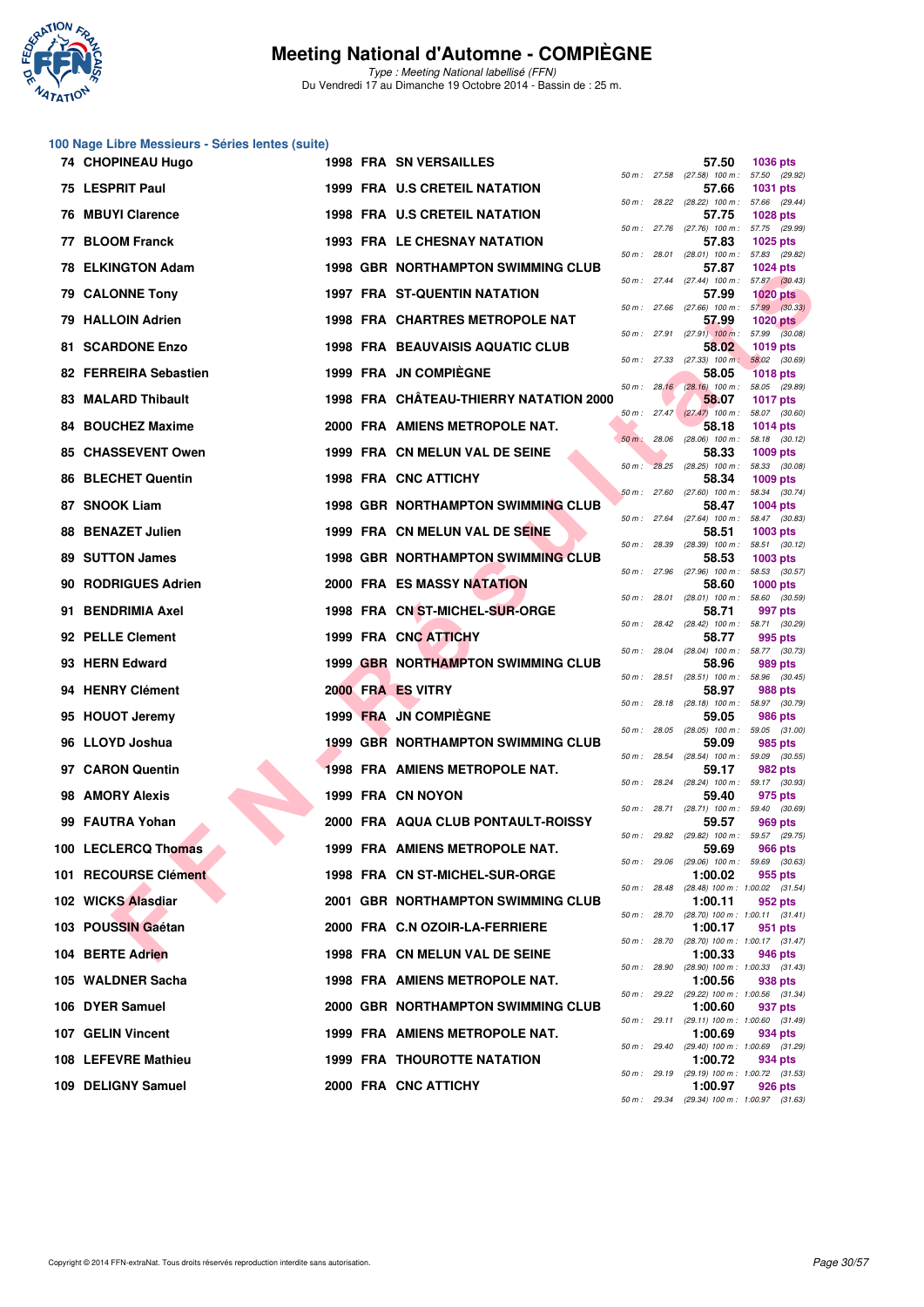

Type : Meeting National labellisé (FFN) Du Vendredi 17 au Dimanche 19 Octobre 2014 - Bassin de : 25 m.

|                        |                                                                                                                                                                                                                                                                                                                                                                                                                                                                                                               |                                                  |                                                                                                                          |                                                                                                                                                                                                                                                                                                                                                                                                                                                                                                                                                                                                                                                                                                                                                                                                                                                                                                                                                   |       |                                                                                                            | 925 pts                                                                                                                                                                                                                                                                                                                                                                                                                                                                                                                                                                                                                                                                                                                                                                                                                                                                                                                                                                                                   |
|------------------------|---------------------------------------------------------------------------------------------------------------------------------------------------------------------------------------------------------------------------------------------------------------------------------------------------------------------------------------------------------------------------------------------------------------------------------------------------------------------------------------------------------------|--------------------------------------------------|--------------------------------------------------------------------------------------------------------------------------|---------------------------------------------------------------------------------------------------------------------------------------------------------------------------------------------------------------------------------------------------------------------------------------------------------------------------------------------------------------------------------------------------------------------------------------------------------------------------------------------------------------------------------------------------------------------------------------------------------------------------------------------------------------------------------------------------------------------------------------------------------------------------------------------------------------------------------------------------------------------------------------------------------------------------------------------------|-------|------------------------------------------------------------------------------------------------------------|-----------------------------------------------------------------------------------------------------------------------------------------------------------------------------------------------------------------------------------------------------------------------------------------------------------------------------------------------------------------------------------------------------------------------------------------------------------------------------------------------------------------------------------------------------------------------------------------------------------------------------------------------------------------------------------------------------------------------------------------------------------------------------------------------------------------------------------------------------------------------------------------------------------------------------------------------------------------------------------------------------------|
|                        |                                                                                                                                                                                                                                                                                                                                                                                                                                                                                                               |                                                  |                                                                                                                          |                                                                                                                                                                                                                                                                                                                                                                                                                                                                                                                                                                                                                                                                                                                                                                                                                                                                                                                                                   |       |                                                                                                            | (29.48) 100 m: 1:00.98 (31.50)<br>925 pts                                                                                                                                                                                                                                                                                                                                                                                                                                                                                                                                                                                                                                                                                                                                                                                                                                                                                                                                                                 |
|                        |                                                                                                                                                                                                                                                                                                                                                                                                                                                                                                               |                                                  |                                                                                                                          |                                                                                                                                                                                                                                                                                                                                                                                                                                                                                                                                                                                                                                                                                                                                                                                                                                                                                                                                                   |       |                                                                                                            |                                                                                                                                                                                                                                                                                                                                                                                                                                                                                                                                                                                                                                                                                                                                                                                                                                                                                                                                                                                                           |
|                        |                                                                                                                                                                                                                                                                                                                                                                                                                                                                                                               |                                                  |                                                                                                                          |                                                                                                                                                                                                                                                                                                                                                                                                                                                                                                                                                                                                                                                                                                                                                                                                                                                                                                                                                   |       |                                                                                                            | 923 pts<br>$(28.96)$ 100 m : 1:01.07 $(32.11)$                                                                                                                                                                                                                                                                                                                                                                                                                                                                                                                                                                                                                                                                                                                                                                                                                                                                                                                                                            |
|                        |                                                                                                                                                                                                                                                                                                                                                                                                                                                                                                               |                                                  |                                                                                                                          |                                                                                                                                                                                                                                                                                                                                                                                                                                                                                                                                                                                                                                                                                                                                                                                                                                                                                                                                                   |       | 1:01.40                                                                                                    | 913 pts                                                                                                                                                                                                                                                                                                                                                                                                                                                                                                                                                                                                                                                                                                                                                                                                                                                                                                                                                                                                   |
|                        |                                                                                                                                                                                                                                                                                                                                                                                                                                                                                                               |                                                  |                                                                                                                          |                                                                                                                                                                                                                                                                                                                                                                                                                                                                                                                                                                                                                                                                                                                                                                                                                                                                                                                                                   |       | 1:01.59                                                                                                    | 907 pts                                                                                                                                                                                                                                                                                                                                                                                                                                                                                                                                                                                                                                                                                                                                                                                                                                                                                                                                                                                                   |
|                        |                                                                                                                                                                                                                                                                                                                                                                                                                                                                                                               |                                                  |                                                                                                                          |                                                                                                                                                                                                                                                                                                                                                                                                                                                                                                                                                                                                                                                                                                                                                                                                                                                                                                                                                   |       | 1:01.67                                                                                                    | 904 pts                                                                                                                                                                                                                                                                                                                                                                                                                                                                                                                                                                                                                                                                                                                                                                                                                                                                                                                                                                                                   |
|                        |                                                                                                                                                                                                                                                                                                                                                                                                                                                                                                               |                                                  |                                                                                                                          |                                                                                                                                                                                                                                                                                                                                                                                                                                                                                                                                                                                                                                                                                                                                                                                                                                                                                                                                                   |       |                                                                                                            | $(29.56)$ 100 m : 1:01.67 $(32.11)$<br>894 pts                                                                                                                                                                                                                                                                                                                                                                                                                                                                                                                                                                                                                                                                                                                                                                                                                                                                                                                                                            |
|                        |                                                                                                                                                                                                                                                                                                                                                                                                                                                                                                               |                                                  |                                                                                                                          |                                                                                                                                                                                                                                                                                                                                                                                                                                                                                                                                                                                                                                                                                                                                                                                                                                                                                                                                                   |       |                                                                                                            | $(29.40)$ 100 m : 1:02.00 $(32.60)$                                                                                                                                                                                                                                                                                                                                                                                                                                                                                                                                                                                                                                                                                                                                                                                                                                                                                                                                                                       |
|                        |                                                                                                                                                                                                                                                                                                                                                                                                                                                                                                               |                                                  |                                                                                                                          |                                                                                                                                                                                                                                                                                                                                                                                                                                                                                                                                                                                                                                                                                                                                                                                                                                                                                                                                                   |       |                                                                                                            | 893 pts<br>(29.79) 100 m: 1:02.03 (32.24)                                                                                                                                                                                                                                                                                                                                                                                                                                                                                                                                                                                                                                                                                                                                                                                                                                                                                                                                                                 |
|                        |                                                                                                                                                                                                                                                                                                                                                                                                                                                                                                               |                                                  |                                                                                                                          |                                                                                                                                                                                                                                                                                                                                                                                                                                                                                                                                                                                                                                                                                                                                                                                                                                                                                                                                                   |       | 1:02.51                                                                                                    | 879 pts                                                                                                                                                                                                                                                                                                                                                                                                                                                                                                                                                                                                                                                                                                                                                                                                                                                                                                                                                                                                   |
|                        |                                                                                                                                                                                                                                                                                                                                                                                                                                                                                                               |                                                  |                                                                                                                          |                                                                                                                                                                                                                                                                                                                                                                                                                                                                                                                                                                                                                                                                                                                                                                                                                                                                                                                                                   |       | 1:02.57                                                                                                    | 877 pts                                                                                                                                                                                                                                                                                                                                                                                                                                                                                                                                                                                                                                                                                                                                                                                                                                                                                                                                                                                                   |
|                        |                                                                                                                                                                                                                                                                                                                                                                                                                                                                                                               |                                                  |                                                                                                                          |                                                                                                                                                                                                                                                                                                                                                                                                                                                                                                                                                                                                                                                                                                                                                                                                                                                                                                                                                   |       |                                                                                                            | $(30.03)$ 100 m : 1:02.57 $(32.54)$<br>875 pts                                                                                                                                                                                                                                                                                                                                                                                                                                                                                                                                                                                                                                                                                                                                                                                                                                                                                                                                                            |
|                        |                                                                                                                                                                                                                                                                                                                                                                                                                                                                                                               |                                                  |                                                                                                                          |                                                                                                                                                                                                                                                                                                                                                                                                                                                                                                                                                                                                                                                                                                                                                                                                                                                                                                                                                   |       |                                                                                                            | $(29.99)$ 100 m : 1:02.64 $(32.65)$                                                                                                                                                                                                                                                                                                                                                                                                                                                                                                                                                                                                                                                                                                                                                                                                                                                                                                                                                                       |
|                        |                                                                                                                                                                                                                                                                                                                                                                                                                                                                                                               |                                                  |                                                                                                                          | $50 m$ :                                                                                                                                                                                                                                                                                                                                                                                                                                                                                                                                                                                                                                                                                                                                                                                                                                                                                                                                          | 30.08 |                                                                                                            | 873 pts<br>$(30.08)$ 100 m : 1:02.69 $(32.61)$                                                                                                                                                                                                                                                                                                                                                                                                                                                                                                                                                                                                                                                                                                                                                                                                                                                                                                                                                            |
|                        |                                                                                                                                                                                                                                                                                                                                                                                                                                                                                                               |                                                  |                                                                                                                          |                                                                                                                                                                                                                                                                                                                                                                                                                                                                                                                                                                                                                                                                                                                                                                                                                                                                                                                                                   |       | 1:03.02                                                                                                    | 864 pts                                                                                                                                                                                                                                                                                                                                                                                                                                                                                                                                                                                                                                                                                                                                                                                                                                                                                                                                                                                                   |
|                        |                                                                                                                                                                                                                                                                                                                                                                                                                                                                                                               |                                                  |                                                                                                                          |                                                                                                                                                                                                                                                                                                                                                                                                                                                                                                                                                                                                                                                                                                                                                                                                                                                                                                                                                   |       | 1:03.44                                                                                                    | 851 pts                                                                                                                                                                                                                                                                                                                                                                                                                                                                                                                                                                                                                                                                                                                                                                                                                                                                                                                                                                                                   |
|                        |                                                                                                                                                                                                                                                                                                                                                                                                                                                                                                               |                                                  |                                                                                                                          |                                                                                                                                                                                                                                                                                                                                                                                                                                                                                                                                                                                                                                                                                                                                                                                                                                                                                                                                                   |       |                                                                                                            | 796 pts                                                                                                                                                                                                                                                                                                                                                                                                                                                                                                                                                                                                                                                                                                                                                                                                                                                                                                                                                                                                   |
|                        |                                                                                                                                                                                                                                                                                                                                                                                                                                                                                                               |                                                  |                                                                                                                          |                                                                                                                                                                                                                                                                                                                                                                                                                                                                                                                                                                                                                                                                                                                                                                                                                                                                                                                                                   |       |                                                                                                            | $(31.69)$ 100 m : 1:05.32 $(33.63)$                                                                                                                                                                                                                                                                                                                                                                                                                                                                                                                                                                                                                                                                                                                                                                                                                                                                                                                                                                       |
|                        |                                                                                                                                                                                                                                                                                                                                                                                                                                                                                                               |                                                  |                                                                                                                          |                                                                                                                                                                                                                                                                                                                                                                                                                                                                                                                                                                                                                                                                                                                                                                                                                                                                                                                                                   |       | 1:05.91                                                                                                    | 780 pts                                                                                                                                                                                                                                                                                                                                                                                                                                                                                                                                                                                                                                                                                                                                                                                                                                                                                                                                                                                                   |
|                        |                                                                                                                                                                                                                                                                                                                                                                                                                                                                                                               |                                                  |                                                                                                                          |                                                                                                                                                                                                                                                                                                                                                                                                                                                                                                                                                                                                                                                                                                                                                                                                                                                                                                                                                   |       | 1:25.01                                                                                                    | 333 pts                                                                                                                                                                                                                                                                                                                                                                                                                                                                                                                                                                                                                                                                                                                                                                                                                                                                                                                                                                                                   |
| <b>JOLIVET Erwan</b>   |                                                                                                                                                                                                                                                                                                                                                                                                                                                                                                               |                                                  |                                                                                                                          |                                                                                                                                                                                                                                                                                                                                                                                                                                                                                                                                                                                                                                                                                                                                                                                                                                                                                                                                                   |       | <b>DNS</b> dec                                                                                             |                                                                                                                                                                                                                                                                                                                                                                                                                                                                                                                                                                                                                                                                                                                                                                                                                                                                                                                                                                                                           |
| <b>LEGOUT Pierre</b>   |                                                                                                                                                                                                                                                                                                                                                                                                                                                                                                               |                                                  |                                                                                                                          |                                                                                                                                                                                                                                                                                                                                                                                                                                                                                                                                                                                                                                                                                                                                                                                                                                                                                                                                                   |       | <b>DNS</b> dec                                                                                             |                                                                                                                                                                                                                                                                                                                                                                                                                                                                                                                                                                                                                                                                                                                                                                                                                                                                                                                                                                                                           |
| <b>PONCIN Charles</b>  |                                                                                                                                                                                                                                                                                                                                                                                                                                                                                                               |                                                  |                                                                                                                          |                                                                                                                                                                                                                                                                                                                                                                                                                                                                                                                                                                                                                                                                                                                                                                                                                                                                                                                                                   |       | <b>DNS</b> dec                                                                                             |                                                                                                                                                                                                                                                                                                                                                                                                                                                                                                                                                                                                                                                                                                                                                                                                                                                                                                                                                                                                           |
| <b>ZABUDKIN Leo</b>    |                                                                                                                                                                                                                                                                                                                                                                                                                                                                                                               |                                                  |                                                                                                                          |                                                                                                                                                                                                                                                                                                                                                                                                                                                                                                                                                                                                                                                                                                                                                                                                                                                                                                                                                   |       | <b>DNS Nd</b>                                                                                              |                                                                                                                                                                                                                                                                                                                                                                                                                                                                                                                                                                                                                                                                                                                                                                                                                                                                                                                                                                                                           |
|                        |                                                                                                                                                                                                                                                                                                                                                                                                                                                                                                               |                                                  |                                                                                                                          |                                                                                                                                                                                                                                                                                                                                                                                                                                                                                                                                                                                                                                                                                                                                                                                                                                                                                                                                                   |       |                                                                                                            |                                                                                                                                                                                                                                                                                                                                                                                                                                                                                                                                                                                                                                                                                                                                                                                                                                                                                                                                                                                                           |
|                        |                                                                                                                                                                                                                                                                                                                                                                                                                                                                                                               |                                                  |                                                                                                                          |                                                                                                                                                                                                                                                                                                                                                                                                                                                                                                                                                                                                                                                                                                                                                                                                                                                                                                                                                   |       |                                                                                                            |                                                                                                                                                                                                                                                                                                                                                                                                                                                                                                                                                                                                                                                                                                                                                                                                                                                                                                                                                                                                           |
|                        |                                                                                                                                                                                                                                                                                                                                                                                                                                                                                                               |                                                  |                                                                                                                          |                                                                                                                                                                                                                                                                                                                                                                                                                                                                                                                                                                                                                                                                                                                                                                                                                                                                                                                                                   |       | 1:46.09                                                                                                    | <b>1370 pts</b>                                                                                                                                                                                                                                                                                                                                                                                                                                                                                                                                                                                                                                                                                                                                                                                                                                                                                                                                                                                           |
|                        |                                                                                                                                                                                                                                                                                                                                                                                                                                                                                                               |                                                  |                                                                                                                          |                                                                                                                                                                                                                                                                                                                                                                                                                                                                                                                                                                                                                                                                                                                                                                                                                                                                                                                                                   |       | 1:46.33                                                                                                    | 1365 pts                                                                                                                                                                                                                                                                                                                                                                                                                                                                                                                                                                                                                                                                                                                                                                                                                                                                                                                                                                                                  |
|                        |                                                                                                                                                                                                                                                                                                                                                                                                                                                                                                               |                                                  |                                                                                                                          |                                                                                                                                                                                                                                                                                                                                                                                                                                                                                                                                                                                                                                                                                                                                                                                                                                                                                                                                                   |       |                                                                                                            |                                                                                                                                                                                                                                                                                                                                                                                                                                                                                                                                                                                                                                                                                                                                                                                                                                                                                                                                                                                                           |
|                        |                                                                                                                                                                                                                                                                                                                                                                                                                                                                                                               |                                                  |                                                                                                                          |                                                                                                                                                                                                                                                                                                                                                                                                                                                                                                                                                                                                                                                                                                                                                                                                                                                                                                                                                   |       |                                                                                                            | <b>1307 pts</b>                                                                                                                                                                                                                                                                                                                                                                                                                                                                                                                                                                                                                                                                                                                                                                                                                                                                                                                                                                                           |
|                        |                                                                                                                                                                                                                                                                                                                                                                                                                                                                                                               |                                                  |                                                                                                                          |                                                                                                                                                                                                                                                                                                                                                                                                                                                                                                                                                                                                                                                                                                                                                                                                                                                                                                                                                   |       | 1:49.92                                                                                                    | 1299 pts                                                                                                                                                                                                                                                                                                                                                                                                                                                                                                                                                                                                                                                                                                                                                                                                                                                                                                                                                                                                  |
|                        |                                                                                                                                                                                                                                                                                                                                                                                                                                                                                                               |                                                  |                                                                                                                          |                                                                                                                                                                                                                                                                                                                                                                                                                                                                                                                                                                                                                                                                                                                                                                                                                                                                                                                                                   |       |                                                                                                            | 1272 pts                                                                                                                                                                                                                                                                                                                                                                                                                                                                                                                                                                                                                                                                                                                                                                                                                                                                                                                                                                                                  |
|                        |                                                                                                                                                                                                                                                                                                                                                                                                                                                                                                               |                                                  |                                                                                                                          |                                                                                                                                                                                                                                                                                                                                                                                                                                                                                                                                                                                                                                                                                                                                                                                                                                                                                                                                                   |       |                                                                                                            |                                                                                                                                                                                                                                                                                                                                                                                                                                                                                                                                                                                                                                                                                                                                                                                                                                                                                                                                                                                                           |
|                        |                                                                                                                                                                                                                                                                                                                                                                                                                                                                                                               |                                                  | 50 m: 25.84 (25.84) 100 m: 54.50 (28.66) 150 m: 1:24.11 (29.61) 200 m: 1:54.62 (30.51)                                   |                                                                                                                                                                                                                                                                                                                                                                                                                                                                                                                                                                                                                                                                                                                                                                                                                                                                                                                                                   |       |                                                                                                            | <b>1214 pts</b>                                                                                                                                                                                                                                                                                                                                                                                                                                                                                                                                                                                                                                                                                                                                                                                                                                                                                                                                                                                           |
|                        |                                                                                                                                                                                                                                                                                                                                                                                                                                                                                                               |                                                  | 1994 TUN C VIKINGS DE ROUEN                                                                                              |                                                                                                                                                                                                                                                                                                                                                                                                                                                                                                                                                                                                                                                                                                                                                                                                                                                                                                                                                   |       | 1:55.57                                                                                                    | 1197 pts                                                                                                                                                                                                                                                                                                                                                                                                                                                                                                                                                                                                                                                                                                                                                                                                                                                                                                                                                                                                  |
| 22 ABDELKHALEK Haythem |                                                                                                                                                                                                                                                                                                                                                                                                                                                                                                               |                                                  |                                                                                                                          |                                                                                                                                                                                                                                                                                                                                                                                                                                                                                                                                                                                                                                                                                                                                                                                                                                                                                                                                                   |       |                                                                                                            |                                                                                                                                                                                                                                                                                                                                                                                                                                                                                                                                                                                                                                                                                                                                                                                                                                                                                                                                                                                                           |
| 26 LEGOUT Pierre       |                                                                                                                                                                                                                                                                                                                                                                                                                                                                                                               |                                                  | 50 m: 27.38 (27.38) 100 m: 56.63 (29.25) 150 m: 1:26.16 (29.53) 200 m: 1:55.57 (29.41)<br>1996 FRA AMIENS METROPOLE NAT. |                                                                                                                                                                                                                                                                                                                                                                                                                                                                                                                                                                                                                                                                                                                                                                                                                                                                                                                                                   |       | 1:57.08                                                                                                    | 1171 pts                                                                                                                                                                                                                                                                                                                                                                                                                                                                                                                                                                                                                                                                                                                                                                                                                                                                                                                                                                                                  |
|                        | 110 GABRIEL Jean-Emmanuel<br>111 RICHARD Robin<br>112 LLOYD Samuel<br>113 WINKLER Nico<br>114 BOUHOURS Gabin<br>115 PETTIT William<br>116 RIAD Samy<br>117 JACOLOT Baptiste<br>118 THUROTTE Cyprien<br>119 PASTULA Kacper<br>120 RAJAONA RAJAOFETRA Maxime<br>121 D'INCA Fabio<br>122 OUNOUGHI Ihsane<br>123 MUSSARD Baptiste<br>124 CAMUS Loïc<br>125 CARPENTIER Gabin<br>126 BARDIN Florent<br>1 METELLA Mehdy<br>2 BARRETT Adam<br>3 FUCHS Théo<br>4 GOZDOWSKI Antoine<br>7 AUBRY Yohann<br>18 DUICAN Radu | 100 Nage Libre Messieurs - Séries lentes (suite) | 1998 FRA                                                                                                                 | 2000 FRA AQUA CLUB PONTAULT-ROISSY<br>2001 FRA CN NOYON<br>1999 GBR NORTHAMPTON SWIMMING CLUB<br><b>1999 GBR NORTHAMPTON SWIMMING CLUB</b><br>2000 FRA JN COMPIEGNE<br>2001 GBR NORTHAMPTON SWIMMING CLUB<br>1999 FRA JN COMPIÈGNE<br><b>2000 FRA ES MASSY NATATION</b><br>2001 FRA US CRÉPY-EN-VALOIS<br>2001 POL ES VITRY<br>2001 FRA AQUA CLUB PONTAULT-ROISSY<br>2000 FRA BEAUVAISIS AQUATIC CLUB<br>2001 FRA ES MASSY NATATION<br>2000 FRA JN COMPIEGNE<br><b>2001 FRA ES MASSY NATATION</b><br>2000 FRA P.V GRANDVILLIERS NATATION<br>1997 FRA JN COMPIÈGNE<br>1996 FRA AMIENS METROPOLE NAT.<br>1998 FRA U.S CRETEIL NATATION<br>1998 GER HESSISCHER SCHWIMM-VERBAND<br>200 Nage Libre Messieurs - Série rapide (Dimanche 19 Octobre 2014)<br>1992 FRA CN MARSEILLE<br><b>1992 GBR LOUGHBOROUGH</b><br>1993 FRA AMIENS METROPOLE NAT.<br><b>1995 FRA C VIKINGS DE ROUEN</b><br>1993 FRA C VIKINGS DE ROUEN<br><b>1997 ROU CN MARSEILLE</b> |       | 50 m : 29.48<br>50 m : 28.96<br>50 m : 29.56<br>50 m: 29.40<br>50 m : 29.99<br>50 m: 29.04<br>50 m : 31.69 | 1:00.98<br>1:01.00<br>50 m: 28.88 (28.88) 100 m: 1:01.00 (32.12)<br>1:01.07<br>50 m: 29.51 (29.51) 100 m: 1:01.40 (31.89)<br>$(29.21)$ 100 m : 1:01.59 $(32.38)$<br>50 m : 29.21<br>1:02.00<br>1:02.03<br>50 m : 29.79<br>50 m: 31.04 (31.04) 100 m: 1:02.51 (31.47)<br>50 m: 30.03<br>1:02.64<br>1:02.69<br>(29.04) 100 m: 1:03.02 (33.98)<br>50 m: 29.82 (29.82) 100 m: 1:03.44 (33.62)<br>1:05.32<br>50 m: 31.95 (31.95) 100 m: 1:05.91 (33.96)<br>(42.95) 100 m: 1:25.01 (42.06)<br>$50 m$ : 42.95<br>50 m: 24.77 (24.77) 100 m: 52.81 (28.04) 150 m: 1:20.18 (27.37) 200 m: 1:46.09 (25.91)<br>50 m: 24.89 (24.89) 100 m: 52.54 (27.65) 150 m: 1:19.84 (27.30) 200 m: 1:46.33 (26.49)<br>1:49.45<br>50 m: 25.19 (25.19) 100 m: 52.37 (27.18) 150 m: 1:20.68 (28.31) 200 m: 1:49.45 (28.77)<br>50 m: 26.31 (26.31) 100 m: 53.91 (27.60) 150 m: 1:21.84 (27.93) 200 m: 1:49.92 (28.08)<br>1:51.37<br>50 m: 26.02 (26.02) 100 m: 54.03 (28.01) 150 m: 1:22.79 (28.76) 200 m: 1:51.37 (28.58)<br>1:54.62 |

### [200 Nage Libre Messieurs - Série rapide](http://www.ffnatation.fr/webffn/resultats.php?idact=nat&go=epr&idcpt=24767&idepr=53) (Dimanche 19 Octobre 2014)

| 1 METELLA Mehdy                                                     |  | 1992 FRA CN MARSEILLE                                                                                                           | 1:46.09          | 1370 pts         |
|---------------------------------------------------------------------|--|---------------------------------------------------------------------------------------------------------------------------------|------------------|------------------|
| 2 BARRETT Adam                                                      |  | 50 m: 24.77 (24.77) 100 m: 52.81 (28.04) 150 m: 1:20.18 (27.37) 200 m: 1:46.09 (25.91<br><b>1992 GBR LOUGHBOROUGH</b>           | 1:46.33          | 1365 pts         |
| 3 FUCHS Théo                                                        |  | 50 m: 24.89 (24.89) 100 m: 52.54 (27.65) 150 m: 1:19.84 (27.30) 200 m: 1:46.33 (26.49<br>1993 FRA AMIENS METROPOLE NAT. 1:49.45 |                  | 1307 pts         |
| 4 GOZDOWSKI Antoine                                                 |  | 50 m: 25.19 (25.19) 100 m: 52.37 (27.18) 150 m: 1:20.68 (28.31) 200 m: 1:49.45 (28.77<br>1995 FRA C VIKINGS DE ROUEN            | 1:49.92 1299 pts |                  |
|                                                                     |  | 50 m: 26.31 (26.31) 100 m: 53.91 (27.60) 150 m: 1:21.84 (27.93) 200 m: 1:49.92 (28.08                                           |                  |                  |
| 7 AUBRY Yohann                                                      |  | <b>1993 FRA C VIKINGS DE ROUEN</b><br>50 m: 26.02 (26.02) 100 m: 54.03 (28.01) 150 m: 1:22.79 (28.76) 200 m: 1:51.37 (28.58     | 1:51.37          | 1272 pts         |
| 18 DUICAN Radu                                                      |  | <b>1997 ROU CN MARSEILLE</b><br>50 m: 25.84 (25.84) 100 m: 54.50 (28.66) 150 m: 1:24.11 (29.61) 200 m: 1:54.62 (30.51           |                  | 1:54.62 1214 pts |
| 22 ABDELKHALEK Haythem                                              |  | <b>1994 TUN C VIKINGS DE ROUEN</b><br>50 m: 27.38 (27.38) 100 m: 56.63 (29.25) 150 m: 1:26.16 (29.53) 200 m: 1:55.57 (29.41     | 1:55.57          | 1197 pts         |
| 26 LEGOUT Pierre                                                    |  | 1996 FRA AMIENS METROPOLE NAT.                                                                                                  | 1:57.08          | 1171 pts         |
|                                                                     |  | 50 m: 27.33 (27.33) 100 m: 57.21 (29.88) 150 m: 1:27.47 (30.26) 200 m: 1:57.08 (29.61                                           |                  |                  |
| 200 Nage Libre Messieurs - Séries lentes (Dimanche 19 Octobre 2014) |  |                                                                                                                                 |                  |                  |

| 5 DEBAST Benoît  |  | 1989 FRA AAS SARCELLES NATATION 95                                                        | 1:50.67 | 1285 pts                        |
|------------------|--|-------------------------------------------------------------------------------------------|---------|---------------------------------|
|                  |  | 50 m: 26.38 (26.38) 100 m: 54.09 (27.71) 150 m: 1:22.47 (28.38) 200 m: 1:50.67 (28.20     |         |                                 |
| 6 DENCAUSSE Jean |  | <b>1997 FRA CN MARSEILLE</b>                                                              | 1:51.09 | 1277 pts                        |
|                  |  | 50 m: 26.41 (26.41) 100 m: 54.98 (28.57) 150 m: 1:23.49 (28.51) 200 m: 1:51.09 (27.60)    |         |                                 |
| 8 KOBER Daniel   |  | 1997 GER SSG SAAR MAX RITTER                                                              | 1:52.57 | 1251 pts                        |
|                  |  | 50 m: 26.47 (26.47) 100 m: 55.12 (28.65) 150 m: 1:23.99                                   |         | (28.87) 200 m : 1:52.57 (28.58) |
| 9 PALALAR Deniz  |  | <b>1996 TUR TURQUIE</b>                                                                   | 1:52.79 | 1247 pts                        |
|                  |  | 50 m : 26.38 (26.38) 100 m : 54.95 (28.57) 150 m : 1:24.52 (29.57) 200 m : 1:52.79 (28.27 |         |                                 |
| 10 BOUTON Axel   |  | 1994 FRA CN MARSEILLE                                                                     | 1:53.25 | 1238 pts                        |
|                  |  | 50 m : 26.25 (26.25) 100 m : 55.59 (29.34) 150 m : 1:25.19 (29.60) 200 m : 1:53.25 (28.06 |         |                                 |
| 11 AUBRY David   |  | 1996 FRA C VIKINGS DE ROUEN                                                               | 1:53.29 | 1238 pts                        |
|                  |  | 50 m: 27.07 (27.07) 100 m: 56.07 (29.00) 150 m: 1:24.98 (28.91) 200 m: 1:53.29 (28.31     |         |                                 |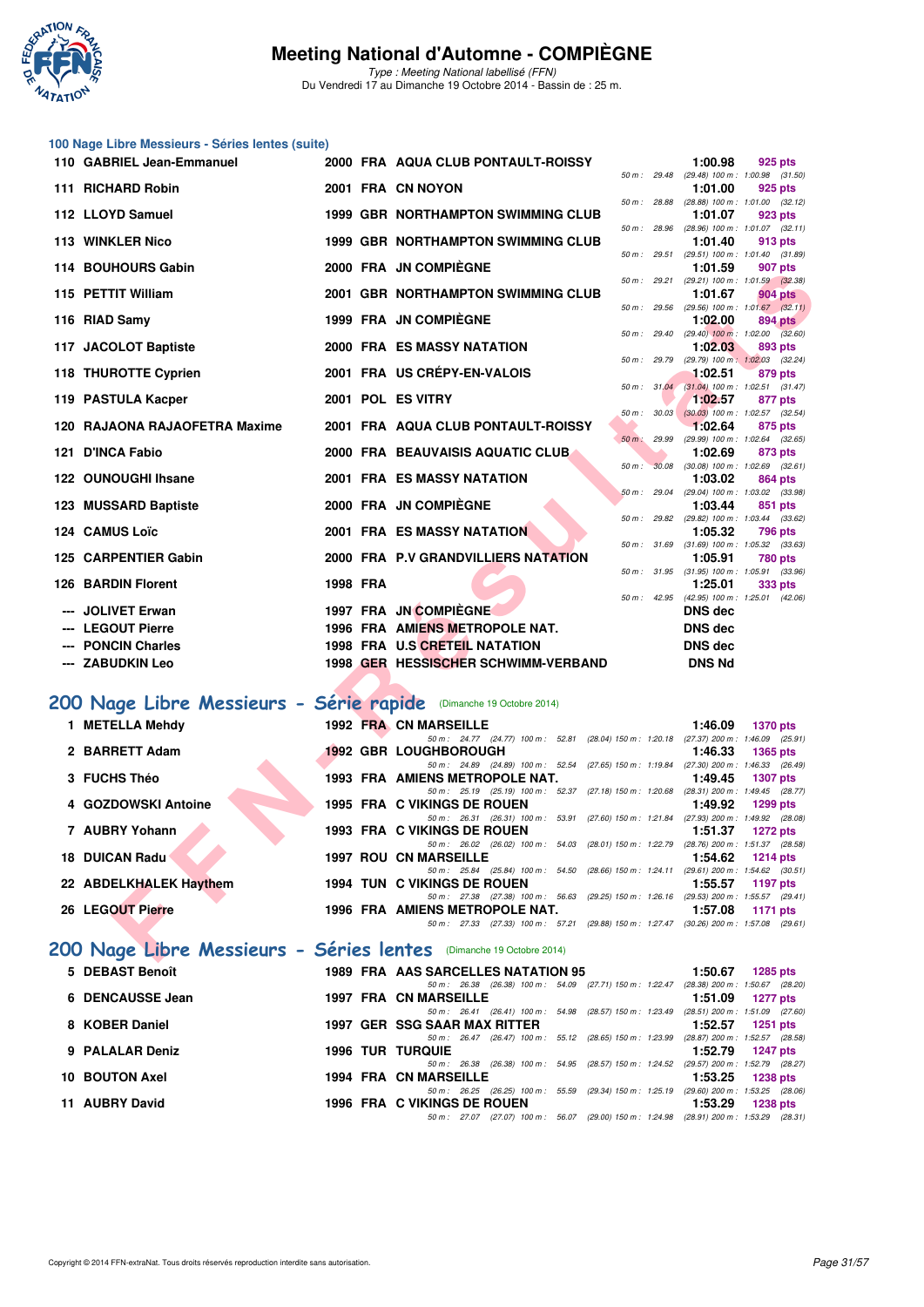

Type : Meeting National labellisé (FFN) Du Vendredi 17 au Dimanche 19 Octobre 2014 - Bassin de : 25 m.

#### **200 Nage Libre Messieurs - Séries lentes (suite)**

| 12 FISCHER Christopher     |  | 1995 GER HESSISCHER SCHWIMM-VERBAND<br>1:53.54<br>1233 pts                                                                                                   |
|----------------------------|--|--------------------------------------------------------------------------------------------------------------------------------------------------------------|
| 13 KELLER Viktor           |  | 50 m: 26.59 (26.59) 100 m: 55.49 (28.90) 150 m: 1:24.66 (29.17) 200 m: 1:53.54 (28.88)<br>1998 GER HESSISCHER SCHWIMM-VERBAND<br>1:53.92<br><b>1227 pts</b>  |
| 14 BRANTU Benjamin         |  | 50 m: 26.69 (26.69) 100 m: 55.50 (28.81) 150 m: 1:24.51 (29.01) 200 m: 1:53.92 (29.41)<br>1995 FRA C VIKINGS DE ROUEN<br>1:54.04<br>$1224$ pts               |
| 14 FORSTER Philipp         |  | 50 m: 26.89 (26.89) 100 m: 56.09 (29.20) 150 m: 1:24.48 (28.39) 200 m: 1:54.04 (29.56)<br>1994 GER HESSISCHER SCHWIMM-VERBAND<br>1:54.04<br><b>1224 pts</b>  |
| <b>16 ARNOUX Laurent</b>   |  | 50 m: 27.27 (27.27) 100 m: 56.68 (29.41) 150 m: 1:25.81 (29.13) 200 m: 1:54.04 (28.23)<br><b>1995 FRA CN MARSEILLE</b><br>1:54.07<br><b>1224 pts</b>         |
| 17 PANNIER Anthony         |  | 50 m: 26.51 (26.51) 100 m: 55.67 (29.16) 150 m: 1:25.43 (29.76) 200 m: 1:54.07 (28.64)<br>1988 FRA AAS SARCELLES NATATION 95<br>1:54.56<br>1215 $pts$        |
| <b>19 BARTELS Moritz</b>   |  | 50 m: 26.68 (26.68) 100 m: 55.76 (29.08) 150 m: 1:25.61 (29.85) 200 m: 1:54.56 (28.95)<br>1998 GER SSG SAAR MAX RITTER<br>1:54.85<br>$1210$ pts              |
| 20 SCARLAT Bogdan          |  | 50 m: 26.99 (26.99) 100 m: 55.89 (28.90) 150 m: 1:25.55 (29.66) 200 m: 1:54.85 (29.30)<br><b>1997 ROU ROUMANIE</b><br>1:54.89<br><b>1209 pts</b>             |
| 21 MENAGE Raphael          |  | 50 m: 26.60 (26.60) 100 m: 55.48 (28.88) 150 m: 1:25.37 (29.89) 200 m: 1:54.89 (29.52)<br>1996 FRA AMIENS METROPOLE NAT.<br>1:55.52<br><b>1198 pts</b>       |
| 23 CATALA Alexandre        |  | 50 m: 26.50 (26.50) 100 m: 56.00 (29.50) 150 m: 1:25.91 (29.91) 200 m: 1:55.52 (29.61)<br>1995 FRA C.N OZOIR-LA-FERRIERE<br>1:55.94<br>1191 pts              |
| 24 LATUILERIE Thomas       |  | 50 m: 26.84 (26.84) 100 m: 56.42 (29.58) 150 m: 1:26.60 (30.18) 200 m: 1:55.94 (29.34)<br>1997 FRA C VIKINGS DE ROUEN<br>1.56.46<br>1182 pts                 |
| 25 FUCHS Roman             |  | 50 m : 27.16 (27.16) 100 m : 56.61 (29.45) 150 m : 1:26.65 (30.04) 200 m : 1:56.46 (29.81)<br>1998 FRA AMIENS METROPOLE NAT.<br>1:56.57<br>1180 pts          |
| 27 BERNEBURG Jonathan      |  | 50 m: 27.62 (27.62) 100 m: 56.86 (29.24) 150 m: 1:26.69 (29.83) 200 m: 1:56.57 (29.88)<br>1998 GER SSG SAAR MAX RITTER<br>1:57.30                            |
|                            |  | 1167 pts<br>50 m: 26.99 (26.99) 100 m: 56.83 (29.84) 150 m: 1.26.92 (30.09) 200 m: 1.57.30 (30.38)                                                           |
| 28 RACZYNSKI Stanislas     |  | 1996 FRA CN MELUN VAL DE SEINE<br>1:57.37<br><b>1166 pts</b><br>50 m: 27.97 (27.97) 100 m: 57.63 (29.66) 150 m: 1:27.57 (29.94) 200 m: 1:57.37 (29.80)       |
| 29 LONCKE Quentin          |  | 1999 FRA CHARTRES METROPOLE NAT<br>1:57.95<br><b>1156 pts</b><br>50 m: 27.43 (27.43) 100 m: 57.53<br>(30.10) 150 m : 1:27.87 (30.34) 200 m : 1:57.95 (30.08) |
| 30 BERNARD Romain          |  | 1995 FRA ASPTT ORLEANS<br>1:58.16<br>1152 pts<br>50 m: 27.82 (27.82) 100 m: 57.56 (29.74) 150 m: 1:27.66 (30.10) 200 m: 1:58.16 (30.50)                      |
| 31 LEGOUT Antoine          |  | 1998 FRA AMIENS METROPOLE NAT.<br>1:58.32<br>1150 pts<br>50 m : 28.03 (28.03) 100 m : 57.96 (29.93) 150 m : 1:28.30 (30.34) 200 m : 1:58.32 (30.02)          |
| 32 RADU lonut              |  | <b>1999 ROU CN MARSEILLE</b><br>1:58.94<br>1139 pts<br>50 m: 27.32 (27.32) 100 m: 58.25 (30.93) 150 m: 1:29.07 (30.82) 200 m: 1:58.94 (29.87)                |
| 33 DEBRAY-BOCQUET Valentin |  | 1998 FRA AMIENS METROPOLE NAT.<br>1:58.97<br>1138 pts<br>50 m: 27.49 (27.49) 100 m: 57.30 (29.81) 150 m: 1:27.91 (30.61) 200 m: 1:58.97 (31.06)              |
| 33 ZINSMEISTER Julien      |  | <b>1997 FRA COULOMMIERS NATATION</b><br>1:58.97<br><b>1138 pts</b><br>50 m: 27.89 (27.89) 100 m: 58.24 (30.35) 150 m: 1:28.96 (30.72) 200 m: 1:58.97 (30.01) |
| 35 RABIER Corentin         |  | <b>1998 FRA C VIKINGS DE ROUEN</b><br>1:59.11<br><b>1136 pts</b><br>50 m: 27.51 (27.51) 100 m: 57.64 (30.13) 150 m: 1:27.83 (30.19) 200 m: 1:59.11 (31.28)   |
| 36 CORBEL Yann             |  | 1995 FRA C VIKINGS DE ROUEN<br>1:59.16<br>1135 pts<br>50 m: 27.80 (27.80) 100 m: 57.98 (30.18) 150 m: 1:27.78 (29.80) 200 m: 1:59.16 (31.38)                 |
| 37 BOUVIER Kevin           |  | <b>1998 FRA CHARTRES METROPOLE NAT</b><br>1:59.51<br>1129 pts                                                                                                |
| <b>38 PERNER Nico</b>      |  | 50 m: 27.76 (27.76) 100 m: 57.98 (30.22) 150 m: 1:28.57 (30.59) 200 m: 1:59.51 (30.94)<br><b>1998 GER SSG SAAR MAX RITTER</b><br>1:59.56<br>1128 $pts$       |
| 39 SAMOKINE Yann           |  | 50 m: 26.70 (26.70) 100 m: 57.71 (31.01) 150 m: 1:28.32 (30.61) 200 m: 1:59.56 (31.24)<br>1:59.76<br>1997 FRA CN MELUN VAL DE SEINE<br>1125 pts              |
| <b>40 CURTON Davy</b>      |  | 50 m: 27.66 (27.66) 100 m: 57.87 (30.21) 150 m: 1:28.93 (31.06) 200 m: 1:59.76 (30.83)<br>1995 FRA C VIKINGS DE ROUEN<br>1:59.94<br>1122 $pts$               |
| <b>40 SPENCER Matthew</b>  |  | 50 m: 27.35 (27.35) 100 m: 57.50 (30.15) 150 m: 1:28.60 (31.10) 200 m: 1:59.94 (31.34)<br><b>1998 GBR NORTHAMPTON SWIMMING CLUB</b><br>1:59.94<br>1122 pts   |
| 42 TESIC Enzo              |  | 50 m: 27.48 (27.48) 100 m: 57.54 (30.06) 150 m: 1:28.79 (31.25) 200 m: 1:59.94 (31.15)<br>2000 FRA C.N OZOIR-LA-FERRIERE<br>2:00.00<br>1121 pts              |
| 43 SAVAGE Danny            |  | 50 m: 27.52 (27.52) 100 m: 57.71 (30.19) 150 m: 1:29.21 (31.50) 200 m: 2:00.00 (30.79)<br>2000 GBR NORTHAMPTON SWIMMING CLUB<br>2:00.01<br><b>1121 pts</b>   |
| <b>44 PIERSON Thibaut</b>  |  | 50 m : 27.02 (27.02) 100 m : 57.70 (30.68) 150 m : 1:29.39 (31.69) 200 m : 2:00.01 (30.62)<br>1997 FRA JN COMPIEGNE<br>2:00.84<br>1107 pts                   |
| 45 HALLOIN Adrien          |  | 50 m: 28.28 (28.28) 100 m: 58.90<br>(30.62) 150 m: 1:30.18 (31.28) 200 m: 2:00.84 (30.66)<br><b>1998 FRA CHARTRES METROPOLE NAT</b><br>2:01.05<br>1103 pts   |
| 46 DRUJON Colin            |  | 50 m: 28.30 (28.30) 100 m: 58.85 (30.55) 150 m: 1:30.02 (31.17) 200 m: 2:01.05 (31.03)<br>1999 FRA AMIENS METROPOLE NAT.<br>2:01.39<br>1097 pts              |
| 47 LATIMIER Flavien        |  | 50 m : 28.42 (28.42) 100 m : 59.46 (31.04) 150 m : 1:30.80 (31.34) 200 m : 2:01.39 (30.59)<br>1997 FRA CHARTRES METROPOLE NAT<br>2:01.94<br>1088 pts         |
|                            |  | 50 m: 27.91 (27.91) 100 m: 58.15 (30.24) 150 m: 1:29.66 (31.51) 200 m: 2:01.94 (32.28)                                                                       |
| 48 ELKINGTON Adam          |  | 1998 GBR NORTHAMPTON SWIMMING CLUB<br>2:02.54<br>1078 pts<br>50 m: 28.11 (28.11) 100 m: 59.35 (31.24) 150 m: 1:31.26 (31.91) 200 m: 2:02.54 (31.28)          |
| 49 RICHMOND Matthew        |  | 2000 GBR NORTHAMPTON SWIMMING CLUB<br>2:02.91<br>1072 pts<br>50 m: 27.99 (27.99) 100 m: 58.94 (30.95) 150 m: 1:31.05 (32.11) 200 m: 2:02.91 (31.86)          |
| 50 VANÇON Romain           |  | <b>1999 FRA JN COMPIEGNE</b><br>2:02.96<br>1071 pts<br>50 m: 28.26 (28.26) 100 m: 59.66 (31.40) 150 m: 1:31.72 (32.06) 200 m: 2:02.96 (31.24)                |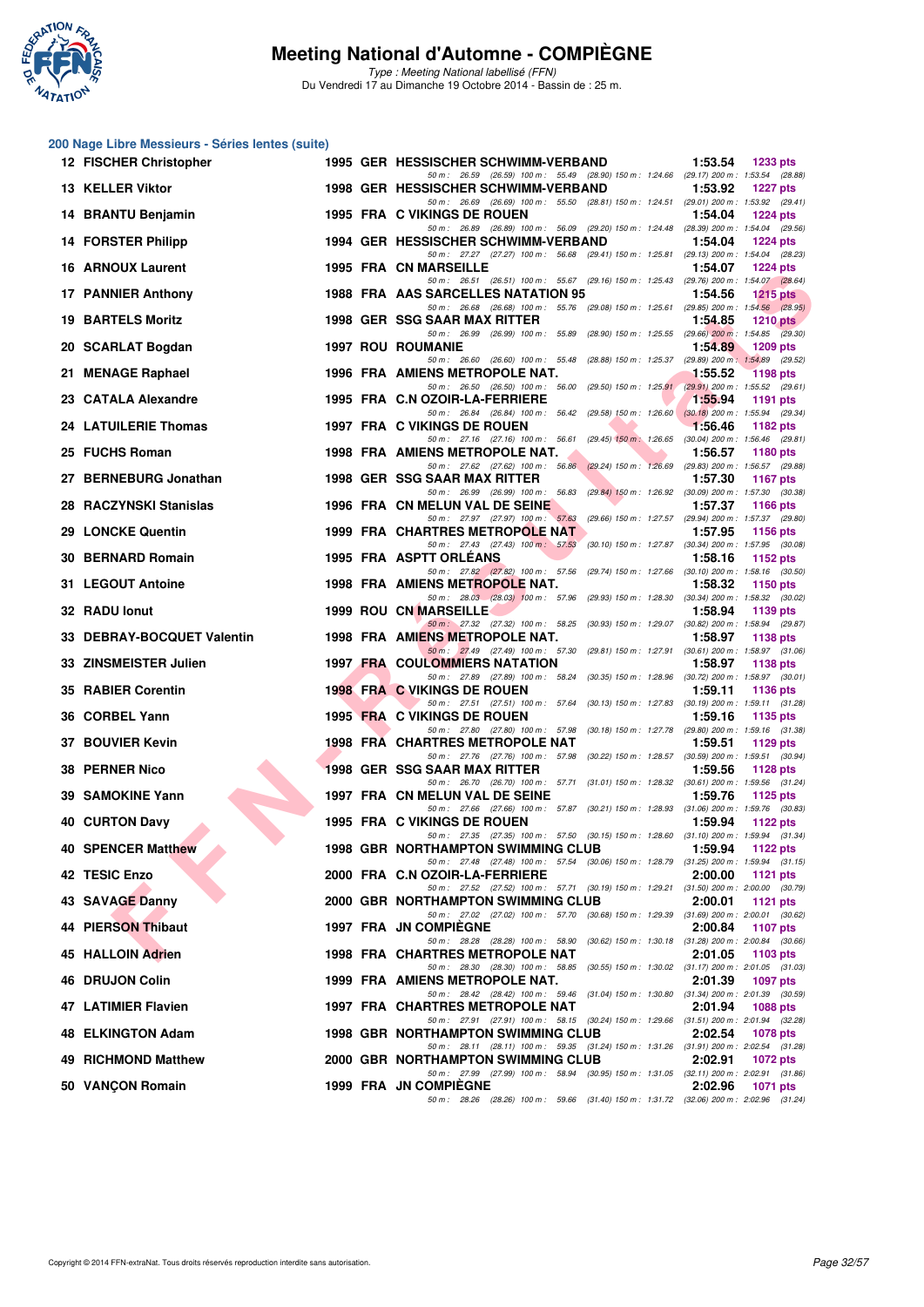

Type : Meeting National labellisé (FFN) Du Vendredi 17 au Dimanche 19 Octobre 2014 - Bassin de : 25 m.

#### **200 Nage Libre Messieurs - Séries lentes (suite)**

| 51 VIAUT Joris                                                   | 1994 FRA AQUA CLUB PONTAULT-ROISSY<br>2:03.41<br><b>1064 pts</b>                                                                                                                                                                                            |  |
|------------------------------------------------------------------|-------------------------------------------------------------------------------------------------------------------------------------------------------------------------------------------------------------------------------------------------------------|--|
| 52 KUMKUMOGLU Kemal ege                                          | 50 m: 27.90 (27.90) 100 m: 59.24 (31.34) 150 m: 1.32.16 (32.92) 200 m: 2:03.41 (31.25)<br><b>1998 TUR TURQUIE</b><br>2:03.57<br>1061 pts                                                                                                                    |  |
| 53 KRUSCH Tjaard                                                 | 50 m: 27.88 (27.88) 100 m: 57.74 (29.86) 150 m: 1:27.66 (29.92) 200 m: 2:03.57 (35.91)<br>1998 GER HESSISCHER SCHWIMM-VERBAND<br>2:03.76<br><b>1058 pts</b>                                                                                                 |  |
| 54 SNOOK Liam                                                    | 50 m: 28.77 (28.77) 100 m: 1:00.30 (31.53) 150 m: 1:32.52 (32.22) 200 m: 2:03.76 (31.24)<br><b>1998 GBR NORTHAMPTON SWIMMING CLUB</b><br>2:03.91<br>1055 pts                                                                                                |  |
| 55 GIBOT Florian                                                 | 50 m: 28.46 (28.46) 100 m: 1:00.37 (31.91) 150 m: 1:32.80 (32.43) 200 m: 2:03.91 (31.11)<br>2000 FRA SOISSONS NATATION SPORTIVE<br>2:04.91<br>1039 pts                                                                                                      |  |
| 56 DYER Samuel                                                   | 50 m: 28.91 (28.91) 100 m: 1:00.37 (31.46) 150 m: 1:32.73 (32.36) 200 m: 2:04.91 (32.18)<br>2000 GBR NORTHAMPTON SWIMMING CLUB<br>2:05.40<br><b>1031 pts</b>                                                                                                |  |
|                                                                  | 50 m: 29.17 (29.17) 100 m: 1:00.89 (31.72) 150 m: 1:33.30 (32.41) 200 m: 2:05.40 (32.10)                                                                                                                                                                    |  |
| 57 LLOYD Joshua                                                  | 1999 GBR NORTHAMPTON SWIMMING CLUB<br>2:06.26<br>1017 pts<br>50 m: 29.16 (29.16) 100 m: 1:01.16 (32.00) 150 m: 1:34.00 (32.84) 200 m: 2:06.26 (32.26)                                                                                                       |  |
| 58 HOUOT Jeremy                                                  | <b>1999 FRA JN COMPIEGNE</b><br>2:06.54<br><b>1013 pts</b><br>50 m : 29.00 (29.00) 100 m : 1:00.98 (31.98) 150 m : 1:33.89 (32.91) 200 m : 2:06.54 (32.65)                                                                                                  |  |
| 59 MENDES Romain                                                 | 1998 FRA AQUA CLUB PONTAULT-ROISSY<br>2:10.14<br>955 pts<br>50 m: 29.18 (29.18) 100 m: 1:02.28 (33.10) 150 m: 1:36.26 (33.98) 200 m: 2:10.14 (33.88)                                                                                                        |  |
| 60 PETTIT William                                                | 2001 GBR NORTHAMPTON SWIMMING CLUB<br>2:11.31<br>937 pts                                                                                                                                                                                                    |  |
| 61 WICKS Alasdiar                                                | 50 m: 30.77 (30.77) 100 m: 1:04.08 (33.31) 150 m: 1:38.57 (34.49) 200 m: 2:11.31 (32.74)<br>2001 GBR NORTHAMPTON SWIMMING CLUB<br>2:11.67<br>931 pts                                                                                                        |  |
| <b>62 STANLEY Blake</b>                                          | 50 m: 29.32 (29.32) 100 m: 1:03.38 (34.06) 150 m: 1:38.44 (35.06) 200 m: 2:11.67 (33.23)<br>2000 GBR NORTHAMPTON SWIMMING CLUB<br><b>The Second Service</b><br>2:14.18<br>893 pts                                                                           |  |
| 63 ZABUDKIN Leo                                                  | 50 m: 29.89 (29.89) 100 m: 1:04.23 (34.34) 150 m: 1:39.37 (35.14) 200 m: 2:14.18 (34.81)<br>1998 GER HESSISCHER SCHWIMM-VERBAND<br>2:21.56<br>785 pts                                                                                                       |  |
| --- BERNIER Aurélien                                             | 50 m: 31.71 (31.71) 100 m: 1:08.09 (36.38) 150 m: 1:44.75 (36.66) 200 m: 2:21.56 (36.81)<br>1994 FRA US JEUNESSE MITRY-MORY<br><b>DNS Nd</b>                                                                                                                |  |
|                                                                  |                                                                                                                                                                                                                                                             |  |
| OO Nage Libre Messieurs - Série rapide (Samedi 18 Octobre 2014)  |                                                                                                                                                                                                                                                             |  |
| 1 MIGNON Clément                                                 | 1993 FRA CN MARSEILLE<br>3:46.48<br><b>1370 pts</b>                                                                                                                                                                                                         |  |
| 2 DEBAST Benoît                                                  | 50 m: 25.05 (25.05) 100 m: 53.12 (28.07) 150 m: 1:22.47 (29.35) 200 m: 1:51.75 (29.28) 250 m: 2:20.52 (28.77) 300 m: 2:49.68 (29.16) 350 m: 3:18.61 (28.93) 400 m: 3:46.48 (2<br>1989 FRA AAS SARCELLES NATATION 95<br>3:47.57<br><b>1360 pts</b>           |  |
| 3 PANNIER Anthony                                                | 50 m : 26.90 (26.90) 100 m : 55.18 (28.28) 150 m : 1:23.69 (28.51) 200 m : 1:52.55 (28.86) 250 m : 2:21,34 (28.79) 300 m : 2:50.23<br>(28.89) 350 m: 3:18.99 (28.76) 400 m: 3:47.57 (2)<br>1988 FRA AAS SARCELLES NATATION 95<br>3:51.56<br><b>1323 pts</b> |  |
| 4 GOZDOWSKI Antoine                                              | 50 m: 26.94 (26.94) 100 m: 55.72 (28.78) 150 m: 1:25.10 (29.38) 200 m: 1:54.66 (29.56) 250 m: 2:23.95 (29.29) 300 m: 2:53.63 (29.68) 350 m: 3:22.82 (29.19) 400 m: 3:51.56 (2<br>1995 FRA C VIKINGS DE ROUEN<br>3:53.36<br><b>1307 pts</b>                  |  |
|                                                                  | 50 m: 27.59 (27.59) 100 m: 56.83 (29.24) 150 m: 1:26.50 (29.67) 200 m: 1:55.86 (29.36) 250 m: 2:25.18 (29.32) 300 m: 2:54.76 (29.58) 350 m: 3:24.19 (29.43) 400 m: 3:53.36 (29.                                                                             |  |
| 6 AUBRY Yohann                                                   | 1993 FRA C VIKINGS DE ROUEN<br>3:57.19<br><b>1272 pts</b>                                                                                                                                                                                                   |  |
| 7 ABDELKHALEK Haythem                                            | 50 m: 27.42 (27.42) 100 m: 57.05 (29.63) 150 m: 1:27.02 (29.97) 200 m: 1:57.28 (30.26) 250 m: 2:27.54 (30.26) 300 m: 2:57.88 (30.34) 350 m: 3:27.98 (30.10) 400 m: 3:57.19 (2<br><b>1994 TUN C VIKINGS DE ROUEN</b><br>3:57.83<br><b>1266 pts</b>           |  |
|                                                                  | 50 m: 27.78 (27.78) 100 m: 57.80 (30.02) 150 m: 1:28.10 (30.30) 200 m: 1:58.59 (30.49) 250 m: 2:29.14 (30.55) 300 m: 2:59.24 (30.10) 350 m: 3:29.05 (29.81) 400 m: 3:57.83 (20                                                                              |  |
| 10 AUBRY David                                                   | 1996 FRA C VIKINGS DE ROUEN<br>4:02.29<br><b>1226 pts</b><br>50 m: 27.81 (27.81) 100 m: 58.37 (30.56) 150 m: 1:28.87 (30.50) 200 m: 1:59.48 (30.61) 250 m: 2:29.81 (30.33) 300 m: 3:00.33 (30.52) 350 m: 3:31.41 (31.08) 400 m: 4:02.29 (30                 |  |
| 14 LEGOUT Pierre                                                 | <b>1996 FRA AMIENS METROPOLE NAT.</b><br>4:03.74<br><b>1214 pts</b>                                                                                                                                                                                         |  |
|                                                                  |                                                                                                                                                                                                                                                             |  |
|                                                                  | 50 m : 27.96 (27.96) 100 m : 58.07 (30.11) 150 m : 1:28.65 (30.58) 200 m : 1:59.44 (30.79) 250 m : 2:30.64 (31.20) 300 m : 3:01.86 (31.22) 350 m : 3:33.19 (31.33) 400 m : 4:03.74 (30                                                                      |  |
| OO Nage Libre Messieurs - Séries lentes (Samedi 18 Octobre 2014) |                                                                                                                                                                                                                                                             |  |
| 5 FISCHER Christopher                                            | 1995 GER HESSISCHER SCHWIMM-VERBAND<br>3:56.61<br><b>1277 pts</b>                                                                                                                                                                                           |  |
|                                                                  | 50 m : 26.93 (26.93) 100 m : 56.33 (29.40) 150 m : 1:26.61 (30.28) 200 m : 1:57.06 (30.45) 250 m : 2:27.22 (30.16) 300 m : 2:57.58 (30.36) 350 m : 3:27.47 (29.89) 400 m : 3:56.61 (2                                                                       |  |
| 8 BRANTU Benjamin                                                | 1995 FRA C VIKINGS DE ROUEN<br>3:58.41<br><b>1261 pts</b><br>50 m: 28.34 (28.34) 100 m: 58.83 (30.49) 150 m: 1:28.98 (30.15) 200 m: 2:00.16 (31.18) 250 m: 2:30.39 (30.23) 300 m: 2:59.89 (29.50) 350 m: 3:29.33 (29.44) 400 m: 3:58.41 (2                  |  |
| 9 KOBER Daniel                                                   | 1997 GER SSG SAAR MAX RITTER<br>3:59.91<br><b>1248 pts</b>                                                                                                                                                                                                  |  |
|                                                                  | 50 m : 27.45 (27.45) 100 m : 57.43 (29.98) 150 m : 1:27.65 (30.22) 200 m : 1:58.46 (30.81) 250 m : 2:29.26 (30.80) 300 m : 2:59.96 (30.70) 350 m : 3:30.83 (30.87) 400 m : 3:59.91 (2:                                                                      |  |
| 11 FUCHS Roman                                                   | 1998 FRA AMIENS METROPOLE NAT.<br>4:02.46<br><b>1225 pts</b><br>50 m: 28.14 (28.14) 100 m: 58.67 (30.53) 150 m: 1:29.50 (30.83) 200 m: 2:00.64 (31.14) 250 m: 2:31.67 (31.03) 300 m: 3:02.63 (30.96) 350 m: 3:33.32 (30.69) 400 m: 4:02.46 (2               |  |
| <b>12 BARTELS Moritz</b>                                         | 1998 GER SSG SAAR MAX RITTER<br>4:03.08<br><b>1219 pts</b><br>50 m: 27.70 (27.70) 100 m: 58.04 (30.34) 150 m: 1:28.92 (30.88) 200 m: 2:00.26 (31.34) 250 m: 2:31.67 (31.41) 300 m: 3:02.78 (31.11) 350 m: 3:33.71 (30.93) 400 m: 4:03.08 (2                 |  |
| 13 CORBEL Yann                                                   | 1995 FRA C VIKINGS DE ROUEN<br>4:03.70<br>1214 pts<br>50 m; 29.08 (29.08) 100 m; 1:00.08 (31.00) 150 m; 1:30.71 (30.63) 200 m; 2:01.50 (30.79) 250 m; 2:31.13 (29.63) 300 m; 3:02.46 (31.33) 350 m; 3:33.30 (30.84) 400 m; 4:03.70 (30                      |  |

## **[400 Nage Libre Messieurs - Série rapide](http://www.ffnatation.fr/webffn/resultats.php?idact=nat&go=epr&idcpt=24767&idepr=54)** (Samedi 18 Octobre 2014)

| 1 MIGNON Clément <b>Annual State Annual State Annual</b> | 1993 FRA CN MARSEILLE <b>CONTAINS</b>                  | $3:46.48$ 1370 pts                                                                                                                                                                         |  |
|----------------------------------------------------------|--------------------------------------------------------|--------------------------------------------------------------------------------------------------------------------------------------------------------------------------------------------|--|
|                                                          |                                                        | 50 m: 25.05 (25.05) 100 m: 53.12 (28.07) 150 m: 1:22.47 (29.35) 200 m: 1:51.75 (29.28) 250 m: 2:20.52 (28.77) 300 m: 2:49.68 (29.16) 350 m: 3:18.61 (28.93) 400 m: 3:46.48 (27.87)         |  |
| 2 DEBAST Benoît <b>Example 18</b>                        | <b>1989 FRA AAS SARCELLES NATATION 95</b>              | 3:47.57 1360 pts                                                                                                                                                                           |  |
|                                                          |                                                        | 50 m: 26.90 (26.90) 100 m: 55.18 (28.28) 150 m: 1:23.69 (28.51) 200 m: 1:52.55 (28.86) 250 m: 2:21.34 (28.79) 300 m: 2:50.23 (28.89) 350 m: 3:18.99 (28.76) 400 m: 3:47.57 (28.58)         |  |
| 3 PANNIER Anthony                                        | 1988 FRA AA <b>S SARCELLES NATATION</b> 95             | $3:51.56$ 1323 pts                                                                                                                                                                         |  |
|                                                          |                                                        | 50 m: 26.94 (26.94) 100 m: 55.72 (28.78) 150 m: 1:25.10 (29.38) 200 m: 1:54.66 (29.56) 250 m: 2:23.95 (29.29) 300 m: 2:53.63 (29.68) 350 m: 3:22.82 (29.19) 400 m: 3:51.56 (28.74)         |  |
|                                                          | 4 GOZDOWSKI Antoine <b>1995 FRA</b> C VIKINGS DE ROUEN | $3:53.36$ 1307 pts                                                                                                                                                                         |  |
|                                                          |                                                        | 50 m: 27.59 (27.59) 100 m: 56.83 (29.24) 150 m: 1:26.50 (29.67) 200 m: 1:55.86 (29.36) 250 m: 2:25.18 (29.32) 300 m: 2:54.76 (29.58) 350 m: 3:24.19 (29.43) 400 m: 3:53.36 (29.17)         |  |
|                                                          |                                                        |                                                                                                                                                                                            |  |
| 6 AUBRY Yohann                                           | 1993 FRA C VIKINGS DE ROUEN                            | $3:57.19$ 1272 pts                                                                                                                                                                         |  |
|                                                          |                                                        | 50 m : 27.42 (27.42) 100 m : 57.05 (29.63) 150 m : 1:27.02 (29.97) 200 m : 1:57.28 (30.26) 250 m : 2:27.54 (30.26) 300 m : 2:57.88 (30.34) 350 m : 3:27.98 (30.10) 400 m : 3:57.19 (29.21) |  |
|                                                          |                                                        | $3:57.83$ 1266 pts                                                                                                                                                                         |  |
|                                                          |                                                        | 50 m: 27.78 (27.78) 100 m: 57.80 (30.02) 150 m: 1:28.10 (30.30) 200 m: 1:58.59 (30.49) 250 m: 2:29.14 (30.55) 300 m: 2:59.24 (30.10) 350 m: 3:29.05 (29.81) 400 m: 3:57.83 (28.78)         |  |
| 10 AUBRY David                                           | 1996 FRANC VIKINGS DE ROUEN                            | 4:02.29 1226 pts                                                                                                                                                                           |  |
|                                                          |                                                        | 50 m: 27.81 (27.81) 100 m: 58.37 (30.56) 150 m: 1:28.87 (30.50) 200 m: 1:59.48 (30.61) 250 m: 2:29.81 (30.33) 300 m: 3:00.33 (30.52) 350 m: 3:31.41 (31.08) 400 m: 4:02.29 (30.88)         |  |
| 14 LEGOUT Pierre                                         | 1996 FRA AMIENS METROPOLE NAT.                         | 4:03.74 1214 pts                                                                                                                                                                           |  |

#### **[400 Nage Libre Messieurs - Séries lentes](http://www.ffnatation.fr/webffn/resultats.php?idact=nat&go=epr&idcpt=24767&idepr=54)** (Samedi 18 Octobre 2014)

|                                                                                                                | 5 FISCHER Christopher 1995 GER HESSISCHER SCHWIMM-VERBAND                                                                                                                                  | $3:56.61$ 1277 pts    |
|----------------------------------------------------------------------------------------------------------------|--------------------------------------------------------------------------------------------------------------------------------------------------------------------------------------------|-----------------------|
|                                                                                                                | 50 m : 26.93 (26.93) 100 m : 56.33 (29.40) 150 m : 1:26.61 (30.28) 200 m : 1:57.06 (30.45) 250 m : 2:27.22 (30.16) 300 m : 2:57.58 (30.36) 350 m : 3:27.47 (29.89) 400 m : 3:56.61 (29.14) |                       |
| 8 BRANTU Benjamin                                                                                              | 1995 FRA C VIKINGS DE ROUEN                                                                                                                                                                | $3:58.41$ 1261 pts    |
|                                                                                                                | 50 m: 28.34 (28.34) 100 m: 58.83 (30.49) 150 m: 1:28.98 (30.15) 200 m: 2:00.16 (31.18) 250 m: 2:30.39 (30.23) 300 m: 2:59.89 (29.50) 350 m: 3:29.33 (29.44) 400 m: 3:58.41 (29.08)         |                       |
| 9 KOBER Daniel                                                                                                 | 1997 GER SSG SAAR MAX RITTER                                                                                                                                                               | $3:59.91$ 1248 pts    |
|                                                                                                                | 50 m : 27.45 (27.45) 100 m : 57.43 (29.98) 150 m : 1:27.65 (30.22) 200 m : 1:58.46 (30.81) 250 m : 2:29.26 (30.80) 300 m : 2:59.96 (30.70) 350 m : 3:30.83 (30.87) 400 m : 3:59.91 (29.08) |                       |
| 11 FUCHS Roman                                                                                                 | 1998 FRA AMIENS METROPOLE NAT.                                                                                                                                                             | 4:02.46<br>1225 pts   |
|                                                                                                                | 50 m: 28.14 (28.14) 100 m: 58.67 (30.53) 150 m: 1:29.50 (30.83) 200 m: 2:00.64 (31.14) 250 m: 2:31.67 (31.03) 300 m: 3:02.63 (30.96) 350 m: 3:33.32 (30.69) 400 m: 4:02.46 (29.14)         |                       |
| <b>12 BARTELS Moritz</b>                                                                                       | 1998 GER SSG SAAR MAX RITTER                                                                                                                                                               | 4:03.08<br>1219 pts   |
|                                                                                                                | 50 m: 27.70 (27.70) 100 m: 58.04 (30.34) 150 m: 1:28.92 (30.88) 200 m: 2:00.26 (31.34) 250 m: 2:31.67 (31.41) 300 m: 3:02.78 (31.11) 350 m: 3:33.71 (30.93) 400 m: 4:03.08 (29.37)         |                       |
| 13 CORBEL Yann                                                                                                 | 1995 FRA C VIKINGS DE ROUEN                                                                                                                                                                | 4:03.70 1214 pts      |
|                                                                                                                | 50 m: 29.08 (29.08) 100 m: 1:00.08 (31.00) 150 m: 1:30.71 (30.63) 200 m: 2:01.50 (30.79) 250 m: 2:31.13 (29.63) 300 m: 3:02.46 (31.33) 350 m: 3:33.30 (30.84) 400 m: 4:03.70 (30.40)       |                       |
| 14 KELLER Viktor                                                                                               | 1998 GER HESSISCHER SCHWIMM-VERBAND                                                                                                                                                        | 4:03.74<br>$1214$ pts |
|                                                                                                                | 50 m: 28.33 (28.33) 100 m: 59.18 (30.85) 150 m: 1:30.09 (30.91) 200 m: 2:01.09 (31.00) 250 m: 2:32.79 (31.70) 300 m: 3:03.65 (30.86) 350 m: 3:34.35 (30.70) 400 m: 4:03.74 (29.39)         |                       |
|                                                                                                                |                                                                                                                                                                                            | 4:04.93<br>1203 pts   |
|                                                                                                                | 50 m: 27.72 (27.72) 100 m: 57.63 (29.91) 150 m: 1:28.25 (30.62) 200 m: 1:59.56 (31.31) 250 m: 2:31.02 (31.46) 300 m: 3:02.41 (31.39) 350 m: 3:33.77 (31.36) 400 m: 4:04.93 (31.16)         |                       |
|                                                                                                                |                                                                                                                                                                                            | 4:05.66<br>1197 pts   |
|                                                                                                                | 50 m: 28.74 (28.74) 100 m: 59.77 (31.03) 150 m: 1:30.53 (30.76) 200 m: 2:01.62 (31.09) 250 m: 2:33.16 (31.54) 300 m: 3:04.16 (31.00) 350 m: 3:35.04 (30.88) 400 m: 4:05.66 (30.62)         |                       |
| 18 BARASCUD Paul Design and the Second Second Second Second Second Second Second Second Second Second Second S | 1996 FRA SO MILLAU N                                                                                                                                                                       | 4:06.32 1191 pts      |
|                                                                                                                | 50 m: 29.37 (29.37) 100 m: 1:01.56 (32.19) 150 m: 1:33.19 (31.63) 200 m: 2:05.52 (32.33) 250 m: 2:36.15 (30.63) 300 m: 3:07.01 (30.86) 350 m: 3:36.80 (29.79) 400 m: 4:06.32 (29.52)       |                       |
| 19 CATALA Alexandre                                                                                            | 1995 FRA C.N OZOIR-LA-FERRIERE                                                                                                                                                             | 4:06.96<br>1186 pts   |
|                                                                                                                | 50 m: 27.74 (27.74) 100 m: 59.00 (31.26) 150 m: 1:30.57 (31.57) 200 m: 2:02.17 (31.60) 250 m: 2:33.85 (31.68) 300 m: 3:05.33 (31.48) 350 m: 3:36.57 (31.24) 400 m: 4:06.96 (30.39)         |                       |
| 20 RABIER Corentin                                                                                             | 1998 FRA C VIKINGS DE ROUEN                                                                                                                                                                | 4:07.23 1183 pts      |
|                                                                                                                | 50 m: 27.99 (27.99) 100 m: 58.56 (30.57) 150 m: 1:29.57 (31.01) 200 m: 2:01.31 (31.74) 250 m: 2:33.13 (31.82) 300 m: 3:05.20 (32.07) 350 m: 3:36.82 (31.62) 400 m: 4:07.23 (30.41)         |                       |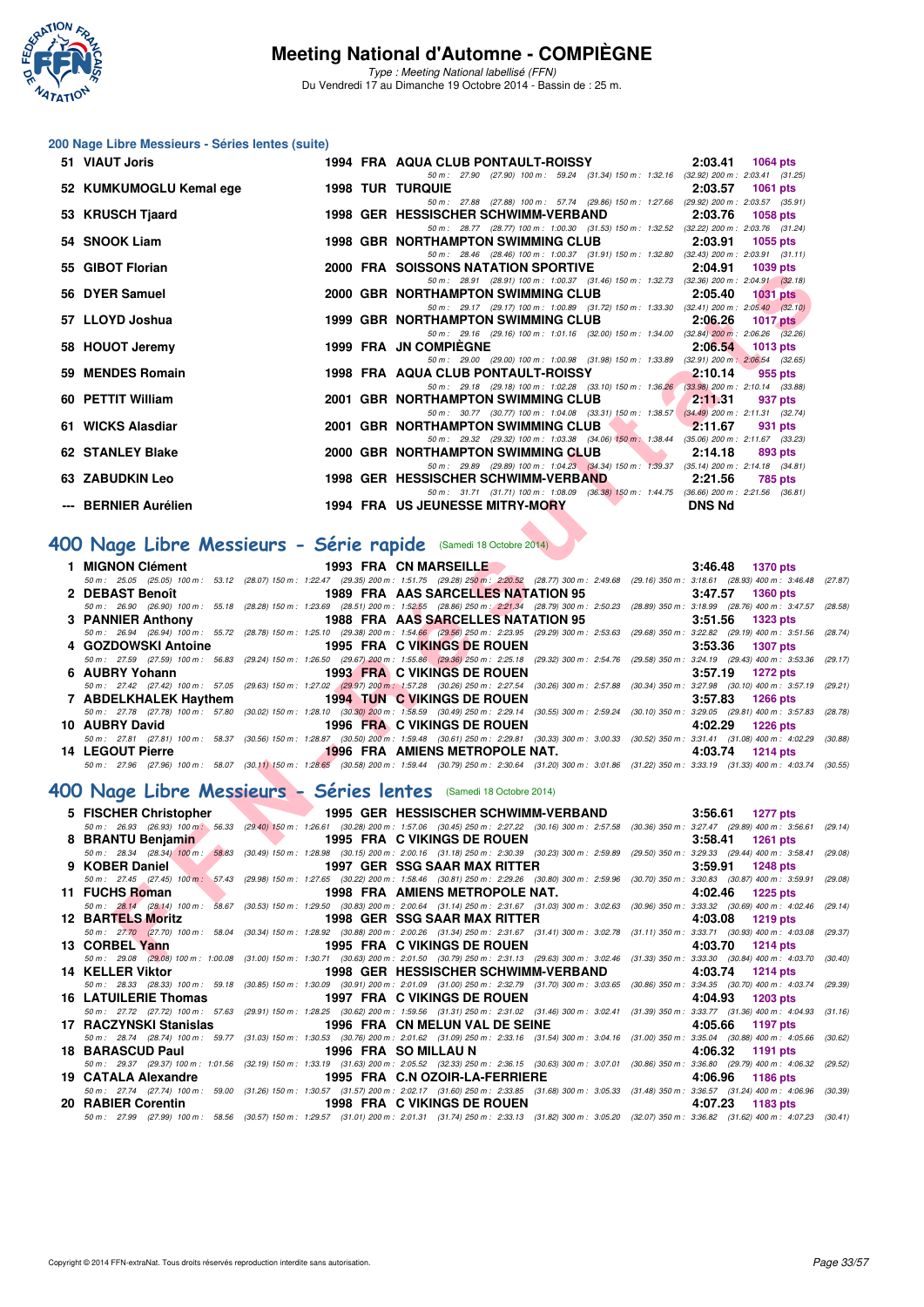

Type : Meeting National labellisé (FFN) Du Vendredi 17 au Dimanche 19 Octobre 2014 - Bassin de : 25 m.

#### **400 Nage Libre Messieurs - Séries lentes (suite)**

| 21 FORSTER Philipp                                              |                                                                                                                                                                                                                                      | 1994 GER HESSISCHER SCHWIMM-VERBAND                                                                                                                                                                                                        |                           | 4:08.15<br>1175 pts        |         |
|-----------------------------------------------------------------|--------------------------------------------------------------------------------------------------------------------------------------------------------------------------------------------------------------------------------------|--------------------------------------------------------------------------------------------------------------------------------------------------------------------------------------------------------------------------------------------|---------------------------|----------------------------|---------|
| 22 DENCAUSSE Jean                                               |                                                                                                                                                                                                                                      | 50 m: 27.65 (27.65) 100 m: 57.70 (30.05) 150 m: 1:28.31 (30.61) 200 m: 1:59.12 (30.81) 250 m: 2:30.27 (31.15) 300 m: 3:02.34 (32.07) 350 m: 3:35.19 (32.85) 400 m: 4:08.15 (32.96)<br><b>1997 FRA CN MARSEILLE</b>                         |                           | 4:09.02<br>1168 pts        |         |
|                                                                 |                                                                                                                                                                                                                                      | 50 m: 29.91 (29.91) 100 m: 1:03.30 (33.39) 150 m: 1:35.60 (32.30) 200 m: 2:08.69 (33.09) 250 m: 2:39.24 (30.55) 300 m: 3:10.67 (31.43) 350 m: 3:39.66 (28.99) 400 m: 4:09.02 (29.36)                                                       |                           |                            |         |
| 23 LEGOUT Antoine                                               |                                                                                                                                                                                                                                      | 1998 FRA AMIENS METROPOLE NAT.<br>50 m: 28.91 (28.91) 100 m: 1:00.05 (31.14) 150 m: 1:31.07 (31.02) 200 m: 2:02.90 (31.83) 250 m: 2:34.50 (31.60) 300 m: 3:06.43 (31.93) 350 m: 3:38.39 (31.96) 400 m: 4:09.48                             |                           | 4:09.48<br>1164 pts        | (31.09) |
| 24 KUMKUMOGLU Kemal ege                                         | <b>1998 TUR TURQUIE</b>                                                                                                                                                                                                              |                                                                                                                                                                                                                                            |                           | 4:11.13<br>1150 pts        |         |
| 25 SPENCER Matthew                                              |                                                                                                                                                                                                                                      | 50 m: 29.24 (29.24) 100 m: 1:00.69 (31.45) 150 m: 1:32.53 (31.84) 200 m: 2:04.67 (32.14) 250 m: 2:36.60 (31.93) 300 m: 3:08.33 (31.73) 350 m: 3:39.96 (31.63) 400 m: 4:11.13 (31.17)<br>1998 GBR NORTHAMPTON SWIMMING CLUB                 |                           | 4:11.53<br>1146 pts        |         |
|                                                                 |                                                                                                                                                                                                                                      | 50 m: 27.71 (27.71) 100 m: 58.59 (30.88) 150 m: 1:30.05 (31.46) 200 m: 2:02.17 (32.12) 250 m: 2:34.51 (32.34) 300 m: 3:07.23 (32.72) 350 m: 3:39.95 (32.72) 400 m: 4:11.53 (31.58)                                                         |                           |                            |         |
| 26 BERNARD Romain                                               |                                                                                                                                                                                                                                      | 1995 FRA ASPTT ORLEANS<br>50 m: 28.71 (28.71) 100 m: 1:00.43 (31.72) 150 m: 1:32.08 (31.65) 200 m: 2:04.08 (32.00) 250 m: 2:36.76 (32.68) 300 m: 3:08.99 (32.23) 350 m: 3:41.37 (32.38) 400 m: 4:12.80                                     |                           | 4:12.80<br><b>1135 pts</b> | (31.43) |
| 27 CHOPINEAU Hugo                                               |                                                                                                                                                                                                                                      | <b>1998 FRA SN VERSAILLES</b>                                                                                                                                                                                                              |                           | 4:13.21<br>1132 $pts$      |         |
| <b>28 CURTON Davy</b>                                           |                                                                                                                                                                                                                                      | 50 m: 28.40 (28.40) 100 m: 59.95 (31.55) 150 m: 1:31.90 (31.95) 200 m: 2:04.12 (32.22) 250 m: 2:36.53 (32.41) 300 m: 3:09.39 (32.86) 350 m: 3:41.99 (32.60) 400 m: 4:13.21 (31.22)<br>1995 FRA C VIKINGS DE ROUEN                          |                           | 4:14.01 1125 pts           |         |
| 29 FASSIKH Karim                                                |                                                                                                                                                                                                                                      | 50 m: 28.61 (28.61) 100 m: 1:00.26 (31.65) 150 m: 1:32.22 (31.96) 200 m: 2:04.07 (31.85) 250 m: 2:36.09 (32.02) 300 m: 3:08.75 (32.66) 350 m: 3:41.96 (33.21) 400 m: 4:14.01 (32.05)<br><b>1998 FRA AMIENS METROPOLE NAT.</b>              |                           | 4:14.10<br><b>1124 pts</b> |         |
|                                                                 |                                                                                                                                                                                                                                      | 50 m: 29.67 (29.67) 100 m: 1:00.66 (30.99) 150 m: 1:32.63 (31.97) 200 m: 2:04.70 (32.07) 250 m: 2:36.93 (32.23) 300 m: 3:09.74 (32.81) 350 m: 3:42.45 (32.71) 400 m: 4:14.10 (31.65)                                                       |                           |                            |         |
| 30 SNOOK Liam                                                   |                                                                                                                                                                                                                                      | <b>1998 GBR NORTHAMPTON SWIMMING CLUB</b><br>50 m : 28.41 (28.41) 100 m : 1:00.69 (32.28) 150 m : 1:33.56 (32.87) 200 m : 2:06.25 (32.69) 250 m : 2:39.04 (32.79) 300 m : 3:11.56 (32.52) 350 m : 3:43.44 (31.88) 400 m : 4:14.34 (30.90)  |                           | 4:14.34<br>1122 pts        |         |
| 31 LESPRIT Paul                                                 |                                                                                                                                                                                                                                      | 1999 FRA U.S CRETEIL NATATION                                                                                                                                                                                                              |                           | 4:15.56<br>1112 pts        |         |
| 32 DYER Samuel                                                  |                                                                                                                                                                                                                                      | 50 m: 29.64 (29.64) 100 m: 1:01.76 (32.12) 150 m: 1:33.95 (32.19) 200 m: 2:06.40 (32.45) 250 m: 2:39.50 (33.10) 300 m: 3:12.14 (32.64) 350 m: 3:45.00 (32.86) 400 m: 4:15.56 (30.56)<br>2000 GBR NORTHAMPTON SWIMMING CLUB                 | <b>The Second Service</b> | 4:16.07<br>1108 pts        |         |
|                                                                 |                                                                                                                                                                                                                                      | 50 m: 29.32 (29.32) 100 m: 1:01.39 (32.07) 150 m: 1:33.83 (32.44) 200 m: 2:06.43 (32.60) 250 m: 2:39.18 (32.75) 300 m: 3:11.82 (32.64) 350 m: 3:44.28 (32.46) 400 m: 4:16.07 (31.79)                                                       |                           |                            |         |
| 33 TESIC Enzo                                                   |                                                                                                                                                                                                                                      | 2000 FRA C.N OZOIR-LA-FERRIERE<br>50 m: 29.11 (29.11) 100 m: 1:01.21 (32.10) 150 m: 1:33.71 (32.50) 200 m: 2:06.79 (33.08) 250 m: 2:38.62 (31.83) 300 m: 3:12.67 (34.05) 350 m: 3:45.78 (33.11) 400 m: 4:16.45 (30.67)                     |                           | 4:16.45<br>1105 pts        |         |
| 34 RADU lonut                                                   |                                                                                                                                                                                                                                      | <b>1999 ROU CN MARSEILLE</b>                                                                                                                                                                                                               |                           | 4:17.60<br>1095 pts        |         |
| 35 DRUJON Colin                                                 |                                                                                                                                                                                                                                      | 50 m: 28.59 (28.59) 100 m: 1:00.32 (31.73) 150 m: 1:33.41 (33.09) 200 m: 2:06.45 (33.04) 250 m: 2:39.10 (32.65) 300 m: 3:12.36 (33.26) 350 m: 3:46.04 (33.68) 400 m: 4:17.60 (31.56)<br>1999 FRA AMIENS METROPOLE NAT.                     |                           | 4:18.29<br>1089 pts        |         |
|                                                                 |                                                                                                                                                                                                                                      | 50 m: 28.88 (28.88) 100 m: 1:00.91 (32.03) 150 m: 1:33.69 (32.78) 200 m: 2:06.58 (32.89) 250 m: 2:39.12 (32.54) 300 m: 3:11.86 (32.74) 350 m: 3:45.25 (33.39) 400 m: 4:18.29 (33.04)                                                       |                           |                            |         |
| 36 HALLOIN Adrien                                               |                                                                                                                                                                                                                                      | 1998 FRA CHARTRES METROPOLE NAT<br>50 m: 29.22 (29.22) 100 m: 1:00.87 (31.65) 150 m: 1:33.44 (32.57) 200 m: 2:07.17 (33.73) 250 m: 2:40.61 (33.44) 300 m: 3:14.31 (33.70) 350 m: 3:47.09 (32.78) 400 m: 4:19.09 (32.00)                    |                           | 4:19.09<br><b>1083 pts</b> |         |
| 37 BEDEL Paul-Gabriel                                           |                                                                                                                                                                                                                                      | <b>1994 FRA CN MARSEILLE</b>                                                                                                                                                                                                               |                           | 4:19.23<br><b>1081 pts</b> |         |
| 38 BOUVIER Kevin                                                |                                                                                                                                                                                                                                      | 50 m: 28.34 (28.34) 100 m: 1:00.56 (32.22) 150 m: 1:34.10 (33.54) 200 m: 2:07.71 (33.61) 250 m: 2:40.87 (33.16) 300 m: 3:14.23 (33.36) 350 m: 3:47.60 (33.37) 400 m: 4:19.23 (31.63)<br>1998 FRA CHARTRES METROPOLE NAT                    |                           | 4:19.27<br><b>1081 pts</b> |         |
|                                                                 |                                                                                                                                                                                                                                      | 50 m: 28.81 (28.81) 100 m: 1:00.88 (32.07) 150 m: 1:33.28 (32.40) 200 m: 2:06.16 (32.88) 250 m: 2:38.92 (32.76) 300 m: 3:12.21 (33.29) 350 m: 3:45.84 (33.63) 400 m: 4:19.27 (33.43)                                                       |                           |                            |         |
| 39 RODRIGUES Adrien                                             |                                                                                                                                                                                                                                      | <b>2000 FRA ES MASSY NATATION</b><br>50 m: 29.20 (29.20) 100 m: 1:01.56 (32.36) 150 m: 1:34.29 (32.73) 200 m: 2:07.49 (33.20) 250 m: 2:40.61 (33.12) 300 m: 3:13.89 (33.28) 350 m: 3:47.08 (33.19) 400 m: 4:19.29 (32.21)                  |                           | 4:19.29<br><b>1081 pts</b> |         |
| 40 RICHMOND Matthew                                             |                                                                                                                                                                                                                                      | 2000 GBR NORTHAMPTON SWIMMING CLUB                                                                                                                                                                                                         |                           | 4:19.35<br><b>1080 pts</b> |         |
| 41 SAVAGE Danny                                                 |                                                                                                                                                                                                                                      | 50 m: 28.38 (28.38) 100 m: 59.68 (31.30) 150 m: 1:32.07 (32.39) 200 m: 2:04.99 (32.92) 250 m: 2:38.29 (33.30) 300 m: 3:11.93 (33.64) 350 m: 3:45.86 (33.93) 400 m: 4:19.35 (33.49)<br><b>2000 GBR NORTHAMPTON SWIMMING CLUB</b>            |                           | 4:19.53<br>1079 pts        |         |
| 42 LINO Rafaël                                                  |                                                                                                                                                                                                                                      | 50 m: 27.78 (27.78) 100 m: 59.88 (32.10) 150 m: 1:33.32 (33.44) 200 m: 2:06.57 (33.25) 250 m: 2:39.92 (33.35) 300 m: 3:13.44 (33.52) 350 m: 3:47.58 (34.14) 400 m: 4:19.53 (31.95)<br>1999 FRA C.N OZOIR-LA-FERRIERE                       |                           | 4:20.97<br><b>1067 pts</b> |         |
|                                                                 |                                                                                                                                                                                                                                      | 50 m: 28.86 (28.86) 100 m: 1:01.74 (32.88) 150 m: 1:34.75 (33.01) 200 m: 2:08.11 (33.36) 250 m: 2:41.35 (33.24) 300 m: 3:15.12 (33.77) 350 m: 3:48.87 (33.75) 400 m: 4:20.97                                                               |                           |                            | (32.10) |
| 43 GIBOT Florian                                                |                                                                                                                                                                                                                                      | <b>2000 FRA SOISSONS NATATION SPORTIVE</b><br>50 m : 29.35 (29.35) 100 m : 1:01.11 (31.76) 150 m : 1:33.89 (32.78) 200 m : 2:07.19 (33.30) 250 m : 2:40.77 (33.58) 300 m : 3:14.30 (33.53) 350 m : 3:48.09 (33.79) 400 m : 4:21.09 (33.00) |                           | 4:21.09<br><b>1066 pts</b> |         |
| 44 LANGLOIS Guillaume                                           | <u>and the second second in the second second in the second second in the second second in the second second in the second second in the second second in the second second second in the second second second in the second sec</u> | <b>1999 FRA ES MASSY NATATION</b>                                                                                                                                                                                                          |                           | 4:21.50<br>1063 pts        |         |
| 45 DEBRAY-BOCQUET Valentin                                      |                                                                                                                                                                                                                                      | 50 m: 28.75 (28.75) 100 m: 1:00.84 (32.09) 150 m: 1:33.50 (32.66) 200 m: 2:06.40 (32.90) 250 m: 2:40.15 (33.75) 300 m: 3:14.00 (33.85) 350 m: 3:47.74 (33.74) 400 m: 4:21.50 (33.76)<br>1998 FRA AMIENS METROPOLE NAT.                     |                           | 4:22.28<br><b>1056 pts</b> |         |
|                                                                 |                                                                                                                                                                                                                                      | 50 m: 28.86 (28.86) 100 m: 1:00.69 (31.83) 150 m: 1:33.60 (32.91) 200 m: 2:06.89 (33.29) 250 m: 2:40.74 (33.85) 300 m: 3:14.98 (34.24) 350 m: 3:48.48 (33.50) 400 m: 4:22.28 (33.80)                                                       |                           |                            |         |
| 46 BERNEBURG Jonathan                                           |                                                                                                                                                                                                                                      | 1998 GER SSG SAAR MAX RITTER<br>50 m: 29.22 (29.22) 100 m: 1:01.76 (32.54) 150 m: 1:33.62 (31.86) 200 m: 2:06.58 (32.96) 250 m: 2:40.33 (33.75) 300 m: 3:14.81 (34.48) 350 m: 3:49.57 (34.76) 400 m: 4:23.42 (33.85)                       |                           | 4:23.42<br><b>1047 pts</b> |         |
| 47 ELKINGTON Adam<br><b>Contract Contract Contract Contract</b> |                                                                                                                                                                                                                                      | 1998 GBR NORTHAMPTON SWIMMING CLUB                                                                                                                                                                                                         |                           | 4:23.92 1043 pts           |         |
| 48 KRUSCH Tjaard                                                |                                                                                                                                                                                                                                      | 50 m : 29.69 (29.69) 100 m : 1:02.79 (33.10) 150 m : 1:36.40 (33.61) 200 m : 2:10.29 (33.89) 250 m : 2:43.61 (33.32) 300 m : 3:17.03 (33.42) 350 m : 3:50.58 (33.55) 400 m : 4:23.92 (33.34)<br>1998 GER HESSISCHER SCHWIMM-VERBAND        |                           | 4:24.97<br><b>1034 pts</b> |         |
|                                                                 |                                                                                                                                                                                                                                      | 50 m : 29.05 (29.05) 100 m : 1:01.06 (32.01) 150 m : 1:34.50 (33.44) 200 m : 2:08.51 (34.01) 250 m : 2:42.63 (34.12) 300 m : 3:17.16 (34.53) 350 m : 3:51.82 (34.66) 400 m : 4:24.97                                                       |                           |                            | (33.15) |
| 49 HOUOT Jeremy                                                 |                                                                                                                                                                                                                                      | <b>1999 FRA JN COMPIEGNE</b><br>50 m: 29.55 (29.55) 100 m: 1:01.85 (32.30) 150 m: 1:34.94 (33.09) 200 m: 2:08.83 (33.89) 250 m: 2:41.83 (33.00) 300 m: 3:16.31 (34.48) 350 m: 3:51.56 (35.25) 400 m: 4:25.38 (33.82)                       |                           | 4:25.38<br><b>1031 pts</b> |         |
| 50 MOKHFI Naim                                                  |                                                                                                                                                                                                                                      | <b>2000 FRA ES MASSY NATATION</b>                                                                                                                                                                                                          |                           | 4:27.75<br><b>1012 pts</b> |         |
| 51 LLOYD Joshua                                                 |                                                                                                                                                                                                                                      | 50 m: 29.74 (29.74) 100 m: 1:02.07 (32.33) 150 m: 1:35.98 (33.91) 200 m: 2:10.20 (34.22) 250 m: 2:44.76 (34.56) 300 m: 3:19.43 (34.67) 350 m: 3:53.85 (34.42) 400 m: 4:27.75 (33.90)<br>1999 GBR NORTHAMPTON SWIMMING CLUB                 |                           | 4:27.97<br><b>1010 pts</b> |         |
| 52 WICKS Alasdiar                                               |                                                                                                                                                                                                                                      | 50 m : 29.64 (29.64) 100 m : 1:02.44 (32.80) 150 m : 1:35.83 (33.39) 200 m : 2:10.28 (34.45) 250 m : 2:44.55 (34.27) 300 m : 3:19.14 (34.59) 350 m : 3:54.01 (34.87) 400 m : 4:27.97 (33.96)                                               |                           |                            |         |
|                                                                 |                                                                                                                                                                                                                                      | 2001 GBR NORTHAMPTON SWIMMING CLUB<br>50 m : 29.61 (29.61) 100 m : 1:03.91 (34.30) 150 m : 1:38.84 (34.93) 200 m : 2:13.87 (35.03) 250 m : 2:48.41 (34.54) 300 m : 3:23.40 (34.99) 350 m : 3:57.63 (34.23) 400 m : 4:29.45 (31.82)         |                           | 4:29.45<br>998 pts         |         |
| 53 WALDNER Sacha                                                |                                                                                                                                                                                                                                      | 1998 FRA AMIENS METROPOLE NAT.<br>50 m: 31.59 (31.59) 100 m: 1:06.18 (34.59) 150 m: 1:41.16 (34.98) 200 m: 2:16.76 (35.60) 250 m: 2:50.75 (33.99) 300 m: 3:25.32 (34.57) 350 m: 3:58.98 (33.66) 400 m: 4:30.17 (31.19)                     |                           | 4:30.17<br>993 pts         |         |
| 54 BENAZET Julien                                               |                                                                                                                                                                                                                                      | 1999 FRA CN MELUN VAL DE SEINE                                                                                                                                                                                                             |                           | 4:30.53<br>990 pts         |         |
| 55 HANTRAYE Adrien                                              |                                                                                                                                                                                                                                      | 50 m : 30.05 (30.05) 100 m : 1:03.90 (33.85) 150 m : 1:37.65 (33.75) 200 m : 2:12.39 (34.74) 250 m : 2:46.84 (34.45) 300 m : 3:21.85 (35.01) 350 m : 3:56.60 (34.75) 400 m : 4:30.53<br>1999 FRA AQUA CLUB PONTAULT-ROISSY                 |                           | 4:30.74<br>988 pts         | (33.93) |
|                                                                 |                                                                                                                                                                                                                                      | 50 m : 30.03 (30.03) 100 m : 1:02.87 (32.84) 150 m : 1:36.76 (33.89) 200 m : 2:11.21 (34.45) 250 m : 2:45.57 (34.36) 300 m : 3:20.34 (34.77) 350 m : 3:55.40 (35.06) 400 m : 4:30.74 (35.34)                                               |                           |                            |         |
| 56 BARITHEL Victor                                              |                                                                                                                                                                                                                                      | 2000 FRA USM VIROFLAY<br>50 m : 29.95 (29.95) 100 m : 1:03.61 (33.66) 150 m : 1:37.92 (34.31) 200 m : 2:12.56 (34.64) 250 m : 2:47.59 (35.03) 300 m : 3:22.74 (35.15) 350 m : 3:58.04 (35.30) 400 m : 4:31.25 (33.21)                      |                           | 4:31.25<br>984 pts         |         |
|                                                                 |                                                                                                                                                                                                                                      |                                                                                                                                                                                                                                            |                           |                            |         |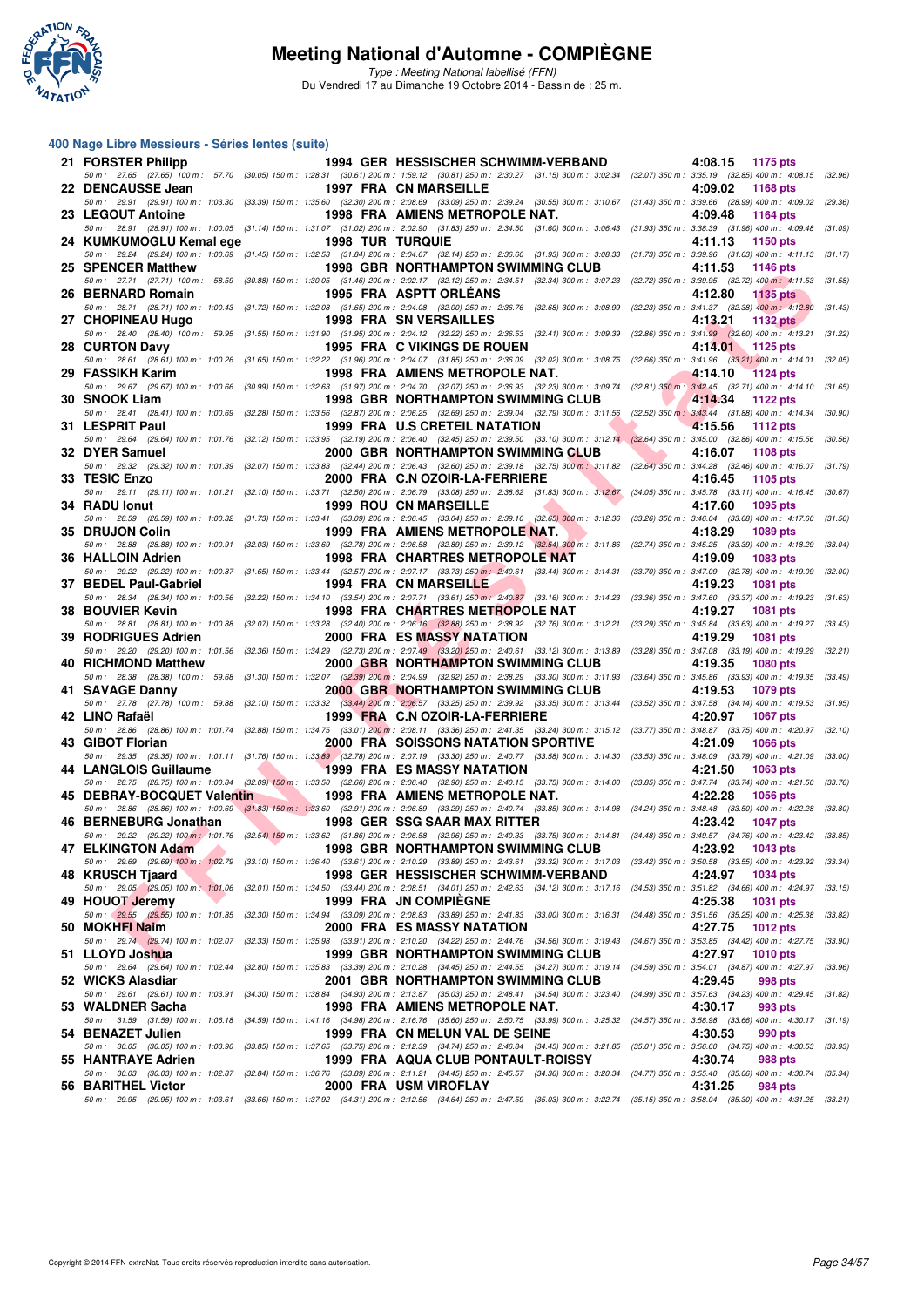

Type : Meeting National labellisé (FFN) Du Vendredi 17 au Dimanche 19 Octobre 2014 - Bassin de : 25 m.

#### **400 Nage Libre Messieurs - Séries lentes (suite)**

| 57 JACOLOT Baptiste   | <b>2000 FRA ES MASSY NATATION</b>                                                                                                                                                    | 4:32.39        | 975 pts        |
|-----------------------|--------------------------------------------------------------------------------------------------------------------------------------------------------------------------------------|----------------|----------------|
|                       | 50 m: 31.42 (31.42) 100 m: 1:05.56 (34.14) 150 m: 1:39.59 (34.03) 200 m: 2:14.04 (34.45) 250 m: 2:48.75 (34.71) 300 m: 3:23.64 (34.89) 350 m: 3:59.06 (35.42) 400 m: 4:32.39         |                | (33.33)        |
| 58 BLACKETT Sam       | 1998 GBR NORTHAMPTON SWIMMING CLUB                                                                                                                                                   | 4:33.79        | 964 pts        |
|                       | 50 m: 30.51 (30.51) 100 m: 1:04.13 (33.62) 150 m: 1:38.78 (34.65) 200 m: 2:13.75 (34.97) 250 m: 2:48.59 (34.84) 300 m: 3:23.90 (35.31) 350 m: 3:59.39 (35.49) 400 m: 4:33.79         |                | (34.40)        |
| 59 PETTIT William     | 2001 GBR NORTHAMPTON SWIMMING CLUB                                                                                                                                                   | 4:34.31        | 960 pts        |
|                       | 50 m: 31.26 (31.26) 100 m: 1:05.66 (34.40) 150 m: 1:40.75 (35.09) 200 m: 2:16.45 (35.70) 250 m: 2:51.36 (34.91) 300 m: 3:26.60 (35.24) 350 m: 4:01.13 (34.53) 400 m: 4:34.31         |                | (33, 18)       |
| 60 STANLEY Blake      | 2000 GBR NORTHAMPTON SWIMMING CLUB                                                                                                                                                   | 4:34.61        | 958 pts        |
|                       | 50 m: 30.58 (30.58) 100 m: 1:04.60 (34.02) 150 m: 1:40.09 (35.49) 200 m: 2:15.42 (35.33) 250 m: 2:50.39 (34.97) 300 m: 3:25.77 (35.38) 350 m: 4:00.61 (34.84) 400 m: 4:34.61 (34.00) |                |                |
| 61 RECOURSE Clément   | 1998 FRA CN ST-MICHEL-SUR-ORGE                                                                                                                                                       | 4:35.33        | 952 pts        |
|                       | 50 m: 29.75 (29.75) 100 m: 1:02.71 (32.96) 150 m: 1:36.85 (34.14) 200 m: 2:12.01 (35.16) 250 m: 2:47.65 (35.64) 300 m: 3:23.55 (35.90) 350 m: 3:59.71 (36.16) 400 m: 4:35.33         |                | (35.62)        |
| 62 FAULIN Samuel      | 2000 FRA EA NOGENT-VILLERS                                                                                                                                                           | 4:38.18        | 930 pts        |
|                       | 50 m: 31.82 (31.82) 100 m: 1:06.47 (34.65) 150 m: 1:42.78 (36.31) 200 m: 2:18.41 (35.63) 250 m: 2:53.52 (35.11) 300 m: 3:28.33 (34.81) 350 m: 4:03.31 (34.98) 400 m: 4:38.18         |                | (34.87)        |
| 63 FERREIRA Sebastien | 1999 FRA JN COMPIEGNE                                                                                                                                                                | 4:38.65        | 926 pts        |
|                       | 50 m: 30.98 (30.98) 100 m: 1:05.65 (34.67) 150 m: 1:41.06 (35.41) 200 m: 2:16.56 (35.50) 250 m: 2:52.35 (35.79) 300 m: 3:27.71 (35.36) 350 m: 4:03.85 (36.14) 400 m: 4:38.65 (34.80) |                |                |
| 64 RENAUD Aurélien    | <b>1999 FRA EA NOGENT-VILLERS</b>                                                                                                                                                    | 4:39.30        | 921 pts        |
|                       | 50 m: 31.71 (31.71) 100 m: 1:06.91 (35.20) 150 m: 1:41.99 (35.08) 200 m: 2:17.29 (35.30) 250 m: 2:52.47 (35.18) 300 m: 3:28.28 (35.81) 350 m: 4:04.69 (36.41) 400 m: 4:39.30         |                | (34.61)        |
| 65 BERTE Adrien       | 1998 FRA CN MELUN VAL DE SEINE                                                                                                                                                       | 4:40.47        | 912 pts        |
|                       | 50 m: 30.23 (30.23) 100 m: 1:04.01 (33.78) 150 m: 1:39.22 (35.21) 200 m: 2:14.88 (35.66) 250 m: 2:51.01 (36.13) 300 m: 3:27.66 (36.65) 350 m: 4:04.58 (36.82) 400 m: 4:40.47 (35.89) |                |                |
|                       | 66 GABRIEL Jean-Emmanuel 2000 FRA AQUA CLUB PONTAULT-ROISSY                                                                                                                          | 4:40.48        | 912 pts        |
|                       | 50 m : 31.89 (31.89) 100 m : 1:07.02 (35.13) 150 m :--- 200 m : 2:18.50 (1:11.48) 250 m : 2:53.82 (35.32) 300 m : 3:29.34 (35.52) 350 m : 4:06.42 (37.08) 400 m : 4:40.48            |                | (34.06)        |
| 67 LLOYD Samuel       | 1999 GBR NORTHAMPTON SWIMMING CLUB                                                                                                                                                   | 4:41.36        | 906 pts        |
|                       | 50 m: 30.53 (30.53) 100 m: 1:04.46 (33.93) 150 m: 1:40.32 (35.86) 200 m: 2:16.91 (36.59) 250 m: 2:53.03 (36.12) 300 m: 3:29.70 (36.67) 350 m: 4:06.14 (36.44) 400 m: 4:41.36 (35.22) |                |                |
| 68 HENRY Clément      | 2000 FRA ES VITRY                                                                                                                                                                    | 4:46.33        | <b>868 pts</b> |
|                       | 50 m: 30.46 (30.46) 100 m: 1:05.16 (34.70) 150 m: 1:41.21 (36.05) 200 m: 2:17.59 (36.38) 250 m: 2:54.95 (37.36) 300 m: 3:32.62 (37.67) 350 m: 4:10.26 (37.64) 400 m: 4:46.33         |                | (36.07)        |
| 69 AZRA Alexandre     | 2000 FRA ES VITRY                                                                                                                                                                    | 4:48.13        | 855 pts        |
|                       | 50 m: 32.70 (32.70) 100 m: 1:08.65 (35.95) 150 m: 1:45.42 (36.77) 200 m: 2:21.90 (36.48) 250 m: 2:58.65 (36.75) 300 m: 3:35.82 (37.17) 350 m: 4:12.49 (36.67) 400 m: 4:48.13 (35.64) |                |                |
| 70 BUSSIERE Theo      | <b>1995 FRA CN MARSEILLE</b>                                                                                                                                                         | 5:03.76        | 744 pts        |
|                       | 50 m: 32.25 (32.25) 100 m: 1:08.89 (36.64) 150 m: 1:47.40 (38.51) 200 m: 2:26.59 (39.19) 250 m: 3:06.35 (39.76) 300 m: 3:46.88 (40.53) 350 m: 4:26.42 (39.54) 400 m: 5:03.76 (37.34) |                |                |
| --- BARDIN Florent    | 1998 FRA                                                                                                                                                                             | <b>DNF</b>     |                |
|                       | --- STASIULIS Benjamin 1986 FRA CN MARSEILLE                                                                                                                                         | <b>DSQ 15m</b> |                |
|                       |                                                                                                                                                                                      |                |                |

## **[1500 Nage Libre Messieurs - Séries](http://www.ffnatation.fr/webffn/resultats.php?idact=nat&go=epr&idcpt=24767&idepr=56)** (Vendredi 17 Octobre 2014)

| ALVURJE VIENIEIK                                                                                                                                    |                                                                                                                               | 1990 FRA CN ST-MICHEL-SUR-URGE                                                                                                          |                                                                 | 4.99.99<br><i>อง</i> ∠ มเจ                                                                                                                                                                                 |                    |
|-----------------------------------------------------------------------------------------------------------------------------------------------------|-------------------------------------------------------------------------------------------------------------------------------|-----------------------------------------------------------------------------------------------------------------------------------------|-----------------------------------------------------------------|------------------------------------------------------------------------------------------------------------------------------------------------------------------------------------------------------------|--------------------|
| 62 FAULIN Samuel                                                                                                                                    |                                                                                                                               | 2000 FRA EA NOGENT-VILLERS                                                                                                              |                                                                 | 50 m : 29.75 (29.75) 100 m : 1:02.71 (32.96) 150 m : 1:36.85 (34.14) 200 m : 2:12.01 (35.16) 250 m : 2:47.65 (35.64) 300 m : 3:23.55 (35.90) 350 m : 3:59.71 (36.16) 400 m : 4:35.33<br>4:38.18<br>930 pts | (35.62)            |
|                                                                                                                                                     |                                                                                                                               |                                                                                                                                         |                                                                 | 50 m: 31.82 (31.82) 100 m: 1:06.47 (34.65) 150 m: 1:42.78 (36.31) 200 m: 2:18.41 (35.63) 250 m: 2:53.52 (35.11) 300 m: 3:28.33 (34.81) 350 m: 4:03.31 (34.98) 400 m: 4:38.18                               | (34.87)            |
| 63 FERREIRA Sebastien                                                                                                                               |                                                                                                                               | <b>1999 FRA JN COMPIEGNE</b>                                                                                                            |                                                                 | 4:38.65<br><b>926 pts</b>                                                                                                                                                                                  |                    |
| 64 RENAUD Aurélien                                                                                                                                  |                                                                                                                               | <b>1999 FRA EA NOGENT-VILLERS</b>                                                                                                       |                                                                 | 50 m: 30.98 (30.98) 100 m: 1:05.65 (34.67) 150 m: 1:41.06 (35.41) 200 m: 2:16.56 (35.50) 250 m: 2:52.35 (35.79) 300 m: 3:27.71 (35.36) 350 m: 4:03.85 (36.14) 400 m: 4:38.65<br>4:39.30<br>921 pts         | (34.80)            |
| 50 m : 31.71 (31.71) 100 m : 1:06.91 (35.20) 150 m : 1:41.99 (35.08) 200 m : 2:17.29 (35.30) 250 m : 2:52.47 (35.18) 300 m : 3:28.28                |                                                                                                                               |                                                                                                                                         |                                                                 | $(35.81)$ 350 m : 4:04.69 $(36.41)$ 400 m : 4:39.30                                                                                                                                                        | (34.61)            |
| 65   BERTE Adrien                                                                                                                                   |                                                                                                                               | 1998 FRA CN MELUN VAL DE SEINE                                                                                                          |                                                                 | 4:40.47<br>912 pts                                                                                                                                                                                         |                    |
| 50 m : 30.23 (30.23) 100 m : 1:04.01 (33.78) 150 m : 1:39.22 (35.21) 200 m : 2:14.88 (35.66) 250 m : 2:51.01 (36.13) 300 m : 3:27.66                |                                                                                                                               |                                                                                                                                         |                                                                 | (36.65) 350 m : 4:04.58 (36.92) 400 m : 4:40.47 (35.89)                                                                                                                                                    |                    |
| 66 GABRIEL Jean-Emmanuel<br>50 m: 31.89 (31.89) 100 m: 1:07.02 (35.13)                                                                              | $150 m : -$                                                                                                                   | 2000 FRA AQUA CLUB PONTAULT-ROISSY                                                                                                      |                                                                 | 4:40.48<br>912 pts<br>200 m: 2:18.50 (1:11.48) 250 m: 2:53.82 (35.32) 300 m: 3:29.34 (35.52) 350 m: 4:06.42 (37.08) 400 m: 4:40.48 (34.06)                                                                 |                    |
| 67 LLOYD Samuel                                                                                                                                     |                                                                                                                               | <b>1999 GBR NORTHAMPTON SWIMMING CLUB</b>                                                                                               |                                                                 | 4:41.36<br>906 pts                                                                                                                                                                                         |                    |
|                                                                                                                                                     |                                                                                                                               |                                                                                                                                         |                                                                 | 50 m : 30.53 (30.53) 100 m : 1:04.46 (33.93) 150 m : 1:40.32 (35.86) 200 m : 2:16.91 (36.59) 250 m : 2:53.03 (36.12) 300 m : 3:29.70 (36.67) 350 m : 4:06.14 (36.44) 400 m : 4:41.36 (35.22)               |                    |
| 68 HENRY Clément                                                                                                                                    | 2000 FRA ES VITRY                                                                                                             |                                                                                                                                         |                                                                 | 4:46.33<br><b>868 pts</b>                                                                                                                                                                                  |                    |
| 69 AZRA Alexandre                                                                                                                                   | 2000 FRA ES VITRY                                                                                                             |                                                                                                                                         |                                                                 | 50 m: 30.46 (30.46) 100 m: 1:05.16 (34.70) 150 m: 1:41.21 (36.05) 200 m: 2:17.59 (36.38) 250 m: 2:54.95 (37.36) 300 m: 3:32.62 (37.67) 350 m: 4:10.26 (37.64) 400 m: 4:46.33 (36.07)<br>4:48.13<br>855 pts |                    |
|                                                                                                                                                     |                                                                                                                               |                                                                                                                                         |                                                                 | 50 m : 32.70 (32.70) 100 m : 1:08.65 (35.95) 150 m : 1:45.42 (36.77) 200 m : 2:21.90 (36.48) 250 m : 2:58.65 (36.75) 300 m : 3:35.82 (37.17) 350 m : 4:12.49 (36.67) 400 m : 4:48.13 (35.64)               |                    |
| 70 BUSSIERE Theo                                                                                                                                    |                                                                                                                               | 1995 FRA CN MARSEILLE                                                                                                                   |                                                                 | 5:03.76<br>744 pts                                                                                                                                                                                         |                    |
|                                                                                                                                                     |                                                                                                                               |                                                                                                                                         |                                                                 | 50 m : 32.25 (32.25) 100 m : 1:08.89 (36.64) 150 m : 1:47.40 (38.51) 200 m : 2:26.59 (39.19) 250 m : 3:06.35 (39.76) 300 m : 3:46.88 (40.53) 350 m : 4:26.42 (39.54) 400 m : 5:03.76 (37.34)               |                    |
| --- BARDIN Florent                                                                                                                                  | 1998 FRA                                                                                                                      |                                                                                                                                         |                                                                 | <b>DNF</b>                                                                                                                                                                                                 |                    |
| --- STASIULIS Benjamin                                                                                                                              |                                                                                                                               | 1986 FRA CN MARSEILLE                                                                                                                   |                                                                 | <b>DSQ 15m</b>                                                                                                                                                                                             |                    |
|                                                                                                                                                     |                                                                                                                               |                                                                                                                                         |                                                                 |                                                                                                                                                                                                            |                    |
| 500 Nage Libre Messieurs - Séries (Vendredi 17 Octobre 2014)                                                                                        |                                                                                                                               |                                                                                                                                         |                                                                 |                                                                                                                                                                                                            |                    |
| 1 PANNIER Anthony                                                                                                                                   |                                                                                                                               | 1988 FRA AAS SARCELLES NATATION 95                                                                                                      |                                                                 | 14:53.50<br>1376 pts                                                                                                                                                                                       |                    |
| 50 m : 27.60<br>$(27.60)$ 100 m : 57.67<br>450 m: 4:26.44                                                                                           | $(30.07)$ 150 m : 1:27.41                                                                                                     | (29.74) 200 m : 1:57.05 (29.64) 250 m : 2:27.20<br>(29.85) 600 m : 5:55.72 (29.66) 650 m : 6:25.47                                      | $(30.15)$ 300 m : 2:57.23                                       | $(30.03)$ 350 m : 3:26.96 $(29.73)$ 400 m : 3:56.68<br>(29.88) 750 m : 7:25.13 (29.78) 800 m : 7:55.02                                                                                                     | (29.72)            |
| $(29.76)$ 500 m : 4:56.21<br>850 m : 8:24.73<br>$(29.71)$ 900 m : 8:54.74                                                                           | $(29.77)$ 550 m : 5:26.06<br>$(30.01)$ 950 m : 9:24.88                                                                        | $(30.14)1000 \text{ m}: 9:54.78$ $(29.90)1050 \text{ m}: 10.24.91$<br>$(30.05)400 \text{ m}: 13:55.17$ $(30.07)450 \text{ m}: 14:25.29$ | $(29.75)$ 700 m : 6:55.35<br>$(30.131100 \text{ m} : 10.54.82)$ | (29.911150 m: 11.24.73 (29.911200 m: 11.55.07)                                                                                                                                                             | (29.89)<br>(30.34) |
| 1250 m: 12:24.91<br>(29.841300 m : 12:55.05<br>2 DEBAST Benoît                                                                                      | (30.141350 m : 13:25.10                                                                                                       | 1989 FRA AAS SARCELLES NATATION 95                                                                                                      | (30.121500 m: 14:53.50                                          | (28.21)<br>14:56.94<br><b>1368 pts</b>                                                                                                                                                                     |                    |
| 50 m : 28.09<br>$(28.09)$ 100 m : 58.33                                                                                                             | $(30.24)$ 150 m : 1:28.44<br>$(30.11)$ 200 m : 1:58.14                                                                        | $(29.70)$ 250 m : 2:28.16                                                                                                               | $(30.02)$ 300 m : 2:58.21                                       | (30.05) 350 m : 3:28.24 (30.03) 400 m : 3:58.24                                                                                                                                                            | (30.00)            |
| 450 m: 4:28.29<br>$(30.05)$ 500 m : 4:58.46<br>850 m : 8:29.22<br>$(30.23)$ 900 m : 8:59.50                                                         | $(30.17)$ 550 m : 5:28.50<br>$(30.04)$ 600 m : 5:58.54<br>$(30.28)$ 950 m : 9:29.57<br>$(30.07)1000 \text{ m}$ : 9:59.69      | $(30.04)$ 650 m : 6:28.52<br>(30.12) 050 m : 10:29.54                                                                                   | (29.98) 700 m : 6:58.62<br>(29.85) 100 m : 10:59.40             | (30.10) 750 m : 7:28.84<br>(30.22) 800 m : 7:58.99<br>(29.86) 150 m : 11:29.31<br>(29.911200 m: 11:59.10)                                                                                                  | (30.15)<br>(29.79) |
| 1250 m: 12:28.86<br>(29.761300 m : 12:58.60<br>3 REYMOND Axel                                                                                       | (29.741350 m : 13:28.33<br>(29.73) 400 m : 13:58.16                                                                           | (29.83) 450 m : 14:28.07<br>1994 FRA CN FONTAINEBLEAU-AVON                                                                              | (29.911500 m: 14:56.94                                          | (28.87)<br>15:01.94<br><b>1356 pts</b>                                                                                                                                                                     |                    |
| 50 m: 28.07<br>$(28.07)$ 100 m : 58.26                                                                                                              | $(30.19)$ 150 m : 1:28.28<br>$(30.02)$ 200 m: 1:58.33                                                                         | $(30.05)$ 250 m : 2:28.03                                                                                                               | $(29.70)$ 300 m : $2:58.00$                                     | (29.97) 350 m : 3:28.00 (30.00) 400 m : 3:57.99                                                                                                                                                            | (29.99)            |
| 450 m: 4:28.05<br>$(30.06)$ 500 m : 4:58.20<br>850 m : 8:29.52<br>$(30.26)$ 900 m : 8:59.78                                                         | $(30.15)$ 550 m : 5:28.47<br>$(30.27)$ 600 m : 5:58.65<br>$(30.26)$ 950 m : 9:29.91<br>(30.13) 000 m: 10:00.19                | $(30.18)$ 650 m : 6:28.83<br>(30.281050 m: 10:30.64                                                                                     | $(30.18)$ 700 m : 6:59.00<br>(30.45) 100 m: 11:01.18            | (30.17) 750 m : 7:29.14 (30.14) 800 m : 7:59.26<br>(30.54) 150 m : 11:31.78 (30.60) 200 m : 12:02.22                                                                                                       | (30.12)<br>(30.44) |
| 1250 m: 12:32.84<br>(30.62) 300 m : 13:03.05                                                                                                        | (30.211350 m : 13:33.01 (29.961400 m : 14:02.99)                                                                              | (29.98) 450 m : 14:33.06                                                                                                                | (30.07) 500 m : 15:01.94                                        | (28.88)                                                                                                                                                                                                    |                    |
| 4 MIGNON Clément<br>50 m: 26.66<br>$(26.66)$ 100 m : 57.56                                                                                          | $(30.90)$ 150 m : 1:29.41<br>$(31.85)$ 200 m : 2:01.55                                                                        | 1993 FRA CN MARSEILLE<br>$(32.14)$ 250 m : 2:33.54                                                                                      | $(31.99)$ 300 m : 3:05.77                                       | 15:20.85<br>1313 pts<br>(32.23) 350 m : 3:37.93 (32.16) 400 m : 4:09.93 (32.00)                                                                                                                            |                    |
| 450 m : 4:41.18<br>$(31.25)$ 500 m : 5:11.50<br>$(31.12)$ 900 m : 9:17.66<br>850 m : 8:46.81                                                        | $(30.32)$ 550 m : 5:42.33<br>$(30.83)$ 600 m : 6:12.99<br>$(30.85)$ 950 m : 9:47.40                                           | $(30.66)$ 650 m : 6:43.90<br>(29.74) 000 m: 10:17.46 (30.06) 050 m: 10:47.87                                                            | $(30.91)$ 700 m : 7:14.65<br>(30.41) 100 m: 11:18.14            | (30.75) 750 m : 7:45.26 (30.61) 800 m : 8:15.69<br>(30.27) 150 m: 11:48.49 (30.35) 200 m: 12:18.84                                                                                                         | (30.43)<br>(30.35) |
| (30.74) 300 m : 13:20.61 (31.03) 350 m : 13:51.24<br>1250 m: 12:49.58                                                                               | (30.63) 400 m : 14:21.85                                                                                                      | (30.611450 m : 14:52.05                                                                                                                 | (30.201500 m: 15:20.85                                          | (28.80)                                                                                                                                                                                                    |                    |
| 5 GOZDOWSKI Antoine                                                                                                                                 |                                                                                                                               | <b>1995 FRA C VIKINGS DE ROUEN</b>                                                                                                      |                                                                 | 15:25.32<br>1303 pts                                                                                                                                                                                       |                    |
| 50 m: 28.92<br>$(28.92)$ 100 m : 59.93<br>$(31.10)$ 500 m : 5:09.50<br>450 m: 4:38.30                                                               | $(31.01)$ 150 m : 1:31.00<br>$(31.07)$ 200 m : 2:02.09<br>$(31.20)$ 550 m : 5:40.70<br>$(31.20)$ 600 m : 6:11.72              | $(31.09)$ 250 m : 2:33.27<br>$(31.02)$ 650 m : 6:42.66                                                                                  | $(31.18)$ 300 m : 3:04.52<br>$(30.94)$ 700 m : 7:13.54          | $(31.25)$ 350 m : 3:35.92 $(31.40)$ 400 m : 4:07.20<br>$(30.88)$ 750 m : 7:44.05<br>$(30.51)$ 800 m : 8:14.49                                                                                              | (31.28)<br>(30.44) |
| 850 m: 8:44.98<br>$(30.49)$ 900 m : 9:15.52<br>1250 m: 12:51.60<br>(30.97) 300 m : 13:22.85                                                         | $(30.54)$ 950 m : 9:46.26<br>(30.741000 m: 10:17.17<br>(31.25) 350 m : 13:54.11<br>(31.261400 m : 14:25.27                    | (30.911050 m: 10:48.12)<br>(31.16) 450 m : 14:54.58                                                                                     | (30.95) 100 m: 11:18.74<br>(29.311500 m: 15:25.32)              | (30.62) 150 m : 11:49.44<br>(30.70) 200 m : 12:20.63<br>(30.74)                                                                                                                                            | (31.19)            |
| 6 STASIULIS Benjamin                                                                                                                                |                                                                                                                               | 1986 FRA CN MARSEILLE                                                                                                                   |                                                                 | 15:29.80<br>1292 pts                                                                                                                                                                                       |                    |
| 50 m: 27.65 (27.65) 100 m: 59.05<br>450 m : 4:38.05<br>$(31.03)$ 500 m : 5:09.21                                                                    | $(31.18)$ 200 m : 2:01.95<br>$(31.40)$ 150 m : 1:30.23<br>$(31.04)$ 600 m : 6:11.23<br>$(31.16)$ 550 m : 5:40.25              | $(31.72)$ 250 m : 2:33.36<br>$(30.98)$ 650 m : 6:42.45                                                                                  | $(31.41)$ 300 m : 3:04.64<br>(31.22) 700 m : 7:13.73            | (31.28) 350 m : 3:35.99 (31.35) 400 m : 4:07.02 (31.03)<br>(31.28) 750 m: 7:45.47 (31.74) 800 m: 8:17.12                                                                                                   | (31.65)            |
| 850 m : 8:48.52<br>$(31.40)$ 900 m : 9:19.65<br>1250 m : 12:57.16<br>(30.83) 300 m : 13:28.50                                                       | $(31.13)$ 950 m : 9:50.67<br>$(31.02)000 \text{ m}$ : 10:21.91<br>(31.341350 m: 13:59.38<br>(30.88) 400 m : 14:30.30          | (31.24) 050 m: 10:52.99<br>(30.92) 450 m : 15:00.95                                                                                     | (31.08) 100 m: 11:24.35<br>(30.651500 m: 15:29.80               | (31.36) 150 m: 11:55.19 (30.84) 200 m: 12:26.33<br>(28.85)                                                                                                                                                 | (31.14)            |
| 7 BRANTU Benjamin                                                                                                                                   |                                                                                                                               | 1995 FRA C VIKINGS DE ROUEN                                                                                                             |                                                                 | 15:38.25<br>1273 pts                                                                                                                                                                                       |                    |
| 50 m; 28.36 (28.36) 100 m; 59.74<br>450 m : 4:38.04 (30.93) 500 m : 5:09.73 (31.69) 550 m : 5:41.54 (31.81) 600 m : 6:13.40 (31.86) 650 m : 6:44.22 | (31.38) 150 m: 1:30.80 (31.06) 200 m: 2:01.97 (31.17) 250 m: 2:33.52                                                          |                                                                                                                                         | $(31.55)$ 300 m : 3:04.70<br>$(30.82)$ 700 m : 7:15.43          | $(31.18)$ 350 m : 3:35.99 $(31.29)$ 400 m : 4:07.11 $(31.12)$<br>(31.21) 750 m: 7:47.25 (31.82) 800 m: 8:19.51 (32.26)                                                                                     |                    |
| $(32.02)$ 900 m : 9:23.72<br>850 m :   8:51.53<br>1250 m: 13:05.73  (30.58 <b>1</b> 300 m: 13:36.39                                                 | $(32.19)$ 950 m : 9:55.75<br>30.661350 m : 14:07.43 (31.041400 m : 14:38.48 (31.051450 m : 15:08.73 (30.251500 m : 15:38.25)) | (32.031000 m: 10:27.96 (32.211050 m: 11:00.94                                                                                           | (32.98) 100 m : 11:32.83                                        | (31.89) 150 m: 12:04.84 (32.01) 200 m: 12:35.15 (30.31)<br>(29.52)                                                                                                                                         |                    |
| 8 ABDELKHALEK Haythem                                                                                                                               |                                                                                                                               | <b>1994 TUN C VIKINGS DE ROUEN</b>                                                                                                      |                                                                 | 15:42.64<br><b>1264 pts</b>                                                                                                                                                                                |                    |
| 50 m: 29.45<br>$(29.45)$ 100 m : 1:00.00<br>450 m: 4:38.46<br>$(31.60)$ 500 m : 5:10.00                                                             | $(30.74)$ 200 m : 2:01.52<br>$(30.55)$ 150 m : 1:30.74<br>$(31.27)$ 600 m : 6:12.48<br>$(31.54)$ 550 m : 5:41.27              | $(30.78)$ 250 m : 2:32.45<br>$(31.21)$ 650 m : 6:43.71                                                                                  | $(30.93)$ 300 m : 3:03.81<br>$(31.23)$ 700 m : 7:15.07          | $(31.36)$ 350 m : 3:35.34 $(31.53)$ 400 m : 4:06.86<br>$(31.36)$ 750 m : 7:47.39<br>$(32.32)$ 800 m : 8:19.05                                                                                              | (31.52)            |
| 850 m: 8:50.96<br>$(31.91)$ 900 m : 9:22.91                                                                                                         | $(31.95)$ 950 m : 9:55.05<br>(32.141000 m: 10:27.05                                                                           | (32.00) 050 m : 10:58.57                                                                                                                | (31.52) 100 m : 11:30.39                                        | (31.82) 150 m : 12:02.17 (31.78) 200 m : 12:33.48                                                                                                                                                          | (31.66)<br>(31.31) |
| (31.461300 m: 13:36.49)<br>1250 m : 13:04.94<br>9 KOBER Daniel                                                                                      | (31.55) 350 m : 14:08.25<br>(31.76) 400 m : 14:40.07                                                                          | (31.82) 450 m : 15:11.72<br>1997 GER SSG SAAR MAX RITTER                                                                                | (31.651500 m: 15:42.64                                          | (30.92)<br>15:43.12<br>1263 pts                                                                                                                                                                            |                    |
| 50 m: 28.28<br>$(28.28)$ 100 m : 59.39                                                                                                              | $(31.99)$ 200 m : 2:03.01<br>$(31.11)$ 150 m : 1:31.38                                                                        | $(31.63)$ 250 m : 2:34.72                                                                                                               | $(31.71)$ 300 m : 3:06.36                                       | $(31.64)$ 350 m : 3:38.24 $(31.88)$ 400 m : 4:09.90                                                                                                                                                        | (31.66)            |
| 450 m: 4:41.68<br>$(31.78)$ 500 m : 5:13.07<br>850 m: 8:54.48<br>$(31.86)$ 900 m : 9:26.11                                                          | $(31.39)$ 550 m : 5:44.53<br>$(31.46)$ 600 m : 6:15.97<br>$(31.63)$ 950 m : 9:57.90<br>(31.791000 m: 10:29.52                 | $(31.44)$ 650 m : 6:47.68<br>(31.62)050 m : 11.01.02                                                                                    | (31.71) 700 m : 7:19.29<br>(31.50) 100 m: 11:32.79              | (31.61) 750 m : 7:50.83<br>$(31.54)$ 800 m : 8:22.62<br>(31.77) 150 m : 12:04.38 (31.59) 200 m : 12:35.69                                                                                                  | (31.79)<br>(31.31) |
| 1250 m : 13:07.38<br>$(31.691300 \text{ m} : 13.38.84)$<br>10 AUBRY Yohann                                                                          | (31.46) 350 m : 14:10.67<br>(31.83) 400 m : 14:42.35                                                                          | (31.681450 m: 15:13.37)<br>1993 FRA C VIKINGS DE ROUEN                                                                                  | (31.02) 500 m : 15:43.12                                        | (29.75)<br>15:45.85<br>1257 pts                                                                                                                                                                            |                    |
| 50 m: 28.59<br>(28.59) 100 m : 1:00.44                                                                                                              | $(31.85)$ 150 m : 1:32.23<br>$(31.79)$ 200 m : 2:04.20                                                                        | $(31.97)$ 250 m : 2:35.90                                                                                                               | $(31.70)$ 300 m : 3:07.70                                       | $(31.80)$ 350 m : 3:39.28 $(31.58)$ 400 m : 4:11.14                                                                                                                                                        | (31.86)            |
| 450 m: 4:42.72<br>$(31.58)$ 500 m : 5:14.28<br>850 m: 8:54.40<br>$(31.70)$ 900 m : 9:25.88                                                          | $(31.56)$ 550 m : 5:45.61<br>$(31.33)$ 600 m : 6:16.93<br>$(31.48)$ 950 m : 9:57.57<br>(31.69) 000 m : 10:29.27               | $(31.32)$ 650 m : 6:48.24<br>(31.701050 m: 11:00.89                                                                                     | $(31.31)$ 700 m : 7:19.62<br>(31.62) 100 m: 11:32.45            | (31.38) 750 m: 7:51.07 (31.45) 800 m: 8:22.70<br>(31.56) 150 m : 12:03.84 (31.39) 200 m : 12:35.46                                                                                                         | (31.63)<br>(31.62) |
| 1250 m: 13:06.87<br>$(31.41)300 \text{ m}$ : 13:38.55                                                                                               | (31.68)350 m : 14:10.78                                                                                                       | (32.23) 400 m: 14:42.76 (31.98) 450 m: 15:15.13                                                                                         | (32.371500 m: 15:45.85)                                         | (30.72)                                                                                                                                                                                                    |                    |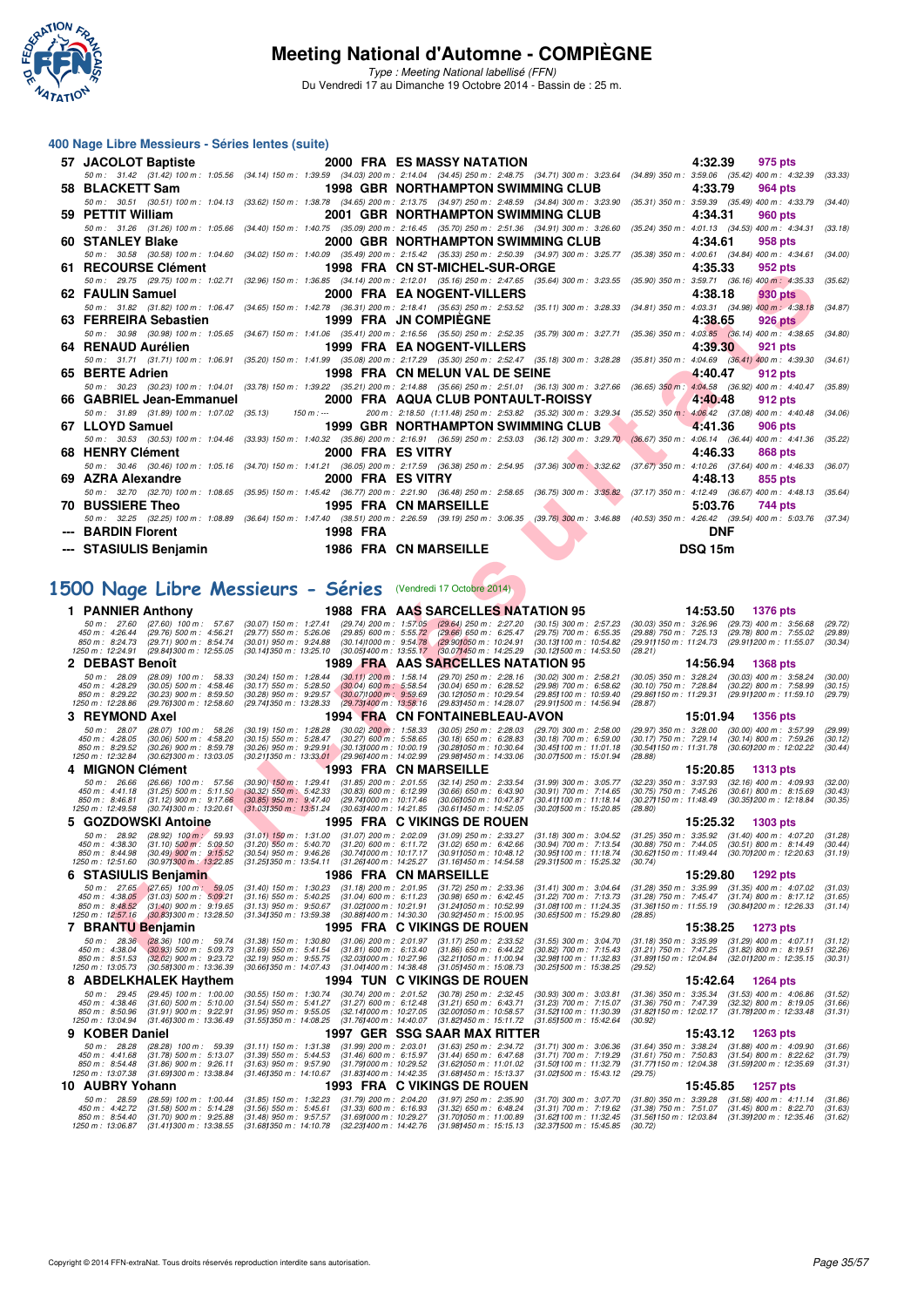

Type : Meeting National labellisé (FFN) Du Vendredi 17 au Dimanche 19 Octobre 2014 - Bassin de : 25 m.

#### **1500 Nage Libre Messieurs - Séries (suite)**

| 11 AUBRY David                                                       |                                                                                                           |                                                                                                               |                                                                                                                         | 1996 FRA C VIKINGS DE ROUEN                                                                                   |                                                                                                              |                                                                                                                        | 15:48.70<br><b>1250 pts</b>                                                        |                               |
|----------------------------------------------------------------------|-----------------------------------------------------------------------------------------------------------|---------------------------------------------------------------------------------------------------------------|-------------------------------------------------------------------------------------------------------------------------|---------------------------------------------------------------------------------------------------------------|--------------------------------------------------------------------------------------------------------------|------------------------------------------------------------------------------------------------------------------------|------------------------------------------------------------------------------------|-------------------------------|
| 50 m: 28.58<br>450 m: 4:37.83<br>850 m : 8:49.32<br>1250 m: 13:08.63 | $(28.58)$ 100 m : 59.55<br>(30.97) 500 m : 5.08.97<br>$(31.98)$ 900 m : 9:21.27<br>(31.611300 m: 13:40.67 | $(30.97)$ 150 m : 1:30.84<br>$(31.14)$ 550 m : 5:40.33<br>$(31.95)$ 950 m : 9:54.17<br>(32.041350 m: 14:13.07 | $(31.29)$ 200 m : 2:02.04<br>$(31.36)$ 600 m : 6:11.71<br>$(32.90)000 \text{ m}$ : 10:27.11<br>(32.40) 400 m : 14:45.00 | $(31.20)$ 250 m : 2:33.54<br>$(31.38)$ 650 m : 6:42.98<br>(32.941050 m: 11:00.29)<br>(31.93) 450 m : 15:17.02 | $(31.50)$ 300 m : 3:04.80<br>$(31.27)$ 700 m : 7:14.04<br>(33.18) 100 m : 11:33.14<br>(32.021500 m: 15:48.70 | $(31.26)$ 350 m : 3:35.82 $(31.02)$ 400 m : 4:06.86<br>$(31.06)$ 750 m : 7:45.44<br>(32.85)150 m : 12:05.66<br>(31.68) | $(31.40)$ 800 m : 8:17.34<br>(32.52) 200 m : 12:37.02                              | (31.04)<br>(31.90)<br>(31.36) |
|                                                                      | 12 FISCHER Christopher                                                                                    |                                                                                                               |                                                                                                                         | 1995 GER HESSISCHER SCHWIMM-VERBAND                                                                           |                                                                                                              |                                                                                                                        | 15:53.67<br>1239 pts                                                               |                               |
| 50 m: 27.09                                                          | (27.09) 100 m: 57.99                                                                                      | $(30.90)$ 150 m : 1:29.86                                                                                     | $(31.87)$ 200 m : 2:01.46                                                                                               | $(31.60)$ 250 m : 2:32.81                                                                                     | $(31.35)$ 300 m : 3:04.55                                                                                    | $(31.74)$ 350 m : 3:36.24 $(31.69)$ 400 m : 4:07.79                                                                    |                                                                                    | (31.55)                       |
| 450 m: 4:39.89<br>850 m: 8:57.73                                     | $(32.10)$ 500 m : 5:11.34<br>$(32.89)$ 900 m : 9:30.63                                                    | $(31.45)$ 550 m : 5:43.08<br>(32.90) 950 m : 10:02.97                                                         | $(31.74)$ 600 m : 6:15.13<br>(32.34) 000 m: 10:35.90                                                                    | $(32.05)$ 650 m : 6:47.00<br>(32.93) 050 m: 11:08.50                                                          | $(31.87)$ 700 m : 7:19.56<br>(32.60) 100 m: 11:41.07                                                         | $(32.56)$ 750 m : 7:52.11<br>(32.57) 150 m: 12:12.50 (31.43) 200 m: 12:44.56                                           | $(32.55)$ 800 m : 8:24.84                                                          | (32.73)<br>(32.06)            |
| 1250 m: 13:16.73<br><b>13 BARTELS Moritz</b>                         | (32.171300 m: 13:49.09)                                                                                   | (32.361350 m : 14.21.61)                                                                                      | $(32.52)$ 400 m : 14:53.41                                                                                              | (31.80) 450 m : 15:24.50<br>1998  GER  SSG SAAR MAX RITTER                                                    | (31.09) 500 m: 15:53.67                                                                                      | (29.17)                                                                                                                | <b>1236 pts</b>                                                                    |                               |
| 50 m: 28.17                                                          | $(28.17)$ 100 m : 59.18                                                                                   | $(31.01)$ 150 m : 1:31.37                                                                                     | $(32.19)$ 200 m : 2:03.40                                                                                               | (32.03) 250 m : 2:35.18                                                                                       | $(31.78)$ 300 m : 3:06.97                                                                                    | $(31.79)$ 350 m : 3:39.10                                                                                              | 15:54.89<br>$(32.13)$ 400 m : 4:11.11                                              | (32.01)                       |
| 450 m: 4:43.08<br>850 m : 8:59.77                                    | $(31.97)$ 500 m : 5:14.93<br>$(32.09)$ 900 m : 9:32.09                                                    | $(31.85)$ 550 m : 5:46.84<br>(32.32) 950 m : 10:04.17                                                         | $(31.91)$ 600 m : 6:18.75<br>(32.081000 m: 10:36.51                                                                     | $(31.91)$ 650 m : 6:51.15<br>(32.34) 050 m: 11:08.30                                                          | (32.40) 700 m : 7:23.10<br>(31.79) 100 m: 11:40.42                                                           | $(31.95)$ 750 m : 7:55.28<br>(32.12) 150 m : 12:12.50                                                                  | $(32.18)$ 800 m : 8:27.68<br>(32.08) 200 m : 12:44.70                              | (32.40)<br>(32.20)            |
| 1250 m : 13:16.87                                                    | (32.17) 300 m : 13:48.90                                                                                  | (32.03) 350 m : 14:20.72                                                                                      | $(31.82)400 \text{ m}$ : 14:52.70                                                                                       | (31.98) 450 m : 15:24.82                                                                                      | (32.12) 500 m : 15:54.89                                                                                     | (30.07)                                                                                                                |                                                                                    |                               |
| 50 m: 29.47                                                          | 14 RACZYNSKI Stanislas                                                                                    |                                                                                                               |                                                                                                                         | 1996 FRA CN MELUN VAL DE SEINE                                                                                |                                                                                                              |                                                                                                                        | 15:55.92<br><b>1234 pts</b>                                                        |                               |
| 450 m : 4:43.71                                                      | $(29.47)$ 100 m : 1:01.18<br>$(31.77)$ 500 m : 5:15.18                                                    | $(31.71)$ 150 m : 1:32.94<br>$(31.47)$ 550 m : 5:47.33                                                        | $(31.76)$ 200 m : 2:04.78<br>$(32.15)$ 600 m : 6:19.82                                                                  | $(31.84)$ 250 m : 2:36.70<br>$(32.49)$ 650 m : 6:51.66                                                        | $(31.92)$ 300 m : 3:08.26<br>$(31.84)$ 700 m : 7:23.81                                                       | $(31.56)$ 350 m : 3:40.29<br>$(32.15)$ 750 m : 7:55.72                                                                 | $(32.03)$ 400 m : 4:11.94<br>$(31.91)$ 800 m : 8:27.90                             | (31.65)<br>(32.18)            |
| 850 m : 9:00.18<br>1250 m : 13:16.98                                 | $(32.28)$ 900 m : 9:32.47<br>(32.181300 m : 13:49.02                                                      | (32.29) 950 m : 10:04.72<br>(32.04) 350 m : 14:21.90                                                          | (32.25) 000 m : 10:36.68<br>(32.88) 400 m : 14:53.70                                                                    | (31.96)050 m : 11.08.53<br>(31.80) 450 m: 15:25.29                                                            | (31.85) 100 m : 11:40.41<br>(31.59) 500 m : 15:55.92                                                         | (31.88) 150 m : 12:12.36<br>(30.63)                                                                                    | (31.951200 m: 12:44.80)                                                            | (32.44)                       |
| <b>15 LEGOUT Pierre</b>                                              |                                                                                                           |                                                                                                               |                                                                                                                         | 1996 FRA AMIENS METROPOLE NAT.                                                                                |                                                                                                              |                                                                                                                        | <b>15:59.09</b><br><b>1227 pts</b>                                                 |                               |
| 50 m : 29.23<br>450 m : 4:42.81                                      | $(29.23)$ 100 m : 1:00.36<br>$(31.81)$ 500 m : 5:14.77                                                    | $(31.13)$ 150 m : 1:31.98<br>$(31.96)$ 550 m : 5:46.58                                                        | $(31.62)$ 200 m : 2:03.69<br>$(31.81)$ 600 m : 6:18.27                                                                  | $(31.71)$ 250 m : 2:35.52<br>$(31.69)$ 650 m : 6:50.30                                                        | $(31.83)$ 300 m : 3:07.37<br>(32.03) 700 m : 7:22.30                                                         | $(31.85)$ 350 m : 3:39.17 $(31.80)$ 400 m : 4:11.00<br>(32.00) 750 m: 7:54.32 (32.02) 800 m: 8:26.33                   |                                                                                    | (31.83)<br>(32.01)            |
| 850 m: 8:58.48<br>1250 m: 13:17.06                                   | $(32.15)$ 900 m : 9:30.70<br>(32.37) 300 m : 13:49.78                                                     | (32.22) 950 m : 10:03.03<br>(32.72) 350 m : 14:22.43                                                          | (32.33) 000 m : 10:35.23<br>(32.65) 400 m : 14:55.00                                                                    | (32.201050 m: 11:07.61<br>(32.57) 450 m : 15:27.46                                                            | (32.38) 100 m : 11:39.93<br>(32.46) 500 m : 15:59.09                                                         | (32.32) 150 m : 12:12.34<br>(31.63)                                                                                    | (32.41) 200 m : 12:44.69                                                           | (32.35)                       |
| 16 CORBEL Yann                                                       |                                                                                                           |                                                                                                               |                                                                                                                         | 1995 FRA C VIKINGS DE ROUEN                                                                                   |                                                                                                              |                                                                                                                        | 15:59.16<br>1227 pts                                                               |                               |
| 50 m: 28.79                                                          | (28.79) 100 m : 59.92                                                                                     | $(31.13)$ 150 m : 1:31.65                                                                                     | $(31.73)$ 200 m : 2:02.95                                                                                               | (31.30) 250 m : 2:34.77                                                                                       | $(31.82)$ 300 m : 3:06.50                                                                                    | $(31.73)$ 350 m : 3:38.40                                                                                              | $(31.90)$ 400 m : 4:10.05                                                          | (31.65)                       |
| 450 m : 4:42.20<br>850 m: 8:59.78                                    | $(32.15)$ 500 m : 5:14.02<br>$(32.42)$ 900 m : 9:32.35                                                    | $(31.82)$ 550 m : 5:46.19<br>$(32.57)$ 950 m : 10:04.56                                                       | $(32.17)$ 600 m : 6:18.35<br>(32.211000 m: 10:36.98                                                                     | $(32.16)$ 650 m : 6:50.49<br>(32.42) 050 m: 11:09.27                                                          | (32.14) 700 m : 7:22.95<br>(32.29) 100 m : 11:41.52                                                          | $(32.46)$ 750 m : 7:55.38<br>(32.25) 150 m : 12:13.89                                                                  | $(32.43)$ 800 m : 8:27.36<br>(32.37) 200 m : 12:46.39                              | (31.98)<br>(32.50)            |
| 1250 m: 13:18.82<br>17 SAMOKINE Yann                                 | (32.43) 300 m : 13:51.17                                                                                  | (32.351350 m : 14:23.57                                                                                       | (32.401400 m : 14:55.98)                                                                                                | (32.41) 450 m : 15:28.04<br>1997 FRA CN MELUN VAL DE SEINE                                                    | $(32.06)500 \text{ m}$ : 15:59.16                                                                            | (31.12)                                                                                                                | 15:59.27<br><b>1227 pts</b>                                                        |                               |
| 50 m: 28.34                                                          | (28.34) 100 m : 59.65                                                                                     | $(31.31)$ 150 m : 1:31.25                                                                                     | $(31.60)$ 200 m : 2:03.00                                                                                               | $(31.75)$ 250 m : 2:35.01                                                                                     | $(32.01)$ 300 m : 3:07.03                                                                                    | $(32.02)$ 350 m : 3:38.98                                                                                              | $(31.95)$ 400 m : 4:10.94                                                          | (31.96)                       |
| 450 m : 4:43.05<br>850 m : 9:01.09                                   | $(32.11)$ 500 m : 5:15.13<br>$(32.36)$ 900 m : 9:33.18                                                    | (32.08) 550 m : 5:47.37<br>(32.09) 950 m : 10:05.50                                                           | $(32.24)$ 600 m : 6:19.77<br>(32.32) 000 m : 10:37.79                                                                   | $(32.40)$ 650 m : 6:52.05<br>(32.291050 m: 11:10.13                                                           | (32.28) 700 m : 7:24.35<br>(32.34) 100 m: 11:42.07                                                           | $(32.30)$ 750 m : 7:56.52<br>(31.94) 150 m : 12:14.22                                                                  | $(32.17)$ 800 m : 8:28.73<br>(32.15) 200 m : 12:46.68                              | (32.21)<br>(32.46)            |
| 1250 m: 13:18.77                                                     | (32.091300 m: 13:51.22)                                                                                   | (32.45) 350 m : 14:23.96                                                                                      | (32.741400 m: 14:56.53                                                                                                  | (32.57) 450 m : 15:28.91                                                                                      | (32.38) 500 m : 15:59.27                                                                                     | (30.36)                                                                                                                |                                                                                    |                               |
| 18 FUCHS Roman<br>50 m: 29.11                                        | $(29.11)$ 100 m : 1:01.13                                                                                 | $(32.02)$ 150 m : 1:32.75                                                                                     | $(31.62)$ 200 m : 2:04.44                                                                                               | 1998 FRA AMIENS METROPOLE NAT.<br>$(31.69)$ 250 m : 2:36.33                                                   | $(31.89)$ 300 m : 3:08.23                                                                                    | $(31.90)$ 350 m : 3:40.25                                                                                              | 16:01.45<br><b>1222 pts</b><br>(32.02) 400 m : 4:12.13                             | (31.88)                       |
| 450 m : 4:44.21                                                      | $(32.08)$ 500 m : 5:16.11                                                                                 | $(31.90)$ 550 m : 5:48.06                                                                                     | $(31.95)$ 600 m : 6:20.29                                                                                               | $(32.23)$ 650 m : 6:52.54                                                                                     | (32.25) 700 m : 7:25.01                                                                                      | $(32.47)$ 750 m : 7:57.25                                                                                              | $(32.24)$ 800 m : 8:29.56                                                          | (32.31)                       |
| 850 m: 9:01.62<br>1250 m : 13:20.62                                  | $(32.06)$ 900 m : 9:33.91<br>(32.70) 300 m : 13:53.23                                                     | (32.29) 950 m : 10:06.39<br>(32.611350 m: 14:25.90                                                            | (32.48) 000 m : 10:38.66<br>(32.671400 m: 14.58.71                                                                      | (32.27) 050 m : 11:11.12<br>$(32.81)450 \text{ m}$ : 15:31.30                                                 | (32.46) 100 m : 11:43.45<br>(32.59) 500 m : 16:01.45                                                         | $(32.33)150 \text{ m}$ : 12:15.93<br>(30.15)                                                                           | (32.48) 200 m : 12:47.92                                                           | (31.99)                       |
| 19 BEDEL Paul-Gabriel                                                |                                                                                                           |                                                                                                               | 1994 FRA CN MARSEILLE                                                                                                   |                                                                                                               |                                                                                                              |                                                                                                                        | 16:02.19<br><b>1220 pts</b>                                                        |                               |
| 50 m: 28.17<br>450 m : 4:45.40                                       | $(28.17)$ 100 m : 59.97<br>$(32.13)$ 500 m : 5:17.67                                                      | $(31.80)$ 150 m : 1:32.29<br>$(32.27)$ 550 m : 5:50.03                                                        | $(32.32)$ 200 m : 2:04.98<br>$(32.36)$ 600 m : 6:22.59                                                                  | $(32.69)$ 250 m : 2:37.25<br>$(32.56)$ 650 m : 6:54.91                                                        | (32.27) 300 m : 3:09.37<br>(32.32) 700 m : 7:26.46                                                           | (32.12) 350 m: 3:41.19 (31.82) 400 m: 4:13.27<br>$(31.55)$ 750 m : 7:58.77                                             | $(32.31)$ 800 m : 8:30.68                                                          | (32.08)<br>(31.91)            |
| 850 m : 9:02.42<br>1250 m : 13:20.72                                 | $(31.74)$ 900 m : 9:34.60<br>(32.49) 300 m : 13:53.29                                                     | (32.18) 950 m : 10:06.92<br>(32.571350 m: 14:25.88                                                            | (32.32) 000 m: 10:39.19<br>(32.59) 400 m : 14:58.60                                                                     | (32.27) 050 m: 11:11.30<br>(32.72)450 m : 15:31.65                                                            | (32.11) 100 m: 11:43.38<br>(33.05) 500 m : 16:02.19                                                          | (32.08) 150 m: 12:15.65 (32.27) 200 m: 12:48.23<br>(30.54)                                                             |                                                                                    | (32.58)                       |
|                                                                      |                                                                                                           |                                                                                                               |                                                                                                                         |                                                                                                               |                                                                                                              |                                                                                                                        |                                                                                    |                               |
| 20 LATUILERIE Thomas                                                 |                                                                                                           |                                                                                                               |                                                                                                                         | 1997 FRA C VIKINGS DE ROUEN                                                                                   |                                                                                                              |                                                                                                                        | 16:05.37<br><b>1213 pts</b>                                                        |                               |
| 50 m: 29.19                                                          | $(29.19)$ 100 m : 1:00.63                                                                                 | $(31.44)$ 150 m : 1:32.05                                                                                     | $(31.42)$ 200 m : 2:03.80                                                                                               | $(31.75)$ 250 m : 2:35.63                                                                                     | $(31.83)$ 300 m : 3:07.43                                                                                    | $(31.80)$ 350 m : 3:39.38                                                                                              | $(31.95)$ 400 m : 4:11.44                                                          | (32.06)                       |
| 450 m: 4:43.42<br>850 m : 9:01.62                                    | $(31.98)$ 500 m : 5:15.55<br>$(32.40)$ 900 m : 9:34.17                                                    | $(32.13)$ 550 m : 5:47.65<br>(32.55) 950 m : 10:06.78                                                         | $(32.10)$ 600 m : 6:19.76<br>$(32.61)000 \text{ m}$ : 10:39.21                                                          | $(32.11)$ 650 m : 6:51.96<br>$(32.43)050 \text{ m}$ : 11:11.58                                                | (32.20) 700 m : 7:24.22<br>(32.37) 100 m : 11:43.75                                                          | $(32.26)$ 750 m : 7:56.68<br>$(32.17)150 \text{ m}$ : 12:16.32                                                         | $(32.46)$ 800 m : 8:29.22<br>(32.57) 200 m : 12:48.99                              | (32.54)<br>(32.67)            |
| 1250 m : 13:21.71                                                    | (32.72) 300 m : 13:54.05                                                                                  | (32.341350 m : 14:27.02                                                                                       | (32.97) 400 m : 15:00.00                                                                                                | (32.98) 450 m : 15:33.26                                                                                      | (33.26) 500 m : 16:05.37                                                                                     | (32.11)                                                                                                                |                                                                                    |                               |
| 21 ROUBIOL Titouan<br>50 m: 29.25                                    | $(29.25)$ 100 m : 1:00.85                                                                                 | $(31.60)$ 150 m : 1:32.77                                                                                     | $(31.92)$ 200 m : 2:04.92                                                                                               | 1997 FRA AQUA CLUB PONTAULT-ROISSY<br>$(32.15)$ 250 m : 2:37.80                                               | $(32.88)$ 300 m : 3:10.75                                                                                    | $(32.95)$ 350 m : 3:43.83                                                                                              | 16:16.69<br>1189 pts<br>$(33.08)$ 400 m : 4:16.52                                  | (32.69)                       |
| 450 m : 4:49.53<br>850 m: 9:14.32                                    | $(33.01)$ 500 m : 5:22.42<br>$(33.46)$ 900 m : 9:47.41                                                    | $(32.89)$ 550 m : 5:55.74<br>(33.09) 950 m : 10:20.69                                                         | $(33.32)$ 600 m : 6:28.71<br>(33.281000 m : 10.53.44                                                                    | $(32.97)$ 650 m : 7:01.25<br>(32.75) 050 m: 11:24.89                                                          | (32.54) 700 m : 7:34.19<br>(31.45) 100 m: 11:56.87                                                           | $(32.94)$ 750 m : 8:07.57<br>(31.98) 150 m : 12:28.73 (31.86) 200 m : 13:01.19                                         | $(33.38)$ 800 m : 8:40.86                                                          | (33.29)<br>(32.46)            |
| 1250 m: 13:34.63                                                     | (33.44) 300 m : 14:07.85                                                                                  | (33.22) 350 m : 14:40.63                                                                                      | (32.78) 400 m : 15:13.32                                                                                                | (32.69) 450 m : 15:45.54                                                                                      | (32.22) 500 m : 16:16.69                                                                                     | (31.15)                                                                                                                |                                                                                    |                               |
| 22 RABIER Corentin                                                   |                                                                                                           |                                                                                                               |                                                                                                                         | 1998 FRA C VIKINGS DE ROUEN                                                                                   |                                                                                                              |                                                                                                                        | 16:19.44<br>1183 pts                                                               |                               |
| 50 m : 29.91<br>450 m : 4:49.91                                      | (29.91) 100 m: 1:02.07<br>$(32.62)$ 500 m : 5:22.70                                                       | $(32.16)$ 150 m : 1:34.46<br>$(32.79)$ 550 m : 5:55.56                                                        | $(32.39)$ 200 m : 2:06.90<br>$(32.86)$ 600 m : 6:28.22                                                                  | $(32.44)$ 250 m : 2:39.67<br>$(32.66)$ 650 m : 7:00.76                                                        | (32.77) 300 m : 3:11.97<br>(32.54) 700 m : 7:33.32                                                           | $(32.30)$ 350 m : 3:44.72<br>$(32.56)$ 750 m : 8:06.12                                                                 | $(32.75)$ 400 m : 4:17.29<br>$(32.80)$ 800 m : 8:38.71                             | (32.57)<br>(32.59)            |
| 850 m: 9:11.74<br>1250 m: 13:36.54                                   | $(33.03)$ 900 m : 9:44.62<br>(33.43) 300 m : 14:09.59                                                     | (32.88) 950 m : 10:17.65<br>(33.05) 350 m : 14:42.76                                                          | (33.03) 000 m: 10:50.85<br>(33.171400 m: 15:15.92)                                                                      | (33.20) 050 m : 11:24.12<br>(33.16)450 m : 15:48.91                                                           | (33.27) 100 m : 11:57.06<br>(32.991500 m : 16:19.44                                                          | (32.941150 m : 12:30.10<br>(30.53)                                                                                     | (33.04) 200 m : 13:03.11                                                           | (33.01)                       |
| 23 CHOPINEAU Hugo                                                    |                                                                                                           |                                                                                                               |                                                                                                                         | 1998 FRA SN VERSAILLES                                                                                        |                                                                                                              |                                                                                                                        | 16:24.82<br>1171 pts                                                               |                               |
| 50 m: 30.74<br>450 m: 4:56.67                                        | $(30.74)$ 100 m : 1:04.04<br>$(33.21)$ 500 m : 5:29.92                                                    | $(33.30)$ 150 m : 1:37.00<br>$(33.25)$ 550 m : 6:02.92                                                        | (32.96) 200 m : 2:10.44<br>$(33.00)$ 600 m : 6:36.06                                                                    | $(33.44)$ 250 m : 2:43.85<br>$(33.14)$ 650 m : 7:08.85                                                        | $(33.41)$ 300 m : 3:17.01<br>(32.79) 700 m : 7:41.79                                                         | $(33.16)$ 350 m : 3:50.21<br>$(32.94)$ 750 m : 8:14.75                                                                 | $(33.20)$ 400 m : 4:23.46<br>$(32.96)$ 800 m : 8:47.37                             | (33.25)<br>(32.62)            |
| 850 m : 9:19.86<br>1250 m: 13:42.43                                  | $(32.49)$ 900 m : 9:52.70<br>(32.711300 m : 14:15.24                                                      | (32.84) 950 m : 10:25.42<br>$(32.811350 \text{ m} : 14:48.02)$                                                | (32.721000 m : 10:58.30<br>(32.78) 400 m : 15:20.85                                                                     | (32.88) 050 m: 11:31.05<br>(32.83) 450 m : 15:53.48                                                           | (32.75) 100 m : 12:03.95<br>(32.631500 m : 16:24.82                                                          | (32.90) 150 m : 12:36.65<br>(31.34)                                                                                    | (32.701200 m: 13:09.72                                                             | (33.07)                       |
| 24 BUSSIERE Theo                                                     |                                                                                                           |                                                                                                               | <b>1995 FRA CN MARSEILLE</b>                                                                                            |                                                                                                               |                                                                                                              |                                                                                                                        | 16:26.20<br><b>1168 pts</b>                                                        |                               |
| 50 m : 29.80<br>450 m : 4:59.49                                      | $(29.80)$ 100 m : 1:03.33<br>$(33.07)$ 500 m : 5:32.72                                                    | $(33.53)$ 150 m : 1:37.08<br>$(33.23)$ 550 m : 6:06.26                                                        | $(33.75)$ 200 m : 2:10.98<br>$(33.54)$ 600 m : 6:40.11                                                                  | $(33.90)$ 250 m : 2:44.89<br>$(33.85)$ 650 m : 7:13.25                                                        | $(33.91)$ 300 m : 3:18.81<br>$(33.14)$ 700 m : 7:46.35                                                       | $(33.92)$ 350 m : 3:52.58<br>$(33.10)$ 750 m : 8:19.52                                                                 | (33.77) 400 m : 4:26.42<br>$(33.17)$ 800 m : 8:52.71                               | (33.84)<br>(33.19)            |
| 850 m : 9:25.56                                                      | $(32.85)$ 900 m : 9:58.15                                                                                 | (32.59) 950 m : 10:30.68                                                                                      | $(32.53)000 \text{ m}$ : 11:03.23                                                                                       | $(32.55)050 \text{ m}$ : 11:35.56                                                                             | (32.33) 100 m : 12:07.90                                                                                     | (32.34) 150 m : 12:39.95                                                                                               | (32.051200 m: 13:12.16)                                                            | (32.21)                       |
| 25 LEGOUT Antoine                                                    | 1250 m: 13:44.58 (32.42) 300 m: 14:17.24                                                                  | (32.661350 m : 14:49.72)                                                                                      | $(32.48)400 \text{ m}$ : 15:22.45                                                                                       | (32.73) 450 m : 15:55.21<br>1998 FRA AMIENS METROPOLE NAT.                                                    | (32.76) 500 m : 16:26.20                                                                                     | (30.99)                                                                                                                | 16:27.99<br>1164 pts                                                               |                               |
| 50 m: 30.10                                                          | $(30.10)$ 100 m : 1:02.18                                                                                 | $(32.08)$ 150 m : 1:35.00                                                                                     | $(32.82)$ 200 m : 2:07.73                                                                                               | $(32.73)$ 250 m : 2:40.40                                                                                     | (32.67) 300 m : 3:13.19                                                                                      | $(32.79)$ 350 m : 3:46.34                                                                                              | $(33.15)$ 400 m : 4:19.48                                                          | (33.14)                       |
| 450 m : 4:52.54<br>850 m : 9:18.34                                   | $(33.06)$ 500 m : 5:25.83<br>$(33.03)$ 900 m : 9:51.31                                                    | $(33.29)$ 550 m : 5:59.12<br>(32.97) 950 m : 10:24.50                                                         | $(33.29)$ 600 m : 6:32.19<br>(33.19) 000 m: 10:57.66                                                                    | $(33.07)$ 650 m : 7:05.39<br>(33.16) 050 m: 11:31.00                                                          | $(33.20)$ 700 m : 7:38.62<br>(33.34) 100 m : 12:04.22                                                        | $(33.23)$ 750 m : 8:11.97<br>(33.22) 150 m : 12:37.43                                                                  | $(33.35)$ 800 m : 8:45.31<br>$(33.21)200 \text{ m}$ : 13:10.53                     | (33.34)<br>(33.10)            |
| 1250 m: 13:43.47                                                     | $(32.94)300 \text{ m}$ : 14:16.64                                                                         | (33.17) 350 m : 14:50.02                                                                                      | (33.381400 m : 15:23.24                                                                                                 | (33.22) 450 m : 15:56.31                                                                                      | (33.07) 500 m : 16:27.99                                                                                     | (31.68)                                                                                                                |                                                                                    |                               |
| 26 FORSTER Philipp<br>50 m: 29.28                                    | (29.28) 100 m: 1:01.88                                                                                    | $(32.60)$ 150 m : 1:34.72                                                                                     | $(32.84)$ 200 m : 2:07.40                                                                                               | 1994 GER HESSISCHER SCHWIMM-VERBAND<br>$(32.68)$ 250 m : 2:39.77                                              | $(32.37)$ 300 m : 3:12.59                                                                                    | (32.82) 350 m : 3:45.66 (33.07) 400 m : 4:18.42                                                                        | 16:29.05<br>1162 pts                                                               | (32.76)                       |
| 450 m: 4:51.56<br>850 m : 9:18.96                                    | $(33.14)$ 500 m : 5:24.53<br>$(33.55)$ 900 m : 9:52.22                                                    | (32.97) 550 m : 5:57.80<br>(33.26) 950 m : 10:25.64                                                           | $(33.27)$ 600 m : 6:31.64<br>(33.42) 000 m: 10:58.62                                                                    | (33.84) 650 m : 7:04.73<br>(32.98) 050 m: 11:32.40                                                            | (33.09) 700 m : 7:37.98<br>(33.78) 100 m : 12:06.20                                                          | $(33.25)$ 750 m : 8:11.81<br>(33.80) 150 m : 12:39.43                                                                  | $(33.83)$ 800 m : 8:45.41<br>(33.23) 200 m : 13:12.57                              | (33.60)<br>(33.14)            |
| 1250 m : 13:45.93                                                    | (33.361300 m: 14:19.11                                                                                    | (33.18) 350 m : 14:52.83                                                                                      | (33.72) 400 m : 15:25.22                                                                                                | (32.39) 450 m : 15:57.27                                                                                      | $(32.05)500$ m : 16:29.05                                                                                    | (31.78)                                                                                                                |                                                                                    |                               |
| 27 DOLINAR Robin                                                     |                                                                                                           | $(31.69)$ 150 m : 1:32.65                                                                                     |                                                                                                                         | 1998 FRA CN FONTAINEBLEAU-AVON                                                                                |                                                                                                              |                                                                                                                        | 16:30.93<br>1158 pts                                                               |                               |
| 50 m: 28.88<br>450 m : 4:49.42                                       | $(28.88)$ 100 m : 1:00.57<br>$(33.24)$ 500 m : 5:22.75                                                    | $(33.33)$ 550 m : 5:56.18                                                                                     | $(32.08)$ 200 m : 2:04.92<br>$(33.43)$ 600 m : 6:29.65                                                                  | (32.27) 250 m : 2:37.47<br>$(33.47)$ 650 m : 7:02.73                                                          | $(32.55)$ 300 m : 3:10.24<br>$(33.08)$ 700 m : 7:36.21                                                       | $(32.77)$ 350 m : 3:43.37<br>$(33.48)$ 750 m : $8:09.74$                                                               | $(33.13)$ 400 m : 4:16.18<br>$(33.53)$ 800 m : 8:43.06                             | (32.81)<br>(33.32)            |
| 850 m : 9:16.56<br>1250 m : 13:45.21                                 | $(33.50)$ 900 m : 9:50.19<br>(33.531300 m : 14:18.81                                                      | (33.63) 950 m : 10:23.64<br>(33.601350 m : 14:52.34                                                           | (33.451000 m: 10:57.51<br>(33.53) 400 m : 15:25.76                                                                      | (33.87) 050 m : 11:30.72<br>(33.42) 450 m : 15:58.71                                                          | (33.21) 100 m : 12:04.49<br>(32.951500 m: 16:30.93                                                           | (33.77) 150 m : 12:38.12<br>(32.22)                                                                                    | (33.631200 m: 13:11.68                                                             | (33.56)                       |
| 28 KELLER Viktor                                                     |                                                                                                           |                                                                                                               |                                                                                                                         | 1998 GER HESSISCHER SCHWIMM-VERBAND                                                                           |                                                                                                              |                                                                                                                        | 16:39.14<br>1141 pts                                                               |                               |
| 50 m : 30.13<br>450 m : 4:59.01<br>850 m : 9:24.70                   | (30.13) 100 m : 1:02.92<br>$(33.42)$ 500 m : 5:32.26<br>$(33.01)$ 900 m : 9:57.97                         | (32.79) 150 m : 1:36.74<br>$(33.25)$ 550 m : 6:05.35<br>(33.27) 950 m : 10:31.21                              | $(33.82)$ 200 m : 2:10.99<br>$(33.09)$ 600 m : 6:38.83<br>(33.24) 000 m : 11:04.82                                      | (34.25) 250 m : 2:45.32<br>$(33.48)$ 650 m : 7:12.17<br>(33.61) 050 m : 11:38.01                              | $(34.33)$ 300 m : 3:19.47<br>$(33.34)$ 700 m : 7:44.91<br>(33.19) 100 m : 12:11.53                           | $(34.15)$ 350 m : 3:52.49<br>$(32.74)$ 750 m : 8:18.19<br>(33.52) 150 m : 12:44.86                                     | $(33.02)$ 400 m : 4:25.59<br>$(33.28)$ 800 m : 8:51.69<br>(33.33) 200 m : 13:18.79 | (33.10)<br>(33.50)<br>(33.93) |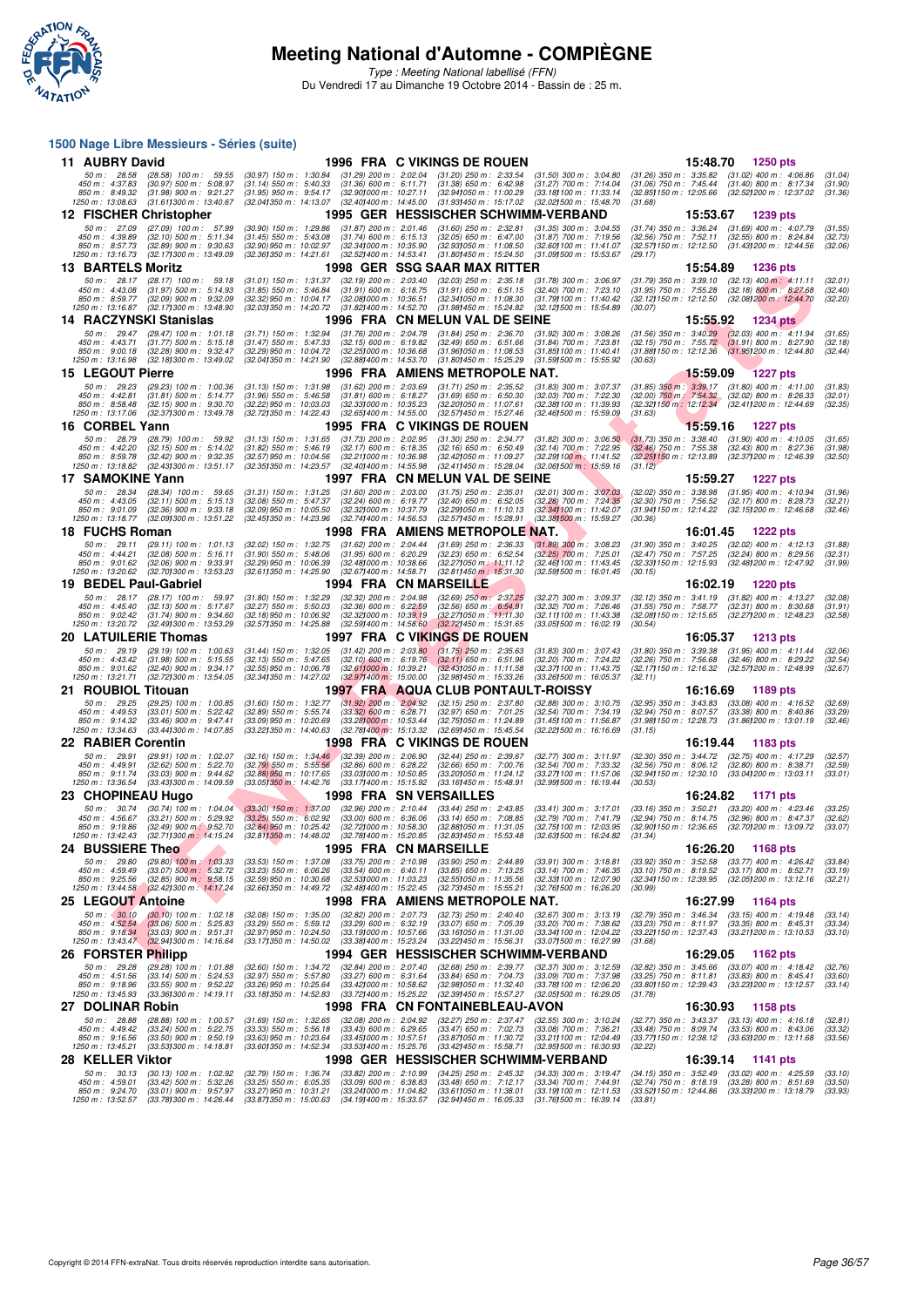

Type : Meeting National labellisé (FFN) Du Vendredi 17 au Dimanche 19 Octobre 2014 - Bassin de : 25 m.

### F F N - R É S N - H II THE R É S N - H II THE R É S N - H II THE R É S N - H II THE R É S N - H II THE R É S N - H II THE R É S N - H II THE R É S N - H II THE R É S N - H II THE R É S N - H II THE R É S N - H II THE R É S **1500 Nage Libre Messieurs - Séries (suite) 29 NOYON Alexandre 1997 FRA CN MELUN VAL DE SEINE 16:39.25 1140 pts**<br>50 m: 27.50 (27.50) 100 m: 57.67 (30.17) 150 m: 1:28.83 (31.26) 200 m: 2:00.83 (32.00) 250 m: 2:33.52 (32.59) 300 m: 3:06.18 (32.66) 350 m: 3:39.75 (3 50 m : 27.50 (27.50) 100 m : 57.67 (30.17) 150 m : 1:28.93 (31.26) 200 m : 2:00.93 (32.00) 250 m : 2:33.52 (32.59) 300 m : 3:06.18 (32.66) 350 m : 3:39.75 (33.57) 400 m : 4:13.48 (33.73)<br>450 m : 4:47.13 (33.65) 500 m : 5:2 **30 OSIPOV Roman 1999 GER HESSISCHER SCHWIMM-VERBAND** 16:39.73 1139 pts<br>50 m : 29.49 (29.49) 100 m : 1:02.13 (32.64) 150 m : 1:35.00 (32.87) 200 m : 2:05.59 (33.59) 250 m : 2:41.95 (33.36) 300 m : 3:15.83 (33.88) 350 m : 3 50 m : 29.49 (29.49) 100 m : 1:02.13 (32.64) 150 m : 1:35.00 (32.87) 200 m : 2:08.59 (33.59) 250 m : 2:11.95 (33.36) 300 m : 3:15.83 (33.88) 350 m : 3:50.12 (34.29) 400 m : 4:23.13 (33.01)<br>450 m : 4:26.20 (33.62) 500 m : 5 **31 DUICAN Radu** 1997 ROU CN MARSEILLE 16:41.78 1135 pts<br>
50 m: 27.89 (27.89) 100 m: 59.84 (31.95) 150 m: 1:32.30 (32.46) 200 m: 2:05.01 (32.71) 250 m: 2:37.95 (32.94) 300 m: 3:10.88 (32.73) 350 m: 3:43.53 (32.85) 400 m: 4 50 m : 27.89 (27.89) 100 m : 59.84 (31.95) 150 m : 1:32.30 (32.46) 200 m : 2:05.01 (32.71) 250 m : 2:37.95 (32.94) 300 m : 3:10.68 (32.73) 350 m : 3:43.53 (32.85) 400 m : 4:16.44 (32.91)<br>450 m : 4:49.71 (33.27) 500 m : 5:2 **32 SNOOK Liam 1998 GBR NORTHAMPTON SWIMMING CLUB 16:42.98 1133 pts**<br>
50 m : 28.92 (28.92) 100 m : 1:01.58 (32.66) 150 m : 1:35.10 (33.52) 200 m : 2:08.72 (33.62) 250 m : 2:42.31 (33.59) 300 m : 3:15.63 (33.32) 350 m : 3:4 50 m : 28.92 (28.92) 100 m : 1:01.58 (32.66) 150 m : 1:35.10 (33.52) 200 m : 2:08.72 (33.62) 250 m : 2:42.31 (33.59) 300 m : 3:15.63 (33.32) 350 m : 3:48.70 (33.07) 400 m : 4:22.33 (33.63)<br>450 m : 4:25.14 (33.49) 900 m : 5 **33 BARASCUD Paul 1996 FRA SO MILLAU N**<br>
50 m : 29.26 (29.26) 100 m : 1:02.29 (33.03) 150 m : 1:35.22 (32.93) 200 m : 2:08.59 (33.37) 250 m : 2:41.31 (32.72) 300 m : 3:14.30 (32.99) 350 m : 3:48.11 (33.81) 400 m : 4:22.01<br> 50 m : 29.26 (29.26) 100 m : 1:02.29 (33.03) 150 m : 1:35.22 (32.93) 200 m : 2:05.59 (33.37) 250 m : 2:41.31 (32.72) 300 m : 3:14.30 (32.99) 350 m : 3:48.11 (33.81) 400 m : 4:22.01 (33.90)<br>450 m : 4:25.51 (33.60) 500 m : 5 **34 CURTON Davy**<br> **34 CURTON Davy** 1905 FRA C VIKINGS DE ROUEN 16:44.30 1130 pts<br>
50 m : 30.08 (30.08) 100 m : 5:03.40 (33.32) 150 m : 6:36.76 (33.36) 200 m : 2:10.09 (33.33) 250 m : 2:43.18 (33.09) 300 m : 3:16.77 (33.59) 50 m : 30.08 (30.08) 100 m : 1:03 40 (33.32) 150 m : 1:36.76 (33.36) 200 m : 2:10.09 (33.33) 250 m : 2:43.18 (33.09) 300 m : 3:16.77 (33.59) 350 m : 3:50.32 (33.55) 400 m : 4:23.85 (33.53)<br>450 m : 4:27.55 (33.70) 500 m : 5 **35 TONNEAU Guillaume** 1998 FRA CN ST-MICHEL-SUR-ORGE 16:46.31 1126 pts<br>
50 m: 29.89 (29.89) 100 m: 1:02.92 (33.03) 150 m: 1:36.62 (33.70) 200 m: 2:10.05 (33.43) 250 m: 2:43.74 (33.69) 300 m: 3:17.25 (33.51) 350 m: 3:51.17 50 m : 29.89 (29.89) 100 m : 1:02.92 (33.03) 150 m : 1:36.62 (33.70) 200 m 2:10.05 (33.43) 250 m 2:13.74 (33.69) 300 m : 3:11.725 (33.51) 350 m : 3:51.17 (33.92) 400 m : 4:24.92 (33.75) 500 -850 m : 9:92.92 (34.03)900 m : 10:03.15 (33.89)50 m : 10:37.14 (33.99)000 m : 11:11.25 (34.231105 m : 13:03 (34.231105 m : 12:51.90 m : 12:51.90 (33.25)200 m : 13:25.43 (33.53)<br>1250 m : 13:59.03 (33.601300 m : 14:32.40 (3 **36 DYER Samuel 2000 GBR NORTHAMPTON SWIMMING CLUB** 16:51.53 1115 pts<br>
50 m: 30.34 (30.34) 100 m: 1:03.20 (32.86) 150 m: 1:30.91 (33.71) 200 m: 2:10.44 (33.53) 250 m: 2:44.03 (33.59) 300 m: 3:17.84 (33.81) 350 m: 3:52.00 ( 50 m : 30.34 (30.34) 100 m : 1:03.20 (32.86) 150 m : 1:36.91 (33.71) 200 m : 2:10.44 (33.53) 250 m : 2:44.03 (33.59) 300 m : 3:17.84 (33.81) 350 m : 3:52.00 (34.16) 400 m : 4:25.66 (33.66)<br>450 m : 4:39.64 (33.98) 500 m : 5 **37 GIBOT Florian** 2000 FRA SOISSONS NATATION SPORTIVE 16:52.22 1113 pts<br>
50 m : 29.95 (29.95) 100 m : 1:02.76 (32.81) 150 m : 1:03.16 (33.40) 200 m : 2:09.59 (33.43) 250 m : 2:43.24<br>
450 m : 458.14 (33.63) 400 m : 5:50.79 50 m : 29.95 (29.95) 100 m : 1:02.76 (32.81) 150 m : 1:36.16 (33.40) 200 m : 2:09.59 (33.43) 250 m : 2:43.24 (33.69) 300 m : 3:16.96 (33.72) 350 m : 3:50.79 (33.83) 400 m : 4:24.48 (33.69)<br>450 m : 4:36.14 (33.66) 500 m : 5 **38 BEN RAHOU Matthieu 1995 FRA CN FONTAINEBLEAU-AVON 16:55.28 1107 pts** 50 m : 30.21 (30.21) 100 m : 1:02.91 (32.70) 150 m : 1:36.17 (33.26) 200 m : 2:09.82 (33.65) 250 m : 2:43.33 (33.51) 300 m : 3:17.11 (33.78) 350 m : 3:50.99 (33.88) 400 m : 4:25.24 (34.25<br>150 m : 4:36.85 (33.61) 500 m : 5: **39 FASSIKH Karim 1998 FRA AMIENS METROPOLE NAT.** 16:57.84 1101 pts<br>
50 m: 29.84 (29.84) 100 m: 1:02.57 (32.73) 150 m: 1:36.34 (33.77) 200 m: 2:09.96 (33.62) 250 m: 2:43.41 (33.45) 300 m: 3:17.10 (33.69) 350 m: 3:50.23 (33 50 m : 29.84 (29.84) 100 m : 1:02.57 (32.73) 150 m : 1:36.34 (33.77) 200 m : 2:09.96 (33.62) 250 m : 2:43.41 (33.45) 300 m : 3:17.10 (33.69) 350 m : 3:50.23 (33.13) 400 m : 4:24.49 (34.26)<br>450 m : 4:35.52 (34.03) 500 m : 5 **40 SPENCER Matthew 1998 GBR NORTHAMPTON SWIMMING CLUB** 16:58.32 1100 pts<br>
50 m : 28.90 (28.90) 100 m : 1:00.78 (31.48) 150 m : 1:33.68 (33.10) 200 m : 2:07.07 (33.19) 250 m : 2:40.50 (33.43) 300 m : 3:14.50 (34.00) 350 m 50 m : 28.90 (28.90) 100 m : 1:00.78 (31.88) 150 m : 1:33.88 (33.10) 200 m : 2:07.07 (33.19) 250 m : 2:40.50 (33.43) 300 m : 3:14.50 (34.00) 350 m : 3:48.81 (34.31) 400 m : 4:22.71 (33.90)<br>450 m : 4:56.92 (34.21) 500 m : 5 **41 BARSANTI Flavio** 1999 FRA CN FONTAINEBLEAU-AVON 17:02.33 1092 pts<br>
50 m: 30.55 (30.55) 100 m: 1:03.60 (33.05) 150 m: 1:36.86 (33.26) 200 m: 2:10.52 (33.66) 250 m: 2:44.35 (33.83) 300 m: 3:18.13 (33.78) 350 m: 3:52.24 ( 50 m : 30.55 (30.55) 100 m : 1:03.60 (33.05) 150 m : 1:36.86 (33.26) 200 m : 2:10.52 (33.66) 250 m : 2:44.35 (33.83) 300 m : 3:16.13 (33.78) 350 m : 3:52.24 (34.11) 400 m : 4:26.29 (34.05)<br>450 m : 5:00.35 (34.06) 500 m : 5 **42 MADEC Marc-Antoine 1997 FRA BEAUVAISIS AQUATIC CLUB 17:02.35 1092 pts**<br>
50 m : 29.85 (29.85) 100 m : 1:02.71 (32.86) 150 m : 1:35.62 (32.91) 200 m : 2:09.01 (33.39) 250 m : 2:42.56 (33.55) 300 m : 3:16.54 (33.98) 350 50 m : 29.85 (29.85) 100 m i 1:02.71 (32.86) 150 m i 1:35.62 (32.91) 200 m i 2:09.01 (33.39) 250 m i 2:42.56 (33.55) 300 m i 3:56.54 (33.98) 350 m i 3:56.29 (33.75) 400 m i 4:24.12 (33.83) 350 m i 3:56.29 (33.75) 400 m i 4 **43 L'HULLIER Armand**<br> **43 L'HULLIER Armand** 1997 FRA CN MARSEILLE 17:09.18 1078 pts<br> **450 m** : 5:04.19 (30.437) 500 m : 5:1.41 (34.00) 400 m : 4:25.76<br>
850 m : 5:3.28 (35.12) 900 m : 5:04.33 (35.05) 950 m : 6:04.21 (34.64 50 m : 29.48 (29.48) 100 m : 1:02.54 (33.06) 150 m : 1:36.05 (33.51) 200 m : 2:43.89 (33.92) 300 m : 3:17.41 (33.53) 350 m : 3:51.41 (34.00) 400 m : 4:25.76 (34.35) 350 m : 3:51.41 (34.00) 400 m : 4:25.76 (34.35) 360 m : 5 **44 OLIVA Enzo**<br> **44 OLIVA Enzo 1042 pts**<br> **450** m: 31.11 (31.11) 100 m: 1:05.11 (34.00) 150 m: 1:39.54 (34.43) 200 m: 2:14.34 (34.80) 250 m: 2:49.09 (34.75) 300 m: 3:23.84 (34.75) 350 m: 3:58.81 (34.97) 400 m: 4:33.99<br>
45 50 m: 31.11 (31.11) 100 m: 1:05.11 (34.00) 150 m: 1:39.54 (34.43) 200 m: 2:14.34 (34.80) 250 m: 2:49.09 (34.75) 300 m: 3:23.84 (34.75) 350 m: 3:58.81 (34.97) 400 m: 4:33.99 (35.18)<br>450 m: 5:08.94 (34.85) 500 m: 5:43.2 (35. **45 MEDINA Antoine** 1999 FRA CN MELUN VAL DE SEINE 17:30.93 1034 pts<br>
50 m : 30.34 (30.34) 100 m : 1:03.86 (33.52) 150 m : 1:38.24 (34.38) 200 m : 2:12.56 (34.32) 250 m : 2:46.93 (34.37) 300 m : 3:21.45 (34.52) 350 m : 3:5 50 m : 30.34 (30.34) 100 m : 1:03.86 (33.52) 150 m : 1:38.24 (34.38) 200 m : 2:12.56 (34.32) 250 m : 2:46.93 (34.37) 300 m : 3:21.45 (34.52) 350 m : 3:56.09 (34.64) 400 m : 4:30.90 (34.81)<br>450 m : 5:05.93 (35.62) 900 m : 5 **46 BENAZET Julien 1999 FRA CN MELUN VAL DE SEINE 17:36.39 1023 pts** 50 m: 30.85 (30.85) 100 m: 1:05.81 (34.96) 150 m: 1:40.78 (34.97) 200 m: 2:15.99 (35.21) 250 m: 2:51.45 (35.40) 300 m: 3:27.07 (35.62) 350 m: 4:02.69 (35.62) 400 m: 4:38.32 (35.63)<br>450 m: 5:13.86 (35.54) 500 m: 5:49.69 (35 -850 m: 9:58.11 (35.89)900 m: 10:33.94 (35.83)950 m: 11:09.38 (35.641000 m: 11:45.04 (35.69105 m: 12:35.91 00 m: 12:35.99 (35.661150 m: 13:31.69 (35.79)200 m: 14:07.39 (35.79)200 m: 14:07.39 (35.79)200 m: 15:18.86 (35.79)<br>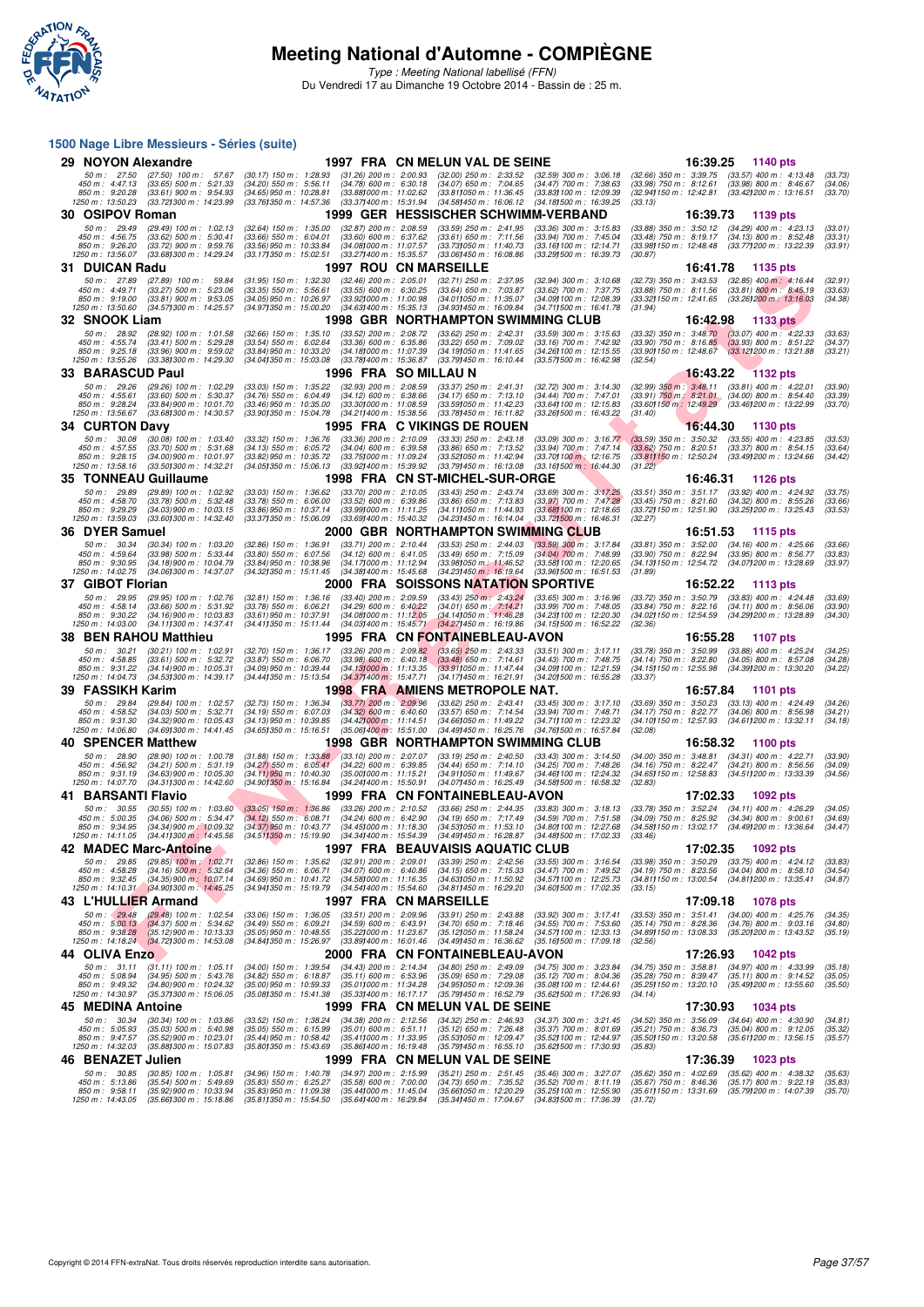

Type : Meeting National labellisé (FFN) Du Vendredi 17 au Dimanche 19 Octobre 2014 - Bassin de : 25 m.

#### **1500 Nage Libre Messieurs - Séries (suite)**

| 46 VANÇON Romain                                                                                                                                                                                                                                                                                                | <b>1999 FRA JN COMPIEGNE</b>                                                                                                                                                                                                                                                                                                                          | 17:36.39<br>1023 pts                                                                                                                                                                                                       |
|-----------------------------------------------------------------------------------------------------------------------------------------------------------------------------------------------------------------------------------------------------------------------------------------------------------------|-------------------------------------------------------------------------------------------------------------------------------------------------------------------------------------------------------------------------------------------------------------------------------------------------------------------------------------------------------|----------------------------------------------------------------------------------------------------------------------------------------------------------------------------------------------------------------------------|
| 50 m : 31.10<br>$(31.10)$ 100 m : 1:05.62<br>$(34.52)$ 150 m : 1:40.40<br>450 m : 5:14.07<br>(35.50) 500 m : 6:25.07 (1:11.00) 550 m : 7:01.07<br>850 m : 10:33.91<br>(35.07) 900 m : 11:09.64<br>(35.73) 950 m : 11:44.95<br>1250 m: 15:16.18<br>(35.29) 300 m : 15:51.81<br>(35.63)<br>$1350 m : -$           | $(34.78)$ 200 m : 2:15.81<br>$(35.41)$ 250 m : 3:26.87 $(1:11.06)$<br>$300 m : -$<br>$(36.00)$ 600 m : 7:36.44<br>$(35.37)$ 650 m : 8:12.11<br>$(35.67)$ 700 m : 8:47.76<br>(35.29) 050 m : 12:55.25<br>(35.311000 m: 12:20.24<br>(35.011100 m: 13:30.32)<br>1400 m: 16:27.41<br>(35.60) 450 m : 17:02.59<br>(35.181500 m: 17:36.39                   | $(36.06)$ 400 m : 4:38.57<br>350 m : 4:02.93<br>(35.64)<br>$(35.65)$ 750 m : 9:23.14<br>$(35.38) 800 \text{ m}$ : 9:58.84<br>(35.70)<br>(35.07) 150 m : 14:05.46<br>(35.14) 200 m : 14:40.89<br>(35.43)<br>(33.80)         |
| <b>48 SERTIC Charles</b>                                                                                                                                                                                                                                                                                        | 1996 FRA CN MARSEILLE                                                                                                                                                                                                                                                                                                                                 | 17:36.71<br>1022 pts                                                                                                                                                                                                       |
| 50 m: 29.30<br>$(29.30)$ 100 m : 1:02.12<br>$(32.82)$ 150 m : 1:36.22<br>450 m : 5:06.26<br>(35.36) 500 m : 5.41.84<br>(35.58) 550 m : 6:16.96<br>850 m: 9:52.84<br>$(36.86)$ 900 m : 10:28.65<br>$(35.81)$ 950 m : 11:04.80<br>1250 m: 14:43.21<br>(36.00) 300 m : 15:19.20<br>(35.991350 m: 15:55.17          | $(34.10)$ 200 m : 2:10.39<br>(34.17) 250 m : 2:45.04<br>(34.65) 300 m : 3:20.15<br>$(35.38)$ 650 m : 7:27.73<br>$(35.12)$ 600 m : 6:52.34<br>$(35.39)$ 700 m : 8:03.59<br>(36.15) 000 m : 11:40.49<br>$(35.69)050 \text{ m}$ : 12:16.80<br>(36.31) 100 m : 12:53.58<br>(35.97) 400 m : 16:31.17<br>(36.00) 450 m : 17:06.81<br>(35.641500 m: 17:36.71 | (35.11) 350 m : 3:55.34<br>$(35.19)$ 400 m : 4:30.90<br>(35.56)<br>$(35.86)$ 750 m : 8:39.57<br>$(35.98)$ 800 m : 9:15.98<br>(36.41)<br>(36.78) 150 m : 13:30.69<br>(37.11) 200 m : 14:07.21<br>(36.52)<br>(29.90)         |
| 49 BLACKETT Sam                                                                                                                                                                                                                                                                                                 | 1998 GBR NORTHAMPTON SWIMMING CLUB                                                                                                                                                                                                                                                                                                                    | <b>1006 pts</b><br>17:44.77                                                                                                                                                                                                |
| 50 m: 30.36<br>$(30.36)$ 100 m : 1:03.98<br>$(33.62)$ 150 m : 1:38.38<br>$(35.61)$ 500 m : 5:45.92<br>450 m: 5:10.21<br>$(35.71)$ 550 m : 6:21.48<br>850 m : 9:57.08<br>(35.99) 900 m : 10:33.23<br>$(36.15)$ 950 m : 11:08.79<br>1250 m: 14:44.96<br>(36.19) 300 m : 15:21.23<br>(36.271350 m : 15:57.41       | $(34.40)$ 200 m : 2:13.17<br>$(34.79)$ 250 m : 2:48.28<br>$(35.11)$ 300 m : 3:23.74<br>$(35.56)$ 600 m : 6:57.64<br>$(36.16)$ 650 m : 7:33.45<br>$(35.81)$ 700 m : 8:09.21<br>(35.56) 000 m: 11:44.28<br>(35.49) 050 m : 12:20.13<br>(35.85) 100 m : 12:56.49<br>(36.18) 400 m : 16:33.88<br>(36.47) 450 m : 17:10.01<br>(36.13) 500 m : 17:44.77     | $(35.46)$ 350 m : 3:59.19 $(35.45)$ 400 m : 4:34.60<br>(35.41)<br>(35.76) 750 m : 8:45.04<br>$(35.83) 800 \text{ m}$ : 9:21.09<br>(36.05)<br>(36.36) 150 m : 13:32.73<br>(36.241200 m : 14:08.77<br>(36.04)<br>(34.76)     |
| 50 KRUSCH Tjaard                                                                                                                                                                                                                                                                                                | 1998 GER HESSISCHER SCHWIMM-VERBAND                                                                                                                                                                                                                                                                                                                   | 17:48.87<br><b>998 pts</b>                                                                                                                                                                                                 |
| 50 m: 30.16<br>$(30.16)$ 100 m : 1:03.57<br>$(33.41)$ 150 m : 1:37.68<br>450 m : 5:08.29<br>$(35.81)$ 500 m : 5:44.07<br>(35.78) 550 m : 6:19.62<br>850 m: 9:57.78<br>(36.73) 900 m : 10:34.45<br>(36.67) 950 m : 11:11.23<br>(36.38) 300 m : 15:25.93<br>1250 m: 14:49.43<br>(36.501350 m: 16:02.88            | (34.11) 200 m: 2:11.88<br>(34.20) 250 m : 2:46.61<br>(34.73) 300 m : 3:21.49<br>$(35.55)$ 600 m : 6:55.86<br>$(36.24)$ 650 m : 7:31.93<br>$(36.07)$ 700 m : 8:08.35<br>(36.781000 m: 11:47.55<br>(36.32) 050 m : 12:23.79<br>(36.241100 m: 13.00.10)<br>(36.09) 450 m: 17:14.33<br>(35.36) 500 m : 17:48.87<br>(36.95) 400 m : 16:38.97               | $(34.88)$ 350 m : 3:56.74<br>$(35.25)$ 400 m : 4:32.48<br>(35.74)<br>$(36.42)$ 750 m : 8:44.65<br>$(36.30) 800$ m : 9:21.05<br>$(36.49)200$ m : 14:13.05<br>(36.40)<br>(36.31)150 m : 13.36.59<br>(36.46)<br>(34.54)       |
| 51 HANTRAYE Adrien                                                                                                                                                                                                                                                                                              | 1999 FRA AQUA CLUB PONTAULT-ROISSY                                                                                                                                                                                                                                                                                                                    | 17:50.22<br>995 pts                                                                                                                                                                                                        |
| 50 m: 30.55<br>$(30.55)$ 100 m : 1:04.01<br>$(33.46)$ 150 m : 1:38.38<br>450 m: 5:10.54<br>$(35.74)$ 500 m : 5:46.51<br>$(35.97)$ 550 m : 6:22.54<br>850 m: 9:59.71<br>$(36.53)$ 900 m : 10:36.02<br>$(36.31)$ 950 m : 11:12.22<br>1250 m: 14:49.82<br>(36.331300 m: 15:26.29)<br>(36.471350 m : 16:02.20       | $(34.37)$ 200 m : 2:13.12<br>$(34.74)$ 250 m : 2:48.29<br>$(35.17)$ 300 m : 3:23.58<br>$(36.03)$ 600 m : 6:58.65<br>$(36.11)$ 650 m : 7:34.91<br>$(36.26)$ 700 m : 8:11.20<br>(36.201000 m: 11:48.71<br>(36.49) 050 m: 12:24.99<br>(36.28) 100 m : 13:01.21<br>(35.911400 m: 16:38.42)<br>(36.22) 450 m : 17:14.57<br>(36.151500 m: 17:50.22)         | $(35.29)$ 350 m : 3:59.11<br>$(35.53)$ 400 m : 4:34.80<br>(35.69)<br>(36.29) 750 m: 8:47.22 (36.02) 800 m: 9:23.18<br>(35.96)<br>(36.22) 150 m : 13:37.42 (36.21) 200 m : 14:13.49<br>(36.07)<br>(35.65)                   |
| 52 SCARDONE Enzo<br>50 m: 31.14<br>$(31.14)$ 100 m : 1:05.20<br>$(34.06)$ 150 m : 1:40.20                                                                                                                                                                                                                       | 1998 FRA BEAUVAISIS AQUATIC CLUB<br>$(35.00)$ 200 m : 2:15.28<br>$(35.08)$ 250 m : 2:50.72<br>$(35.44)$ 300 m : 3:26.67                                                                                                                                                                                                                               | 17:54.65<br>986 pts<br>$(35.95)$ 350 m : 4:01.77<br>$(35.10)$ 400 m : 4:37.43<br>(35.66)                                                                                                                                   |
| 450 m : 5:12.82<br>$(35.39)$ 500 m : 5:48.42<br>$(35.60)$ 550 m : 6:23.93<br>850 m : 9:59.67<br>(36.22) 900 m : 10:35.57<br>(35.90) 950 m : 11:12.34<br>1250 m: 14:51.84<br>(36.87) 300 m : 15:28.01<br>(36.171350 m: 16:04.61                                                                                  | $(35.51)$ 600 m : 6:59.43<br>$(35.50)$ 650 m : 7:35.24<br>$(35.81)$ 700 m : 8:10.99<br>(36.77) 000 m : 11:48.52<br>(36.18) 050 m : 12:24.76<br>(36.24) 100 m : 13:01.50<br>(36.60) 400 m : 16:41.81<br>(37.201450 m: 17:18.49)<br>(36.68) 500 m : 17:54.65                                                                                            | $(35.75)$ 750 m : 8:46.99<br>(36.00) 800 m : 9:23.45<br>(36.46)<br>(36.74) 150 m : 13:38.13<br>(36.63) 200 m : 14:14.97<br>(36.84)<br>(36.16)                                                                              |
| 53 PETTIT William                                                                                                                                                                                                                                                                                               | 2001 GBR NORTHAMPTON SWIMMING CLUB                                                                                                                                                                                                                                                                                                                    | 17:54.94<br><b>986 pts</b>                                                                                                                                                                                                 |
| 50 m: 30.88<br>$(30.88)$ 100 m : 1:05.23<br>$(34.35)$ 150 m : 1:40.64<br>450 m: 5:15.29<br>$(36.20)$ 500 m : 5:51.34<br>$(36.05)$ 550 m : 6:27.54<br>850 m: 10:03.12<br>$(36.55)$ 900 m : 10:39.50<br>(36.38) 950 m : 11:15.97<br>1250 m: 14:55.17<br>(36.17) 300 m : 15:31.98<br>(36.811350 m: 16:08.68)       | $(35.41)$ 200 m : 2:15.87<br>$(35.23)$ 250 m : 2:51.57<br>$(35.70)$ 300 m : 3:27.33<br>$(36.20)$ 600 m : 7:03.60<br>$(36.06)$ 650 m : 7:38.70<br>$(35.10)$ 700 m : 8:14.41<br>(36.47) 000 m : 11:52.92<br>(36.95) 050 m : 12:28.76<br>(35.84) 100 m : 13:05.40<br>(36.701400 m : 16:45.20<br>(36.52) 450 m : 17:20.90<br>(35.701500 m : 17:54.94      | $(35.76)$ 350 m : 4:03.17<br>$(35.84)$ 400 m : 4:39.09<br>(35.92)<br>(35.71) 750 m : 8:50.74 (36.33) 800 m : 9:26.57<br>(35.83)<br>(36.64) 150 m : 13:41.98<br>(36.58) 200 m : 14:19.00<br>(37.02)<br>(34.04)              |
| 54 ASCENZI Ugo                                                                                                                                                                                                                                                                                                  | <b>1998 FRA CN MARSEILLE</b>                                                                                                                                                                                                                                                                                                                          | 18:10.89<br>954 pts                                                                                                                                                                                                        |
| 50 m: 30.09<br>$(30.09)$ 100 m : 1:04.35<br>$(34.26)$ 150 m : 1:41.06<br>450 m : 5:20.30<br>$(36.25)$ 500 m : 5:57.38<br>$(37.08)$ 550 m : 6:34.65<br>(36.84) 900 m : 10:53.62<br>(37.33) 950 m : 11:30.79<br>850 m : 10:16.29<br>1250 m: 15:12.66<br>(37.24) 300 m : 15:49.16<br>(36.501350 m : 16:24.98       | $(36.71)$ 200 m : 2:17.03<br>(35.97) 250 m : 2:53.38<br>$(36.35)$ 300 m : 3:30.14<br>$(37.27)$ 600 m : 7:11.40<br>$(36.75)$ 650 m : 7:48.26<br>$(36.86)$ 700 m : 8:25.19<br>(37.17) 000 m: 12:08.13<br>(37.34) 050 m : 12:45.01<br>(36.88) 100 m : 13:21.59<br>(35.82) 400 m : 17:01.08<br>(36.10) 450 m : 17:36.62<br>(35.541500 m: 18:10.89         | $(36.76)$ 350 m : 4:06.97<br>$(36.83)$ 400 m : 4:44.05<br>(37.08)<br>$(36.93)$ 750 m : 9:02.49<br>(37.30) 800 m : 9:39.45<br>(36.96)<br>(36.58) 150 m : 13:58.52<br>(36.93) 200 m : 14:35.42<br>(36.90)<br>(34.27)         |
| 55 BERNEBURG Jonathan                                                                                                                                                                                                                                                                                           | 1998 GER SSG SAAR MAX RITTER                                                                                                                                                                                                                                                                                                                          | 18:12.17<br>952 pts                                                                                                                                                                                                        |
| $50 m$ : $30.25$<br>$(30.25)$ 100 m : 1:04.02<br>$(33.77)$ 150 m : 1:36.79<br>450 m: 5:10.89<br>$(36.42)$ 500 m : 5:47.31<br>$(36.42)$ 550 m : 6:23.90<br>850 m: 10:06.75<br>$(37.13)$ 900 m : 10:44.32<br>(37.57) 950 m : 11:21.88<br>(36.90) 300 m : 15:45.49<br>(38.311350 m: 16:22.86)<br>1250 m : 15:07.18 | $(32.77)$ 200 m : 2:11.13<br>$(34.34)$ 250 m : 2:46.18<br>$(35.05)$ 300 m : 3:21.80<br>$(36.59)$ 600 m : 7:00.52<br>(36.62) 650 m : 7:37.12<br>(38.06) 050 m : 12:36.76<br>$(36.60)$ 700 m : 8:14.32<br>(37.56) 000 m: 11:59.94<br>(36.82) 100 m : 13:14.43<br>(37.37) 400 m : 17:00.59<br>(37.73) 450 m : 17:37.27<br>(36.68) 500 m : 18:12.17       | (35.62) 350 m : 3:58.35<br>$(36.55)$ 400 m : 4:34.47<br>(36.12)<br>$(37.20)$ 750 m : 8:52.24<br>$(37.92)$ 800 m : 9:29.62<br>(37.38)<br>(37.67) 150 m : 13:52.49<br>(38.06) 200 m : 14:30.28<br>(37.79)<br>(34.90)         |
| 56 AMORY Alexis                                                                                                                                                                                                                                                                                                 | <b>1999 FRA CN NOYON</b>                                                                                                                                                                                                                                                                                                                              | 18:47.05<br>886 pts                                                                                                                                                                                                        |
| 50 m: 31.85<br>$(31.85)$ 100 m : 1:06.59<br>$(34.74)$ 150 m : 1:41.94<br>$(37.77)$ 550 m : 6:38.59<br>450 m : 5:23.18<br>(37.88) 500 m : 6:00.95<br>850 m : 10:28.33<br>$(38.46)$ 900 m : 11:07.51<br>(39.18) 950 m : 11:45.82<br>1250 m: 15:37.12<br>(38.391300 m : 16:15.79)<br>(38.671350 m : 16:54.63       | $(35.35)$ 200 m : 2:17.87<br>$(35.93)$ 250 m : 2:54.08<br>$(36.21)$ 300 m : 3:31.00<br>$(37.64)$ 600 m : 7:16.40<br>$(37.81)$ 650 m : 7:54.54<br>(38.14) 700 m : 8:32.42<br>(38.311000 m: 12:23.63<br>(37.81)050 m : 13:02.90<br>(39.27) 100 m : 13:41.11<br>(38.841400 m: 17:33.25)<br>$(38.62)450 \text{ m}$ : 18:11.08<br>(37.831500 m: 18:47.05   | (36.92) 350 m : 4:08.03<br>$(37.03)$ 400 m : 4:45.30<br>(37.27)<br>$(37.88)$ 750 m : $9:11.08$<br>(38.66) 800 m : 9:49.87<br>(38.79)<br>(38.21) 150 m : 14:19.95<br>(38.84 <b>1</b> 200 m : 14:58.73<br>(38.78)<br>(35.97) |
| 50 Dos Messieurs - Finale A                                                                                                                                                                                                                                                                                     | (Samedi 18 Octobre 2014)                                                                                                                                                                                                                                                                                                                              |                                                                                                                                                                                                                            |
| 1 STASIULIS Benjamin                                                                                                                                                                                                                                                                                            | 1986 FRA CN MARSEILLE                                                                                                                                                                                                                                                                                                                                 | 24.50<br><b>1450 pts</b>                                                                                                                                                                                                   |
| 2 TANCOCK Liam                                                                                                                                                                                                                                                                                                  | <b>1985 GBR LOUGHBOROUGH</b>                                                                                                                                                                                                                                                                                                                          | 25.52<br>1380 pts                                                                                                                                                                                                          |
| 50 Dos Messieurs - 1/2 Finales (Samedi 18 Octobre 2014)                                                                                                                                                                                                                                                         |                                                                                                                                                                                                                                                                                                                                                       |                                                                                                                                                                                                                            |
| 1 STASIULIS Benjamin                                                                                                                                                                                                                                                                                            | <b>1986 FRA CN MARSEILLE</b>                                                                                                                                                                                                                                                                                                                          | 25.45<br>1384 pts<br>1e [1                                                                                                                                                                                                 |
| 1 TANCOCK Liam                                                                                                                                                                                                                                                                                                  | <b>1985 GBR LOUGHBOROUGH</b>                                                                                                                                                                                                                                                                                                                          | 25.45<br><b>1384 pts</b><br>$1e$ [1                                                                                                                                                                                        |
| 3 STACCHIOTTI Raphaël                                                                                                                                                                                                                                                                                           | <b>1992 LUX CN MARSEILLE</b>                                                                                                                                                                                                                                                                                                                          | 26.16<br><b>1336 pts</b><br>3e [1                                                                                                                                                                                          |
| 4 OZKUL Berk                                                                                                                                                                                                                                                                                                    | <b>1998 TUR TURQUIE</b>                                                                                                                                                                                                                                                                                                                               | 26.19<br><b>1334 pts</b><br>4e [1                                                                                                                                                                                          |
|                                                                                                                                                                                                                                                                                                                 |                                                                                                                                                                                                                                                                                                                                                       |                                                                                                                                                                                                                            |
| 5 MOUEDDENE Eddie                                                                                                                                                                                                                                                                                               | 1990 FRA AMIENS METROPOLE NAT.                                                                                                                                                                                                                                                                                                                        | 27.42<br>1253 pts<br>5e [1                                                                                                                                                                                                 |
| 50 Dos Messieurs - 1/4 Finales (Samedi 18 Octobre 2014)                                                                                                                                                                                                                                                         |                                                                                                                                                                                                                                                                                                                                                       |                                                                                                                                                                                                                            |
| 1 TANCOCK Liam                                                                                                                                                                                                                                                                                                  | <b>1985 GBR LOUGHBOROUGH</b>                                                                                                                                                                                                                                                                                                                          | 25.44<br>1385 pts<br>1e [1                                                                                                                                                                                                 |
| 2 STASIULIS Benjamin                                                                                                                                                                                                                                                                                            | <b>1986 FRA CN MARSEILLE</b>                                                                                                                                                                                                                                                                                                                          | 25.61<br><b>1373 pts</b><br>2e [1                                                                                                                                                                                          |
|                                                                                                                                                                                                                                                                                                                 |                                                                                                                                                                                                                                                                                                                                                       |                                                                                                                                                                                                                            |

#### **[50 Dos Messieurs - Finale A](http://www.ffnatation.fr/webffn/resultats.php?idact=nat&go=epr&idcpt=24767&idepr=61)** (Samedi 18 Octobre 2014)

| <b>1986 FRA CN MARSEILLE</b>                                                                                                                                                                                                                                                                                                                                                                  | 24.50                                                                                                   | 1450 pts        |        |
|-----------------------------------------------------------------------------------------------------------------------------------------------------------------------------------------------------------------------------------------------------------------------------------------------------------------------------------------------------------------------------------------------|---------------------------------------------------------------------------------------------------------|-----------------|--------|
| <b>1985 GBR LOUGHBOROUGH</b>                                                                                                                                                                                                                                                                                                                                                                  | 25.52                                                                                                   | <b>1380 pts</b> |        |
|                                                                                                                                                                                                                                                                                                                                                                                               |                                                                                                         |                 |        |
| (Samedi 18 Octobre 2014)                                                                                                                                                                                                                                                                                                                                                                      |                                                                                                         |                 |        |
| <b>1986 FRA CN MARSEILLE</b>                                                                                                                                                                                                                                                                                                                                                                  | 25.45                                                                                                   | 1384 pts        | 1e [1] |
| <b>1985 GBR LOUGHBOROUGH</b>                                                                                                                                                                                                                                                                                                                                                                  | 25.45                                                                                                   | <b>1384 pts</b> | 1e [1] |
| <b>1992 LUX CN MARSEILLE</b>                                                                                                                                                                                                                                                                                                                                                                  | 26.16                                                                                                   | <b>1336 pts</b> | 3e [1] |
| <b>TUR TURQUIE</b><br>1998                                                                                                                                                                                                                                                                                                                                                                    | 26.19                                                                                                   | 1334 pts        | 4e [1] |
| 1990 FRA AMIENS METROPOLE NAT.                                                                                                                                                                                                                                                                                                                                                                | 27.42                                                                                                   | $1253$ pts      | 5e [1] |
|                                                                                                                                                                                                                                                                                                                                                                                               |                                                                                                         |                 |        |
|                                                                                                                                                                                                                                                                                                                                                                                               |                                                                                                         |                 |        |
| <b>1985 GBR LOUGHBOROUGH</b>                                                                                                                                                                                                                                                                                                                                                                  | 25.44                                                                                                   | <b>1385 pts</b> | 1e [1] |
| <b>1986 FRA CN MARSEILLE</b>                                                                                                                                                                                                                                                                                                                                                                  | 25.61                                                                                                   | <b>1373 pts</b> | 2e [1] |
| <b>1992 LUX CN MARSEILLE</b>                                                                                                                                                                                                                                                                                                                                                                  | 25.76                                                                                                   | 1363 pts        | 3e [1] |
| 1990 FRA AMIENS METROPOLE NAT.                                                                                                                                                                                                                                                                                                                                                                | 25.93                                                                                                   | <b>1352 pts</b> | 4e [1] |
| <b>TUR TURQUIE</b><br>1998                                                                                                                                                                                                                                                                                                                                                                    | 26.20                                                                                                   | <b>1334 pts</b> | 5e [1] |
| <b>1995 FRA BEAUVAISIS AQUATIC CLUB</b>                                                                                                                                                                                                                                                                                                                                                       | 26.27                                                                                                   | 1329 pts        | 6e [1] |
| <b>1994 FRA CN MARSEILLE</b>                                                                                                                                                                                                                                                                                                                                                                  | 26.61                                                                                                   | 1306 pts        | 7e [1] |
| <b>1996 FRA USM VIROFLAY</b>                                                                                                                                                                                                                                                                                                                                                                  | 26.69                                                                                                   | <b>1301 pts</b> | 8e [1] |
|                                                                                                                                                                                                                                                                                                                                                                                               |                                                                                                         |                 |        |
| 1 STASIULIS Benjamin<br>2 TANCOCK Liam<br>1 STASIULIS Benjamin<br>1 TANCOCK Liam<br>3 STACCHIOTTI Raphaël<br>4 OZKUL Berk<br>5 MOUEDDENE Eddie<br>1 TANCOCK Liam<br>2 STASIULIS Benjamin<br>3 STACCHIOTTI Raphaël<br>4 MOUEDDENE Eddie<br>5 OZKUL Berk<br>6 AVETAND Thomas<br>7 BEDEL Paul-Gabriel<br>8 DINNICHERT Romain<br>$E \cap N_{\text{max}}$ is interesting the set of $\overline{N}$ | 50 Dos Messieurs - 1/2 Finales<br>50 Dos Messieurs - 1/4 Finales (Samedi 18 Octobre 2014)<br>$Cmin = 0$ |                 |        |

### **[50 Dos Messieurs - Séries](http://www.ffnatation.fr/webffn/resultats.php?idact=nat&go=epr&idcpt=24767&idepr=61)** (Samedi 18 Octobre 2014)

| 1 STASIULIS Benjamin | <b>1986 FRA CN MARSEILLE</b> |  | 25.09 1409 pts |
|----------------------|------------------------------|--|----------------|
|----------------------|------------------------------|--|----------------|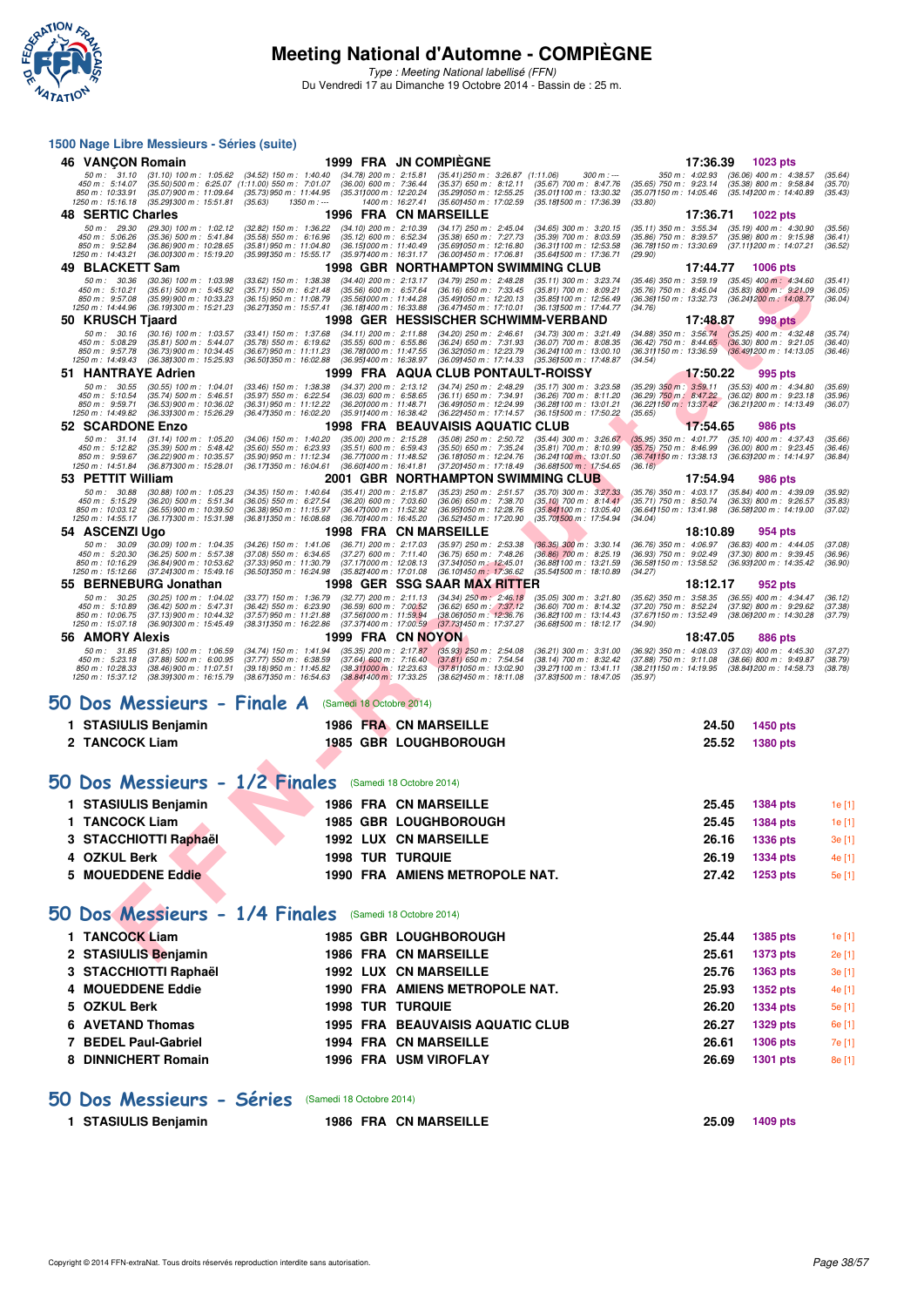

Type : Meeting National labellisé (FFN) Du Vendredi 17 au Dimanche 19 Octobre 2014 - Bassin de : 25 m.

#### **50 Dos Messieurs - Séries (suite)**

|   | 2 TANCOCK Liam               |  | <b>1985 GBR LOUGHBOROUGH</b>              | 25.29 | 1395 pts        |
|---|------------------------------|--|-------------------------------------------|-------|-----------------|
|   | 3 MERLHIOT Marveen           |  | <b>1991 FRA ES MASSY NATATION</b>         | 25.80 | 1361 pts        |
|   | 4 OZKUL Berk                 |  | <b>1998 TUR TURQUIE</b>                   | 25.84 | 1358 pts        |
|   | 5 STACCHIOTTI Raphaël        |  | 1992 LUX CN MARSEILLE                     | 25.88 | <b>1355 pts</b> |
| 6 | <b>MOUEDDENE Eddie</b>       |  | 1990 FRA AMIENS METROPOLE NAT.            | 26.00 | <b>1347 pts</b> |
|   | 7 AVETAND Thomas             |  | <b>1995 FRA BEAUVAISIS AQUATIC CLUB</b>   | 26.03 | <b>1345 pts</b> |
|   | 8 BEDEL Paul-Gabriel         |  | <b>1994 FRA CN MARSEILLE</b>              | 26.04 | <b>1344 pts</b> |
|   | 9 DINNICHERT Romain          |  | <b>1996 FRA USM VIROFLAY</b>              | 26.68 | <b>1302 pts</b> |
|   | <b>10 ELMERINI Merwane</b>   |  | <b>1997 FRA CN MARSEILLE</b>              | 27.07 | <b>1276 pts</b> |
|   | <b>11 PALALAR Deniz</b>      |  | <b>1996 TUR TURQUIE</b>                   | 27.45 | <b>1251 pts</b> |
|   | 12 MECHICHE Magsen           |  | <b>1995 FRA MOUETTES DE PARIS</b>         | 27.71 | <b>1234 pts</b> |
|   | <b>13 MENDES Romain</b>      |  | 1998 FRA AQUA CLUB PONTAULT-ROISSY        | 27.75 | <b>1232 pts</b> |
|   | <b>14 KRUSCH Tiaard</b>      |  | 1998 GER HESSISCHER SCHWIMM-VERBAND       | 27.76 | <b>1231 pts</b> |
|   | 15 CATALA Alexandre          |  | 1995 FRA C.N OZOIR-LA-FERRIERE            | 28.06 | <b>1212 pts</b> |
|   | <b>16 GAYANT Brice</b>       |  | <b>1995 FRA U.S CRETEIL NATATION</b>      | 28.09 | 1210 pts        |
|   | <b>17 NANTES Quentin</b>     |  | <b>1998 FRA U.S CRETEIL NATATION</b>      | 28.44 | 1188 pts        |
|   | 18 LECLERCQ Thomas           |  | 1999 FRA AMIENS METROPOLE NAT.            | 28.58 | <b>1179 pts</b> |
|   | 19 NOYON Alexandre           |  | 1997 FRA CN MELUN VAL DE SEINE            | 28.60 | 1178 pts        |
|   | 20 BOUVIER Kevin             |  | <b>1998 FRA CHARTRES METROPOLE NAT</b>    | 29.02 | 1151 pts        |
|   | 21 RICHMOND Matthew          |  | 2000 GBR NORTHAMPTON SWIMMING CLUB        | 29.24 |                 |
|   | 22 BARASCUD Paul             |  | 1996 FRA SO MILLAU N                      | 29.42 | 1138 pts        |
|   | 23 MEDINA Antoine            |  | 1999 FRA CN MELUN VAL DE SEINE            |       | <b>1127 pts</b> |
|   |                              |  |                                           | 29.45 | 1125 pts        |
|   | 24 PINTO DA SILVA Kristofer  |  | 1998 FRA CHÂTEAU-THIERRY NATATION 2000    | 29.46 | <b>1124 pts</b> |
|   | 25 GAUSSERES Marin           |  | 1999 FRA CN MARSEILLE                     | 29.52 | 1120 pts        |
|   | 26 DELACHAMBRE Remi          |  | 1999 FRA JN COMPIEGNE                     | 29.60 | <b>1116 pts</b> |
|   | 27 LIV Nicolas               |  | <b>1999 FRA LAGNY-SUR-MARNE NATATION</b>  | 29.89 | 1098 pts        |
|   | 28 POUSSIN Gaétan            |  | 2000 FRA C.N OZOIR-LA-FERRIERE            | 30.01 | 1091 pts        |
|   | 29 SPENCER Matthew           |  | 1998 GBR NORTHAMPTON SWIMMING CLUB        | 30.24 | <b>1077 pts</b> |
|   | <b>30 LE GUEN Nicolas</b>    |  | <b>2000 FRA ES MASSY NATATION</b>         | 30.25 | <b>1076 pts</b> |
|   | 30 ZINSMEISTER Julien        |  | <b>1997 FRA COULOMMIERS NATATION</b>      | 30.25 | 1076 pts        |
|   | 32 TRUCHOT Florian           |  | <b>1996 FRA ASPTT ORLEANS</b>             | 30.47 | 1063 pts        |
|   | 33 GELIN Vincent             |  | 1999 FRA AMIENS METROPOLE NAT.            | 30.54 | 1059 pts        |
|   | <b>34 REUILLON Paul</b>      |  | 1997 FRA U.S CRETEIL NATATION             | 30.56 | 1057 pts        |
|   | 35 CALONNE Tony              |  | <b>1997 FRA ST-QUENTIN NATATION</b>       | 30.67 | 1051 pts        |
|   | 36 WICKS Alasdiar            |  | <b>2001 GBR NORTHAMPTON SWIMMING CLUB</b> | 30.69 | 1050 pts        |
|   | 37 ELKINGTON Adam            |  | <b>1998 GBR NORTHAMPTON SWIMMING CLUB</b> | 31.24 | <b>1017 pts</b> |
|   | <b>38 MALARD Thibault</b>    |  | 1998 FRA CHÂTEAU-THIERRY NATATION 2000    | 31.25 | <b>1017 pts</b> |
|   | 39 BENAZET Julien            |  | 1999 FRA CN MELUN VAL DE SEINE            | 31.34 | 1011 pts        |
|   | <b>40 PASTULA Kacper</b>     |  | 2001 POL ES VITRY                         | 31.43 | <b>1006 pts</b> |
|   | 41 PELLE Clement             |  | 1999 FRA CNC ATTICHY                      | 31.63 | 995 pts         |
|   | 41 FAN Xavier                |  | 1997 FRA US IVRY-SUR-SEINE                | 31.63 | 995 pts         |
|   | 41 LEFEVRE Mathieu           |  | <b>1999 FRA THOUROTTE NATATION</b>        | 31.63 | 995 pts         |
|   | 44 HERN Edward               |  | <b>1999 GBR NORTHAMPTON SWIMMING CLUB</b> | 31.74 | <b>988 pts</b>  |
|   | <b>45 STANLEY Blake</b>      |  | 2000 GBR NORTHAMPTON SWIMMING CLUB        | 31.88 | 980 pts         |
|   | 46 WALDNER Sacha             |  | 1998 FRA AMIENS METROPOLE NAT.            | 32.07 | 969 pts         |
|   | <b>47 AMORY Alexis</b>       |  | 1999 FRA CN NOYON                         | 32.18 | 963 pts         |
|   | 48 FAUTRA Yohan              |  | 2000 FRA AQUA CLUB PONTAULT-ROISSY        | 32.62 | 938 pts         |
|   | 49 LLOYD Joshua              |  | <b>1999 GBR NORTHAMPTON SWIMMING CLUB</b> | 32.65 | 936 pts         |
|   | 50 BOURGEOIS Mathieu         |  | 2001 FRA EA NOGENT-VILLERS                | 33.20 | <b>906 pts</b>  |
|   | 51 RICHARD Robin             |  | 2001 FRA CN NOYON                         | 33.36 | 897 pts         |
|   | 52 SUTTON James              |  | <b>1998 GBR NORTHAMPTON SWIMMING CLUB</b> | 33.56 | 886 pts         |
|   | 53 LLOYD Samuel              |  | <b>1999 GBR NORTHAMPTON SWIMMING CLUB</b> | 33.62 | 883 pts         |
|   | 54 RAJAONA RAJAOFETRA Maxime |  | 2001 FRA AQUA CLUB PONTAULT-ROISSY        | 33.72 | 877 pts         |
|   | 55 FLEURY Steven             |  | 2001 FRA US IVRY-SUR-SEINE                | 33.82 | 872 pts         |
|   |                              |  |                                           |       |                 |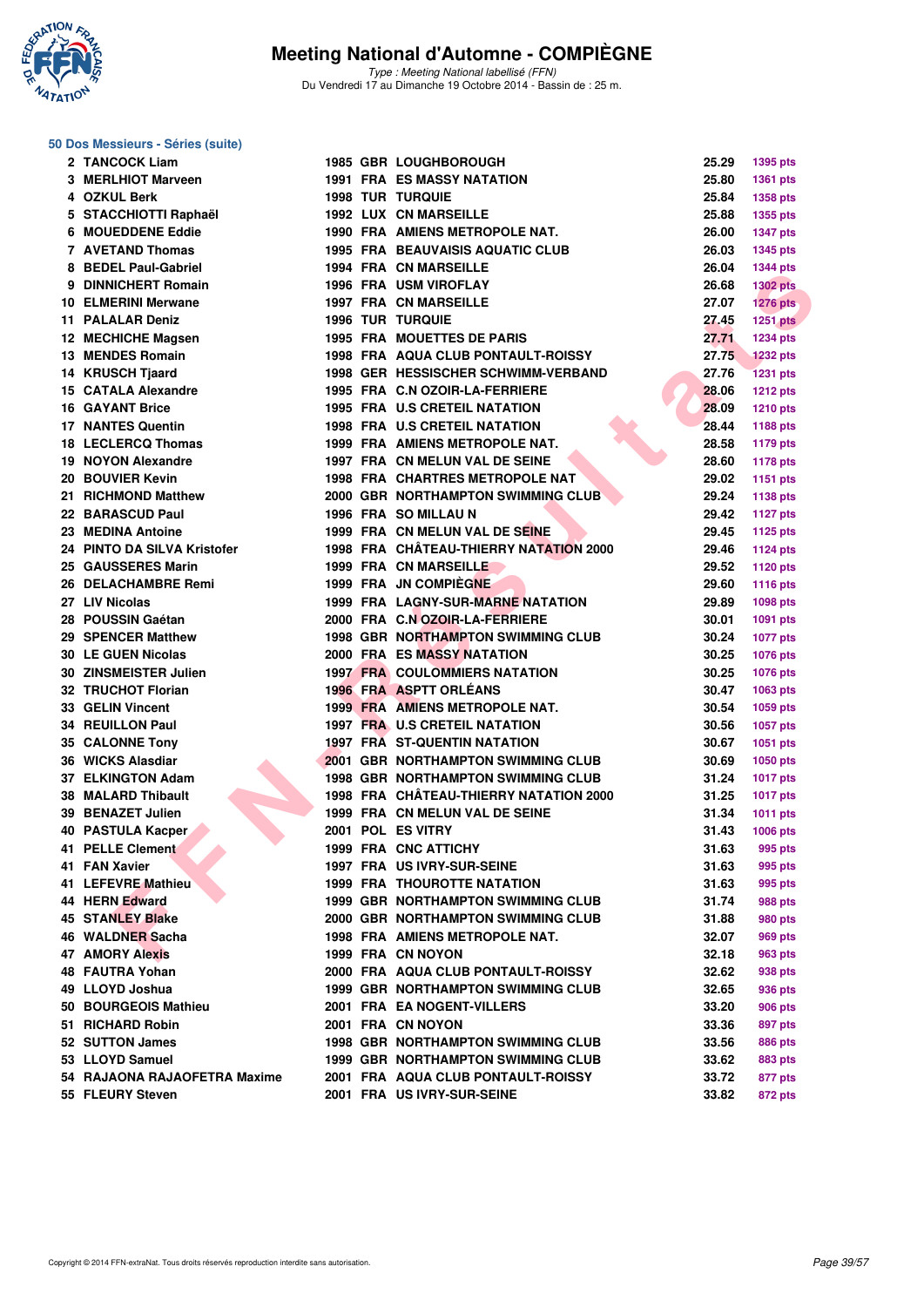

Type : Meeting National labellisé (FFN) Du Vendredi 17 au Dimanche 19 Octobre 2014 - Bassin de : 25 m.

| 50 Dos Messieurs - Séries (suite) |  |                                           |         |                |
|-----------------------------------|--|-------------------------------------------|---------|----------------|
| 56 KUMKUMOGLU Kemal ege           |  | <b>1998 TUR TURQUIE</b>                   | 33.85   | 870 pts        |
| 57 CAMUS Loïc                     |  | <b>2001 FRA ES MASSY NATATION</b>         | 34.48   | 837 pts        |
| 58 BLACKETT Sam                   |  | <b>1998 GBR NORTHAMPTON SWIMMING CLUB</b> | 34.51   | 835 pts        |
| 59 FAULIN Samuel                  |  | 2000 FRA EA NOGENT-VILLERS                | 34.79   | <b>820 pts</b> |
| 60 CARPENTIER Gabin               |  | 2000 FRA P.V GRANDVILLIERS NATATION       | 36.01   | 757 pts        |
| --- PONCIN Charles                |  | <b>1998 FRA U.S CRETEIL NATATION</b>      | DNS dec |                |

#### **[100 Dos Messieurs - Finale A](http://www.ffnatation.fr/webffn/resultats.php?idact=nat&go=epr&idcpt=24767&idepr=62)** (Dimanche 19 Octobre 2014)

| 00 Dos Messieurs - Finale A     | (Dimanche 19 Octobre 2014)                |          |                        |                                                       |                                                 |
|---------------------------------|-------------------------------------------|----------|------------------------|-------------------------------------------------------|-------------------------------------------------|
| 1 STASIULIS Benjamin            | <b>1986 FRA CN MARSEILLE</b>              |          |                        | 52.28                                                 | <b>1433 pts</b>                                 |
| 2 AVETAND Thomas                | <b>1995 FRA BEAUVAISIS AQUATIC CLUB</b>   |          | 50 m: 25.32            | $(25.32)$ 100 m :                                     | 52.28 (26.96)                                   |
|                                 |                                           |          | 50 m : 26.79           | 55.02<br>$(26.79)$ 100 m :                            | <b>1344 pts</b><br>55.02 (28.23)                |
| 3 BEDEL Paul-Gabriel            | <b>1994 FRA CN MARSEILLE</b>              |          |                        | 55.05                                                 | <b>1343 pts</b>                                 |
| 4 TANCOCK Liam                  | <b>1985 GBR LOUGHBOROUGH</b>              |          |                        | 50 m : 27.06 (27.06) 100 m :<br>55.14                 | 55.05 (27.99)<br><b>1340 pts</b>                |
|                                 |                                           |          | 50 m : 26.84           | $(26.84)$ 100 m :                                     | 55.14 (28.30)                                   |
| 5 STACCHIOTTI Raphaël           | <b>1992 LUX CN MARSEILLE</b>              |          |                        | 55.59                                                 | <b>1326 pts</b>                                 |
| <b>6 ELMERINI Merwane</b>       | <b>1997 FRA CN MARSEILLE</b>              |          |                        | 50 m : 26.95 (26.95) 100 m : 55.59 (28.64)<br>57.84   | 1255 pts                                        |
|                                 |                                           |          |                        | 50 m: 28.18 (28.18) 100 m: 57.84 (29.66)              |                                                 |
| <b>7 MOUEDDENE Eddie</b>        | 1990 FRA AMIENS METROPOLE NAT.            |          |                        | 58.45<br>50 m : 27.93 (27.93) 100 m : 58.45 (30.52)   | <b>1236 pts</b>                                 |
| 8 GAYANT Brice                  | <b>1995 FRA U.S CRETEIL NATATION</b>      |          |                        | 58.73                                                 | <b>1228 pts</b>                                 |
|                                 |                                           |          |                        | 50 m: 28.38 (28.38) 100 m: 58.73 (30.35)              |                                                 |
| Dos Messieurs - Finale B<br>00  | (Dimanche 19 Octobre 2014)                |          |                        |                                                       |                                                 |
| 1 OZKUL Berk                    |                                           |          |                        |                                                       |                                                 |
|                                 | <b>1998 TUR TURQUIE</b>                   |          |                        | 55.94<br>50 m: 27.23 (27.23) 100 m: 55.94 (28.71)     | <b>1314 pts</b>                                 |
| 2 KRUSCH Tjaard                 | 1998 GER HESSISCHER SCHWIMM-VERBAND       |          |                        | 57.93                                                 | <b>1252 pts</b>                                 |
|                                 |                                           |          |                        | 50 m: 27.79 (27.79) 100 m: 57.93 (30.14)              |                                                 |
| 3 TONNEAU Guillaume             | 1998 FRA CN ST-MICHEL-SUR-ORGE            |          | 50 m : 29.75           | 1:00.81<br>$(29.75)$ 100 m : 1:00.81 $(31.06)$        | 1165 pts                                        |
| 4 NANTES Quentin                | 1998 FRA U.S CRETEIL NATATION             |          |                        | 1:00.82                                               | 1165 pts                                        |
| 5 MENDES Romain                 | <b>1998 FRA AQUA CLUB PONTAULT-ROISSY</b> |          |                        | 50 m: 29.35 (29.35) 100 m: 1:00.82 (31.47)<br>1:00.89 |                                                 |
|                                 |                                           |          | 50 m: 28.70            |                                                       | 1162 pts<br>$(28.70)$ 100 m : 1:00.89 $(32.19)$ |
| <b>6 TOURDES Alexis</b>         | <b>1999 FRA US JEUNESSE MITRY-MORY</b>    |          |                        | 1:00.95                                               | <b>1161 pts</b>                                 |
| <b>7 PONCIN Charles</b>         | <b>1998 FRA U.S CRETEIL NATATION</b>      |          | 50 m : 29.43           | 1:01.15                                               | (29.43) 100 m: 1:00.95 (31.52)<br>1155 pts      |
|                                 |                                           |          | $50 \text{ m}$ : 29.54 |                                                       | $(29.54)$ 100 m : 1:01.15 $(31.61)$             |
| 8 LECLERCQ Thomas               | 1999 FRA AMIENS METROPOLE NAT.            |          |                        | 1:01.24                                               | 1152 pts                                        |
|                                 |                                           |          |                        | 50 m: 30.13 (30.13) 100 m: 1:01.24 (31.11)            |                                                 |
| 00 Dos Messieurs - Série rapide | (Dimanche 19 Octobre 2014)                |          |                        |                                                       |                                                 |
| 1 STASIULIS Benjamin            | <b>1986 FRA CN MARSEILLE</b>              |          |                        | 54.09                                                 | <b>1374 pts</b>                                 |
|                                 |                                           |          |                        | 50 m: 27.15 (27.15) 100 m: 54.09 (26.94)              |                                                 |
| 2 MOUEDDENE Eddie               | 1990 FRA AMIENS METROPOLE NAT.            |          |                        | 55.73                                                 | <b>1321 pts</b>                                 |
| <b>3 AVETAND Thomas</b>         | <b>1995 FRA BEAUVAISIS AQUATIC CLUB</b>   |          |                        | 50 m : 27.37 (27.37) 100 m :<br>56.49                 | 55.73 (28.36)<br><b>1297 pts</b>                |
|                                 |                                           |          |                        | 50 m : 27.68 (27.68) 100 m :                          | 56.49 (28.81)                                   |
| 4 TANCOCK Liam                  | <b>1985 GBR LOUGHBOROUGH</b>              |          |                        | 56.55                                                 | 1295 pts                                        |
| 5 STACCHIOTTI Raphaël           | <b>1992 LUX CN MARSEILLE</b>              | $50 m$ : | 26.93                  | $(26.93)$ 100 m :<br>56.85                            | 56.55 (29.62)<br><b>1286 pts</b>                |
|                                 |                                           |          | 50 m: 27.69            | $(27.69)$ 100 m : 56.85 $(29.16)$                     |                                                 |
| 6 OZKUL Berk                    | <b>1998 TUR TURQUIE</b>                   |          |                        | 57.07                                                 | 1279 pts                                        |
| 7 DENEL DAULOANGIA              | <b>1004 EDA ON MADCELLE</b>               |          |                        | 50 m: 28.43 (28.43) 100 m: 57.07 (28.64)<br>E7 CE     | $A OCA = 4$                                     |

#### **[100 Dos Messieurs - Finale B](http://www.ffnatation.fr/webffn/resultats.php?idact=nat&go=epr&idcpt=24767&idepr=62)** (Dimanche 19 Octobre 2014)

| <b>OZKUL Berk</b>       |  | <b>1998 TUR TURQUIE</b>                |              | 55.94                                      | <b>1314 pts</b> |  |
|-------------------------|--|----------------------------------------|--------------|--------------------------------------------|-----------------|--|
|                         |  |                                        | 50 m: 27.23  | $(27.23)$ 100 m :                          | 55.94 (28.71)   |  |
| 2 KRUSCH Tjaard         |  | 1998 GER HESSISCHER SCHWIMM-VERBAND    |              | 57.93                                      | $1252$ pts      |  |
|                         |  |                                        | 50 m: 27.79  | $(27.79)$ 100 m : 57.93 $(30.14)$          |                 |  |
| 3 TONNEAU Guillaume     |  | 1998 FRA CN ST-MICHEL-SUR-ORGE         |              | 1:00.81                                    | 1165 $pts$      |  |
|                         |  |                                        | 50 m : 29.75 | $(29.75)$ 100 m : 1:00.81 $(31.06)$        |                 |  |
| 4 NANTES Quentin        |  | 1998 FRA U.S CRETEIL NATATION          |              | 1:00.82                                    | 1165 pts        |  |
|                         |  |                                        | 50 m: 29.35  | $(29.35)$ 100 m : 1:00.82 $(31.47)$        |                 |  |
| 5 MENDES Romain         |  | 1998 FRA AQUA CLUB PONTAULT-ROISSY     |              | 1:00.89                                    | 1162 $pts$      |  |
|                         |  |                                        | 50 m: 28.70  | $(28.70)$ 100 m : 1:00.89 $(32.19)$        |                 |  |
| 6 TOURDES Alexis        |  | <b>1999 FRA US JEUNESSE MITRY-MORY</b> |              | 1:00.95                                    | 1161 pts        |  |
|                         |  |                                        | 50 m: 29.43  | $(29.43)$ 100 m : 1:00.95 $(31.52)$        |                 |  |
| <b>7 PONCIN Charles</b> |  | <b>1998 FRA U.S CRETEIL NATATION</b>   |              | 1:01.15                                    | 1155 pts        |  |
|                         |  |                                        | 50 m: 29.54  | $(29.54)$ 100 m : 1:01.15 $(31.61)$        |                 |  |
| 8 LECLERCQ Thomas       |  | 1999 FRA AMIENS METROPOLE NAT.         |              | 1:01.24                                    | 1152 pts        |  |
| <b>START START</b>      |  |                                        |              | 50 m: 30.13 (30.13) 100 m: 1:01.24 (31.11) |                 |  |

#### **[100 Dos Messieurs - Série rapide](http://www.ffnatation.fr/webffn/resultats.php?idact=nat&go=epr&idcpt=24767&idepr=62)** (Dimanche 19 Octobre 2014)

| 1 STASIULIS Benjamin  |  | <b>1986 FRA CN MARSEILLE</b>            |              | 54.09                                      | 1374 pts                         |  |
|-----------------------|--|-----------------------------------------|--------------|--------------------------------------------|----------------------------------|--|
|                       |  |                                         |              | 50 m : 27.15 (27.15) 100 m :               | 54.09 (26.94)                    |  |
| 2 MOUEDDENE Eddie     |  | 1990 FRA AMIENS METROPOLE NAT.          |              | 55.73                                      | <b>1321 pts</b>                  |  |
| 3 AVETAND Thomas      |  | <b>1995 FRA BEAUVAISIS AQUATIC CLUB</b> |              | 50 m : 27.37 (27.37) 100 m :<br>56.49      | 55.73 (28.36)<br>1297 pts        |  |
|                       |  |                                         |              | 50 m : 27.68 (27.68) 100 m :               | 56.49 (28.81)                    |  |
| 4 TANCOCK Liam        |  | <b>1985 GBR LOUGHBOROUGH</b>            |              | 56.55                                      | <b>1295 pts</b>                  |  |
| 5 STACCHIOTTI Raphaël |  | <b>1992 LUX CN MARSEILLE</b>            | 50 m: 26.93  | $(26.93)$ 100 m : 56.55 $(29.62)$<br>56.85 | <b>1286 pts</b>                  |  |
|                       |  |                                         |              | 50 m : 27.69 (27.69) 100 m :               | 56.85 (29.16)                    |  |
| 6 OZKUL Berk          |  | <b>1998 TUR TURQUIE</b>                 |              | 57.07                                      | <b>1279 pts</b>                  |  |
|                       |  |                                         |              | 50 m : 28.43 (28.43) 100 m :               | 57.07 (28.64)                    |  |
| 7 BEDEL Paul-Gabriel  |  | <b>1994 FRA CN MARSEILLE</b>            |              | 57.65                                      | <b>1261 pts</b>                  |  |
|                       |  |                                         |              | 50 m : 28.35 (28.35) 100 m :               | 57.65 (29.30)                    |  |
| 8 GAYANT Brice        |  | 1995 FRA U.S CRETEIL NATATION           |              | 58.43                                      | <b>1237 pts</b>                  |  |
| 9 ELMERINI Merwane    |  | <b>1997 FRA CN MARSEILLE</b>            |              | 50 m : 28.67 (28.67) 100 m :               | 58.43 (29.76)                    |  |
|                       |  |                                         |              | 58.44<br>50 m : 28.75 (28.75) 100 m :      | <b>1237 pts</b><br>58.44 (29.69) |  |
| 10 CATALA Alexandre   |  | 1995 FRA C.N OZOIR-LA-FERRIERE          |              | 58.89                                      | $1223$ pts                       |  |
|                       |  |                                         | 50 m : 28.80 | $(28.80)$ 100 m :                          | 58.89 (30.09)                    |  |
| 11 GOZDOWSKI Antoine  |  | 1995 FRA C VIKINGS DE ROUEN             |              | 59.40                                      | <b>1207 pts</b>                  |  |
|                       |  |                                         | 50 m : 28.93 | $(28.93)$ 100 m : 59.40 $(30.47)$          |                                  |  |
| 12 KRUSCH Tjaard      |  | 1998 GER HESSISCHER SCHWIMM-VERBAND     |              | 1:00.50                                    | <b>1174 pts</b>                  |  |
|                       |  |                                         |              | 50 m: 29.43 (29.43) 100 m: 1:00.50 (31.07) |                                  |  |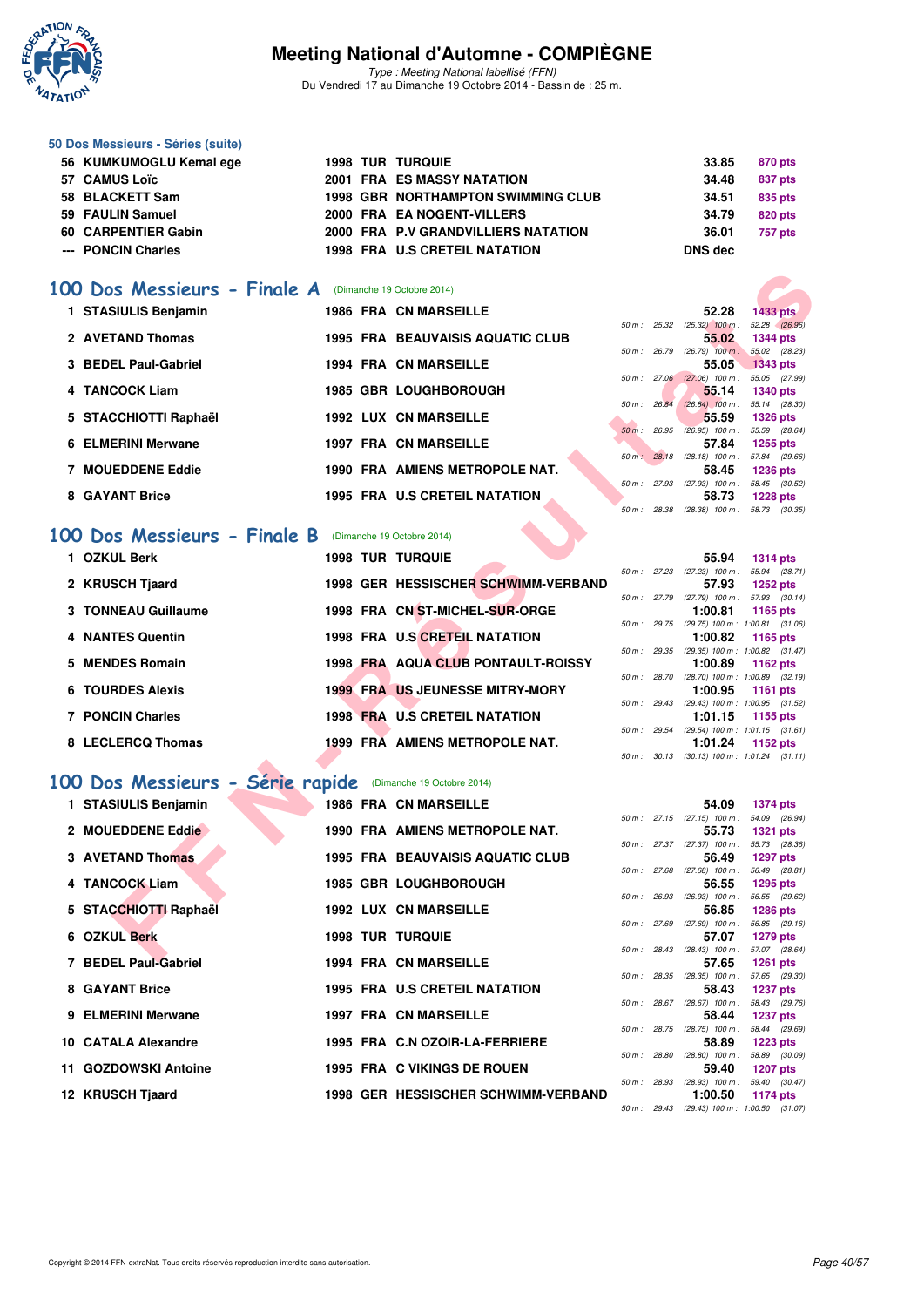

Type : Meeting National labellisé (FFN) Du Vendredi 17 au Dimanche 19 Octobre 2014 - Bassin de : 25 m.

## **100 Dos Messieurs - Série rapide (suite)**

| <b>13 PONCIN Charles</b>    |  | 1998 FRA U.S CRETEIL NATATION          |  | 1:00.86 1163 pts                                                                                                                                                                                                                                                                                                                                                                     |  |
|-----------------------------|--|----------------------------------------|--|--------------------------------------------------------------------------------------------------------------------------------------------------------------------------------------------------------------------------------------------------------------------------------------------------------------------------------------------------------------------------------------|--|
|                             |  |                                        |  | 50 m: 29.51 (29.51) 100 m: 1:00.86 (31.                                                                                                                                                                                                                                                                                                                                              |  |
| 14 MENDES Romain            |  | 1998 FRA AQUA CLUB PONTAULT-ROISSY     |  | 1:01.16 1154 pts                                                                                                                                                                                                                                                                                                                                                                     |  |
|                             |  |                                        |  | 50 m: 29.68 (29.68) 100 m: 1:01.16 (31.                                                                                                                                                                                                                                                                                                                                              |  |
| 15 ROUBIOL Titouan          |  | 1997 FRA AQUA CLUB PONTAULT-ROISSY     |  | 1:01.19 1154 pts                                                                                                                                                                                                                                                                                                                                                                     |  |
|                             |  |                                        |  | 50 m: 29.69 (29.69) 100 m: 1:01.19 (31.                                                                                                                                                                                                                                                                                                                                              |  |
| <b>16 NANTES Quentin</b>    |  | 1998 FRA U.S CRETEIL NATATION          |  | 1:01.29 1151 pts                                                                                                                                                                                                                                                                                                                                                                     |  |
|                             |  |                                        |  | 50 m: 30.29 (30.29) 100 m: 1:01.29 (31.                                                                                                                                                                                                                                                                                                                                              |  |
| 17 TOURDES Alexis           |  | <b>1999 FRA US JEUNESSE MITRY-MORY</b> |  | 1:01.32 1150 pts                                                                                                                                                                                                                                                                                                                                                                     |  |
|                             |  |                                        |  | 50 m: 30.01 (30.01) 100 m: 1:01.32 (31.                                                                                                                                                                                                                                                                                                                                              |  |
| <b>18 TONNEAU Guillaume</b> |  | 1998 FRA CN ST-MICHEL-SUR-ORGE         |  | 1:01.44 1146 pts                                                                                                                                                                                                                                                                                                                                                                     |  |
|                             |  |                                        |  | 50 m: 29.75 (29.75) 100 m: 1:01.44 (31.                                                                                                                                                                                                                                                                                                                                              |  |
| 19 LECLERCQ Thomas          |  | 1999 FRA AMIENS METROPOLE NAT.         |  | $1:01.60$ 1141 pts                                                                                                                                                                                                                                                                                                                                                                   |  |
|                             |  |                                        |  | 50 m : 30.08 (30.08) 100 m : 1:01.60 (31.                                                                                                                                                                                                                                                                                                                                            |  |
| 21 SPENCER Matthew          |  | 1998 GBR NORTHAMPTON SWIMMING CLUB     |  | 1:02.88 1104 pts                                                                                                                                                                                                                                                                                                                                                                     |  |
| 22 MEDINA Antoine           |  | 1999 FRA CN MELUN VAL DE SEINE         |  | 50 m : 30.59 (30.59) 100 m : 1:02.88 (32.                                                                                                                                                                                                                                                                                                                                            |  |
|                             |  |                                        |  | $\blacksquare$ 1:02.95 1102 pts<br>50 m : 30.49 (30.49) 100 m : 1:02.95 (32.                                                                                                                                                                                                                                                                                                         |  |
| 24 POSTOLACHI Mikael        |  | 1994 FRA SO ROSNY                      |  | $1:03.38$ 1090 pts                                                                                                                                                                                                                                                                                                                                                                   |  |
|                             |  |                                        |  | 50 m : 30.64 (30.64) 100 m : 1:03.38 (32.                                                                                                                                                                                                                                                                                                                                            |  |
| 27 WICKS Alasdiar           |  | 2001 GBR NORTHAMPTON SWIMMING CLUB     |  | $1:03.67$ 1081 pts                                                                                                                                                                                                                                                                                                                                                                   |  |
|                             |  |                                        |  | 50 m: 31.03 (31.03) 100 m: 1:03.67 (32.                                                                                                                                                                                                                                                                                                                                              |  |
| 30 DINNICHERT Romain        |  | 1996 FRA USM VIROFLAY                  |  | 1:04.47 1058 pts                                                                                                                                                                                                                                                                                                                                                                     |  |
|                             |  |                                        |  | $\overline{a}$ $\overline{a}$ $\overline{a}$ $\overline{a}$ $\overline{a}$ $\overline{a}$ $\overline{a}$ $\overline{a}$ $\overline{a}$ $\overline{a}$ $\overline{a}$ $\overline{a}$ $\overline{a}$ $\overline{a}$ $\overline{a}$ $\overline{a}$ $\overline{a}$ $\overline{a}$ $\overline{a}$ $\overline{a}$ $\overline{a}$ $\overline{a}$ $\overline{a}$ $\overline{a}$ $\overline{$ |  |

# [100 Dos Messieurs - Séries lentes](http://www.ffnatation.fr/webffn/resultats.php?idact=nat&go=epr&idcpt=24767&idepr=62) (Dimanche 19 Octobre 2014)

| <b>II IUUNULO AIGAIS</b>                                    |  | <u>US JEUNESSE MITRI-MURI</u>                 |              |              | 1.01.34                                                 | ່າ 100 ນເວ      |  |
|-------------------------------------------------------------|--|-----------------------------------------------|--------------|--------------|---------------------------------------------------------|-----------------|--|
| <b>18 TONNEAU Guillaume</b>                                 |  | 1998 FRA CN ST-MICHEL-SUR-ORGE                |              |              | 50 m: 30.01 (30.01) 100 m: 1:01.32 (31.31)<br>1:01.44   | $1146$ pts      |  |
| 19 LECLERCQ Thomas                                          |  | 1999 FRA AMIENS METROPOLE NAT.                |              |              | 50 m : 29.75 (29.75) 100 m : 1:01.44 (31.69)<br>1:01.60 | 1141 $pts$      |  |
| 21 SPENCER Matthew                                          |  | <b>1998 GBR NORTHAMPTON SWIMMING CLUB</b>     |              | 50 m : 30.08 | $(30.08)$ 100 m : 1:01.60 $(31.52)$<br>1:02.88          | 1104 $pts$      |  |
|                                                             |  |                                               | 50 m : 30.59 |              | $(30.59)$ 100 m : 1:02.88 $(32.29)$                     |                 |  |
| 22 MEDINA Antoine                                           |  | 1999 FRA CN MELUN VAL DE SEINE                |              | 50 m: 30.49  | 1:02.95<br>$(30.49)$ 100 m : 1:02.95 $(32.46)$          | <b>1102 pts</b> |  |
| 24 POSTOLACHI Mikael                                        |  | 1994 FRA SO ROSNY                             |              | 50 m: 30.64  | 1:03.38<br>$(30.64)$ 100 m : 1:03.38 $(32.74)$          | <b>1090 pts</b> |  |
| 27 WICKS Alasdiar                                           |  | 2001 GBR NORTHAMPTON SWIMMING CLUB            |              |              | 1:03.67                                                 | <b>1081 pts</b> |  |
| 30 DINNICHERT Romain                                        |  | 1996 FRA USM VIROFLAY                         |              |              | 50 m: 31.03 (31.03) 100 m: 1:03.67 (32.64)<br>1:04.47   | <b>1058 pts</b> |  |
|                                                             |  |                                               |              |              | 50 m: 29.04 (29.04) 100 m: 1:04.47 (35.43)              |                 |  |
| 00 Dos Messieurs - Séries lentes (Dimanche 19 Octobre 2014) |  |                                               |              |              |                                                         |                 |  |
| 20 DELACHAMBRE Remi                                         |  | 1999 FRA JN COMPIÈGNE                         |              |              | 1:01.96                                                 | 1131 pts        |  |
| 23 FUCHS Roman                                              |  | 1998 FRA AMIENS METROPOLE NAT.                |              |              | 50 m : 29.72 (29.72) 100 m : 1:01.96 (32.24)<br>1:03.17 | 1096 pts        |  |
| 25 GELIN Vincent                                            |  | 1999 FRA AMIENS METROPOLE NAT.                |              |              | 50 m: 30.86 (30.86) 100 m: 1:03.17 (32.31)<br>1:03.64   |                 |  |
|                                                             |  |                                               |              |              | 50 m: 31.25 (31.25) 100 m: 1:03.64 (32.39)              | 1082 pts        |  |
| 26 REUILLON Paul                                            |  | 1997 FRA U.S CRETEIL NATATION                 |              |              | 1:03.66<br>50 m: 31.16 (31.16) 100 m: 1:03.66 (32.50)   | <b>1081 pts</b> |  |
| 27 COINTEPAS Baptiste                                       |  | 1998 FRA CNC ATTICHY                          |              |              | 1:03.67                                                 | <b>1081 pts</b> |  |
| 29 RICHMOND Matthew                                         |  | 2000 GBR NORTHAMPTON SWIMMING CLUB            |              |              | 50 m: 31.59 (31.59) 100 m: 1:03.67 (32.08)<br>1:03.90   | 1075 pts        |  |
| 31 MALARD Thibault                                          |  | <b>1998 FRA CHATEAU-THIERRY NATATION 2000</b> |              |              | 50 m: 31.10 (31.10) 100 m: 1:03.90 (32.80)<br>1:05.06   | <b>1042 pts</b> |  |
|                                                             |  |                                               |              |              | 50 m: 31.44 (31.44) 100 m: 1:05.06 (33.62)              |                 |  |
| <b>32 CALONNE Tony</b>                                      |  | <b>1997 FRA ST-QUENTIN NATATION</b>           |              |              | 1:05.55<br>50 m: 31.40 (31.40) 100 m: 1:05.55 (34.15)   | <b>1028 pts</b> |  |
| 33 SAVAGE Danny                                             |  | 2000 GBR NORTHAMPTON SWIMMING CLUB            |              |              | 1:05.58<br>50 m: 31.68 (31.68) 100 m: 1:05.58 (33.90)   | <b>1027 pts</b> |  |
| <b>34 SUTTON James</b>                                      |  | <b>1998 GBR NORTHAMPTON SWIMMING CLUB</b>     |              |              | 1:06.12                                                 | <b>1012 pts</b> |  |
| 35 BENAZET Julien                                           |  | 1999 FRA CN MELUN VAL DE SEINE                |              |              | 50 m: 32.48 (32.48) 100 m: 1:06.12 (33.64)<br>1:06.15   | <b>1011 pts</b> |  |
| 36 POUSSIN Gaétan                                           |  |                                               |              | 50 m : 32.34 | $(32.34)$ 100 m : 1:06.15 $(33.81)$                     |                 |  |
|                                                             |  | 2000 FRA C.N OZOIR-LA-FERRIERE                |              |              | 1:06.17<br>50 m: 31.86 (31.86) 100 m: 1:06.17 (34.31)   | <b>1011 pts</b> |  |
| 37 ELKINGTON Adam                                           |  | <b>1998 GBR NORTHAMPTON SWIMMING CLUB</b>     |              |              | 1:06.22<br>50 m : 32.02 (32.02) 100 m : 1:06.22 (34.20) | 1009 pts        |  |
| 38 TESIC Enzo                                               |  | 2000 FRA C.N OZOIR-LA-FERRIERE                |              |              | 1:06.40                                                 | <b>1004 pts</b> |  |
| 39 HERN Edward                                              |  | 1999 GBR NORTHAMPTON SWIMMING CLUB            |              | 50 m : 32.31 | $(32.31)$ 100 m : 1:06.40 $(34.09)$<br>1:06.59          | 999 pts         |  |
| 40 BENDRIMIA Axel                                           |  | 1998 FRA CN ST-MICHEL-SUR-ORGE                |              |              | 50 m: 32.97 (32.97) 100 m: 1:06.59 (33.62)<br>1:07.20   | 982 pts         |  |
|                                                             |  |                                               |              |              | 50 m: 32.41 (32.41) 100 m: 1:07.20 (34.79)              |                 |  |
| 41 SEVERIN Theo                                             |  | 1997 FRA JN COMPIEGNE                         |              |              | 1:07.41<br>50 m: 33.21 (33.21) 100 m: 1:07.41 (34.20)   | 977 pts         |  |
| 42 WALDNER Sacha                                            |  | 1998 FRA AMIENS METROPOLE NAT.                |              |              | 1:07.63<br>50 m : 33.74 (33.74) 100 m : 1:07.63 (33.89) | 971 pts         |  |
| 43 LEFEVRE Mathieu                                          |  | <b>1999 FRA THOUROTTE NATATION</b>            |              |              | 1:07.85                                                 | 965 pts         |  |
| 44 PELLE Clement                                            |  | 1999 FRA CNC ATTICHY                          |              |              | 50 m: 32.95 (32.95) 100 m: 1:07.85 (34.90)<br>1:08.28   | 953 pts         |  |
| 45 SNOOK Liam                                               |  | <b>1998 GBR NORTHAMPTON SWIMMING CLUB</b>     |              |              | $50 m$ : $33.01$ $(33.01) 100 m$ : $1.08.28$ $(35.27)$  |                 |  |
|                                                             |  |                                               |              |              | 1:08.32<br>50 m: 32.78 (32.78) 100 m: 1:08.32 (35.54)   | 952 pts         |  |
| 46 LLOYD Joshua                                             |  | <b>1999 GBR NORTHAMPTON SWIMMING CLUB</b>     |              |              | 1:08.54<br>50 m: 33.45 (33.45) 100 m: 1:08.54 (35.09)   | 946 pts         |  |
| 47 PASTULA Kacper                                           |  | 2001 POL ES VITRY                             |              |              | 1:09.11                                                 | 931 pts         |  |

|                |       | 1:00.86           | 1163 pts            |
|----------------|-------|-------------------|---------------------|
| $50 m$ : 29.51 |       | $(29.51)$ 100 m : | 1:00.86 (31.35)     |
|                |       | 1:01.16           | 1154 pts            |
| 50 m: 29.68    |       | $(29.68) 100 m$ : | $1:01.16$ $(31.48)$ |
|                |       | 1:01.19           | 1154 pts            |
| 50 m: 29.69    |       | $(29.69)$ 100 m : | $1:01.19$ $(31.50)$ |
|                |       | 1:01.29           | 1151 pts            |
| 50 m: 30.29    |       | $(30.29)$ 100 m : | 1:01.29 (31.00)     |
|                |       | 1:01.32           | 1150 pts            |
| 50 m: 30.01    |       | $(30.01)$ 100 m : | $1:01.32$ $(31.31)$ |
|                |       | 1:01.44           | <b>1146 pts</b>     |
| 50 m: 29.75    |       | $(29.75)$ 100 m : | $1:01.44$ $(31.69)$ |
|                |       | 1:01.60           | <b>1141 pts</b>     |
| 50 m: 30.08    |       | $(30.08)$ 100 m : | $1:01.60$ $(31.52)$ |
|                |       | 1:02.88           | $1104$ pts          |
| $50 m$ :       | 30.59 | $(30.59)$ 100 m:  | 1:02.88 (32.29)     |
|                |       | 1:02.95           | $1102$ pts          |
| $50 m$ :       | 30.49 | $(30.49)$ 100 m : | 1:02.95 (32.46)     |
|                |       | 1:03.38           | 1090 pts            |
| $50 m$ :       | 30.64 | $(30.64) 100 m$ : | 1:03.38 (32.74)     |
|                |       |                   | 1:03.67 1081 pts    |
| $50 m$ :       | 31.03 | $(31.03) 100 m$ : | 1:03.67 (32.64)     |
|                |       | 1:04.47           | 1058 pts            |
| 50 m:          | 29.04 | $(29.04)$ 100 m : | $1:04.47$ $(35.43)$ |

|          |       | 1:01.96           | 1131 pts           |
|----------|-------|-------------------|--------------------|
| $50 m$ : | 29.72 | (29.72) 100 m :   | (32.24)<br>1:01.96 |
|          |       | 1:03.17           | 1096 pts           |
| $50 m$ : | 30.86 | $(30.86) 100 m$ : | (32.31)<br>1:03.17 |
|          |       | 1:03.64           | 1082 pts           |
| $50 m$ : | 31.25 | $(31.25)$ 100 m : | 1:03.64 (32.39)    |
|          |       | 1:03.66           | <b>1081 pts</b>    |
| $50 m$ : | 31.16 | $(31.16) 100 m$ : | (32.50)<br>1:03.66 |
|          |       | 1:03.67           | 1081<br>pts        |
| $50 m$ : | 31.59 | $(31.59) 100 m$ : | (32.08)<br>1:03.67 |
|          |       | 1:03.90           | 1075 pts           |
| $50 m$ : | 31.10 | $(31.10) 100 m$ : | (32.80)<br>1:03.90 |
|          |       | 1:05.06           | 1042 pts           |
| $50 m$ : | 31.44 | $(31.44) 100 m$ : | (33.62)<br>1:05.06 |
|          |       | 1:05.55           | 1028 pts           |
| $50 m$ : | 31.40 | $(31.40) 100 m$ : | 1:05.55<br>(34.15) |
|          |       | 1:05.58           | 1027 pts           |
| $50 m$ : | 31.68 | $(31.68) 100 m$ : | 1:05.58<br>(33.90) |
|          |       | 1:06.12           | <b>1012 pts</b>    |
| $50 m$ : | 32.48 | $(32.48) 100 m$ : | 1:06.12 (33.64)    |
|          |       | 1:06.15           | 1011 pts           |
| $50 m$ : | 32.34 | $(32.34) 100 m$ : | (33.81)<br>1:06.15 |
|          |       | 1:06.17           | 1011<br>pts        |
| $50 m$ : | 31.86 | $(31.86) 100 m$ : | (34.31)<br>1:06.17 |
|          |       | 1:06.22           | 1009 pts           |
| $50 m$ : | 32.02 | $(32.02)$ 100 m : | 1:06.22 (34.20)    |
|          |       | 1:06.40           | 1004 pts           |
| $50 m$ : | 32.31 | $(32.31)$ 100 m : | 1:06.40<br>(34.09) |
|          |       | 1:06.59           | 999 pts            |
| $50 m$ : | 32.97 | $(32.97) 100 m$ : | 1:06.59<br>(33.62) |
|          |       | 1:07.20           | 982 pts            |
| $50 m$ : | 32.41 | $(32.41)$ 100 m : | 1:07.20<br>(34.79) |
|          |       | 1:07.41           | 977 pts            |
| $50 m$ : | 33.21 | $(33.21)$ 100 m : | 1:07.41<br>(34.20) |
|          |       | 1:07.63           | 971<br>pts         |
| $50 m$ : | 33.74 | $(33.74) 100 m$ : | 1:07.63<br>(33.89) |
|          |       | 1:07.85           | 965 pts            |
| $50 m$ : | 32.95 | $(32.95)$ 100 m : | 1:07.85<br>(34.90) |
|          |       | 1:08.28           | 953 pts            |
| $50 m$ : | 33.01 | $(33.01)$ 100 m : | 1:08.28 (35.27)    |
|          |       | 1:08.32           | 952 pts            |
| $50 m$ : | 32.78 | $(32.78) 100 m$ : | 1:08.32<br>(35.54) |
|          |       | 1:08.54           | 946 pts            |
| $50 m$ : | 33.45 | $(33.45)$ 100 m : | 1:08.54<br>(35.09) |
|          |       | 1:09.11           | 931<br>pts         |
| $50 m$ : | 33.03 | $(33.03) 100 m$ : | 1:09.11<br>(36.08) |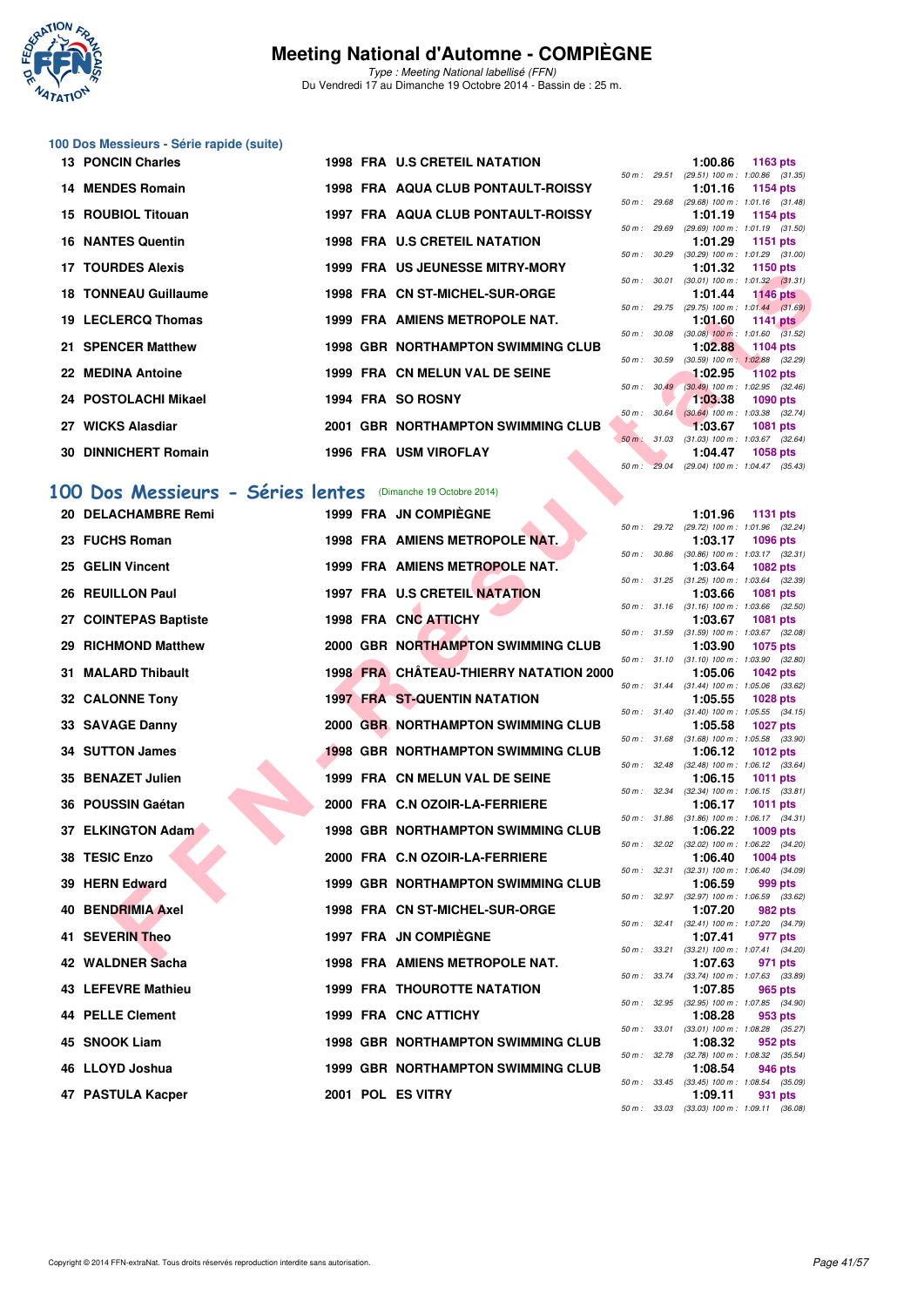

Type : Meeting National labellisé (FFN) Du Vendredi 17 au Dimanche 19 Octobre 2014 - Bassin de : 25 m.

| 100 Dos Messieurs - Séries lentes (suite)                    |          |                                                          |                                                       |                             |        |
|--------------------------------------------------------------|----------|----------------------------------------------------------|-------------------------------------------------------|-----------------------------|--------|
| <b>48 VERNHES Bastien</b>                                    |          | <b>1999 FRA THOUROTTE NATATION</b>                       | 1:09.23                                               | 928 pts                     |        |
| 49 LLOYD Samuel                                              |          | <b>1999 GBR NORTHAMPTON SWIMMING CLUB</b>                | 50 m: 33.71 (33.71) 100 m: 1:09.23 (35.52)<br>1:11.06 | 880 pts                     |        |
|                                                              |          |                                                          | 50 m: 34.50 (34.50) 100 m: 1:11.06 (36.56)            |                             |        |
| 50 BARDIN Florent                                            | 1998 FRA |                                                          | 1:36.03                                               | 352 pts                     |        |
|                                                              |          |                                                          | 50 m: 47.36 (47.36) 100 m: 1:36.03 (48.67)            |                             |        |
| 50 Brasse Messieurs - Finale A (Dimanche 19 Octobre 2014)    |          |                                                          |                                                       |                             |        |
| 1 PEREZ DORTONA Giacomo                                      |          | 1989 FRA CN MARSEILLE                                    | 27.15                                                 | <b>1397 pts</b>             |        |
| 2 DENCAUSSE Jean                                             |          | <b>1997 FRA CN MARSEILLE</b>                             | 28.26                                                 | <b>1330 pts</b>             |        |
| 3 STACCHIOTTI Raphaël                                        |          | <b>1992 LUX CN MARSEILLE</b>                             | 28.77                                                 | <b>1300 pts</b>             |        |
|                                                              |          |                                                          |                                                       |                             |        |
| 50 Brasse Messieurs - 1/2 Finales (Dimanche 19 Octobre 2014) |          |                                                          |                                                       |                             |        |
| 1 PEREZ DORTONA Giacomo                                      |          | <b>1989 FRA CN MARSEILLE</b>                             | 27.58                                                 | <b>1371 pts</b>             | 1e [1] |
| 2 DENCAUSSE Jean                                             |          | <b>1997 FRA CN MARSEILLE</b>                             | 28.31                                                 | <b>1327 pts</b>             | 2e [1] |
| 2 STACCHIOTTI Raphaël                                        |          | <b>1992 LUX CN MARSEILLE</b>                             | 28.31                                                 | <b>1327 pts</b>             | 2e [1] |
| 4 MIGNON Clément                                             |          | <b>1993 FRA CN MARSEILLE</b>                             | 28.44                                                 | <b>1320 pts</b>             | 4e [1] |
| 5 BUSSIERE Theo                                              |          | <b>1995 FRA CN MARSEILLE</b>                             | 28.80                                                 | <b>1298 pts</b>             | 5e [1] |
|                                                              |          |                                                          |                                                       |                             |        |
| 50 Brasse Messieurs - 1/4 Finales (Dimanche 19 Octobre 2014) |          |                                                          |                                                       |                             |        |
| 1 PEREZ DORTONA Giacomo                                      |          | <b>1989 FRA CN MARSEILLE</b>                             | 28.00                                                 | <b>1346 pts</b>             | 1e [1] |
| 2 DENCAUSSE Jean                                             |          | <b>1997 FRA CN MARSEILLE</b>                             | 28.43                                                 | <b>1320 pts</b>             | 2e [1] |
| 3 MIGNON Clément                                             |          | <b>1993 FRA CN MARSEILLE</b>                             | 28.56                                                 | <b>1313 pts</b>             | 3e [1] |
| 4 STACCHIOTTI Raphaël                                        |          | 1992 LUX CN MARSEILLE                                    | 28.61                                                 | <b>1310 pts</b>             | 4e [1] |
| 5 BUSSIERE Theo                                              |          | 1995 FRA CN MARSEILLE                                    | 28.93                                                 | <b>1291 pts</b>             | 5e [1] |
| 6 SAKCI Huseyin emre                                         |          | <b>1997 TUR TURQUIE</b>                                  | 29.03                                                 | 1285 pts                    | 6e [1] |
| 7 PERNER Nico                                                |          | 1998 GER SSG SAAR MAX RITTER                             | 29.57                                                 | <b>1254 pts</b>             | 7e [1] |
| 8 RALEFY Anthonny                                            |          | <b>1995 MAD CN MARSEILLE</b>                             | 29.72                                                 | <b>1245 pts</b>             | 8e [1] |
|                                                              |          |                                                          |                                                       |                             |        |
| 50 Brasse Messieurs - Séries (Dimanche 19 Octobre 2014)      |          |                                                          |                                                       |                             |        |
| 1 PEREZ DORTONA Giacomo                                      |          | <b>1989 FRA CN MARSEILLE</b>                             | 27.57                                                 | <b>1372 pts</b>             |        |
| 2 DENCAUSSE Jean                                             |          | <b>1997 FRA CN MARSEILLE</b>                             | 28.42                                                 | <b>1321 pts</b>             |        |
| 3 MIGNON Clément                                             |          | <b>1993 FRA CN MARSEILLE</b>                             | 28.80                                                 | <b>1298 pts</b>             |        |
| 4 STACCHIOTTI Raphaël                                        |          | <b>1992 LUX CN MARSEILLE</b>                             | 28.98                                                 | <b>1288 pts</b>             |        |
| 5 SAKCI Huseyin emre                                         |          | <b>1997 TUR TURQUIE</b>                                  | 29.10                                                 | <b>1281 pts</b>             |        |
| <b>BUSSIERE Theo</b>                                         |          | <b>1995 FRA CN MARSEILLE</b>                             | 29.19                                                 | <b>1276 pts</b>             |        |
| 7 RALEFY Anthonny                                            |          | <b>1995 MAD CN MARSEILLE</b>                             | 29.51                                                 | <b>1257 pts</b>             |        |
| 8 PERNER Nico                                                |          | <b>1998 GER SSG SAAR MAX RITTER</b>                      | 29.71                                                 | <b>1246 pts</b>             |        |
| 9 AUBRY Flavien                                              |          | 1994 FRA U.S CRETEIL NATATION                            | 30.30                                                 | 1212 pts                    |        |
| 10 SAHLI Taha                                                |          | <b>1990 MAR ST-QUENTIN NATATION</b>                      | 30.41                                                 | <b>1206 pts</b>             |        |
| 11 KUMKUMOGLU Kemal ege                                      |          | <b>1998 TUR TURQUIE</b>                                  | 30.50                                                 | <b>1200 pts</b>             |        |
| 12 SCHULTZ Valentin                                          |          | 1998 GER HESSISCHER SCHWIMM-VERBAND                      | 30.56                                                 | <b>1197 pts</b>             |        |
| 13 SAMOKINE Yann                                             |          | 1997 FRA CN MELUN VAL DE SEINE                           | 30.62                                                 | <b>1194 pts</b>             |        |
| 14 BOSQUEZ Julien                                            |          | 1993 FRA CHARTRES METROPOLE NAT                          | 30.63                                                 | 1193 pts                    |        |
| 15 OSIPOV Roman<br>16 ROUBIOL Titouan                        |          | 1999 GER HESSISCHER SCHWIMM-VERBAND                      | 30.70                                                 | 1189 pts                    |        |
|                                                              |          | 1997 FRA AQUA CLUB PONTAULT-ROISSY                       | 30.88                                                 | <b>1179 pts</b>             |        |
| <b>17 ZABUDKIN Leo</b><br><b>18 CLEDIERE Antoine</b>         |          | 1998 GER HESSISCHER SCHWIMM-VERBAND<br>1997 FRA SO ROSNY | 30.89<br>31.19                                        | <b>1179 pts</b><br>1162 pts |        |
| <b>19 SUTTON James</b>                                       |          | 1998 GBR NORTHAMPTON SWIMMING CLUB                       | 31.44                                                 | <b>1148 pts</b>             |        |
| 20 GAYANT Brice                                              |          | <b>1995 FRA U.S CRETEIL NATATION</b>                     | 31.49                                                 | 1145 pts                    |        |
| 21 MULTON Etienne                                            |          | 1994 FRA USM VIROFLAY                                    | 31.56                                                 | <b>1141 pts</b>             |        |
| 22 QUIERTANT Killian                                         |          | 1997 FRA U.S CRETEIL NATATION                            | 31.64                                                 | <b>1137 pts</b>             |        |
| 22 AYDIN Firat                                               |          | 1998 GER HESSISCHER SCHWIMM-VERBAND                      | 31.64                                                 | <b>1137 pts</b>             |        |
| 24 ROBERT Sébastien                                          |          | 1994 FRA JN COMPIEGNE                                    | 32.26                                                 | 1103 pts                    |        |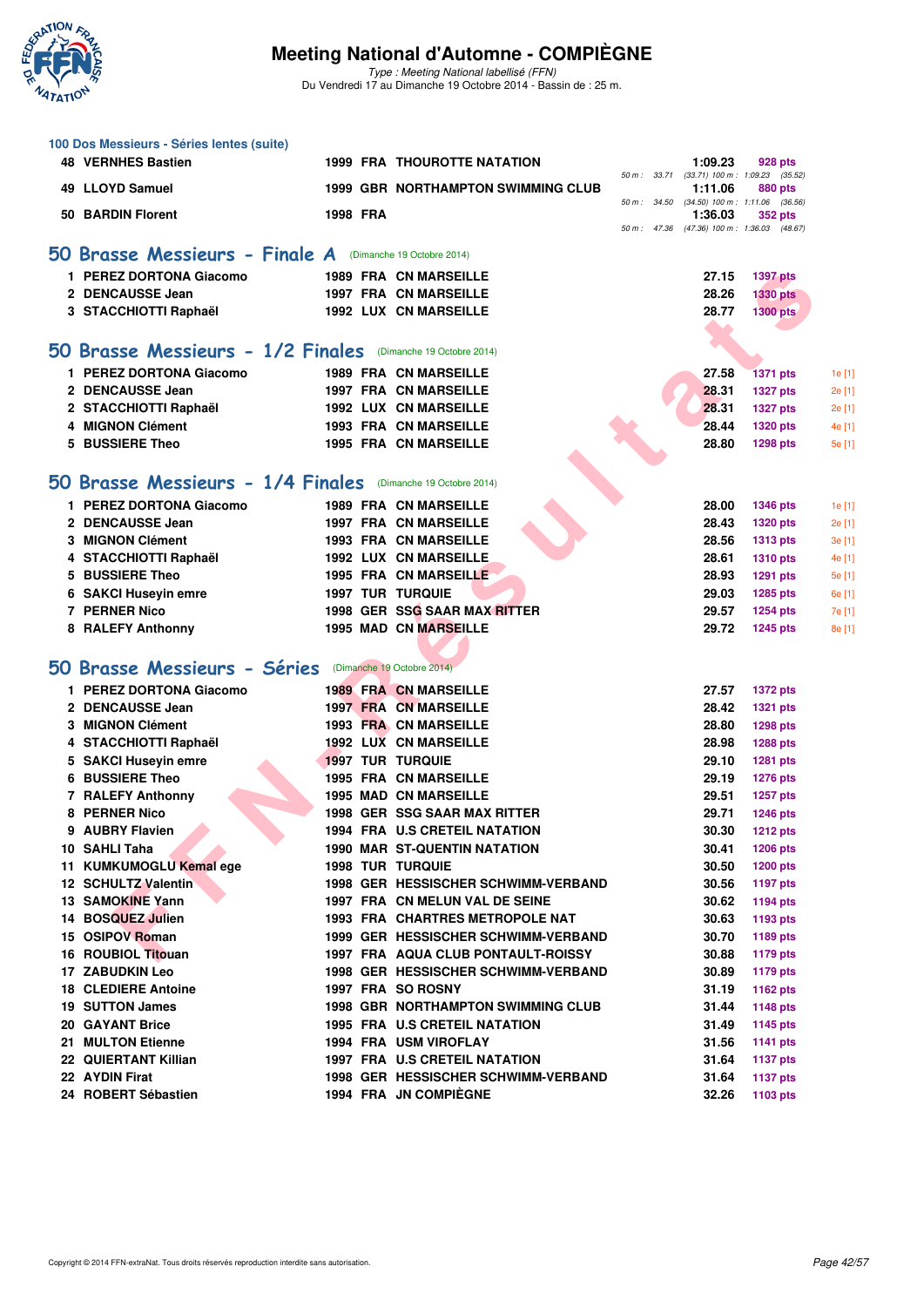

Type : Meeting National labellisé (FFN) Du Vendredi 17 au Dimanche 19 Octobre 2014 - Bassin de : 25 m.

|   | 50 Brasse Messieurs - Séries (suite)                     |  |                                            |                                                       |                 |
|---|----------------------------------------------------------|--|--------------------------------------------|-------------------------------------------------------|-----------------|
|   | 25 MILLION Curtis                                        |  | <b>2000 FRA COULOMMIERS NATATION</b>       | 32.29                                                 | 1102 pts        |
|   | 26 TRUCHOT Florian                                       |  | 1996 FRA ASPTT ORLÉANS                     | 32.62                                                 | 1084 pts        |
|   | 27 LATIMIER Flavien                                      |  | 1997 FRA CHARTRES METROPOLE NAT            | 32.69                                                 | 1080 pts        |
|   | 28 ELKINGTON Adam                                        |  | <b>1998 GBR NORTHAMPTON SWIMMING CLUB</b>  | 32.81                                                 | 1074 pts        |
|   | 29 GHESQUIERE Hugo                                       |  | <b>1998 FRA USM VIROFLAY</b>               | 33.08                                                 | 1059 pts        |
|   | 30 GERBET Dorian                                         |  | <b>1998 FRA AQUA CLUB PONTAULT-ROISSY</b>  | 33.28                                                 | 1049 pts        |
|   | 31 ZEMMER Alexandre                                      |  | <b>1998 FRA SOISSONS NATATION SPORTIVE</b> | 33.31                                                 | <b>1047 pts</b> |
|   | 32 DUCROCQ Rémi                                          |  | <b>1996 FRA ST-QUENTIN NATATION</b>        | 33.53                                                 | <b>1035 pts</b> |
|   | <b>33 BARITHEL Victor</b>                                |  | 2000 FRA USM VIROFLAY                      | 33.90                                                 | $1016$ pts      |
|   | 34 BOUCHEZ Maxime                                        |  | 2000 FRA AMIENS METROPOLE NAT.             | 34.09                                                 | <b>1006 pts</b> |
|   | 35 HERN Edward                                           |  | <b>1999 GBR NORTHAMPTON SWIMMING CLUB</b>  | 34.30                                                 | 995 pts         |
|   | <b>36 WINKLER Nico</b>                                   |  | <b>1999 GBR NORTHAMPTON SWIMMING CLUB</b>  | 34.32                                                 | 994 pts         |
|   | 37 BEAL Sébastien                                        |  | <b>1996 FRA USM VIROFLAY</b>               | 34.49                                                 | <b>986 pts</b>  |
|   | <b>38 MESSANT Pierre</b>                                 |  | <b>1998 FRA COULOMMIERS NATATION</b>       | 34.61                                                 | 980 pts         |
|   | 39 ALVES Jean-Baptiste                                   |  | <b>1998 FRA SOISSONS NATATION SPORTIVE</b> | 34.77                                                 | 971 pts         |
|   | 40 WICKS Alasdiar                                        |  | 2001 GBR NORTHAMPTON SWIMMING CLUB         | 34.83                                                 | <b>968 pts</b>  |
|   | 41 VERNHES Bastien                                       |  | <b>1999 FRA THOUROTTE NATATION</b>         | 35.29                                                 | 945 pts         |
|   | 42 FAUTRA Yohan                                          |  | 2000 FRA AQUA CLUB PONTAULT-ROISSY         | 35.35                                                 | 942 pts         |
|   | <b>43 TOURDES Alexis</b>                                 |  | <b>1999 FRA US JEUNESSE MITRY-MORY</b>     | 35.44                                                 | 938 pts         |
|   | <b>44 SEVERIN Theo</b>                                   |  | 1997 FRA JN COMPIÈGNE                      | 35.80                                                 | 920 pts         |
|   | 45 PASTULA Kacper                                        |  | 2001 POL ES VITRY                          | 35.89                                                 | 915 pts         |
|   | 46 RAJAONA RAJAOFETRA Maxime                             |  | 2001 FRA AQUA CLUB PONTAULT-ROISSY         | 36.09                                                 | <b>906 pts</b>  |
|   | <b>47 BOURGEOIS Mathieu</b>                              |  | 2001 FRA EA NOGENT-VILLERS                 | 36.14                                                 | 903 pts         |
|   | <b>48 BOUHOURS Gabin</b>                                 |  | 2000 FRA JN COMPIÈGNE                      | 37.16                                                 | 854 pts         |
|   | <b>49 STANLEY Blake</b>                                  |  | 2000 GBR NORTHAMPTON SWIMMING CLUB         | 37.60                                                 | 833 pts         |
|   | 50 ALVES Pierre                                          |  | <b>2001 FRA SOISSONS NATATION SPORTIVE</b> | 38.04                                                 | 812 pts         |
|   | 51 RICHARD Robin                                         |  | 2001 FRA CN NOYON                          | 38.33                                                 | <b>799 pts</b>  |
|   | --- GABRIEL Jean-Emmanuel                                |  | 2000 FRA AQUA CLUB PONTAULT-ROISSY         | <b>DSQ Da</b>                                         |                 |
|   | <b>JOLIVET Erwan</b>                                     |  | 1997 FRA JN COMPIÈGNE                      | <b>DNS dec</b>                                        |                 |
|   | --- MARTIN Conrad                                        |  | 1995 GER HESSISCHER SCHWIMM-VERBAND        | <b>DNS Nd</b>                                         |                 |
|   |                                                          |  |                                            |                                                       |                 |
|   | 100 Brasse Messieurs - Finale A (Samedi 18 Octobre 2014) |  |                                            |                                                       |                 |
|   | 1 PEREZ DORTONA Giacomo                                  |  | <b>1989 FRA CN MARSEILLE</b>               | 58.88                                                 | 1402 pts        |
|   | 2 DENCAUSSE Jean                                         |  | <b>1997 FRA CN MARSEILLE</b>               | 1:00.67                                               | <b>1349 pts</b> |
|   | <b>3 BUSSIERE Theo</b>                                   |  | <b>1995 FRA CN MARSEILLE</b>               | 1:02.43                                               | <b>1298 pts</b> |
| 4 | <b>KUMKUMOGLU Kemal ege</b>                              |  | <b>1998 TUR TURQUIE</b>                    | 1:03.60                                               | <b>1265 pts</b> |
|   | 5 PIEKARZ Baptiste                                       |  | <b>1995 FRA ES MASSY NATATION</b>          | 1:03.68                                               | <b>1263 pts</b> |
|   | 6 PERNER Nico                                            |  | <b>1998 GER SSG SAAR MAX RITTER</b>        | 1:04.30                                               | <b>1245 pts</b> |
|   | 7 SAKCI Huseyin emre                                     |  | <b>1997 TUR TURQUIE</b>                    | 1:04.56                                               | <b>1238 pts</b> |
|   | 8 FISCHER Christopher                                    |  | 1995 GER HESSISCHER SCHWIMM-VERBAND        | 1:04.86                                               | 1230 pts        |
|   |                                                          |  |                                            |                                                       |                 |
|   | 100 Brasse Messieurs - Finale B                          |  | (Samedi 18 Octobre 2014)                   |                                                       |                 |
|   | 1 SCHULTZ Valentin                                       |  | 1998 GER HESSISCHER SCHWIMM-VERBAND        | 1:04.93                                               | <b>1228 pts</b> |
|   | 2 FUCHS Roman                                            |  | 1998 FRA AMIENS METROPOLE NAT.             | 50 m: 31.24 (31.24) 100 m: 1:04.93 (33.69)<br>1:05.08 | <b>1224 pts</b> |
|   |                                                          |  |                                            | 50 m: 31.33 (31.33) 100 m: 1:05.08 (33.75)            |                 |

#### **1 PEREZ DORTONA Giacomo 1989 FRA CN MARSEILLE 58.88 1402 pts 2 DENCAUSSE Jean 1997 FRA CN MARSEILLE 1:00.67 1349 pts 3 BUSSIERE Theo 1995 FRA CN MARSEILLE 1:02.43 1298 pts 4 KUMKUMOGLU Kemal ege 1998 TUR TURQUIE 1:03.60 1265 pts 5 PIEKARZ Baptiste 1995 FRA ES MASSY NATATION 1:03.68 1263 pts 6 PERNER Nico 1998 GER SSG SAAR MAX RITTER 1:04.30 1245 pts 7 SAKCI Huseyin emre 1997 TUR TURQUIE 1:04.56 1238 pts 8 FISCHER Christopher 1995 GER HESSISCHER SCHWIMM-VERBAND 1:04.86 1230 pts**

#### **[100 Brasse Messieurs - Finale B](http://www.ffnatation.fr/webffn/resultats.php?idact=nat&go=epr&idcpt=24767&idepr=72)** (Samedi 18 Octobre 2014)

| 1 SCHULTZ Valentin |  | 1998 GER HESSISCHER SCHWIMM-VERBAND       |                        | 1:04.93                                        | <b>1228 pts</b> |  |
|--------------------|--|-------------------------------------------|------------------------|------------------------------------------------|-----------------|--|
|                    |  |                                           | $50 \text{ m}$ : 31.24 | $(31.24)$ 100 m : 1:04.93 $(33.69)$            |                 |  |
| 2 FUCHS Roman      |  | 1998 FRA AMIENS METROPOLE NAT.            |                        | 1:05.08                                        | <b>1224 pts</b> |  |
|                    |  |                                           | 50 m : 31.33           | $(31.33)$ 100 m : 1:05.08 $(33.75)$            |                 |  |
| 3 OSIPOV Roman     |  | 1999 GER HESSISCHER SCHWIMM-VERBAND       |                        | 1:05.12                                        | <b>1222 pts</b> |  |
|                    |  |                                           | 50 m : 30.80           | $(30.80)$ 100 m : 1:05.12 $(34.32)$            |                 |  |
| 4 FASSIKH Karim    |  | 1998 FRA AMIENS METROPOLE NAT.            |                        | 1:07.04                                        | 1170 pts        |  |
| 5 SUTTON James     |  | <b>1998 GBR NORTHAMPTON SWIMMING CLUB</b> | 50 m : 31.83           | $(31.83)$ 100 m : 1:07.04 $(35.21)$<br>1:07.22 | 1165 $pts$      |  |
|                    |  |                                           | 50 m : 31.77           | $(31.77)$ 100 m : 1:07.22 $(35.45)$            |                 |  |
| 6 KRUSCH Tjaard    |  | 1998 GER HESSISCHER SCHWIMM-VERBAND       |                        | 1:07.33                                        | 1162 $pts$      |  |
|                    |  |                                           | 50 m : 32.01           | (32.01) 100 m: 1:07.33 (35.32)                 |                 |  |
| 7 ELKINGTON Adam   |  | <b>1998 GBR NORTHAMPTON SWIMMING CLUB</b> |                        | 1:10.61                                        | <b>1075 pts</b> |  |
|                    |  |                                           | $50 \text{ m}$ : 32.77 | $(32.77)$ 100 m : 1:10.61 $(37.84)$            |                 |  |
| 8 LONCKE Quentin   |  | 1999 FRA CHARTRES METROPOLE NAT           |                        | 1:11.17                                        | $1060$ pts      |  |
|                    |  |                                           |                        | 50 m : 33.39 (33.39) 100 m : 1:11.17 (37.78)   |                 |  |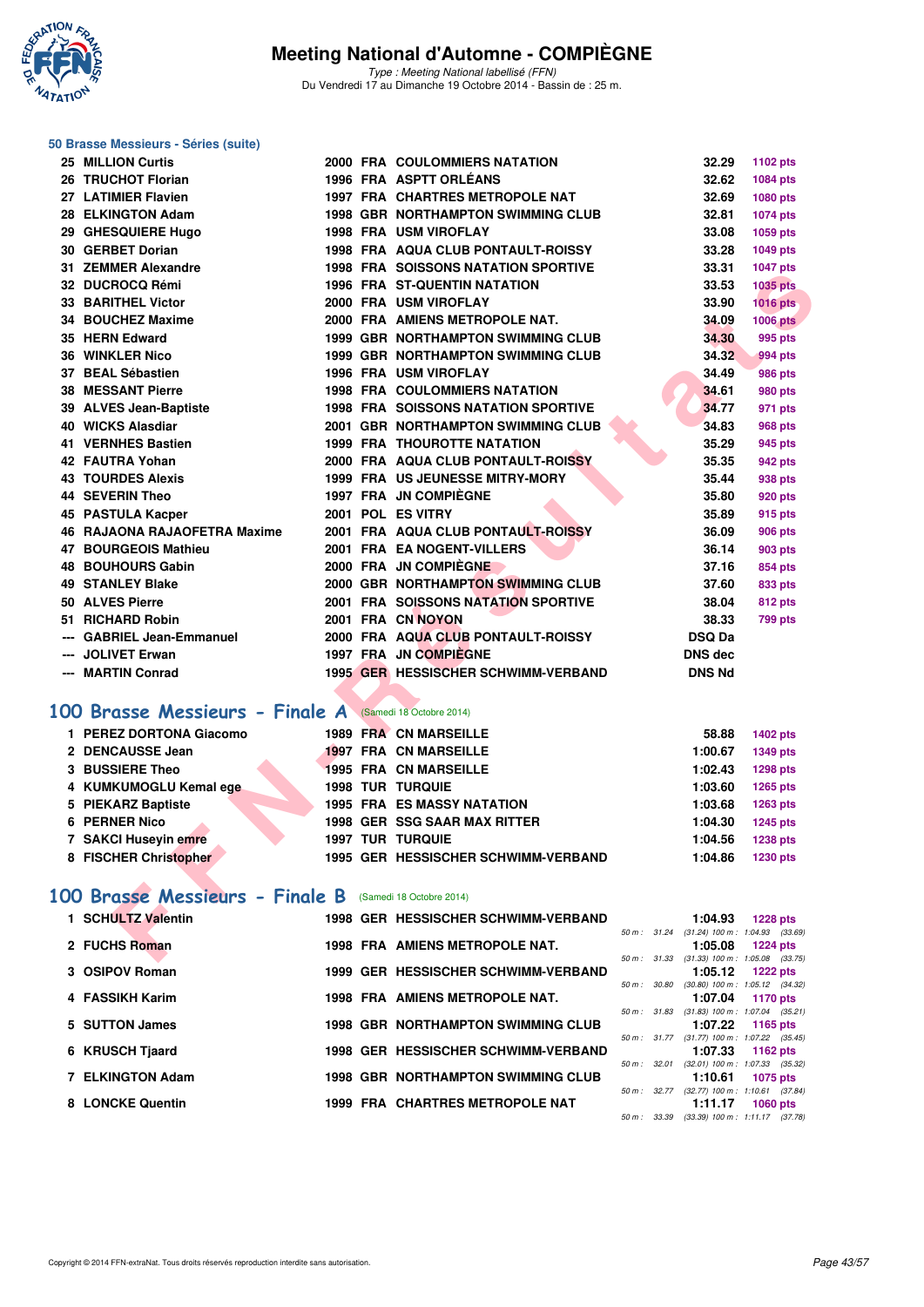

Type : Meeting National labellisé (FFN) Du Vendredi 17 au Dimanche 19 Octobre 2014 - Bassin de : 25 m.

## **[100 Brasse Messieurs - Série rapide](http://www.ffnatation.fr/webffn/resultats.php?idact=nat&go=epr&idcpt=24767&idepr=72)** (Samedi 18 Octobre 2014)

|                 | PEREZ DORTONA Giacomo      |  | <b>1989 FRA CN MARSEILLE</b>              | 1:01.85       | <b>1315 pts</b> |
|-----------------|----------------------------|--|-------------------------------------------|---------------|-----------------|
|                 | 2 DENCAUSSE Jean           |  | <b>1997 FRA CN MARSEILLE</b>              | 1:02.94       | <b>1284 pts</b> |
|                 | <b>MIGNON Clément</b>      |  | <b>1993 FRA CN MARSEILLE</b>              | 1:03.22       | <b>1276 pts</b> |
|                 | 4 PIEKARZ Baptiste         |  | <b>1995 FRA ES MASSY NATATION</b>         | 1:03.77       | <b>1260 pts</b> |
|                 | 5 SAKCI Huseyin emre       |  | <b>1997 TUR TURQUIE</b>                   | 1:03.78       | <b>1260 pts</b> |
| 6               | <b>FISCHER Christopher</b> |  | 1995 GER HESSISCHER SCHWIMM-VERBAND       | 1:04.68       | 1235 pts        |
| 7               | <b>PERNER Nico</b>         |  | <b>1998 GER SSG SAAR MAX RITTER</b>       | 1:04.73       | <b>1233 pts</b> |
|                 | 8 KUMKUMOGLU Kemal ege     |  | <b>1998 TUR TURQUIE</b>                   | 1:04.77       | <b>1232 pts</b> |
|                 | <b>BUSSIERE Theo</b>       |  | <b>1995 FRA CN MARSEILLE</b>              | 1:04.99       | $1226$ pts      |
|                 | 10 FUCHS Roman             |  | <b>1998 FRA AMIENS METROPOLE NAT.</b>     | 1:05.50       | <b>1212 pts</b> |
|                 | 11 SCHULTZ Valentin        |  | 1998 GER HESSISCHER SCHWIMM-VERBAND       | 1:05.99       | 1198 pts        |
|                 | <b>12 SAMOKINE Yann</b>    |  | 1997 FRA CN MELUN VAL DE SEINE            | 1:06.03       | 1197 pts        |
|                 | 13 OSIPOV Roman            |  | 1999 GER HESSISCHER SCHWIMM-VERBAND       | 1:06.12       | 1195 pts        |
| 16              | <b>BOSQUEZ Julien</b>      |  | <b>1993 FRA CHARTRES METROPOLE NAT</b>    | 1:07.30       | 1163 pts        |
|                 | <b>17 GAYANT Brice</b>     |  | <b>1995 FRA U.S CRETEIL NATATION</b>      | 1:07.66       | 1153 pts        |
| 17.             | <b>SAHLI Taha</b>          |  | <b>1990 MAR ST-QUENTIN NATATION</b>       | 1:07.66       | 1153 pts        |
| 19              | <b>ROUBIOL Titouan</b>     |  | <b>1997 FRA AQUA CLUB PONTAULT-ROISSY</b> | 1:07.75       | 1150 pts        |
|                 | 20 SUTTON James            |  | <b>1998 GBR NORTHAMPTON SWIMMING CLUB</b> | 1:07.81       | 1149 pts        |
| 21              | <b>QUIERTANT Killian</b>   |  | <b>1997 FRA U.S CRETEIL NATATION</b>      | 1:08.15       | <b>1140 pts</b> |
| 22 <sub>2</sub> | <b>MULTON Etienne</b>      |  | 1994 FRA USM VIROFLAY                     | 1:08.92       | <b>1119 pts</b> |
|                 | 24 ELKINGTON Adam          |  | <b>1998 GBR NORTHAMPTON SWIMMING CLUB</b> | 1:10.27       | 1083 pts        |
| 27.             | <b>STACCHIOTTI Raphaël</b> |  | <b>1992 LUX CN MARSEILLE</b>              | 1:11.20       | 1059 pts        |
|                 | <b>MARTIN Conrad</b>       |  | 1995 GER HESSISCHER SCHWIMM-VERBAND       | <b>DNS Nd</b> |                 |
|                 | --- ZABUDKIN Leo           |  | 1998 GER HESSISCHER SCHWIMM-VERBAND       | <b>DNS Nd</b> |                 |

### **[100 Brasse Messieurs - Séries lentes](http://www.ffnatation.fr/webffn/resultats.php?idact=nat&go=epr&idcpt=24767&idepr=72)** (Samedi 18 Octobre 2014)

|    | 7 PERNER Nico                                             |  | <b>1998 GER SSG SAAR MAX RITTER</b>                                        |              |              | 1:04.73                        | <b>1233 pts</b>                                               |
|----|-----------------------------------------------------------|--|----------------------------------------------------------------------------|--------------|--------------|--------------------------------|---------------------------------------------------------------|
|    | 8 KUMKUMOGLU Kemal ege                                    |  | <b>1998 TUR TURQUIE</b>                                                    |              |              | 1:04.77                        | <b>1232 pts</b>                                               |
|    | 9 BUSSIERE Theo                                           |  | <b>1995 FRA CN MARSEILLE</b>                                               |              |              | 1:04.99                        | <b>1226 pts</b>                                               |
|    | 10 FUCHS Roman                                            |  | <b>1998 FRA AMIENS METROPOLE NAT.</b>                                      |              |              | 1:05.50                        | <b>1212 pts</b>                                               |
|    | 11 SCHULTZ Valentin                                       |  | 1998 GER HESSISCHER SCHWIMM-VERBAND                                        |              |              | 1:05.99                        | <b>1198 pts</b>                                               |
|    | 12 SAMOKINE Yann                                          |  | 1997 FRA CN MELUN VAL DE SEINE                                             |              |              | 1:06.03                        | 1197 pts                                                      |
|    | 13 OSIPOV Roman                                           |  | 1999 GER HESSISCHER SCHWIMM-VERBAND                                        |              |              | 1:06.12                        | 1195 pts                                                      |
|    | 16 BOSQUEZ Julien                                         |  | <b>1993 FRA CHARTRES METROPOLE NAT</b>                                     |              |              | 1:07.30                        | 1163 pts                                                      |
|    | <b>17 GAYANT Brice</b>                                    |  | 1995 FRA U.S CRETEIL NATATION                                              |              |              | 1:07.66                        | 1153 pts                                                      |
|    | 17 SAHLI Taha                                             |  | 1990 MAR ST-QUENTIN NATATION                                               |              |              | 1:07.66                        | 1153 pts                                                      |
|    | <b>19 ROUBIOL Titouan</b>                                 |  | 1997 FRA AQUA CLUB PONTAULT-ROISSY                                         |              |              | 1:07.75                        | 1150 pts                                                      |
|    | 20 SUTTON James                                           |  | <b>1998 GBR NORTHAMPTON SWIMMING CLUB</b>                                  |              |              | 1:07.81                        | 1149 pts                                                      |
|    | 21 QUIERTANT Killian                                      |  | <b>1997 FRA U.S CRETEIL NATATION</b>                                       |              |              | 1:08.15                        | 1140 pts                                                      |
|    | <b>22 MULTON Etienne</b>                                  |  | 1994 FRA USM VIROFLAY                                                      |              |              | 1:08.92                        | <b>1119 pts</b>                                               |
|    | 24 ELKINGTON Adam                                         |  | <b>1998 GBR NORTHAMPTON SWIMMING CLUB</b>                                  |              |              | 1:10.27                        | 1083 pts                                                      |
|    | 27 STACCHIOTTI Raphaël                                    |  | <b>1992 LUX CN MARSEILLE</b>                                               |              |              | 1:11.20                        | 1059 pts                                                      |
|    | <b>MARTIN Conrad</b><br>--- ZABUDKIN Leo                  |  | 1995 GER HESSISCHER SCHWIMM-VERBAND<br>1998 GER HESSISCHER SCHWIMM-VERBAND |              |              | <b>DNS Nd</b><br><b>DNS Nd</b> |                                                               |
|    |                                                           |  |                                                                            |              |              |                                |                                                               |
|    |                                                           |  |                                                                            |              |              |                                |                                                               |
| 00 | Brasse Messieurs - Séries lentes (Samedi 18 Octobre 2014) |  |                                                                            |              |              |                                |                                                               |
|    | 14 KRUSCH Tjaard                                          |  | 1998 GER HESSISCHER SCHWIMM-VERBAND                                        |              |              | 1:06.47                        | 1185 pts                                                      |
|    | 15 FASSIKH Karim                                          |  | 1998 FRA AMIENS METROPOLE NAT.                                             |              |              | 1:06.58                        | 50 m: 31.49 (31.49) 100 m: 1:06.47 (34.98)<br>1182 pts        |
|    |                                                           |  |                                                                            | 50 m : 31.63 |              |                                | $(31.63)$ 100 m : 1:06.58 $(34.95)$                           |
|    | 23 PIERSON Thibaut                                        |  | 1997 FRA JN COMPIÈGNE                                                      |              | 50 m : 32.38 | 1:09.37                        | <b>1107 pts</b><br>$(32.38)$ 100 m : 1:09.37 $(36.99)$        |
|    | 25 LONCKE Quentin                                         |  | 1999 FRA CHARTRES METROPOLE NAT                                            |              |              | 1:10.68                        | 1073 pts                                                      |
|    |                                                           |  | 1998 FRA US IVRY-SUR-SEINE                                                 |              |              |                                | 50 m: 33.22 (33.22) 100 m: 1:10.68 (37.46)                    |
|    | 26 LEGAL Anthony                                          |  |                                                                            | 50 m : 33.33 |              | 1:10.74                        | <b>1071 pts</b><br>$(33.33)$ 100 m : 1:10.74 $(37.41)$        |
|    | <b>28 TONNEAU Guillaume</b>                               |  | 1998 FRA CN ST-MICHEL-SUR-ORGE                                             |              |              | 1:11.58                        | 1049 pts                                                      |
|    | 29 GIBOT Florian                                          |  | <b>2000 FRA SOISSONS NATATION SPORTIVE</b>                                 |              |              | 1:12.07                        | 50 m: 33.20 (33.20) 100 m: 1:11.58 (38.38)<br><b>1037 pts</b> |
|    |                                                           |  |                                                                            |              |              |                                | 50 m: 34.13 (34.13) 100 m: 1:12.07 (37.94)                    |
|    | <b>30 MILLION Curtis</b>                                  |  | <b>2000 FRA COULOMMIERS NATATION</b>                                       |              |              | 1:12.32                        | <b>1030 pts</b>                                               |
|    | 31 GHESQUIERE Hugo                                        |  | 1998 FRA USM VIROFLAY                                                      | 50 m : 33.64 |              | 1:12.71                        | $(33.64)$ 100 m : 1:12.32 $(38.68)$<br><b>1020 pts</b>        |
|    |                                                           |  |                                                                            |              |              |                                | 50 m: 33.92 (33.92) 100 m: 1:12.71 (38.79)                    |
|    | 31 MEDINA Antoine                                         |  | 1999 FRA CN MELUN VAL DE SEINE                                             |              |              | 1:12.71                        | <b>1020 pts</b>                                               |
|    | 33 TESIC Enzo                                             |  | 2000 FRA C.N OZOIR-LA-FERRIERE                                             |              |              | 1:13.78                        | 50 m: 34.62 (34.62) 100 m: 1:12.71 (38.09)<br>993 pts         |
|    |                                                           |  |                                                                            |              |              |                                | 50 m: 34.42 (34.42) 100 m: 1:13.78 (39.36)                    |
|    | 34 GERBET Dorian                                          |  | 1998 FRA AQUA CLUB PONTAULT-ROISSY                                         |              |              | 1:13.96                        | 989 pts<br>50 m: 34.02 (34.02) 100 m: 1:13.96 (39.94)         |
|    | 35 WICKS Alasdiar                                         |  | 2001 GBR NORTHAMPTON SWIMMING CLUB                                         |              |              | 1:15.98                        | 939 pts                                                       |
|    |                                                           |  |                                                                            | 50 m : 34.67 |              |                                | (34.67) 100 m : 1:15.98 (41.31)                               |
|    | 36 HOUOT Jeremy                                           |  | 1999 FRA JN COMPIÈGNE                                                      |              |              | 1:16.46                        | 927 pts<br>50 m : 37.16 (37.16) 100 m : 1:16.46 (39.30)       |
|    | <b>37 WINKLER Nico</b>                                    |  | <b>1999 GBR NORTHAMPTON SWIMMING CLUB</b>                                  |              |              | 1:16.72                        | 921 pts                                                       |
|    |                                                           |  |                                                                            |              |              |                                | 50 m : 35.82 (35.82) 100 m : 1:16.72 (40.90)                  |
|    | 38 AZRA Alexandre                                         |  | 2000 FRA ES VITRY                                                          |              |              | 1:16.79                        | 919 pts<br>50 m: 35.91 (35.91) 100 m: 1:16.79 (40.88)         |
|    | 39 HONDRE Victor                                          |  | <b>1998 FRA MOUETTES DE PARIS</b>                                          |              |              | 1:17.04                        | 913 pts                                                       |
|    | <b>40 GAUSSERES Marin</b>                                 |  | 1999 FRA CN MARSEILLE                                                      |              |              | 1:17.17                        | 50 m: 35.37 (35.37) 100 m: 1:17.04 (41.67)<br>910 pts         |
|    |                                                           |  |                                                                            |              |              |                                | 50 m: 36.86 (36.86) 100 m: 1:17.17 (40.31)                    |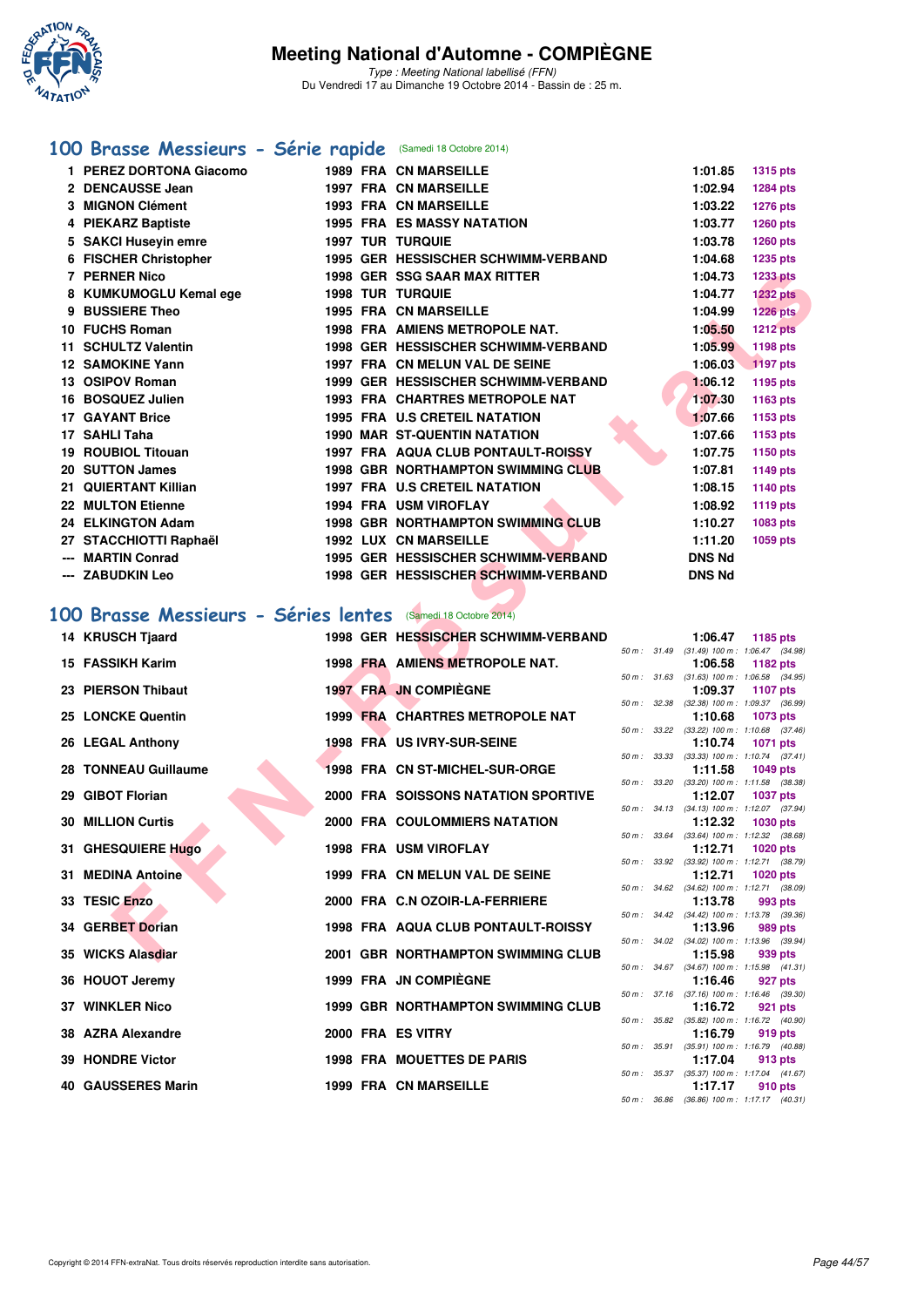

**100 Brasse Messieurs - Séries lentes (suite)**

### **Meeting National d'Automne - COMPIÈGNE**

Type : Meeting National labellisé (FFN) Du Vendredi 17 au Dimanche 19 Octobre 2014 - Bassin de : 25 m.

| <b>41 COLLIN Marius</b>                                      |  | 1999 FRA CN MARSEILLE                 |              |              | 1:17.34        | 906 pts                                        |        |
|--------------------------------------------------------------|--|---------------------------------------|--------------|--------------|----------------|------------------------------------------------|--------|
| 42 GABRIEL Jean-Emmanuel                                     |  | 2000 FRA AQUA CLUB PONTAULT-ROISSY    | 50 m : 36.48 |              | 1:17.75        | $(36.48)$ 100 m : 1:17.34 $(40.86)$<br>896 pts |        |
|                                                              |  |                                       |              |              |                | 50 m: 35.83 (35.83) 100 m: 1:17.75 (41.92)     |        |
| 43 FLEURY Steven                                             |  | 2001 FRA US IVRY-SUR-SEINE            |              |              | 1:20.15        | 840 pts                                        |        |
| 44 BOURGEOIS Mathieu                                         |  | 2001 FRA EA NOGENT-VILLERS            | 50 m : 37.58 |              | 1:20.56        | $(37.58)$ 100 m : 1:20.15 $(42.57)$<br>831 pts |        |
|                                                              |  |                                       |              | 50 m : 36.84 |                | $(36.84)$ 100 m : 1:20.56 $(43.72)$            |        |
| --- STANLEY Blake                                            |  | 2000 GBR NORTHAMPTON SWIMMING CLUB    |              |              | <b>DSQ Vi</b>  |                                                |        |
| --- JOLIVET Erwan                                            |  | 1997 FRA JN COMPIÈGNE                 |              |              | <b>DNS</b> dec |                                                |        |
|                                                              |  |                                       |              |              |                |                                                |        |
| 50 Papillon Messieurs - Finale A (Samedi 18 Octobre 2014)    |  |                                       |              |              |                |                                                |        |
| 1 BARRETT Adam                                               |  | <b>1992 GBR LOUGHBOROUGH</b>          |              |              | 23.19          | 1397 pts                                       |        |
| 2 STASIULIS Benjamin                                         |  | 1986 FRA CN MARSEILLE                 |              |              | 25.63          | <b>1239 pts</b>                                |        |
|                                                              |  |                                       |              |              |                |                                                |        |
| 50 Papillon Messieurs - 1/2 Finales (Samedi 18 Octobre 2014) |  |                                       |              |              |                |                                                |        |
|                                                              |  |                                       |              |              |                |                                                |        |
| 1 BARRETT Adam                                               |  | <b>1992 GBR LOUGHBOROUGH</b>          |              |              | 23.98          | <b>1345 pts</b>                                | 1e [1] |
| 2 STASIULIS Benjamin                                         |  | <b>1986 FRA CN MARSEILLE</b>          |              |              | 24.95          | <b>1282 pts</b>                                | 2e [1] |
| 3 FUCHS Théo                                                 |  | 1993 FRA AMIENS METROPOLE NAT.        |              |              | 24.98          | <b>1280 pts</b>                                | 3e [1] |
| 4 RALEFY Anthonny                                            |  | 1995 MAD CN MARSEILLE                 |              |              | 25.04          | <b>1277 pts</b>                                | 4e [1] |
| 5 AUBRY Flavien                                              |  | <b>1994 FRA U.S CRETEIL NATATION</b>  |              |              | 25.16          | <b>1269 pts</b>                                | 5e [1] |
|                                                              |  |                                       |              |              |                |                                                |        |
| 50 Papillon Messieurs - 1/4 Finales (Samedi 18 Octobre 2014) |  |                                       |              |              |                |                                                |        |
| 1 STASIULIS Benjamin                                         |  | <b>1986 FRA CN MARSEILLE</b>          |              |              | 24.23          | <b>1329 pts</b>                                | 1e [1] |
| 2 RALEFY Anthonny                                            |  | <b>1995 MAD CN MARSEILLE</b>          |              |              | 24.42          | <b>1316 pts</b>                                | 2e [1] |
| 3 BARRETT Adam                                               |  | <b>1992 GBR LOUGHBOROUGH</b>          |              |              | 24.56          | <b>1307 pts</b>                                | 3e [1] |
| 4 FUCHS Théo                                                 |  | 1993 FRA AMIENS METROPOLE NAT.        |              |              | 24.64          | <b>1302 pts</b>                                | 4e [1] |
| 5 AUBRY Flavien                                              |  | 1994 FRA U.S CRETEIL NATATION         |              |              | 24.71          | <b>1298 pts</b>                                | 5e [1] |
| 6 METELLA Mehdy                                              |  | 1992 FRA CN MARSEILLE                 |              |              | 24.74          | <b>1296 pts</b>                                | 6e [1] |
| 7 OZKUL Berk                                                 |  | <b>1998 TUR TURQUIE</b>               |              |              | 25.15          | 1270 pts                                       | 7e [1] |
| 8 PALALAR Deniz                                              |  | <b>1996 TUR TURQUIE</b>               |              |              | 25.20          | <b>1266 pts</b>                                | 8e [1] |
|                                                              |  |                                       |              |              |                |                                                |        |
| 50 Papillon Messieurs - Séries (Samedi 18 Octobre 2014)      |  |                                       |              |              |                |                                                |        |
| 1 METELLA Mehdy                                              |  | <b>1992 FRA CN MARSEILLE</b>          |              |              | 23.26          | <b>1393 pts</b>                                |        |
| 2 BARRETT Adam                                               |  | <b>1992 GBR LOUGHBOROUGH</b>          |              |              | 23.54          | <b>1374 pts</b>                                |        |
| 3 RALEFY Anthonny                                            |  | <b>1995 MAD CN MARSEILLE</b>          |              |              | 24.42          | <b>1316 pts</b>                                |        |
| 4 FUCHS Théo                                                 |  | <b>1993 FRA AMIENS METROPOLE NAT.</b> |              |              | 24.51          | <b>1311 pts</b>                                |        |
| 5 AUBRY Flavien                                              |  | <b>1994 FRA U.S CRETEIL NATATION</b>  |              |              | 24.53          | <b>1309 pts</b>                                |        |
| 6 MIGNON Clément                                             |  | <b>1993 FRA CN MARSEILLE</b>          |              |              | 24.61          | <b>1304 pts</b>                                |        |
| 7 STASIULIS Benjamin                                         |  | <b>1986 FRA CN MARSEILLE</b>          |              |              | 24.86          | <b>1288 pts</b>                                |        |
| 8 OZKUL Berk                                                 |  | <b>1998 TUR TURQUIE</b>               |              |              | 24.94          | 1283 pts                                       |        |
| 9 PALALAR Deniz                                              |  | <b>1996 TUR TURQUIE</b>               |              |              | 25.36          | <b>1256 pts</b>                                |        |
| 10 PEREZ DORTONA Giacomo                                     |  | <b>1989 FRA CN MARSEILLE</b>          |              |              | 25.47          | <b>1249 pts</b>                                |        |
| 11 MENAGE Raphael                                            |  | 1996 FRA AMIENS METROPOLE NAT.        |              |              | 25.74          | <b>1232 pts</b>                                |        |
| 12 AYDIN Firat                                               |  | 1998 GER HESSISCHER SCHWIMM-VERBAND   |              |              | 25.75          | <b>1232 pts</b>                                |        |
| 13 ARNOUX Laurent                                            |  | 1995 FRA CN MARSEILLE                 |              |              | 25.81          | <b>1228 pts</b>                                |        |
| 14 D'ADDA Alexandre                                          |  | 1997 FRA LAGNY-SUR-MARNE NATATION     |              |              | 25.84          | <b>1226 pts</b>                                |        |
| 15 BEDEL Paul-Gabriel                                        |  | 1994 FRA CN MARSEILLE                 |              |              | 26.00          | <b>1216 pts</b>                                |        |
| <b>16 BOUTON Axel</b>                                        |  | 1994 FRA CN MARSEILLE                 |              |              | 26.28          | 1199 pts                                       |        |
| 17 LINO Rafaël                                               |  | 1999 FRA C.N OZOIR-LA-FERRIERE        |              |              | 26.29          | <b>1198 pts</b>                                |        |
| <b>18 LONCKE Quentin</b>                                     |  | 1999 FRA CHARTRES METROPOLE NAT       |              |              | 26.30          | <b>1197 pts</b>                                |        |
| 19 MENDES Romain                                             |  | 1998 FRA AQUA CLUB PONTAULT-ROISSY    |              |              | 26.44          | 1189 pts                                       |        |
| 20 CADIAT Maxime                                             |  | 1997 FRA CN ANTIBES                   |              |              | 26.47          | <b>1187 pts</b>                                |        |
| 21 SERTIC Charles                                            |  | 1996 FRA CN MARSEILLE                 |              |              | 26.49          | <b>1186 pts</b>                                |        |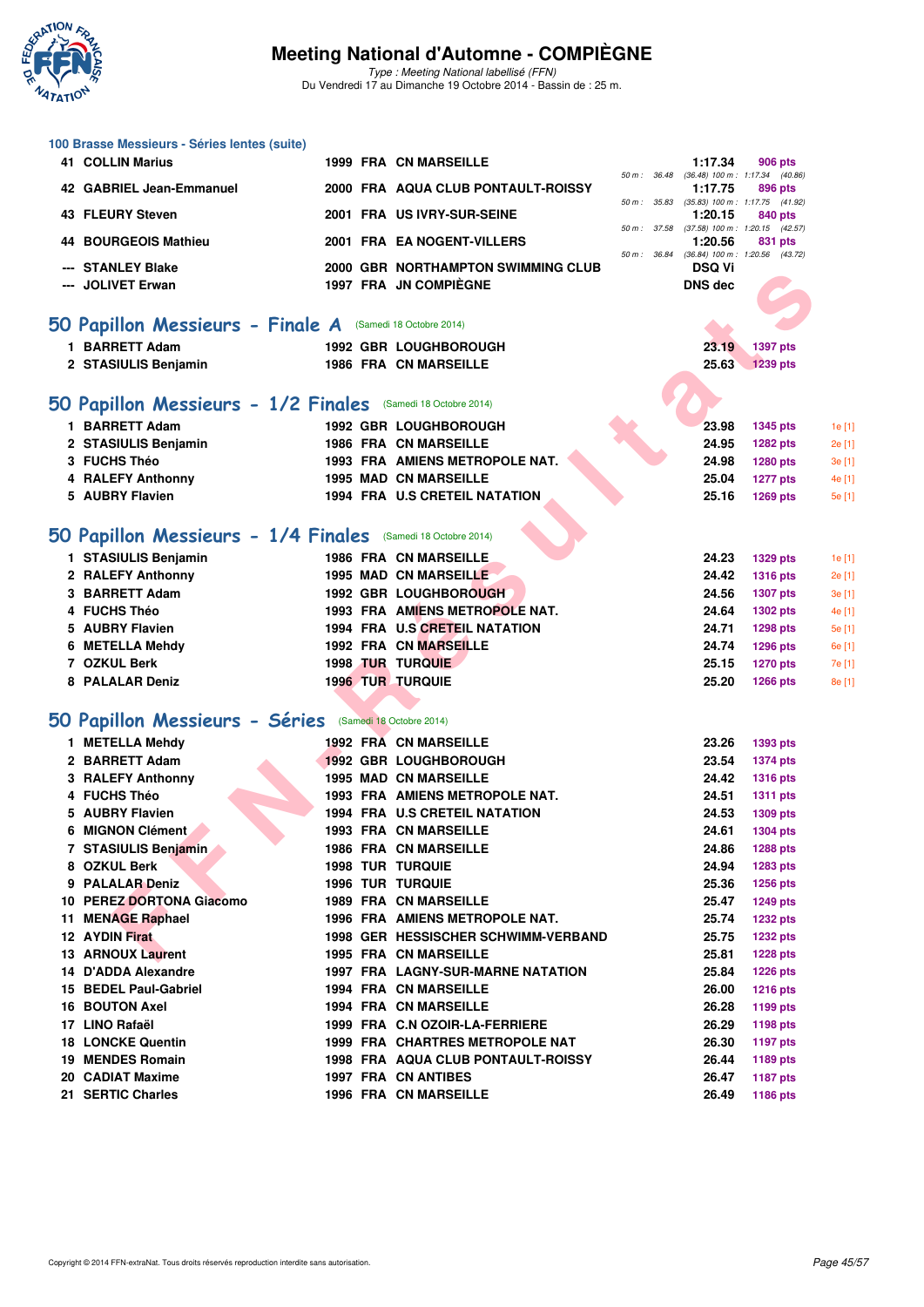

**50 Papillon Messieurs - Séries (suite)**

### **Meeting National d'Automne - COMPIÈGNE**

Type : Meeting National labellisé (FFN) Du Vendredi 17 au Dimanche 19 Octobre 2014 - Bassin de : 25 m.

| 22 KELLER Viktor             |  | 1998 GER HESSISCHER SCHWIMM-VERBAND       | 26.51 | 1184 pts        |
|------------------------------|--|-------------------------------------------|-------|-----------------|
| 23 PINTO DA SILVA Kristofer  |  | 1998 FRA CHÂTEAU-THIERRY NATATION 2000    | 26.56 | 1181 pts        |
| 24 VANCON Romain             |  | 1999 FRA JN COMPIEGNE                     | 26.78 | 1168 pts        |
| 25 SAVAGE Danny              |  | 2000 GBR NORTHAMPTON SWIMMING CLUB        | 26.96 | <b>1157 pts</b> |
| 26 BUSSIERE Theo             |  | <b>1995 FRA CN MARSEILLE</b>              | 26.98 | 1156 pts        |
| 27 BERNEBURG Jonathan        |  | <b>1998 GER SSG SAAR MAX RITTER</b>       | 27.05 | 1151 pts        |
| 28 PERNER Nico               |  | <b>1998 GER SSG SAAR MAX RITTER</b>       | 27.07 | 1150 pts        |
| 29 ZINSMEISTER Julien        |  | <b>1997 FRA COULOMMIERS NATATION</b>      | 27.10 | <b>1148 pts</b> |
| 30 PIEKARZ Baptiste          |  | <b>1995 FRA ES MASSY NATATION</b>         | 27.11 | <b>1148 pts</b> |
| 30 SAHLI Taha                |  | <b>1990 MAR ST-QUENTIN NATATION</b>       | 27.11 | <b>1148 pts</b> |
| <b>32 BEAL Thomas</b>        |  | <b>1994 FRA USM VIROFLAY</b>              | 27.18 | <b>1144 pts</b> |
| 33 NOYON Alexandre           |  | 1997 FRA CN MELUN VAL DE SEINE            | 27.27 | <b>1138 pts</b> |
| 33 TONNEAU Guillaume         |  | 1998 FRA CN ST-MICHEL-SUR-ORGE            | 27.27 | <b>1138 pts</b> |
| 35 LIV Nicolas               |  | 1999 FRA LAGNY-SUR-MARNE NATATION         | 27.35 | 1133 pts        |
| 36 VOISIN Dylan              |  | <b>1998 FRA U.S CRETEIL NATATION</b>      | 27.44 | 1128 pts        |
| 37 BOSQUEZ Julien            |  | <b>1993 FRA CHARTRES METROPOLE NAT</b>    | 27.52 | <b>1123 pts</b> |
| 38 SAMOKINE Yann             |  | 1997 FRA CN MELUN VAL DE SEINE            | 27.53 | <b>1122 pts</b> |
| 39 VIAUT Joris               |  | 1994 FRA AQUA CLUB PONTAULT-ROISSY        | 27.55 | <b>1121 pts</b> |
| 40 MECHICHE Magsen           |  | <b>1995 FRA MOUETTES DE PARIS</b>         | 27.57 | 1120 pts        |
| 41 PIERSON Thibaut           |  | 1997 FRA JN COMPIÈGNE                     | 27.59 | <b>1119 pts</b> |
| 42 BENDRIMIA Axel            |  | 1998 FRA CN ST-MICHEL-SUR-ORGE            | 27.71 | <b>1112 pts</b> |
| <b>43 SCARDONE Enzo</b>      |  | <b>1998 FRA BEAUVAISIS AQUATIC CLUB</b>   | 27.76 | 1109 pts        |
| <b>44 LANGLOIS Guillaume</b> |  | <b>1999 FRA ES MASSY NATATION</b>         | 27.80 | 1106 pts        |
| <b>45 BLECHET Quentin</b>    |  | <b>1998 FRA CNC ATTICHY</b>               | 27.89 | <b>1101 pts</b> |
| <b>46 CARON Quentin</b>      |  | 1998 FRA AMIENS METROPOLE NAT.            | 27.93 | 1099 pts        |
| 47 MBUYI Clarence            |  | 1998 FRA U.S CRETEIL NATATION             | 27.98 | 1096 pts        |
| <b>48 LE GUEN Nicolas</b>    |  | <b>2000 FRA ES MASSY NATATION</b>         | 27.99 | 1095 pts        |
| 49 HENRY Clément             |  | 2000 FRA ES VITRY                         | 28.04 | 1092 pts        |
| 50 HORTE Emilien             |  | 2000 FRA EA NOGENT-VILLERS                | 28.13 | 1087 pts        |
| 51 LATIMIER Flavien          |  | <b>1997 FRA CHARTRES METROPOLE NAT</b>    | 28.16 | 1085 pts        |
| 52 MILLION Curtis            |  | <b>2000 FRA COULOMMIERS NATATION</b>      | 28.20 | 1083 pts        |
| 53 REUILLON Paul             |  | <b>1997 FRA U.S CRETEIL NATATION</b>      | 28.25 | 1080 pts        |
| 53 MESSANT Pierre            |  | <b>1998 FRA COULOMMIERS NATATION</b>      | 28.25 | 1080 pts        |
| 53 SUTTON James              |  | <b>1998 GBR NORTHAMPTON SWIMMING CLUB</b> | 28.25 | 1080 pts        |
| 56 FAUTRA Yohan              |  | 2000 FRA AQUA CLUB PONTAULT-ROISSY        | 28.42 | <b>1070 pts</b> |
| 57 RICHMOND Matthew          |  | 2000 GBR NORTHAMPTON SWIMMING CLUB        | 28.46 | 1067 pts        |
| 58 CALONNE Tony              |  | <b>1997 FRA ST-QUENTIN NATATION</b>       | 28.58 | 1060 pts        |
| 59 WINKLER Nico              |  | <b>1999 GBR NORTHAMPTON SWIMMING CLUB</b> | 28.79 | <b>1048 pts</b> |
| 60 MEIGNAL Justin            |  | <b>1999 FRA CN MARSEILLE</b>              | 28.84 | 1045 pts        |
| 61 CHASSEVENT Owen           |  | 1999 FRA CN MELUN VAL DE SEINE            | 29.03 | 1034 pts        |
| 62 QUIERTANT Killian         |  | 1997 FRA U.S CRETEIL NATATION             | 29.15 | 1028 pts        |
| 63 RENAUD Aurélien           |  | <b>1999 FRA EA NOGENT-VILLERS</b>         | 29.20 | 1025 pts        |
| 64 KUMKUMOGLU Kemal ege      |  | <b>1998 TUR TURQUIE</b>                   | 29.23 | 1023 pts        |
| 65 FERREIRA Sebastien        |  | <b>1999 FRA JN COMPIEGNE</b>              | 29.28 | 1020 pts        |
| 66 RODRIGUES Adrien          |  | <b>2000 FRA ES MASSY NATATION</b>         | 29.35 | 1016 pts        |
| 66 BLOOM Franck              |  | <b>1993 FRA LE CHESNAY NATATION</b>       | 29.35 | 1016 pts        |
| <b>68 STANLEY Blake</b>      |  | 2000 GBR NORTHAMPTON SWIMMING CLUB        | 30.01 | 979 pts         |
| 69 HALLOIN Adrien            |  | 1998 FRA CHARTRES METROPOLE NAT           | 30.02 | 978 pts         |
| 70 GABRIEL Jean-Emmanuel     |  | 2000 FRA AQUA CLUB PONTAULT-ROISSY        | 30.07 | 975 pts         |
| 71 JACOLOT Baptiste          |  | <b>2000 FRA ES MASSY NATATION</b>         | 30.27 | <b>964 pts</b>  |
| 72 LLOYD Joshua              |  | <b>1999 GBR NORTHAMPTON SWIMMING CLUB</b> | 30.32 | 962 pts         |
| 73 RAJAONA RAJAOFETRA Maxime |  | 2001 FRA AQUA CLUB PONTAULT-ROISSY        | 30.37 | 959 pts         |
| 74 HERN Edward               |  | <b>1999 GBR NORTHAMPTON SWIMMING CLUB</b> | 30.70 | 941 pts         |
| 75 MOKHFI Naim               |  | 2000 FRA ES MASSY NATATION                | 30.83 | 933 pts         |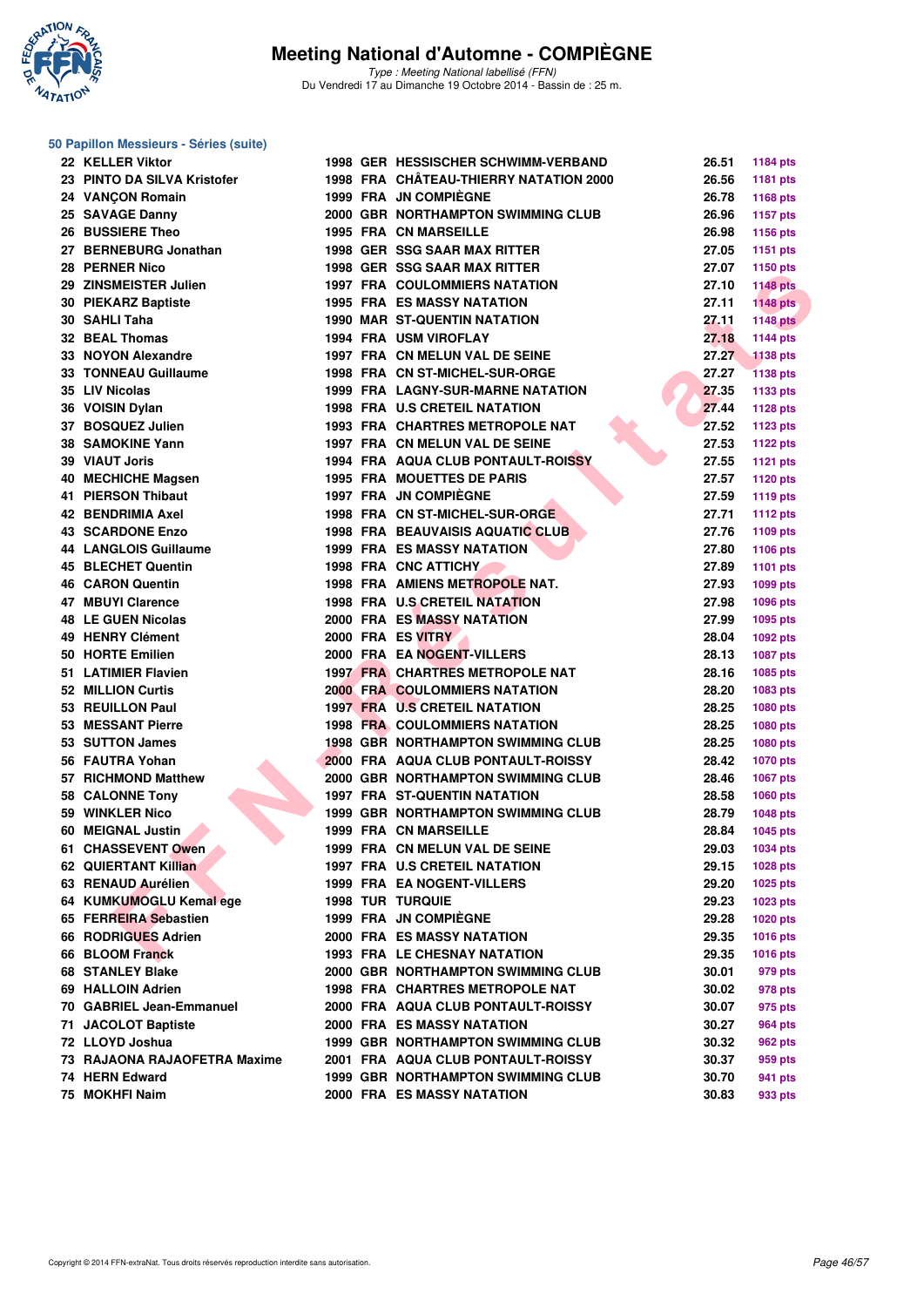

Type : Meeting National labellisé (FFN) Du Vendredi 17 au Dimanche 19 Octobre 2014 - Bassin de : 25 m.

#### **50 Papillon Messieurs - Séries (suite)**

| 76 BOURGEOIS Mathieu                                        |  | 2001 FRA EA NOGENT-VILLERS                                                      |  | 30.84                                             | 933 pts                             |
|-------------------------------------------------------------|--|---------------------------------------------------------------------------------|--|---------------------------------------------------|-------------------------------------|
| 77 RICHARD Robin                                            |  | 2001 FRA CN NOYON                                                               |  | 30.91                                             | 929 pts                             |
| 78 OUNOUGHI Ihsane                                          |  | <b>2001 FRA ES MASSY NATATION</b>                                               |  | 30.94                                             | 927 pts                             |
| 79 SNOOK Liam                                               |  | <b>1998 GBR NORTHAMPTON SWIMMING CLUB</b>                                       |  | 30.98                                             | 925 pts                             |
| 80 MUSSARD Baptiste                                         |  | 2000 FRA JN COMPIEGNE                                                           |  | 31.03                                             | <b>923 pts</b>                      |
| 81 WICKS Alasdiar                                           |  | 2001 GBR NORTHAMPTON SWIMMING CLUB                                              |  | 31.12                                             | <b>918 pts</b>                      |
| 82 LLOYD Samuel                                             |  | <b>1999 GBR NORTHAMPTON SWIMMING CLUB</b>                                       |  | 31.14                                             | 917 pts                             |
| 83 BLACKETT Sam                                             |  | <b>1998 GBR NORTHAMPTON SWIMMING CLUB</b>                                       |  | 31.29                                             | <b>909 pts</b>                      |
| <b>84 LEFEVRE Mathieu</b>                                   |  | <b>1999 FRA THOUROTTE NATATION</b>                                              |  | 31.45                                             | <b>900 pts</b>                      |
| 85 RIAD Samy                                                |  | 1999 FRA JN COMPIEGNE                                                           |  | 31.48                                             | <b>898 pts</b>                      |
| 86 DELIGNY Samuel                                           |  | 2000 FRA CNC ATTICHY                                                            |  | 31.50                                             | 897 pts                             |
| 87 PETTIT William                                           |  | 2001 GBR NORTHAMPTON SWIMMING CLUB                                              |  | 31.77                                             | <b>883 pts</b>                      |
| <b>88 KAZMIERCZAK Enzo</b>                                  |  | 2000 FRA AMICALE CREIL NATATION                                                 |  | 31.80                                             | 881 pts                             |
| 89 D'INCA Fabio                                             |  | 2000 FRA BEAUVAISIS AQUATIC CLUB                                                |  | 31.94                                             | 874 pts                             |
| 90 WADE Theo                                                |  | 2001 FRA BEAUVAISIS AQUATIC CLUB                                                |  | 32.12                                             | <b>864 pts</b>                      |
| 91 FLEURY Steven                                            |  | 2001 FRA US IVRY-SUR-SEINE                                                      |  | 32.23                                             | 859 pts                             |
| 92 CAMUS Loïc<br>93 ACHOUR TALET Iciane                     |  | <b>2001 FRA ES MASSY NATATION</b><br><b>1999 FRA SOISSONS NATATION SPORTIVE</b> |  | 32.63<br>33.06                                    | 838 pts                             |
| 94 GREHAN Martin                                            |  | 2000 FRA JN COMPIEGNE                                                           |  | 33.18                                             | <b>816 pts</b>                      |
| 95 CARPENTIER Gabin                                         |  | 2000 FRA P.V GRANDVILLIERS NATATION                                             |  | 34.01                                             | 810 pts<br><b>768 pts</b>           |
| --- LEGOUT Pierre                                           |  | 1996 FRA AMIENS METROPOLE NAT.                                                  |  | <b>DNS dec</b>                                    |                                     |
| --- GEBEL-DE-GEBHARDT Maxime                                |  | 2000 FRA JN COMPIEGNE                                                           |  | <b>DNS dec</b>                                    |                                     |
| --- MARTIN Conrad                                           |  | 1995 GER HESSISCHER SCHWIMM-VERBAND                                             |  | <b>DNS</b> dec                                    |                                     |
|                                                             |  |                                                                                 |  |                                                   |                                     |
|                                                             |  |                                                                                 |  |                                                   |                                     |
| --- ZABUDKIN Leo                                            |  | 1998 GER HESSISCHER SCHWIMM-VERBAND                                             |  | <b>DNS Nd</b>                                     |                                     |
|                                                             |  |                                                                                 |  |                                                   |                                     |
| 00 Papillon Messieurs - Finale A (Dimanche 19 Octobre 2014) |  |                                                                                 |  |                                                   |                                     |
| 1 METELLA Mehdy                                             |  | 1992 FRA CN MARSEILLE                                                           |  | 50.83                                             | 1409 pts                            |
| 2 BARRETT Adam                                              |  | 1992 GBR LOUGHBOROUGH                                                           |  | 50 m: 24.05 (24.05) 100 m: 50.83 (26.78)<br>51.46 | <b>1388 pts</b>                     |
|                                                             |  |                                                                                 |  | 50 m: 24.35 (24.35) 100 m: 51.46 (27.11)          |                                     |
| 3 AUBRY Flavien                                             |  | <b>1994 FRA U.S CRETEIL NATATION</b>                                            |  | 54.38                                             | <b>1295 pts</b>                     |
| 4 FORSTER Philipp                                           |  | 1994 GER HESSISCHER SCHWIMM-VERBAND                                             |  | 50 m: 24.90 (24.90) 100 m: 54.38 (29.48)<br>55.86 | <b>1249 pts</b>                     |
|                                                             |  |                                                                                 |  | 50 m : 26.22 (26.22) 100 m : 55.86 (29.64)        |                                     |
| 5 FUCHS Théo                                                |  | 1993 FRA AMIENS METROPOLE NAT.                                                  |  | 55.89<br>50 m: 26.11 (26.11) 100 m: 55.89 (29.78) | <b>1248 pts</b>                     |
| <b>6 RALEFY Anthonny</b>                                    |  | <b>1995 MAD CN MARSEILLE</b>                                                    |  | 56.16                                             | <b>1240 pts</b>                     |
|                                                             |  |                                                                                 |  | 50 m: 25.77 (25.77) 100 m: 56.16                  | (30.39)                             |
| 7 BEDEL Paul-Gabriel                                        |  | <b>1994 FRA CN MARSEILLE</b>                                                    |  | 57.09<br>50 m : 26.52 (26.52) 100 m :             | <b>1211 pts</b><br>57.09<br>(30.57) |
| 8 STASIULIS Benjamin                                        |  | <b>1986 FRA CN MARSEILLE</b>                                                    |  | 58.27                                             | <b>1176 pts</b>                     |
|                                                             |  |                                                                                 |  | 50 m: 25.59 (25.59) 100 m: 58.27 (32.68)          |                                     |
| 00 Papillon Messieurs - Finale B (Dimanche 19 Octobre 2014) |  |                                                                                 |  |                                                   |                                     |
| 1 LONCKE Quentin                                            |  | 1999 FRA CHARTRES METROPOLE NAT                                                 |  | 56.44                                             | <b>1231 pts</b>                     |
|                                                             |  |                                                                                 |  | 50 m : 26.86 (26.86) 100 m : 56.44 (29.58)        |                                     |
| 2 SCHULTZ Valentin                                          |  | 1998 GER HESSISCHER SCHWIMM-VERBAND                                             |  | 57.19                                             | <b>1208 pts</b>                     |
| 3 AYDIN Firat                                               |  | 1998 GER HESSISCHER SCHWIMM-VERBAND                                             |  | 50 m: 26.69 (26.69) 100 m: 57.19<br>57.43         | (30.50)<br><b>1201 pts</b>          |
| 4 OZKUL Berk                                                |  | <b>1998 TUR TURQUIE</b>                                                         |  | 50 m: 26.79 (26.79) 100 m: 57.43 (30.64)<br>58.29 | 1175 pts                            |

## **100 Papillon Messieurs - Finale A** (Dimanche 19 Octobre 2014)

| 1 METELLA Mehdy      |  | <b>1992 FRA CN MARSEILLE</b>         |             |                        | 50.83                             | 1409 pts        |
|----------------------|--|--------------------------------------|-------------|------------------------|-----------------------------------|-----------------|
|                      |  |                                      |             | 50 m : 24.05           | $(24.05)$ 100 m :                 | 50.83 (26.78)   |
| 2 BARRETT Adam       |  | <b>1992 GBR LOUGHBOROUGH</b>         |             |                        | 51.46                             | <b>1388 pts</b> |
|                      |  |                                      |             | 50 m: 24.35            | $(24.35)$ 100 m :                 | 51.46 (27.11)   |
| 3 AUBRY Flavien      |  | <b>1994 FRA U.S CRETEIL NATATION</b> |             |                        | 54.38                             | 1295 pts        |
|                      |  |                                      |             | $50 \text{ m}$ : 24.90 | $(24.90)$ 100 m :                 | 54.38 (29.48)   |
| 4 FORSTER Philipp    |  | 1994 GER HESSISCHER SCHWIMM-VERBAND  |             |                        | 55.86                             | 1249 pts        |
|                      |  |                                      | 50 m :      | 26.22                  | $(26.22)$ 100 m :                 | 55.86 (29.64)   |
| 5 FUCHS Théo         |  | 1993 FRA AMIENS METROPOLE NAT.       |             |                        | 55.89                             | <b>1248 pts</b> |
|                      |  |                                      |             | $50 m$ : 26.11         | $(26.11)$ 100 m :                 | 55.89 (29.78)   |
| 6 RALEFY Anthonny    |  | <b>1995 MAD CN MARSEILLE</b>         |             |                        | 56.16                             | <b>1240 pts</b> |
|                      |  |                                      |             | 50 m : 25.77           | $(25.77)$ 100 m :                 | 56.16 (30.39)   |
| 7 BEDEL Paul-Gabriel |  | <b>1994 FRA CN MARSEILLE</b>         |             |                        | 57.09                             | 1211 $pts$      |
|                      |  |                                      |             | 50 m: 26.52            | $(26.52)$ 100 m :                 | 57.09 (30.57)   |
| 8 STASIULIS Benjamin |  | <b>1986 FRA CN MARSEILLE</b>         |             |                        | 58.27                             | 1176 pts        |
|                      |  |                                      | 50 m: 25.59 |                        | $(25.59)$ 100 m : 58.27 $(32.68)$ |                 |

#### **[100 Papillon Messieurs - Finale B](http://www.ffnatation.fr/webffn/resultats.php?idact=nat&go=epr&idcpt=24767&idepr=82)** (Dimanche 19 Octobre 2014)

| 1 LONCKE Quentin           |  | 1999 FRA CHARTRES METROPOLE NAT        |                        |       | 56.44                               | <b>1231 pts</b> |  |
|----------------------------|--|----------------------------------------|------------------------|-------|-------------------------------------|-----------------|--|
|                            |  |                                        | $50 \text{ m}$ : 26.86 |       | $(26.86)$ 100 m :                   | 56.44 (29.58)   |  |
| 2 SCHULTZ Valentin         |  | 1998 GER HESSISCHER SCHWIMM-VERBAND    |                        |       | 57.19                               | <b>1208 pts</b> |  |
|                            |  |                                        | 50 m :                 | 26.69 | $(26.69)$ 100 m :                   | 57.19 (30.50)   |  |
| 3 AYDIN Firat              |  | 1998 GER HESSISCHER SCHWIMM-VERBAND    |                        |       | 57.43                               | <b>1201 pts</b> |  |
|                            |  |                                        | 50 m : 26.79           |       | $(26.79)$ 100 m :                   | 57.43 (30.64)   |  |
| 4 OZKUL Berk               |  | <b>1998 TUR TURQUIE</b>                |                        |       | 58.29                               | 1175 pts        |  |
|                            |  |                                        | 50 m : 27.02           |       | $(27.02)$ 100 m :                   | 58.29 (31.27)   |  |
| 5 PINTO DA SILVA Kristofer |  | 1998 FRA CHÂTEAU-THIERRY NATATION 2000 |                        |       | 59.31                               | 1145 $pts$      |  |
|                            |  |                                        | $50 \text{ m}$ : 27.11 |       | $(27.11)$ 100 m :                   | 59.31 (32.20)   |  |
| 6 LINO Rafaël              |  | 1999 FRA C.N OZOIR-LA-FERRIERE         |                        |       | 1:00.02                             | 1124 $pts$      |  |
|                            |  |                                        | 50 m: 28.10            |       | $(28.10)$ 100 m : 1:00.02 $(31.92)$ |                 |  |
| 7 TONNEAU Guillaume        |  | 1998 FRA CN ST-MICHEL-SUR-ORGE         |                        |       | 1:00.29                             | 1116 pts        |  |
|                            |  |                                        | 50 m: 27.99            |       | $(27.99)$ 100 m : 1:00.29 $(32.30)$ |                 |  |
| 8 FUCHS Roman              |  | <b>1998 FRA AMIENS METROPOLE NAT.</b>  |                        |       | 1:01.45                             | <b>1083 pts</b> |  |
|                            |  |                                        | 50 m: 28.94            |       | $(28.94)$ 100 m : 1:01.45 $(32.51)$ |                 |  |

# **[100 Papillon Messieurs - Série rapide](http://www.ffnatation.fr/webffn/resultats.php?idact=nat&go=epr&idcpt=24767&idepr=82)** (Dimanche 19 Octobre 2014)

**1990 FRA CN MARSEILLE** 53.20 **1332 pts** 50 m : 25.27 (25.27) 100 m : 53.20 (27.93)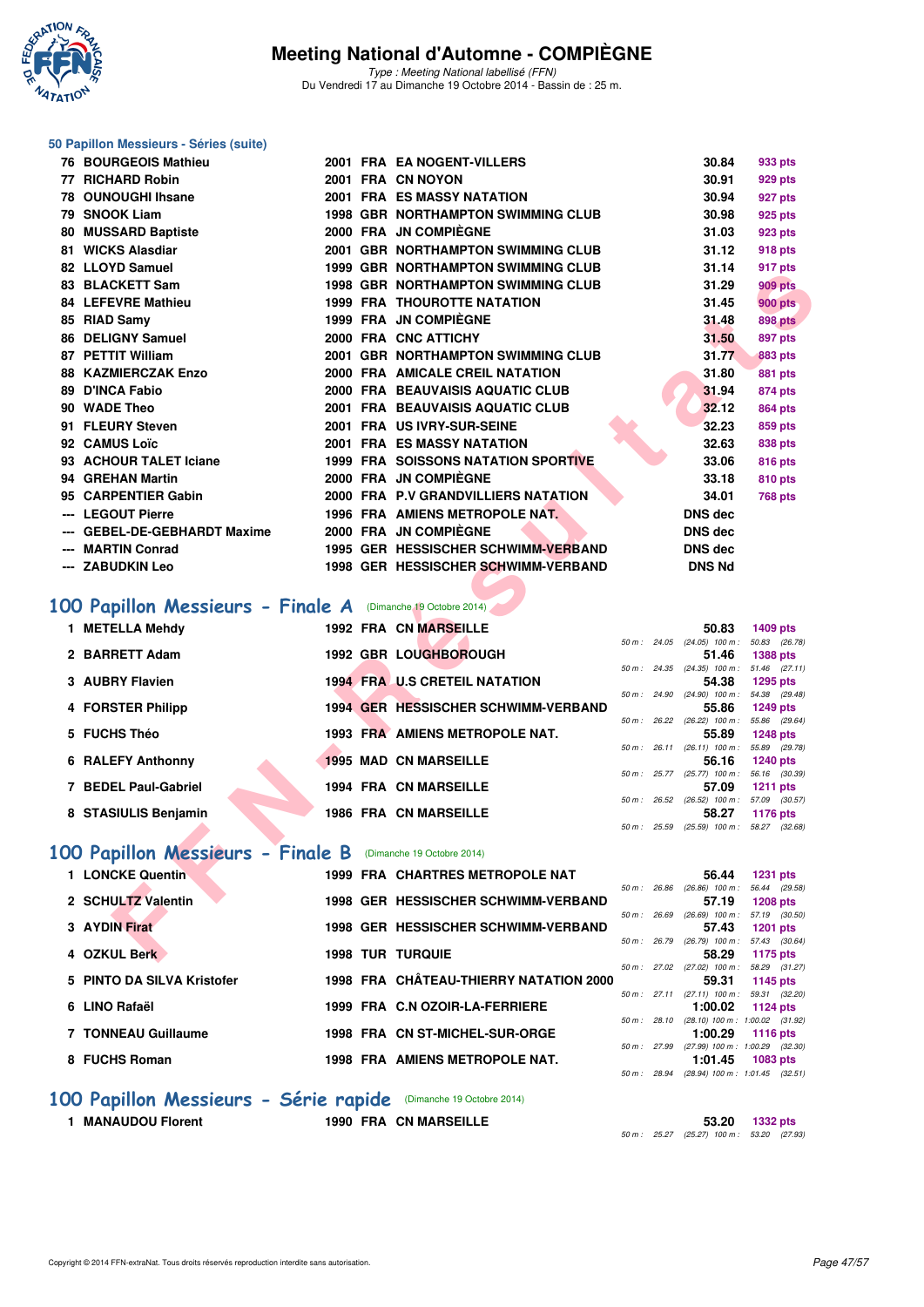

Type : Meeting National labellisé (FFN) Du Vendredi 17 au Dimanche 19 Octobre 2014 - Bassin de : 25 m.

#### **100 Papillon Messieurs - Série rapide (suite)**

| 2 METELLA Mehdy                                                  |  | 1992 FRA CN MARSEILLE                     |              |             | 53.35                                                 | <b>1327 pts</b>                      |         |
|------------------------------------------------------------------|--|-------------------------------------------|--------------|-------------|-------------------------------------------------------|--------------------------------------|---------|
| 3 BARRETT Adam                                                   |  | 1992 GBR LOUGHBOROUGH                     |              |             | 50 m : 25.15 (25.15) 100 m :<br>54.12                 | 53.35 (28.20)<br>1303 pts            |         |
| 4 AUBRY Flavien                                                  |  | <b>1994 FRA U.S CRETEIL NATATION</b>      |              |             | $50 m$ : $25.17$ $(25.17)$ $100 m$ :<br>54.91         | 54.12 (28.95)<br><b>1278 pts</b>     |         |
|                                                                  |  |                                           |              |             | 50 m: 25.42 (25.42) 100 m: 54.91 (29.49)              |                                      |         |
| 5 FORSTER Philipp                                                |  | 1994 GER HESSISCHER SCHWIMM-VERBAND       |              |             | 55.47<br>50 m : 25.98 (25.98) 100 m : 55.47 (29.49)   | <b>1261 pts</b>                      |         |
| 6 STASIULIS Benjamin                                             |  | <b>1986 FRA CN MARSEILLE</b>              |              |             | 56.75                                                 | <b>1222 pts</b>                      |         |
| 7 FUCHS Théo                                                     |  | <b>1993 FRA AMIENS METROPOLE NAT.</b>     |              |             | 50 m : 26.32 (26.32) 100 m : 56.75 (30.43)<br>56.78   | <b>1221 pts</b>                      |         |
|                                                                  |  |                                           | $50 m$ :     |             | 26.54 (26.54) 100 m :                                 | 56.78 (30.24)                        |         |
| 8 RALEFY Anthonny                                                |  | <b>1995 MAD CN MARSEILLE</b>              | 50 m: 26.08  |             | 57.21<br>$(26.08)$ 100 m :                            | <b>1208 pts</b><br>$57.21$ $(31.13)$ |         |
| 10 AVETAND Thomas                                                |  | <b>1995 FRA BEAUVAISIS AQUATIC CLUB</b>   | $50 m$ :     |             | 57.59<br>26.68 (26.68) 100 m:                         | 1196 pts                             |         |
| 11 PALALAR Deniz                                                 |  | <b>1996 TUR TURQUIE</b>                   |              |             | 57.65                                                 | 57.59 (30.91)<br><b>1194 pts</b>     |         |
| <b>14 LONCKE Quentin</b>                                         |  | <b>1999 FRA CHARTRES METROPOLE NAT</b>    |              |             | 50 m: 26.68 (26.68) 100 m: 57.65 (30.97)<br>58.48     | 1170 pts                             |         |
|                                                                  |  |                                           | $50 m$ :     |             | $27.74$ $(27.74)$ 100 m :                             | 58.48 (30.74)                        |         |
| 17 OZKUL Berk                                                    |  | <b>1998 TUR TURQUIE</b>                   | $50 m$ :     |             | 58.95<br>27.65 (27.65) 100 m :                        | 1156 pts<br>58.95 (31.30)            |         |
| 21 LEGOUT Pierre                                                 |  | 1996 FRA AMIENS METROPOLE NAT.            |              |             | 59.13                                                 | 1150 pts                             |         |
| 22 D'ADDA Alexandre                                              |  | <b>1997 FRA LAGNY-SUR-MARNE NATATION</b>  | $50 m$ :     |             | 27.65 (27.65) 100 m :<br>59.54                        | 59.13 (31.48)<br>1138 pts            |         |
|                                                                  |  |                                           |              |             | $50 m$ : 27.47 (27.47) 100 m :                        | 59.54 (32.07)                        |         |
| 23 ARNOUX Laurent                                                |  | <b>1995 FRA CN MARSEILLE</b>              |              |             | 59.60<br>$50 m$ : 27.14 (27.14) 100 m :               | 1136 pts<br>59.60 (32.46)            |         |
| 24 AYDIN Firat                                                   |  | 1998 GER HESSISCHER SCHWIMM-VERBAND       |              |             | 59.66                                                 | 1135 pts                             |         |
| 25 DECHENEST Pierre                                              |  | 1995 FRA CN MELUN VAL DE SEINE            |              |             | $50 m$ : 27.47 (27.47) 100 m :<br>59.73               | 59.66 (32.19)<br>1133 pts            |         |
|                                                                  |  |                                           |              |             | 50 m: 27.61 (27.61) 100 m: 59.73 (32.12)              |                                      |         |
| 31 POSTOLACHI Mikael                                             |  | 1994 FRA SO ROSNY                         | 50 m: 27.75  |             | 1:00.59<br>(27.75) 100 m : 1:00.59                    | <b>1108 pts</b>                      | (32.84) |
| 35 SAKCI Huseyin emre                                            |  | 1997 TUR TURQUIE                          |              |             | 1:00.66                                               | 1106 pts                             |         |
| <b>37 MENDES Romain</b>                                          |  | 1998 FRA AQUA CLUB PONTAULT-ROISSY        |              |             | 50 m: 27.76 (27.76) 100 m: 1:00.66 (32.90)<br>1:00.77 | 1102 pts                             |         |
|                                                                  |  |                                           | 50 m : 27.68 |             | $(27.68)$ 100 m : 1:00.77                             |                                      | (33.09) |
| 43 TRUCHOT Florian                                               |  | 1996 FRA ASPTT ORLEANS                    |              |             | 1:01.27<br>50 m: 27.56 (27.56) 100 m: 1:01.27 (33.71) | <b>1088 pts</b>                      |         |
| 44 SAVAGE Danny                                                  |  | <b>2000 GBR NORTHAMPTON SWIMMING CLUB</b> |              |             | 1:01.33                                               | 1086 pts                             |         |
| --- PEREZ DORTONA Giacomo                                        |  | 1989 FRA CN MARSEILLE                     |              | 50 m: 28.10 | $(28.10)$ 100 m : 1:01.33 $(33.23)$<br><b>DNS dec</b> |                                      |         |
| --- BERNIER Aurélien                                             |  | 1994 FRA US JEUNESSE MITRY-MORY           |              |             | <b>DNS Nd</b>                                         |                                      |         |
|                                                                  |  |                                           |              |             |                                                       |                                      |         |
| 00 Papillon Messieurs - Séries lentes (Dimanche 19 Octobre 2014) |  |                                           |              |             |                                                       |                                      |         |
| 9 BEDEL Paul-Gabriel                                             |  | <b>1994 FRA CN MARSEILLE</b>              |              |             | 57.25                                                 | <b>1207 pts</b>                      |         |
|                                                                  |  |                                           |              |             | 50 m : 26.99 (26.99) 100 m : 57.25 (30.26)            |                                      |         |
| 12 SCHULTZ Valentin                                              |  | 1998 GER HESSISCHER SCHWIMM-VERBAND       |              |             | 57.70<br>50 m : 26.92 (26.92) 100 m :                 | 1193 pts<br>57.70 (30.78)            |         |
| 13 DUICAN Radu                                                   |  | <b>1997 ROU CN MARSEILLE</b>              |              |             | 58.28                                                 | 1176 pts                             |         |
| <b>15 L'HULLIER Armand</b>                                       |  | <b>1997 FRA CN MARSEILLE</b>              |              |             | 50 m: 27.45 (27.45) 100 m: 58.28 (30.83)<br>58.65     | 1165 pts                             |         |
|                                                                  |  |                                           |              |             | 50 m : 27.73 (27.73) 100 m :                          | 58.65 (30.92)                        |         |
| <b>16 PINTO DA SILVA Kristofer</b>                               |  | 1998 FRA CHÂTEAU-THIERRY NATATION 2000    |              |             | 58.71<br>50 m : 26.88 (26.88) 100 m :                 | 1163 pts<br>58.71 (31.83)            |         |
| 17 SERTIC Charles                                                |  | <b>1996 FRA CN MARSEILLE</b>              |              |             | 58.95                                                 | <b>1156 pts</b>                      |         |
| 19 CADIAT Maxime                                                 |  | <b>1997 FRA CN ANTIBES</b>                |              |             | 50 m : 27.71 (27.71) 100 m :<br>59.03                 | 58.95 (31.24)<br>1153 pts            |         |
|                                                                  |  |                                           |              |             |                                                       |                                      |         |

#### **[100 Papillon Messieurs - Séries lentes](http://www.ffnatation.fr/webffn/resultats.php?idact=nat&go=epr&idcpt=24767&idepr=82)** (Dimanche 19 Octobre 2014)

| 9 BEDEL Paul-Gabriel        |  | <b>1994 FRA CN MARSEILLE</b>           |              | 57.25                                                   | 1207 pts |  |
|-----------------------------|--|----------------------------------------|--------------|---------------------------------------------------------|----------|--|
|                             |  |                                        |              | 50 m : 26.99 (26.99) 100 m : 57.25 (30.                 |          |  |
| <b>12 SCHULTZ Valentin</b>  |  | 1998 GER HESSISCHER SCHWIMM-VERBAND    |              | 57.70                                                   | 1193 pts |  |
|                             |  |                                        |              | 50 m: 26.92 (26.92) 100 m: 57.70 (30.                   |          |  |
| 13 DUICAN Radu              |  | <b>1997 ROU CN MARSEILLE</b>           |              | 58.28                                                   | 1176 pts |  |
| 15 L'HULLIER Armand         |  | <b>1997 FRA CN MARSEILLE</b>           |              | 50 m: 27.45 (27.45) 100 m: 58.28 (30.                   |          |  |
|                             |  |                                        |              | 58.65 1165 pts<br>50 m: 27.73 (27.73) 100 m: 58.65 (30. |          |  |
| 16 PINTO DA SILVA Kristofer |  | 1998 FRA CHÂTEAU-THIERRY NATATION 2000 |              | 58.71                                                   | 1163 pts |  |
|                             |  |                                        |              | 50 m: 26.88 (26.88) 100 m: 58.71 (31.                   |          |  |
| 17 SERTIC Charles           |  | <b>1996 FRA CN MARSEILLE</b>           |              | 58.95 1156 pts                                          |          |  |
|                             |  |                                        |              | 50 m: 27.71 (27.71) 100 m: 58.95 (31.                   |          |  |
| 19 CADIAT Maxime            |  | 1997 FRA CN ANTIBES                    |              | 59.03                                                   | 1153 pts |  |
|                             |  |                                        |              | 50 m: 27.68 (27.68) 100 m: 59.03 (31.                   |          |  |
| 20 KOBER Daniel             |  | 1997 GER SSG SAAR MAX RITTER           |              | 59.11                                                   | 1151 pts |  |
|                             |  |                                        |              | 50 m: 27.82 (27.82) 100 m: 59.11 (31.                   |          |  |
| 26 ZINSMEISTER Julien       |  | <b>1997 FRA COULOMMIERS NATATION</b>   |              | 1:00.04 1124 pts                                        |          |  |
|                             |  |                                        |              | 50 m: 27.60 (27.60) 100 m: 1:00.04 (32.                 |          |  |
| 27 NOYON Alexandre          |  | 1997 FRA CN MELUN VAL DE SEINE         |              | 1:00.33 1115 pts                                        |          |  |
|                             |  |                                        |              | 50 m: 27.96 (27.96) 100 m: 1:00.33 (32.                 |          |  |
| 27 BUSSIERE Theo            |  | <b>1995 FRA CN MARSEILLE</b>           |              | 1:00.33 1115 pts                                        |          |  |
| 29 LINO Rafaël              |  | 1999 FRA C.N OZOIR-LA-FERRIERE         | 50 m : 28.55 | $(28.55)$ 100 m : 1:00.33 (31.<br>$1:00.36$ 1114 pts    |          |  |
|                             |  |                                        |              |                                                         |          |  |

| 50 m: 28.10    |       | $(28.10)$ 100 m : 1:01.33 $(33.23)$<br><b>DNS</b> dec<br><b>DNS Nd</b> |                     |  |
|----------------|-------|------------------------------------------------------------------------|---------------------|--|
|                |       | 57.25                                                                  | <b>1207 pts</b>     |  |
| 50 m: 26.99    |       | $(26.99)$ 100 m :                                                      | 57.25 (30.26)       |  |
|                |       |                                                                        | 57.70 1193 pts      |  |
| $50 m$ :       | 26.92 | $(26.92)$ 100 m :                                                      | 57.70 (30.78)       |  |
|                |       | 58.28                                                                  | 1176 pts            |  |
| $50 m$ :       | 27.45 | $(27.45)$ 100 m :                                                      | 58.28 (30.83)       |  |
|                |       | 58.65                                                                  | 1165 $pts$          |  |
| $50 m$ :       | 27.73 | $(27.73)$ 100 m :                                                      | 58.65 (30.92)       |  |
|                |       | 58.71                                                                  | 1163 pts            |  |
| $50 m$ :       | 26.88 | $(26.88)$ 100 m :                                                      | 58.71 (31.83)       |  |
|                |       | 58.95                                                                  | 1156 pts            |  |
| $50 m$ :       | 27.71 | $(27.71)$ 100 m : 58.95 $(31.24)$                                      |                     |  |
|                |       | 59.03                                                                  | 1153 pts            |  |
| $50 m$ :       | 27.68 | $(27.68)$ 100 m :                                                      | 59.03 (31.35)       |  |
|                |       | 59.11                                                                  | 1151 pts            |  |
| 50 m :         | 27.82 | $(27.82)$ 100 m : 59.11 $(31.29)$                                      |                     |  |
|                |       | 1:00.04 1124 pts                                                       |                     |  |
| 50 m: 27.60    |       | $(27.60)$ 100 m :                                                      | $1:00.04$ $(32.44)$ |  |
|                |       | 1:00.33                                                                | 1115 pts            |  |
| 50 m : 27.96   |       | $(27.96)$ 100 m : 1:00.33 $(32.37)$                                    |                     |  |
|                |       | $1:00.33$ 1115 pts                                                     |                     |  |
| $50 m$ : 28.55 |       | $(28.55)$ 100 m : 1:00.33 $(31.78)$                                    |                     |  |
|                |       | 1:00.36 1114 pts                                                       |                     |  |
| 50 m: 27.38    |       | $(27.38)$ 100 m :                                                      | 1:00.36 (32.98)     |  |

**2 METELLA Mehdy 1992 FRA CN MARSEILLE 53.35 1327 pts**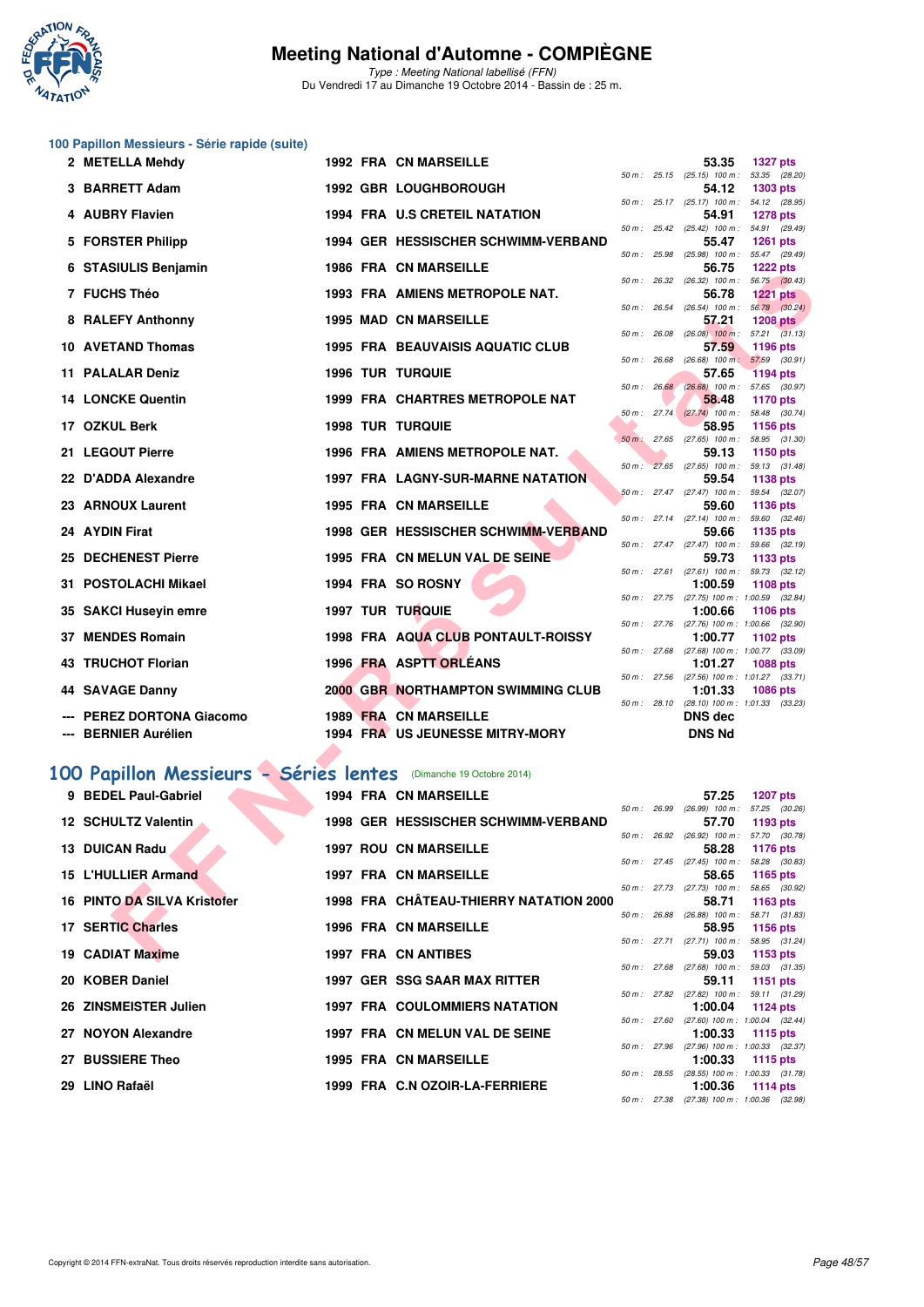

Type : Meeting National labellisé (FFN) Du Vendredi 17 au Dimanche 19 Octobre 2014 - Bassin de : 25 m.

# **100 Papillon Messieurs - Séries lentes (suite)**

| 30 FUCHS Roman             |  | 1998 FRA AMIENS METROPOLE NAT.            |                |              | 1:00.47                                                 | <b>1111 pts</b> |  |
|----------------------------|--|-------------------------------------------|----------------|--------------|---------------------------------------------------------|-----------------|--|
| 31 ROUBIOL Titouan         |  | 1997 FRA AQUA CLUB PONTAULT-ROISSY        |                | 50 m : 28.08 | (28.08) 100 m: 1:00.47 (32.39)<br>1:00.59               | 1108 pts        |  |
| 31 TONNEAU Guillaume       |  | 1998 FRA CN ST-MICHEL-SUR-ORGE            |                | 50 m : 28.38 | $(28.38)$ 100 m : 1:00.59 $(32.21)$<br>1:00.59          | 1108 pts        |  |
| <b>34 VIAUT Joris</b>      |  | 1994 FRA AQUA CLUB PONTAULT-ROISSY        |                | 50 m : 28.18 | $(28.18)$ 100 m : 1:00.59 $(32.41)$<br>1:00.64          | 1106 pts        |  |
| 36 VANÇON Romain           |  | 1999 FRA JN COMPIEGNE                     |                | 50 m : 28.05 | $(28.05)$ 100 m : 1:00.64 $(32.59)$<br>1:00.76          | 1103 pts        |  |
| 38 PIERSON Thibaut         |  | 1997 FRA JN COMPIEGNE                     | 50 m: 28.01    |              | $(28.01)$ 100 m : 1:00.76 $(32.75)$<br>1:00.95          | <b>1097 pts</b> |  |
| 39 SAHLI Taha              |  | <b>1990 MAR ST-QUENTIN NATATION</b>       | 50 m : 28.34   |              | $(28.34)$ 100 m : 1:00.95 $(32.61)$<br>1:01.03          | 1095 pts        |  |
| 40 LIV Nicolas             |  | 1999 FRA LAGNY-SUR-MARNE NATATION         |                | 50 m : 28.60 | $(28.60)$ 100 m : 1:01.03 $(32.43)$<br>1:01.04          | 1095 pts        |  |
| 41 FASSIKH Karim           |  | 1998 FRA AMIENS METROPOLE NAT.            | 50 m : 28.78   |              | $(28.78)$ 100 m : 1:01.04 $(32.26)$<br>1:01.07          | <b>1094 pts</b> |  |
| 42 ZABUDKIN Leo            |  | 1998 GER HESSISCHER SCHWIMM-VERBAND       |                |              | 50 m : 28.48 (28.48) 100 m : 1:01.07 (32.59)<br>1:01.14 | 1092 pts        |  |
| 45 VOISIN Dylan            |  | 1998 FRA U.S CRETEIL NATATION             |                | 50 m: 28.29  | $(28.29)$ 100 m : 1:01.14 $(32.85)$<br>1:01.51          | <b>1081 pts</b> |  |
| 46 PERNER Nico             |  | 1998 GER SSG SAAR MAX RITTER              | $50 m$ : 29.32 |              | (29.32) 100 m: 1:01.51 (32.19)<br>1:01.65               | <b>1077 pts</b> |  |
| <b>47 BOUVIER Kevin</b>    |  | <b>1998 FRA CHARTRES METROPOLE NAT</b>    | $50 m$ :       | 28.06        | $(28.06)$ 100 m : 1:01.65 $(33.59)$                     | <b>1077 pts</b> |  |
|                            |  |                                           | 50 m: 28.54    |              | 1:01.66<br>(28.54) 100 m: 1:01.66 (33.12)               |                 |  |
| <b>48 CARON Quentin</b>    |  | <b>1998 FRA AMIENS METROPOLE NAT.</b>     |                |              | 1:01.72<br>50 m: 28.78 (28.78) 100 m: 1:01.72 (32.94)   | 1075 pts        |  |
| 49 SCARDONE Enzo           |  | <b>1998 FRA BEAUVAISIS AQUATIC CLUB</b>   | 50 m : 28.26   |              | 1:01.73<br>$(28.26)$ 100 m : 1:01.73 $(33.47)$          | <b>1075 pts</b> |  |
| 50 SUTTON James            |  | <b>1998 GBR NORTHAMPTON SWIMMING CLUB</b> |                |              | 1:01.87<br>50 m : 28.95 (28.95) 100 m : 1:01.87 (32.92) | <b>1071 pts</b> |  |
| 51 MBUYI Clarence          |  | 1998 FRA U.S CRETEIL NATATION             | 50 m : 28.59   |              | 1:02.45<br>$(28.59)$ 100 m : 1:02.45 $(33.86)$          | <b>1054 pts</b> |  |
| 52 BARTELS Moritz          |  | 1998 GER SSG SAAR MAX RITTER              |                | 50 m : 29.11 | 1:02.93<br>(29.11) 100 m: 1:02.93 (33.82)               | <b>1041 pts</b> |  |
| <b>53 MESSANT Pierre</b>   |  | <b>1998 FRA COULOMMIERS NATATION</b>      |                |              | 1:03.12<br>50 m: 29.48 (29.48) 100 m: 1:03.12 (33.64)   | 1035 pts        |  |
| 54 BEAL Sébastien          |  | 1996 FRA USM VIROFLAY                     |                | 50 m : 28.21 | 1:03.22<br>$(28.21)$ 100 m : 1:03.22 $(35.01)$          | 1033 pts        |  |
| 55 BLECHET Quentin         |  | <b>1998 FRA CNC ATTICHY</b>               |                |              | 1:03.23                                                 | <b>1032 pts</b> |  |
| 56 RACZYNSKI Stanislas     |  | 1996 FRA CN MELUN VAL DE SEINE            |                |              | 50 m: 29.13 (29.13) 100 m: 1:03.23 (34.10)<br>1:03.54   | <b>1024 pts</b> |  |
| 57 BOSQUEZ Julien          |  | 1993 FRA CHARTRES METROPOLE NAT           | 50 m : 29.50   |              | (29.50) 100 m: 1:03.54 (34.04)<br>1:03.64               | <b>1021 pts</b> |  |
| 58 BERNEBURG Jonathan      |  | <b>1998 GER SSG SAAR MAX RITTER</b>       |                | 50 m : 29.09 | (29.09) 100 m: 1:03.64 (34.55)<br>1:03.67               | <b>1020 pts</b> |  |
| 59 MEDINA Antoine          |  | 1999 FRA CN MELUN VAL DE SEINE            | 50 m : 28.75   |              | (28.75) 100 m : 1:03.67 (34.92)<br>1:03.81              | <b>1016 pts</b> |  |
| 60 HOUOT Jeremy            |  | <b>1999 FRA JN COMPIEGNE</b>              |                | 50 m : 29.41 | (29.41) 100 m: 1:03.81 (34.40)<br>1:03.89               | <b>1014 pts</b> |  |
| 61 HORTE Emilien           |  | 2000 FRA EA NOGENT-VILLERS                | 50 m : 29.56   |              | $(29.56)$ 100 m : 1:03.89 $(34.33)$<br>1:03.97 1012 pts |                 |  |
| 62 LESPRIT Paul            |  | 1999 FRA U.S CRETEIL NATATION             |                |              | 50 m : 29.80 (29.80) 100 m : 1:03.97 (34.17)<br>1:04.00 | <b>1011 pts</b> |  |
| 63 RENAUD Aurélien         |  | 1999 FRA EA NOGENT-VILLERS                |                |              | 50 m: 29.81 (29.81) 100 m: 1:04.00 (34.19)<br>1:04.12   | <b>1008 pts</b> |  |
| 64 HENRY Clément           |  | 2000 FRA ES VITRY                         |                | 50 m : 29.99 | (29.99) 100 m : 1:04.12 (34.13)<br>1:04.24              | 1004 pts        |  |
| 65 ASCENZI Ugo             |  | <b>1998 FRA CN MARSEILLE</b>              |                | 50 m : 29.21 | (29.21) 100 m: 1:04.24 (35.03)<br>1:04.38               | <b>1000 pts</b> |  |
| 66 MEIGNAL Justin          |  | 1999 FRA CN MARSEILLE                     |                | 50 m : 29.38 | (29.38) 100 m : 1:04.38 (35.00)<br>1:04.70              | 992 pts         |  |
| 67 CHASSEVENT Owen         |  | 1999 FRA CN MELUN VAL DE SEINE            |                |              | 50 m : 29.32 (29.32) 100 m : 1:04.70 (35.38)<br>1:04.92 | 986 pts         |  |
| 68 FAUTRA Yohan            |  |                                           |                |              | 50 m : 30.39 (30.39) 100 m : 1:04.92 (34.53)            |                 |  |
|                            |  | 2000 FRA AQUA CLUB PONTAULT-ROISSY        |                |              | 1:05.50<br>50 m: 30.21 (30.21) 100 m: 1:05.50 (35.29)   | 970 pts         |  |
| 69 DRUJON Colin            |  | 1999 FRA AMIENS METROPOLE NAT.            |                |              | 1:05.59<br>50 m : 30.00 (30.00) 100 m : 1:05.59 (35.59) | 967 pts         |  |
| <b>70 RICHMOND Matthew</b> |  | 2000 GBR NORTHAMPTON SWIMMING CLUB        |                |              | 1:05.84                                                 | 961 pts         |  |

|          |       | 1:00.47                      | <b>1111 pts</b>                       |
|----------|-------|------------------------------|---------------------------------------|
| $50 m$ : | 28.08 | $(28.08) 100 m$ :<br>1:00.59 | 1:00.47 (32.39)<br>1108 pts           |
| $50 m$ : | 28.38 | $(28.38) 100 m$ :            | 1:00.59<br>(32.21)                    |
|          |       | 1:00.59                      | 1108 pts                              |
| $50 m$ : | 28.18 | $(28.18) 100 m$ :<br>1:00.64 | (32.41)<br>1:00.59<br><b>1106 pts</b> |
| $50 m$ : | 28.05 | $(28.05)$ 100 m :            | 1:00.64<br>(32.59)                    |
|          |       | 1:00.76                      | 1103 pts                              |
| $50 m$ : | 28.01 | $(28.01)$ 100 m :<br>1:00.95 | 1:00.76 (32.75)<br><b>1097 pts</b>    |
| $50 m$ : | 28.34 | $(28.34) 100 m$ :            | 1:00.95 (32.61)                       |
|          |       | 1:01.03                      | <b>1095 pts</b>                       |
| $50 m$ : | 28.60 | $(28.60)$ 100 m :<br>1:01.04 | 1:01.03<br>(32.43)<br>1095 pts        |
| $50 m$ : | 28.78 | $(28.78) 100 m$ :            | 1:01.04<br>(32.26)                    |
|          |       | 1:01.07                      | <b>1094 pts</b>                       |
| 50 m :   | 28.48 | $(28.48) 100 m$ :<br>1:01.14 | 1:01.07 (32.59)<br>1092 pts           |
| $50 m$ : | 28.29 | $(28.29)$ 100 m :            | 1:01.14<br>(32.85)                    |
|          |       | 1:01.51                      | 1081 pts                              |
| $50 m$ : | 29.32 | (29.32) 100 m :<br>1:01.65   | 1:01.51<br>(32.19)<br><b>1077 pts</b> |
| $50 m$ : | 28.06 | $(28.06)$ 100 m :            | 1:01.65<br>(33.59)                    |
|          |       | 1:01.66                      | <b>1077 pts</b>                       |
| $50 m$ : | 28.54 | $(28.54)$ 100 m :<br>1:01.72 | 1:01.66<br>(33.12)<br><b>1075 pts</b> |
| $50 m$ : | 28.78 | (28.78) 100 m :              | 1:01.72<br>(32.94)                    |
|          |       | 1:01.73                      | 1075 pts                              |
| $50 m$ : | 28.26 | $(28.26)$ 100 m :<br>1:01.87 | (33.47)<br>1:01.73<br>1071 pts        |
| $50 m$ : | 28.95 | (28.95) 100 m :              | 1:01.87 (32.92)                       |
|          |       | 1:02.45                      | 1054 pts                              |
| $50 m$ : | 28.59 | (28.59) 100 m :<br>1:02.93   | 1:02.45<br>(33.86)<br>1041 pts        |
| 50 m :   | 29.11 | $(29.11)$ 100 m :            | 1:02.93<br>(33.82)                    |
|          |       | 1:03.12                      | 1035 pts                              |
| $50 m$ : | 29.48 | (29.48) 100 m :<br>1:03.22   | 1:03.12<br>(33.64)<br>1033 pts        |
| $50 m$ : | 28.21 | $(28.21)$ 100 m :            | 1:03.22<br>(35.01)                    |
|          |       | 1:03.23                      | 1032 pts                              |
| $50 m$ : | 29.13 | $(29.13) 100 m$ :<br>1:03.54 | 1:03.23<br>(34.10)<br>1024 pts        |
| $50 m$ : | 29.50 | (29.50) 100 m :              | 1:03.54<br>(34.04)                    |
|          |       | 1:03.64                      | 1021 pts                              |
| $50 m$ : | 29.09 | (29.09) 100 m :<br>1:03.67   | (34.55)<br>1:03.64<br>1020 pts        |
| $50 m$ : | 28.75 | $(28.75)$ 100 m :            | 1:03.67<br>(34.92)                    |
|          |       | 1:03.81                      | <b>1016 pts</b>                       |
| $50 m$ : | 29.41 | $(29.41)$ 100 m :<br>1:03.89 | 1:03.81<br>(34.40)<br>1014 pts        |
| 50 m :   | 29.56 | $(29.56)$ 100 m :            | 1:03.89<br>(34.33)                    |
|          |       | 1:03.97                      | 1012 pts                              |
| 50 m :   | 29.80 | $(29.80)$ 100 m :<br>1:04.00 | 1:03.97<br>(34.17)<br>1011<br>pts     |
| $50 m$ : | 29.81 | $(29.81)$ 100 m :            | 1:04.00<br>(34.19)                    |
|          |       | 1:04.12                      | 1008 pts                              |
| $50 m$ : | 29.99 | (29.99) 100 m :<br>1:04.24   | 1:04.12<br>(34.13)<br>1004 pts        |
| 50 m :   | 29.21 | $(29.21)$ 100 m :            | 1:04.24<br>(35.03)                    |
|          |       | 1:04.38                      | 1000 pts                              |
| $50 m$ : | 29.38 | $(29.38) 100 m$ :<br>1:04.70 | 1:04.38<br>(35.00)<br>992 pts         |
| $50 m$ : | 29.32 | (29.32) 100 m :              | 1:04.70<br>(35.38)                    |
| $50 m$ : | 30.39 | 1:04.92<br>$(30.39)$ 100 m : | 986 pts<br>1:04.92<br>(34.53)         |
|          |       | 1:05.50                      | 970 pts                               |
| $50 m$ : | 30.21 | $(30.21)$ 100 m :            | 1:05.50<br>(35.29)                    |
| $50 m$ : | 30.00 | 1:05.59<br>$(30.00)$ 100 m : | 967<br>pts<br>1:05.59<br>(35.59)      |
|          |       | 1:05.84                      | 961 pts                               |
| 50 m :   | 29.85 |                              | (29.85) 100 m: 1:05.84 (35.99)        |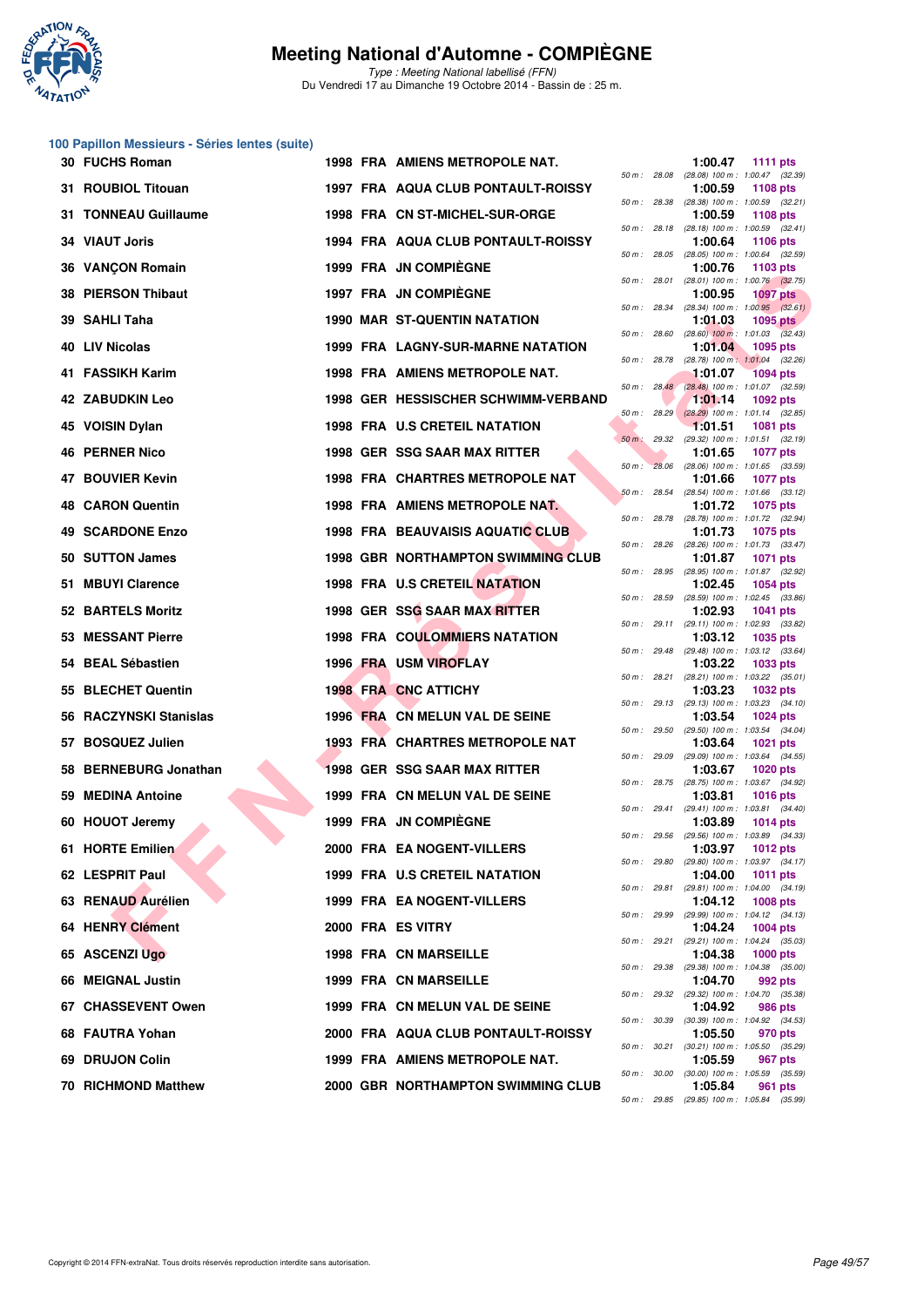

Type : Meeting National labellisé (FFN) Du Vendredi 17 au Dimanche 19 Octobre 2014 - Bassin de : 25 m.

## **100 Papillon Messieurs - Séries lentes (suite)**

| 71 RECOURSE Clément                                      |  | 1998 FRA CN ST-MICHEL-SUR-ORGE                               |              |              | 1:05.92                                                 | <b>958 pts</b>                   |         |
|----------------------------------------------------------|--|--------------------------------------------------------------|--------------|--------------|---------------------------------------------------------|----------------------------------|---------|
| <b>72 QUIERTANT Killian</b>                              |  | <b>1997 FRA U.S CRETEIL NATATION</b>                         |              |              | 50 m: 30.14 (30.14) 100 m: 1:05.92 (35.78)<br>1:06.01   | 956 pts                          |         |
| 73 FERREIRA Sebastien                                    |  | 1999 FRA JN COMPIEGNE                                        |              | 50 m : 29.39 | (29.39) 100 m: 1:06.01 (36.62)<br>1:06.06               | 955 pts                          |         |
| 74 KUMKUMOGLU Kemal ege                                  |  | <b>1998 TUR TURQUIE</b>                                      |              |              | 50 m: 31.10 (31.10) 100 m: 1:06.06 (34.96)<br>1:06.24   | 950 pts                          |         |
|                                                          |  |                                                              |              |              | 50 m: 30.76 (30.76) 100 m: 1:06.24 (35.48)              |                                  |         |
| <b>75 WINKLER Nico</b>                                   |  | <b>1999 GBR NORTHAMPTON SWIMMING CLUB</b>                    | 50 m: 30.76  |              | 1:06.47<br>$(30.76)$ 100 m : 1:06.47 $(35.71)$          | 944 pts                          |         |
| 76 LLOYD Samuel                                          |  | <b>1999 GBR NORTHAMPTON SWIMMING CLUB</b>                    |              |              | 1:06.73<br>50 m : 30.70 (30.70) 100 m : 1:06.73 (36.03) | 937 pts                          |         |
| 77 LLOYD Joshua                                          |  | <b>1999 GBR NORTHAMPTON SWIMMING CLUB</b>                    |              |              | 1:07.77                                                 | <b>909 pts</b>                   |         |
| <b>77 STANLEY Blake</b>                                  |  | 2000 GBR NORTHAMPTON SWIMMING CLUB                           | 50 m: 31.06  |              | $(31.06)$ 100 m : 1:07.77 $(36.71)$<br>1:07.77          | 909 pts                          |         |
| 79 BERTE Adrien                                          |  | 1998 FRA CN MELUN VAL DE SEINE                               |              |              | 50 m: 31.54 (31.54) 100 m: 1:07.77 (36.23)<br>1:07.98   | 904 pts                          |         |
| 80 WICKS Alasdiar                                        |  | 2001 GBR NORTHAMPTON SWIMMING CLUB                           |              | 50 m: 31.30  | $(31.30)$ 100 m : 1:07.98 $(36.68)$                     |                                  |         |
|                                                          |  |                                                              |              |              | 1:08.25<br>50 m : 31.40 (31.40) 100 m : 1:08.25 (36.85) | 897 pts                          |         |
| 81 HERN Edward                                           |  | <b>1999 GBR NORTHAMPTON SWIMMING CLUB</b>                    | 50 m : 32.14 |              | 1:08.62<br>(32.14) 100 m: 1:08.62 (36.48)               | <b>887 pts</b>                   |         |
| 82 RAJAONA RAJAOFETRA Maxime                             |  | 2001 FRA AQUA CLUB PONTAULT-ROISSY                           |              |              | 1:08.98                                                 | 878 pts                          |         |
| 83 BLACKETT Sam                                          |  | <b>1998 GBR NORTHAMPTON SWIMMING CLUB</b>                    | 50 m : 31.38 |              | $(31.38)$ 100 m : 1:08.98 $(37.60)$<br>1:08.99          | 877 pts                          |         |
| 84 PETTIT William                                        |  | 2001 GBR NORTHAMPTON SWIMMING CLUB                           |              |              | 50 m: 31.82 (31.82) 100 m: 1:08.99 (37.17)<br>1:09.39   | 867 pts                          |         |
| 85 DYER Samuel                                           |  | 2000 GBR NORTHAMPTON SWIMMING CLUB                           | 50 m: 32.97  |              | (32.97) 100 m: 1:09.39 (36.42)                          |                                  |         |
|                                                          |  |                                                              | 50 m: 32.55  |              | 1:09.87<br>(32.55) 100 m : 1:09.87 (37.32)              | 855 pts                          |         |
| <b>86 COLLIN Marius</b>                                  |  | <b>1999 FRA CN MARSEILLE</b>                                 | 50 m: 33.53  |              | 1:13.27<br>$(33.53)$ 100 m : 1:13.27 $(39.74)$          | 771 pts                          |         |
| <b>GEBEL-DE-GEBHARDT Maxime</b>                          |  | 2000 FRA JN COMPIEGNE                                        |              |              | DNS dec                                                 |                                  |         |
| <b>HALLOIN Adrien</b>                                    |  | 1998 FRA CHARTRES METROPOLE NAT                              |              |              | <b>DNS dec</b>                                          |                                  |         |
| <b>MARTIN Conrad</b><br>--- BEAL Thomas                  |  | 1995 GER HESSISCHER SCHWIMM-VERBAND<br>1994 FRA USM VIROFLAY |              |              | DNS dec<br><b>DNS Nd</b>                                |                                  |         |
|                                                          |  |                                                              |              |              |                                                         |                                  |         |
| 00 4 Nages Messieurs - Finale A (Samedi 18 Octobre 2014) |  |                                                              |              |              |                                                         |                                  |         |
| 1 TANCOCK Liam                                           |  | 1985 GBR LOUGHBOROUGH                                        |              |              | 53.95                                                   | 1463 pts                         |         |
| 2 STACCHIOTTI Raphaël                                    |  | <b>1992 LUX CN MARSEILLE</b>                                 |              |              | 50 m: 25.18 (25.18) 100 m: 53.95 (28.77)<br>55.46       | 1409 pts                         |         |
|                                                          |  |                                                              |              |              | 50 m: 26.22 (26.22) 100 m: 55.46 (29.24)                |                                  |         |
| 3 DENCAUSSE Jean                                         |  | <b>1997 FRA CN MARSEILLE</b>                                 |              |              | 55.99<br>50 m: 25.79 (25.79) 100 m: 55.99 (30.20)       | <b>1391 pts</b>                  |         |
| 4 FORSTER Philipp                                        |  | 1994 GER HESSISCHER SCHWIMM-VERBAND                          |              |              | 57.14<br>50 m : 26.21 (26.21) 100 m :                   | <b>1351 pts</b><br>57.14 (30.93) |         |
| 5 AVETAND Thomas                                         |  | <b>1995 FRA BEAUVAISIS AQUATIC CLUB</b>                      |              |              | 57.73                                                   | <b>1331 pts</b>                  |         |
| 6 FISCHER Christopher                                    |  | 1995 GER HESSISCHER SCHWIMM-VERBAND                          |              |              | 50 m : 26.03 (26.03) 100 m : 57.73 (31.70)<br>57.75     | <b>1330 pts</b>                  |         |
| 7 ARNOUX Laurent                                         |  | <b>1995 FRA CN MARSEILLE</b>                                 |              |              | 50 m: 26.75 (26.75) 100 m: 57.75 (31.00)<br>59.07       | <b>1286 pts</b>                  |         |
|                                                          |  |                                                              |              |              | 50 m : 26.97 (26.97) 100 m : 59.07                      |                                  | (32.10) |
| 8 MENAGE Raphael                                         |  | 1996 FRA AMIENS METROPOLE NAT.                               |              |              | 59.60<br>50 m : 26.76 (26.76) 100 m : 59.60 (32.84)     | 1268 pts                         |         |
| 00 4 Nages Messieurs - Finale B (Samedi 18 Octobre 2014) |  |                                                              |              |              |                                                         |                                  |         |
| 1 PERNER Nico                                            |  | <b>1998 GER SSG SAAR MAX RITTER</b>                          |              |              | 58.54                                                   | <b>1304 pts</b>                  |         |
|                                                          |  |                                                              |              |              | 50 m : 27.80 (27.80) 100 m : 58.54 (30.74)              |                                  |         |

#### **[100 4 Nages Messieurs - Finale A](http://www.ffnatation.fr/webffn/resultats.php?idact=nat&go=epr&idcpt=24767&idepr=90)** (Samedi 18 Octobre 2014)

| 1 TANCOCK Liam          | <b>1985 GBR LOUGHBOROUGH</b>            |                        |       | 53.95                             | 1463 pts                         |
|-------------------------|-----------------------------------------|------------------------|-------|-----------------------------------|----------------------------------|
|                         |                                         | $50 \text{ m}$ : 25.18 |       | $(25.18)$ 100 m :                 | 53.95 (28.77)                    |
| 2 STACCHIOTTI Raphaël   | <b>1992 LUX CN MARSEILLE</b>            |                        |       | 55.46                             | 1409 pts                         |
|                         |                                         | 50 m: 26.22            |       | $(26.22)$ 100 m :                 | 55.46 (29.24)                    |
| 3 DENCAUSSE Jean        | <b>1997 FRA CN MARSEILLE</b>            |                        |       | 55.99                             | 1391 pts                         |
| 4 FORSTER Philipp       | 1994 GER HESSISCHER SCHWIMM-VERBAND     | $50 \text{ m}$ : 25.79 |       | $(25.79)$ 100 m :<br>57.14        | 55.99 (30.20)<br><b>1351 pts</b> |
|                         |                                         | $50 m$ : 26.21         |       | $(26.21)$ 100 m :                 | 57.14 (30.93)                    |
| 5 AVETAND Thomas        | <b>1995 FRA BEAUVAISIS AQUATIC CLUB</b> |                        |       | 57.73                             | <b>1331 pts</b>                  |
|                         |                                         | 50 m: 26.03            |       | $(26.03)$ 100 m :                 | 57.73 (31.70)                    |
| 6 FISCHER Christopher   | 1995 GER HESSISCHER SCHWIMM-VERBAND     |                        |       | 57.75                             | <b>1330 pts</b>                  |
| <b>7 ARNOUX Laurent</b> | <b>1995 FRA CN MARSEILLE</b>            | 50 m :                 | 26.75 | $(26.75)$ 100 m :                 | 57.75 (31.00)                    |
|                         |                                         | 50 m: 26.97            |       | 59.07<br>$(26.97)$ 100 m :        | <b>1286 pts</b><br>59.07 (32.10) |
| 8 MENAGE Raphael        | <b>1996 FRA AMIENS METROPOLE NAT.</b>   |                        |       | 59.60                             | <b>1268 pts</b>                  |
|                         |                                         | 50 m: 26.76            |       | $(26.76)$ 100 m : 59.60 $(32.84)$ |                                  |
|                         |                                         |                        |       |                                   |                                  |

#### **[100 4 Nages Messieurs - Finale B](http://www.ffnatation.fr/webffn/resultats.php?idact=nat&go=epr&idcpt=24767&idepr=90)** (Samedi 18 Octobre 2014)

| 1 PERNER Nico      |  | <b>1998 GER SSG SAAR MAX RITTER</b>    |              | 58.54                                      | <b>1304 pts</b> |  |
|--------------------|--|----------------------------------------|--------------|--------------------------------------------|-----------------|--|
|                    |  |                                        | 50 m : 27.80 | $(27.80)$ 100 m :                          | 58.54 (30.74)   |  |
| 2 SCHULTZ Valentin |  | 1998 GER HESSISCHER SCHWIMM-VERBAND    |              | 59.15                                      | <b>1283 pts</b> |  |
|                    |  |                                        | 50 m : 26.99 | $(26.99)$ 100 m :                          | 59.15 (32.16)   |  |
| 3 LONCKE Quentin   |  | 1999 FRA CHARTRES METROPOLE NAT        |              | 59.52                                      | 1271 pts        |  |
|                    |  |                                        | 50 m : 27.08 | $(27.08)$ 100 m : 59.52 $(32.44)$          |                 |  |
| 4 VANCON Romain    |  | 1999 FRA JN COMPIÈGNE                  |              | 1:02.69                                    | 1168 pts        |  |
|                    |  |                                        |              | 50 m: 1:02.69 (1:02.69) 100 m: 1:02.69 ()  |                 |  |
| 5 OSIPOV Roman     |  | 1999 GER HESSISCHER SCHWIMM-VERBAND    |              | 1:03.02                                    | 1157 pts        |  |
|                    |  |                                        | 50 m: 30.96  | $(30.96)$ 100 m : 1:03.02 $(32.06)$        |                 |  |
| 6 BOUVIER Kevin    |  | <b>1998 FRA CHARTRES METROPOLE NAT</b> |              | 1:03.03                                    | 1157 pts        |  |
|                    |  |                                        | 50 m: 29.19  | $(29.19)$ 100 m : 1:03.03 $(33.84)$        |                 |  |
| 7 DELACHAMBRE Remi |  | 1999 FRA JN COMPIÈGNE                  |              | 1:03.09                                    | 1155 pts        |  |
|                    |  |                                        |              | 50 m: 28.47 (28.47) 100 m: 1:03.09 (34.62) |                 |  |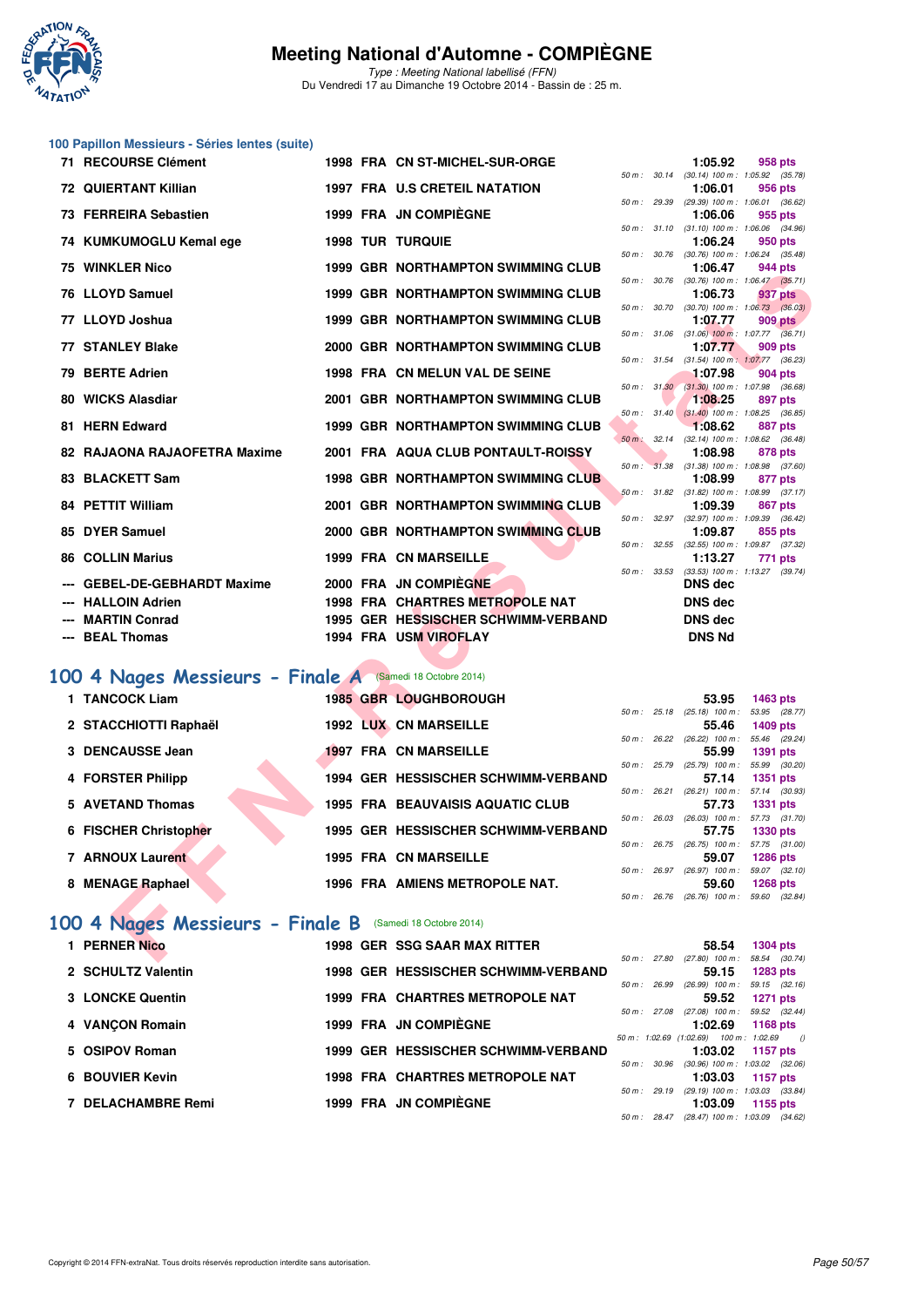

Type : Meeting National labellisé (FFN) Du Vendredi 17 au Dimanche 19 Octobre 2014 - Bassin de : 25 m.

| 100 4 Nages Messieurs - Finale B (suite)<br>8 BERNEBURG Jonathan                   | 1998 GER SSG SAAR MAX RITTER            | 50 m : 29.73 | 1:05.75<br>1072 pts<br>(29.73) 100 m : 1:05.75 (36.02)                   |
|------------------------------------------------------------------------------------|-----------------------------------------|--------------|--------------------------------------------------------------------------|
| 100 4 Nages Messieurs - Série rapide (Samedi 18 Octobre 2014)                      |                                         |              |                                                                          |
| 1 STACCHIOTTI Raphaël                                                              | <b>1992 LUX CN MARSEILLE</b>            |              | 56.73<br><b>1365 pts</b>                                                 |
| 2 STASIULIS Benjamin                                                               | <b>1986 FRA CN MARSEILLE</b>            | 50 m: 25.78  | (25.78) 100 m : 56.73 (30.95)<br>57.50<br><b>1339 pts</b>                |
| 3 TANCOCK Liam                                                                     | <b>1985 GBR LOUGHBOROUGH</b>            | 50 m: 27.21  | $(27.21)$ 100 m :<br>57.50 (30.29)<br>57.63<br><b>1335 pts</b>           |
| 4 DENCAUSSE Jean                                                                   | <b>1997 FRA CN MARSEILLE</b>            | 50 m: 26.53  | $(26.53)$ 100 m : 57.63 $(31.10)$<br>57.70<br><b>1332 pts</b>            |
|                                                                                    |                                         | 50 m: 26.63  | $(26.63)$ 100 m :<br>57.70 (31.07)                                       |
| 5 FORSTER Philipp                                                                  | 1994 GER HESSISCHER SCHWIMM-VERBAND     | 50 m: 26.67  | 57.78<br><b>1329 pts</b><br>$(26.67)$ 100 m:<br>57.78 (31.11)            |
| <b>MERLHIOT Marveen</b><br>6                                                       | <b>1991 FRA ES MASSY NATATION</b>       | 50 m: 26.32  | 58.03<br><b>1321 pts</b><br>$(26.32)$ 100 m :<br>58.03 (31.71)           |
| <b>7 MIGNON Clément</b>                                                            | <b>1993 FRA CN MARSEILLE</b>            | 50 m : 26.67 | 58.28<br><b>1312 pts</b><br>$(26.67)$ 100 m :<br>58.28 (31.61)           |
| <b>SCHULTZ Valentin</b><br>8                                                       | 1998 GER HESSISCHER SCHWIMM-VERBAND     | 50 m: 27.03  | 58.52<br><b>1304 pts</b><br>$(27.03)$ 100 m :<br>58.52 (31.49)           |
| 10 BEDEL Paul-Gabriel                                                              | <b>1994 FRA CN MARSEILLE</b>            | 50 m: 26.78  | 58.68<br>1299 pts<br>$(26.78)$ 100 m : 58.68 $(31.90)$                   |
| 11 FISCHER Christopher                                                             | 1995 GER HESSISCHER SCHWIMM-VERBAND     |              | 58.73<br><b>1297 pts</b><br>50 m: 27.36 (27.36) 100 m: 58.73 (31.37)     |
| 12 MENAGE Raphael                                                                  | 1996 FRA AMIENS METROPOLE NAT.          |              | 58.75<br><b>1297 pts</b>                                                 |
| <b>13 AVETAND Thomas</b>                                                           | <b>1995 FRA BEAUVAISIS AQUATIC CLUB</b> | 50 m: 26.86  | $(26.86)$ 100 m :<br>58.75 (31.89)<br>58.94<br>1290 pts                  |
| 14 METELLA Mehdy                                                                   | <b>1992 FRA CN MARSEILLE</b>            | 50 m: 26.36  | $(26.36)$ 100 m :<br>58.94 (32.58)<br>59.24<br><b>1280 pts</b>           |
| 15 PEREZ DORTONA Giacomo                                                           | <b>1989 FRA CN MARSEILLE</b>            | 50 m: 26.70  | $(26.70)$ 100 m :<br>59.24 (32.54)<br>59.37<br><b>1276 pts</b>           |
| <b>PERNER Nico</b><br>17                                                           | 1998 GER SSG SAAR MAX RITTER            | 50 m: 28.24  | $(28.24)$ 100 m :<br>59.37 (31.13)<br>1:00.06<br>1253 pts                |
| <b>18 AUBRY Flavien</b>                                                            | <b>1994 FRA U.S CRETEIL NATATION</b>    |              | 50 m : 28.48 (28.48) 100 m : 1:00.06 (31.58)<br>1:00.33<br>1244 pts      |
| <b>ROUBIOL Titouan</b><br>19                                                       | 1997 FRA AQUA CLUB PONTAULT-ROISSY      | 50 m : 27.53 | $(27.53)$ 100 m : 1:00.33 $(32.80)$<br>1:00.43                           |
|                                                                                    |                                         |              | 1241 pts<br>50 m: 28.41 (28.41) 100 m: 1:00.43 (32.02)                   |
| 22 RALEFY Anthonny                                                                 | <b>1995 MAD CN MARSEILLE</b>            | 50 m : 27.49 | 1:00.57<br><b>1236 pts</b><br>(27.49) 100 m: 1:00.57 (33.08)             |
| 26 LONCKE Quentin                                                                  | <b>1999 FRA CHARTRES METROPOLE NAT</b>  | 50 m : 27.32 | 1:00.90<br><b>1225 pts</b><br>$(27.32)$ 100 m : 1:00.90 $(33.58)$        |
| 27 BOUTON Axel                                                                     | <b>1994 FRA CN MARSEILLE</b>            | 50 m : 28.09 | 1:01.00<br><b>1222 pts</b><br>$(28.09)$ 100 m : 1:01.00 $(32.91)$        |
| <b>SAKCI Huseyin emre</b><br>28                                                    | <b>1997 TUR TURQUIE</b>                 | 50 m : 28.86 | 1:01.47<br><b>1207 pts</b><br>$(28.86)$ 100 m : 1:01.47 $(32.61)$        |
| 46 KUMKUMOGLU Kemal ege                                                            | <b>1998 TUR TURQUIE</b>                 | 50 m : 30.68 | 1:03.84<br>1131 pts<br>$(30.68)$ 100 m : 1:03.84 $(33.16)$               |
| 47 BOSQUEZ Julien                                                                  | <b>1993 FRA CHARTRES METROPOLE NAT</b>  | 50 m : 29.80 | 1:04.04<br>1125 pts<br>(29.80) 100 m : 1:04.04 (34.24)                   |
| 51 AYDIN Firat                                                                     | 1998 GER HESSISCHER SCHWIMM-VERBAND     |              | 1:04.54<br>1110 pts                                                      |
|                                                                                    |                                         |              | 50 m : 29.19 (29.19) 100 m : 1:04.54 (35.35)                             |
| 100 4 Nages Messieurs - Séries lentes (Samedi 18 Octobre 2014)<br>9 ARNOUX Laurent | <b>1995 FRA CN MARSEILLE</b>            |              | 58.63                                                                    |
|                                                                                    |                                         |              | <b>1301 pts</b><br>50 m: 27.11 (27.11) 100 m: 58.63 (31.52)              |
| <b>16 DUICAN Radu</b>                                                              | <b>1997 ROU CN MARSEILLE</b>            |              | 59.71<br>1265 pts<br>50 m: 26.75 (26.75) 100 m: 59.71 (32.96)            |
| 20 KOBER Daniel                                                                    | <b>1997 GER SSG SAAR MAX RITTER</b>     | 50 m : 28.09 | 1:00.53<br><b>1238 pts</b><br>(28.09) 100 m : 1:00.53 (32.44)            |
| 21 BUSSIERE Theo                                                                   | <b>1995 FRA CN MARSEILLE</b>            |              | 1:00.55<br><b>1237 pts</b><br>50 m: 29.39 (29.39) 100 m: 1:00.55 (31.16) |
| 23 SAMOKINE Yann                                                                   | 1997 FRA CN MELUN VAL DE SEINE          | 50 m : 28.34 | 1:00.62<br><b>1235 pts</b><br>(28.34) 100 m : 1:00.62 (32.28)            |
| 24 GAYANT Brice                                                                    | <b>1995 FRA U.S CRETEIL NATATION</b>    | 50 m : 27.74 | 1:00.71<br>1232 pts<br>(27.74) 100 m: 1:00.71 (32.97)                    |
| 25 ELMERINI Merwane                                                                | 1997 FRA CN MARSEILLE                   |              | 1:00.89<br><b>1226 pts</b>                                               |
| 29 OSIPOV Roman                                                                    | 1999 GER HESSISCHER SCHWIMM-VERBAND     | 50 m : 26.94 | $(26.94)$ 100 m : 1:00.89 $(33.95)$<br>1:01.65<br>1201 pts               |
| <b>30 L'HULLIER Armand</b>                                                         | 1997 FRA CN MARSEILLE                   |              | 50 m: 30.00 (30.00) 100 m: 1:01.65 (31.65)<br>1:01.73<br>1199 pts        |
|                                                                                    |                                         |              | 50 m: 28.17 (28.17) 100 m: 1:01.73 (33.56)                               |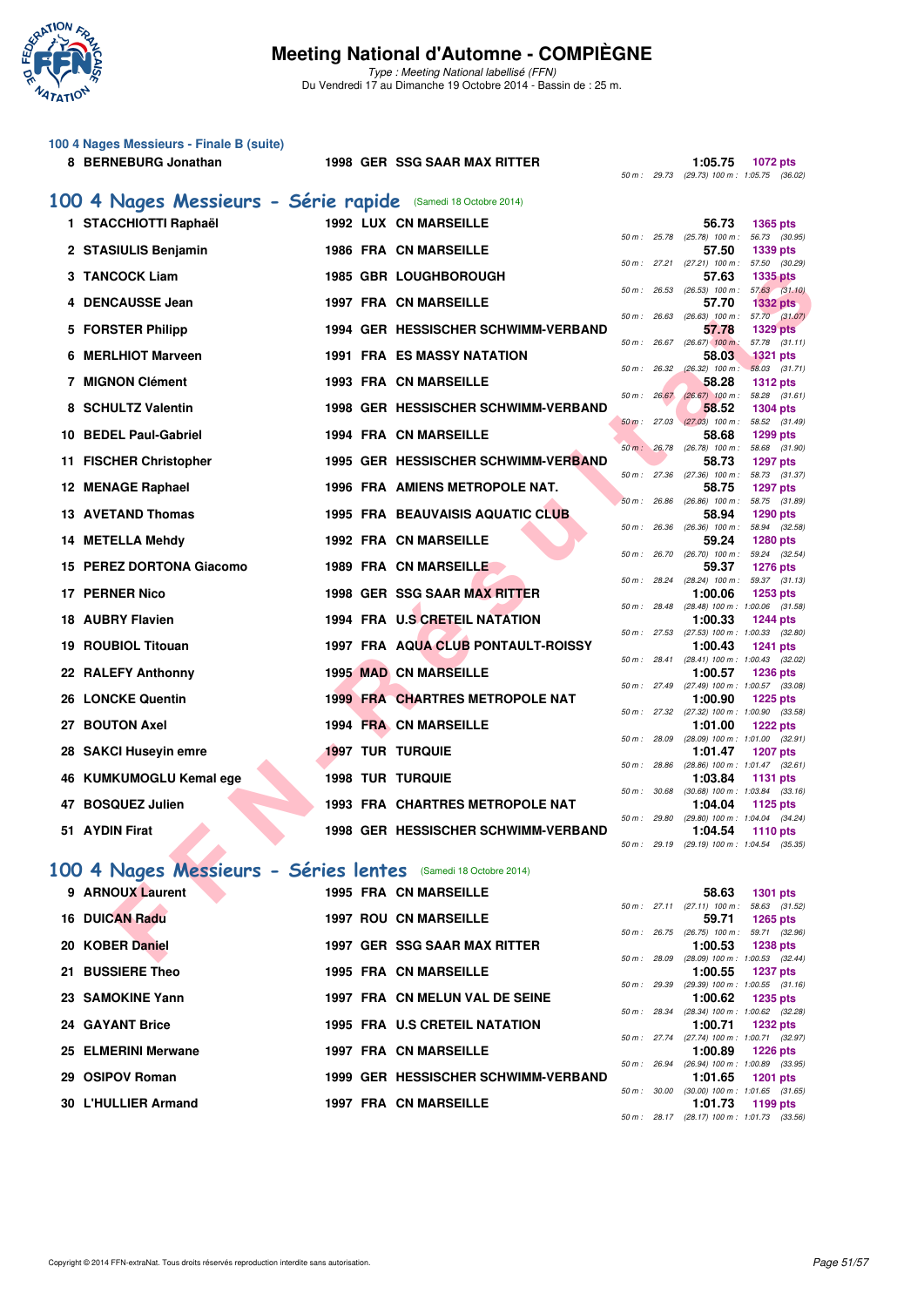

Type : Meeting National labellisé (FFN) Du Vendredi 17 au Dimanche 19 Octobre 2014 - Bassin de : 25 m.

#### **100 4 Nages Messieurs - Séries lentes (suite)**

|    | <b>31 LATUILERIE Thomas</b> |  | 1997 FRA C VIKINGS DE ROUEN                |             |              | 1:02.17 | <b>1184 pts</b>                                                 |
|----|-----------------------------|--|--------------------------------------------|-------------|--------------|---------|-----------------------------------------------------------------|
|    | 32 CADIAT Maxime            |  | <b>1997 FRA CN ANTIBES</b>                 | 50 m: 28.90 |              | 1:02.49 | (28.90) 100 m : 1:02.17 (33.27)<br><b>1174 pts</b>              |
|    | 33 VANÇON Romain            |  | 1999 FRA JN COMPIEGNE                      |             | 50 m : 28.26 | 1:02.57 | (28.26) 100 m : 1:02.49 (34.23)<br>1172 pts                     |
|    | 33 BEAL Thomas              |  | 1994 FRA USM VIROFLAY                      |             |              | 1:02.57 | 50 m: 28.45 (28.45) 100 m: 1:02.57 (34.12)<br>1172 pts          |
|    | 35 NOYON Alexandre          |  | 1997 FRA CN MELUN VAL DE SEINE             |             | 50 m : 28.90 | 1:02.62 | (28.90) 100 m: 1:02.57 (33.67)<br>1170 pts                      |
|    |                             |  |                                            |             |              |         | 50 m : 28.25 (28.25) 100 m : 1:02.62 (34.37)                    |
|    | <b>36 BOUVIER Kevin</b>     |  | 1998 FRA CHARTRES METROPOLE NAT            |             | 50 m : 29.08 | 1:02.77 | 1165 $pts$<br>$(29.08)$ 100 m : 1:02.77 $(33.69)$               |
|    | 37 SERTIC Charles           |  | <b>1996 FRA CN MARSEILLE</b>               |             |              | 1:02.81 | <b>1164 pts</b><br>50 m : 29.49 (29.49) 100 m : 1:02.81 (33.32) |
|    | 38 VIAUT Joris              |  | 1994 FRA AQUA CLUB PONTAULT-ROISSY         |             | 50 m : 28.97 | 1:02.89 | 1161 pts<br>(28.97) 100 m: 1:02.89 (33.92)                      |
|    | 39 MECHICHE Magsen          |  | 1995 FRA MOUETTES DE PARIS                 |             | 50 m: 28.14  | 1:03.14 | <b>1153 pts</b><br>$(28.14)$ 100 m : 1:03.14 (35.00)            |
|    | 40 D'ADDA Alexandre         |  | <b>1997 FRA LAGNY-SUR-MARNE NATATION</b>   |             |              | 1:03.24 | 1150 pts                                                        |
|    | 41 DELACHAMBRE Remi         |  | <b>1999 FRA JN COMPIEGNE</b>               |             |              | 1:03.35 | 50 m : 28.71 (28.71) 100 m : 1:03.24 (34.53)<br><b>1147 pts</b> |
|    | 42 BERNEBURG Jonathan       |  | 1998 GER SSG SAAR MAX RITTER               | $50 m$ :    | 28.67        | 1:03.46 | $(28.67)$ 100 m : 1:03.35 $(34.68)$<br>1143 pts                 |
|    | 43 TONNEAU Guillaume        |  | 1998 FRA CN ST-MICHEL-SUR-ORGE             |             |              | 1:03.51 | 50 m : 28.93 (28.93) 100 m : 1:03.46 (34.53)<br><b>1142 pts</b> |
|    | <b>44 BARASCUD Paul</b>     |  | 1996 FRA SO MILLAU N                       |             | 50 m: 29.14  | 1:03.70 | (29.14) 100 m: 1:03.51 (34.37)<br>1136 pts                      |
|    | 45 MENDES Romain            |  | 1998 FRA AQUA CLUB PONTAULT-ROISSY         |             | 50 m : 29.39 | 1:03.76 | (29.39) 100 m: 1:03.70 (34.31)                                  |
|    |                             |  |                                            |             | 50 m : 28.31 |         | 1134 pts<br>$(28.31)$ 100 m : 1:03.76 $(35.45)$                 |
|    | <b>48 BARTELS Moritz</b>    |  | 1998 GER SSG SAAR MAX RITTER               |             |              | 1:04.09 | 1124 pts<br>50 m: 29.47 (29.47) 100 m: 1:04.09 (34.62)          |
| 49 | <b>MEDINA Antoine</b>       |  | 1999 FRA CN MELUN VAL DE SEINE             |             |              | 1:04.12 | 1123 pts<br>50 m: 29.81 (29.81) 100 m: 1:04.12 (34.31)          |
|    | 50 TRUCHOT Florian          |  | 1996 FRA ASPTT ORLÉANS                     |             |              | 1:04.37 | 1115 pts                                                        |
|    | 52 SUTTON James             |  | <b>1998 GBR NORTHAMPTON SWIMMING CLUB</b>  |             |              | 1:04.56 | 1109 pts<br>50 m: 31.04 (31.04) 100 m: 1:04.56 (33.52)          |
|    | 53 LANGLOIS Guillaume       |  | <b>1999 FRA ES MASSY NATATION</b>          |             |              | 1:04.64 | 1106 pts<br>50 m : 29.76 (29.76) 100 m : 1:04.64 (34.88)        |
|    | 54 VOISIN Dylan             |  | <b>1998 FRA U.S CRETEIL NATATION</b>       |             |              | 1:04.73 | 1104 pts<br>50 m: 31.05 (31.05) 100 m: 1:04.73 (33.68)          |
|    | 55 MULTON Etienne           |  | <b>1994 FRA USM VIROFLAY</b>               |             |              | 1:04.79 | 1102 pts<br>50 m: 31.09 (31.09) 100 m: 1:04.79 (33.70)          |
|    | 56 LATIMIER Flavien         |  | 1997 FRA CHARTRES METROPOLE NAT            |             |              | 1:04.81 | <b>1101 pts</b>                                                 |
|    | 57 MESSANT Pierre           |  | <b>1998 FRA COULOMMIERS NATATION</b>       |             |              | 1:04.84 | 50 m: 30.34 (30.34) 100 m: 1:04.81 (34.47)<br>1100 pts          |
|    | 58 LE GUEN Nicolas          |  | <b>2000 FRA ES MASSY NATATION</b>          |             |              | 1:04.85 | 50 m: 29.97 (29.97) 100 m: 1:04.84 (34.87)<br>1100 pts          |
|    | 59 HORTE Emilien            |  | 2000 FRA EA NOGENT-VILLERS                 |             |              | 1:05.00 | 50 m: 29.10 (29.10) 100 m: 1:04.85 (35.75)<br>1095 pts          |
|    | 60 RACZYNSKI Stanislas      |  | 1996 FRA CN MELUN VAL DE SEINE             |             |              | 1:05.01 | 50 m : 29.50 (29.50) 100 m : 1:05.00 (35.50)<br>1095 pts        |
|    | 61 QUIERTANT Killian        |  | <b>1997 FRA U.S CRETEIL NATATION</b>       |             |              | 1:05.50 | 50 m: 30.23 (30.23) 100 m: 1:05.01 (34.78)<br><b>1080 pts</b>   |
|    |                             |  |                                            |             |              |         | 50 m: 30.75 (30.75) 100 m: 1:05.50 (34.75)                      |
|    | 62 BENDRIMIA Axel           |  | 1998 FRA CN ST-MICHEL-SUR-ORGE             |             |              | 1:05.92 | <b>1067 pts</b><br>50 m : 29.67 (29.67) 100 m : 1:05.92 (36.25) |
|    | 63 GIBOT Florian            |  | <b>2000 FRA SOISSONS NATATION SPORTIVE</b> |             |              | 1:05.98 | 1065 pts<br>50 m : 30.74 (30.74) 100 m : 1:05.98 (35.24)        |
|    | <b>64 MILLION Curtis</b>    |  | <b>2000 FRA COULOMMIERS NATATION</b>       |             |              | 1:06.16 | <b>1060 pts</b><br>50 m : 30.87 (30.87) 100 m : 1:06.16 (35.29) |
|    | 65 RODRIGUES Adrien         |  | <b>2000 FRA ES MASSY NATATION</b>          |             |              | 1:06.37 | 1053 pts<br>50 m : 30.77 (30.77) 100 m : 1:06.37 (35.60)        |
|    | 66 SPENCER Matthew          |  | <b>1998 GBR NORTHAMPTON SWIMMING CLUB</b>  |             |              | 1:06.41 | <b>1052 pts</b>                                                 |
|    | 67 MBUYI Clarence           |  | 1998 FRA U.S CRETEIL NATATION              |             |              | 1:06.60 | 50 m : 30.06 (30.06) 100 m : 1:06.41 (36.35)<br><b>1047 pts</b> |
|    | 68 GHESQUIERE Hugo          |  | <b>1998 FRA USM VIROFLAY</b>               |             |              | 1:06.61 | 50 m : 30.04 (30.04) 100 m : 1:06.60 (36.56)<br>1046 pts        |
|    | 69 COLLIN Marius            |  | 1999 FRA CN MARSEILLE                      |             |              | 1:06.64 | 50 m: 31.73 (31.73) 100 m: 1:06.61 (34.88)<br>1045 pts          |
|    | 70 CARON Quentin            |  | 1998 FRA AMIENS METROPOLE NAT.             |             |              | 1:06.80 | 50 m : 30.78 (30.78) 100 m : 1:06.64 (35.86)<br><b>1041 pts</b> |
|    |                             |  |                                            |             |              |         |                                                                 |

|             |       | 1:02.17                      | <b>1184 pts</b>                                    |
|-------------|-------|------------------------------|----------------------------------------------------|
| 50 m: 28.90 |       | $(28.90)$ 100 m :            | 1:02.17<br>(33.27)                                 |
|             |       | 1:02.49                      | 1174 pts                                           |
| $50 m$ :    | 28.26 | $(28.26)$ 100 m :            | 1:02.49<br>(34.23)                                 |
|             |       | 1:02.57                      | <b>1172 pts</b>                                    |
| $50 m$ :    | 28.45 | $(28.45)$ 100 m :            | 1:02.57 (34.12)                                    |
|             |       | 1:02.57                      | 1172 pts                                           |
| $50 m$ :    | 28.90 | $(28.90)$ 100 m :            | 1:02.57 (33.67)                                    |
| $50 m$ :    | 28.25 | 1:02.62<br>$(28.25)$ 100 m : | 1170 pts<br>1:02.62<br>(34.37)                     |
|             |       | 1:02.77                      | <b>1165 pts</b>                                    |
| $50 m$ :    | 29.08 | $(29.08) 100 m$ :            | 1:02.77 (33.69)                                    |
|             |       | 1:02.81                      | <b>1164 pts</b>                                    |
| $50 m$ :    | 29.49 | $(29.49)$ 100 m :            | 1:02.81<br>(33.32)                                 |
|             |       | 1:02.89                      | 1161 pts                                           |
| $50 m$ :    | 28.97 | $(28.97)$ 100 m :            | 1:02.89 (33.92)                                    |
|             |       | 1:03.14                      | <b>1153 pts</b>                                    |
| $50 m$ :    | 28.14 | $(28.14) 100 m$ :<br>1:03.24 | 1:03.14<br>(35.00)                                 |
| $50 m$ :    | 28.71 | $(28.71)$ 100 m :            | 1150 pts<br>1:03.24<br>(34.53)                     |
|             |       | 1:03.35                      | 1147 pts                                           |
| $50 m$ :    | 28.67 | (28.67) 100 m :              | 1:03.35<br>(34.68)                                 |
|             |       | 1:03.46                      | 1143 pts                                           |
| $50 m$ :    | 28.93 | $(28.93) 100 m$ :            | 1:03.46<br>(34.53)                                 |
|             |       | 1:03.51                      | <b>1142 pts</b>                                    |
| $50 m$ :    | 29.14 | $(29.14) 100 m$ :            | 1:03.51<br>(34.37)                                 |
|             | 29.39 | 1:03.70                      | 1136 pts                                           |
| $50 m$ :    |       | (29.39) 100 m :<br>1:03.76   | 1:03.70<br>(34.31)<br>1134 pts                     |
| $50 m$ :    | 28.31 | $(28.31)$ 100 m :            | 1:03.76 (35.45)                                    |
|             |       | 1:04.09                      | <b>1124 pts</b>                                    |
| $50 m$ :    | 29.47 | $(29.47) 100 m$ :            | 1:04.09<br>(34.62)                                 |
|             |       | 1:04.12                      | <b>1123 pts</b>                                    |
| $50 m$ :    | 29.81 | $(29.81)$ 100 m :            | $1:04.12$ $(34.31)$                                |
|             |       | 1:04.37                      | 1115 pts                                           |
|             |       | 1:04.56                      | 1109 pts                                           |
| $50 m$ :    | 31.04 | $(31.04) 100 m$ :            | 1:04.56<br>(33.52)                                 |
|             |       | 1:04.64                      | 1106 pts                                           |
| $50 m$ :    | 29.76 | (29.76) 100 m :<br>1:04.73   | 1:04.64<br>(34.88)<br>1104 pts                     |
| $50 m$ :    | 31.05 | $(31.05) 100 m$ :            | 1:04.73<br>(33.68)                                 |
|             |       | 1:04.79                      | 1102 pts                                           |
| $50 m$ :    | 31.09 | $(31.09) 100 m$ :            | 1:04.79<br>(33.70)                                 |
|             |       | 1:04.81                      | 1101 pts                                           |
| $50 m$ :    | 30.34 | $(30.34) 100 m$ :            | $1:04.81$ $(34.47)$                                |
|             | 29.97 | 1:04.84                      | 1100 pts<br>1:04.84                                |
| $50 m$ :    |       | (29.97) 100 m :<br>1:04.85   | (34.87)<br>1100 pts                                |
| $50 m$ :    | 29.10 | $(29.10)$ 100 m :            | 1:04.85<br>(35.75)                                 |
|             |       | 1:05.00                      | 1095 pts                                           |
| $50 m$ :    | 29.50 | $(29.50)$ 100 m :            | 1:05.00<br>(35.50)                                 |
|             |       | 1:05.01                      | 1095 pts                                           |
| $50 m$ :    | 30.23 | $(30.23)$ 100 m :            | 1:05.01<br>(34.78)                                 |
| $50 m$ :    | 30.75 | 1:05.50<br>$(30.75)$ 100 m : | 1080 pts<br>(34.75)<br>1:05.50                     |
|             |       | 1:05.92                      | 1067 pts                                           |
| $50 m$ :    | 29.67 | (29.67) 100 m :              | 1:05.92<br>(36.25)                                 |
|             |       | 1:05.98                      | 1065 pts                                           |
| $50 m$ :    | 30.74 | $(30.74) 100 m$ :            | (35.24)<br>1:05.98                                 |
|             |       | 1:06.16                      | 1060 pts                                           |
| $50 m$ :    | 30.87 | $(30.87) 100 m$ :            | 1:06.16<br>(35.29)                                 |
| $50 m$ :    | 30.77 | 1:06.37<br>$(30.77)$ 100 m : | 1053 pts<br>1:06.37<br>(35.60)                     |
|             |       | 1:06.41                      | 1052 pts                                           |
| $50 m$ :    | 30.06 | $(30.06)$ 100 m :            | 1:06.41<br>(36.35)                                 |
|             |       | 1:06.60                      | <b>1047 pts</b>                                    |
| $50 m$ :    | 30.04 | (30.04) 100 m :              | 1:06.60<br>(36.56)                                 |
|             |       | 1:06.61                      | 1046 pts                                           |
| $50 m$ :    | 31.73 | $(31.73) 100 m$ :            | 1:06.61<br>(34.88)                                 |
|             | 30.78 | 1:06.64                      | 1045 pts                                           |
| $50 m$ :    |       | (30.78) 100 m :              | 1:06.64<br>(35.86)                                 |
|             |       |                              |                                                    |
| $50 m$ :    | 30.14 | 1:06.80                      | 1041<br>pts<br>$(30.14)$ 100 m : 1:06.80 $(36.66)$ |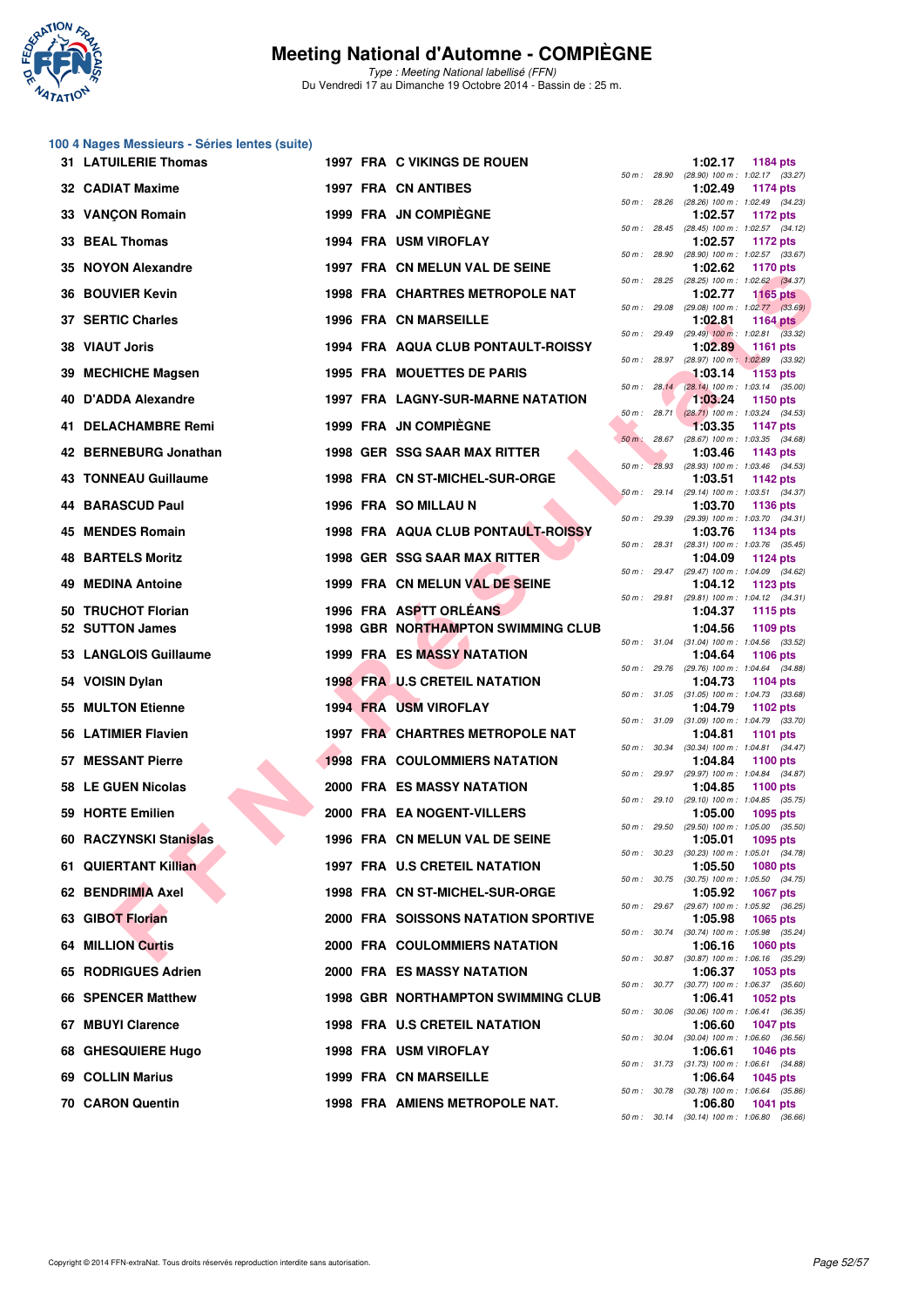

Type : Meeting National labellisé (FFN) Du Vendredi 17 au Dimanche 19 Octobre 2014 - Bassin de : 25 m.

## **100 4 Nages Messieurs - Séries lentes (suite)**

| 71 PINTO DA SILVA Kristofer                                     |  |  | 1998 FRA CHÂTEAU-THIERRY NATATION 2000                                                                                   |              |       | 1:06.83                                                 | <b>1040 pts</b> |  |
|-----------------------------------------------------------------|--|--|--------------------------------------------------------------------------------------------------------------------------|--------------|-------|---------------------------------------------------------|-----------------|--|
| 72 HERN Edward                                                  |  |  | <b>1999 GBR NORTHAMPTON SWIMMING CLUB</b>                                                                                |              |       | 50 m: 29.20 (29.20) 100 m: 1:06.83 (37.63)<br>1:07.01   | <b>1034 pts</b> |  |
| 73 ASCENZI Ugo                                                  |  |  | <b>1998 FRA CN MARSEILLE</b>                                                                                             | 50 m : 30.66 |       | $(30.66)$ 100 m : 1:07.01 $(36.35)$<br>1:07.12          | 1031 pts        |  |
| 74 HALLOIN Adrien                                               |  |  | <b>1998 FRA CHARTRES METROPOLE NAT</b>                                                                                   |              |       | 50 m : 30.26 (30.26) 100 m : 1:07.12 (36.86)<br>1:07.18 | 1029 pts        |  |
|                                                                 |  |  |                                                                                                                          |              |       | 50 m: 31.10 (31.10) 100 m: 1:07.18 (36.08)              |                 |  |
| 75 MALARD Thibault                                              |  |  | 1998 FRA CHÂTEAU-THIERRY NATATION 2000                                                                                   | 50 m : 30.86 |       | 1:07.20<br>(30.86) 100 m: 1:07.20 (36.34)               | <b>1029 pts</b> |  |
| 76 LESPRIT Paul                                                 |  |  | 1999 FRA U.S CRETEIL NATATION                                                                                            |              |       | 1:07.27                                                 | $1026$ pts      |  |
| 77 BOUCHEZ Maxime                                               |  |  | 2000 FRA AMIENS METROPOLE NAT.                                                                                           |              |       | 50 m: 31.04 (31.04) 100 m: 1:07.27 (36.23)<br>1:07.35   | 1024 $pts$      |  |
| <b>78 STANLEY Blake</b>                                         |  |  | 2000 GBR NORTHAMPTON SWIMMING CLUB                                                                                       | 50 m: 31.11  |       | $(31.11)$ 100 m : 1:07.35 $(36.24)$<br>1:07.64          | 1015 pts        |  |
| 79 CHASSEVENT Owen                                              |  |  | 1999 FRA CN MELUN VAL DE SEINE                                                                                           |              |       | 50 m: 31.02 (31.02) 100 m: 1:07.64 (36.62)<br>1:07.87   | <b>1009 pts</b> |  |
|                                                                 |  |  |                                                                                                                          | 50 m: 32.32  |       | $(32.32)$ 100 m : 1:07.87 $(35.55)$                     |                 |  |
| <b>80 RECOURSE Clément</b>                                      |  |  | 1998 FRA CN ST-MICHEL-SUR-ORGE                                                                                           |              |       | 1:08.02<br>50 m: 31.25 (31.25) 100 m: 1:08.02 (36.77)   | <b>1004 pts</b> |  |
| 81 WINKLER Nico                                                 |  |  | <b>1999 GBR NORTHAMPTON SWIMMING CLUB</b>                                                                                |              |       | 1:08.11                                                 | 1002 pts        |  |
| 82 MOKHFI Naim                                                  |  |  | 2000 FRA ES MASSY NATATION                                                                                               | 50 m: 31.79  |       | $(31.79)$ 100 m : 1:08.11 $(36.32)$<br>1:08.43          | 992 pts         |  |
|                                                                 |  |  |                                                                                                                          | $50 m$ :     | 32.06 | $(32.06)$ 100 m : 1:08.43 $(36.37)$                     |                 |  |
| 83 FAUTRA Yohan                                                 |  |  | 2000 FRA AQUA CLUB PONTAULT-ROISSY                                                                                       |              |       | 1:08.67<br>50 m: 31.72 (31.72) 100 m: 1:08.67 (36.95)   | 985 pts         |  |
| 84 JACOLOT Baptiste                                             |  |  | 2000 FRA ES MASSY NATATION                                                                                               |              |       | 1:09.39                                                 | 964 pts         |  |
| <b>85 RICHMOND Matthew</b>                                      |  |  | 2000 GBR NORTHAMPTON SWIMMING CLUB                                                                                       | 50 m: 32.53  |       | $(32.53)$ 100 m : 1:09.39 $(36.86)$<br>1:09.58          | 959 pts         |  |
|                                                                 |  |  |                                                                                                                          | 50 m : 30.56 |       | $(30.56)$ 100 m : 1:09.58 $(39.02)$                     |                 |  |
| 86 OUNOUGHI Ihsane                                              |  |  | <b>2001 FRA ES MASSY NATATION</b>                                                                                        | 50 m: 34.19  |       | 1:09.74<br>(34.19) 100 m: 1:09.74 (35.55)               | 954 pts         |  |
| 87 LLOYD Joshua                                                 |  |  | <b>1999 GBR NORTHAMPTON SWIMMING CLUB</b>                                                                                |              |       | 1:09.76                                                 | 953 pts         |  |
| 88 BERTE Adrien                                                 |  |  | 1998 FRA CN MELUN VAL DE SEINE                                                                                           |              |       | 50 m: 31.56 (31.56) 100 m: 1:09.76 (38.20)<br>1:10.22   | 940 pts         |  |
|                                                                 |  |  |                                                                                                                          | 50 m: 32.34  |       | (32.34) 100 m: 1:10.22 (37.88)                          |                 |  |
| 89 SNOOK Liam                                                   |  |  | <b>1998 GBR NORTHAMPTON SWIMMING CLUB</b>                                                                                | 50 m: 31.10  |       | 1:10.37<br>$(31.10)$ 100 m : 1:10.37 $(39.27)$          | 936 pts         |  |
| 90 DYER Samuel                                                  |  |  | 2000 GBR NORTHAMPTON SWIMMING CLUB                                                                                       |              |       | 1:11.98                                                 | 891 pts         |  |
| 91 LLOYD Samuel                                                 |  |  | <b>1999 GBR NORTHAMPTON SWIMMING CLUB</b>                                                                                |              |       | 50 m: 33.45 (33.45) 100 m: 1:11.98 (38.53)<br>1:12.01   | 890 pts         |  |
|                                                                 |  |  |                                                                                                                          | 50 m: 33.53  |       | $(33.53)$ 100 m : 1:12.01 $(38.48)$                     |                 |  |
| 92 PETTIT William                                               |  |  | 2001 GBR NORTHAMPTON SWIMMING CLUB                                                                                       |              |       | 1:12.52<br>50 m: 34.70 (34.70) 100 m: 1:12.52 (37.82)   | 876 pts         |  |
| 93 HINARD Cyprien                                               |  |  | 2000 FRA CNC ATTICHY                                                                                                     |              |       | 1:15.48                                                 | 796 pts         |  |
| 94 CARPENTIER Gabin                                             |  |  | 2000 FRA P.V GRANDVILLIERS NATATION                                                                                      | 50 m: 33.99  |       | $(33.99)$ 100 m : 1:15.48 $(41.49)$<br>1:17.41          | 746 pts         |  |
|                                                                 |  |  |                                                                                                                          | 50 m : 35.60 |       | $(35.60)$ 100 m : 1:17.41 $(41.81)$                     |                 |  |
| --- PONCIN Charles                                              |  |  | <b>1998 FRA U.S CRETEIL NATATION</b>                                                                                     |              |       | <b>DNS dec</b>                                          |                 |  |
| <b>GEBEL-DE-GEBHARDT Maxime</b><br>--- SEVERIN Theo             |  |  | 2000 FRA JN COMPIEGNE<br>1997 FRA JN COMPIEGNE                                                                           |              |       | DNS dec                                                 |                 |  |
| --- MARTIN Conrad                                               |  |  | 1995 GER HESSISCHER SCHWIMM-VERBAND                                                                                      |              |       | DNS dec<br><b>DNS Nd</b>                                |                 |  |
| --- ZABUDKIN Leo                                                |  |  | 1998 GER HESSISCHER SCHWIMM-VERBAND                                                                                      |              |       | <b>DNS Nd</b>                                           |                 |  |
|                                                                 |  |  |                                                                                                                          |              |       |                                                         |                 |  |
| 200 4 Nages Messieurs - Série rapide (Dimanche 19 Octobre 2014) |  |  |                                                                                                                          |              |       |                                                         |                 |  |
| 1 MOUEDDENE Eddie                                               |  |  |                                                                                                                          |              |       |                                                         |                 |  |
|                                                                 |  |  | 1990 FRA AMIENS METROPOLE NAT.<br>50 m: 26.31 (26.31) 100 m: 56.52 (30.21) 150 m: 1:32.45 (35.93) 200 m: 2:01.80 (29.35) |              |       | 2:01.80                                                 | <b>1336 pts</b> |  |
| 2 FORSTER Philipp                                               |  |  | 1994 GER HESSISCHER SCHWIMM-VERBAND                                                                                      |              |       | 2:03.38                                                 | <b>1310 pts</b> |  |

## **[200 4 Nages Messieurs - Série rapide](http://www.ffnatation.fr/webffn/resultats.php?idact=nat&go=epr&idcpt=24767&idepr=91)** (Dimanche 19 Octobre 2014)

| <b>MOUEDDENE Eddie</b> |  | 1990 FRA AMIENS METROPOLE NAT.                                                                  | 2:01.80       | <b>1336 pts</b>                                        |
|------------------------|--|-------------------------------------------------------------------------------------------------|---------------|--------------------------------------------------------|
| 2 FORSTER Philipp      |  | 50 m: 26.31 (26.31) 100 m: 56.52 (30.21) 150 m: 1:32.45<br>1994 GER HESSISCHER SCHWIMM-VERBAND  | 2:03.38       | $(35.93)$ 200 m : 2:01.80 $(29.35)$<br><b>1310 pts</b> |
| 3 FISCHER Christopher  |  | 50 m: 26.77 (26.77) 100 m: 58.14 (31.37) 150 m: 1:34.07<br>1995 GER HESSISCHER SCHWIMM-VERBAND  | 2:05.24       | $(35.93)$ 200 m : 2:03.38 (29.31)<br>1280 pts          |
| 4 SCHULTZ Valentin     |  | 50 m: 27.46 (27.46) 100 m: 58.80 (31.34) 150 m: 1:36.20<br>1998 GER HESSISCHER SCHWIMM-VERBAND  | 2:06.87       | $(37.40)$ 200 m : 2:05.24 $(29.04)$<br>1253 pts        |
| 6 MENAGE Raphael       |  | 50 m: 28.15 (28.15) 100 m: 1:00.94 (32.79) 150 m: 1:37.94<br>1996 FRA AMIENS METROPOLE NAT.     | 2:08.42       | $(37.00)$ 200 m : 2:06.87 $(28.93)$<br><b>1228 pts</b> |
| 8 ROUBIOL Titouan      |  | 50 m: 27.24 (27.24) 100 m: 1:00.44 (33.20) 150 m: 1:37.88<br>1997 FRA AQUA CLUB PONTAULT-ROISSY | 2:09.29       | $(37.44)$ 200 m : 2:08.42 $(30.54)$<br>$1214$ pts      |
| --- BERNIER Aurélien   |  | 50 m: 28.25 (28.25) 100 m: 1:01.02 (32.77) 150 m: 1:38.80<br>1994 FRA US JEUNESSE MITRY-MORY    | <b>DNS Nd</b> | $(37.78)$ 200 m : 2:09.29 $(30.49)$                    |
| --- MARTIN Conrad      |  | 1995 GER HESSISCHER SCHWIMM-VERBAND                                                             | <b>DNS Nd</b> |                                                        |
|                        |  |                                                                                                 |               |                                                        |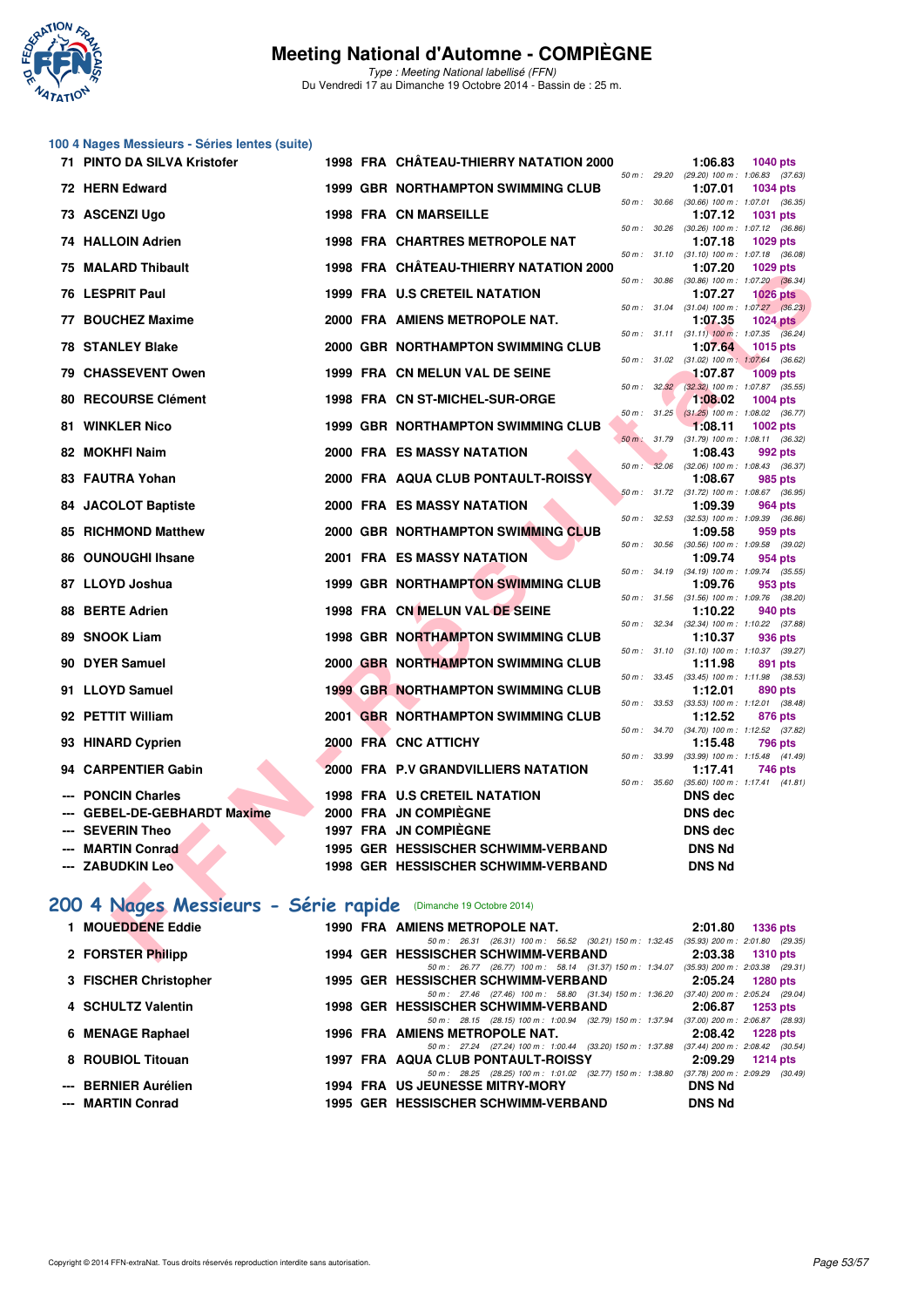

Type : Meeting National labellisé (FFN) Du Vendredi 17 au Dimanche 19 Octobre 2014 - Bassin de : 25 m.

### **[200 4 Nages Messieurs - Séries lentes](http://www.ffnatation.fr/webffn/resultats.php?idact=nat&go=epr&idcpt=24767&idepr=91)** (Dimanche 19 Octobre 2014)

| 5 KOBER Daniel              |  | 1997 GER SSG SAAR MAX RITTER              | 2:07.89 | 1237 pts        |
|-----------------------------|--|-------------------------------------------|---------|-----------------|
| 7 KELLER Viktor             |  | 1998 GER HESSISCHER SCHWIMM-VERBAND       | 2:08.50 | <b>1227 pts</b> |
| 9 PERNER Nico               |  | <b>1998 GER SSG SAAR MAX RITTER</b>       | 2:10.31 | 1198 pts        |
| <b>10 SAMOKINE Yann</b>     |  | 1997 FRA CN MELUN VAL DE SEINE            | 2:11.50 | 1180 pts        |
| <b>11 LATUILERIE Thomas</b> |  | 1997 FRA C VIKINGS DE ROUEN               | 2:11.60 | 1178 pts        |
| <b>12 GAYANT Brice</b>      |  | 1995 FRA U.S CRETEIL NATATION             | 2:12.72 | 1160 pts        |
| 13 ZABUDKIN Leo             |  | 1998 GER HESSISCHER SCHWIMM-VERBAND       | 2:13.73 | <b>1145 pts</b> |
| 14 AYDIN Firat              |  | 1998 GER HESSISCHER SCHWIMM-VERBAND       | 2:13.91 | <b>1142 pts</b> |
| <b>15 LONCKE Quentin</b>    |  | 1999 FRA CHARTRES METROPOLE NAT           | 2:14.13 | <b>1139 pts</b> |
| 16 FASSIKH Karim            |  | 1998 FRA AMIENS METROPOLE NAT.            | 2:14.45 | <b>1134 pts</b> |
| 17 SUTTON James             |  | <b>1998 GBR NORTHAMPTON SWIMMING CLUB</b> | 2:14.82 | 1128 pts        |
| 18 NOYON Alexandre          |  | 1997 FRA CN MELUN VAL DE SEINE            | 2:14.85 | 1128 pts        |
| 19 L'HULLIER Armand         |  | <b>1997 FRA CN MARSEILLE</b>              | 2:15.54 | 1117 pts        |
| 20 OSIPOV Roman             |  | 1999 GER HESSISCHER SCHWIMM-VERBAND       | 2:15.59 | <b>1116 pts</b> |
| 21 BARTELS Moritz           |  | <b>1998 GER SSG SAAR MAX RITTER</b>       | 2:15.72 | <b>1114 pts</b> |
| 22 PIERSON Thibaut          |  | <b>1997 FRA JN COMPIEGNE</b>              | 2:15.94 | <b>1111 pts</b> |
| 23 CLEDIERE Antoine         |  | 1997 FRA SO ROSNY                         | 2:16.31 | 1105 pts        |
| 24 RACZYNSKI Stanislas      |  | 1996 FRA CN MELUN VAL DE SEINE            | 2:16.34 | 1105 pts        |
| 25 LEGOUT Antoine           |  | 1998 FRA AMIENS METROPOLE NAT.            | 2:17.50 | 1087 pts        |
| 26 BOUVIER Kevin            |  | 1998 FRA CHARTRES METROPOLE NAT           | 2:18.03 | <b>1079 pts</b> |
| 27 SPENCER Matthew          |  | <b>1998 GBR NORTHAMPTON SWIMMING CLUB</b> | 2:18.25 | 1076 pts        |
| 28 MEDINA Antoine           |  | 1999 FRA CN MELUN VAL DE SEINE            | 2:18.71 | 1069 pts        |
| 29 GAUSSERES Marin          |  | <b>1999 FRA CN MARSEILLE</b>              | 2:18.90 | 1066 pts        |
| 30 GIBOT Florian            |  | 2000 FRA SOISSONS NATATION SPORTIVE       | 2:19.11 | 1063 pts        |
| 31 ELKINGTON Adam           |  | <b>1998 GBR NORTHAMPTON SWIMMING CLUB</b> | 2:19.19 | 1062 pts        |
| 32 LIV Nicolas              |  | 1999 FRA LAGNY-SUR-MARNE NATATION         | 2:19.23 | 1061 pts        |
| <b>33 TONNEAU Guillaume</b> |  | 1998 FRA CN ST-MICHEL-SUR-ORGE            | 2:20.40 | <b>1044 pts</b> |
| 34 HOUOT Jeremy             |  | 1999 FRA JN COMPIEGNE                     | 2:20.62 | 1041 pts        |
| <b>35 MESSANT Pierre</b>    |  | <b>1998 FRA COULOMMIERS NATATION</b>      | 2:20.68 | <b>1040 pts</b> |
| <b>36 TRUCHOT Florian</b>   |  | 1996 FRA ASPTT ORLEANS                    | 2:20.79 | 1038 pts        |
| 37 DELACHAMBRE Remi         |  | 1999 FRA JN COMPIEGNE                     | 2:20.94 | 1036 pts        |
| <b>38 PONCIN Charles</b>    |  | 1998 FRA U.S CRETEIL NATATION             | 2:21.37 | 1030 pts        |
| 39 LESPRIT Paul             |  | 1999 FRA U.S CRETEIL NATATION             | 2:21.38 | <b>1030 pts</b> |
| <b>40 TOURDES Alexis</b>    |  | <b>1999 FRA US JEUNESSE MITRY-MORY</b>    | 2:21.49 | 1028 pts        |
| 41 TESIC Enzo               |  | 2000 FRA C.N OZOIR-LA-FERRIERE            | 2:21.76 | <b>1024 pts</b> |
| <b>42 HORTE Emilien</b>     |  | 2000 FRA EA NOGENT-VILLERS                | 2:22.54 | <b>1013 pts</b> |
| <b>43 MILLION Curtis</b>    |  | <b>2000 FRA COULOMMIERS NATATION</b>      | 2:22.89 | <b>1008 pts</b> |
| 44 DRUJON Colin             |  | 1999 FRA AMIENS METROPOLE NAT.            | 2:23.18 | $1004$ pts      |
| 45 MALARD Thibault          |  | 1998 FRA CHÂTEAU-THIERRY NATATION 2000    | 2:23.41 | <b>1000 pts</b> |
| 46 CHASSEVENT Owen          |  | 1999 FRA CN MELUN VAL DE SEINE            | 2:23.83 | 994 pts         |
| 47 BENDRIMIA Axel           |  | 1998 FRA CN ST-MICHEL-SUR-ORGE            | 2:23.84 | 994 pts         |
| 48 LECLERCQ Thomas          |  | 1999 FRA AMIENS METROPOLE NAT.            | 2:23.94 | 993 pts         |
| <b>49 COLLIN Marius</b>     |  | <b>1999 FRA CN MARSEILLE</b>              | 2:23.97 | 992 pts         |
| 50 HENRY Clément            |  | 2000 FRA ES VITRY                         | 2:24.05 | 991 pts         |
| 51 HALLOIN Adrien           |  | <b>1998 FRA CHARTRES METROPOLE NAT</b>    | 2:24.18 | 989 pts         |
| 52 BARITHEL Victor          |  | 2000 FRA USM VIROFLAY                     | 2:24.26 | 988 pts         |
| 53 GELIN Vincent            |  | 1999 FRA AMIENS METROPOLE NAT.            | 2:24.39 | 986 pts         |
| 54 CARON Quentin            |  | 1998 FRA AMIENS METROPOLE NAT.            | 2:24.63 | 983 pts         |
| 55 ROBERT Sébastien         |  | <b>1994 FRA JN COMPIEGNE</b>              | 2:25.49 | 970 pts         |
| 56 COINTEPAS Baptiste       |  | 1998 FRA CNC ATTICHY                      | 2:25.70 | 967 pts         |
| 57 RECOURSE Clément         |  | 1998 FRA CN ST-MICHEL-SUR-ORGE            | 2:26.30 | 959 pts         |
| 58 VERNHES Bastien          |  | <b>1999 FRA THOUROTTE NATATION</b>        | 2:26.42 | 957 pts         |
| 59 HERN Edward              |  | <b>1999 GBR NORTHAMPTON SWIMMING CLUB</b> | 2:26.92 | 950 pts         |
| 60 BENAZET Julien           |  | 1999 FRA CN MELUN VAL DE SEINE            | 2:27.53 | 942 pts         |
|                             |  |                                           |         |                 |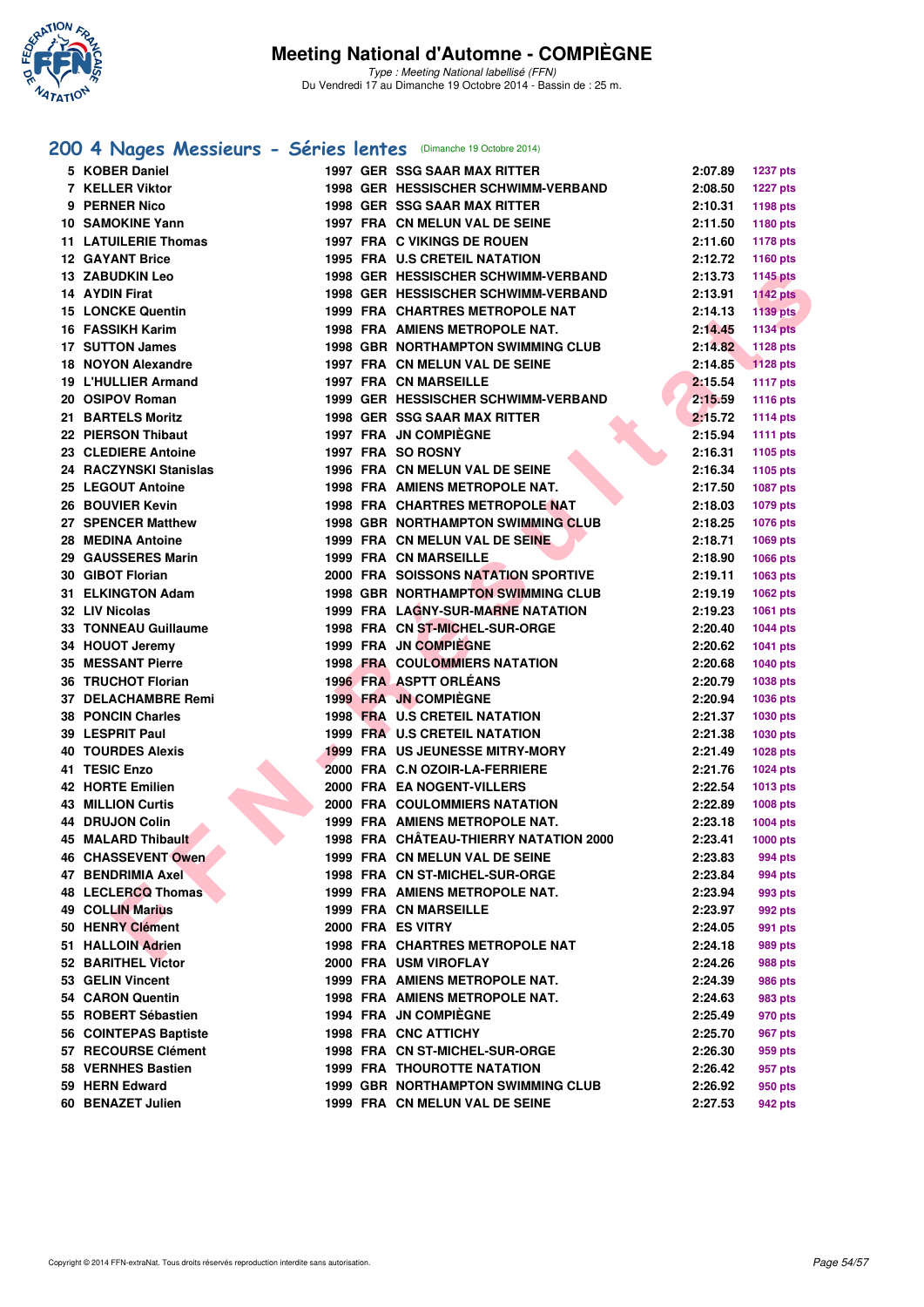

Type : Meeting National labellisé (FFN) Du Vendredi 17 au Dimanche 19 Octobre 2014 - Bassin de : 25 m.

#### **200 4 Nages Messieurs - Séries lentes (suite)**

| 61 | <b>WICKS Alasdiar</b>      |      | 2001 GBR NORTHAMPTON SWIMMING CLUB         | 2:27.56       | 941 pts        |
|----|----------------------------|------|--------------------------------------------|---------------|----------------|
|    | 62 DYER Samuel             |      | 2000 GBR NORTHAMPTON SWIMMING CLUB         | 2:27.85       | 937 pts        |
|    | 63 ZEMMER Alexandre        |      | <b>1998 FRA SOISSONS NATATION SPORTIVE</b> | 2:28.09       | 934 pts        |
|    | 64 AZRA Alexandre          |      | 2000 FRA ES VITRY                          | 2:28.40       | 929 pts        |
|    | 65 STANLEY Blake           |      | 2000 GBR NORTHAMPTON SWIMMING CLUB         | 2:28.66       | 926 pts        |
|    | 66 BOUCHEZ Maxime          | 2000 | FRA AMIENS METROPOLE NAT.                  | 2:29.26       | 918 pts        |
|    | 67 PETTIT William          | 2001 | <b>GBR NORTHAMPTON SWIMMING CLUB</b>       | 2:30.81       | 896 pts        |
|    | 68 WINKLER Nico            |      | <b>1999 GBR NORTHAMPTON SWIMMING CLUB</b>  | 2:30.83       | <b>896 pts</b> |
|    | 69 DELIGNY Samuel          |      | 2000 FRA CNC ATTICHY                       | 2:30.87       | <b>895 pts</b> |
|    | <b>70 RICHMOND Matthew</b> |      | 2000 GBR NORTHAMPTON SWIMMING CLUB         | 2:30.88       | <b>895 pts</b> |
|    | 71 SNOOK Liam              |      | <b>1998 GBR NORTHAMPTON SWIMMING CLUB</b>  | 2:30.90       | 895 pts        |
|    | 72 LLOYD Samuel            |      | <b>1999 GBR NORTHAMPTON SWIMMING CLUB</b>  | 2:31.41       | <b>888 pts</b> |
|    | 73 SEVERIN Theo            | 1997 | <b>FRA JN COMPIEGNE</b>                    | 2:32.55       | 873 pts        |
|    | 74 BERTE Adrien            | 1998 | <b>FRA CN MELUN VAL DE SEINE</b>           | 2:33.00       | 867 pts        |
|    | 75 RICHARD Robin           | 2001 | <b>FRA CN NOYON</b>                        | 2:35.25       | 837 pts        |
|    | 76 FLEURY Steven           | 2001 | <b>FRA US IVRY-SUR-SEINE</b>               | 2:35.26       | 837 pts        |
|    | 77 LLOYD Joshua            |      | <b>1999 GBR NORTHAMPTON SWIMMING CLUB</b>  | 2:36.37       | <b>822 pts</b> |
|    | --- KUMKUMOGLU Kemal ege   |      | <b>1998 TUR TURQUIE</b>                    | <b>DSQ Vi</b> |                |

#### **[400 4 Nages Messieurs - Séries](http://www.ffnatation.fr/webffn/resultats.php?idact=nat&go=epr&idcpt=24767&idepr=92)** (Vendredi 17 Octobre 2014)

| VI FEIIII WIIIIAIII                                      |                               | 2001 GDR NORTHAMFTON SWIMMING CLOD                                                                                                                                                                                             | 2.JU.OT<br>ດລດ hrs         |         |
|----------------------------------------------------------|-------------------------------|--------------------------------------------------------------------------------------------------------------------------------------------------------------------------------------------------------------------------------|----------------------------|---------|
| 68 WINKLER Nico                                          |                               | 1999 GBR NORTHAMPTON SWIMMING CLUB                                                                                                                                                                                             | 2:30.83<br><b>896 pts</b>  |         |
| 69 DELIGNY Samuel                                        |                               | 2000 FRA CNC ATTICHY                                                                                                                                                                                                           | 2:30.87<br><b>895 pts</b>  |         |
| 70 RICHMOND Matthew                                      |                               | 2000 GBR NORTHAMPTON SWIMMING CLUB                                                                                                                                                                                             | 2:30.88<br>895 pts         |         |
| 71 SNOOK Liam                                            |                               | 1998 GBR NORTHAMPTON SWIMMING CLUB                                                                                                                                                                                             | 895 pts<br>2:30.90         |         |
| 72 LLOYD Samuel                                          |                               | 1999 GBR NORTHAMPTON SWIMMING CLUB                                                                                                                                                                                             | 2:31.41<br><b>888 pts</b>  |         |
|                                                          |                               | 1997 FRA JN COMPIÈGNE                                                                                                                                                                                                          |                            |         |
| 73   SEVERIN Theo                                        |                               |                                                                                                                                                                                                                                | 2:32.55<br>873 pts         |         |
| 74 BERTE Adrien                                          |                               | 1998 FRA CN MELUN VAL DE SEINE                                                                                                                                                                                                 | 2:33.00<br>867 pts         |         |
| 75 RICHARD Robin                                         |                               | 2001 FRA CN NOYON                                                                                                                                                                                                              | 2:35.25<br>837 pts         |         |
| 76 FLEURY Steven                                         |                               | 2001 FRA US IVRY-SUR-SEINE                                                                                                                                                                                                     | 2:35.26<br>837 pts         |         |
| 77   LLOYD Joshua                                        |                               | <b>1999 GBR NORTHAMPTON SWIMMING CLUB</b>                                                                                                                                                                                      | 2:36.37<br><b>822 pts</b>  |         |
| --- KUMKUMOGLU Kemal ege 1998 TUR TURQUIE                |                               |                                                                                                                                                                                                                                | <b>DSQ Vi</b>              |         |
|                                                          |                               |                                                                                                                                                                                                                                |                            |         |
| 00 4 Nages Messieurs - Séries (Vendredi 17 Octobre 2014) |                               |                                                                                                                                                                                                                                |                            |         |
|                                                          |                               |                                                                                                                                                                                                                                |                            |         |
| 1 FUCHS Théo                                             |                               | 1993 FRA AMIENS METROPOLE NAT.<br>50 m: 27.66 (27.66) 100 m: 59.30 (31.64) 150 m: 1:33.40 (34.10) 200 m: 2:06.46 (33.06) 250 m: 2:43.11 (36.65) 300 m: 3:18.27 (35.16) 350 m: 3:49.21 (30.94) 400 m: 4:18.49 (29.28)           | 4:18.49 1330 pts           |         |
| 2 PANNIER Anthony                                        |                               | 1988 FRA AAS SARCELLES NATATION 95                                                                                                                                                                                             | 4:24.77<br>1279 pts        |         |
|                                                          |                               | 50 m: 28.68 (28.68) 100 m: 1:01.62 (32.94) 150 m: 1:37.12 (35.50) 200 m: 2:11.99 (34.87) 250 m: 2:47.79 (35.80) 300 m: 3:25.64 (37.85) 350 m: 3:56.79 (31.15) 400 m: 4:24.77 (27.98)                                           |                            |         |
| 3 REYMOND Axel                                           |                               | <b>1994 FRA CN FONTAINEBLEAU-AVON</b>                                                                                                                                                                                          | 4:25.78<br>1271 pts        |         |
|                                                          |                               | 50 m: 28.72 (28.72) 100 m: 1:00.88 (32.16) 150 m: 1:35.35 (34.47) 200 m: 2:08.72 (33.37) 250 m: 2:47.48 (38.76) 300 m: 3:26.00 (38.52) 350 m: 3:56.70 (30.70) 400 m: 4:25.78 (29.08)<br>1998 GER HESSISCHER SCHWIMM-VERBAND    | 1257 pts                   |         |
| 4 SCHULTZ Valentin                                       |                               | 50 m: 27.88 (27.88) 100 m: 1:00.83 (32.95) 150 m: 1:36.18 (35.35) 200 m: 2:10.82 (34.64) 250 m: 2:48.34 (37.52) 300 m: 3:26.58 (38.24) 350 m: 3:58.43 (31.85) 400 m: 4:27.42 (28.99)                                           | 4:27.42                    |         |
| 5 AVETAND Thomas                                         |                               | 1995 FRA BEAUVAISIS AQUATIC CLUB                                                                                                                                                                                               | 4:30.22<br>1235 pts        |         |
|                                                          |                               | 50 m: 28.61 (28.61) 100 m: 1:02.49 (33.88) 150 m: 1:36.31 (33.82) 200 m: 2:09.51 (33.20) 250 m: 2:50.00 (40.49) 300 m: 3:30.33 (40.33) 350 m: 4:00.99 (30.66) 400 m: 4:30.22 (29.23)                                           |                            |         |
| 6 KOBER Daniel                                           |                               | 1997 GER SSG SAAR MAX RITTER<br>50 m: 29.01 (29.01) 100 m: 1:03.28 (34.27) 150 m: 1:37.53 (34.25) 200 m: 2:11.62 (34.09) 250 m: 2:51.38 (39.76) 300 m: 3:31.07 (39.69) 350 m: 4:01.58 (30.51) 400 m: 4:30.40 (28.82)           | 4:30.40<br>1234 pts        |         |
| 7 ROUBIOL Titouan                                        |                               | 1997 FRA AQUA CLUB PONTAULT-ROISSY                                                                                                                                                                                             | 4:32.36<br><b>1218 pts</b> |         |
|                                                          |                               | 50 m: 28.70 (28.70) 100 m: 1:01.65 (32.95) 150 m: 1:36.45 (34.80) 200 m: 2:11.36 (34.91) 250 m: 2:49.47 (38.11) 300 m: 3:28.91 (39.44) 350 m: 4:01.05 (32.14) 400 m: 4:32.36 (31.31)                                           |                            |         |
| 8 MENAGE Raphael                                         |                               | 1996 FRA AMIENS METROPOLE NAT.                                                                                                                                                                                                 | 4:36.40<br>1186 pts        |         |
|                                                          |                               | 50 m: 28.55 (28.55) 100 m: 1:02.23 (33.68) 150 m: 1:38.32 (36.09) 200 m: 2:13.88 (35.56) 250 m: 2:53.19 (39.31) 300 m: 3:34.14 (40.95) 350 m: 4:06.16 (32.02) 400 m: 4:36.40 (30.24)                                           |                            |         |
| 9 LATUILERIE Thomas 1997 FRA C VIKINGS DE ROUEN          |                               | 50 m : 28.73 (28.73) 100 m : 1:03.12 (34.39) 150 m : 1:39.74 (36.62) 200 m : 2:14.88 (35.14) 250 m : 2:54.47 (39.59) 300 m : 3:34.71 (40.24) 350 m : 4:06.26 (31.55) 400 m : 4:36.79 (30.53)                                   | 4:36.79<br>1183 pts        |         |
| 10 KUMKUMOGLU Kemal ege 1998 TUR TURQUIE                 |                               |                                                                                                                                                                                                                                | 4:38.50<br>1170 pts        |         |
|                                                          |                               | 50 m : 29.90 (29.90) 100 m : 1:04.30 (34.40) 150 m : 1:43.59 (39.29) 200 m : 2:21.13 (37.54) 250 m : 2:57.17 (36.04) 300 m : 3:33.36 (36.19) 350 m : 4:07.70 (34.34) 400 m : 4:38.50 (30.80)                                   |                            |         |
| 11 PERNER Nico                                           | <b>The Contract of Street</b> | 1998 GER SSG SAAR MAX RITTER                                                                                                                                                                                                   | 4:39.96<br>1159 pts        |         |
| 12 BARTELS Moritz                                        | <b>CONTRACTOR</b>             | 50 m: 29.11 (29.11) 100 m: 1:03.71 (34.60) 150 m: 1:40.29 (36.58) 200 m: 2:16.89 (36.60) 250 m: 2:54.54 (37.65) 300 m: 3:34.01 (39.47) 350 m: 4:07.01 (33.00) 400 m: 4:39.96 (32.95)<br>1998 GER SSG SAAR MAX RITTER           | 4:41.03<br>1150 pts        |         |
|                                                          |                               | 50 m: 29.69 (29.69) 100 m: 1:04.45 (34.76) 150 m: 1:40.62 (36.17) 200 m: 2:15.67 (35.05) 250 m: 2:56.76 (41.09) 300 m: 3:38.69 (41.93) 350 m: 4:10.89 (32.20) 400 m: 4:41.03                                                   |                            | (30.14) |
| 13 DUICAN Radu                                           |                               | <b>1997 ROU CN MARSEILLE</b>                                                                                                                                                                                                   | 4:42.73<br>1137 pts        |         |
|                                                          |                               | 50 m: 28.81 (28.81) 100 m: 1:02.62 (33.81) 150 m: 1:39.86 (37.24) 200 m: 2:16.08 (36.22) 250 m: 2:55.14 (39.06) 300 m: 3:36.64 (41.50) 350 m: 4:10.35 (33.71) 400 m: 4:42.73 (32.38)<br>1998 GER HESSISCHER SCHWIMM-VERBAND    |                            |         |
| 14 AYDIN Firat                                           |                               | 50 m: 27.97 (27.97) 100 m: 1:01.10 (33.13) 150 m: 1:38.60 (37.50) 200 m: 2:15.00 (36.40) 250 m: 2:55.88 (40.88) 300 m: 3:37.62 (41.74) 350 m: 4:11.92 (34.30) 400 m: 4:46.14 (34.22)                                           | 4:46.14 1111 pts           |         |
| 15   ZABUDKIN Leo                                        |                               | 1998 GER HESSISCHER SCHWIMM-VERBAND                                                                                                                                                                                            | 4:47.02 1105 pts           |         |
|                                                          |                               | 50 m: 30.81 (30.81) 100 m: 1:07.51 (36.70) 150 m: 1:46.12 (38.61) 200 m: 2:24.18 (38.06) 250 m: 3:02.67 (38.49) 300 m: 3:42.66 (39.99) 350 m: 4:15.70 (33.04) 400 m: 4:47.02 (31.32)                                           |                            |         |
| 16 SUTTON James                                          |                               | 1998 GBR NORTHAMPTON SWIMMING CLUB<br>50 m: 29.69 (29.69) 100 m: 1:05.33 (35.64) 150 m: 1:44.22 (38.89) 200 m: 2:22.44 (38.22) 250 m: 3:01.57 (39.13) 300 m: 3:42.22 (40.65) 350 m: 4:15.80 (33.58) 400 m: 4:47.91 (32.11)     | 4:47.91 1098 pts           |         |
| 17 ELKINGTON Adam                                        |                               | 1998 GBR NORTHAMPTON SWIMMING CLUB                                                                                                                                                                                             | 4:48.66<br>1092 pts        |         |
|                                                          |                               | 50 m: 30.29 (30.29) 100 m: 1:06.52 (36.23) 150 m: 1:43.66 (37.14) 200 m: 2:19.87 (36.21) 250 m: 3:00.23 (40.36) 300 m: 3:41.82 (41.59) 350 m: 4:16.30 (34.48) 400 m: 4:48.66 (32.36)                                           |                            |         |
| <b>18 PIERSON Thibaut</b>                                |                               | 1997 FRA JN COMPIEGNE                                                                                                                                                                                                          | 4:48.94 1090 pts           |         |
|                                                          |                               | 50 m: 29.75 (29.75) 100 m: 1:04.34 (34.59) 150 m: 1:42.57 (38.23) 200 m: 2:20.81 (38.24) 250 m: 3:02.20 (41.39) 300 m: 3:43.26 (41.06) 350 m: 4:17.02 (33.76) 400 m: 4:48.94 (31.92)                                           |                            |         |
| 19 SAVAGE Dannv                                          |                               | 2000 GBR NORTHAMPTON SWIMMING CLUB<br>50 m: 28.46 (28.46) 100 m: 1:02.99 (34.53) 150 m: 1:40.73 (37.74) 200 m: 2:17.51 (36.78) 250 m: 3:00.87 (43.36) 300 m: 3:44.22 (43.35) 350 m: 4:18.43 (34.21) 400 m: 4:51.57 (33.14)     | 4:51.57<br><b>1071 pts</b> |         |
| 20 BARSANTI Flavio                                       |                               | 1999 FRA CN FONTAINEBLEAU-AVON                                                                                                                                                                                                 | 4:51.75<br>1069 pts        |         |
|                                                          |                               | 50 m: 30.58 (30.58) 100 m: 1:06.18 (35.60) 150 m: 1:46.22 (40.04) 200 m: 2:25.05 (38.83) 250 m: 3:03.78 (38.73) 300 m: 3:44.05 (40.27) 350 m: 4:19.29 (35.24) 400 m: 4:51.75 (32.46)                                           |                            |         |
| 21 GIBOT Florian                                         |                               | <b>2000 FRA SOISSONS NATATION SPORTIVE</b>                                                                                                                                                                                     | 4:52.31<br><b>1065 pts</b> |         |
| 22 MALTESTE Tristan                                      |                               | 50 m : 30.54 (30.54) 100 m : 1:05.73 (35.19) 150 m : 1:43.78 (38.05) 200 m : 2:22.19 (38.41) 250 m : 3:03.46 (41.27) 300 m : 3:45.57 (42.11) 350 m : 4:19.02 (33.45) 400 m : 4:52.31 (33.29)<br>1999 FRA CN FONTAINEBLEAU-AVON | 4:54.87<br><b>1046 pts</b> |         |
|                                                          |                               | 50 m : 30.68 (30.68) 100 m : 1:06.51 (35.83) 150 m : 1:44.40 (37.89) 200 m : 2:21.13 (36.73) 250 m : 3:04.86 (43.73) 300 m : 3:48.03 (43.17) 350 m : 4:22.29 (34.26) 400 m : 4:54.87 (32.58)                                   |                            |         |
| 23 L'HULLIER Armand                                      |                               | <b>1997 FRA CN MARSEILLE</b>                                                                                                                                                                                                   | 4:55.59<br>1041 pts        |         |
|                                                          |                               | 50 m: 30.06 (30.06) 100 m: 1:04.82 (34.76) 150 m: 1:43.52 (38.70) 200 m: 2:20.61 (37.09) 250 m: 3:03.73 (43.12) 300 m: 3:48.49 (44.76) 350 m: 4:22.91 (34.42) 400 m: 4:55.59 (32.68)                                           |                            |         |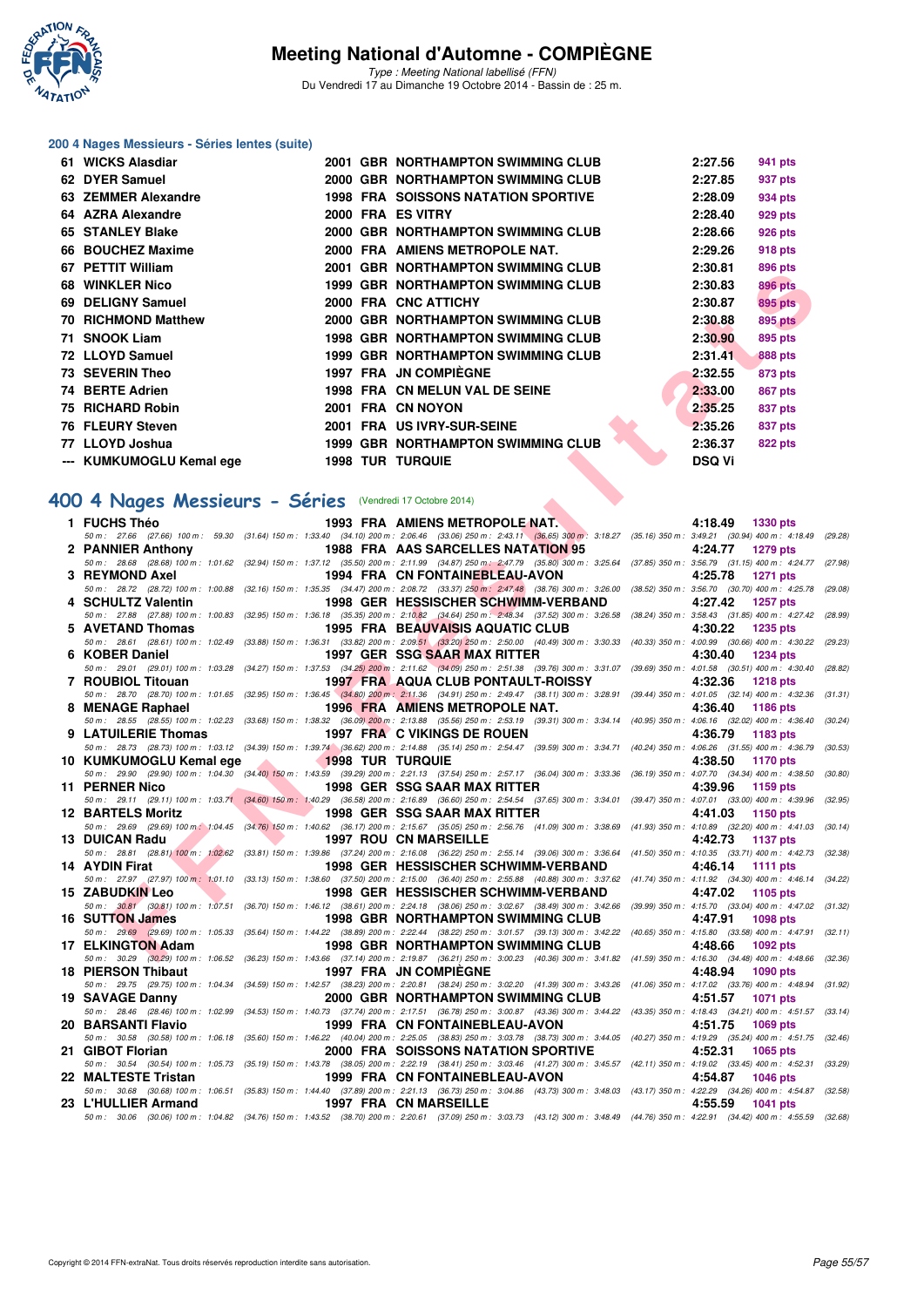

Type : Meeting National labellisé (FFN) Du Vendredi 17 au Dimanche 19 Octobre 2014 - Bassin de : 25 m.

#### **400 4 Nages Messieurs - Séries (suite)**

| 24 SERTIC Charles                                              |  | 1996 FRA CN MARSEILLE                                                                                                                                                                                                             | 4:57.27<br>1029 pts        |         |
|----------------------------------------------------------------|--|-----------------------------------------------------------------------------------------------------------------------------------------------------------------------------------------------------------------------------------|----------------------------|---------|
| 25 TONNEAU Guillaume                                           |  | 50 m: 27.43 (27.43) 100 m: 1:03.17 (35.74) 150 m: 1:44.72 (41.55) 200 m: 2:21.60 (36.88) 250 m: 3:06.87 (45.27) 300 m: 3:50.60 (43.73) 350 m: 4:27.25 (36.65) 400 m: 4:57.27 (30.02)<br>1998 FRA CN ST-MICHEL-SUR-ORGE            | 4:58.38<br>1021 pts        |         |
| 26 DEBRAY-BOCQUET Valentin                                     |  | 50 m: 29.43 (29.43) 100 m: 1:05.25 (35.82) 150 m: 1:43.21 (37.96) 200 m: 2:20.88 (37.67) 250 m: 3:03.91 (43.03) 300 m: 3:48.99 (45.08) 350 m: 4:24.51 (35.52) 400 m: 4:58.38 (33.87)<br>1998 FRA AMIENS METROPOLE NAT.            | 4:58.40<br>1021 pts        |         |
| 27 DELACHAMBRE Remi                                            |  | 50 m : 31.54 (31.54) 100 m : 1:07.22 (35.68) 150 m : 1:47.62 (40.40) 200 m : 2:26.02 (38.40) 250 m : 3:10.47 (44.45) 300 m : 3:54.53 (44.06) 350 m : 4:26.22 (31.69) 400 m : 4:58.40<br><b>1999 FRA JN COMPIEGNE</b>              | 4:59.16<br>1015 pts        | (32.18) |
|                                                                |  | 50 m: 30.45 (30.45) 100 m: 1:06.24 (35.79) 150 m: 1:43.24 (37.00) 200 m: 2:19.93 (36.69) 250 m: 3:03.57 (43.64) 300 m: 3:47.45 (43.88) 350 m: 4:23.82 (36.37) 400 m: 4:59.16 (35.34)                                              |                            |         |
| 28 HOUOT Jeremy                                                |  | 1999 FRA JN COMPIEGNE<br>50 m: 31.18 (31.18) 100 m: 1:07.04 (35.86) 150 m: 1:45.09 (38.05) 200 m: 2:23.14 (38.05) 250 m: 3:07.00 (43.86) 300 m: 3:51.95 (44.95) 350 m: 4:26.70 (34.75) 400 m: 5:00.54                             | 5:00.54<br><b>1005 pts</b> | (33.84) |
| 29 STANLEY Blake                                               |  | 2000 GBR NORTHAMPTON SWIMMING CLUB<br>50 m: 30.65 (30.65) 100 m: 1:06.94 (36.29) 150 m: 1:45.89 (38.95) 200 m: 2:24.83 (38.94) 250 m: 3:07.56 (42.73) 300 m: 3:51.72 (44.16) 350 m: 4:26.67 (34.95) 400 m: 5:00.63                | 5:00.63<br><b>1004 pts</b> | (33.96) |
| 30 DOLINAR Robin                                               |  | 1998 FRA CN FONTAINEBLEAU-AVON<br>50 m: 29.55 (29.55) 100 m: 1:04.99 (35.44) 150 m: 1:42.85 (37.86) 200 m: 2:20.14 (37.29) 250 m: 3:08.96 (48.82) 300 m: 3:57.74 (48.78) 350 m: 4:30.24 (32.50) 400 m: 5:01.82 (31.58)            | 5:01.82<br><b>996 pts</b>  |         |
| 31 BENDRIMIA Axel                                              |  | 1998 FRA CN ST-MICHEL-SUR-ORGE                                                                                                                                                                                                    | 5:02.73<br>989 pts         |         |
| 32 GAUSSERES Marin                                             |  | 50 m: 29.72 (29.72) 100 m: 1:05.13 (35.41) 150 m: 1:44.46 (39.33) 200 m: 2:23.39 (38.93) 250 m: 3:08.42 (45.03) 300 m: 3:54.09 (45.67) 350 m: 4:28.72 (34.63) 400 m: 5:02.73 (34.01)<br>1999 FRA CN MARSEILLE                     | 5:03.44<br>984 pts         |         |
| 33 ELMERINI Merwane                                            |  | 50 m: 27.97 (27.97) 100 m: 1:03.85 (35.88) 150 m: 1:45.43 (41.58) 200 m: 2:20.99 (35.56) 250 m: 3:08.36 (47.37) 300 m: 3:50.49 (42.13) 350 m: 4:29.97 (39.48) 400 m: 5:03.44<br>1997 FRA CN MARSEILLE                             | 5:03.80<br>982 pts         | (33.47) |
| 34 WICKS Alasdiar                                              |  | 50 m: 26.83 (26.83) 100 m: 1:04.70 (37.87) 150 m: 1:45.30 (40.60) 200 m: 2:19.05 (33.75) 250 m: 3:10.52 (51.47) 300 m: 3:54.79 (44.27) 350 m: 4:33.75 (38.96) 400 m: 5:03.80<br>2001 GBR NORTHAMPTON SWIMMING CLUB                | 5:04.95<br>974 pts         | (30.05) |
|                                                                |  | 50 m: 32.08 (32.08) 100 m: 1:12.74 (40.66) 150 m: 1:51.86 (39.12) 200 m: 2:29.53 (37.67) 250 m: 3:13.66 (44.13) 300 m: 3:58.62 (44.96) 350 m: 4:31.67 (33.05) 400 m: 5:04.95 (33.28)                                              |                            |         |
| 35 LECLERCQ Thomas                                             |  | 1999 FRA AMIENS METROPOLE NAT.<br>50 m : 30.90 (30.90) 100 m : 1:07.68 (36.78) 150 m : 1:45.44 (37.76) 200 m : 2:22.71 (37.27) 250 m : 3:08.75 (46.04) 300 m : 3:54.95 (46.20) 350 m : 4:31.06 (36.11) 400 m : 5:06.03 (34.97)    | 5:06.03<br>966 pts         |         |
| 36 CHASSEVENT Owen                                             |  | 1999 FRA CN MELUN VAL DE SEINE<br>50 m: 30.77 (30.77) 100 m: 1:07.45 (36.68) 150 m: 1:49.37 (41.92) 200 m: 2:29.53 (40.16) 250 m: 3:13.01 (43.48) 300 m: 3:58.10 (45.09) 350 m: 4:34.48 (36.38) 400 m: 5:08.61 (34.13)            | 5:08.61<br>948 pts         |         |
| 37 RICHMOND Matthew                                            |  | 2000 GBR NORTHAMPTON SWIMMING CLUB                                                                                                                                                                                                | 5:09.38<br>943 pts         |         |
| 38 HERN Edward                                                 |  | 50 m: 29.71 (29.71) 100 m: 1:05.29 (35.58) 150 m: 1:43.16 (37.87) 200 m: 2:21.41 (38.25) 250 m: 3:09.06 (47.65) 300 m: 3:59.48 (50.42) 350 m: 4:34.88 (35.40) 400 m: 5:09.38 (34.50)<br>1999 GBR NORTHAMPTON SWIMMING CLUB        | 5:10.94<br>932 pts         |         |
| 39 LLOYD Samuel                                                |  | 50 m : 31.99 (31.99) 100 m : 1:10.33 (38.34) 150 m : 1:49.28 (38.95) 200 m : 2:28.25 (38.97) 250 m : 3:14.30 (46.05) 300 m : 4:01.03 (46.73) 350 m : 4:36.83 (35.80) 400 m : 5:10.94<br><b>1999 GBR NORTHAMPTON SWIMMING CLUB</b> | 5:13.42<br>915 pts         | (34.11) |
| 40 BLACKETT Sam                                                |  | 50 m: 32.13 (32.13) 100 m: 1:10.64 (38.51) 150 m: 1:50.85 (40.21) 200 m: 2:30.65 (39.80) 250 m; 3:17.61 (46.96) 300 m: 4:04.18 (46.57) 350 m: 4:39.17 (34.99) 400 m: 5:13.42 (34.25)<br><b>1998 GBR NORTHAMPTON SWIMMING CLUB</b> | 5:13.48<br>914 pts         |         |
|                                                                |  | 50 m: 32.20 (32.20) 100 m: 1:11.27 (39.07) 150 m: 1:51.61 (40.34) 200 m: 2:31.09 (39.48) 250 m: 3:15.45 (44.36) 300 m: 4:00.33 (44.88) 350 m: 4:37.71 (37.38) 400 m: 5:13.48 (35.77)                                              |                            |         |
| 41 RECOURSE Clément                                            |  | 1998 FRA CN ST-MICHEL-SUR-ORGE<br>50 m: 31.65 (31.65) 100 m: 1:08.78 (37.13) 150 m: 1:49.21 (40.43) 200 m: 2:28.44 (39.23) 250 m: 3:14.76 (46.32) 300 m: 4:02.93 (48.17) 350 m: 4:39.43 (36.50) 400 m: 5:15.44 (36.01)            | 5:15.44<br>901 pts         |         |
| 42 RENAUD Aurélien                                             |  | 1999 FRA EA NOGENT-VILLERS<br>50 m: 31.44 (31.44) 100 m: 1:07.98 (36.54) 150 m: 1:48.63 (40.65) 200 m: 2:28.65 (40.02) 250 m: 3:16.01 (47.36) 300 m: 4:04.19 (48.18) 350 m: 4:41.21 (37.02) 400 m: 5:17.15 (35.94)                | 5:17.15<br>889 pts         |         |
| 43 PETTIT William                                              |  | 2001 GBR NORTHAMPTON SWIMMING CLUB<br>50 m: 33.67 (33.67) 100 m: 1:12.40 (38.73) 150 m: 1:54.49 (42.09) 200 m: 2:36.57 (42.08) 250 m: 3:21.81 (45.24) 300 m: 4:09.36 (47.55) 350 m: 4:44.59 (35.23) 400 m: 5:18.20 (33.61)        | 5:18.20<br>882 pts         |         |
| 44 LLOYD Joshua                                                |  | <b>1999 GBR NORTHAMPTON SWIMMING CLUB</b><br>50 m: 31.29 (31.29) 100 m: 1:10.04 (38.75) 150 m: 1:49.32 (39.28) 200 m: 2:28.36 (39.04) 250 m: 3:17.96 (49.60) 300 m: 4:08.34 (50.38) 350 m: 4:44.02 (35.68) 400 m: 5:19.35 (35.33) | 5:19.35<br>874 pts         |         |
| 45 ASCENZI Ugo                                                 |  | 1998 FRA CN MARSEILLE                                                                                                                                                                                                             | 5:20.18<br>869 pts         |         |
| 46 OLIVA Enzo                                                  |  | 50 m: 29.87 (29.87) 100 m: 1:09.71 (39.84) 150 m: 1:53.11 (43.40) 200 m: 2:32.22 (39.11) 250 m: 3:22.09 (49.87) 300 m: 4:10.15 (48.06) 350 m: 4:46.88 (36.73) 400 m: 5:20.18<br>2000 FRA CN FONTAINEBLEAU-AVON                    | 5:20.40<br>867 pts         | (33.30) |
| 47 AMORY Alexis                                                |  | 50 m : 32.43 (32.43) 100 m : 1:11.84 (39.41) 150 m : 1:53.74 (41.90) 200 m : 2:33.58 (39.84) 250 m : 3:21.76 (48.18) 300 m : 4:09.71 (47.95) 350 m : 4:46.26 (36.55) 400 m : 5:20.40 (34.14)<br>1999 FRA CN NOYON                 | 5:20.92<br>864 pts         |         |
| 48 FAULIN Samuel                                               |  | 50 m: 33.43 (33.43) 100 m: 1:13.21 (39.78) 150 m: 1:53.29 (40.08) 200 m: 2:32.01 (38.72) 250 m: 3:19.62 (47.61) 300 m: 4:07.76 (48.14) 350 m: 4:45.64 (37.88) 400 m: 5:20.92 (35.28)<br>2000 FRA EA NOGENT-VILLERS                | 5:22.15<br>856 pts         |         |
|                                                                |  | 50 m: 34.08 (34.08) 100 m: 1:14.05 (39.97) 150 m: 1:55.71 (41.66) 200 m: 2:36.36 (40.65) 250 m: 3:24.11 (47.75) 300 m: 4:12.23 (48.12) 350 m: 4:48.98 (36.75) 400 m: 5:22.15 (33.17)                                              |                            |         |
| 49 BERTE Adrien                                                |  | 1998 FRA CN MELUN VAL DE SEINE<br>50 m : 31.86 (31.86) 100 m : 1:09.42 (37.56) 150 m : 1:52.64 (43.22) 200 m : 2:36.18 (43.54) 250 m : 3:23.47 (47.29) 300 m : 4:11.64 (48.17) 350 m : 4:49.62 (37.98) 400 m : 5:25.91 (36.29)    | 5:25.91<br>831 pts         |         |
| 50 RICHARD Robin<br><b>Contract Contract Contract Contract</b> |  | 2001 FRA CN NOYON<br>50 m : 33.22 (33.22) 100 m : 1:14.44 (41.22) 150 m : 1:58.62 (44.18) 200 m : 2:40.53 (41.91) 250 m : 328.61 (48.08) 300 m : 4:17.60 (48.99) 350 m : 4:56.73 (39.13) 400 m : 5:33.71 (36.98)                  | 5:33.71<br>781 pts         |         |
| 51 D'INCA Fabio                                                |  | 2000 FRA BEAUVAISIS AQUATIC CLUB<br>50 m: 34.42 (34.42) 100 m: 1:15,66 (41.24) 150 m: 1:59.33 (43.67) 200 m: 2:43.19 (43.86) 250 m: 3:31.40 (48.21) 300 m: 4:20.59 (49.19) 350 m: 4:59.43 (38.84) 400 m: 5:36.05 (36.62)          | 5:36.05<br>766 pts         |         |
| 52 CARPENTIER Gabin                                            |  | 2000 FRA P.V GRANDVILLIERS NATATION                                                                                                                                                                                               | 5:37.05<br><b>760 pts</b>  |         |
| 53 OLIVA Joris                                                 |  | 50 m: 35.52 (35.52) 100 m: 1:17.42 (41.90) 150 m: 2:02.05 (44.63) 200 m: 2:46.56 (44.51) 250 m: 3:33.26 (46.70) 300 m: 4:20.26 (47.00) 350 m: 5:00.17 (39.91) 400 m: 5:37.05 (36.88)<br>2001 FRA CN FONTAINEBLEAU-AVON            | 5:37.95<br>754 pts         |         |
| 54 MUSSARD Baptiste                                            |  | 50 m : 34.86 (34.86) 100 m : 1:16.32 (41.46) 150 m : 1:59.60 (43.28) 200 m : 2:41.90 (42.30) 250 m : 332.29 (50.39) 300 m : 4:23.21 (50.92) 350 m : 5:01.00 (37.79) 400 m : 5:37.95 (36.95)<br>2000 FRA JN COMPIEGNE              | 5:40.26<br>740 pts         |         |
|                                                                |  | 50 m : 35.79 (35.79) 100 m : 1:20.28 (44.49) 150 m : 2:03.57 (43.29) 200 m : 2:44.96 (41.39) 250 m : 3:32.88 (47.92) 300 m : 4:23.07 (50.19) 350 m : 5:02.24 (39.17) 400 m : 5:40.26 (38.02)                                      |                            |         |
| 55 GREHAN Martin                                               |  | 2000 FRA JN COMPIEGNE<br>50 m: 36.01 (36.01) 100 m: 1:19.52 (43.51) 150 m: 2:04.69 (45.17) 200 m: 2:48.64 (43.95) 250 m: 3:37.42 (48.78) 300 m: 4:26.68 (49.26) 350 m: 5:07.09 (40.41) 400 m: 5:44.72 (37.63)                     | 5:44.72<br>712 pts         |         |
| 56 DEMETZ Alexis                                               |  | 2001 FRA AQUA CLUB PONTAULT-ROISSY<br>50 m : 37.41 (37.41) 100 m : 1:25.11 (47.70) 150 m : 2:08.70 (43.59) 200 m : 2:52.41 (43.71) 250 m : 342.08 (49.67) 300 m : 4:33.37 (51.29) 350 m : 5:14.76 (41.39) 400 m : 5:54.69 (39.93) | 5:54.69<br>653 pts         |         |
| 57 RIAD Yanis                                                  |  | 2001 FRA JN COMPIEGNE<br>50 m : 38.08 (38.08) 100 m : 1:25.16 (47.08) 150 m : 2:12.78 (47.62) 200 m : 2:57.50 (44.72) 250 m : 350.88 (53.38) 300 m : 4:45.91 (55.03) 350 m : 5:27.09 (41.18) 400 m : 6:05.14 (38.05)              | 6:05.14<br>594 pts         |         |
| 58 PRINGUET Edgar                                              |  | 2001 FRA AAE PERONNE                                                                                                                                                                                                              | 6:09.37<br>571 pts         |         |
| 59 ROUGIER Antonin                                             |  | 50 m: 38.63 (38.63) 100 m: 1:24.76 (46.13) 150 m: 2:12.06 (47.30) 200 m: 2:56.49 (44.43) 250 m: 3:51.21 (54.72) 300 m: 4:45.77 (54.56) 350 m: 5:27.88 (42.11) 400 m: 6:09.37 (41.49)<br>2001 FRA THOUROTTE NATATION               | 6:20.03<br>515 pts         |         |
|                                                                |  | 50 m : 40.48 (40.48) 100 m : 1:28.45 (47.97) 150 m : 2:19.04 (50.59) 200 m : 3:09.93 (50.89) 250 m : 4:03.82 (53.89) 300 m : 4:58.28 (54.46) 350 m : 5:39.70 (41.42) 400 m : 6:20.03 (40.33)                                      |                            |         |